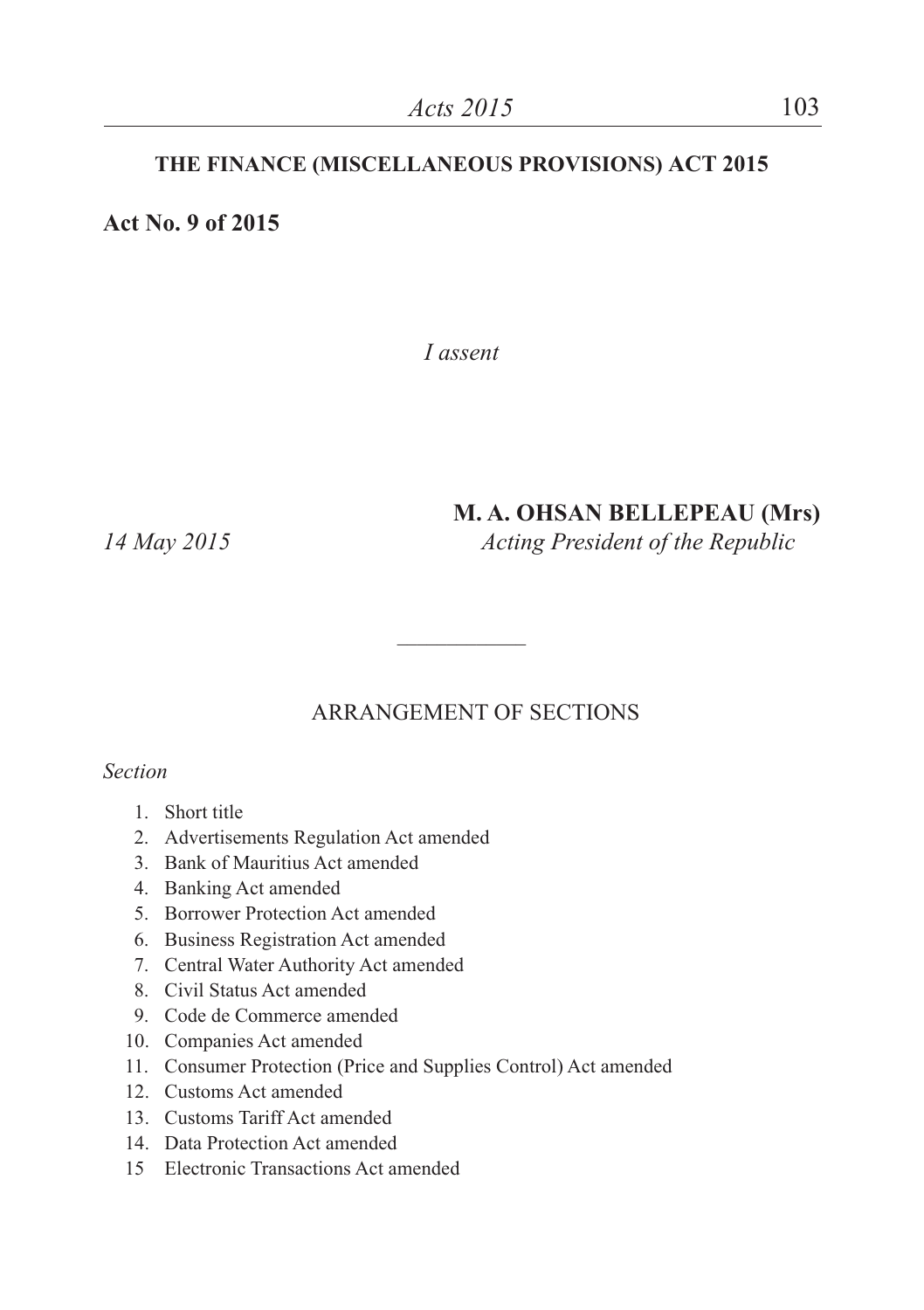- 16. Environment Protection Act amended
- 17. Excise Act amended
- 18. Financial Services Act amended
- 19. Foundations Act amended
- 20. Freeport Act amended
- 21. Gambling Regulatory Authority Act amended
- 22. Human Resource Development Act amended
- 23. Immigration Act amended
- 24. Income Tax Act amended
- 25. Independent Broadcasting Authority Act amended
- 26. Information and Communication Technologies Act amended
- 27. Inscription of Privileges and Mortgages Act amended
- 28. Insolvency Act amended
- 29. Insurance Act amended
- 30. Interpretation and General Clauses Act amended
- 31. Investment Promotion Act amended
- 32. Land (Duties and Taxes) Act amended
- 33. Limited Partnerships Act amended
- 34. Local Government Act amended
- 35. Mauritius Revenue Authority Act amended
- 36. Morcellement Act amended
- 37. National Pensions Act amended
- 38. Non-Citizens (Employment Restriction) Act amended
- 39. Non-Citizens (Property Restriction) Act amended
- 40. Notaries Act amended
- 41. Pensions Act amended
- 42. Public Debt Management Act amended
- 43. Public Procurement Act amended
- 44. Registration Duty Act amended
- 45. Road Traffic Act amended
- 46. Small and Medium Enterprises Development Authority Act amended
- 47. State Lands Act amended
- 48. Statutory Bodies Pension Funds Act amended
- 49. Sugar Industry Efficiency Act amended
- 50. Sugar Insurance Fund Act amended
- 51. Tourism Authority Act amended
- 52. Transcription and Mortgage Act amended
- 53. Value Added Tax Act amended
- 54. Repeal and savings
- 55. Commencement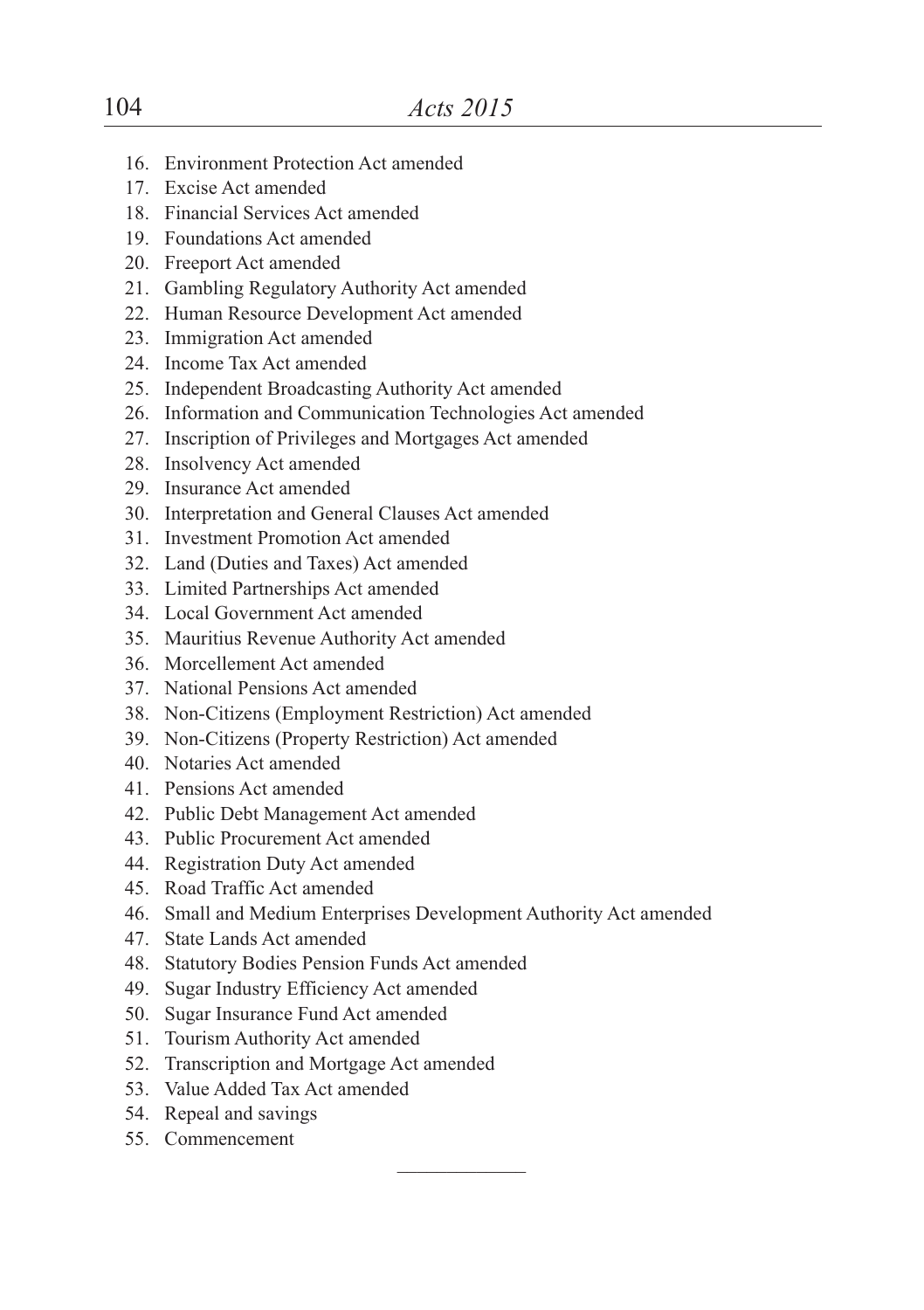# **An Act**

# **To provide for the implementation of measures announced in the Budget Speech 2015 and for matters connected, consequential or incidental thereto**

ENACTED by the Parliament of Mauritius, as follows –

**1. Short title**

This Act may be cited as the Finance (Miscellaneous Provisions) Act 2015.

# **2. Advertisements Regulation Act amended**

The Advertisements Regulation Act is amended –

- (a) in section 2, in the definition of "fee" or "advertising structure fee", in paragraph (b), by deleting the words "section 7" and replacing them by the words "sections 6(1A) and 7";
- (b) in section 6, by inserting, after subsection (1), the following new subsection –

(1A) Any owner who fails to register his advertising structure within the time limit specified in subsection  $(1)(a)$ shall be liable to pay to the Director-General, in addition to the appropriate fee specified in the second column of the Schedule, a penalty of 50 per cent of that fee.

# **3. Bank of Mauritius Act amended**

The Bank of Mauritius Act is amended –

- (a) in section  $6(1)$ 
	- (i) in paragraph (ea), by deleting the words "traded on the stock exchange of Mauritius";
	- (ii) in paragraph (f), by deleting the words "or gold" and replacing them by the words ", gold or shares or units in gold funds";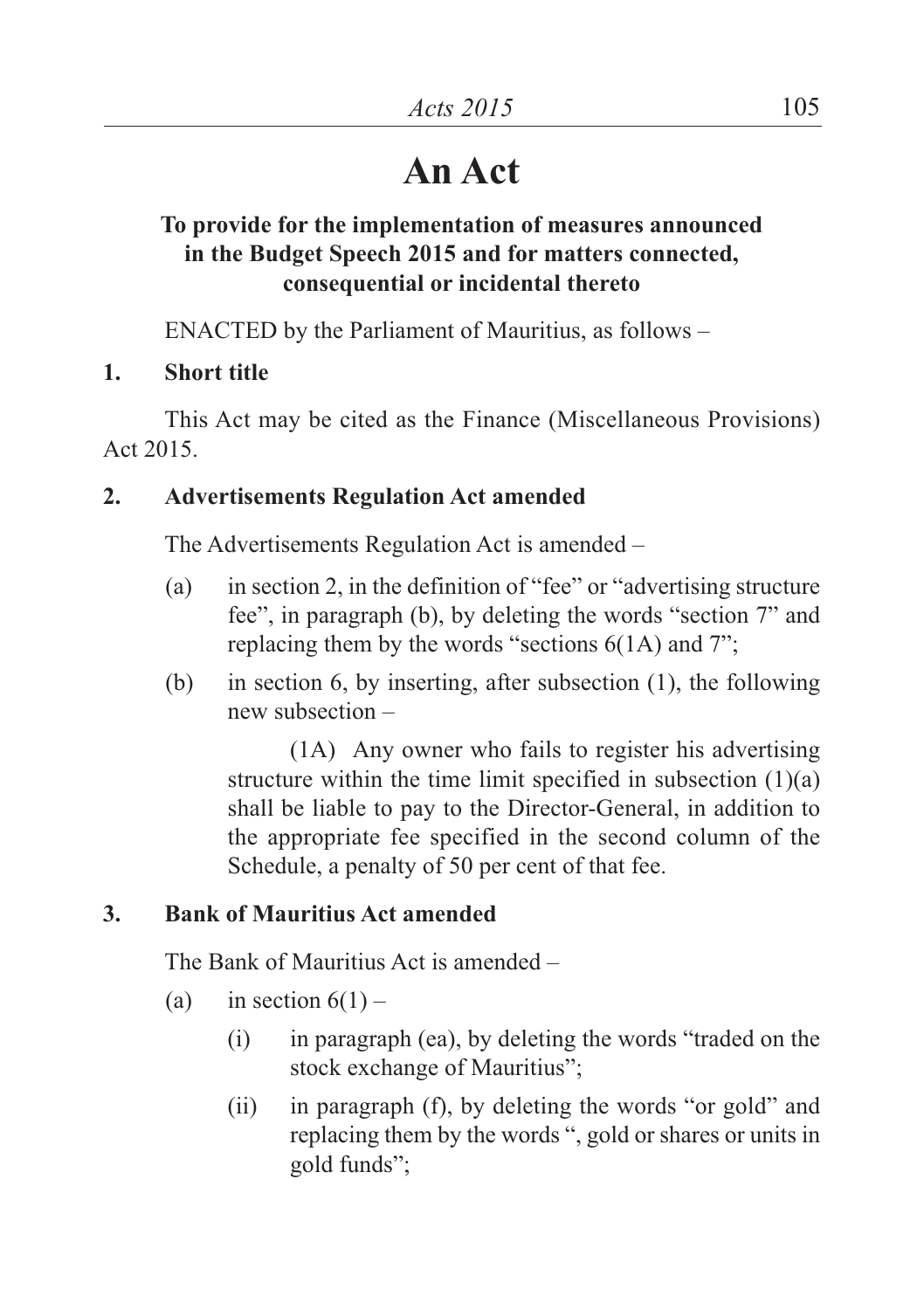- (b) in section  $11 -$ 
	- (i) in the heading, by adding the words **"and other Reserve Funds"**;
	- (ii) by inserting, after subsection (3), the following new subsection –

(3A) Notwithstanding subsection (3), the Bank may, with the approval of the Board, create, out of its net profits, reserves for monetary policy purposes or such other specific purposes as the Bank may determine in conformity with accounting principles applicable to central banks and best international practices.

(iii) by adding the following new subsection  $-$ 

(7) The Bank may, at the end of any financial year, meet any loss incurred by it in that year from the General Reserve Fund.

- (c) in section 21(1), by deleting the word "month" and replacing it by the words "2 months";
- (d) in section 47, by repealing subsection (5) and replacing it by the following subsection –
	- (5) Funds out of the Special Reserve Fund may be used –
		- (a) for the purpose of increasing the amount paid as capital of the Bank in accordance with section 10(4); or
		- (b) by the Bank, in exceptional circumstances and with the approval of the Board, for monetary policy purposes.
- (e) by inserting, after section 48, the following new section –

## **48A. Licensing and overseeing of financial market infrastructure and payment scheme providers**

(1) The Bank shall be responsible for the regulation,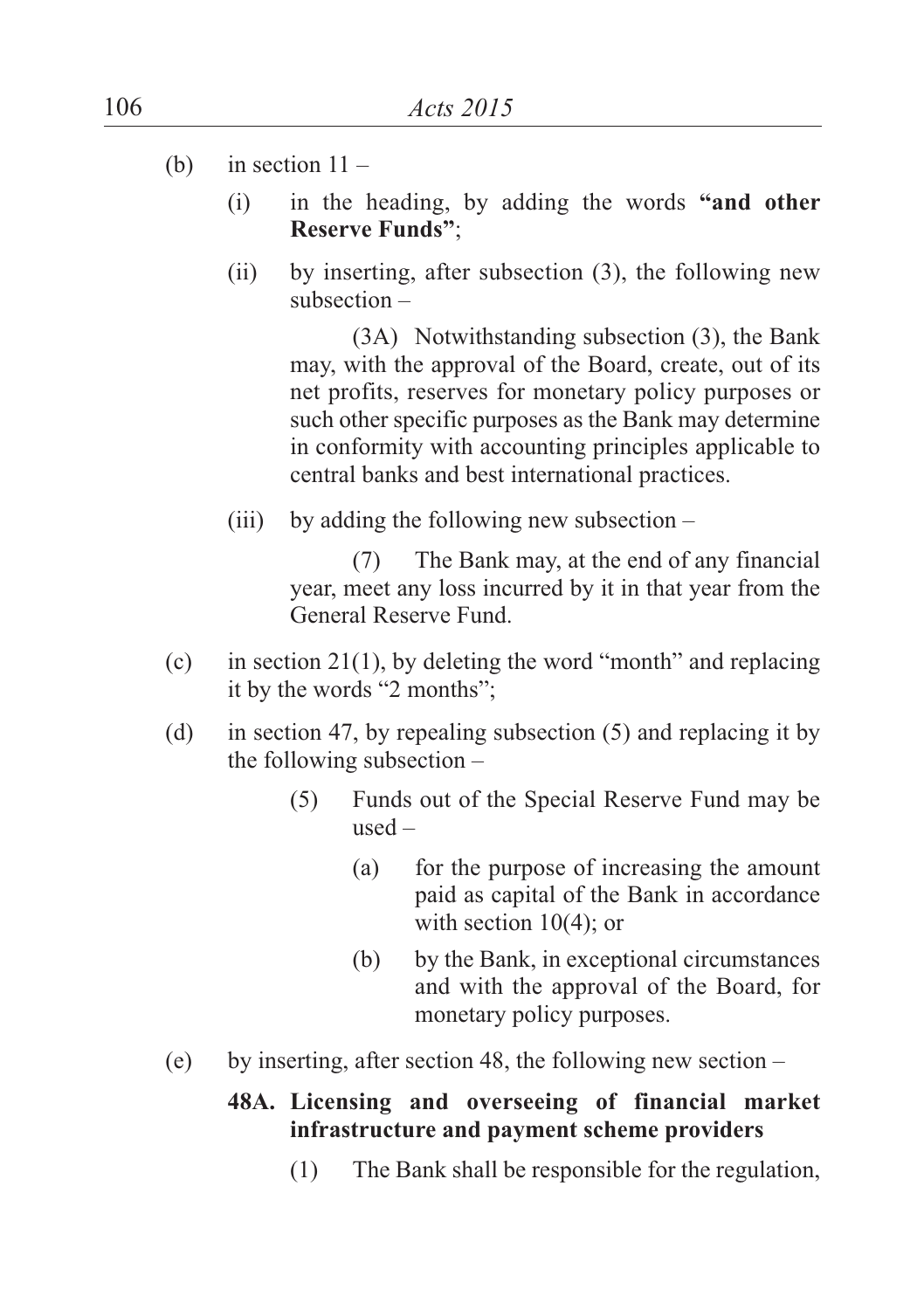licensing, registration and overseeing of payment systems, clearing houses and the issuance and quality of payment instruments and may impose administrative penalties on a financial institution pursuant to section 50(6).

- (2) The Bank may, by regulations
	- (a) require the registration or licensing of any payment, clearing or securities settlement system or the operator of any such system or any payment scheme provider;
	- (b) require any payment, clearing and settlement system or the operator of such system or a payment scheme provider to observe such conditions and requirements as the Bank may determine; and
	- (c) require any payment, clearing and settlement system or the operator of any such system or a payment scheme provider to pay to the Bank such non-refundable processing fee and annual licence fee as may be prescribed in regulations made by the Bank, with the approval of the **Minister**

(3) The Bank may appoint its officers or any other qualified person to conduct an examination of the payment or clearing systems, their operator and participants, as well as payment scheme providers, to –

- (a) examine such accounts, books, documents and other records;
- (b) obtain such information and records from them; and
- (c) take such other action, as the Bank may consider necessary or advisable.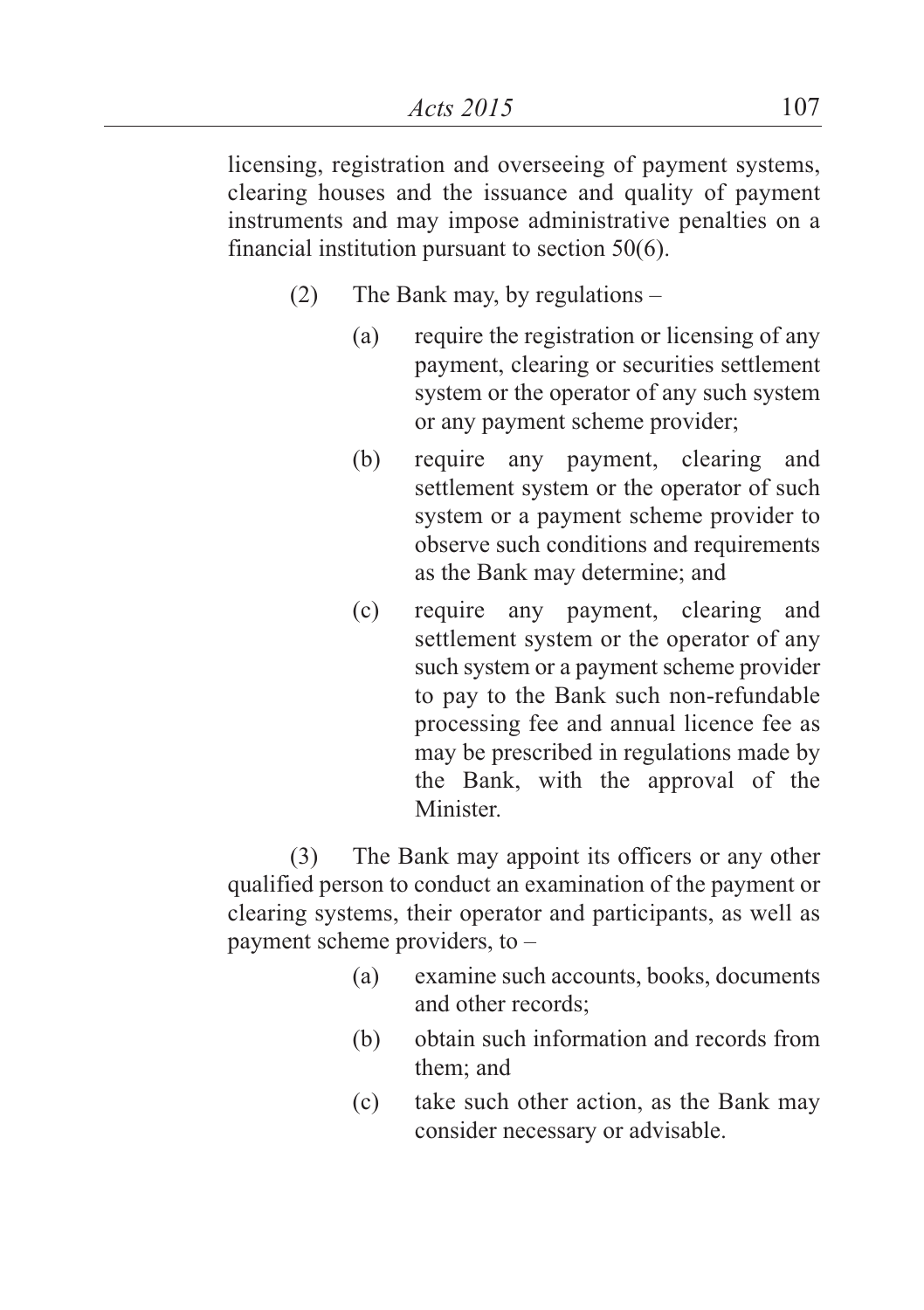(4) The Bank may obtain such information as it requires from payment, clearing and settlement systems, and participants, as well as payment scheme providers as the Bank may require.

(5) The Bank may disclose any information or data obtained under subsection (3) or (4), in whole or in part in aggregate form.

- (f) in section 50, by repealing subsection  $(3B)$ ;
- (g) in section 54, by inserting, after subsection  $(2C)$ , the following new subsections –

(2D) Every member of the Committee, other than the Governor and the Deputy Governors, shall take an oath of confidentiality in the form set out in the Fifth Schedule.

(2E) A decision of the Committee shall be taken by a simple majority of the members present and voting except that, in the event of an equality of votes, the Chairperson of the Committee shall have and exercise a second or casting vote.

(h) by adding the Fifth Schedule set out in the First Schedule to this Act.

#### **4. Banking Act amended**

The Banking Act is amended –

(a) in section 2, by inserting, in the appropriate alphabetical order, the following new definitions –

"place of business", in relation to a bank, includes its head or main office, a branch, an agency, a representative office, a mobile branch, an office established and maintained for a limited period and any other place used by the bank for the dispensing or acceptance of money on account or for the conduct of other banking business;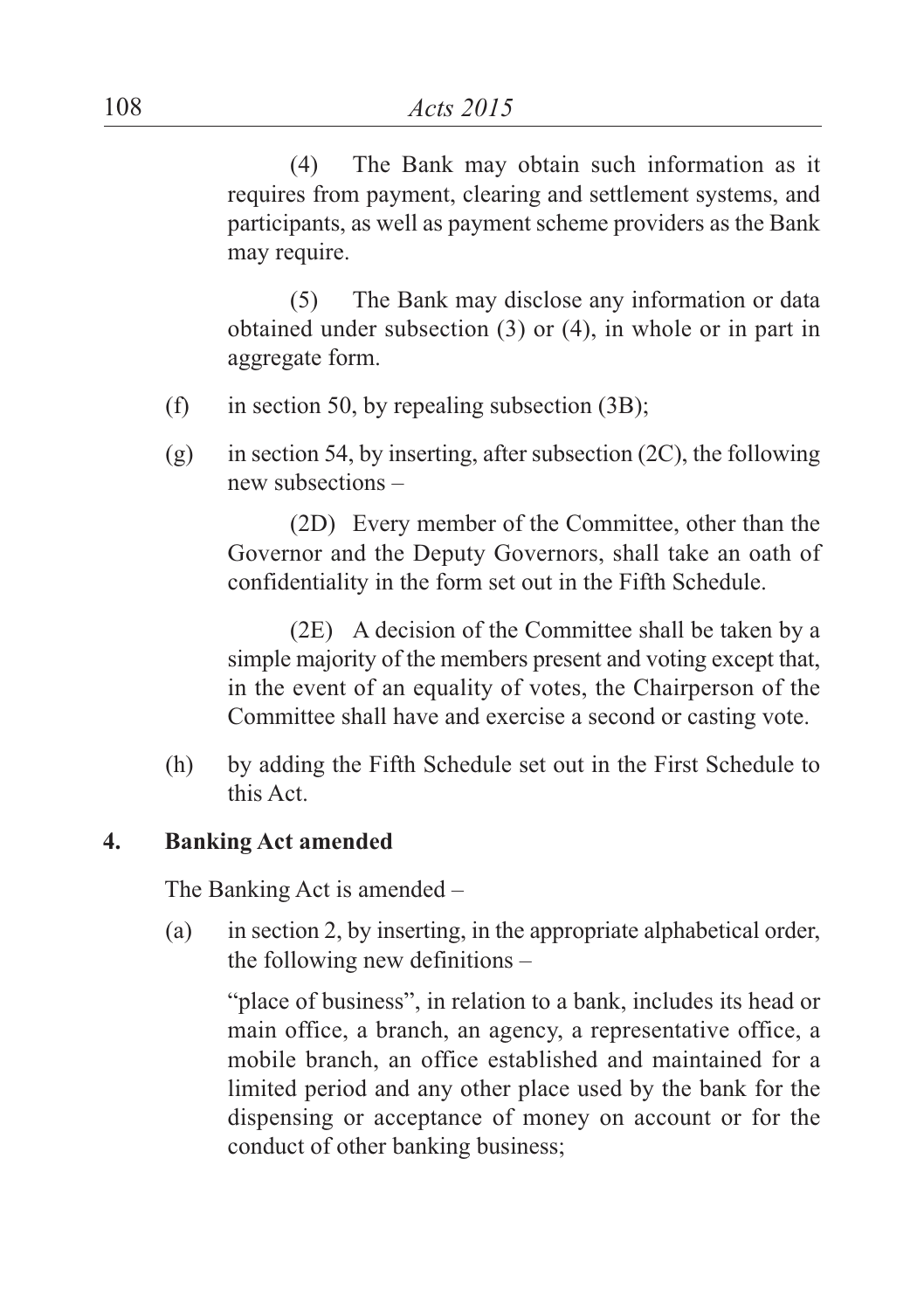"specialised financial institution" means an institution holding a specialised financial institution licence;

"specialised financial institution licence" means a licence issued under section 11B(4);

(b) in section 4(3), by inserting, after paragraph (a), the following new paragraph –

(aa) a specialised financial institution;

- (c) in section  $7(7)$ , by deleting the words "or office" and replacing them by the words ", office or place of business";
- (d) in section 8, by deleting the word "banking";
- (e) in section  $9 -$ 
	- (i) by deleting the words "branch or office" and replacing them by the words "other place of business";
	- (ii) by adding the following subsection, the existing provision being numbered as subsection  $(1)$  –

(2) Notwithstanding subsection (1), a bank may, with the approval of the central bank, display at its principal place of business an authenticated copy of the licence granted to it under this Part, in such form and manner as the central bank may approve.

(f) by inserting, after section 11A, the following new section –

## **11B. Licensing of specialised financial institution**

(1) A body corporate set up for the purpose of facilitating the economic development of Mauritius may apply, in such form and manner as the central bank may determine, for a specialised financial institution licence.

(2) An application under subsection (1) shall be accompanied by such information as the central bank may determine.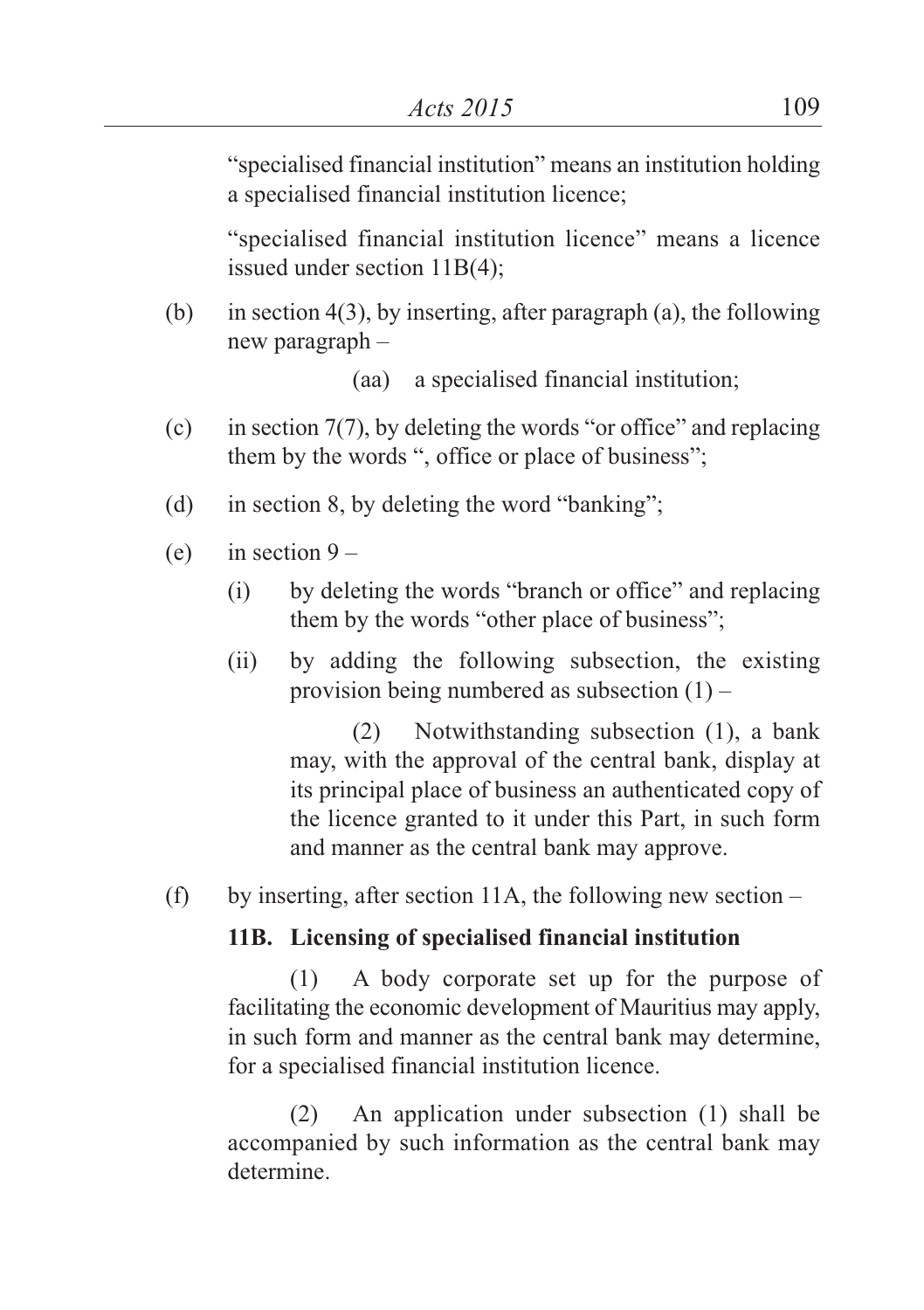(3) The central bank shall, within 60 working days of the receipt of an application, or the supply of any additional information or document, whichever is the later, determine whether to grant or refuse the application and inform the applicant within 7 days of its determination.

(4) Where the central bank grants an application under this section, it shall, on payment of such licence fee as may be prescribed, issue a specialised financial institution licence to the applicant.

(5) Every specialised financial institution licence shall –

- (a) specify the name of the licensee; and
- (b) be subject to such terms and conditions as the central bank may impose.

(6) Every specialised financial institution shall comply with such prudential requirements as the central bank may specify.

(7) The central bank may, by guidelines, instructions or directives, require a specialised financial institution to comply with such specific provision of this Act as it considers appropriate, to ensure effective supervision of the institution.

(8) The central bank may cause an inspection of the operations and affairs of a specialised financial institution to be made by its officers or such other duly qualified person as it may appoint, so as to assess whether the specialised financial institution is complying with the banking laws and any guidelines, instructions or directives issued by the central bank.

(9) Any person who contravenes this section shall commit an offence and shall, on conviction, be liable to a fine not exceeding one million rupees and to imprisonment for a term not exceeding 5 years.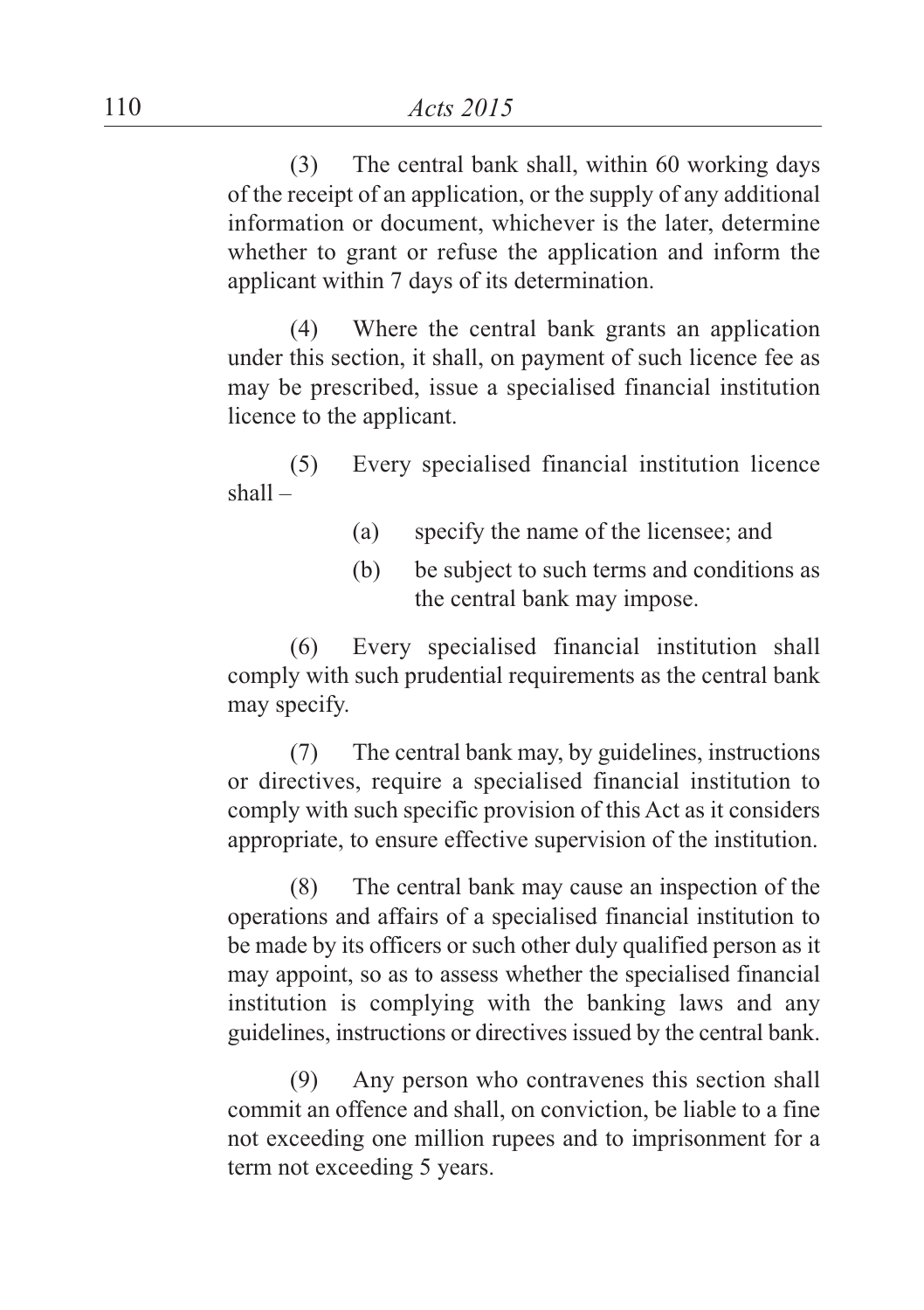$(g)$  in section 14D, by inserting, after subsection (4), the following new subsection –

(4A) This section shall not apply to a loan made or provided by any person specified in the Fourth Schedule.

- (h) in section  $32A -$ 
	- (i) by repealing subsection (1) and replacing it by the following subsection –

(1) Subject to subsection (11), where, for the purpose of restructuring its business or for such other purpose as the central bank may approve, a bank proposes to transfer the whole or part of its undertaking  $to -$ 

- (a) its parent;
- (b) its wholly owned subsidiary;
- (c) a wholly owned subsidiary of its parent; or
- (d) another financial institution or a specialised financial institution,

it shall apply, in such form and manner as the central bank may determine, to the central bank for approval and pay such non-refundable processing fee as the central bank may, with the approval of the Minister, determine.

- (ii) in subsection (5), by inserting, after the word "for", the words "a transfer of the whole or part of the undertaking of a bank";
- (iii) in subsection (5A), by inserting, after the word "proposed", the words "transfer of its business or the";
- (iv) in subsection (11), by inserting, after the words "action for the", the words "transfer or";
- (v) in subsection (14), in the definition of "transferee bank", by inserting, after the word "bank", the words "or the financial institution";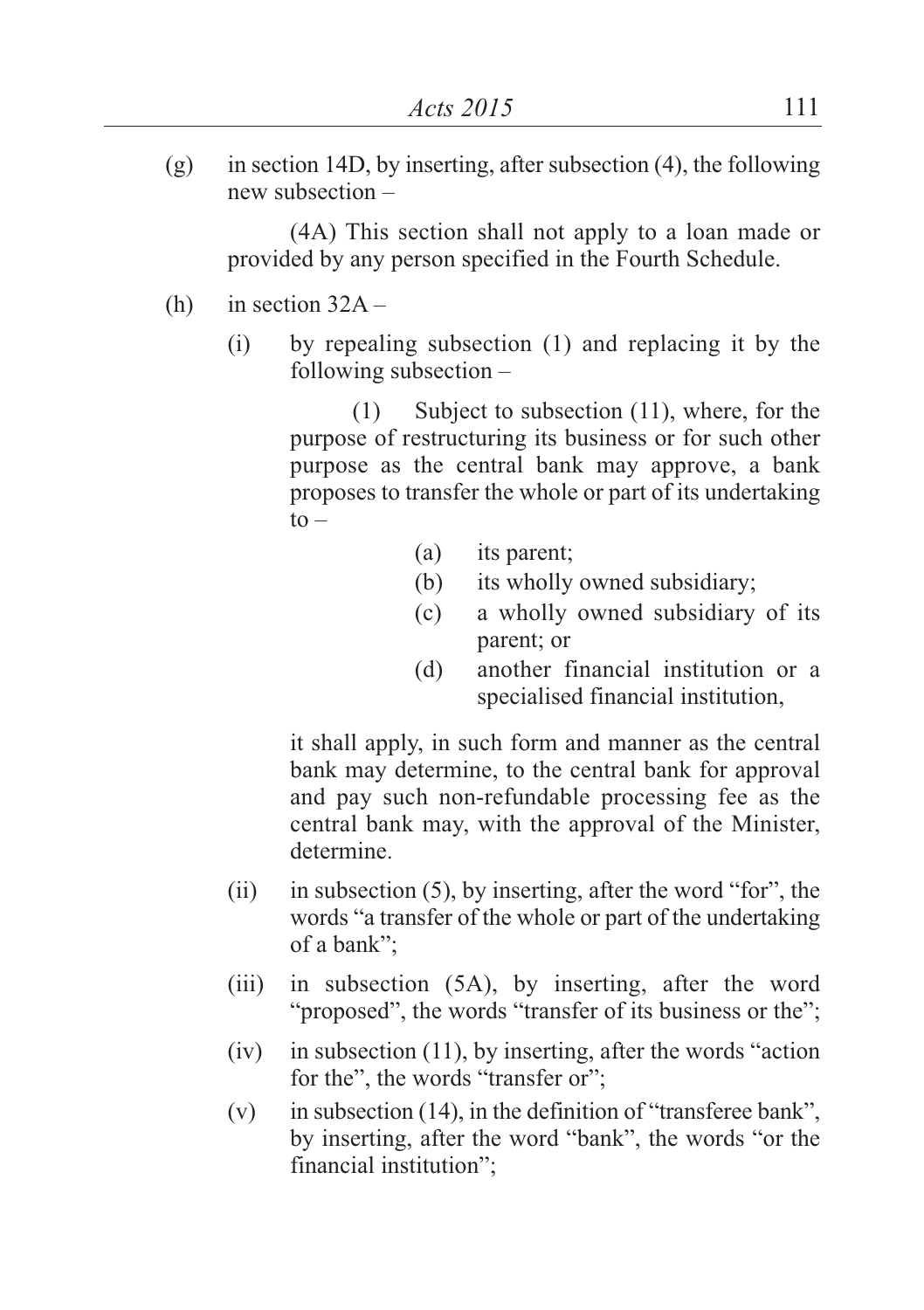- $(i)$  in section  $34 -$ 
	- (i) in subsection (6A), by deleting the figure "6" and replacing it by the words "(6)";
	- (ii) by inserting, after subsection (6A), the following new subsection –

(6B) Notwithstanding subsection (6)(a), a financial institution may, with the approval of the central bank, display at its principal place of business, branch or office an authenticated copy of its duly audited latest financial statements in such form and manner as the central bank may approve.

- (i) in section 57(7), by inserting, after the word "form", the words "and manner":
- (k) in section  $63(1)$ , by inserting, after the word "day", the words ", or any part thereof,";
- (l) in section 64(16), by deleting the words "section 123" and replacing them by the words "sections 123 and 124";
- (m) in section 79(3), by deleting the words "not more than 2 years" and replacing them by the words "such period as the central bank may determine";
- (n) in section 82(1), by inserting, after paragraph (a), the following new paragraphs –
	- (aa) suspend or reduce, as from the date of his appointment or any subsequent date, the right of creditors of the financial institution to claim or receive interest on any money owing to them by that financial institution;
	- (ab) cancel any agreement between the financial institution and any other party to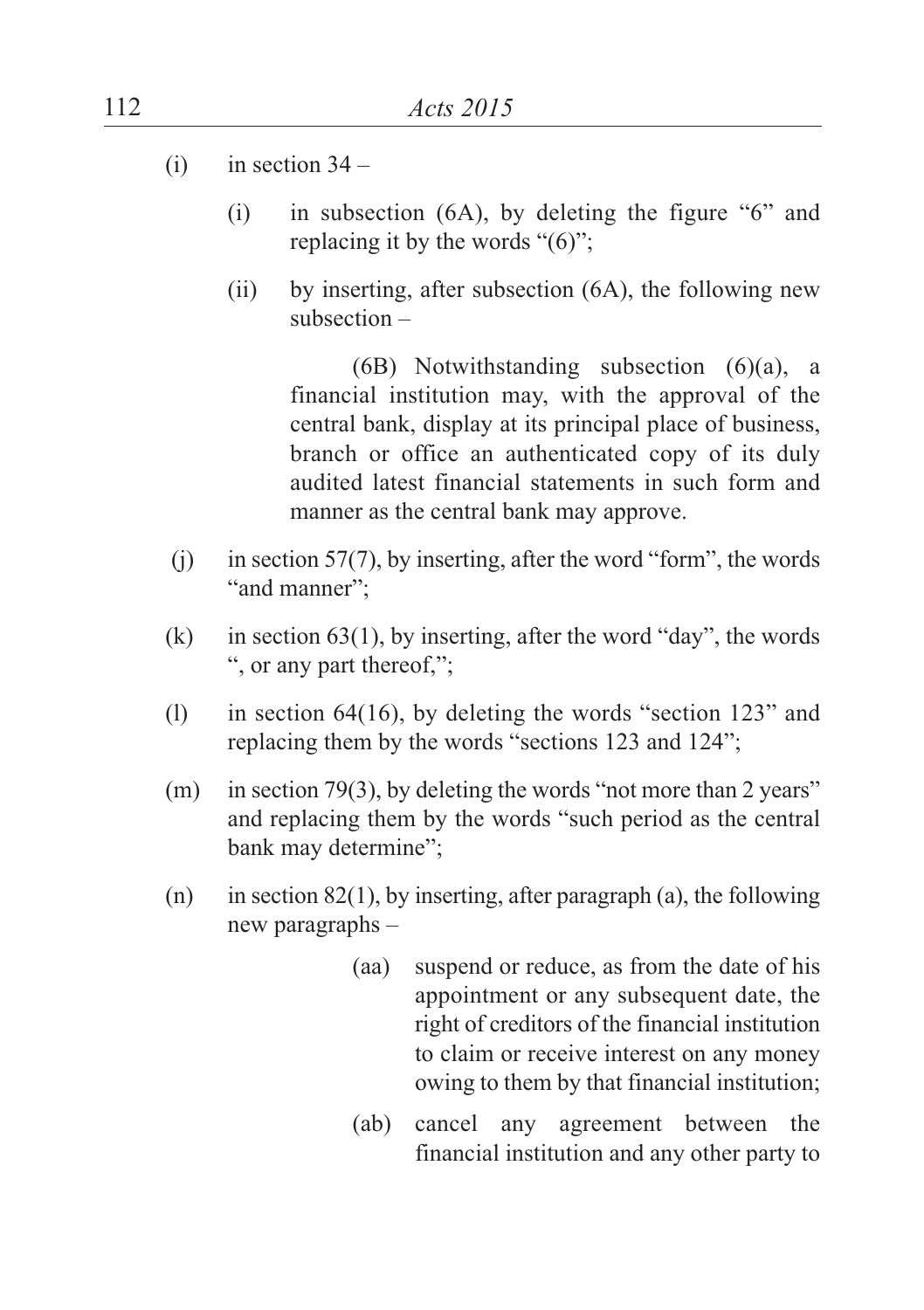advance moneys becoming due after the date of the receiver's appointment, or cancel any agreement to extend any existing facility, where –

- (i) in the opinion of the receiver such advance or any loan under such facility would not be adequately secured or would not be repayable on terms satisfactory to the receiver;
- (ii) the financial institution lacks the necessary funds to meet its obligations under any such agreement; or
- (iii) any such act would not otherwise be in the interests of the financial institution;
- (o) in section 100, by repealing subsection (3A);
- (p) in the Third Schedule
	- $(i)$  in item  $1 -$ 
		- (A) by inserting, after the words "transfer of", the words "the whole or part of the";
		- (B) in paragraphs (b) to (f), by inserting, after the word "shall", the words ", in respect of the transferred undertaking";
	- (ii) in item  $2(a)$ , by inserting, after the words "Every person" who", the words ", in relation to the transferred undertaking";
	- (iii) in item  $3(a)(i)$ , by deleting the words "the same proportion of the share capital as he held in the transferor bank immediately before the appointed day"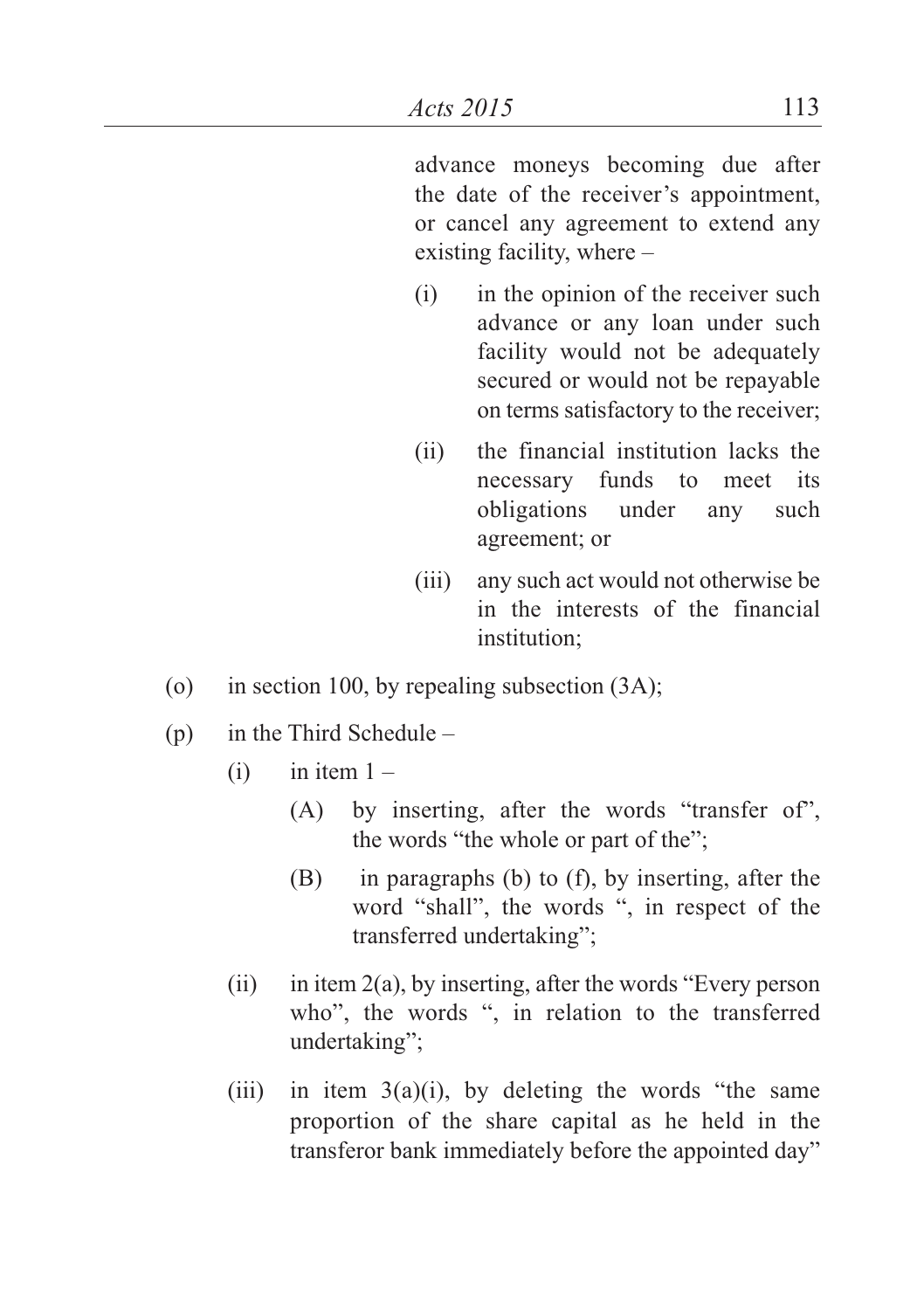and replacing them by the words "a number of shares representing his proportionate share of the net asset value that the transferred undertaking bears to the net asset value of the transferee bank following the completion of the transfer";

(q) by adding the Fourth Schedule set out in the Second Schedule to this Act.

## **5. Borrower Protection Act amended**

The Borrower Protection Act is amended, in section 9(1)(a), by deleting the words "has, or is" and replacing them by the words "and his guarantor, if any, have, or are".

## **6. Business Registration Act amended**

The Business Registration Act is amended –

- (a) in section  $2 -$ 
	- (i) in the definition of "business", by inserting, after paragraph (a), the following new paragraph, the word "but" at the end of paragraph (a) being deleted –
		- (aa) includes any activity of
			- (i) a statutory body specified in the First Schedule to the Statutory Bodies(Accounts and Audit) Act;
			- (ii) a co-operative society registered under the Co-operatives Act;
			- (iii) an association registered under the Registration of Associations Act; and
			- (iv) a trade union registered under the Employment Relations Act; but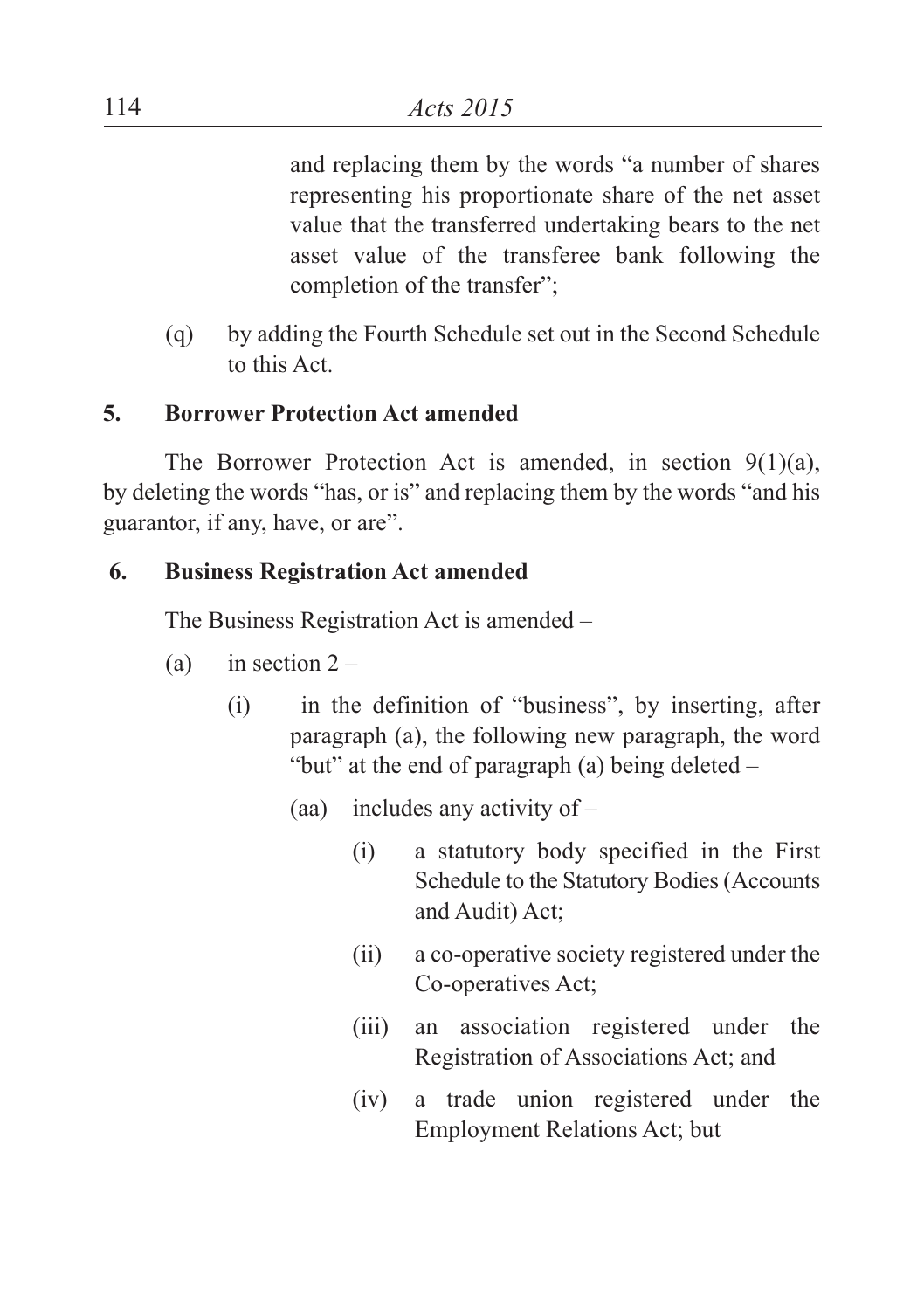(ii) by deleting the definition of "public sector agency" and replacing it by the following definition –

"public sector agency" means any agency specified in the Third Schedule;

(b) by repealing section 9A and replacing it by the following section –

## **9A. Registration of bodies**

 $Every -$ 

- (a) statutory body specified in the First Schedule to the Statutory Bodies (Accounts and Audit) Act;
- (b) co-operative society registered under the Co-operatives Act;
- (c) association registered under the Registration of Associations Act; and
- (d) trade union registered under the Employment Relations Act,

shall be considered to be registered under this Act.

(c) by inserting, after section 9A, the following new section –

# **9B. Sharing of information**

(1) For facilitation purposes, the Registrar of Businesses shall, through the CBRD, share with another public sector agency, information relating to a business.

(2) No public sector agency shall disclose any information obtained pursuant to subsection (1) to a third party.

- (d) in section  $13 -$ 
	- $(i)$  in subsection (1), by deleting the words "in such manner" and through such computer system" and replacing them by the words "through CBRIS or such other electronic system, and in such manner";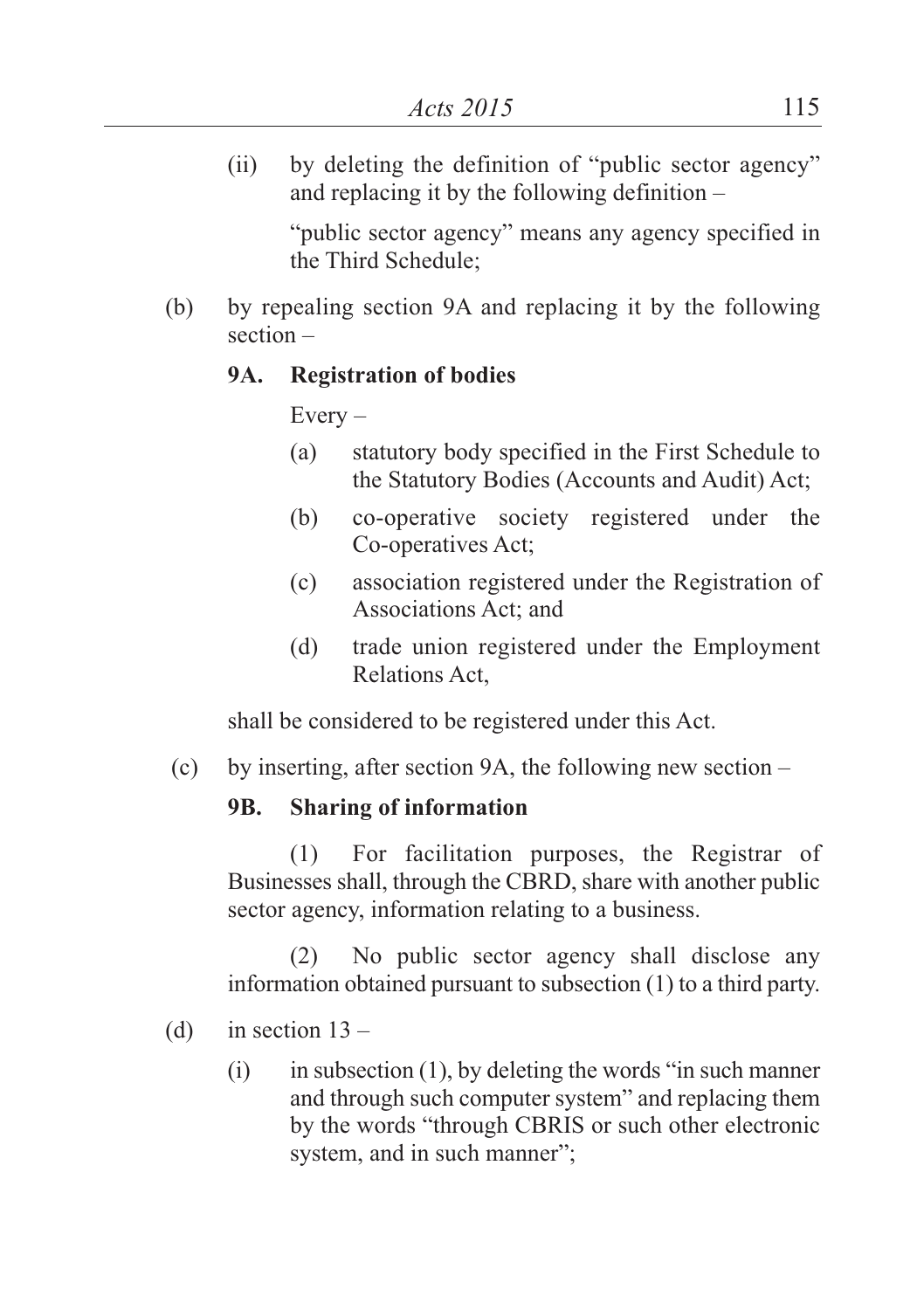(ii) by adding the following new subsection  $-$ 

 $(3)$  In this section –

"CBRIS" has the same meaning as in the Companies Act.

(e) in section 14, by inserting, after subsection (1), the following new subsection –

(1A) (a) The business registration number of a person used by him or a public sector agency shall be the unique identification number of that person.

(b) The unique identification number of a person shall be the person's official identification number whenever reference is made to him.

(c) Any number of identification, other than the identification number referred to in paragraph (a) which is used by a public sector agency with which a transaction is made –

- (i) shall be used by the public sector agency solely for internal purposes; and
- (ii) shall not appear on any document issued to any person.
- (f) in the First Schedule, in Part II, by deleting item 2;
- (g) by adding the Third Schedule set out in the Third Schedule to this Act.

## **7. Central Water Authority Act amended**

The Central Water Authority Act is amended, in section 50(2) –

- (a) by repealing paragraph (a) and replacing it by the following paragraph –
	- (a) a Chairperson, to be appointed by the Minister;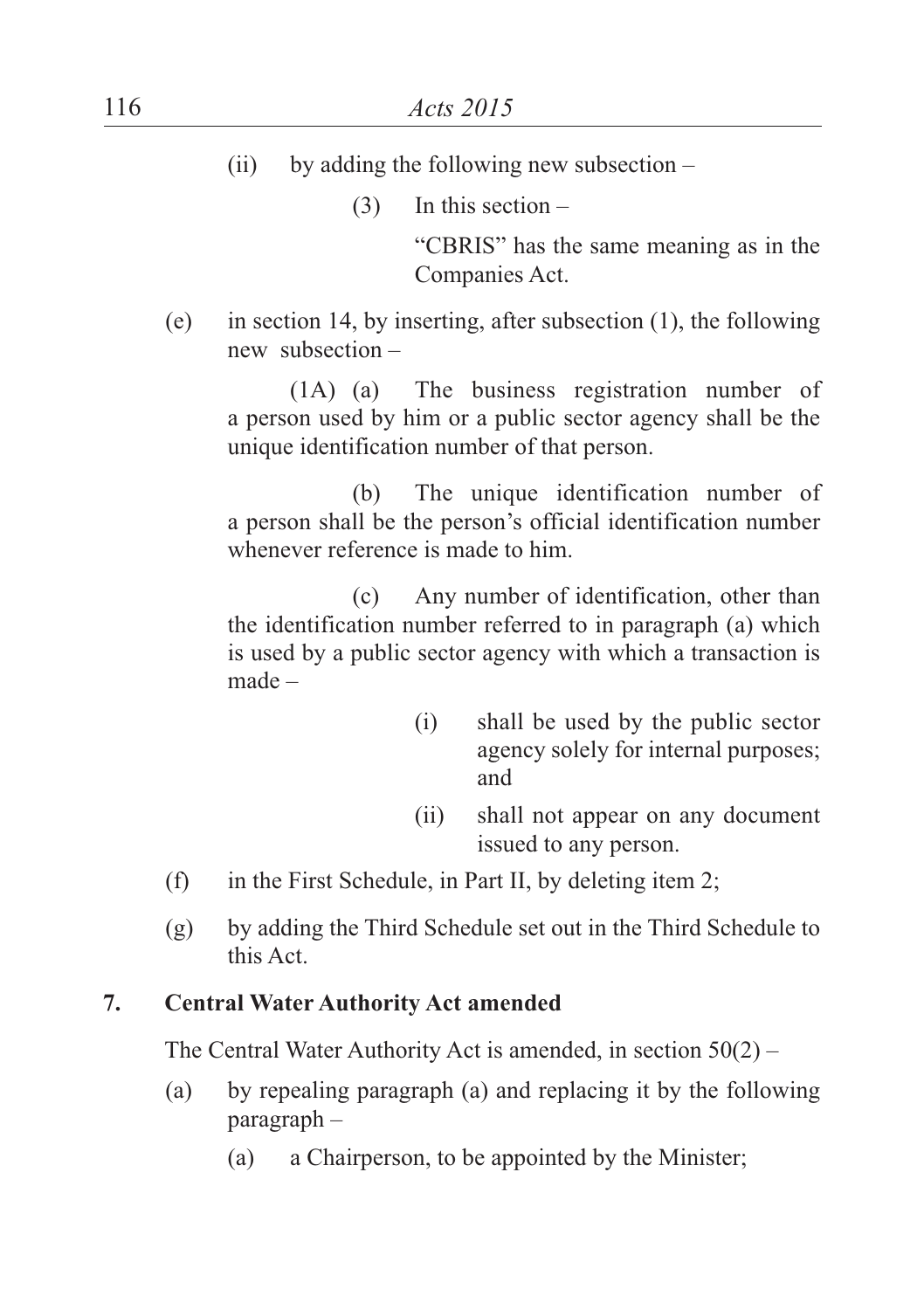- (b) by inserting, after paragraph (d), the following new paragraphs –
	- (da) a representative of the Council of Registered Professional Engineers of Mauritius established under the Registered Professional Engineers Council Act;
	- (db) a representative of the Faculty of Engineering of the University of Mauritius;
- (c) in paragraph (f), by deleting the words "other areas and interests" and replacing them by the words "consumer organisations, industrial and manufacturing sectors, the tourism sector and small and medium enterprises".

## **8. Civil Status Act amended**

The Civil Status Act is amended –

(a) in section 2, by inserting, in the appropriate alphabetical order, the following new definition –

"public sector agency" has the same meaning as in the Business Registration Act;

(b) by inserting, after section 17, the following new sections –

## **17A. Use of NIC number for minors**

(1) Where a transaction is made in the name of a minor, the document witnessing the transaction shall contain the NIC number of the minor.

(2) (a) The NIC number of a minor used by him or by a public sector agency shall be the unique identification number of that minor.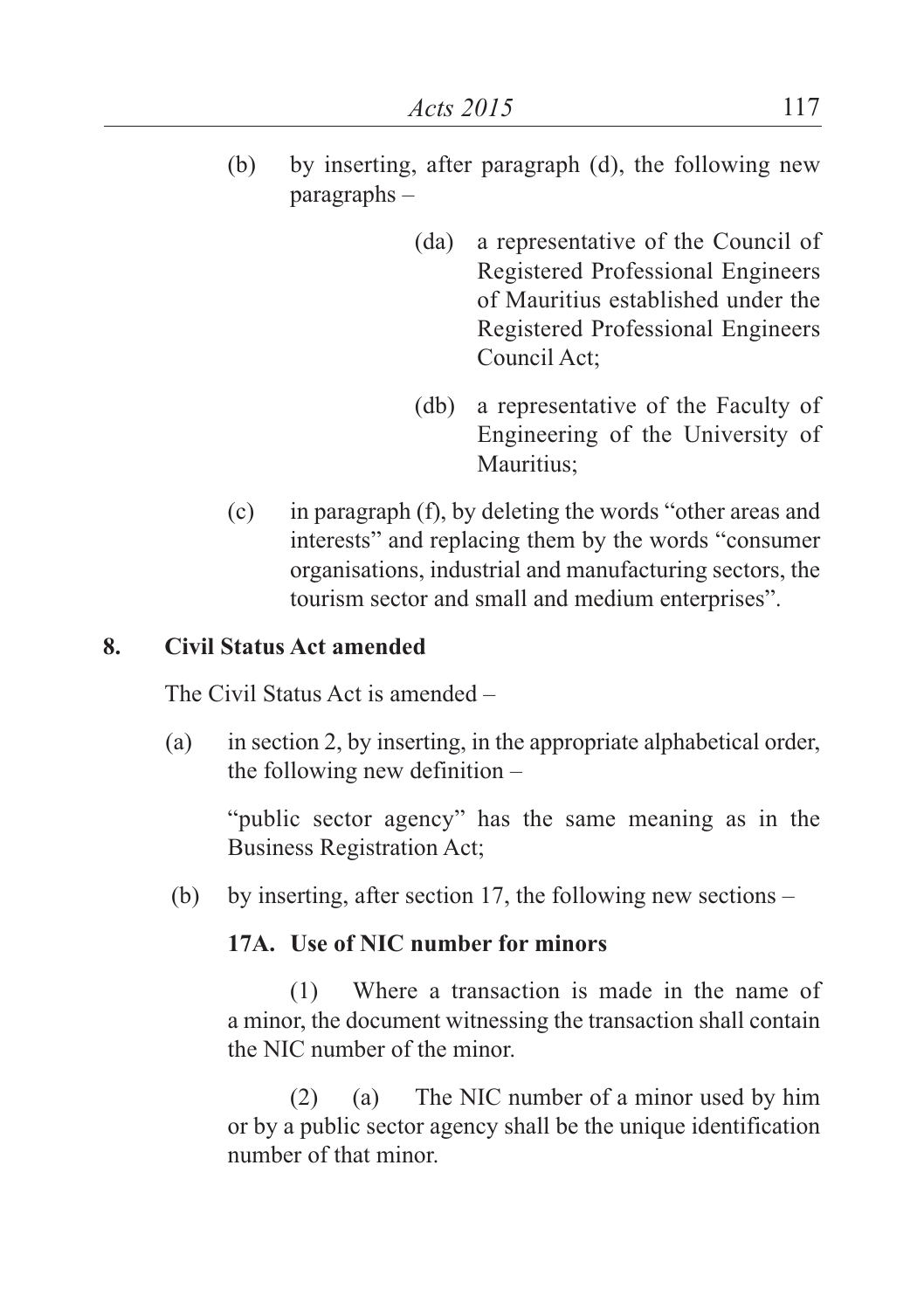(b) The unique identification number of a minor shall be the minor's official identification number whenever reference is made to him.

(c) Any number of identification, other than the NIC number of a minor, which is used by a public sector agency with which a transaction is made –

- (i) shall be used by the public sector agency solely for internal purposes; and
- (ii) shall not appear on any document relating to that minor.

## **17B. Sharing of information**

(1) For facilitation purposes, the Registrar of Civil Status shall, through his electronic system, share with another public sector agency, information relating to the name, address, date of birth, gender, NIC number and date of death, if any, of a person, other than a minor.

(2) No public sector agency shall disclose any information obtained pursuant to subsection (1) to a third party.

## **9. Code de Commerce amended**

The Code de Commerce is amended, in article 50, by adding the following new alinéas –

Toute société non continuée à son terme expiré, ou toute société ne s'étant pas acquittée des dûs stipulés au Twelfth Schedule du Companies Act, peut, après trois ans, être radiée du registre tenu par le Registrar of Companies selon les procédures établies par celui-ci.

Toute société radiée en vertu de l'alinéa précédent pourra être réinsérée au registre du Registrar of Companies à condition qu'il soit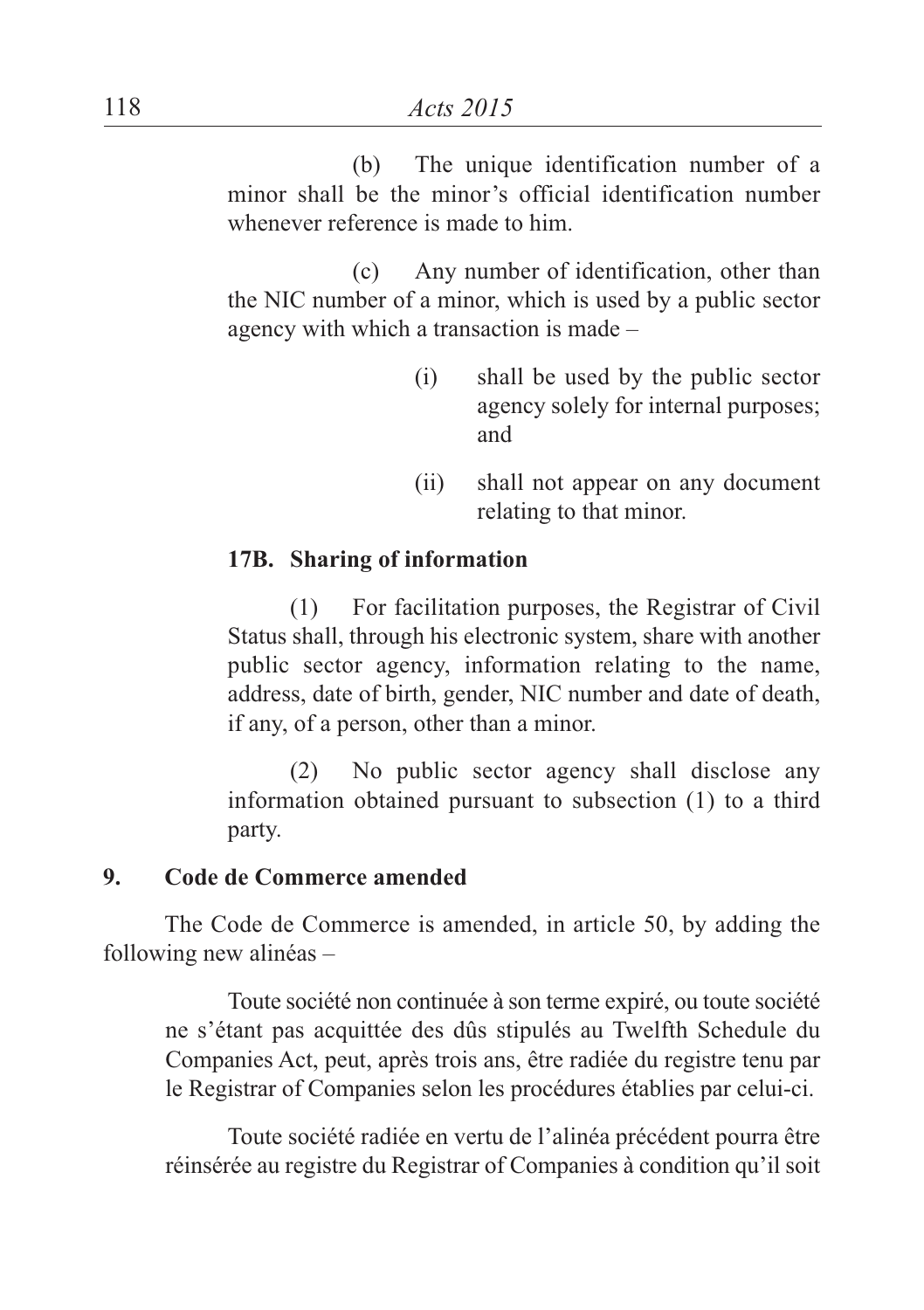démontré à la satisfaction du Registrar of Companies –

- 1 qu'une telle réinsertion est justifiée;
- 2 que la société s'est acquittée de tout arriéré sur les dûs stipulés au Twelfth Schedule du Companies Act.

## **10. Companies Act amended**

The Companies Act is amended –

(a) in section  $2(1)$ , by inserting, in the appropriate alphabetical order, the following new definition –

"CBRIS" or "Companies and Businesses Registration Integrated System" means, for the purposes of this Act, the Business Registration Act, the Foundations Act and the Limited Partnerships Act, the electronic system operated by the Registrar for –

- (a) the filing of particulars, financial statements and other documents; and
- (b) the payment of fees;

"microenterprise" has the same meaning as in the Small and Medium Enterprises Development Authority Act;

"small enterprise" has the same meaning as in the Small and Medium Enterprises Development Authority Act;

(b) by inserting, after section 12, the following new section  $-$ 

## **12A. Rectification on Registrar's initiative or on request**

(1) The Registrar may, on his own initiative or on request, rectify in his registers any typographical or grammatical mistake.

(2) The Registrar shall proceed with a rectification under subsection (1) without any further filing.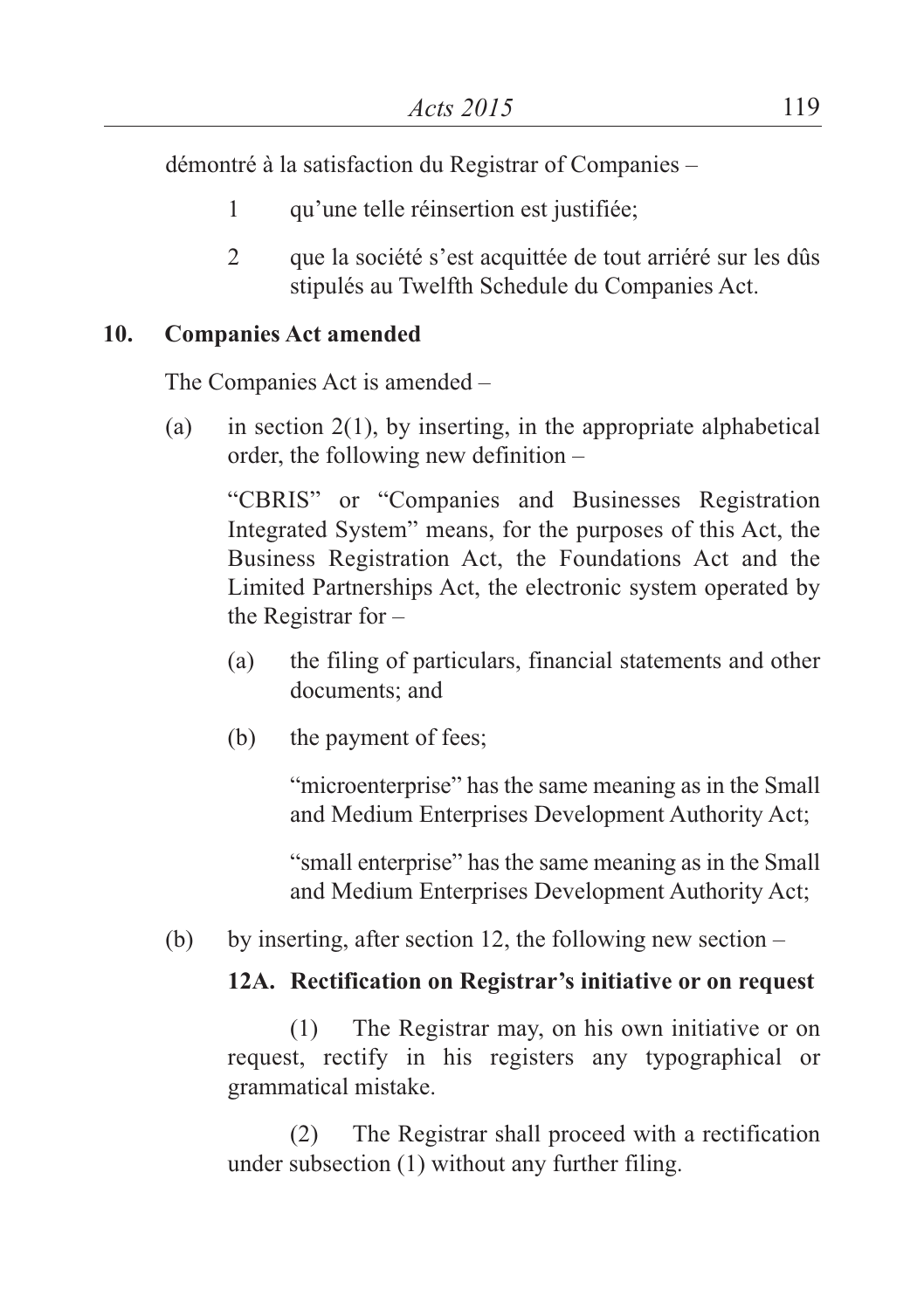- (c) in section  $13(1)$ 
	- (i) by repealing paragraph (b) and replacing it by the following paragraph –
		- (b) the payment of any fee under this Act, the Business Registration Act, the Foundations Act or the Limited Partnerships Act;
	- (ii) in paragraph (c), by inserting, after the word "notice", the words ", financial statements";
	- (iii) by deleting the words "electronically in such manner and through such computer system" and replacing them by the words "through CBRIS or such other electronic system and in such manner";
- (d) in section 24(c), by deleting the words "the prescribed form" and replacing them by the words "such form as the Registrar may determine";
- (e) in section  $35(1)$ , by deleting the words "or so nearly resembles" that name as to be likely to mislead,";
- (f) in section  $165(1)(a)$ , by deleting the words "a qualified auditor" and replacing them by the words "a member of one of the bodies referred to in section 198(1)";
- (g) in section  $215 -$ 
	- (i) in subsection (3), by deleting the words "A small private company" and replacing them by the words "Subject to subsections (3A) and (3B), a small private company";
	- (ii) by inserting, after subsection (3), the following new subsections –

(3A) An enterprise, not having net assets or having net assets not exceeding 50 million rupees or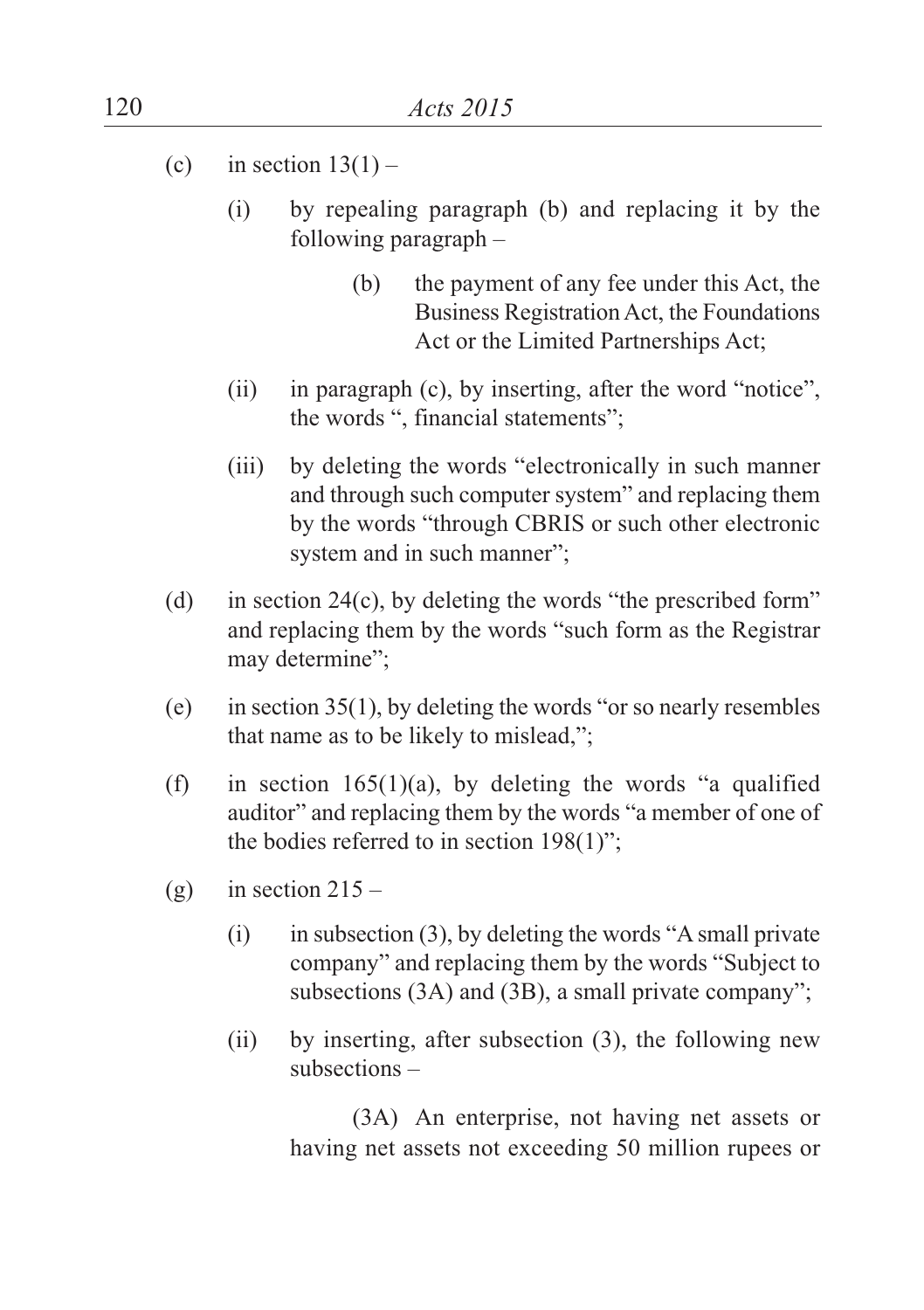such other amount as may be prescribed, and which has an annual turnover not exceeding 20 million rupees, incorporated as a company under this Act and registered under the Small and Medium Enterprises Development Authority Act on or after 2 June 2015 –

- (a) shall be exempt from filing with the Registrar for registration its financial summary for a period of 8 years from the date of its incorporation;
- (b) after the expiry of the period referred to in paragraph (a), may file with the Registrar for registration a financial summary prepared on a cash basis showing a profit and loss statement only.

(3B) A small private company which has an annual turnover not exceeding 20 million rupees may file with the Registrar for registration a financial summary prepared on a cash basis showing a profit and loss statement only.

- (h) in section  $223 -$ 
	- (i) in subsection (1), by deleting the words "subsection  $(3)$ " and replacing them by the words "subsections (1A),  $(1B)$  and  $(3)$ ":
	- (ii) by inserting, after subsection (1), the following new subsections –

(1A) Subsection (1) shall not apply to an enterprise, not having net assets or having net assets not exceeding 50 million rupees or such other amount as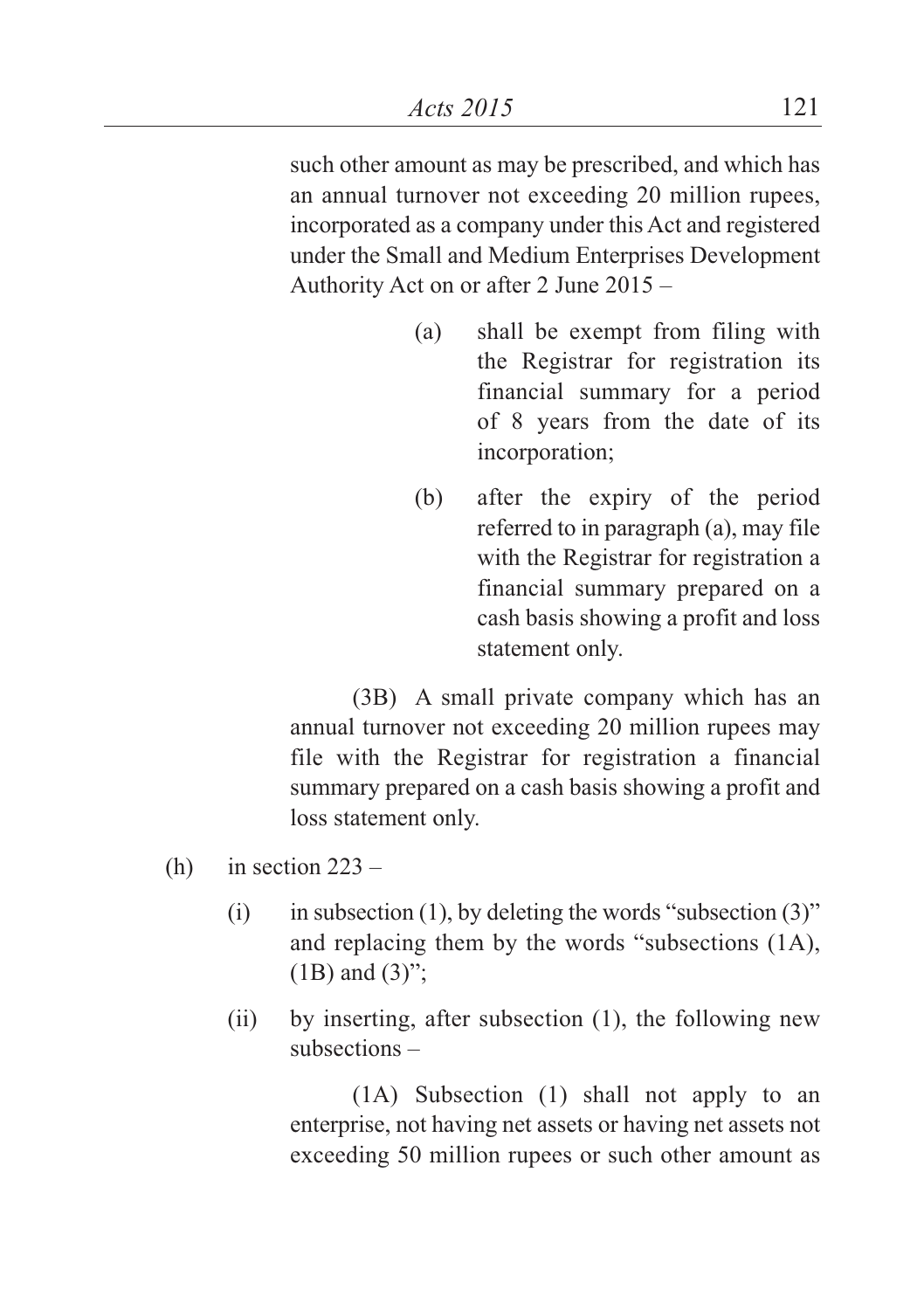may be prescribed, and which has an annual turnover not exceeding 20 million rupees –

- (a) incorporated as a company under this Act; and
- (b) registered under the Small and Medium Enterprises Development Authority Act,

on or after 2 June 2015, for a period of 8 years from the date of its incorporation.

(1B) A small private company which has an annual turnover not exceeding 20 million rupees shall not be required to file with the Registrar an annual return, unless there is a change in its shareholding or in the composition of the board of directors or any other particulars in relation thereto.

- (i) in section 268(3), by deleting the words "in the prescribed form" and replacing them by the words ", in such form as the Registrar may determine,";
- (i) in sections  $276(3)$  and  $299(1)(b)$ , by deleting the words "the prescribed form" and replacing them by the words "such form as the Registrar may determine";
- (k) in section 360(2), by inserting, after paragraph (a), the following new paragraph –
	- (aa) provide for the filing of particulars and documents, and for the electronic payment of fees under this Act, the Business Registration Act, the Foundations Act or the Limited Partnerships Act;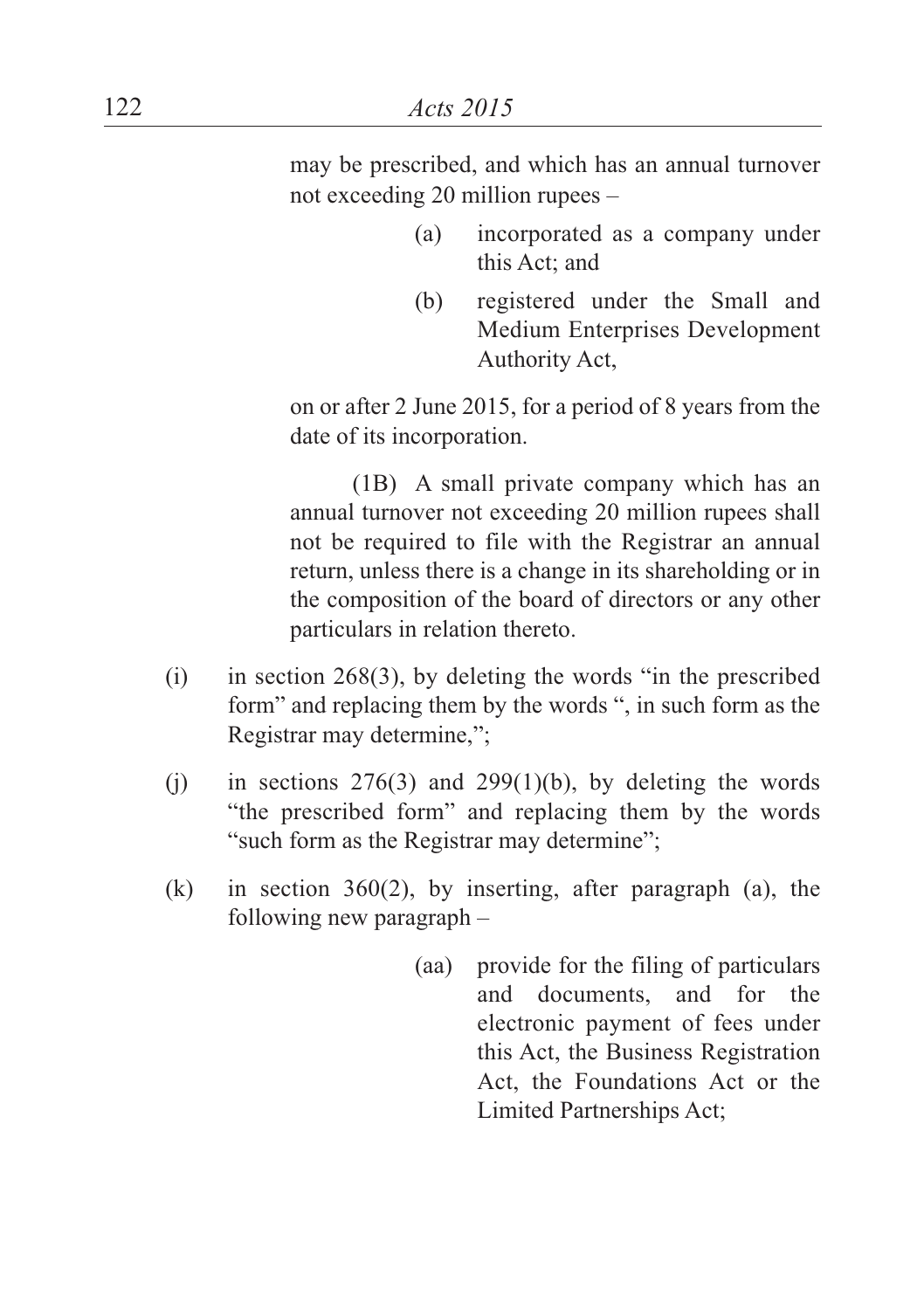# **11. Consumer Protection (Price and Supplies Control) Act amended**

The Consumer Protection (Price and Supplies Control) Act is amended –

(a) in Part II, by inserting the following new section –

# **2A. Interpretation of Part II**

In this Part –

"exempt supply" has the same meaning as in the Value Added Tax Act;

"registered person" means a person registered under the Value Added Tax Act;

"taxable supply" has the same meaning as in the Value Added Tax Act.

- (b) in section  $7 -$ 
	- (i) by repealing subsections (1) and (2) and replacing them by the following subsections –

(1) (a) Where a registered person makes a taxable supply in respect of goods, the registered person shall affix a label in a conspicuous place on a specimen of the goods, indicating the selling price of the goods and –

- (i) in case the goods are zerorated, that the amount of VAT is zero;
- (ii) in any other case, that the amount is inclusive of VAT.

(b) Where a registered person makes a taxable supply in respect of services, the registered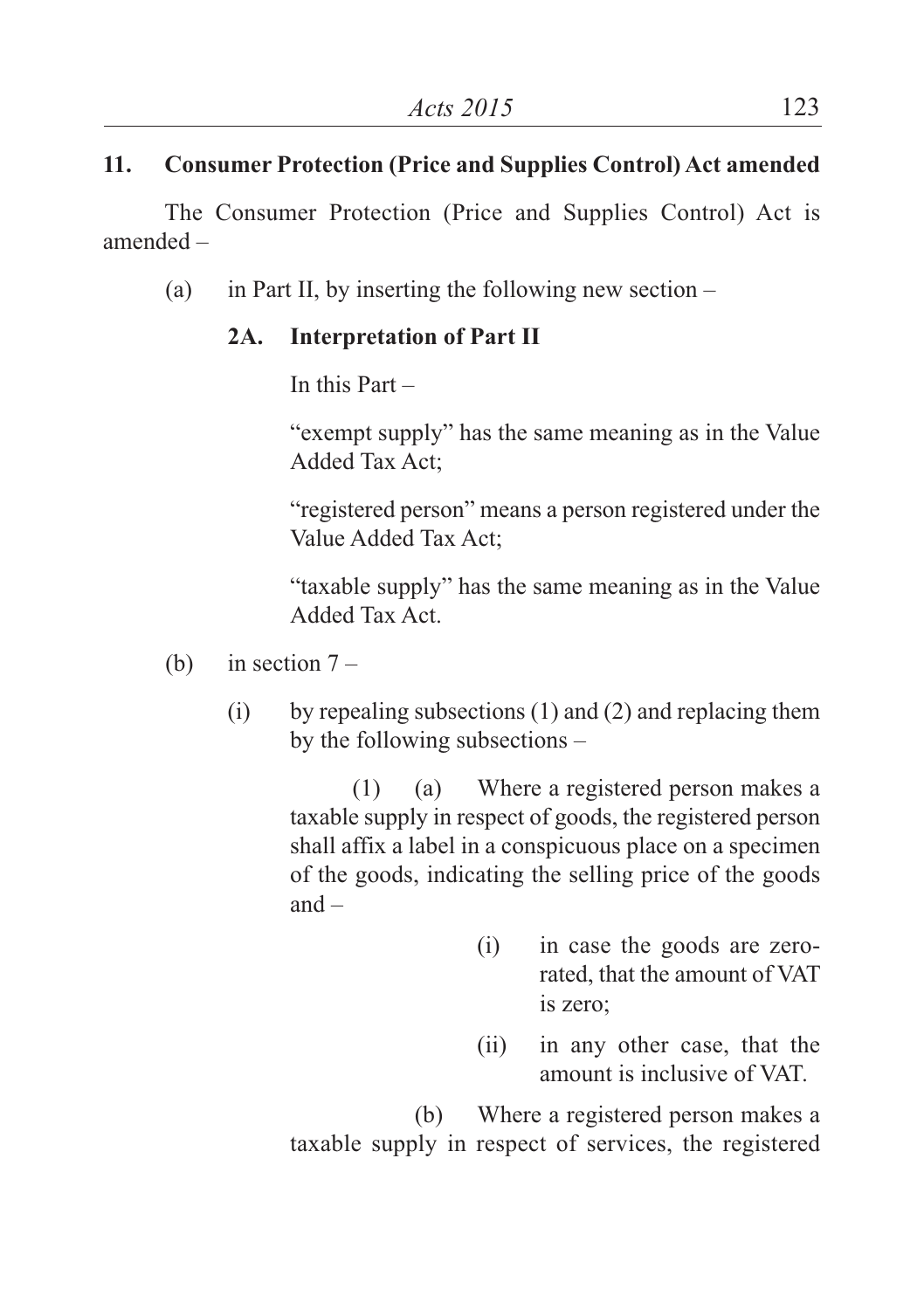person shall, before the supply of the services, make available to the customer the price of the services and indicate –

- (i) in case the services are zero-rated, that the amount of VAT is zero;
- (ii) in any other case, that the amount is inclusive of VAT.

(2) (a) Where a registered person or any other trader makes an exempt supply in respect of goods, he shall affix a label in a conspicuous place on a specimen of the goods, indicating –

- (i) the selling price; and
- (ii) that the amount of VAT is nil.

(b) Where a registered person or any other trader makes an exempt supply in respect of services, he shall, before the supply of the services, make available to the customer the price of the services and indicate that the amount of VAT is nil.

(ii) by repealing subsection (3) and replacing it by the following subsection –

> (3) Any person who fails to comply with subsection (1) or (2) shall commit an offence and shall, on conviction, be liable to a fine not exceeding 300,000 rupees and to imprisonment for a term not exceeding 5 years.

- (c) in section 8(1), by deleting the words "No trader" and replacing them by the words "No registered person or other trader";
- (d) in section 9, by deleting the words "A trader" and replacing them by the words "Any registered person or other trader";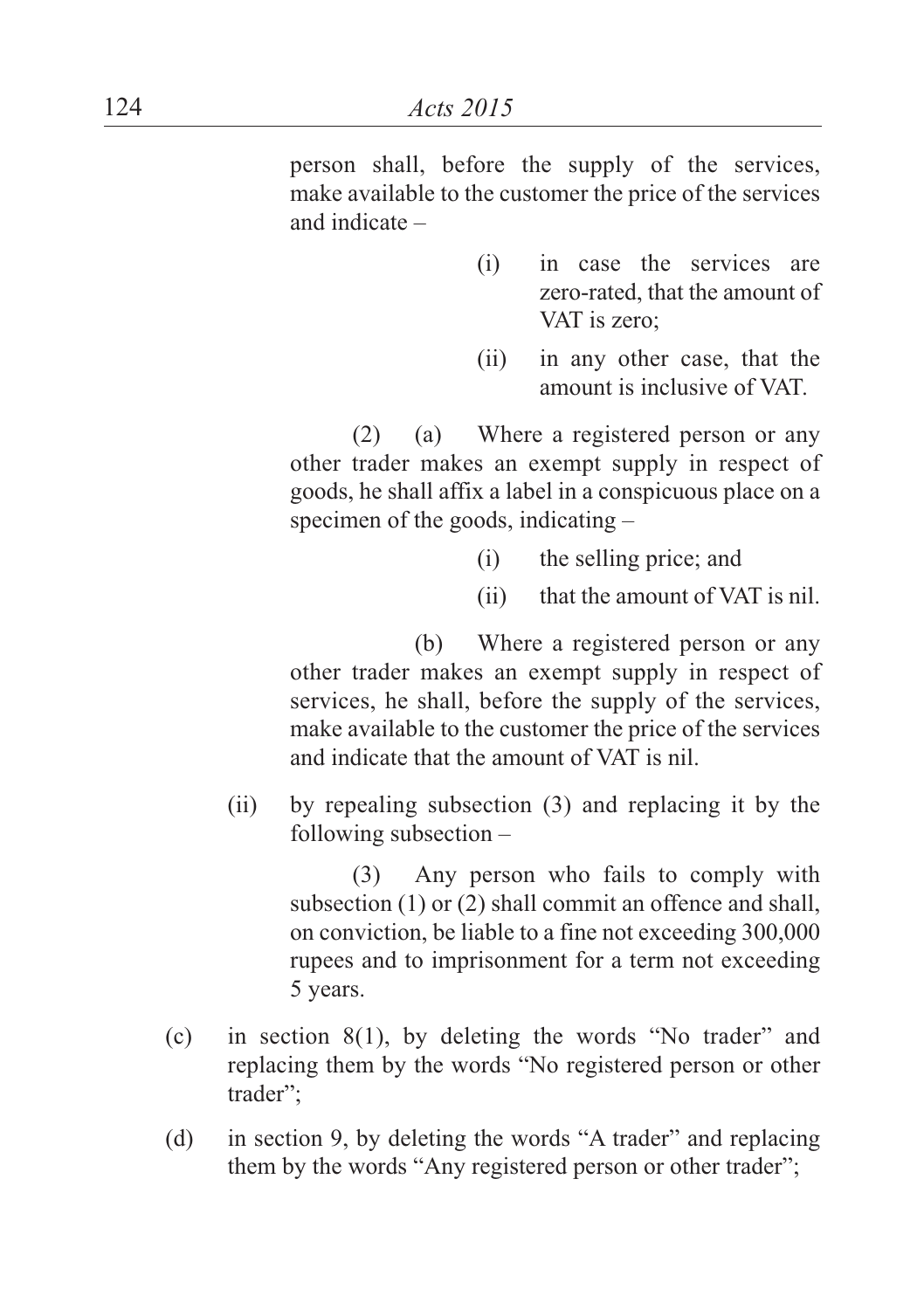(e) by inserting, after Part IV, the following new Part –

# **PART IVA – IMPORT AND EXPORT OF GOODS**

## **28A. Interpretation of Part IVA**

In this Part –

"Director-General" has the same meaning as in the Mauritius Revenue Authority Act;

"effective date of receipt", in relation to an application, means the date on which all the information, particulars and documents specified in the application form or guidelines are submitted;

"guidelines" means guidelines issued by the Ministry or Government agency concerned –

- (a) setting out the requirements, the applicable law and the procedure for an application for a permit, licence, approval, authorisation or clearance;
- (b) available for consultation at the Ministry or Government agency; and
- (c) posted on the website of the Ministry or Government agency.

## **28B. Import or export permit**

(1) Every import or export permit under this Act shall, subject to subsection (4)(c), be granted or refused, as the case may be, not later than 5 working days from the effective date of receipt of the application.

(2) The requirements and conditions for the import and export of goods shall be laid down in regulations made by the Minister to whom responsibility for the subject of commerce is assigned or guidelines issued by the Ministry responsible for the subject of commerce.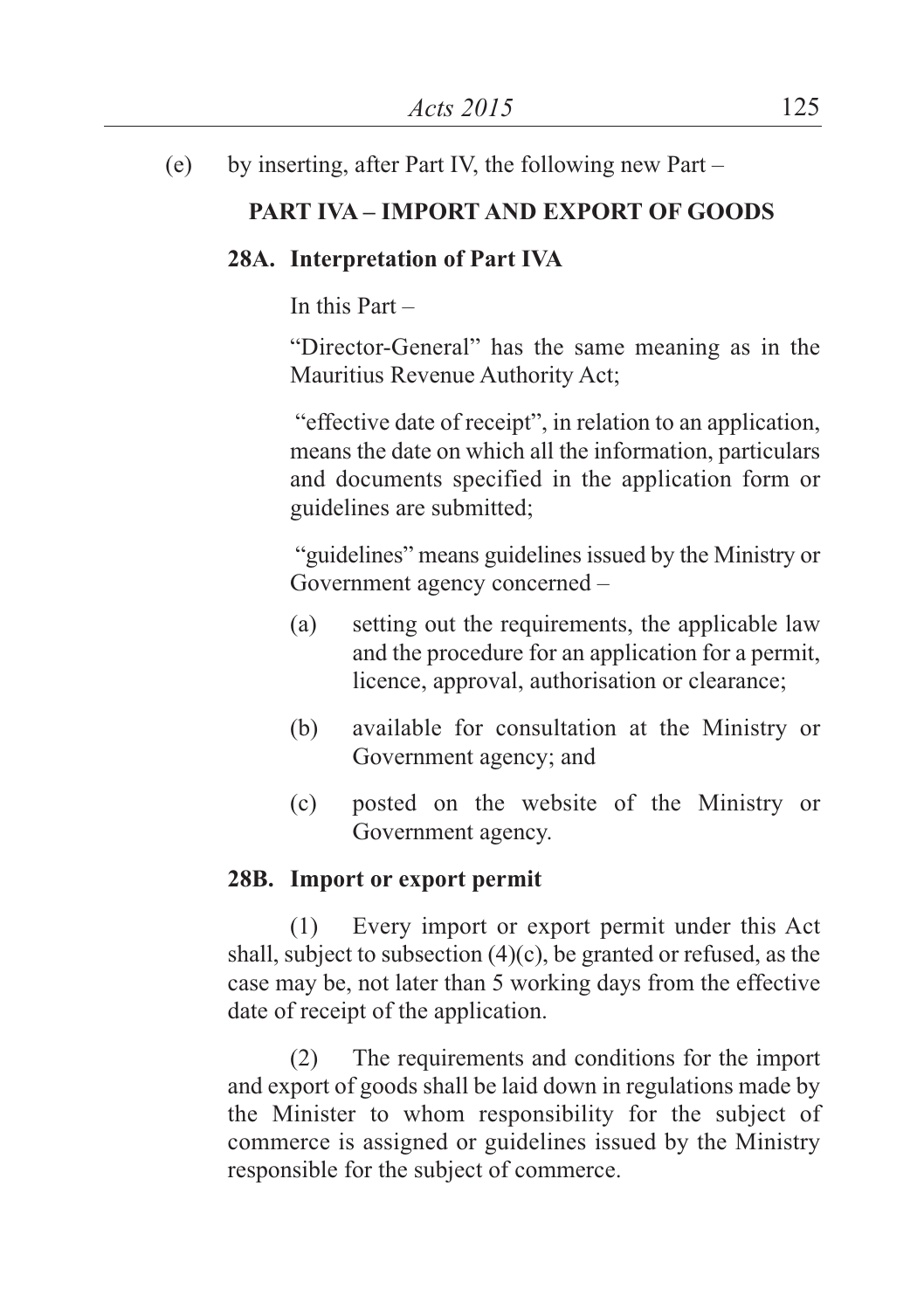(3) The control and enforcement of the requirements and conditions referred to in subsection (2) shall be exercised by the Director-General, in collaboration with the Permanent Secretary of the Ministry responsible for the subject of commerce.

(4) (a) Where the import or export permit requires clearance from another Government agency, the control and enforcement of the requirements and conditions for the clearance of the goods shall be exercised by that Government agency, in collaboration with the Director-General.

(b) The requirements and conditions referred to in paragraph (a) shall be laid down in regulations made by the Minister to whom responsibility for the subject of commerce is assigned or guidelines issued by the Ministry responsible for the subject of commerce.

(c) The clearance under this subsection shall be granted or refused, as the case may be, not later than 10 working days from the effective date of receipt of the application, except where the goods require testing by a Government agency.

## **12. Customs Act amended**

The Customs Act is amended –

- (a) in section  $2 -$ 
	- (i) in the definition of "agent", by inserting, after paragraph (a), the following new paragraph –
		- (aa) includes a person holding a postal service licence or a courier service licence under the Postal Services Act, appointed as freight forwarding agent under this Act; and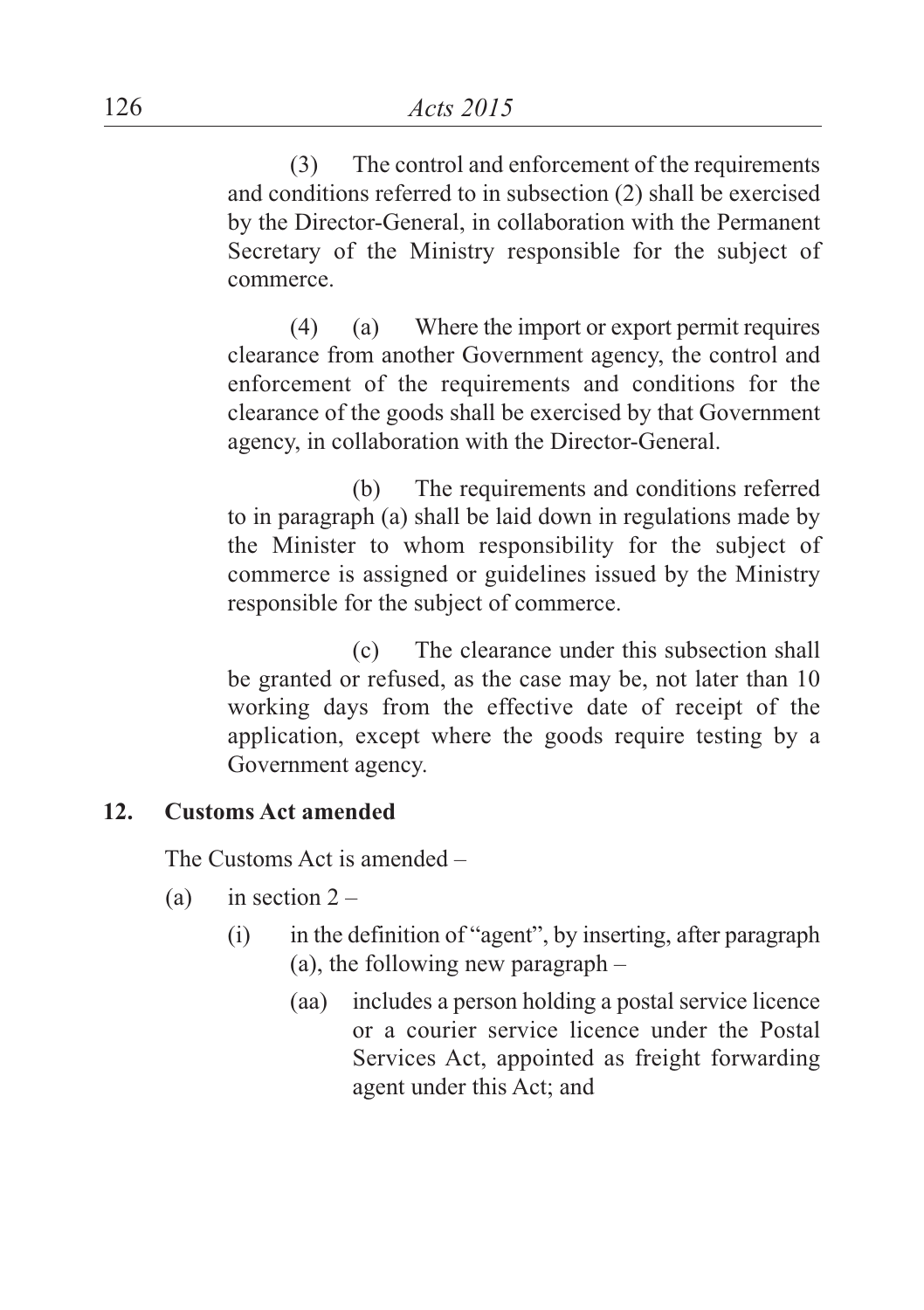- (ii) in the definition of "duty", in paragraph (a), by deleting the words "any customs law" and replacing them by the words "this Act and the Customs Tariff Act";
- (iii) in the definition of "taxes", in paragraph (b), by inserting, after the word "tax", the words "or levy";
- (b) by inserting, after section 7, the following new section –

# **7A. Act or thing in respect of a validated bill of entry passed before 3 years**

(1) Notwithstanding section 24A and any other customs law, the Director-General shall not, in relation to the liability of a person to pay any amount of duty, excise duty and taxes –

- (a) require any information or return; or
- (b) make any assessment or claim,

under the customs laws in respect of a validated bill of entry passed before a period of 3 years, unless the Director-General applies ex parte for and obtains the authorisation of the Independent Tax Panel under the Mauritius Revenue Authority Act.

(2) An authorisation under subsection (1) shall be granted where the Director-General establishes to the satisfaction of the Independent Tax Panel that there is prima facie evidence of fraud.

(3) In an application under subsection (1), the Director-General shall specify the period in respect of which he proposes to do the act or thing referred to in subsection (1).

(c) in section  $8(1)$ , by inserting, after the word "shall", the words ", subject to section 9A,";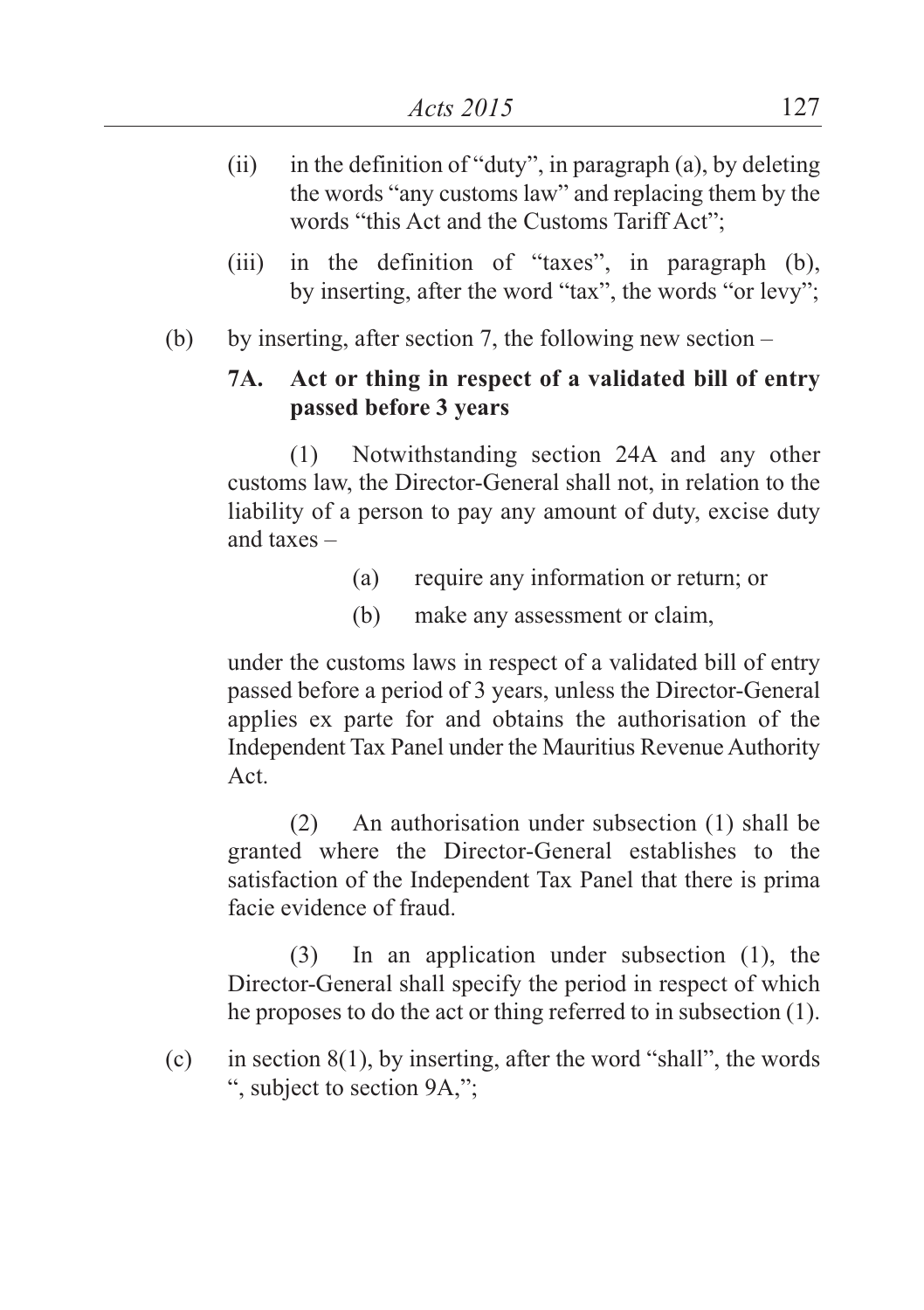(d) in section 9A, by inserting, after subsection (1), the following new subsection –

(1A) (a) Where goods are entered and cleared by an SME or a VAT registered person, the duty, excise duty and taxes on the goods cleared shall be paid –

- (i) in the month of June, not later than 2 working days before the end of that month; and
- (ii) in any other month, not later than 7 working days after the end of that month,

provided that the SME or VAT registered person gives a security, by bond, under sections 39 and 42, to cover the deferred payment and the SME or VAT registered person is in compliance with the Revenue Law under the Mauritius Revenue Authority Act.

(b) In this subsection –

"SME" has the same meaning as in the Small and Medium Enterprises Development Authority Act;

"VAT registered person" means a person registered under the Value Added Tax Act.

- (e) in section  $14 -$ 
	- (i) in subsection (1), by inserting, after the word "recoverable", the words "under subsection (2A) or ";
	- (ii) in subsection  $(1A)$ , by deleting the words "representing" and "one" and replacing them by the words "not exceeding" and the figure "0.5", respectively;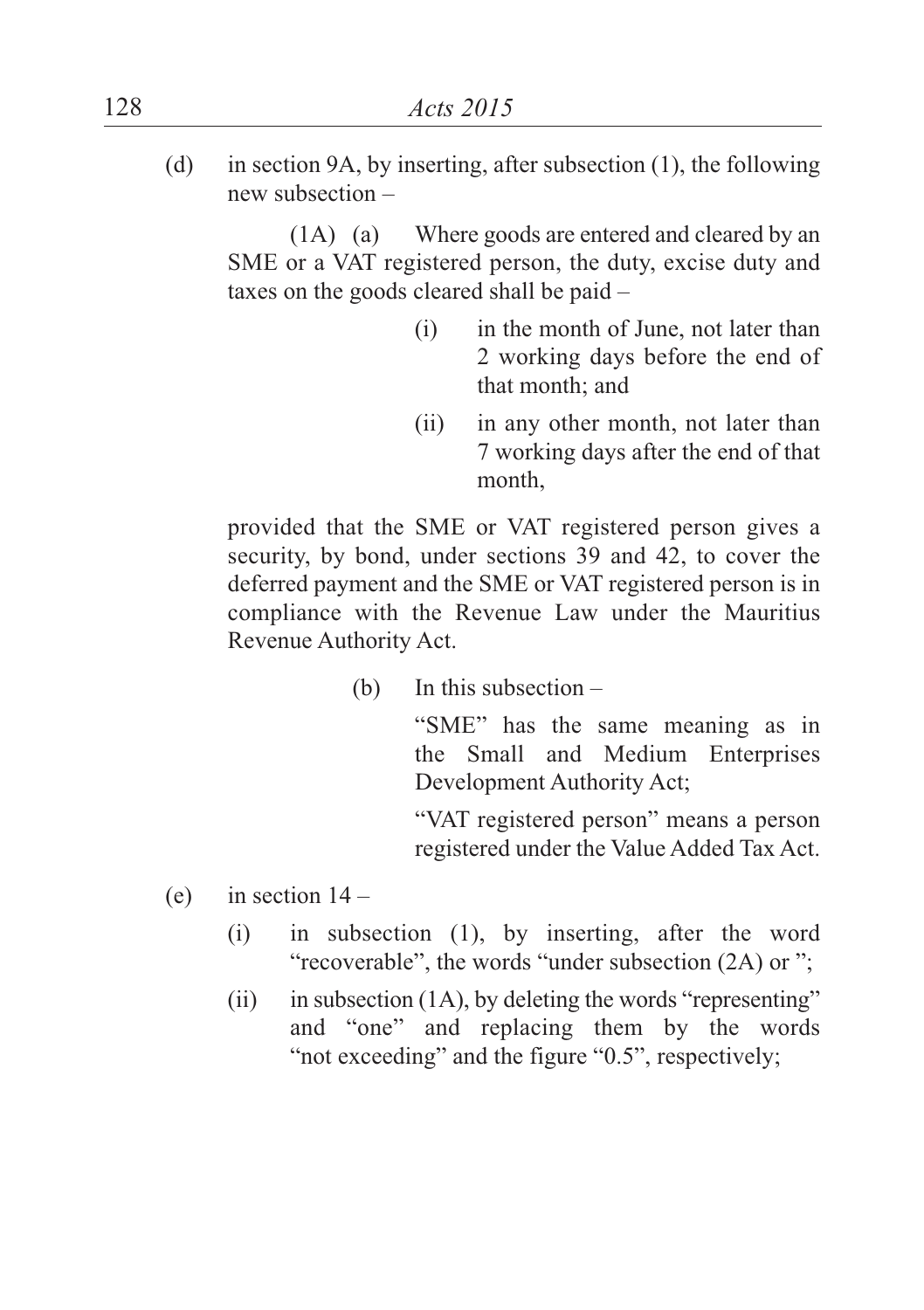(iii) by inserting, after subsection (2), the following new subsection –

> (2A) Part IX of the Value Added Tax Act shall apply to any duty, excise duty, taxes and charges remaining unpaid under the customs laws, after determination of any objection or representation before the Assessment Review Committee established under section 18 of the Mauritius Revenue Authority Act, with such modifications, adaptations and exceptions as may be necessary.

- (f) in section  $15 -$ 
	- (i) in subsection  $(1A)(a)(ii)$ , by deleting the word "representing" and replacing it by the words "not exceeding";
	- (ii) in subsection  $(1B)(a)$ 
		- (A) in subparagraph (ii), by deleting the word "representing" and replacing it by the words "not exceeding":
		- (B) in subparagraph (iii), by deleting the word "one" and replacing it by the figure "0.5";
	- (iii) in subsection (2), by inserting, after paragraph (c), the following new paragraph –

(ca) Where the Director-General refuses to consider an objection made after the time limit specified in paragraph (a), he shall, within 28 days of the date of receipt of the letter of objection, give notice of the refusal to the person.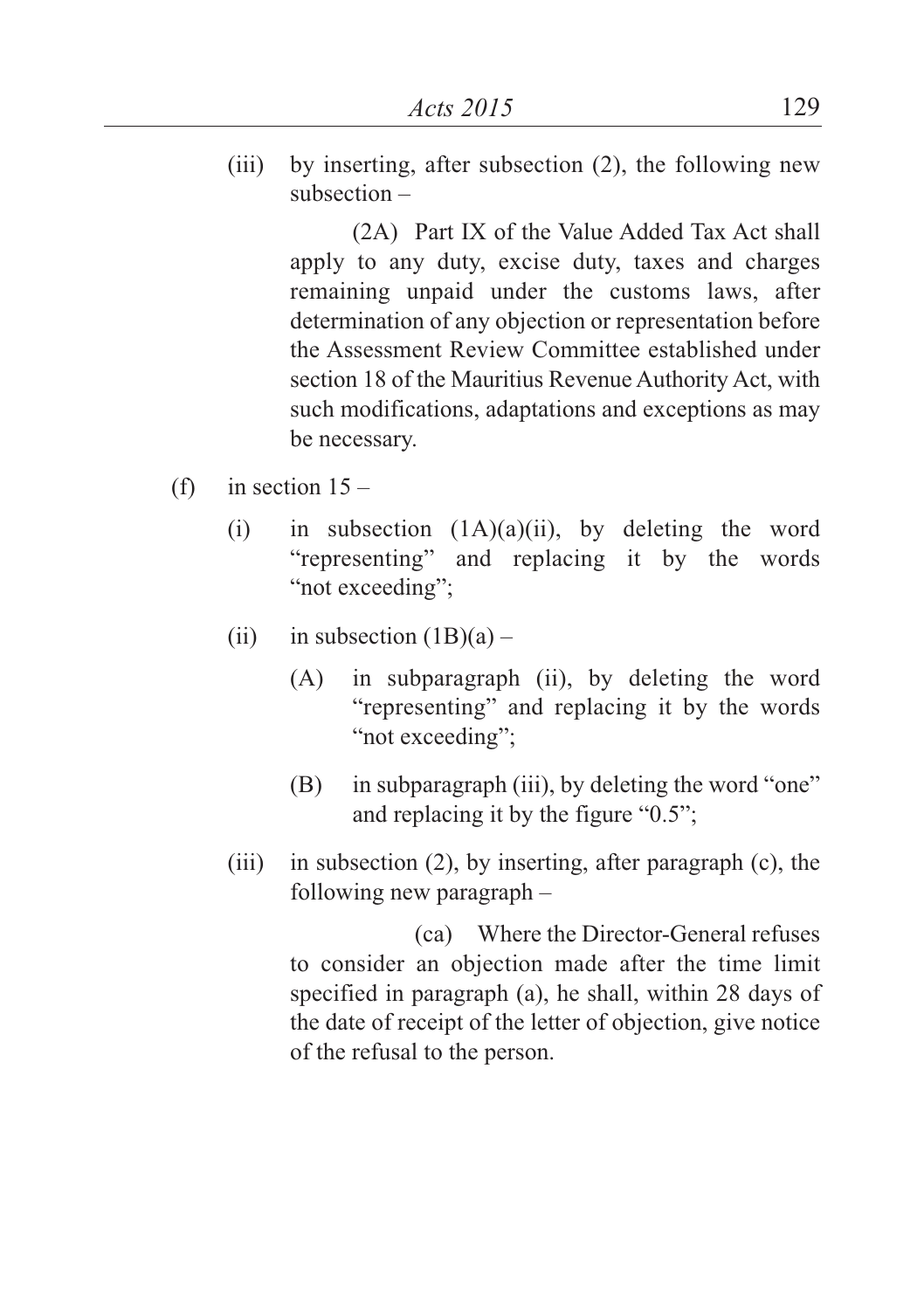(iv) in subsection (2A), by adding the following new paragraph –

(c) Where the objection is not determined within 4 months under paragraph (b), it shall be considered to have been allowed by the Director-General.

- (v) in subsection (2B), by inserting, after the words "subsection  $(2A)(a)$ ", the words "or a decision under subsection  $(2)(ca)$ ";
- (g) in section  $16A -$ 
	- (i) by adding the following new paragraph, the comma at the end of paragraph (c) being deleted and replaced by a semicolon –
		- (d) any act or thing which is required to be done under the customs laws,
	- (ii) by inserting, after the word "made", the words ", submitted or done electronically";
- (h) in section 21(4), by deleting the word "one" and replacing it by the figure "0.5";
- (i) in section  $23 -$ 
	- (i) by deleting the words "the importer" wherever they appear and replacing them by the words "the person";
	- (ii) by deleting the words "an importer" wherever they appear and replacing them by the words "a person";
	- (iii) by inserting, after subsection (3), the following new subsection –

(3A) No claim or refund of duty and excise duty shall be made where the amount is less than 250 rupees or such other amount as may be prescribed.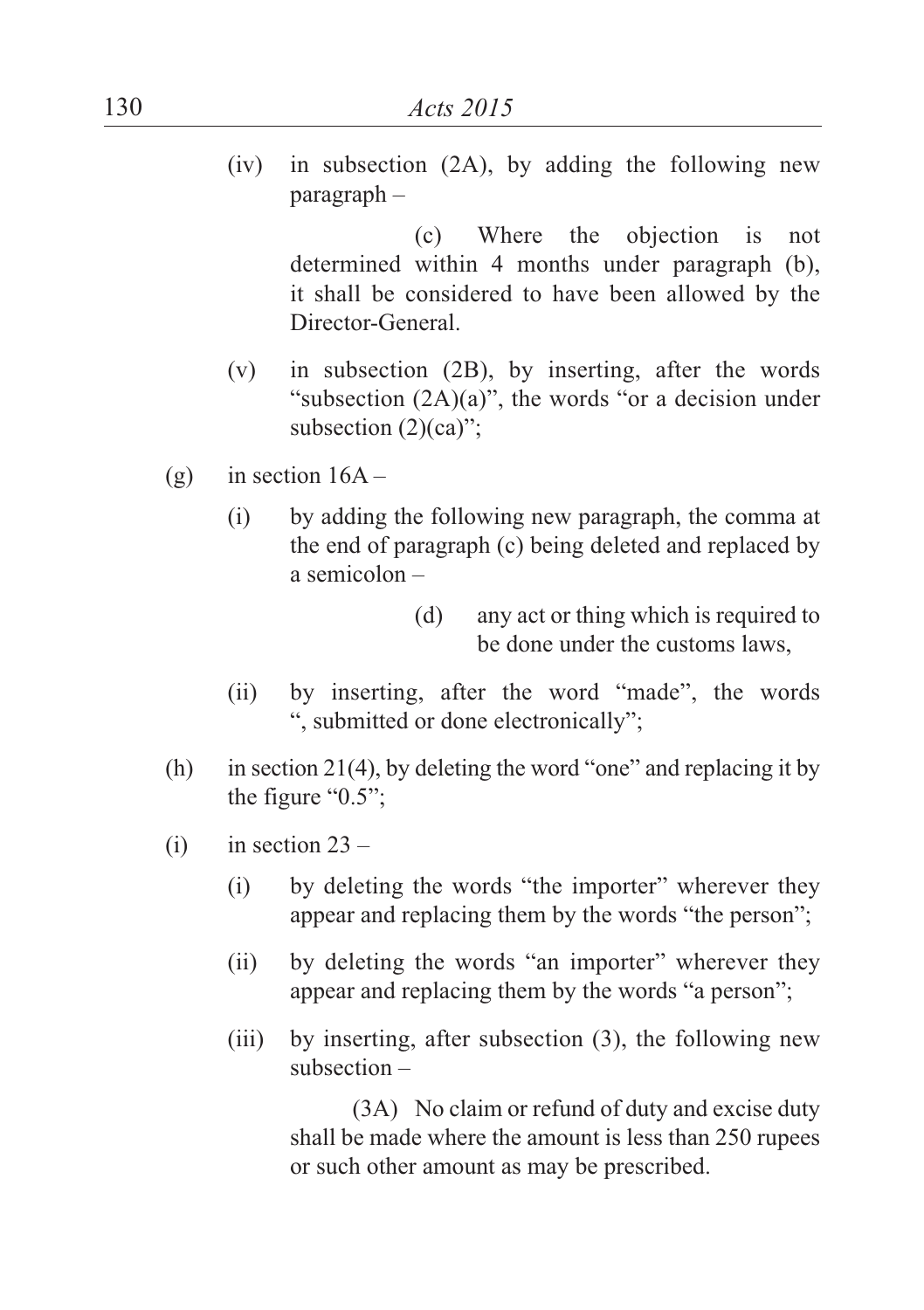$(iv)$  in subsection  $(5)$ , by inserting, after paragraph  $(c)$ , the following new paragraph –

> (ca) Where the Director-General refuses to consider an objection made after the time limit specified in paragraph (a), he shall, within 28 days of the date of receipt of the letter of objection, give notice of the refusal to the person.

(v) in subsection (6), by adding the following new paragraph –

(c) Where the objection is not determined within 4 months under paragraph (b), it shall be considered to have been allowed by the Director-General.

- (vi) in subsection (7), by inserting, after the words "aggrieved by", the words "a decision under subsection  $(5)(ca)$  or";
- (i) in section  $24 -$ 
	- (i) in subsection (3), by deleting the word "one" and replacing it by the figure "0.5";
	- (ii) in subsection (4), by inserting, after paragraph (c), the following new paragraph –

(ca) Where the Director-General refuses to consider an objection made after the time limit specified in paragraph (a), he shall, within 28 days of the date of receipt of the letter of objection, give notice of the refusal to the person.

(iii) in subsection (5), by adding the following new paragraph –

> (c) Where the objection is not determined within 4 months under paragraph (b), it shall be considered to have been allowed by the Director-General.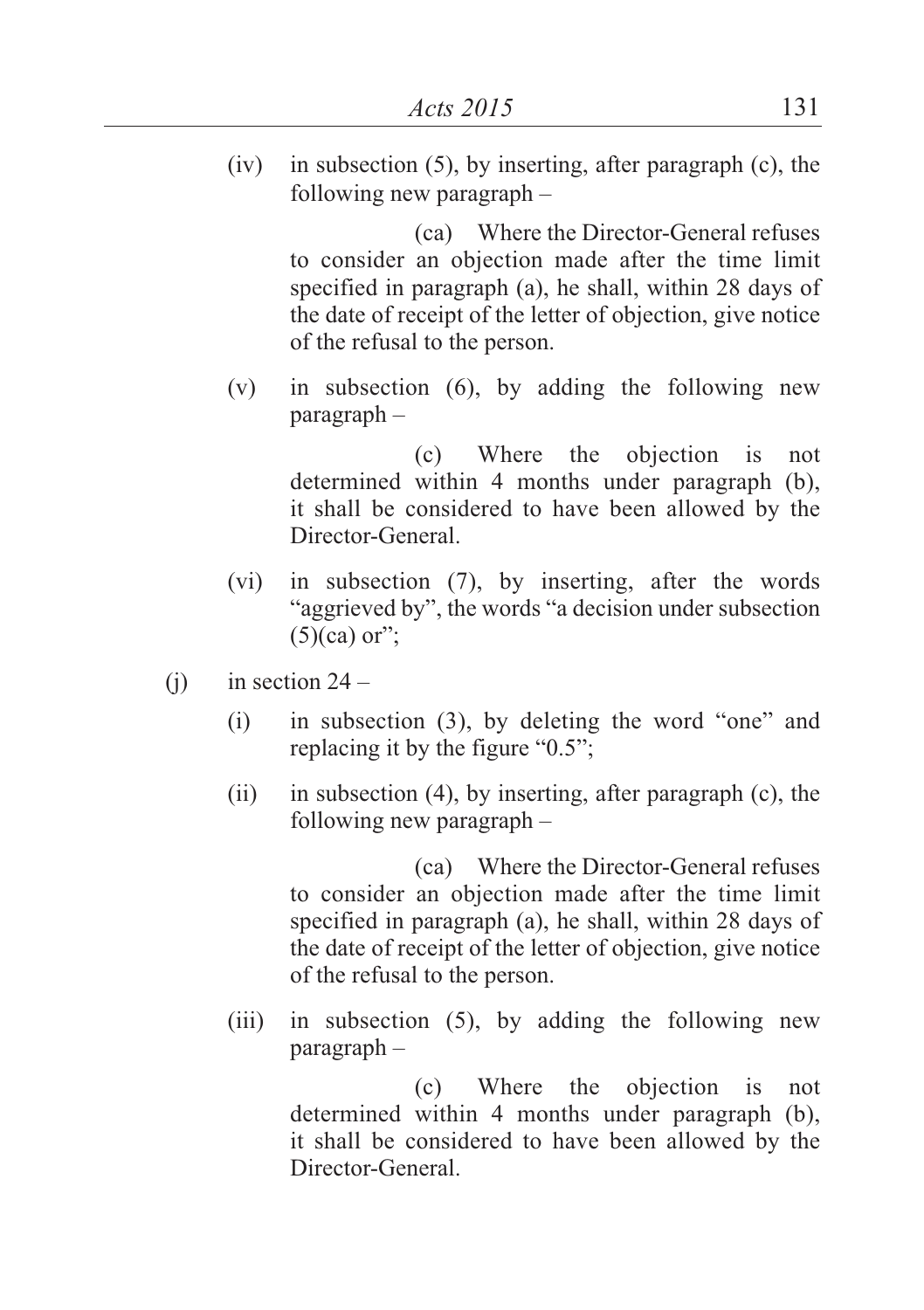- (iv) in subsection (6), by inserting, after the words "aggrieved by", the words "a decision under subsection  $(4)(ca)$  or";
- $(k)$  in section 24A
	- (i) in subsection  $(1)(b)$ , by deleting the words "representing" and "one" and replacing them by the words "not exceeding" and the figure "0.5", respectively;
	- (ii) in subsection (2), by adding the words "or such longer period as may be applicable under section 7A";
	- (iii) in subsection (3), by inserting, after paragraph (c), the following new paragraph –

(ca) Where the Director-General refuses to consider an objection made after the time limit specified in paragraph (a), he shall, within 28 days of the date of receipt of the letter of objection, give notice of the refusal to the person.

(iv) in subsection (4), by adding the following new paragraph –

(c) Where the objection is not determined within 4 months under paragraph (b), it shall be considered to have been allowed by the Director-General.

- (v) in subsection (5), by inserting, after the words "aggrieved by", the words "a decision under subsection  $(3)(ca)$  or":
- (l) in section 61, by repealing subsection (6) and replacing it by the following subsection –

(6) (a) Where goods other than seized goods cannot be sold for a sufficient price to cover duty, excise duty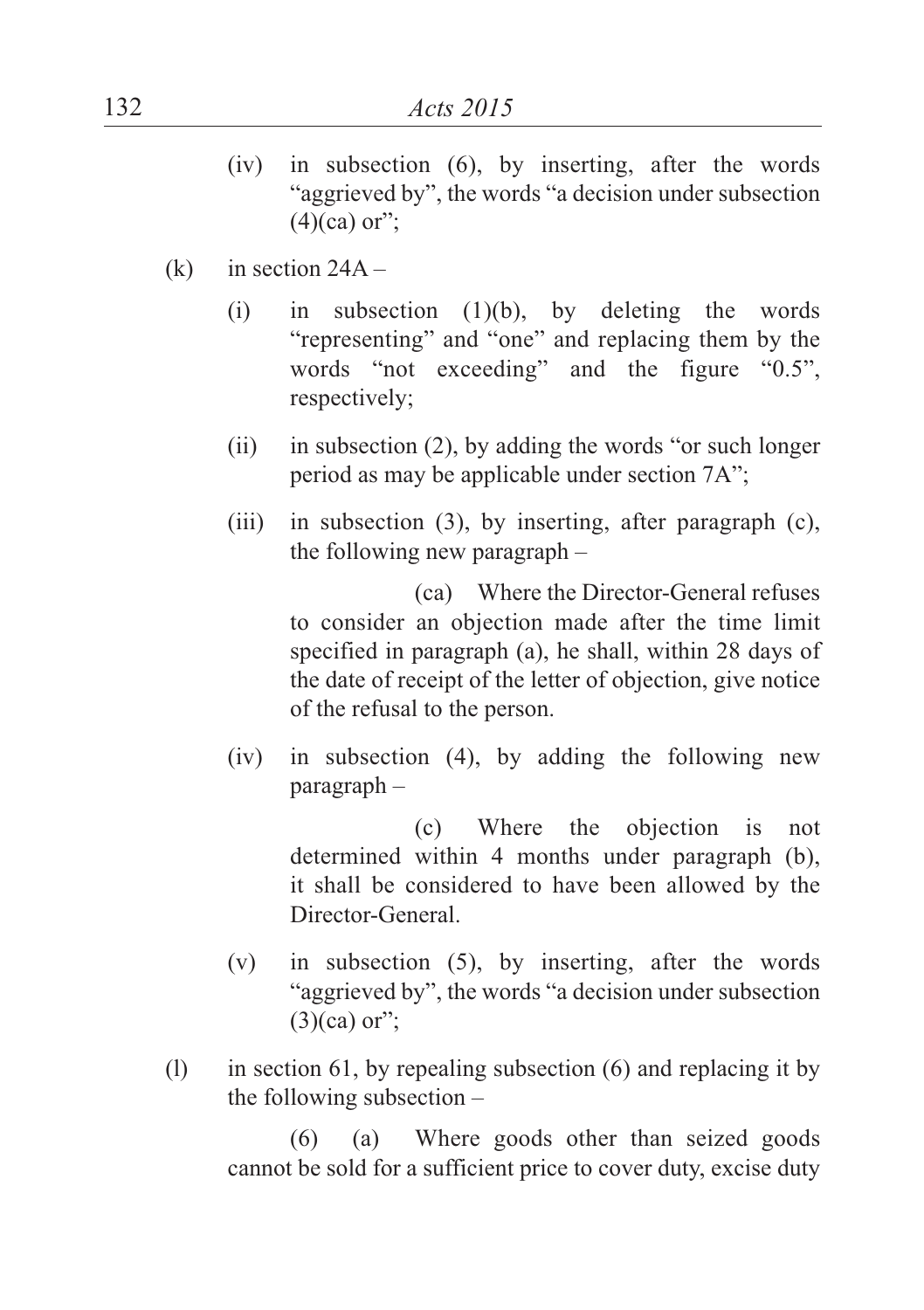and taxes, the Director-General may direct that, in lieu of being sold, the goods shall be destroyed or reserved for a Ministry, a Government department, a local authority, a statutory body, the Rodrigues Regional Assembly or a charitable institution.

(b) In this subsection –

"charitable institution" has the same meaning as in the Income Tax Act.

- (m) in section  $66A -$ 
	- (i) by inserting, after subsection (1), the following new subsection –

(1A) (a) Notwithstanding subsection (1), where the Director-General has reason to believe that the right of the owner or authorised user of a patent, industrial design, collective mark or mark or copyright has been infringed or is likely to be infringed, he may, on his own initiative –

- (i) suspend the clearance of the goods for 3 working days;
- (ii) at the same time, give notice, electronically or otherwise, to the owner or authorised user, of the suspension and invite the owner or the authorised user, as the case may be, to lodge, within 3 working days, an application under subsection  $(1)$ .

(b) Where an application is not lodged within 3 working days, the Director-General shall immediately waive the suspension and clear the goods.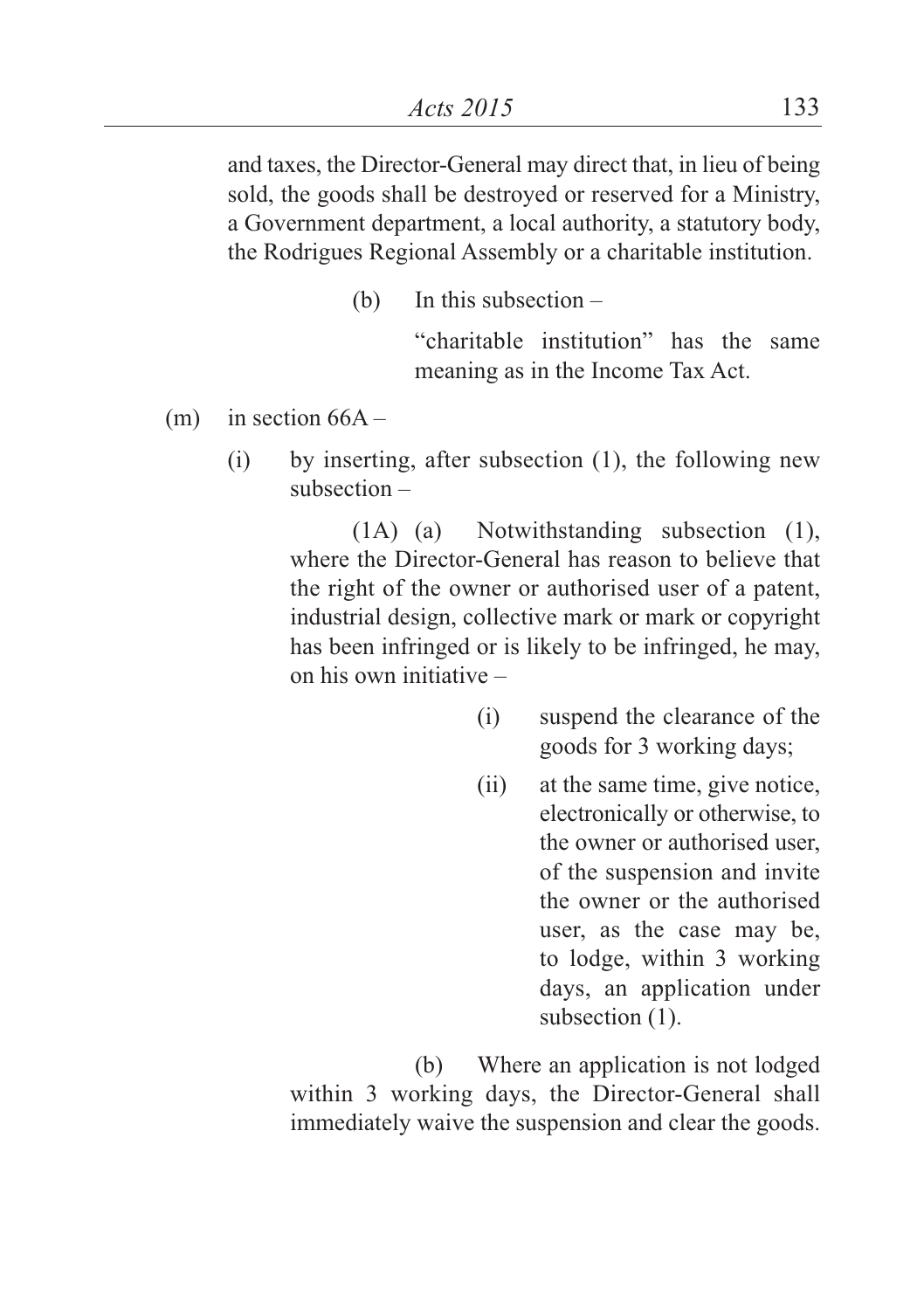(ii) by adding the following new subsection  $-$ 

(5) This section shall not apply to small quantities of goods of a non-commercial nature, intended for personal use, sent in small consignments or contained in the luggage of a passenger, master or crew.

- (n) in section 67, by repealing subsection  $(2A)$ ;
- (o) in section  $67A -$ 
	- (i) by deleting the heading and replacing it by the following heading –

## **Obligations of proprietor or occupier of bonded warehouse**

- (ii) in subsection (1), by deleting the word "specified" wherever it appears;
- (iii) by repealing subsections  $(2)$ ,  $(3)$  and  $(4)$ ;
- (p) in section 71, by repealing subsection (1) and replacing it by the following subsection –

(1) (a) The proprietor or occupier of every approved bonded warehouse shall take a particular account  $of -$ 

- (i) goods entering his bonded warehouse cleared without verification; or
- (ii) goods entering his bonded warehouse based on the outcome of the verification by the proper officer.

(b) The particular account shall be taken in a computer system or in such other manner as the Director-General may approve.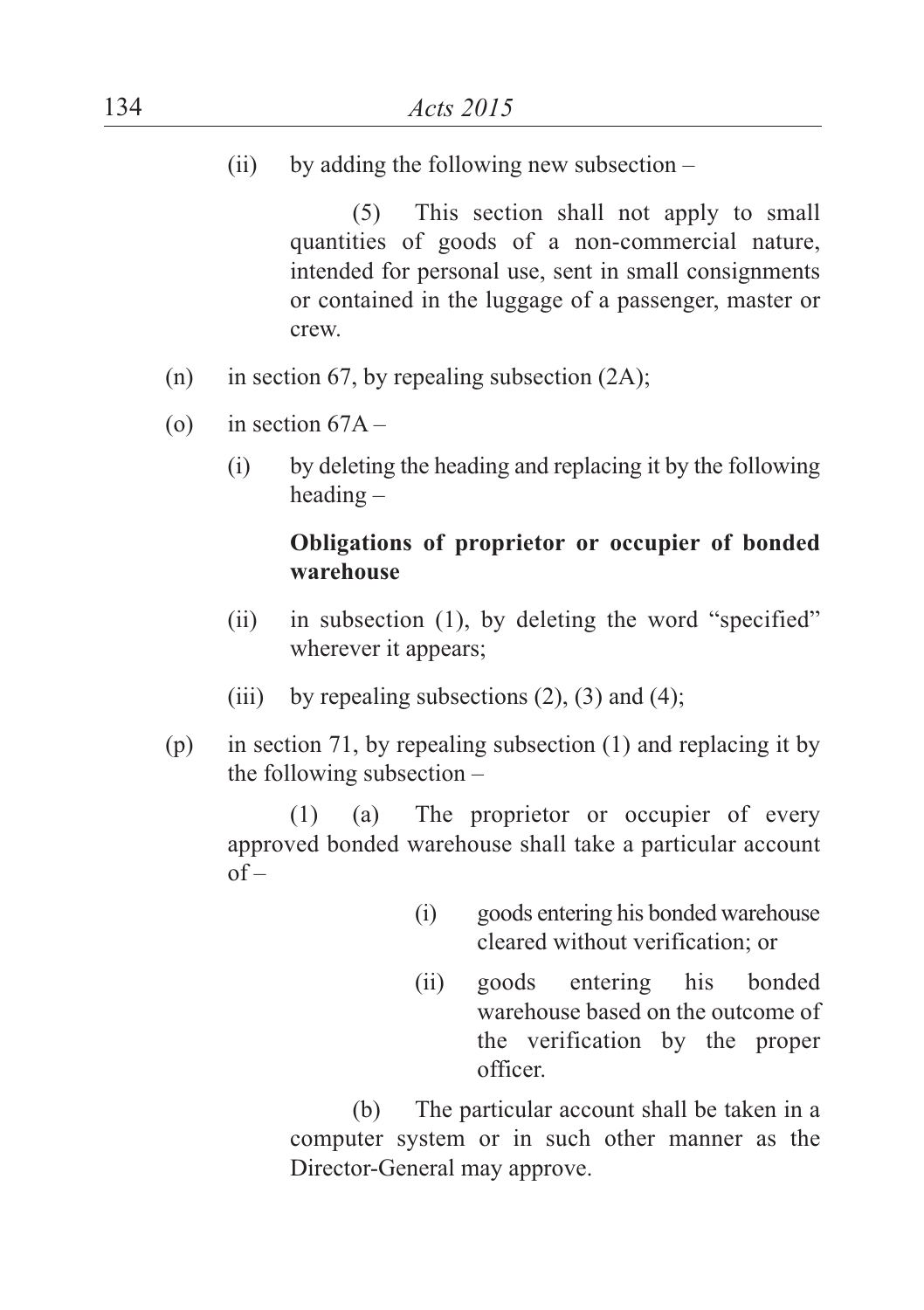(c) Where the verification is carried out by a proper officer, the proper officer shall enter the outcome of the verification in the Customs Management System operated by the Customs Department of the Authority.

## (q) by inserting, after section 71, the following new section –

## **71A. Accounting of goods removed from bonded warehouse**

(1) Upon release of goods by the Director-General from a bonded warehouse, the proprietor or occupier, as the case may be, of the bonded warehouse shall forthwith record the release in his computer system or in such other manner as the Director-General may determine.

(2) The proprietor or occupier, as the case may be, shall ensure the reconciliation of the records in his computer system of the goods removed from, and the balance of the goods in, the bonded warehouse, with the records in the Customs Management System operated by the Customs Department of the Authority.

(3) Any proper officer shall at all times have online access to the computerised records of the goods in the bonded warehouse, kept and maintained by the proprietor or occupier.

- (r) by repealing section 73;
- (s) in section 119(2), by deleting the words "or wharf" and replacing them by the words ", wharf or airport";
- (t) by repealing section 125A and replacing it by the following section –

#### **125A. Power to waive penalty, interest, surcharge or rent**

(1) The Director-General may, in accordance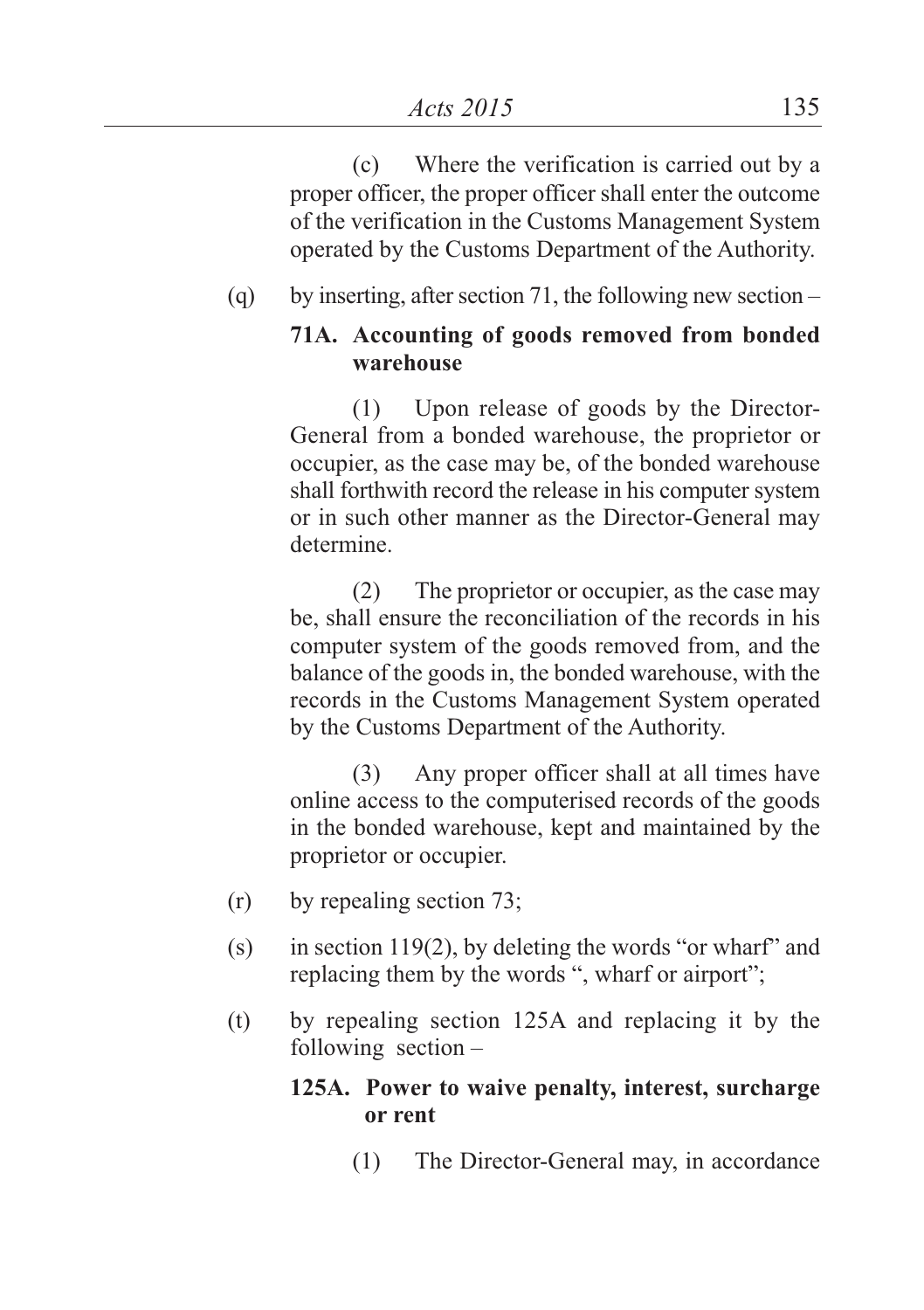with guidelines issued by the Independent Tax Panel under the Mauritius Revenue Authority Act, waive the whole or part of any penalty, interest, surcharge or rent imposed under any customs law where failure to comply with the customs law was attributable to a just or reasonable cause.

(2) In the exercise of his power under subsection (1), the Director-General shall, in writing, record the reason for waiving the penalty, interest, surcharge or rent.

- (u) in section  $127A(1)$ 
	- (i) by deleting the words "or exporter" and replacing them by the words ", exporter, agent or broker";
	- (ii) in paragraph  $(a)(i)$ , by inserting, after the word "invoices,", the words "bank statements,";
- (v) in section 131(2), by adding the words "and make a scanned copy thereof, which shall be saved in the Customs Management System operated by the Customs Department of the Authority";
- (w) in section  $144 -$ 
	- (i) in subsection (2), by deleting the words "benevolent and charitable institutions affiliated with the Mauritius Council of Social Services or receiving a subsidy from Government, foreign Governments, Ministries and Departments or for other public service" and replacing them by the words "a Ministry, a Government department, a local authority, a statutory body, the Rodrigues Regional Assembly or a charitable institution";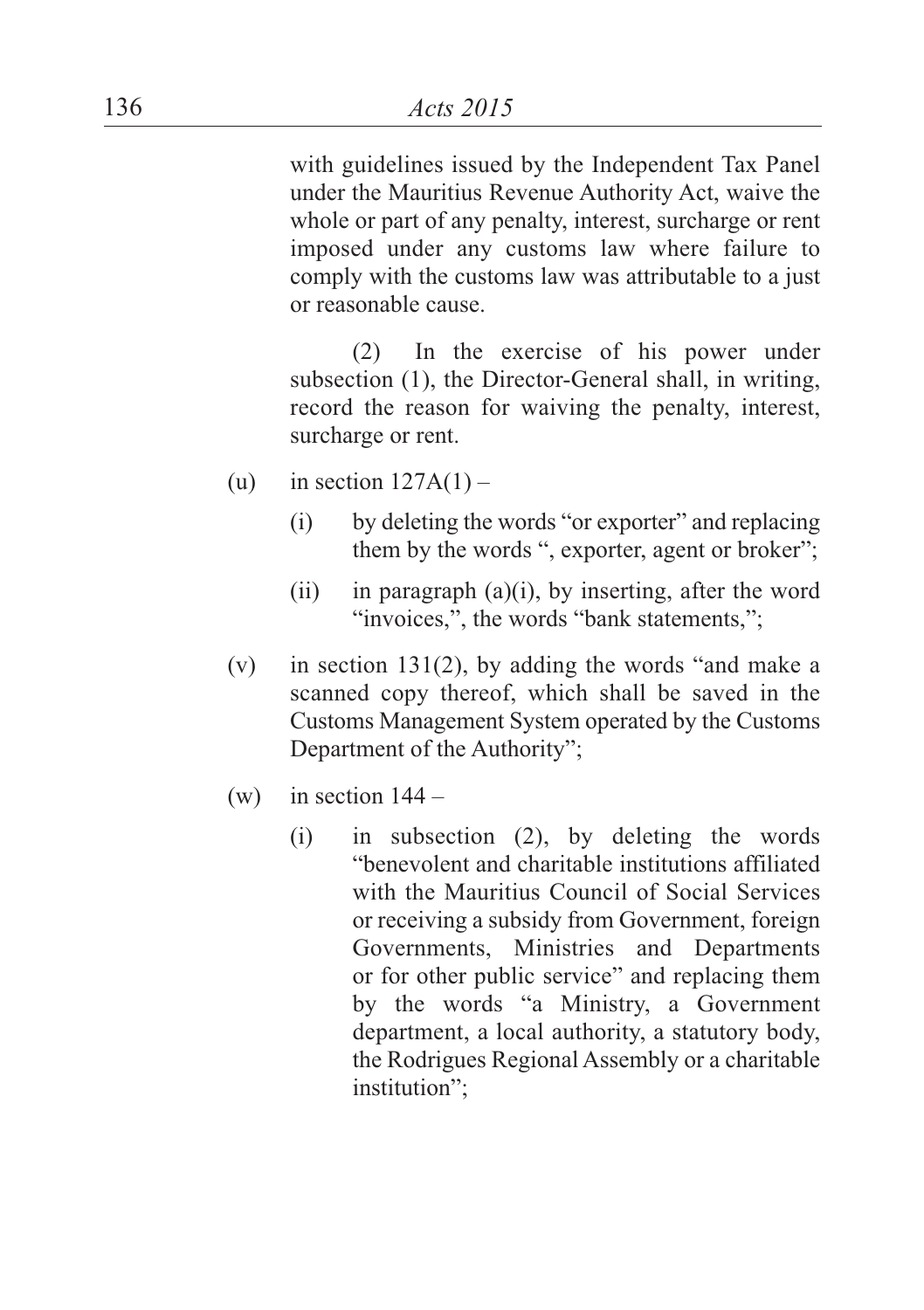- (ii) by adding the following new subsection  $-$ 
	- $(3)$  In this section –

"charitable institution" has the same meaning as in the Income Tax Act.

- (x) in section  $162 -$ 
	- (i) in subsection  $(1)(a)$ , by deleting the words "as may be prescribed, not exceeding the maximum pecuniary penalty imposable under such customs laws for such offence" and replacing them by the words "representing –
		- (i) any duty, excise duty and taxes unpaid on the goods which are the subject matter of the offence; and
		- (ii) such amount as may be prescribed which shall not exceed the maximum pecuniary penalty imposable under the customs laws for the offence."
	- (ii) by repealing subsection (6).

## **13. Customs Tariff Act amended**

The Customs Tariff Act is amended, in section 5 –

- (a) in subsection  $(2A)$ 
	- (i) in paragraph (b), by deleting the words "representing" and "one" and replacing them by the words "not exceeding" and the figure "0.5", respectively;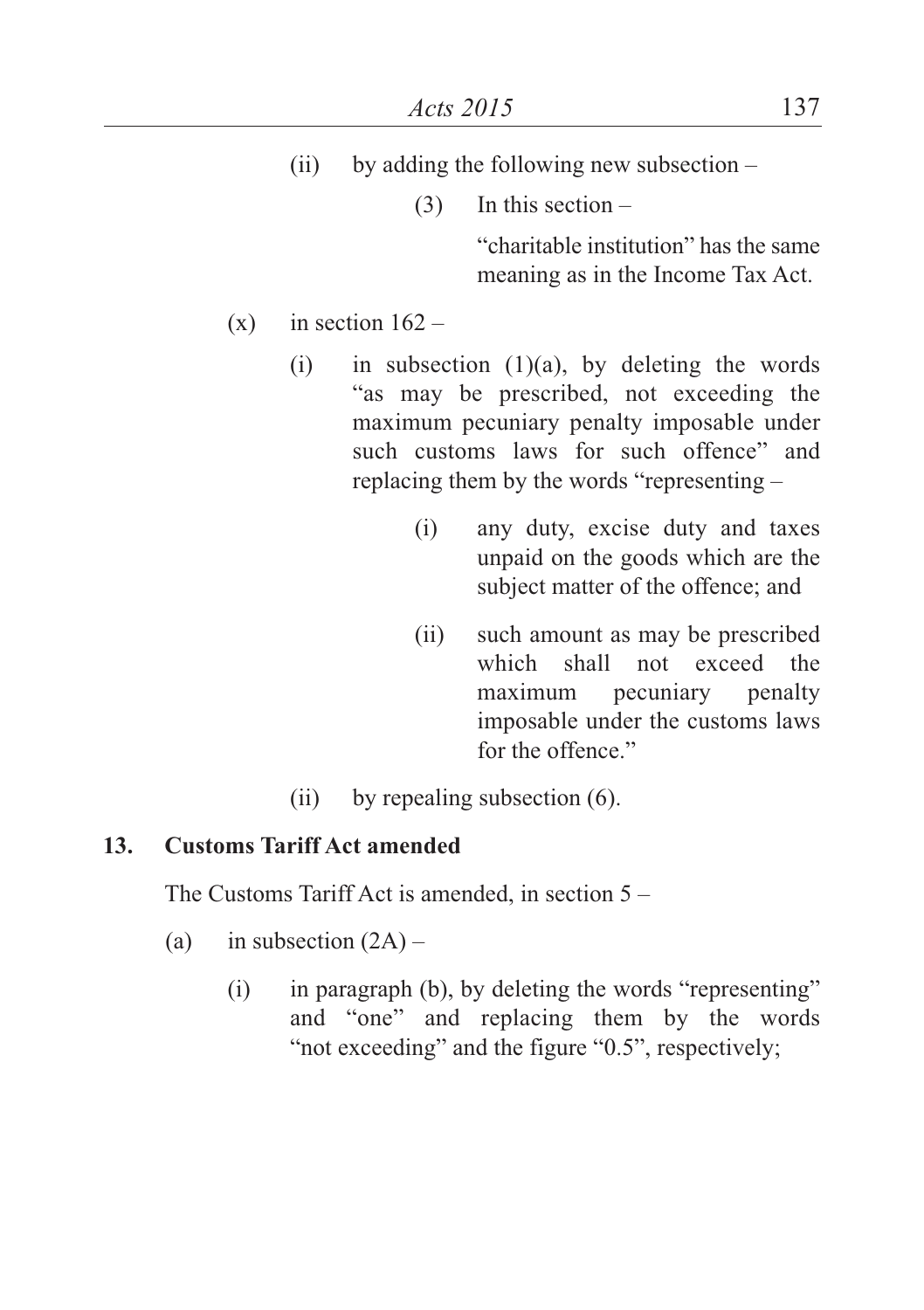(ii) by inserting, after paragraph (f), the following new paragraph –

> (fa) Where the Director-General refuses to consider an objection made after the time limit specified in paragraph (d), he shall, within 28 days of the date of receipt of the letter of objection, give notice of the refusal to the person.

- (b) in subsection  $(2B)$ 
	- (i) by inserting, after paragraph (b), the following new paragraph –

(ba) Where the objection is not determined within 4 months under paragraph (b), it shall be considered to have been allowed by the Director-General.

(ii) in paragraph (c), by deleting the words ", he may, within 28 days of the date of the determination" and replacing them by the words "or a decision under subsection (2A)(fa), he may, within 28 days of the date of the determination or decision, as the case may be".

## **14. Data Protection Act amended**

The Data Protection Act is amended, in section 24(2), by inserting, after paragraph (d), the following new paragraph –

> (da) for the purpose of making use of a unique identification number to facilitate sharing information and avoid multiple registrations among public sector agencies;

## **15. Electronic Transactions Act amended**

The Electronic Transactions Act is amended, in section 4(2) –

- (a) in paragraph (a), by adding the word "or";
- (b) by repealing paragraphs (b) to (f).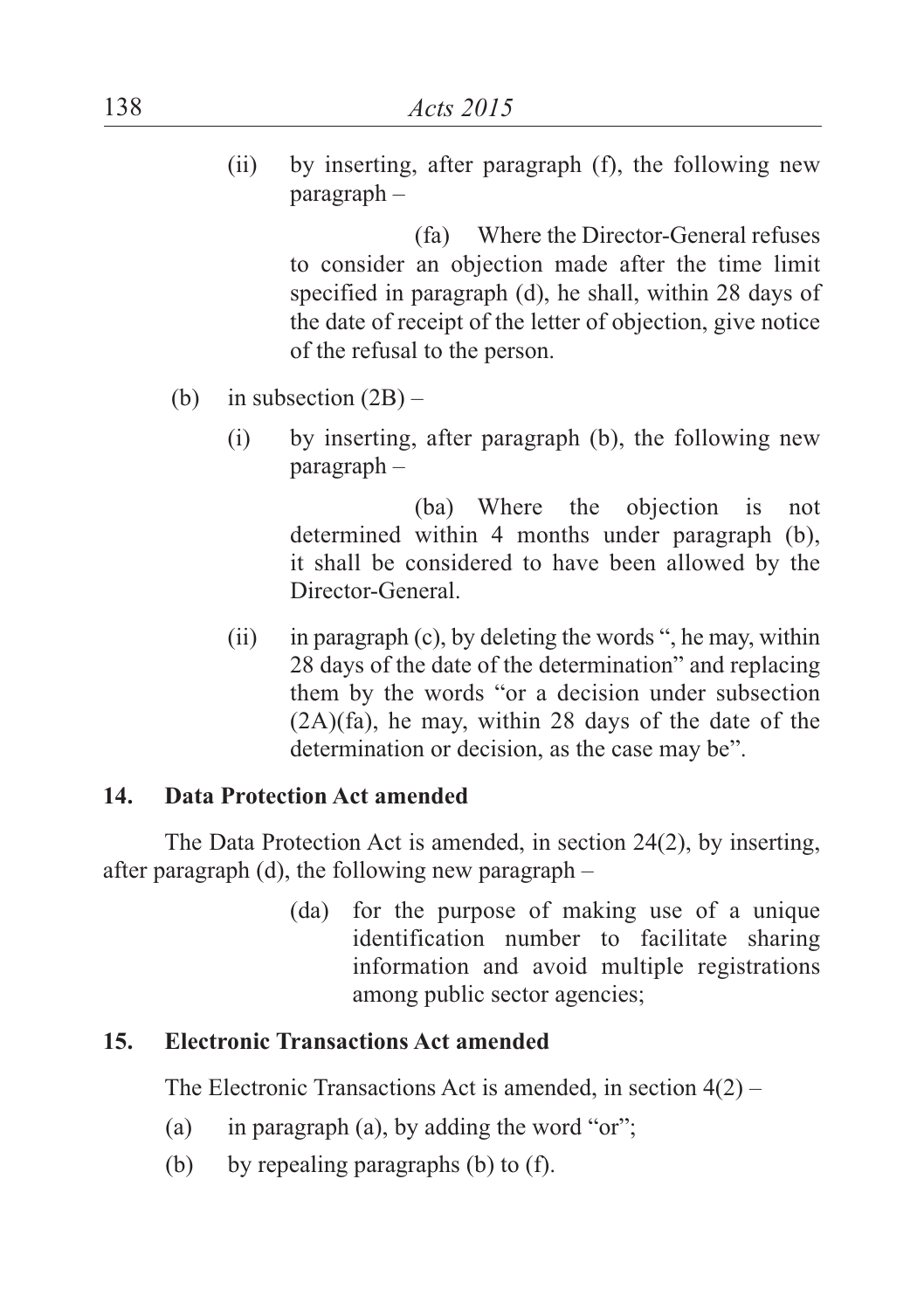### **16. Environment Protection Act amended**

The Environment Protection Act is amended –

- (a) by repealing section 19A;
- (b) in section 22, by inserting, after subsection (2), the following new subsection –

(2A) In the course of the examination of an application under subsection (2), the EIA Committee may request the applicant to attend a meeting of the EIA Committee, within the time limit referred to in subsection (8), for the purpose of giving such clarification or explanation relating to the application as the EIA Committee may determine.

# **17. Excise Act amended**

The Excise Act is amended –

- (a) in section  $2 -$ 
	- (i) by deleting the definition of "cordial" and replacing it by the following definition –

"cordial" means a product having an alcoholic strength of not less than 15 per cent of alcohol by volume obtained by –

- (a) adding sugar, honey or other natural sweeteners, provided that their mixtures when added in the manufacture shall have a sugar content, expressed as invert sugar, of at least 50 grams per litre; and
- (b) distilling or mixing ethyl alcohol or distilled spirits with lime juice or any fruit juice,

and which is labelled as such;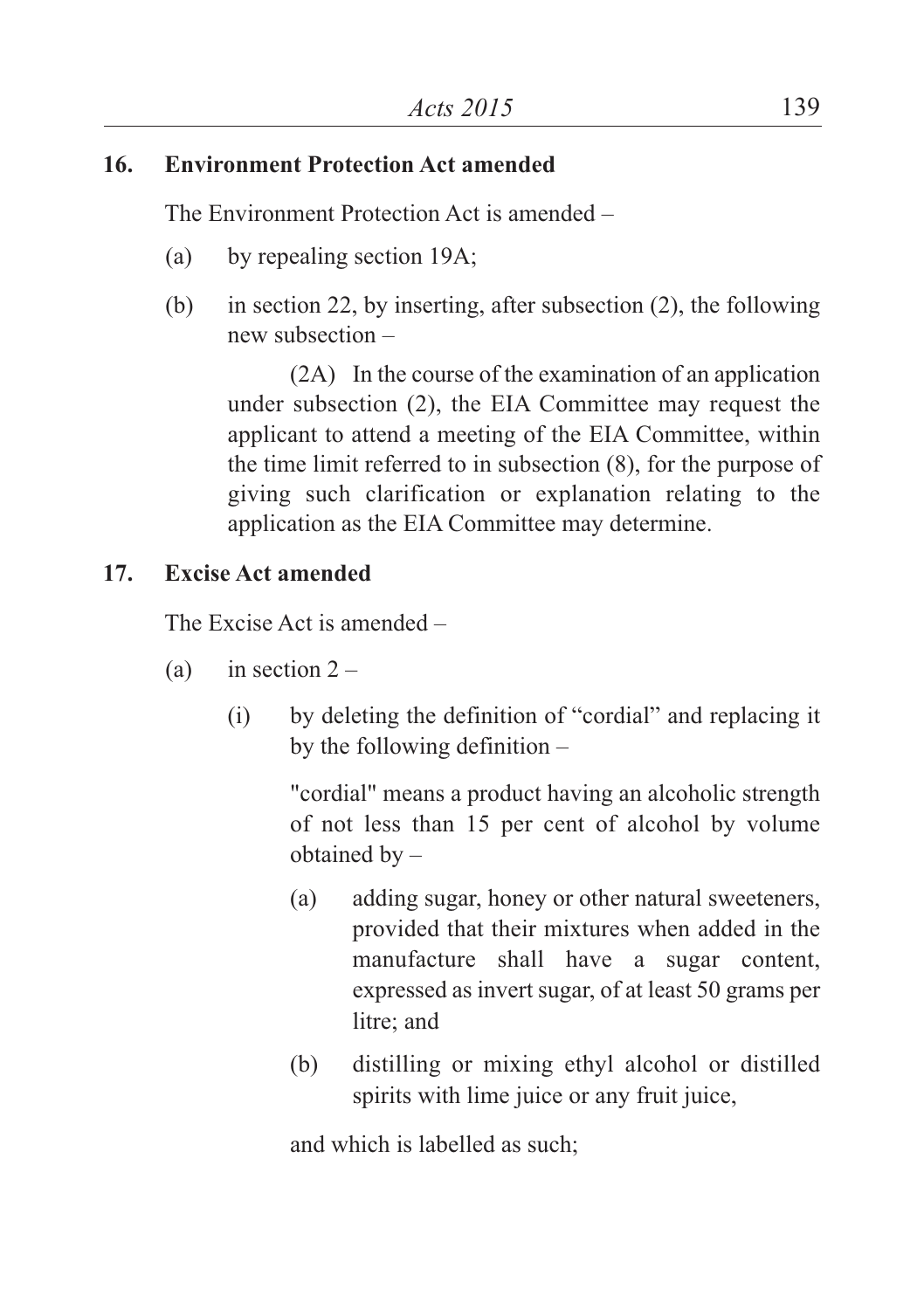(ii) by inserting, in the appropriate alphabetical order, the following new definitions –

> "matured local rum" means local rum put to be matured which, when bottled for consumption in Mauritius, has an alcoholic strength of not less than 37 per cent and not more than 55 per cent of alcohol by volume;

> "matured rum" means rum put to be matured which, when bottled for consumption in Mauritius, has an alcoholic strength of not less than 37 per cent and not more than 55 per cent of alcohol by volume;

- (b) in section  $3A(1)$ , by deleting the words "whether the goods" are for home consumption or not" and replacing them by the words "where they are for home consumption";
- (c) in section 3C, by repealing subsections  $(7)$  and  $(8)$ ;
- (d) by repealing section 3D;
- (e) in section  $5 -$ 
	- (i) in subsection  $(1)$ 
		- (A) in paragraph (aa)(ii), by deleting the word "representing" and replacing it by the words "not exceeding";
		- (B) in paragraph  $(ac)$ 
			- (I) in subparagraph (ii), by deleting the word "representing" and replacing it by the words "not exceeding";
			- (II) in subparagraph (iii), by deleting the word "one" and replacing it by the figure "0.5";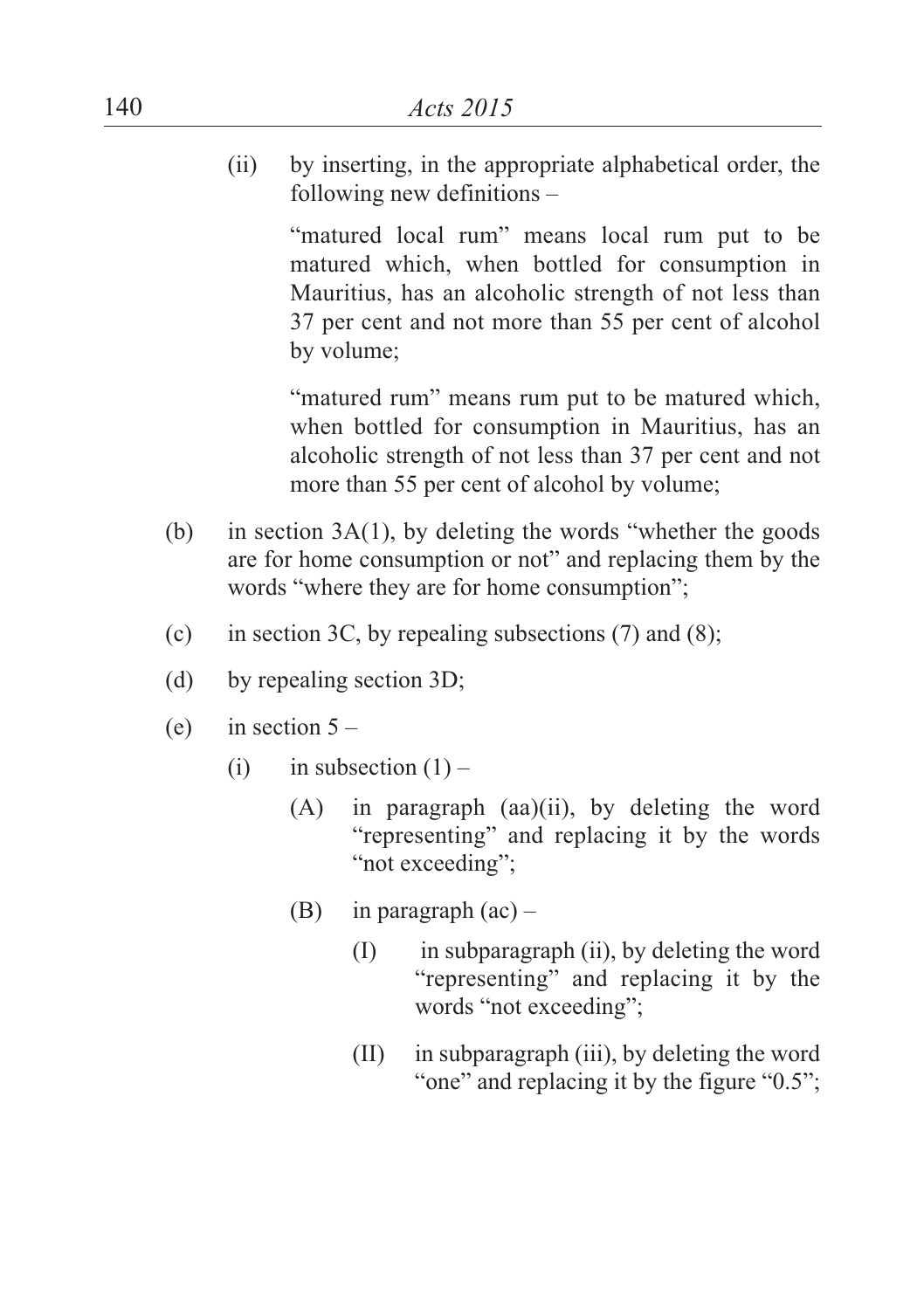(C) by inserting, after paragraph (c), the following new paragraph –

> (ca) Where the Director-General refuses to consider an objection made after the time limit specified in paragraph (b), he shall, within 28 days of the date of receipt of the letter of objection, give notice of the refusal to the person.

(ii) in subsection (3), by adding the following new paragraph –

> (c) Where the objection is not determined within 4 months under paragraph (b), it shall be considered to have been allowed by the Director-General.

- (iii) in subsection (4), by deleting the words ", he may, within 28 days of the date of determination," and replacing them by the words "or a decision under subsection  $(1)(ca)$ , he may, within 28 days of the date of the determination or decision, as the case may be,";
- (f) by repealing section 6;
- (g) in section  $22 -$ 
	- (i) in subsection (5), by inserting, after paragraph (c), the following new paragraph –

(ca) Where the Director-General refuses to consider an objection made after the time limit specified in paragraph (a), he shall, within 28 days of the date of receipt of the letter of objection, give notice of the refusal to the person.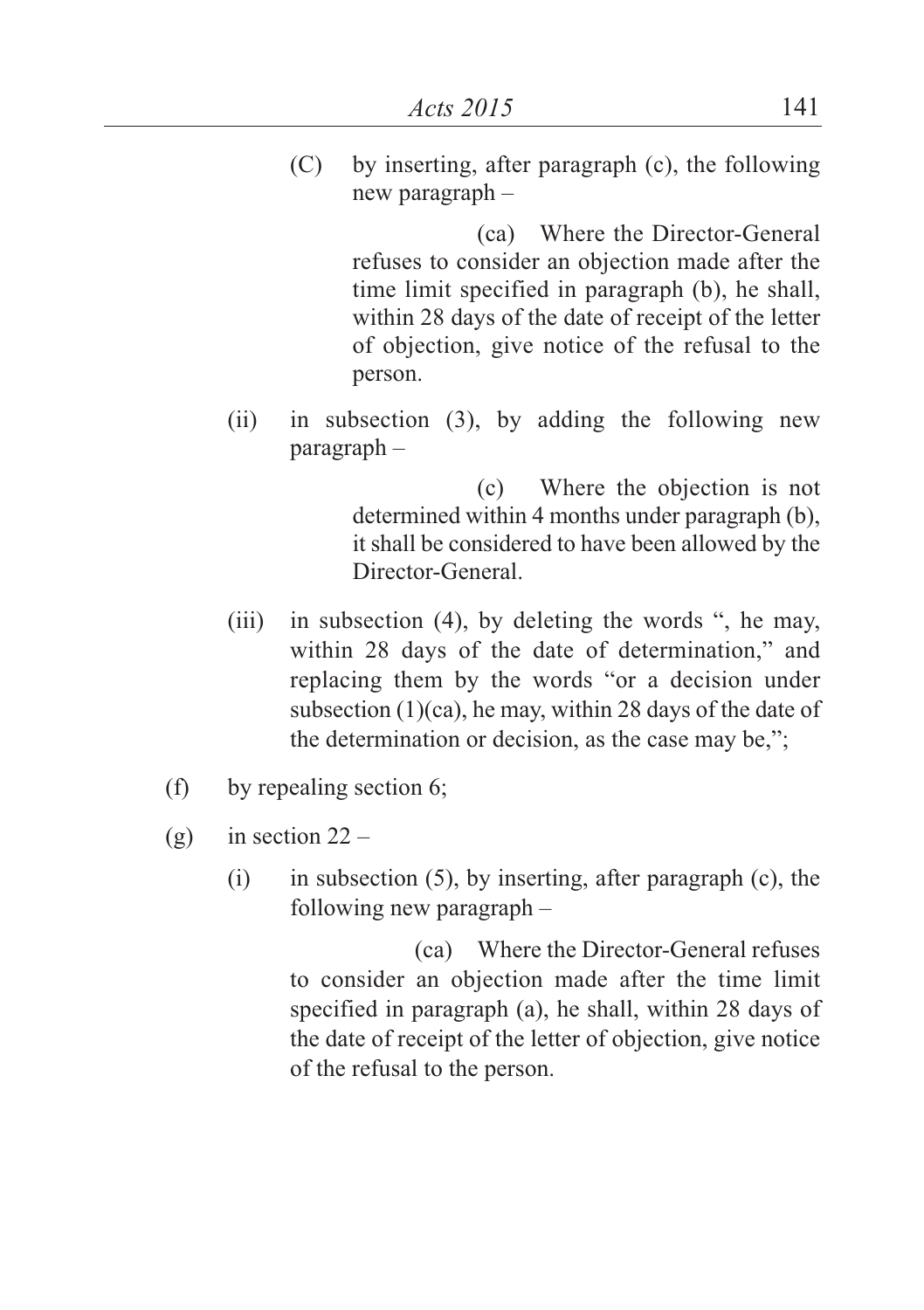(ii) in subsection (6), by adding the following new paragraph –

(c) Where the objection is not determined within 4 months under paragraph (b), it shall be considered to have been allowed by the Director-General.

- (iii) in subsection (7), by deleting the words ", he may, within 28 days of the date of the determination," and replacing them by the words "or a decision under subsection (5)(ca), he may, within 28 days of the date of the determination or decision, as the case may be,";
- (h) in section  $23 -$ 
	- (i) in subsection (1), by deleting the words "bank guarantee" and replacing them by the words "bond, with one sufficient surety,";
	- (ii) in subsection (2), by deleting the words "such manner and in such amount as he thinks fit" and replacing them by the words "the form of a bond, with one sufficient surety, and in such amount as the Director-General may require";
- (i) in section  $52 -$ 
	- (i) in subsection (5), by inserting, after paragraph (c), the following new paragraph –

(ca) Where the Director-General refuses to consider an objection made after the time limit specified in paragraph (a), he shall, within 28 days of the date of receipt of the letter of objection, give notice of the refusal to the person.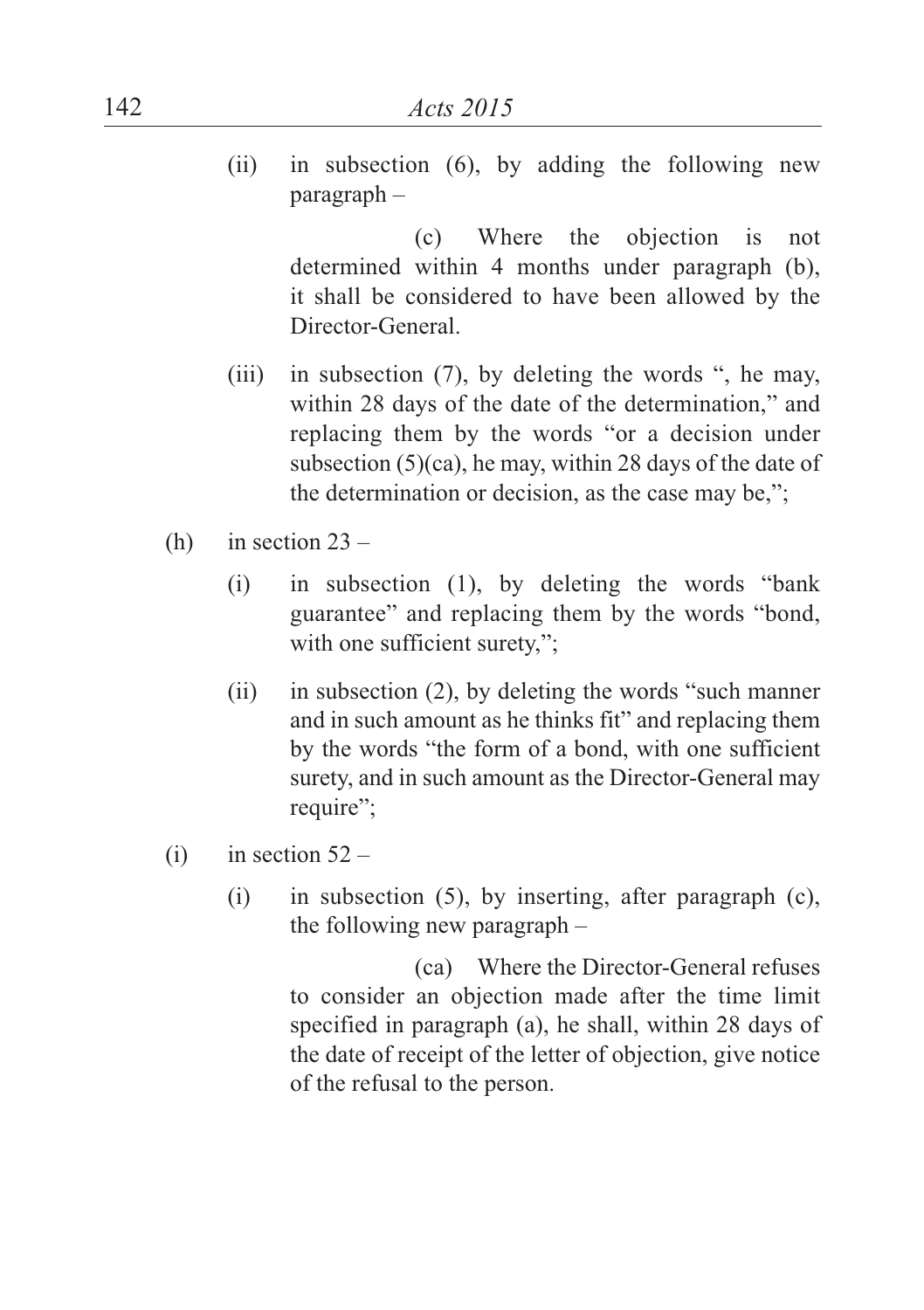(ii) in subsection (6), by adding the following new paragraph –

(c) Where the objection is not determined within 4 months under paragraph (b), it shall be considered to have been allowed by the Director-General.

- (iii) in subsection (7), by deleting the words ", he may, within 28 days of the date of determination," and replacing them by the words "or a decision under subsection (5)(ca), he may, within 28 days of the date of the determination or decision, as the case may be,";
- (i) in section  $52A -$ 
	- (i) in the heading, by adding the words "**or PET flakes or recycling of waste PET bottles**";
	- (ii) in subsection (1), by inserting, after the word "bottles", the words "or PET flakes or waste PET bottles recycled into reusable goods";
	- (iii) in subsection  $(2)(b)(i)$ , by deleting the word "and" and replacing it by the word "or";
	- (iv) in subsections (3) and (4), by deleting the words "exported" and "million" and replacing them by the words "or PET flakes exported or waste PET bottles recycled into reusable goods" and "thousand", respectively;
	- (v) in subsection (6), by adding the following new definition, the full stop at the end of the definition of "PET bottle" being deleted and replaced by a semicolon –

"PET flakes" means small fragments of a PET bottle which are broken off from the whole by cutting and crushing operations.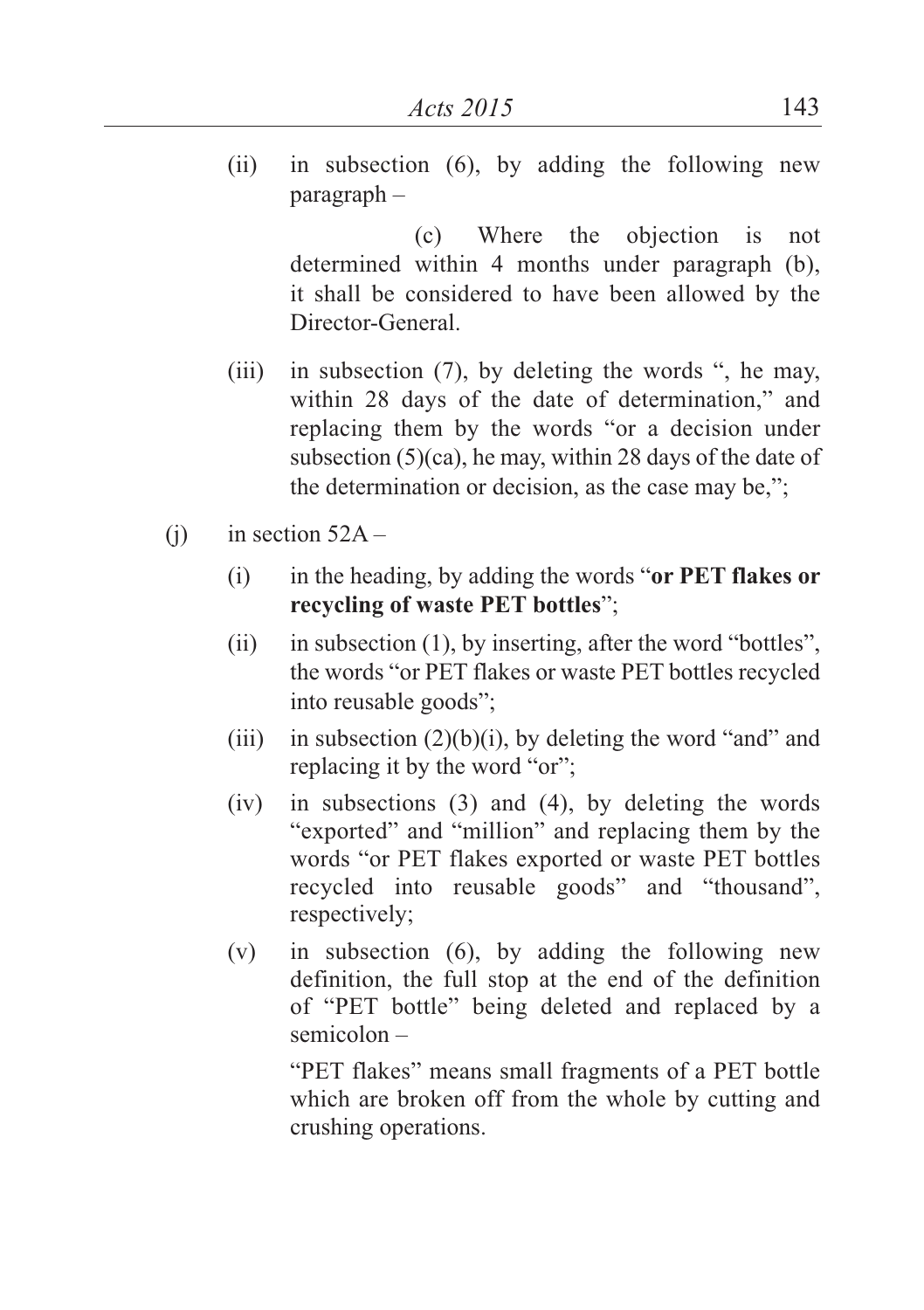(k) by repealing the Fourth Schedule and replacing it by the Fourth Schedule set out in the Fourth Schedule to this Act.

### **18. Financial Services Act amended**

The Financial Services Act is amended –

- (a) in section  $2 -$ 
	- (i) by inserting, after the words "In this Act", the words ", unless otherwise expressly provided";
	- (ii) in the definition of "Minister", by deleting the word "finance" and replacing it by the words "financial services":
- (b) by inserting, after Part XI, the following new Part –

## **PART XIA – THE FINANCIALSERVICES PROMOTION AGENCY**

## **85A. Application of Part XIA**

(1) This Part shall apply to the Financial Services Promotion Agency established under section 85B.

(2) Subject to subsection (3), the other Parts of this Act shall not apply to this Part.

(3) Sections 2, 80(1) and (2), 81, 84 and 85 and Part XII shall apply to the Agency as they apply to the Commission with such modifications, adaptations, qualifications and exceptions as may be necessary to bring them in conformity with this Part.

 $(4)$  In this Part –

"Agency" means the Financial Services Promotion Agency established under section 85B;

"Board" means the Board referred to in section  $85B(2)$ :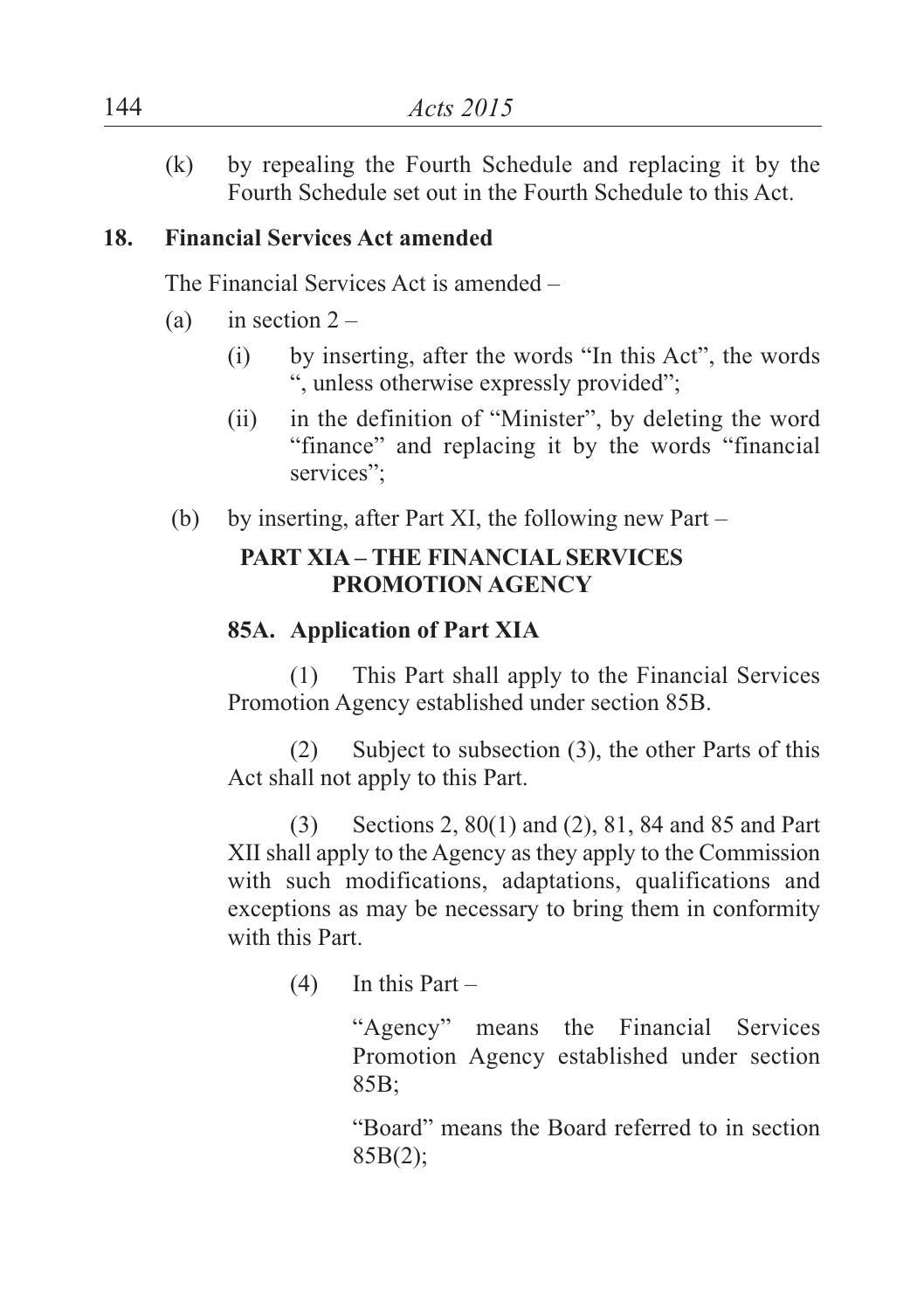"Chairperson" means the Chairperson of the Board appointed under section 85B(3);

"Director" means the Director of the Agency appointed under section 85D;

"employee" means an employee of the Agency appointed under this Part;

"member" –

- (a) means a member of the Board; and
- (b) includes the Chairperson.

#### **85B. The Financial Services Promotion Agency**

(1) There is established for the purposes of this Act a Financial Services Promotion Agency.

(2) The Agency shall be a body corporate and shall be administered and managed by a Board.

(3) The Board shall consist of a Chairperson and not more than 4 other members appointed by the Minister.

(4) Every member shall hold office for a period of 3 years on such terms and conditions as the Minister may determine and shall be eligible for reappointment.

(5) Every member shall be paid such fees as the Board may, with the approval of the Minister, determine.

(6) The Board shall meet as often as is necessary but not less than once every month and at such time and place as the Chairperson may determine.

(7) In the absence of the Chairperson at a meeting of the Board, the members present shall elect a member to act as Chairperson for that meeting.

(8) At any meeting of the Board, 3 members shall constitute a quorum.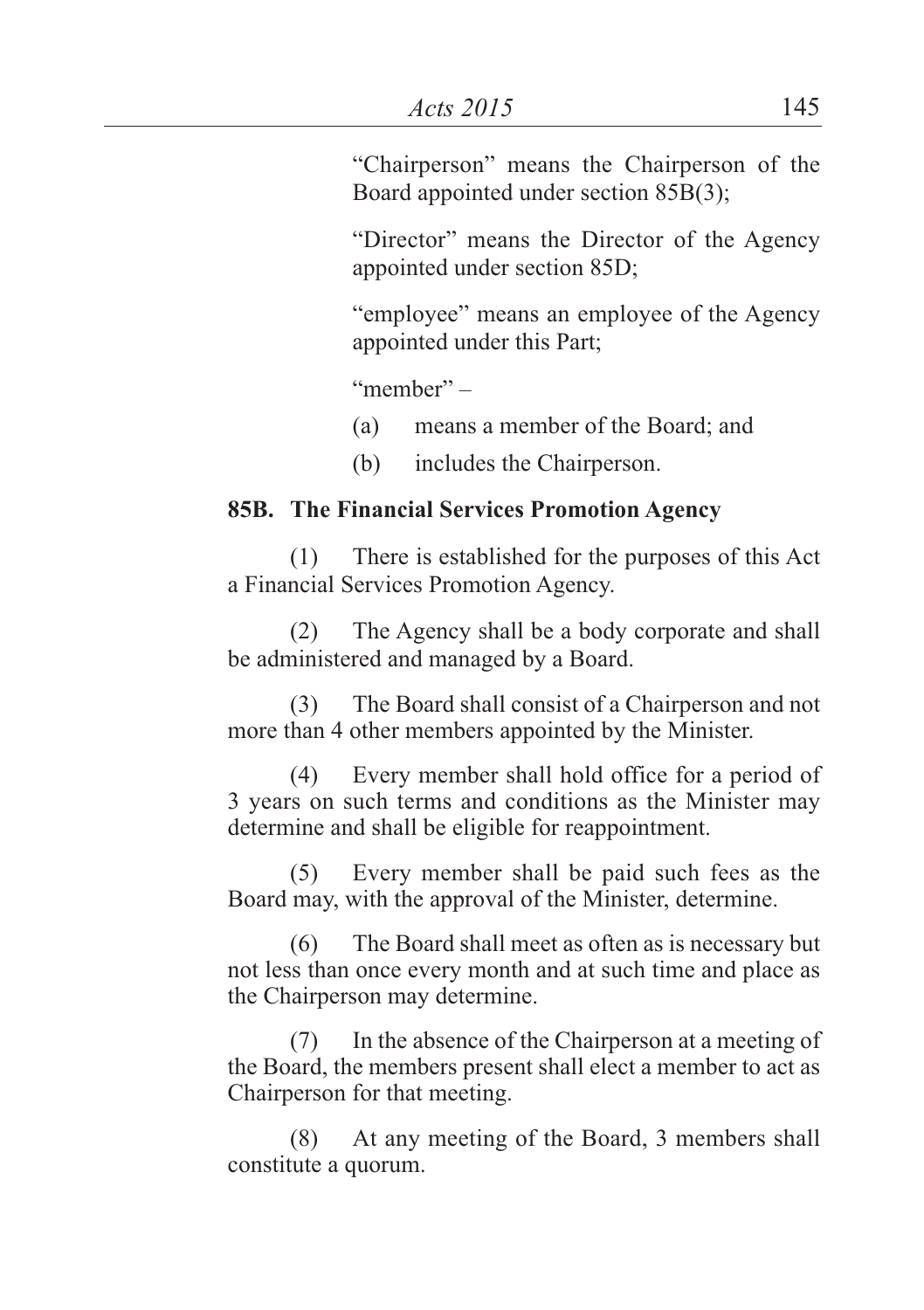(9) The Board may co-opt such other person as may be of assistance in relation to any matter before the Board.

(10) Any person co-opted under subsection (9) shall have no right to vote on any matter before the Board.

(11) (a) The Director shall, unless otherwise directed by the Board, attend every meeting of the Board.

(b) The Director may take part in the deliberations of the Board but shall not be entitled to vote on any matter before the Board.

(12) Subject to this section, the Board shall regulate its meetings and proceedings in such manner as it may determine.

(13) (a) The Agency shall, for the purpose of this Part, establish a General Fund into which shall be paid all sums received from the Consolidated Fund.

(b) There shall be paid out of the General Fund all payments required to be made by the Agency and all charges on the Agency.

(c) The Agency shall, not later than 3 months before the commencement of each financial year, submit to the Minister, for approval, an estimate of its income and expenditure for that financial year.

(14) Subject to subsection (15) and to such instructions as it may give or rules of a general nature as it may make, the Board may delegate to the Director or any other employee such of its powers and functions under this Part as may be necessary to assist in the effective management of the Agency other than the power to  $-$ 

- (a) borrow money;
- (b) raise loans;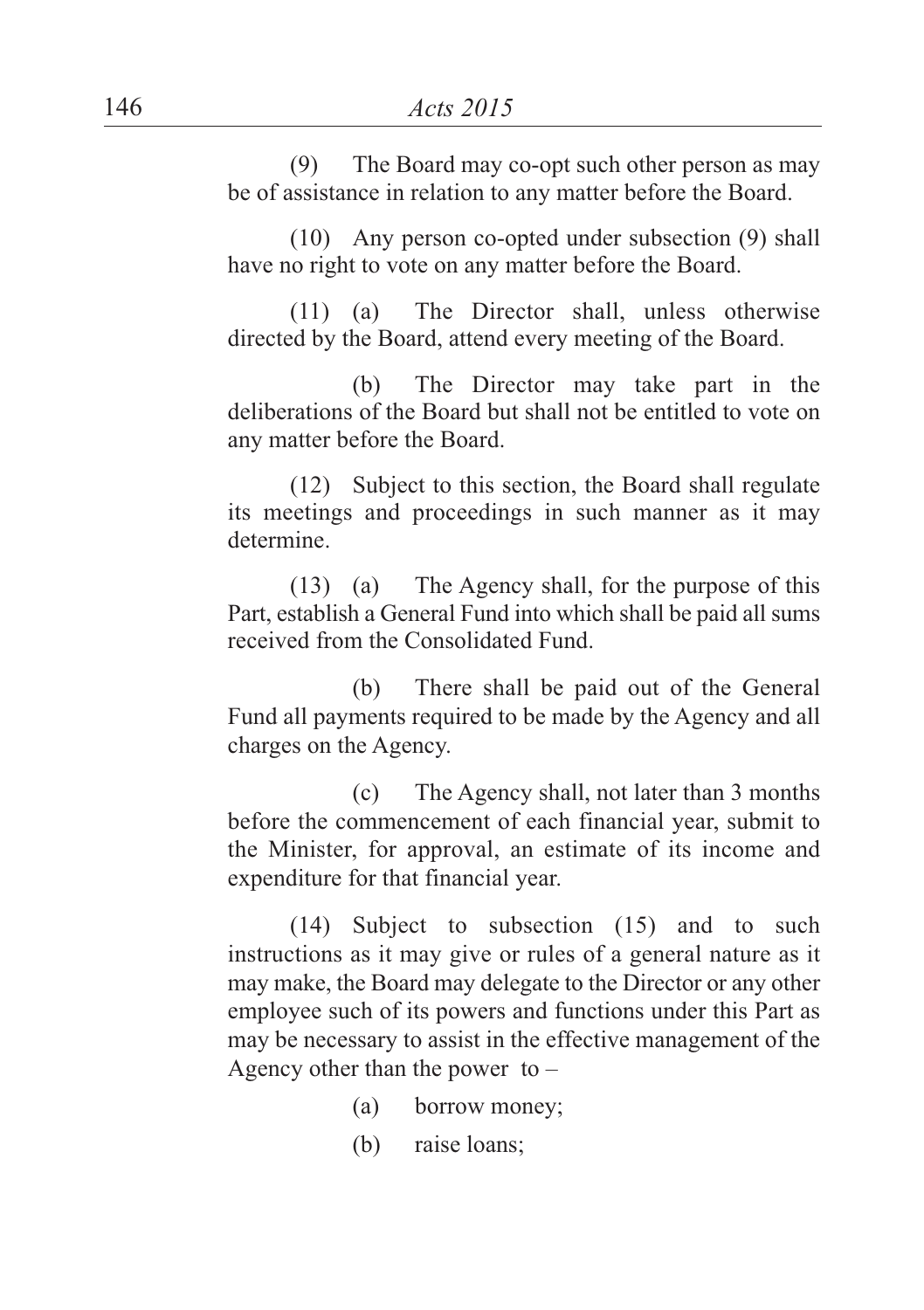(c) enter into any transaction in respect of capital expenditure which exceeds one million rupees.

(15) No document shall be executed or signed by or on behalf of the Agency unless it is signed by the Director, or, in the absence of the Director, by any other employee appointed by the Board for that purpose.

#### **85C. Objects and functions of Agency**

The objects and functions of the Agency shall  $be$  to  $-$ 

- (a) conduct promotional activities, in or outside Mauritius, for the development of the financial services industry in Mauritius;
- (b) enhance the image of Mauritius as a clean and reputable financial centre;
- (c) advise the Minister on matters relating to the promotion and development of the financial services industry in Mauritius.

#### **85D. Director of Financial Services Promotion Agency**

(1) There shall be a chief executive officer of the Agency who shall –

- (a) be known as the Director; and
- (b) be appointed by the Board with the approval of the Minister, on such terms and conditions as it may determine.

(2) (a) The Director shall be responsible for the execution of the policy of the Board and for the control and management of the day-to-day business of the Agency.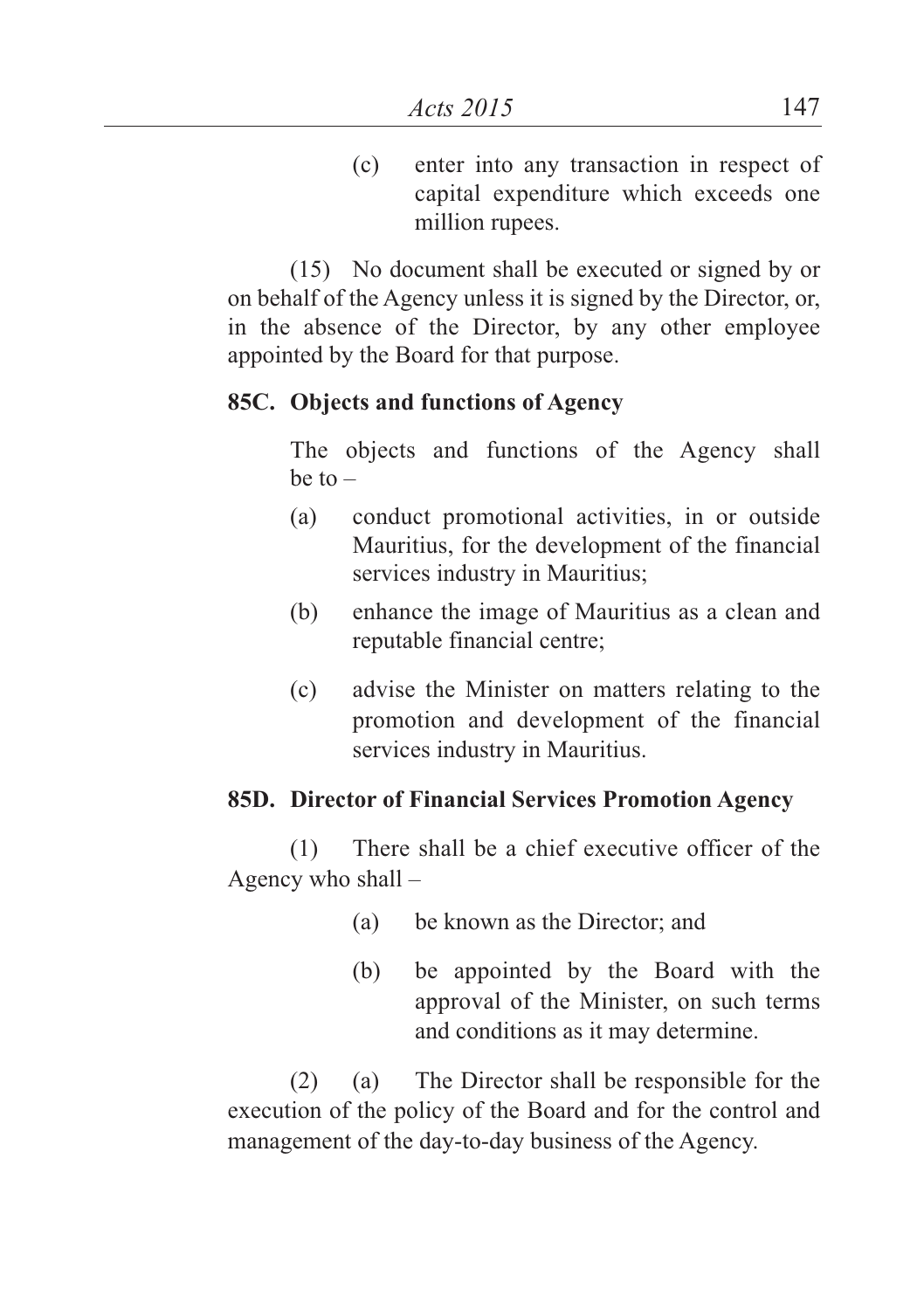(b) In the discharge of his functions, the Director shall act in accordance with such directions as he may receive from the Board.

(3) (a) In the discharge of his functions under this Part, the Director shall be assisted by such employees as may be necessary.

(b) The employees shall be under the administrative control of the Director.

(c) The Agency may, with the approval of the Minister, make use of the services of an employee of the Ministry to assist the Agency in the discharge of its functions.

(4) The Director may, with the approval of the Board, delegate his functions or any power delegated to him under section 85B(14) to an employee.

#### **19. Foundations Act amended**

The Foundations Act is amended –

(a) in section 28, by inserting, after subsection (2), the following new subsection –

(2A) (a) Notwithstanding any other enactment, the Registrar may authorise the filing of any document, and the payment of any fee, under this Act to be made, submitted or done electronically through CBRIS or such other electronic system, and in such manner as the Registrar may approve.

(b) In this subsection –

"CBRIS" has the same meaning as in the Companies Act.

(b) in section 42, by adding the following new subsection –

(3) Where a notice is delivered to the Registrar under subsection (2), the Registrar shall remove the Foundation from the register.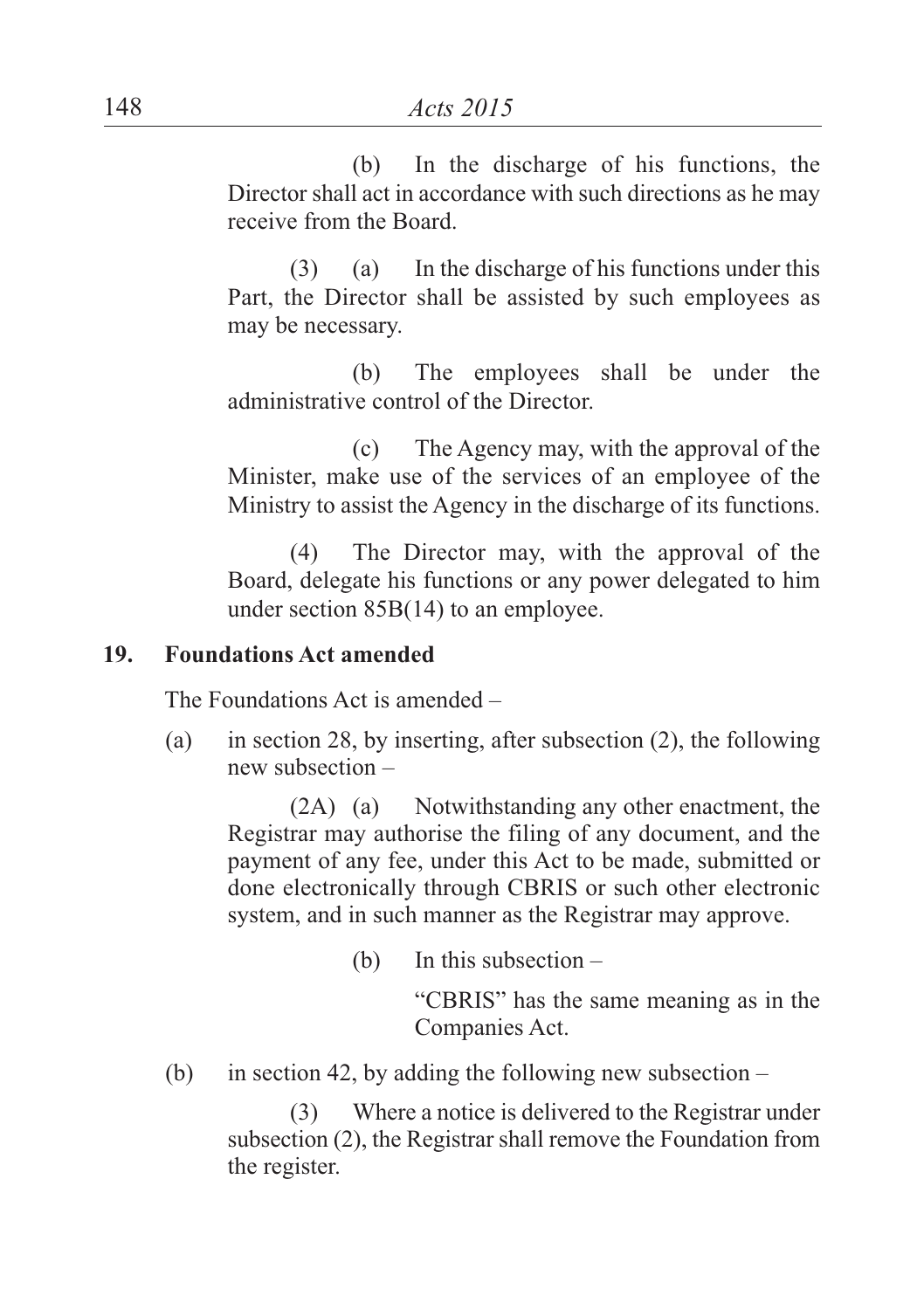(c) in section 44, by adding the following new subsection  $-$ 

(5) Where a notice or an order is filed with the Registrar under subsection (4), the Registrar shall remove the Foundation from the register.

- (d) in section  $49(1)(a)$ , by inserting, after the word "Foundation", the words "or member of its Council";
- (e) by inserting, after section 50, the following new section –

### **50A. Compounding of offences**

(1) (a) Notwithstanding section 50, the Registrar may, with the consent of the Director of Public Prosecutions, compound an offence committed by a person under this Act where the person agrees in writing to pay an amount acceptable to the Registrar not exceeding the maximum penalty imposable under this Act for that offence.

(b) For the purpose of paragraph (a), the Registrar shall chair a committee which shall include 2 other senior officers from his staff designated by him.

(2) Every agreement to compound shall be in writing and signed by the Registrar and the person referred to in subsection (1)(a), and witnessed by an officer, and a copy shall be delivered to such person.

(3) Every agreement to compound shall be final and conclusive.

(4) Where the Registrar compounds an offence in accordance with this section, no further proceedings shall be taken in respect of the offence so compounded against the person.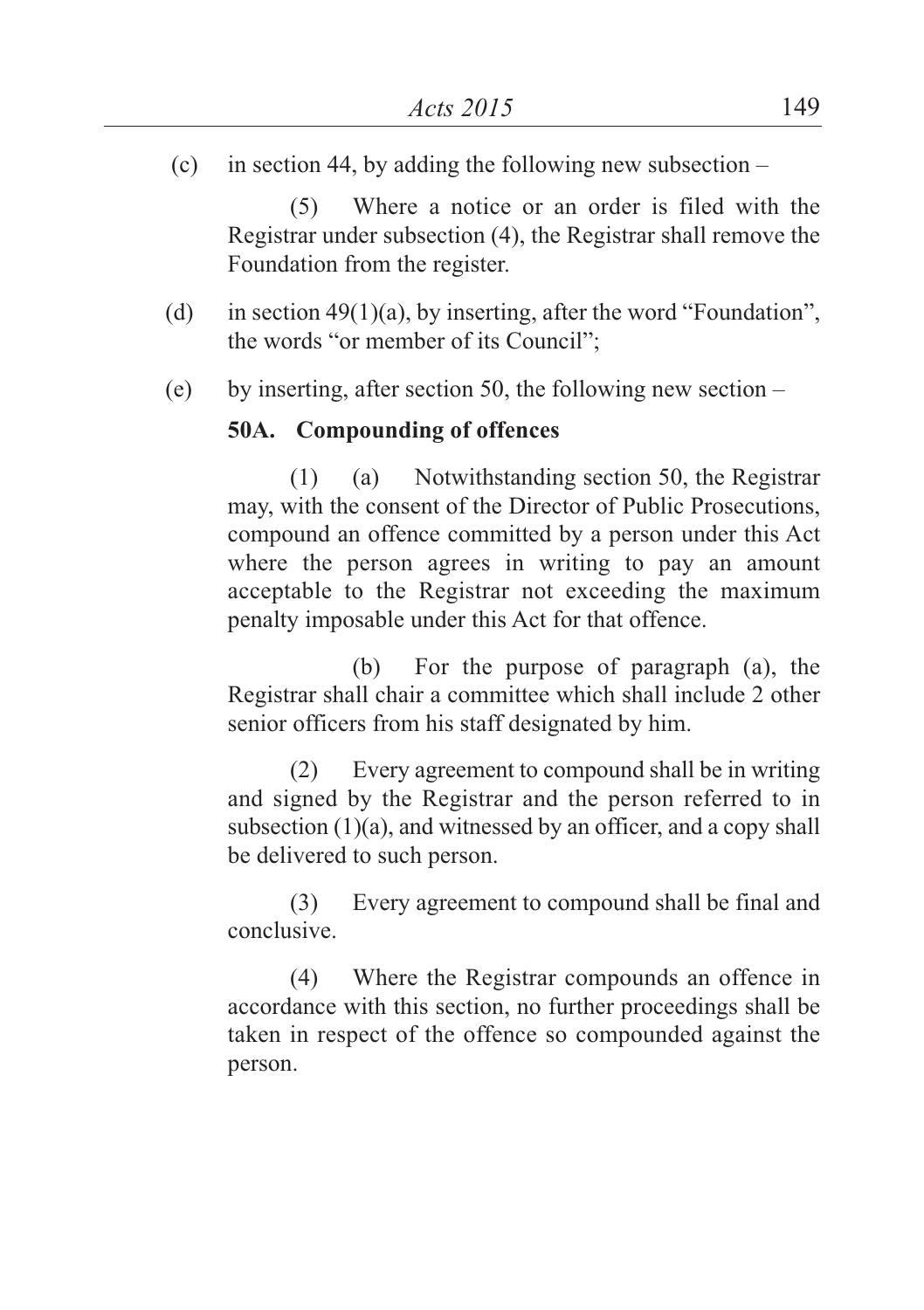## **20. Freeport Act amended**

The Freeport Act is amended –

- (a) in section  $7 -$ 
	- (i) in subsection (3), by repealing paragraph (c) and replacing it by the following paragraph –
		- $(c)$  In this subsection –

"support services" means ship management services or such other services as may be prescribed.

- (ii) in subsections  $(5)(a)(ia)$  and  $(7)$ , by deleting the words "Category F of item 3" and replacing them by the words " $item 3(1)$ ":
- (b) by repealing the Second Schedule and replacing it by the Second Schedule set out in the Fifth Schedule to this Act.

## **21. Gambling Regulatory Authority Act amended**

The Gambling Regulatory Authority Act is amended –

- (a) in section  $2 -$ 
	- $(i)$  in the definition of "duty", in paragraph (a), by deleting the words " $114(3)(a)$ ,  $(5)$ " and replacing them by the words "114(5)";
	- (ii) in the definition of "Minister", by deleting the word "finance" and replacing it by the words "Gambling Regulatory Authority";
- (b) in section 15(1), by deleting the words "at the time of making an application to be recruited by the Authority" and replacing them by the words "on accepting an offer of appointment by the Board";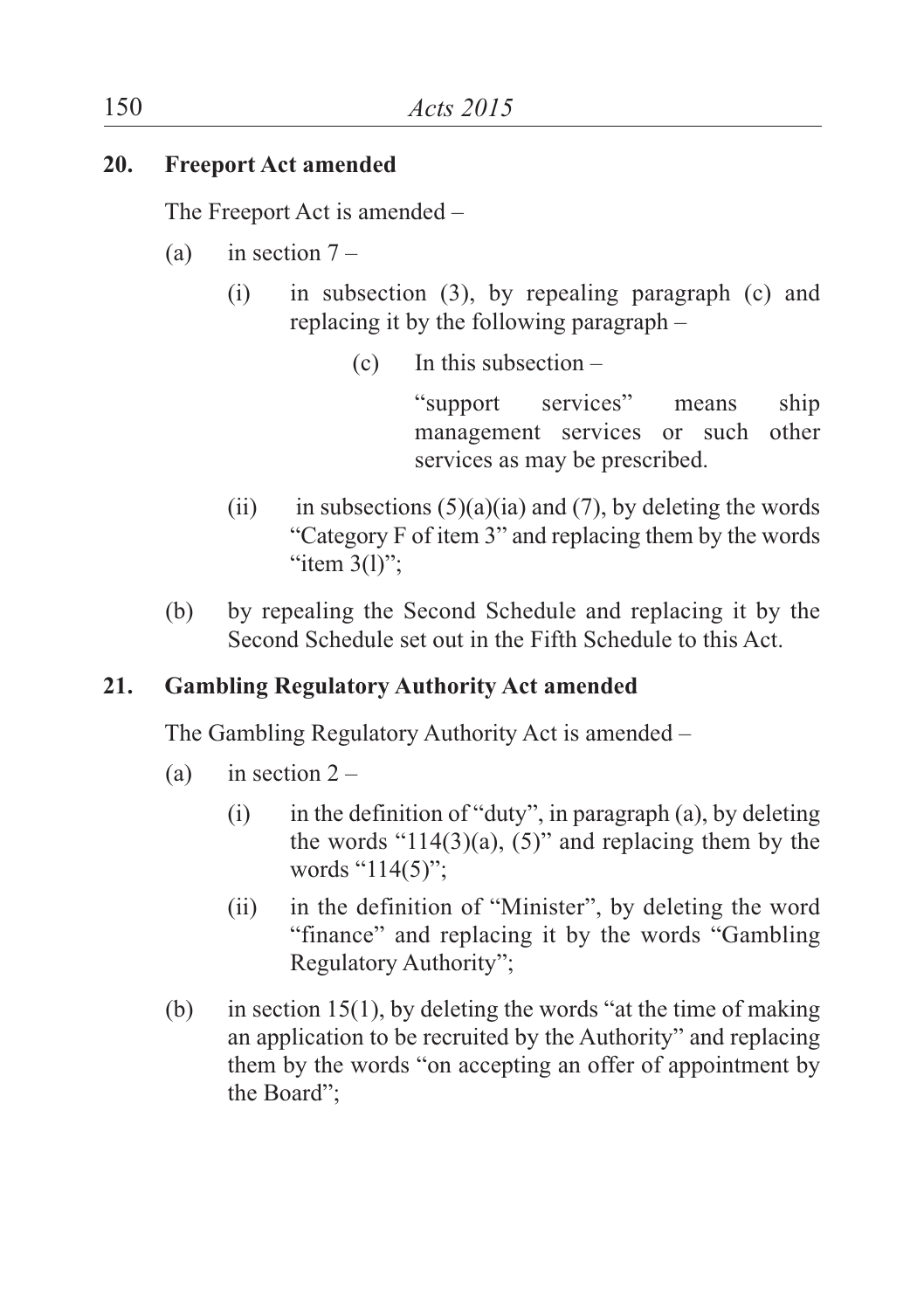- (c) in section  $38 -$ 
	- (i) in subsection  $(1)(b)$ , by deleting the words "Board of" and replacing them by the words "Board for";
	- (ii) by inserting, after subsection (1), the following new subsection –

(1A) No totalisator operator shall operate a terminal under subsection (1) unless it holds the appropriate totalisator operator licence in respect of that terminal and pays to the Authority the appropriate licence fee specified in the Third Schedule.

- (d) in section 44(10), by deleting the words "subsection (4)" and replacing them by the words "subsection (4) or (5)";
- (e) in section 59(3), by deleting the word "of " and replacing it by the words "not exceeding";
- (f) in section  $60 -$ 
	- (i) in subsection (1B), by deleting the word "one" and replacing it by the figure "0.5";
	- (ii) by inserting, after subsection (1B), the following new subsection –

(1C) Where the Operator has obtained pursuant to subsection (1)(e) the approval of the Board to operate Instant-Win Scratch Games, also known as "*cartes à gratter*", that approval shall be withdrawn with effect from 30 June 2015.

(g) in section 62, by repealing paragraph  $(b)$ ;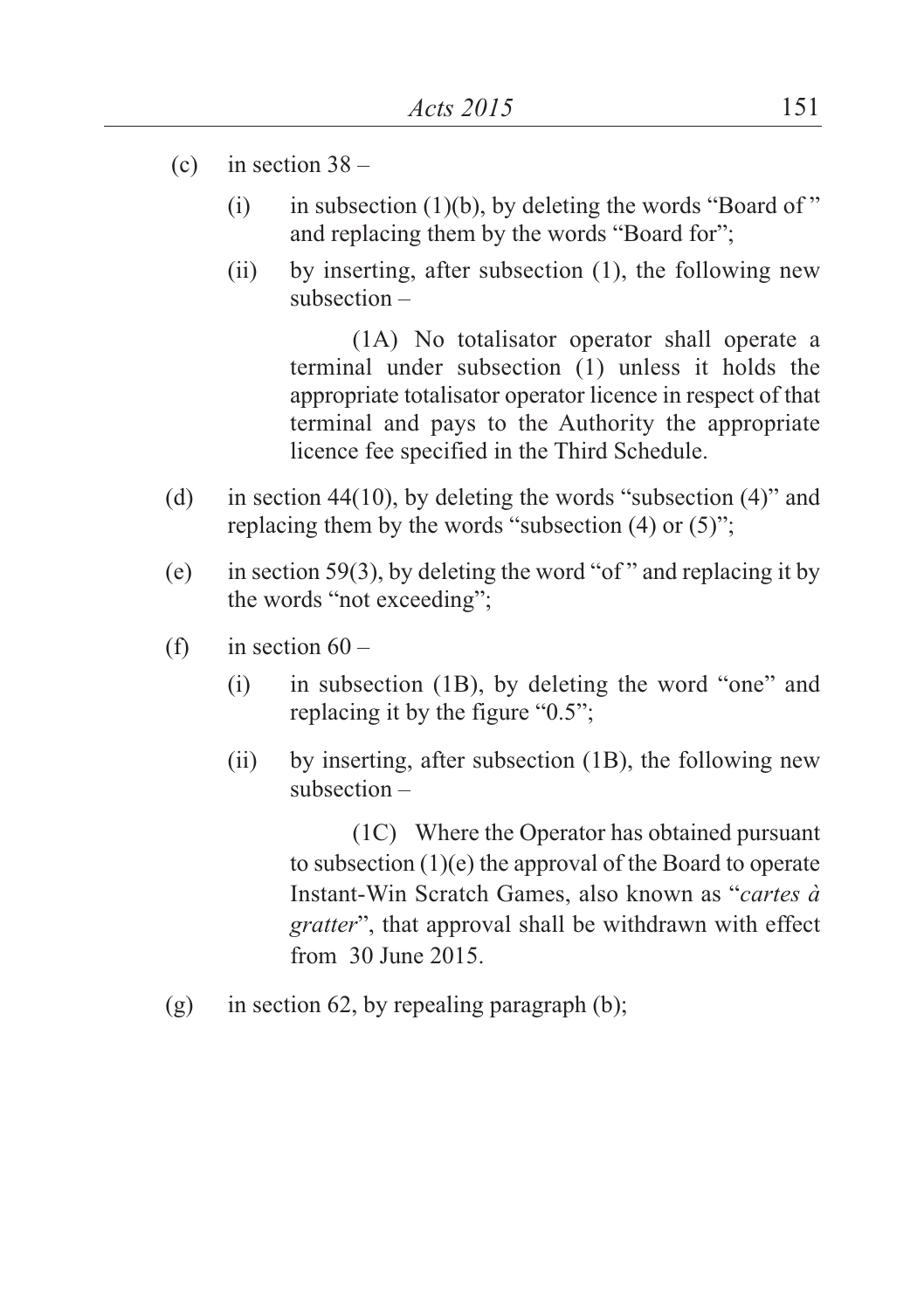- (h) in section 63, by
	- (i) repealing paragraph (a) and replacing it by the following paragraph –
		- (a) conduct necessary or appropriate market research;
	- (ii) repealing paragraphs (e) and (f), the word "and" at the end of paragraph (c) being added and the semicolon at the end of paragraph (d) being deleted and replaced by a full stop;
- (i) by inserting, after section 89, the following new section  $-$

#### **89A. Lottery Committee not required to take out licence**

Notwithstanding this Act, the Lottery Committee shall not be required to take out a licence under this Act for the organisation of Government lotteries.

- (i) in section  $114 -$ 
	- (i) in subsection (1), by deleting the words "corresponding to its licence as specified in Part A of " and replacing them by the words "specified in";
	- (ii) in subsection (2), by deleting the words "Part B of";
	- (iii) in subsection  $(3)$ 
		- (A) by repealing paragraph (a);
		- (B) in paragraph (b), by deleting the words "Part D of";
	- (iv) in subsection (5), by deleting the words "Part  $E$  of";
	- (v) in subsections (6) and (7), by deleting the words "Part F of":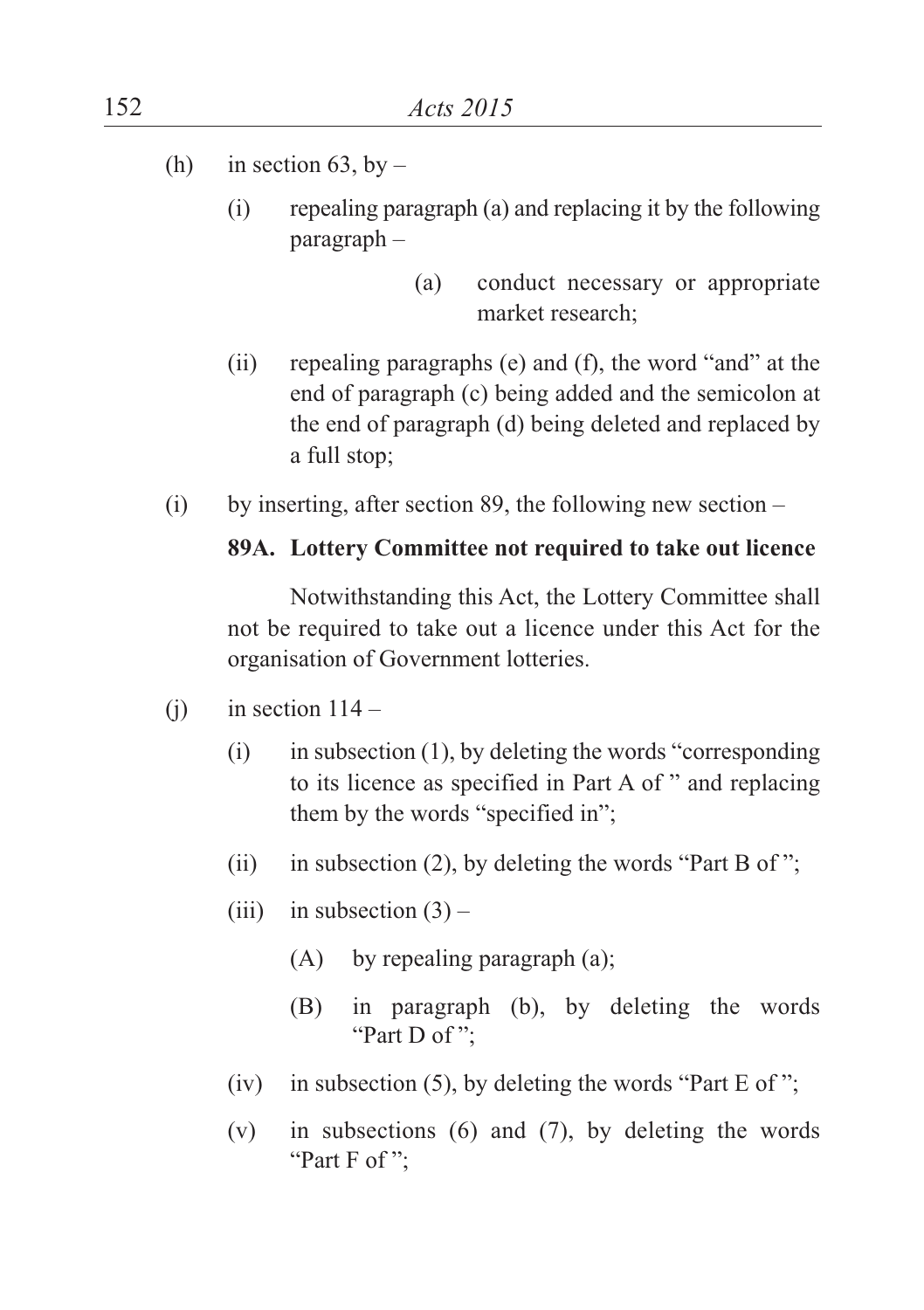- (k) in section 119(3), by deleting the figure "5" and replacing it by the figure "3";
- (l) by inserting, after section 119, the following new section  $-$

### **119A. Act or thing in respect of a period before 3 years immediately preceding the last day of the period in which the liability to pay duty or tax arose**

(1) Notwithstanding this Act, the Director-General shall, in relation to the liability of a person in respect of duty or tax, not –

- (a) require any information, statement or return;
- (b) make any assessment or claim under this Part,

in respect of a period before 3 years immediately preceding the last day of the period in which the liability to pay the duty or tax arose, unless the Director-General applies ex parte for and obtains the authorisation of the Independent Tax Panel under the Mauritius Revenue Authority Act.

(2) An authorisation under subsection (1) shall be granted where the Director-General establishes to the satisfaction of the Independent Tax Panel that there is prima facie evidence of fraud.

(3) In an application under subsection (1), the Director-General shall specify the period in respect of which he proposes to do the act or thing referred to in subsection (1).

(m) in section  $121(2)(d)(i)$ , by deleting the figure "30" and replacing it by the figure "10";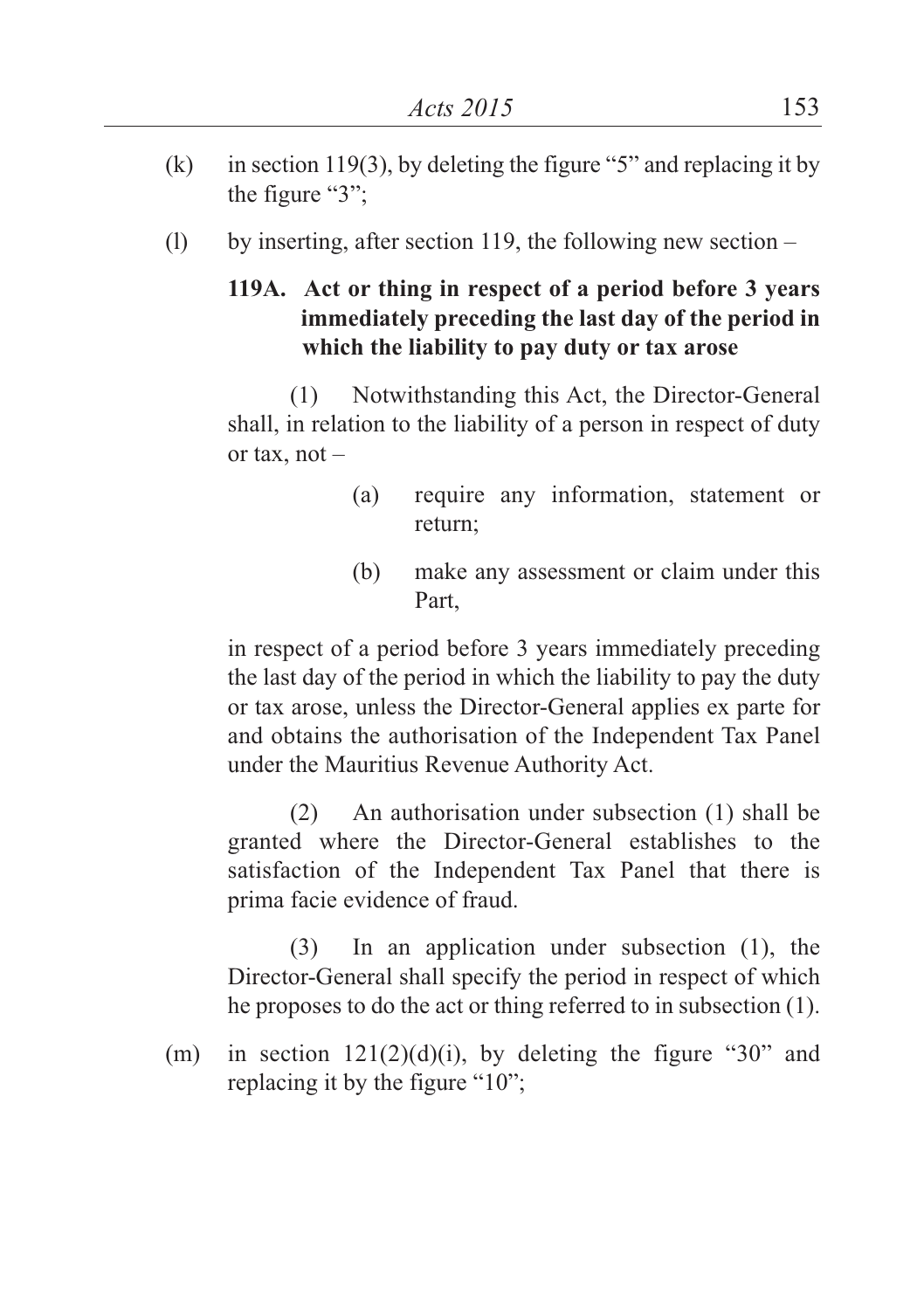(n) in section 123, by adding the following new subsection, the existing provision being numbered as subsection  $(1)$  –

(2) (a) Where an agreement is reached before, or a decision is made by, the Assessment Review Committee established under section 18 of the Mauritius Revenue Authority Act, the Director-General, shall, within 5 working days of the date of the agreement or decision, as the case may be, issue a notice to the person specifying the amount of duty or tax payable.

(b) Where a notice is issued to a person under paragraph (a), that person shall pay the amount of duty or tax within 28 days of the date of the notice.

- (o) in sections  $124(1)$  and  $125(1)$ , by deleting the words "or  $119"$ " and replacing them by the words ", 119 or 123";
- (p) by repealing section 134 and replacing it by the following section –

#### **134. Carrying on activity without licence**

Any person, not being a licensee, who, whether on his own account or as an agent –

- (a) causes or permits premises to be used for the purpose of carrying on any activity; or
- (b) carries on, advertises, announces himself or holds himself out in any way as carrying on any activity,

which is regulated under this Act, shall commit an offence and shall, on conviction, be liable to a fine which shall be 5 times the amount of the licence fee which would have been payable in respect of the appropriate licence or 50,000 rupees, whichever is the higher, and to imprisonment for a term not exceeding 10 years.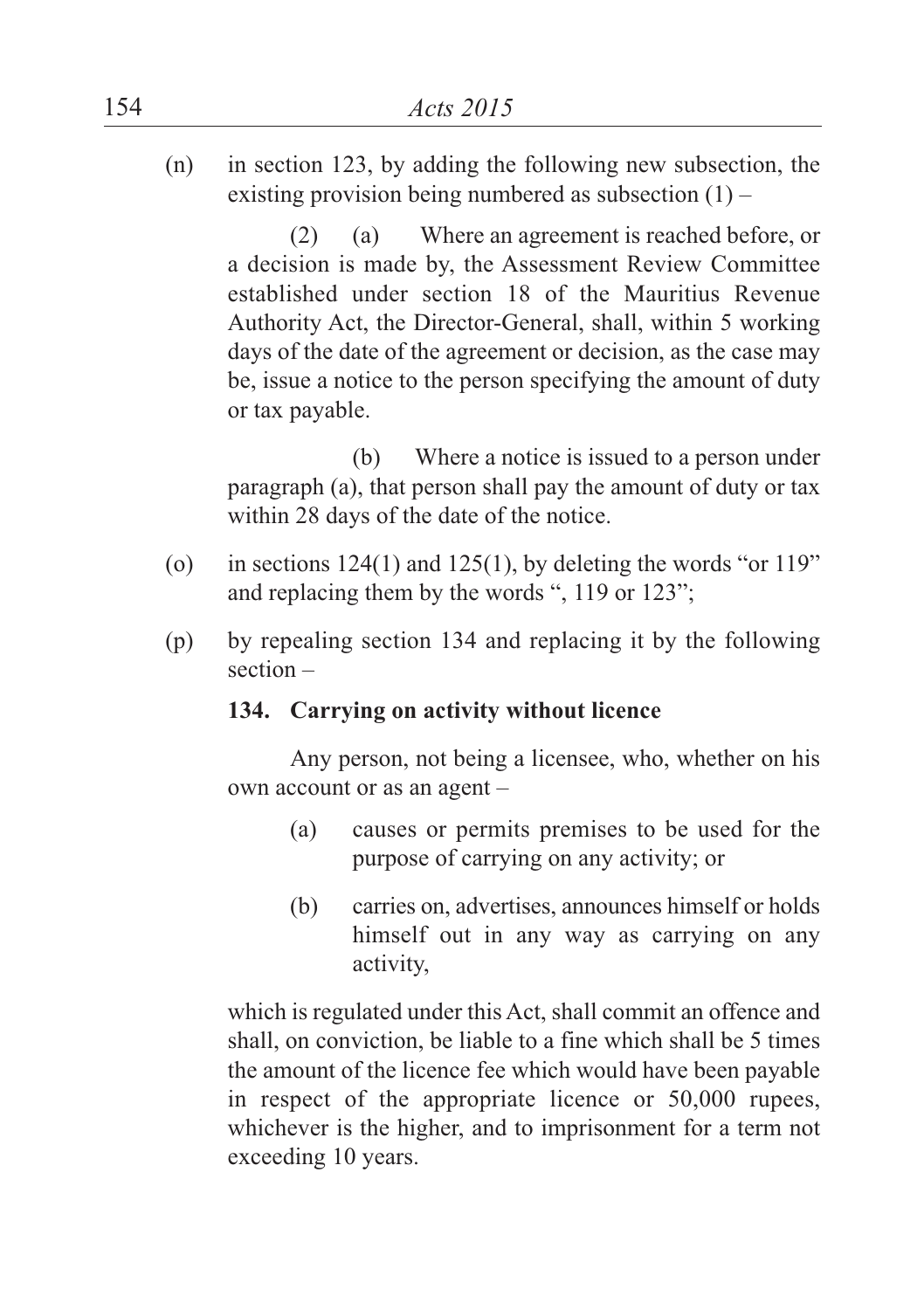(q) by inserting, after section 134, the following new subsection –

## **134A. Licensee carrying out betting activity that does not comply with Act**

(1) A licensee, who, whether on his own account or as an agent –

- (a) causes or permits his premises to be used for the purpose of carrying on any betting activity which is not in compliance with this Act; or
- (b) carries on, advertises, announces himself or holds himself out in any way as carrying on any betting activity which is not in compliance with this Act,

shall commit an offence and shall, on conviction, be liable to a fine which shall be 10 times the amount of the licence fee payable in respect of his licence and to imprisonment for a term not exceeding 15 years.

(2) Where a person is found guilty of an offence under subsection (1), the Court may, in addition to any sentence imposed under that subsection, cancel his licence.

- (r) in section 135, by deleting the figure "200,000" and replacing it by the figure "500,000";
- (s) in section 136, by deleting the figure "25,000" and replacing it by the figure "50,000";
- (t) in section 137, by deleting the figure "200,000" and replacing it by the figure "500,000";
- (u) in section 138(2), by deleting the figure "300,000" and replacing it by the figure "500,000";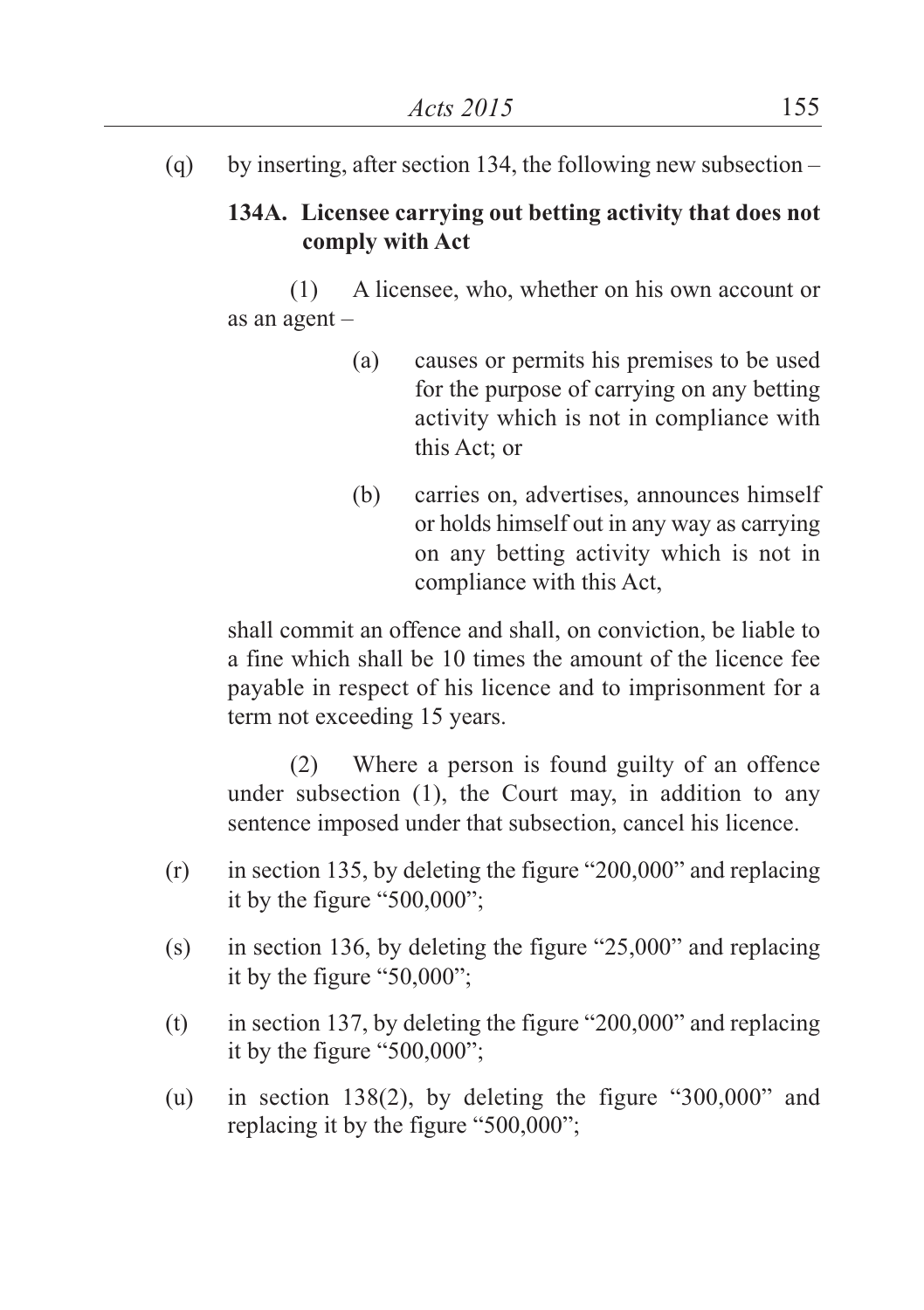- (v) in section 139, by deleting the figure "50,000" and replacing it by the figure "100,000";
- (w) by repealing section 156 and replacing it by the following section –

### **156. Advertisement**

(1) No person shall, in any manner, advertise a gambling activity.

(2) Notwithstanding subsection (1), a person may publish or cause to be published –

- (a) factual information relating to results, fixtures, odds, draws, prizes or pools; or
- (b) specialised magazines relating to football matches or horse races.

(3) A publication under subsection (2) shall be subject to such directives or guidelines as the Board may issue.

- (4) No activity shall be sponsored by  $-$ 
	- (a) a licensee; or
	- (b) a person having a direct or indirect interest in a licensee.

(5) Any person who contravenes subsection (1) or (4) shall commit an offence and shall, on conviction, be liable to a fine not exceeding 300,000 rupees.

(x) by repealing the Third and Fifth Schedules and replacing them by the Third and Fifth Schedules set out in the Sixth Schedule to this Act.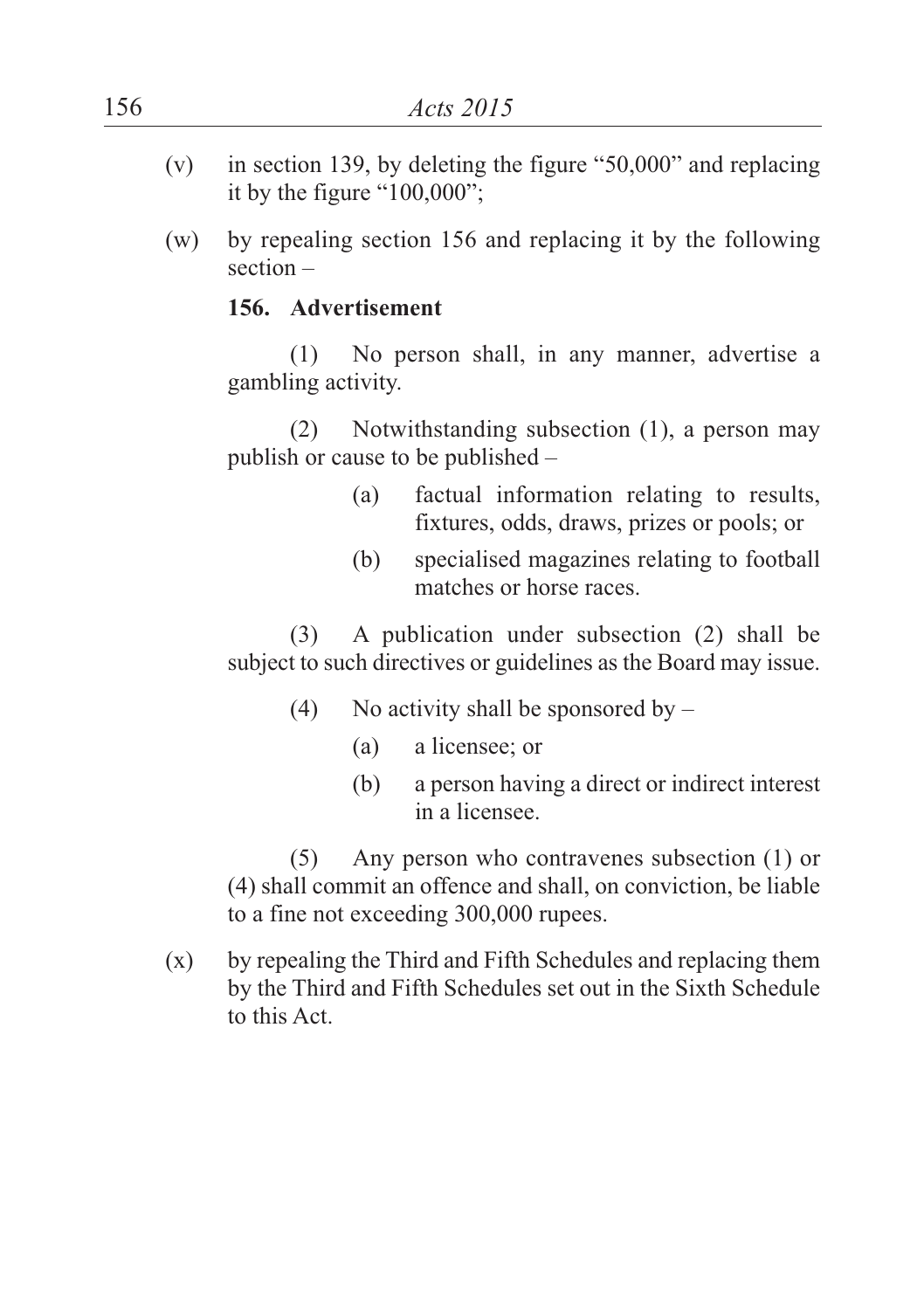### **22. Human Resource Development Act amended**

The Human Resource Development Act is amended –

- (a) in section 2, in the definition of "member", by deleting the words "and Vice-Chairperson";
- (b) in section  $7 -$ 
	- (i) in subsection (1), by repealing paragraphs (b) to (n) and replacing them by the following paragraphs –
		- (b) the Financial Secretary or his representative;
		- (c) the Permanent Secretary of the Ministry;
		- (d) the Permanent Secretary of the Ministry responsible for the subject of labour or his representative;
		- (e) the Director of the Mauritius Institute of Training and Development;
		- (f) 3 representatives of the key economic sectors, to be appointed by the Minister after consultation with the Mauritius Employers' Federation;
		- (g) one representative of registered trade unions from the private sector, to be appointed by the Minister;
		- (h) 2 persons having experience in the field of human resource development, to be appointed by the **Minister**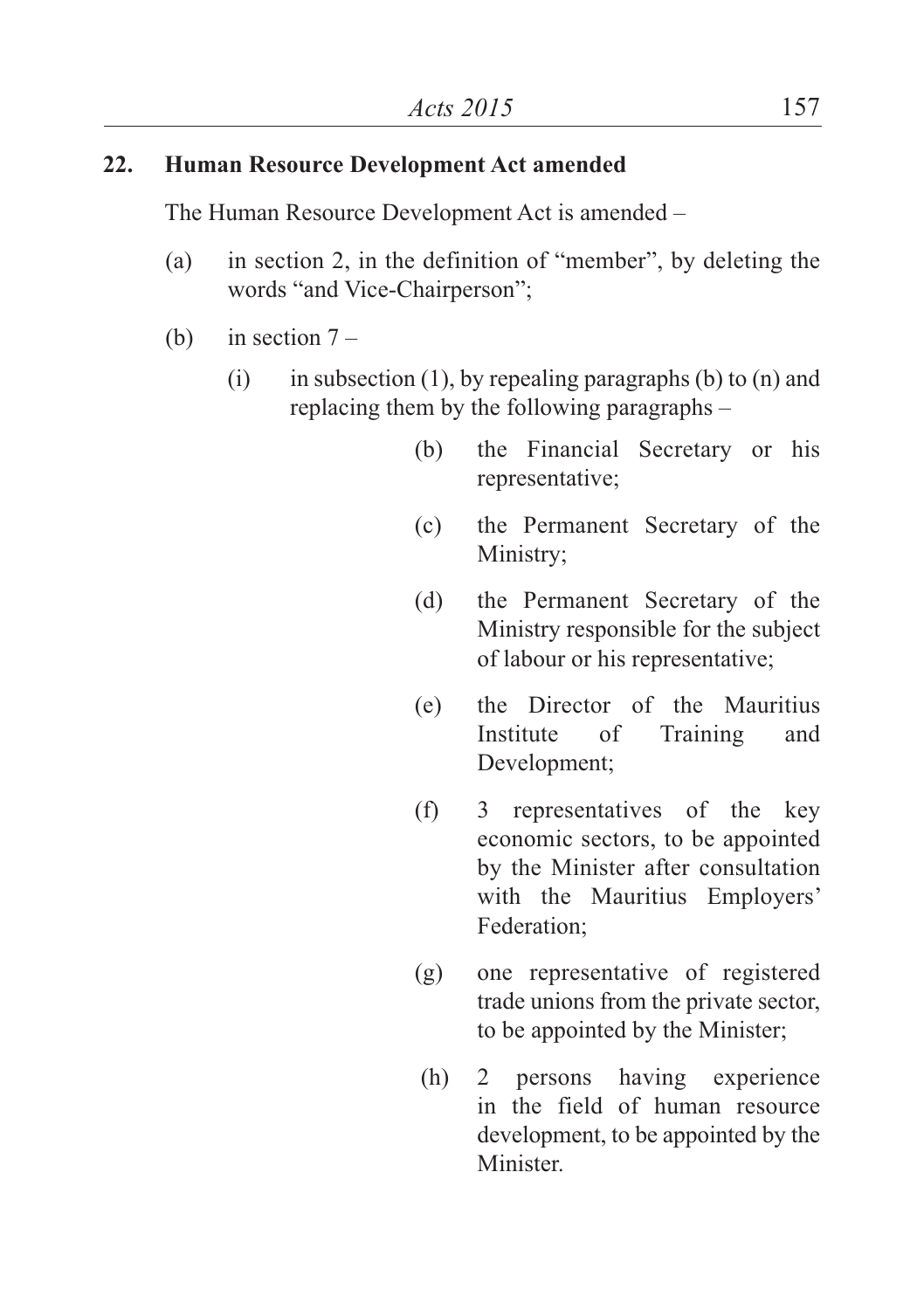- (ii) in subsection (2), by deleting the words ", other than an ex officio member," and replacing them by the words "appointed under subsection  $(1)(a)$  and  $(f)$  to  $(h)$ ":
- (c) in section  $8 -$ 
	- (i) in subsection (1), by deleting the words "3 months" and replacing them by the words "month and";
	- (ii) in subsection (3), by deleting the word "Fourteen" and replacing it by the word "Six";
- (d) by repealing sections 9 and 10;
- (e) in section  $11(3)(a)$ , by deleting the words "one of its members" and replacing them by the words "such person as it may determine";
- (f) in section  $13 -$ 
	- (i) in subsection  $(3)(e)$ , by deleting the words "or the Executive Committee";
	- (ii) in subsection  $(4)(a)$ , by deleting the words ", Executive Committee".

### **23. Immigration Act amended**

The Immigration Act is amended –

(a) in section 2, by inserting, in the appropriate alphabetical order, the following new definitions –

"Mauritian Diaspora Scheme" means the Mauritian Diaspora Scheme prescribed under the Investment Promotion Act;

"Property Development Scheme" means the Property Development Scheme prescribed under the Investment Promotion Act;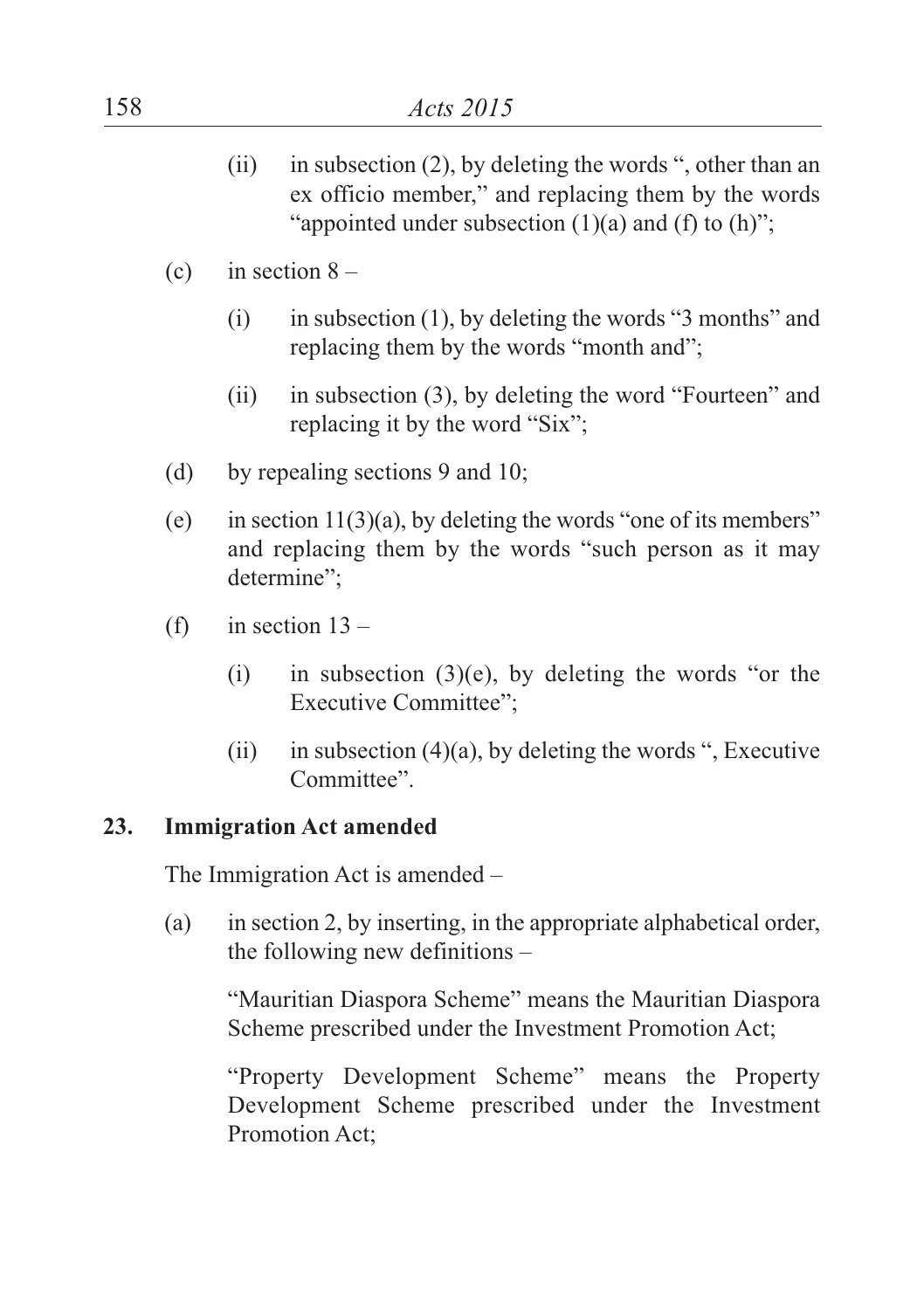"public sector agency" has the same meaning as in the Business Registration Act;

"Smart City Scheme" means the Smart City Scheme prescribed under the Investment Promotion Act;

(b) in section  $5 -$ 

- (i) in subsection (1), by repealing paragraph (g) and replacing it by the following paragraph –
	- (g) he is a person who holds immovable property under the Property Development Scheme or Smart City Scheme, the purchase price of which is not less than 500,000 US dollars or its equivalent in any other hard convertible foreign currency;
- $(ii)$  by adding the following new subsection –

(3) (a) Any person who, at the commencement of this section, has the status of resident pursuant to the acquisition of immovable property from a company holding an IRS certificate or a RES certificate under the Investment Promotion Act or under paragraph (b), shall continue to have the status of resident so long as he holds the immovable property.

(b) Notwithstanding the repeal of the provisions relating to the obtention of the status of resident by a person acquiring immovable property from a company holding an IRS certificate or a RES certificate, those provisions shall continue to apply, in relation to that person, his spouse, dependent child, or other dependent of the person, so long as the person holds the immovable property.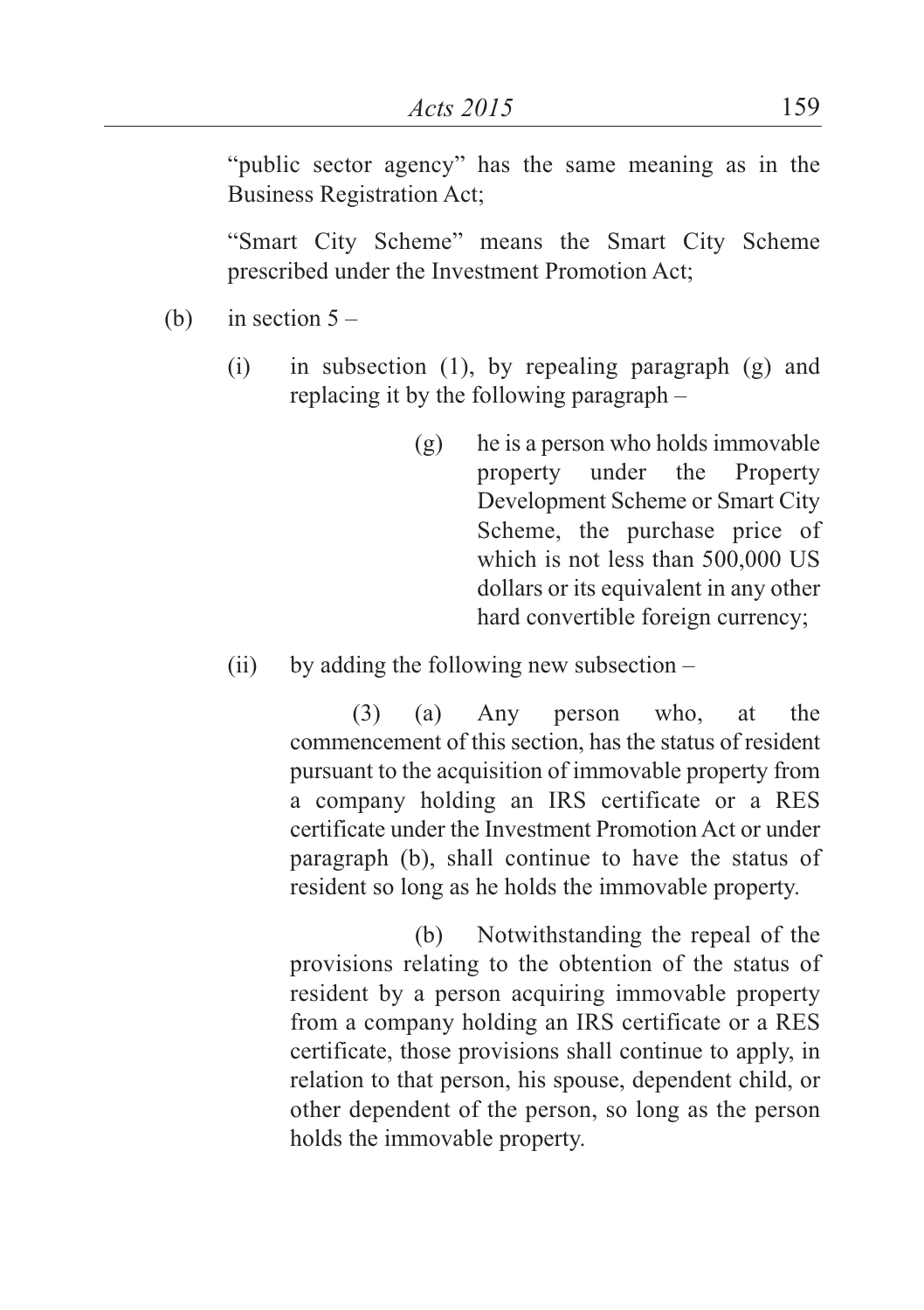- (c) in section  $5A(1)$ 
	- (i) by inserting, after paragraph (aa), the following new paragraph –
		- (ab) he is a member of the Mauritian Diaspora under the Mauritian Diaspora Scheme;
	- (ii) in paragraph (b), by deleting the words "or (aa)" and replacing them by the words ", (aa) or (ab)";
	- (iii) in paragraph (c), by inserting, after the words "(aa)", the words ", (ab)";
	- (iv) in paragraph (e), by deleting the words "or (aa)" and replacing them by the words ", (aa) or (ab)";
- (d) in section  $6A(1)(b)(i)$ , by deleting the words "or a retired non-citizen" and replacing them by the words ", a retired non-citizen or a member of the Mauritian Diaspora under the Mauritian Diaspora Scheme";
- (e) by inserting, after section 9C, the following new sections –

#### **9D. Use of identification number for non-citizens**

(1) Notwithstanding any other enactment, every non-citizen –

- (a) who is required to be registered under the Business Registration Act shall, in respect of every transaction he makes –
	- (i) in relation to his business activities, use his business registration number in accordance with the Business Registration Act;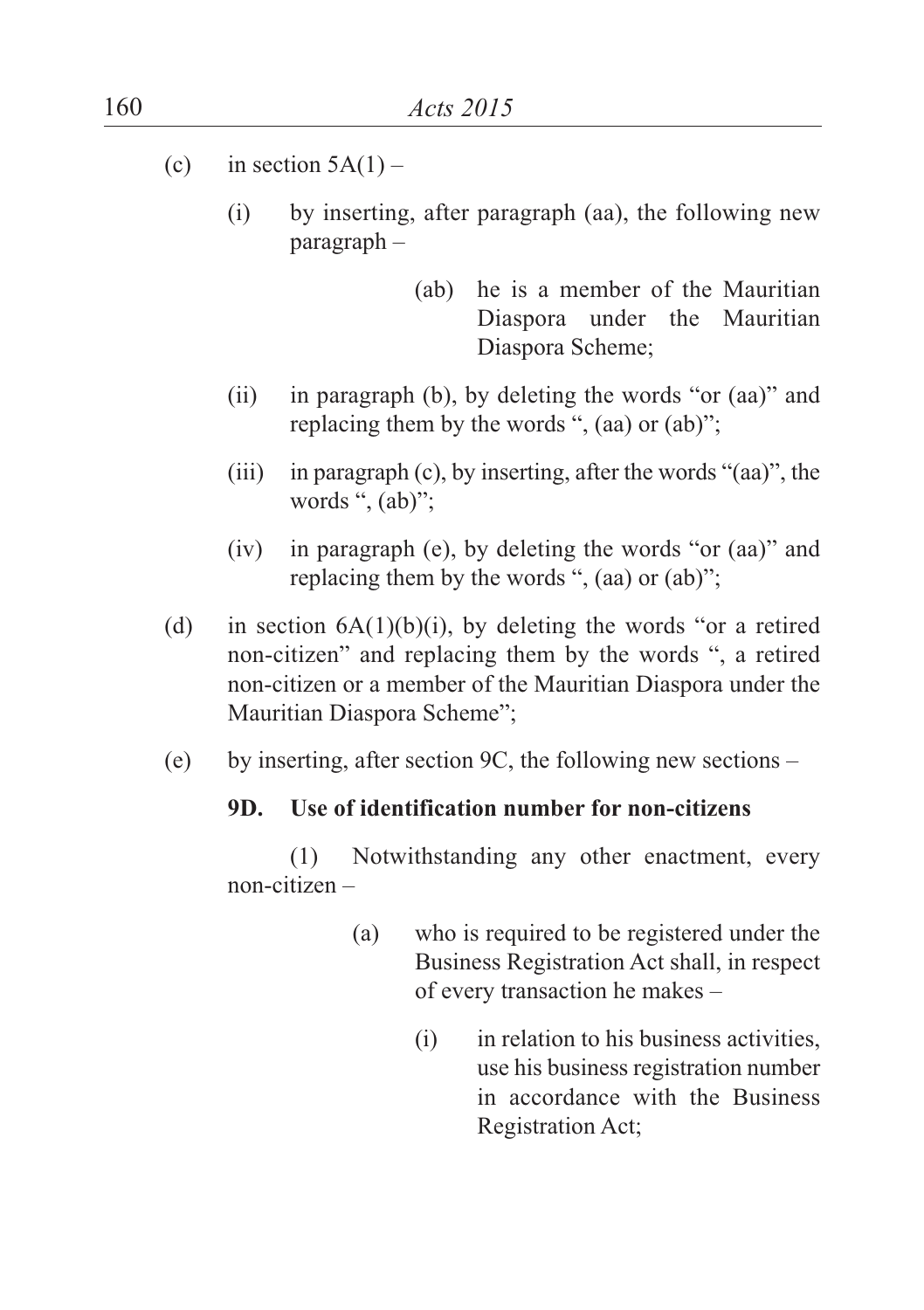- (ii) in relation to any other activity with any public sector agency, use and indicate on any document, whether electronically or otherwise, the identification number allocated to him by the immigration officer;
- (b) who is not required to be registered under the Business Registration Act shall, in respect of every transaction he makes in relation to his activities with a public sector agency, use and indicate on any document, whether electronically or otherwise, the identification number allocated to him by the immigration officer.

(2) Where a transaction is made in the name of a minor who is a non-citizen, the document witnessing the transaction shall contain the identification number allocated to the minor by the immigration officer.

(3) No public sector agency shall issue, whether electronically or otherwise, a document in respect of any transaction referred to in subsection (1)(a)(ii) or (b), unless the document contains the identification number allocated to the non-citizen by the immigration officer.

(4) Every public sector agency shall use and indicate in its records, whether electronically or otherwise, the identification number allocated to the non-citizen with whom a transaction is carried out pursuant to subsection (1)(a)(ii) or (b) and in respect of whom a record is required to be kept.

(5) (a) The identification number allocated to a non-citizen referred to in subsection  $(1)(a)(ii)$  or  $(2)$  shall be the unique identification number of that non-citizen.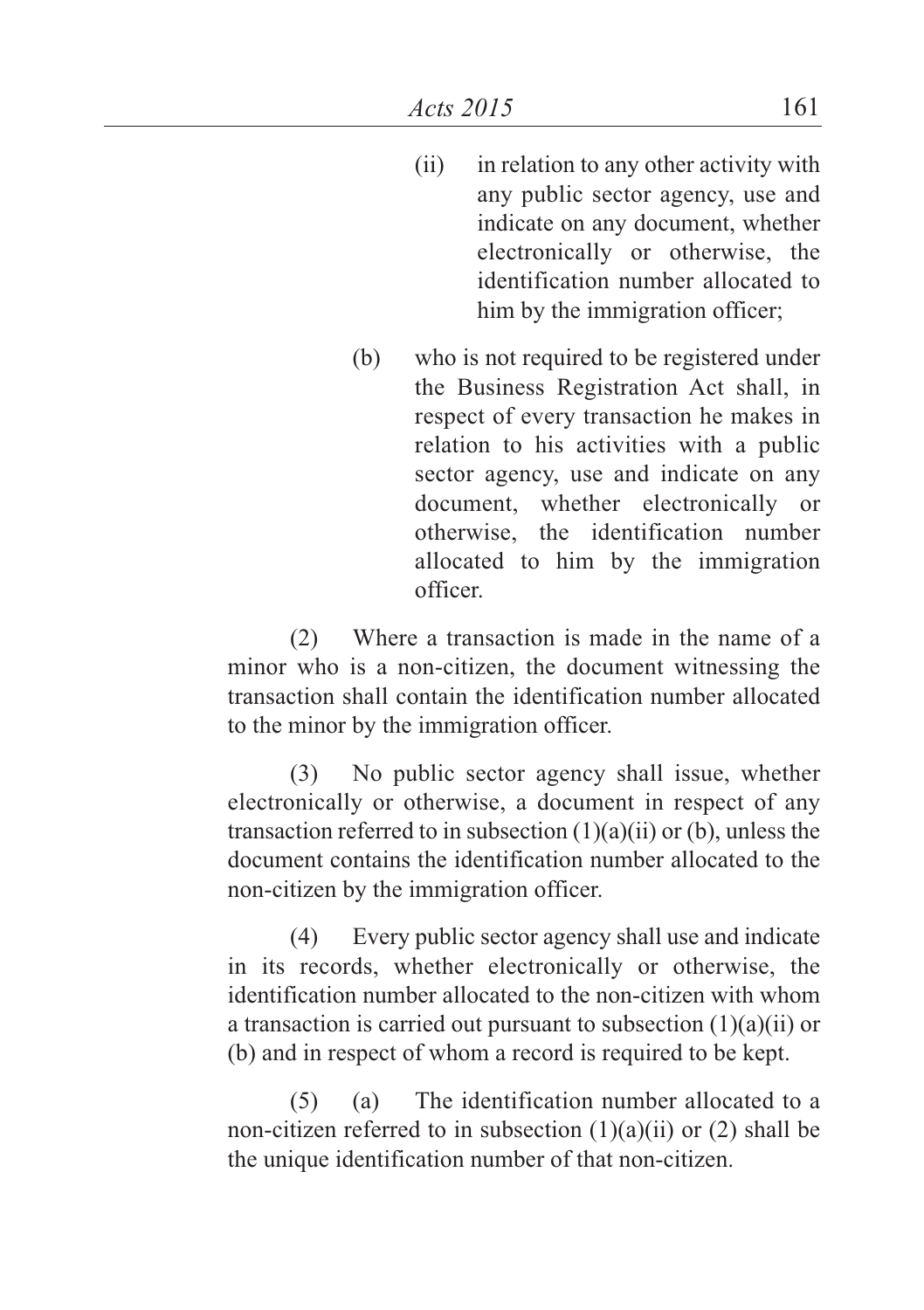(b) The unique identification number of a non-citizen shall be the non-citizen's official identification number whenever reference is made to him.

(c) Any number of identification, other than the identification number referred to in paragraph (a), which is used by a public sector agency with which the transaction is made –

- (i) shall be used by that public sector agency solely for internal purposes; and
- (ii) shall not appear on any document relating to that non-citizen.

(6) This section shall apply to non-citizens referred to in sections 5, 5A, 6, 6A, 9, 9A, 9B and 9C.

#### **9E. Register of non-citizens**

The immigration officer shall keep and maintain an electronic register of non-citizens referred to in sections 5, 5A, 6, 6A, 7, 9, 9A, 9B and 9C.

#### **9F. Sharing of information**

(1) For facilitation purposes, the immigration officer shall, through an electronic system, share with another public sector agency such information as may be mutually agreed upon, in relation to  $-$ 

- (a) a non-citizen, his name and address and date of arrival in, and date of departure from, Mauritius; and
- (b) a citizen of Mauritius, his name and address and date of departure from, and date of arrival in, Mauritius.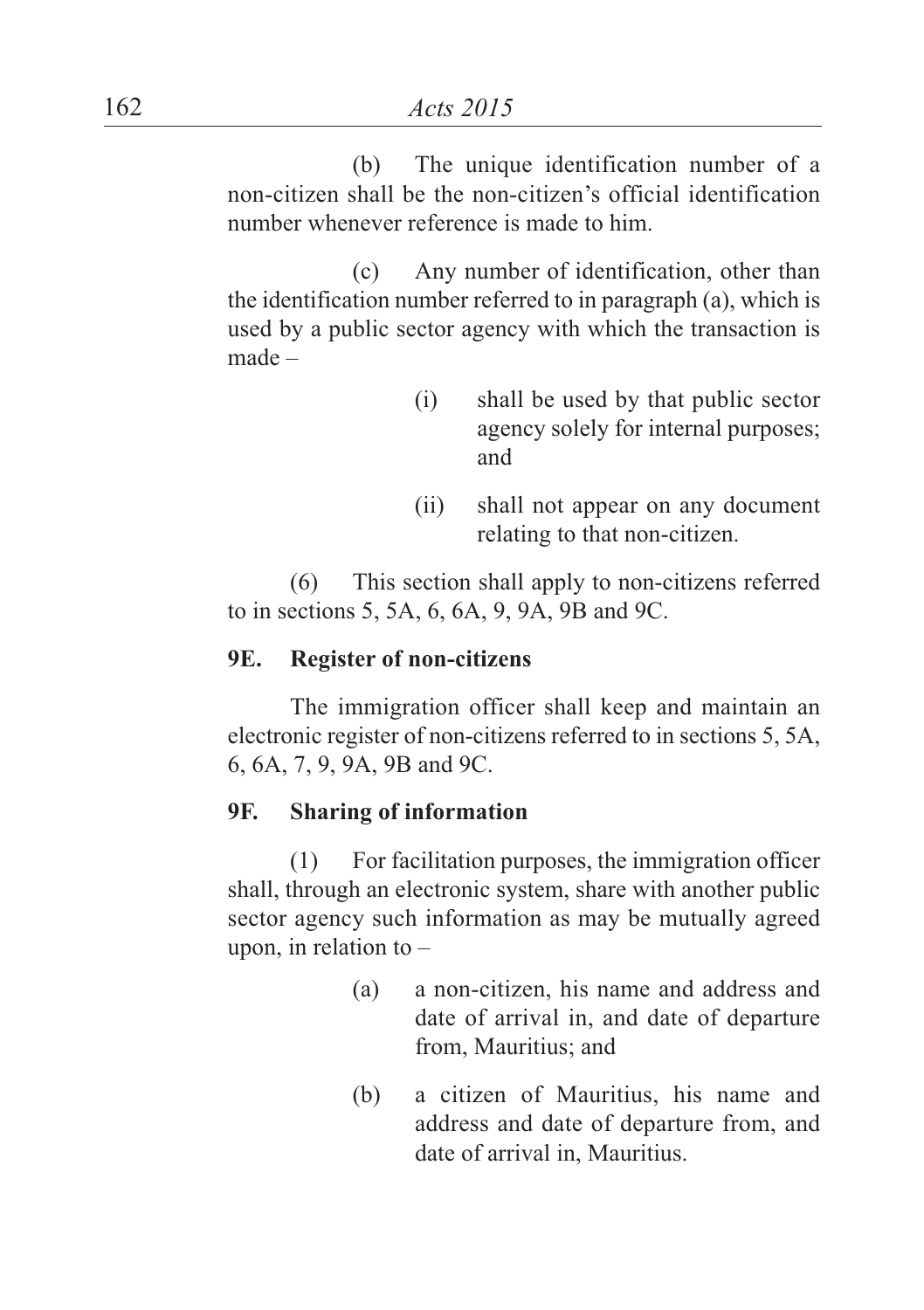(2) No public sector agency shall disclose any information obtained pursuant to subsection (1) to a third party.

## **24. Income Tax Act amended**

The Income Tax Act is amended –

- (a) in section  $2 -$ 
	- (i) by deleting the definition of "exempt person" and replacing it by the following definition –

"exempt person" –

- (a) means an employee whose emoluments in a month do not exceed one thirteenth of the Category A Income Exemption Threshold specified in the Third Schedule; but
- (b) does not include a director or a member referred to in section  $96(3)$ ;
- (ii) by deleting the definition of "foreign tax" and replacing it by the following definition –

"foreign tax" means any tax of every kind and description imposed by the law of another State;

- (iii) in the definition of "year", by deleting the words "1 January" and replacing them by the words "1 July";
- (iv) by inserting, in the appropriate alphabetical order, the following new definitions –

"CSR programme" means a programme having as its objects the alleviation of poverty, the relief of sickness or disability, the advancement of education of vulnerable persons or the promotion of any other public object beneficial to the Mauritian community;

"Revenue Law", in relation to section 76, has the same meaning as in the Mauritius Revenue Authority Act;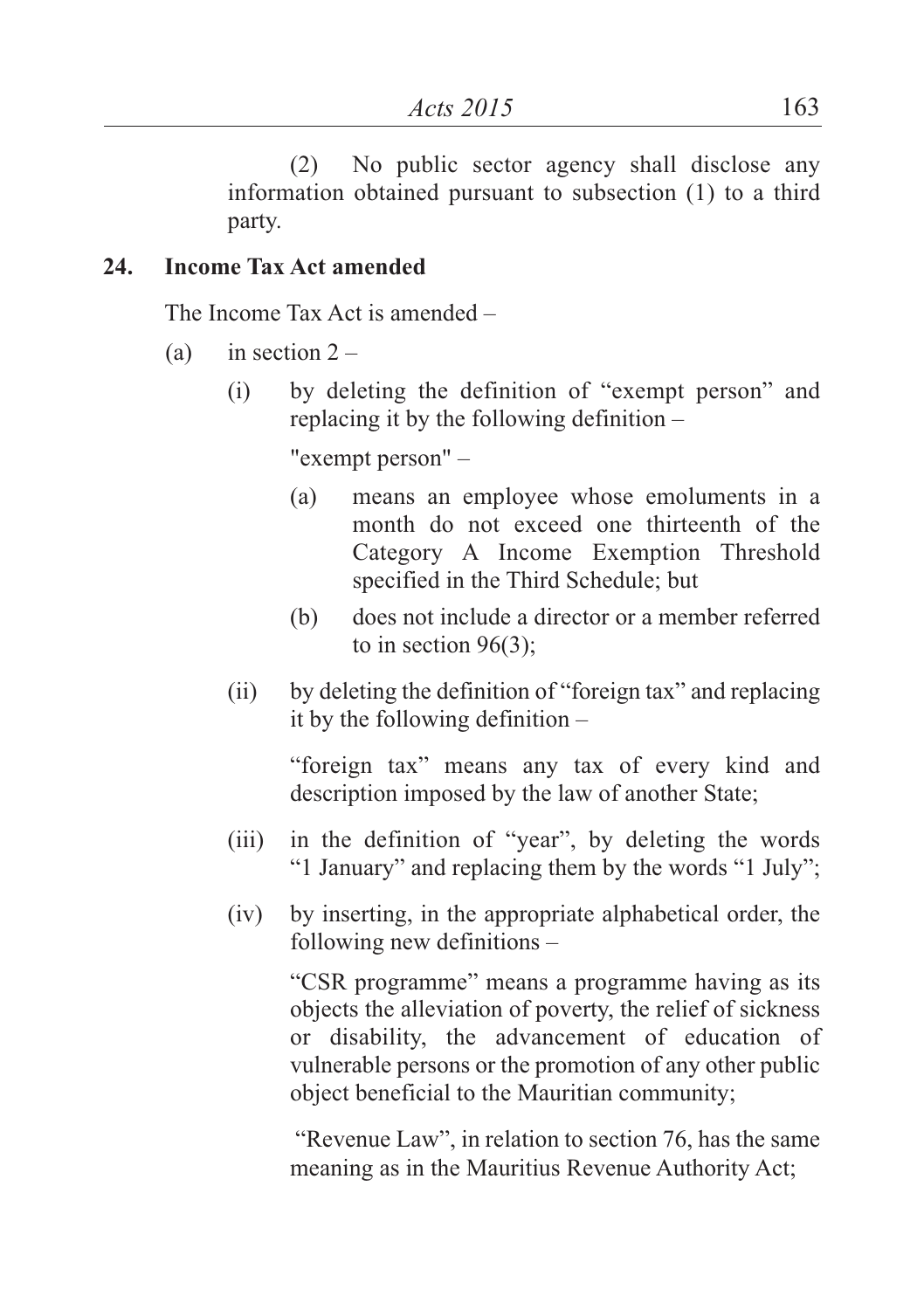(b) in section 27A, by repealing subsection (3) and replacing it by the following subsection –

(3) In the case of a couple where neither spouse is a dependent spouse, the relief under subsections (1) and (2) shall at the spouses' option be divided equally for each spouse.

(c) by inserting, after section 27B, the following new section –

### **27C. Solar Energy Investment Allowance**

(1) Subject to this section, where an individual has in an income year invested in a solar energy unit, including photovoltaic kits and battery for storage of electricity, he shall be entitled to relief, by way of deduction from his net income, of the amount invested in that income year.

(2) In the case of a couple, where neither spouse is a dependent spouse, the relief may, at the spouses' option, be taken by one spouse or divided equally for each spouse.

(3) Any unrelieved amount under subsection (1) in an income year may be carried forward and deducted against the net income of succeeding years.

- (d) by repealing section 44A;
- (e) by inserting, after section 49A, the following new section –

#### **49B. Small company qualified under an approved scheme**

(1) Notwithstanding this Act, but subject to this section, a small company which qualifies under a scheme referred to in section 5A of the Small and Medium Enterprises Development Authority Act shall be exempt –

- (a) from income tax; and
- (b) from the requirements to deduct income tax under section 111C.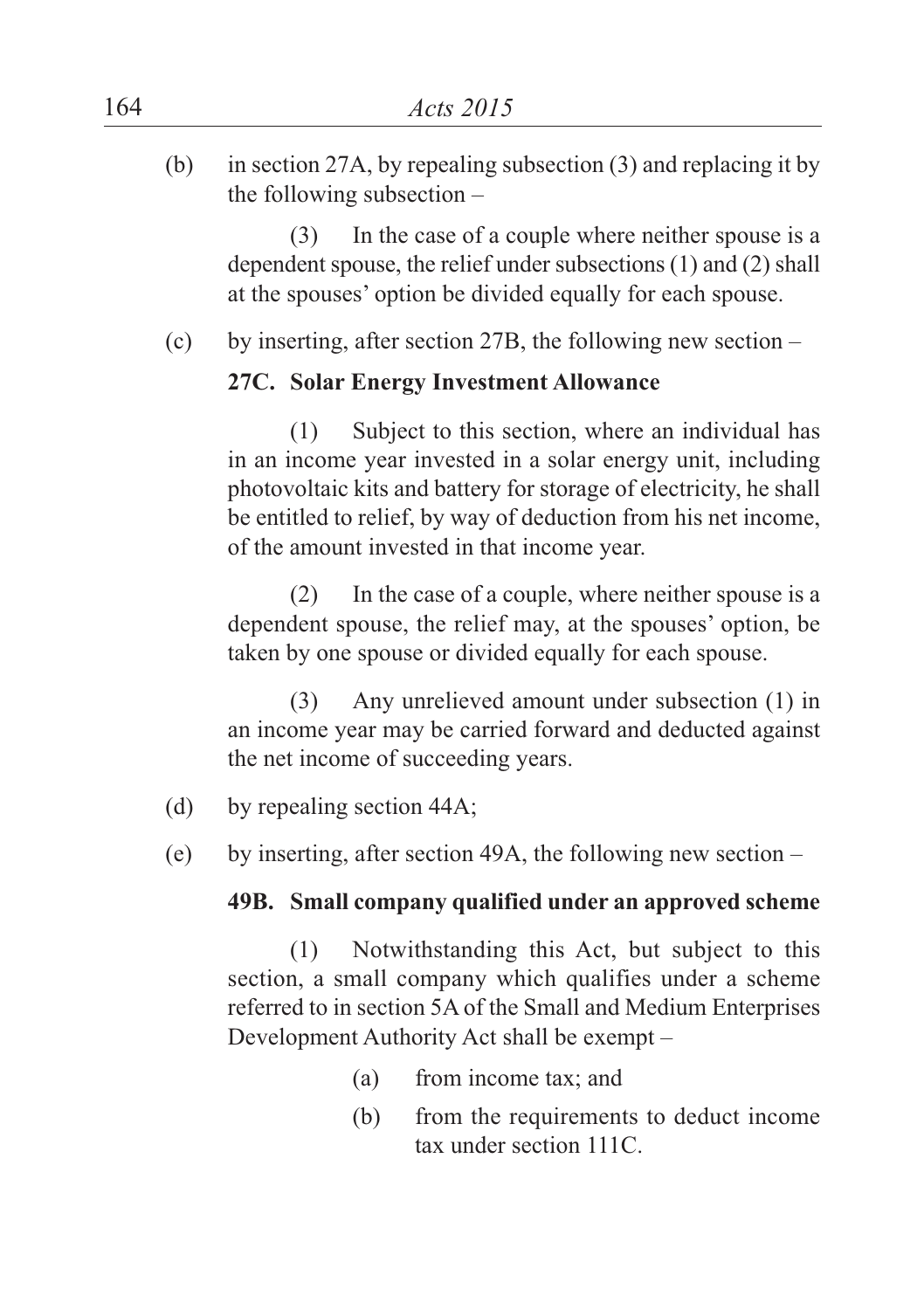(2) The period of exemption under subsection (1) shall not exceed 8 succeeding years from the income year immediately ending after 1 July 2015 or from the income year in which the small company starts its activity, whichever is the later.

(3) Any unrelieved tax losses shall not be carried forward after the expiry of the period referred to in subsection (2).

 $(4)$  In this section –

"small company" means a company –

- (a) incorporated under the Companies Act; and
- (b) registered under the Small and Medium Enterprises Development Authority Act,

on or after 2 June 2015.

- (f) in section  $50B -$ 
	- (i) in subsection (1), by deleting the words "from the end of the first quarter", "from the end of the second quarter" and "from the end of the third quarter" and replacing them by the words "from the end of the month in which the first quarter ends", "from the end of the month in which the second quarter ends" and "from the end of the month in which the third quarter ends", respectively;
	- (ii) in subsection (2), by deleting the words "on 30 September" and "statement" and replacing them by the words "in the month of September" and "Statement", respectively;
	- (iii) by inserting, after subsection (2), the following new subsection –

(2A) Where the APS quarter ends in the month of March, the due date for submission of the APS Statement and payment of tax shall be 2 days, excluding Saturdays and public holidays, before the end of June.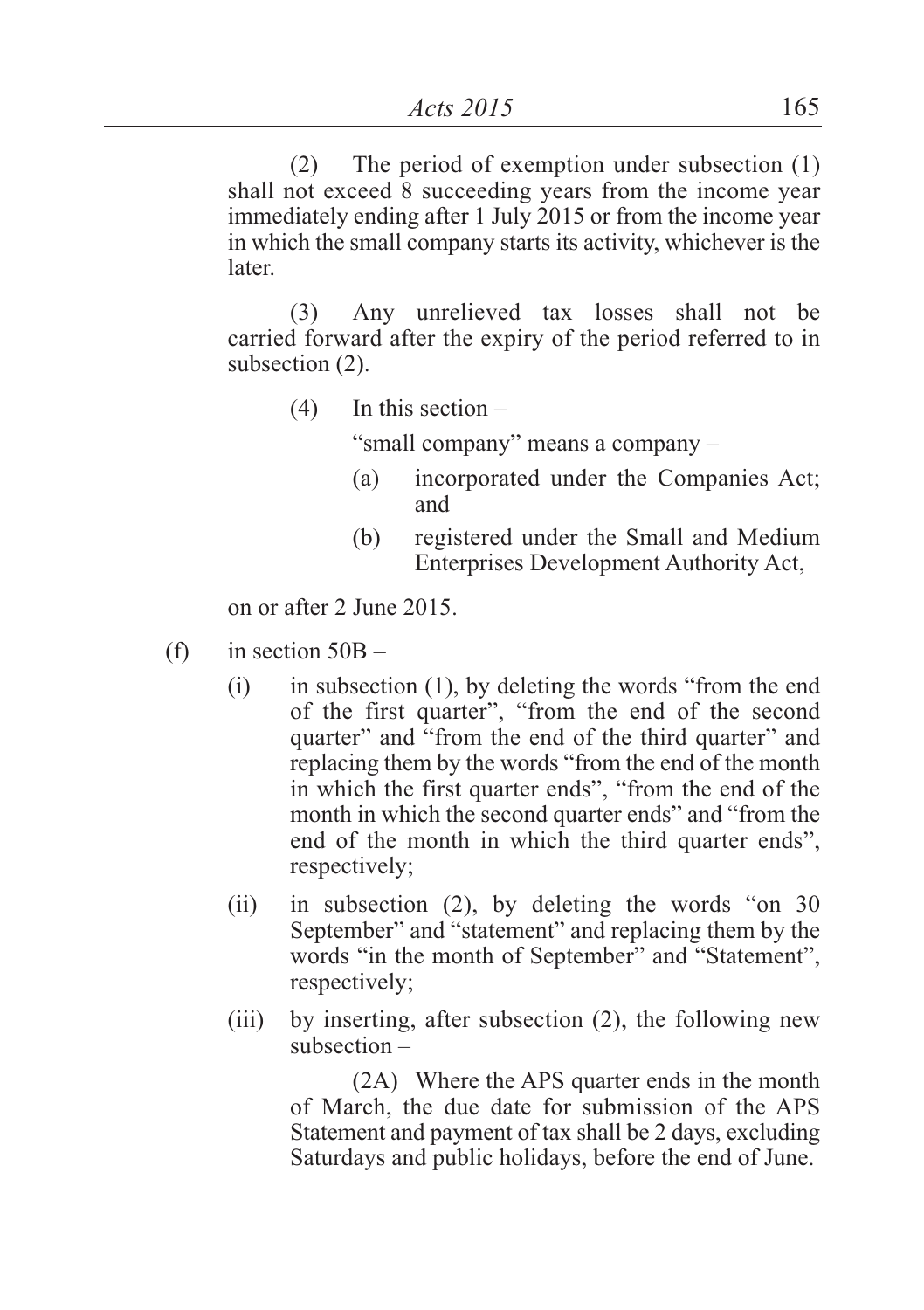- (iv) in subsection  $(4)(a)$ , by deleting the figure "4" and replacing it by the figure "10";
- $(v)$  by adding the following new subsections –

(5) Where a company has an approved return date falling in the month of June and is required under this section to submit an APS Statement for the third quarter of an accounting year, it may opt to submit an APS Statement in respect of the fourth quarter.

(6) The due date for the submission of the APS Statement and payment of tax under subsection (5) shall be 30 September following the end of the quarter.

(7) Notwithstanding subsection (1) and subject to subsection (4), where a company which has an approved return date falling in the month of June submits an APS Statement under subsection (5), the due date for submission of the APS Statement and payment of tax for the first quarter of the succeeding accounting year shall be 31 January following the end of that quarter.

- (g) in section 50D, by repealing subsection  $(2)$ ;
- (h) in section  $50H(2)$ 
	- (i) by repealing paragraph (e) and replacing it by the following paragraph –
		- (e) 1 July 2015, 1 July 2016 and 1 July 2017
			- (i) with regard to its income derived from banking transactions with non-residents and corporations holding a Global Business Licence under the Financial Services Act, 3.4 per cent on book profit and 1.0 per cent on operating income;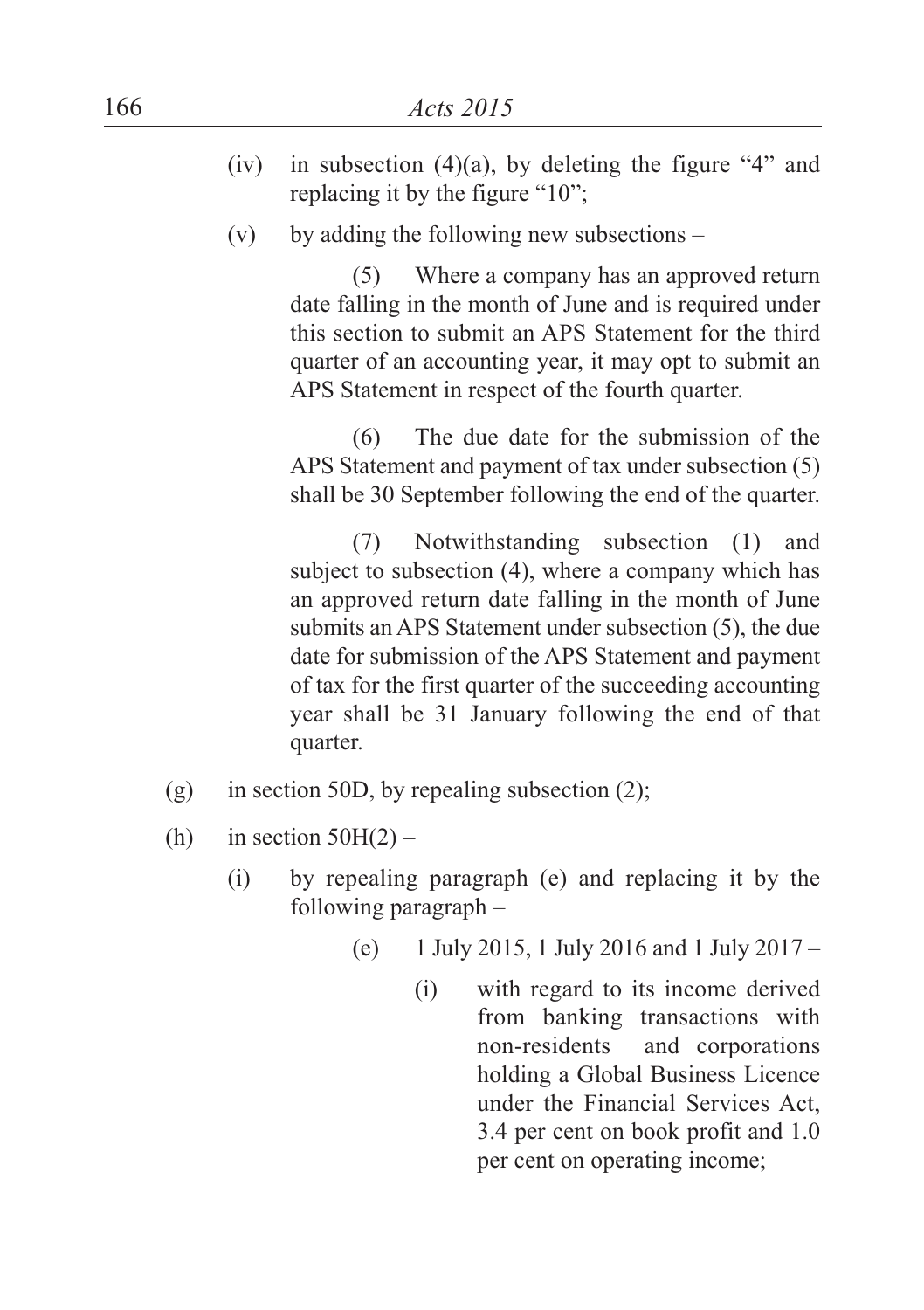- (ii) with regard to itsincome derived from sources other than from transactions referred in subparagraph (i), 10 per cent on the chargeable income;
- (ii) by adding the following new paragraph
	- (f) 1 July 2018 and in respect of every subsequent year of assessment, 1.70 per cent on book profit and 0.50 per cent on operating income.
- (i) in section 50J(2), by deleting the words "and 1 January 2014" and replacing them by the words ", 1 January 2014, 1 January 2015, 1 July 2015, 1 July 2016 and 1 July 2017";
- (i) in section  $50L -$ 
	- (i) by repealing subsection (1) and replacing it by the following subsection –

(1) Every company shall in every year set up a CSR Fund equivalent to 2 per cent of its chargeable income of the preceding year to implement a CSR Programme in accordance with its own CSR framework.

- (ii) by repealing subsections  $(2)$  and  $(3)$ ;
- (iii) by inserting, after subsection (4), the following new subsection –

(4A) A company shall submit as an annex to its return of income a statement showing the amount of CSR spent and the details of CSR projects implemented by the company during the income year.

 $(iv)$  in subsection  $(5)$ , by deleting the words ", subject to the approval of the committee referred to in subsection  $(2),$ ";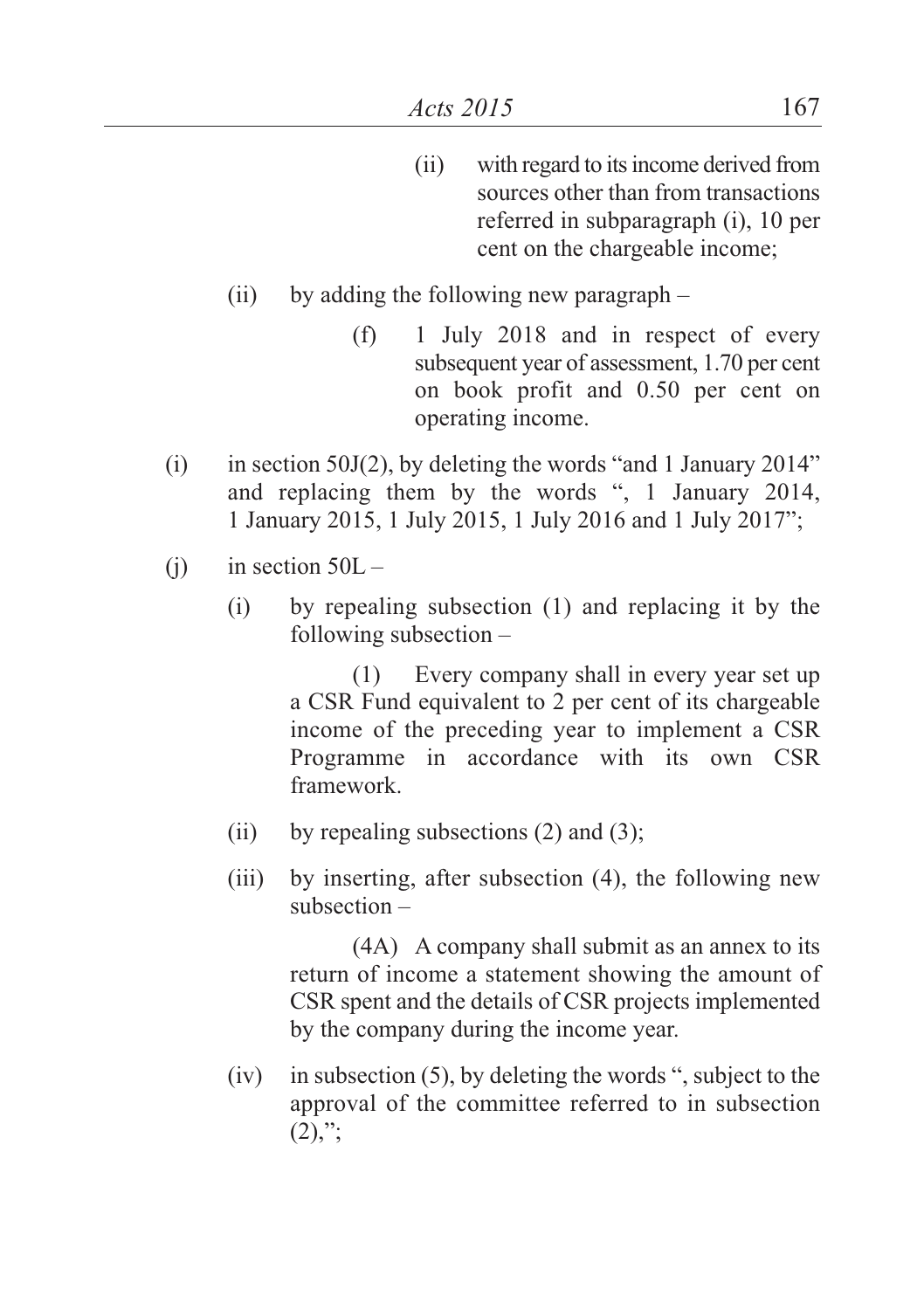- (k) in section  $76 -$ 
	- (i) in subsection  $(1)$ 
		- (A) in paragraph (a), by deleting the words "income tax" and replacing them by the words "taxes of every kind and description covered under the arrangement";
		- (B) in paragraph  $(b)$ 
			- (I) in subparagraph (i), by deleting the words "income tax and foreign tax" and replacing them by the words "taxes of every kind and description, and foreign tax covered under the arrangement; or";
			- (II) by repealing subparagraph (iii);
		- (C) by adding the following new paragraph
			- (c) with a view to assisting in the administration of the laws in relation to taxes of every kind and description, and foreign tax, covered under the arrangement.
	- (ii) in subsections (2) and (3), by deleting the words "income tax" and replacing them by the words "taxes of every kind and description covered under the arrangement";
	- (iii) in subsection (5), by deleting the words "section 154" and replacing them by the words "any Revenue Law":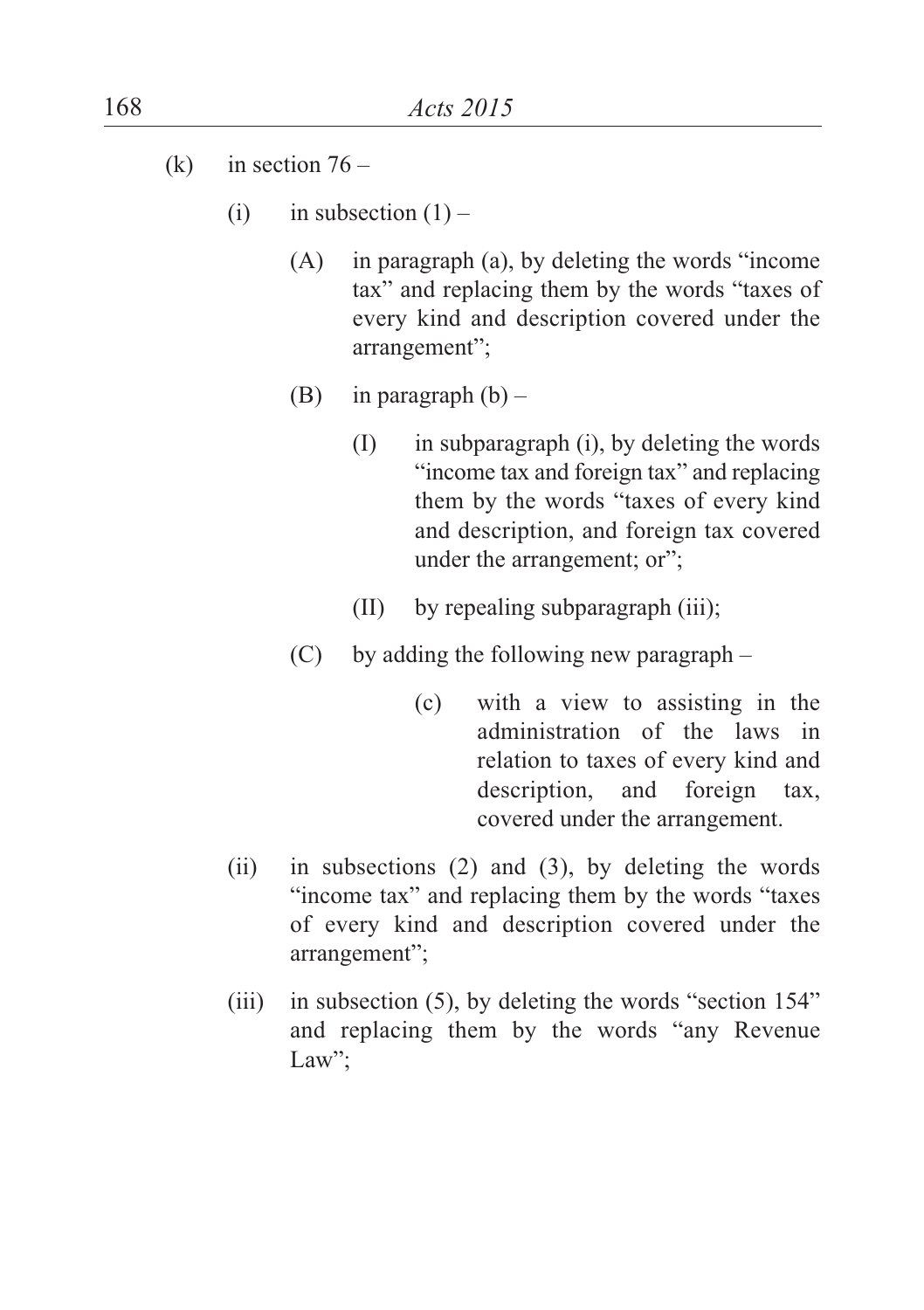(iv) by inserting, after subsection (5), the following new subsection –

> (5A) For the implementation of an arrangement under subsection  $(1)$  –

- (a) the Director-General may require any person to –
	- (i) establish, maintain and document such due diligence procedures as the Director-General may determine;
	- (ii) provide the Director-General with information of a specified description;
- (b) any information required under subparagraph (ii) shall be provided to the Director-General at such time and in such form and manner as he may determine.
- (l) in section 91, by deleting the words "1 January" and replacing them by the words "1 July";
- (m) in section 93(4A), by repealing paragraph (d);
- (n) in section 100(1A), by adding the following new paragraph, the existing provision being lettered as paragraph  $(a)$  –

(b) A person registered as an employer for the purposes of PAYE who, at any time, has in his employment fewer than 25 employees may submit his PAYE return and remit the tax withheld in accordance with paragraph (a).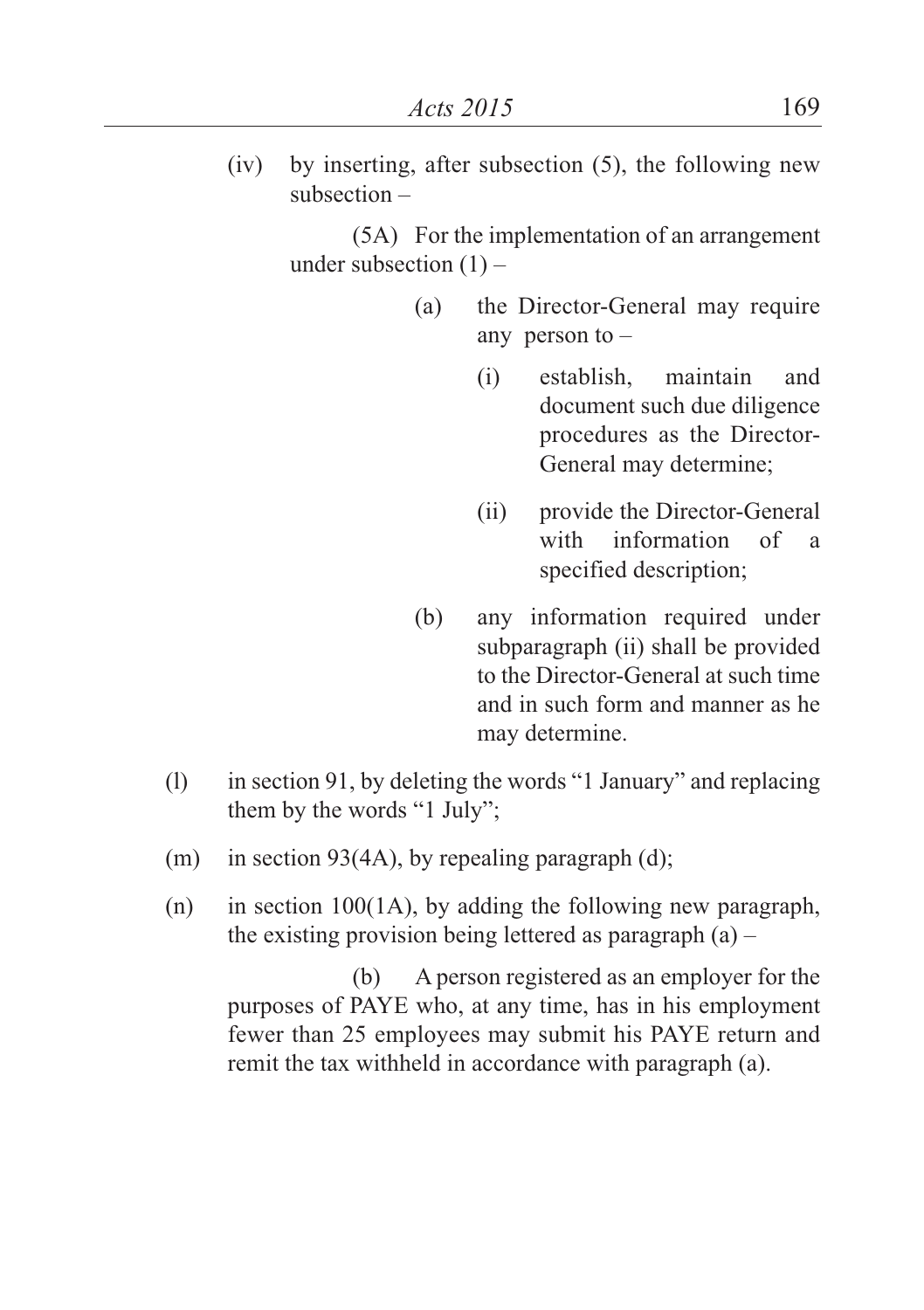(o) in section 106(1), by deleting the table and replacing it by the following table –

| In respect of<br><b>CPS</b> quarter | Due date for submission of CPS<br><b>Statement and payment of tax</b>             |
|-------------------------------------|-----------------------------------------------------------------------------------|
| 1 July to 30 September              | 2 days, excluding Saturdays and<br>public holidays, before the end of<br>December |
| 1 October to 31 December            | 31 March                                                                          |
| 1 January to 31 March               | 2 days, excluding Saturdays and<br>public holidays, before the end of<br>June     |

(p) in section 111A(1), by deleting the definition of "payer" and replacing it by the following definition –

"payer" –

- (a) means any person responsible for the payment of any amount or sum referred to in section 111B; but
- (b) does not include a company which has an annual turnover not exceeding 6 million rupees;
- (q) in section 111F, by deleting the words "122D" and replacing them by the words " $122D(1)(a)$ ";
- $(r)$  in section  $111K -$ 
	- (i) in subsection (1), by deleting the words "15 February" and replacing them by the words "15 August";
	- (ii) in subsection  $(4A)$ , by repealing paragraph  $(d)$ ;
- (s) in section  $112 -$ 
	- (i) in subsection (1), by deleting the words "31 March" and replacing them by the words "30 September";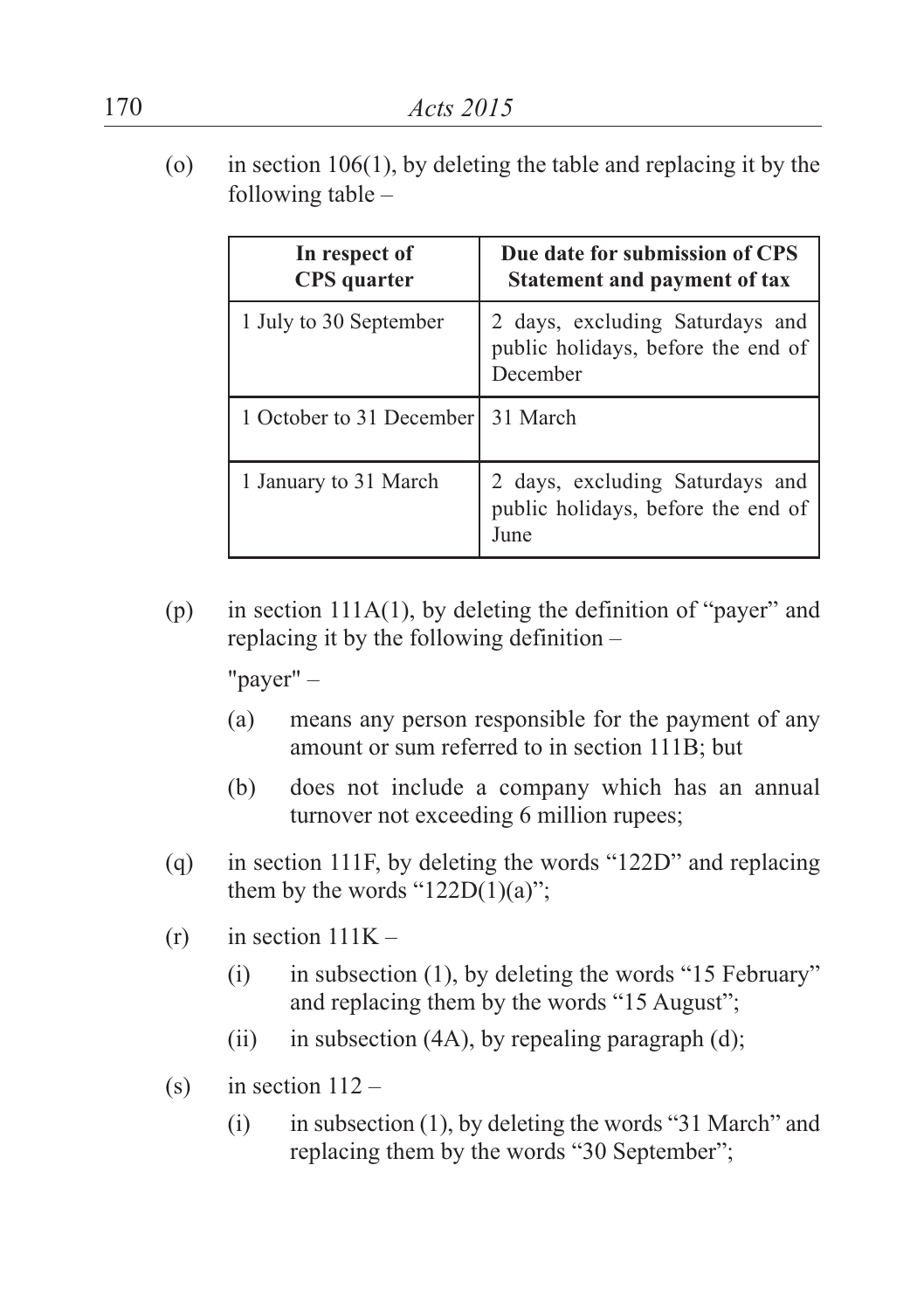- (ii) in subsection (3), by deleting the words "15 April" and replacing them by the words "15 October";
- (t) in section 114(1), by deleting the figure "4" and replacing it by the figure "3";
- (u) in section  $116 -$ 
	- (i) in subsection  $(2A)$ , by deleting the words "44A or";
	- (ii) by inserting, after subsection (2A), the following new subsections –

(2B) Where the accounting period ends in the month of June and the company has submitted an APS Statement in respect of the fourth quarter, the due date for submission of the return and payment of tax for that accounting year shall be 31 January of the following year.

(2C) Where the accounting period ends in the month of December, the due date for submission of the return and payment of tax shall be 2 days, excluding Saturdays and public holidays, before the end of June.

- (v) in section 117A(2), by deleting the words "31 December" and replacing them by the words "30 June";
- (w) by repealing section 118A and replacing it by the following section –

#### **118A. Return of income in respect of approved return date**

Subject to this Act, where a person has an approved return date ending on a date falling on or between –

> (a) 1 January and 29 June, a return submitted or required to be submitted under section 116 shall be considered to be in relation to the income year ending on 30 June following that return date; and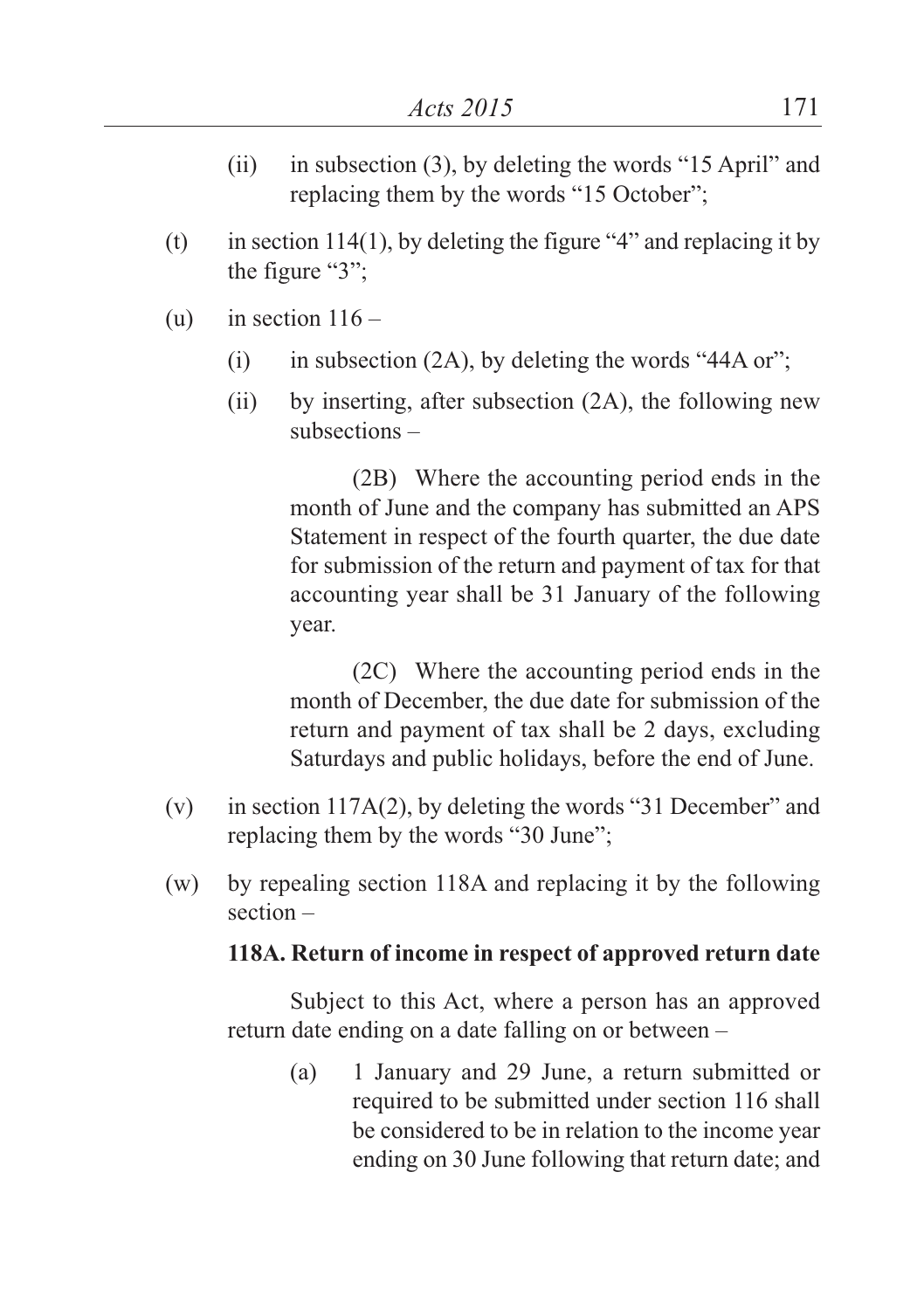- (b) 1 July and 31 December, a return submitted or required to be submitted under section 116 shall be considered to be in relation to the income year ending on 30 June preceding that return date.
- (x) in sections 119, 119A and 120, by deleting the words " 31 March" wherever they appear and replacing them by the words "30 September";
- (y) in section  $121 -$ 
	- (i) in subsection (1), by deleting the word "Where" and replacing it by the words "Subject to subsection (1A), where";
	- (ii) by inserting, after subsection (1), the following new subsection –

(1A) Where the person is a small enterprise which has an annual turnover not exceeding 10 million rupees, the total penalty payable under subsection (1) shall not exceed 5,000 rupees.

(iii) by repealing subsection (3) and replacing it by the following subsection –

> (3) Notwithstanding subsections (1) and (2), where a person is liable to the penalty under subsection (1) or (2) and is required to submit his return in a currency other than Mauritius currency, the amount of the penalty specified in subsection (1) or (2) shall be converted into that currency by applying the exchange rate as the Director-General may determine under section 7 of the Customs Tariff Act.

- (z) in section  $122 -$ 
	- (i) in subsection (1), by deleting the word "Where" and replacing it by the words "Subject to subsection (1A), where":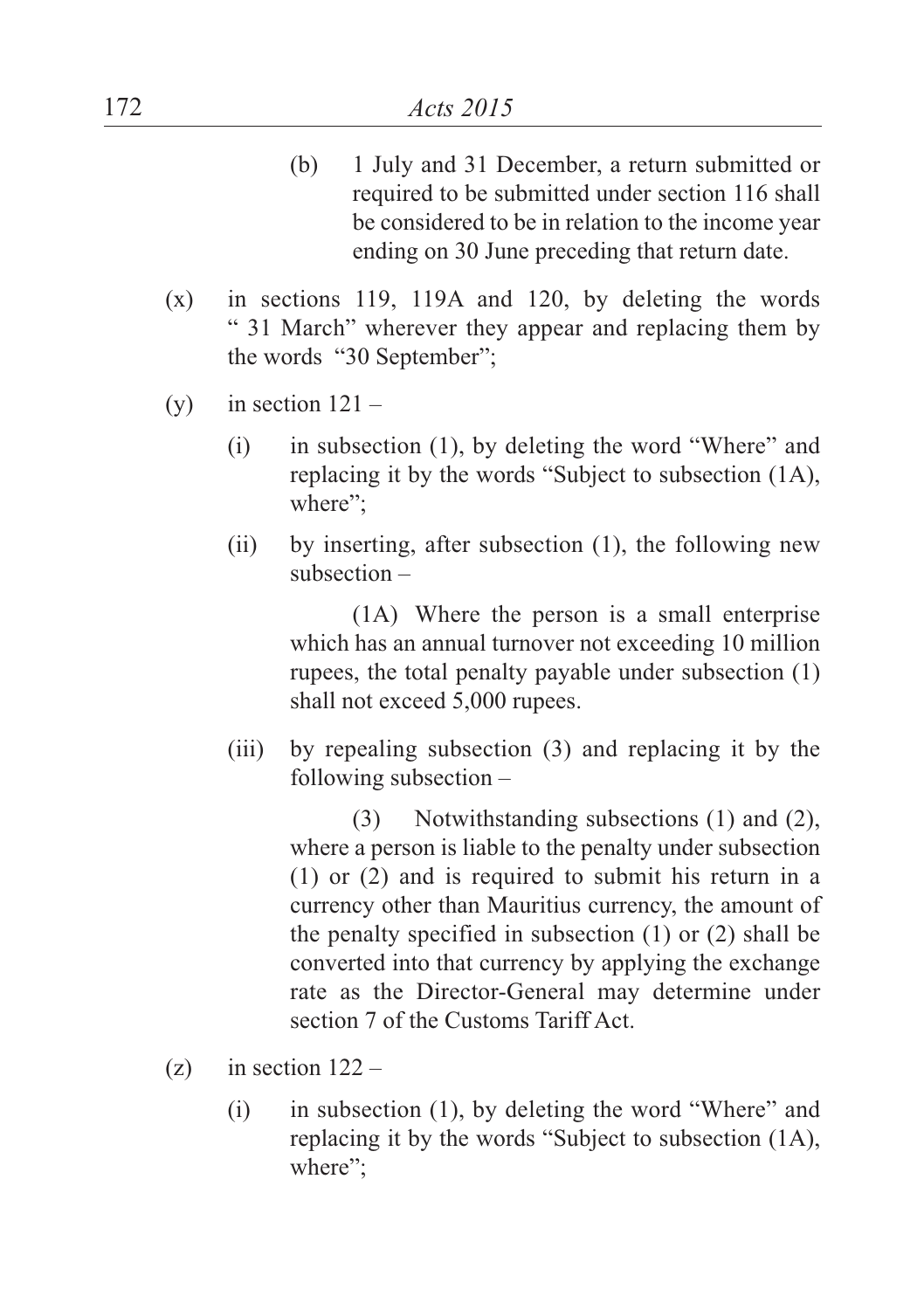(ii) by inserting, after subsection (1), the following new subsection –

> (1A) Where the taxpayer is a small enterprise which has an annual turnover not exceeding 10 million rupees, the penalty payable under subsection (1) shall be 2 per cent.

(za) in section 122D, by repealing subsection (1) and replacing it by the following subsection –

(1) Any person who fails to pay any income tax under –

- (a) section 100 or 129A, shall be liable to pay, in addition to the income tax and penalty under sections 101 and 101A, interest at the rate of one per cent per month or part of the month during which the income tax remains unpaid; or
- (b) section 50F, 106, 112, 116, 119, 129 or 131 shall be liable to pay, in addition to the income tax and penalty under sections 50F, 109, 110, 111, 121, 122, 122C and 129(1A), interest at the rate of 0.5 per cent per month or part of the month during which the tax remains unpaid.
- (zb) in Part VIII, by adding the following new Sub-part –

#### **Sub-Part D – Returns on Cash Basis for Small Enterprise**

#### **122E. Application to compute net income on cash basis**

(1) Notwithstanding this Act but subject to this section, a small enterprise may apply to the Director-General, in such form and manner as the Director-General may determine, for the net income of its business to be computed on cash basis instead of accrual basis.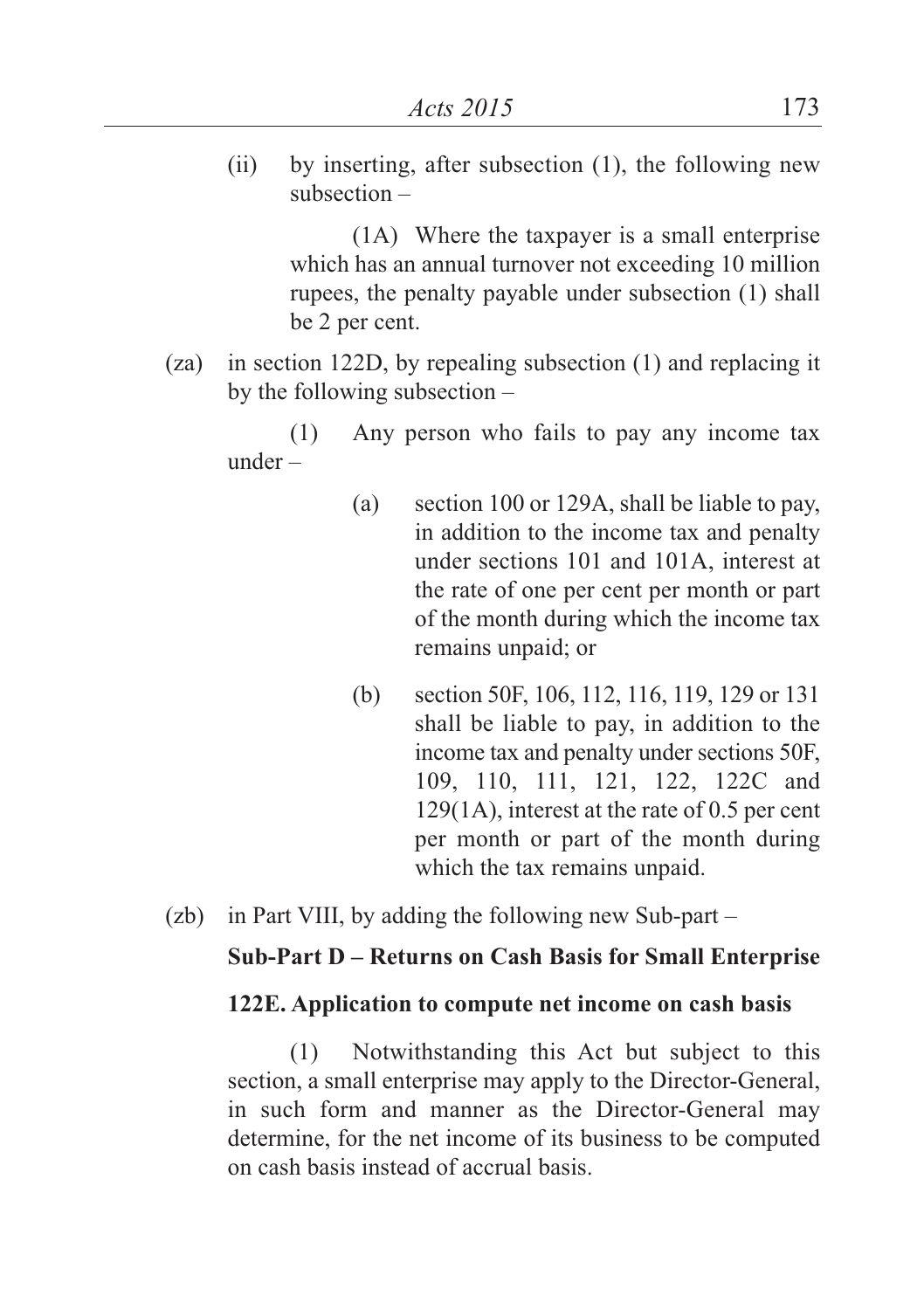(2) Where a small enterprise applies under section 27E of the Value Added Tax Act to operate the VAT annual accounting system on a cash basis, it shall be considered to have also applied to compute the net income of its business on a cash basis.

(3) Where the application of a small enterprise under subsection (1) has been approved, the small enterprise shall compute the net income of its business on cash basis as from such date as the Director-General may approve and on such terms and conditions as may be prescribed.

 $(4)$  In this section –

"small enterprise" –

- (a) means a person who has an annual turnover not exceeding 10 million rupees; but
- (b) does not include
	- (i) a company holding a Category 1 Global Business Licence; and
	- (ii) a non-resident *société*.

(zc) by inserting, after section 123, the following new sections –

## **123A. Act or thing in respect of a period before 3 years of assessment preceding that year of assessment**

(1) Notwithstanding this Act, the Director-General shall, in any year of assessment and in relation to the income tax liability of a person, not –

> (a) require any information, statement or return; or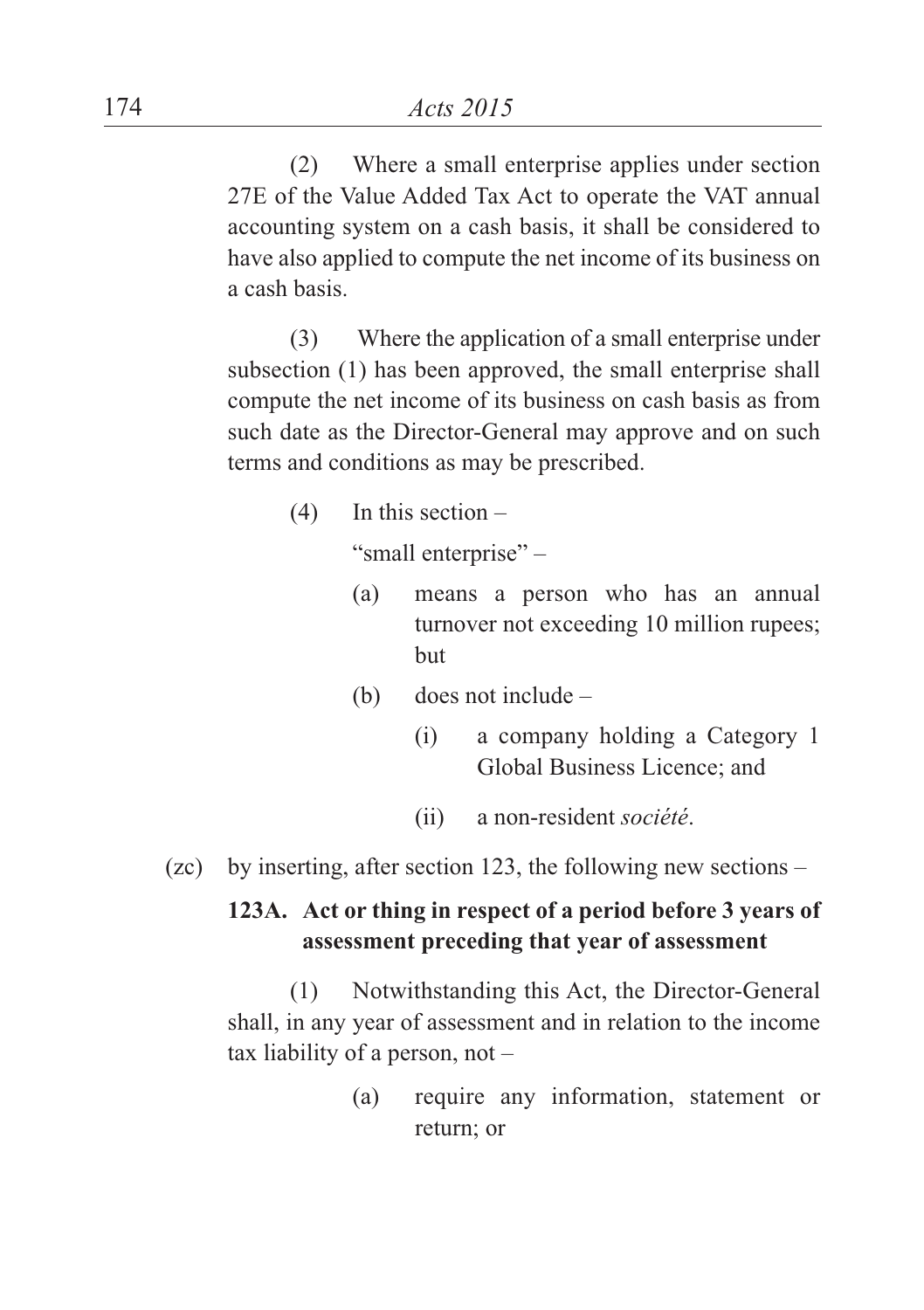(b) make any assessment or claim,

under this Act in respect of a period before 3 years of assessment immediately preceding that year of assessment, unless the Director-General applies ex parte for and obtains the authorisation of the Independent Tax Panel under the Mauritius Revenue Authority Act.

(2) An authorisation under subsection (1) shall be granted where the Director-General establishes to the satisfaction of the Independent Tax Panel that there is prima facie evidence of fraud.

(3) In an application under subsection (1), the Director-General shall specify the period in respect of which he proposes to do the act or thing referred to in subsection (1).

## **123B. Statement by company having annual turnover exceeding 100 million rupees**

(1) Where the annual turnover of a company exceeds 100 million rupees, it shall submit to the Director-General a statement giving details of payments made during the year for the purchase of goods and services in excess of 100,000 rupees and giving such information and particulars within such time and in such manner as may be prescribed.

(2) Where, in a year, a company is required to submit a statement under subsection (1), it shall submit the statement in respect of every succeeding year, unless otherwise authorised in writing by the Director-General.

(3) Where a company does not submit a statement under subsection (1) within the prescribed time, it shall be liable to pay to the Director-General a penalty of 5,000 rupees per month or part of the month, until the time the statement is submitted to the Director-General, provided that the total penalty payable shall not exceed 20,000 rupees.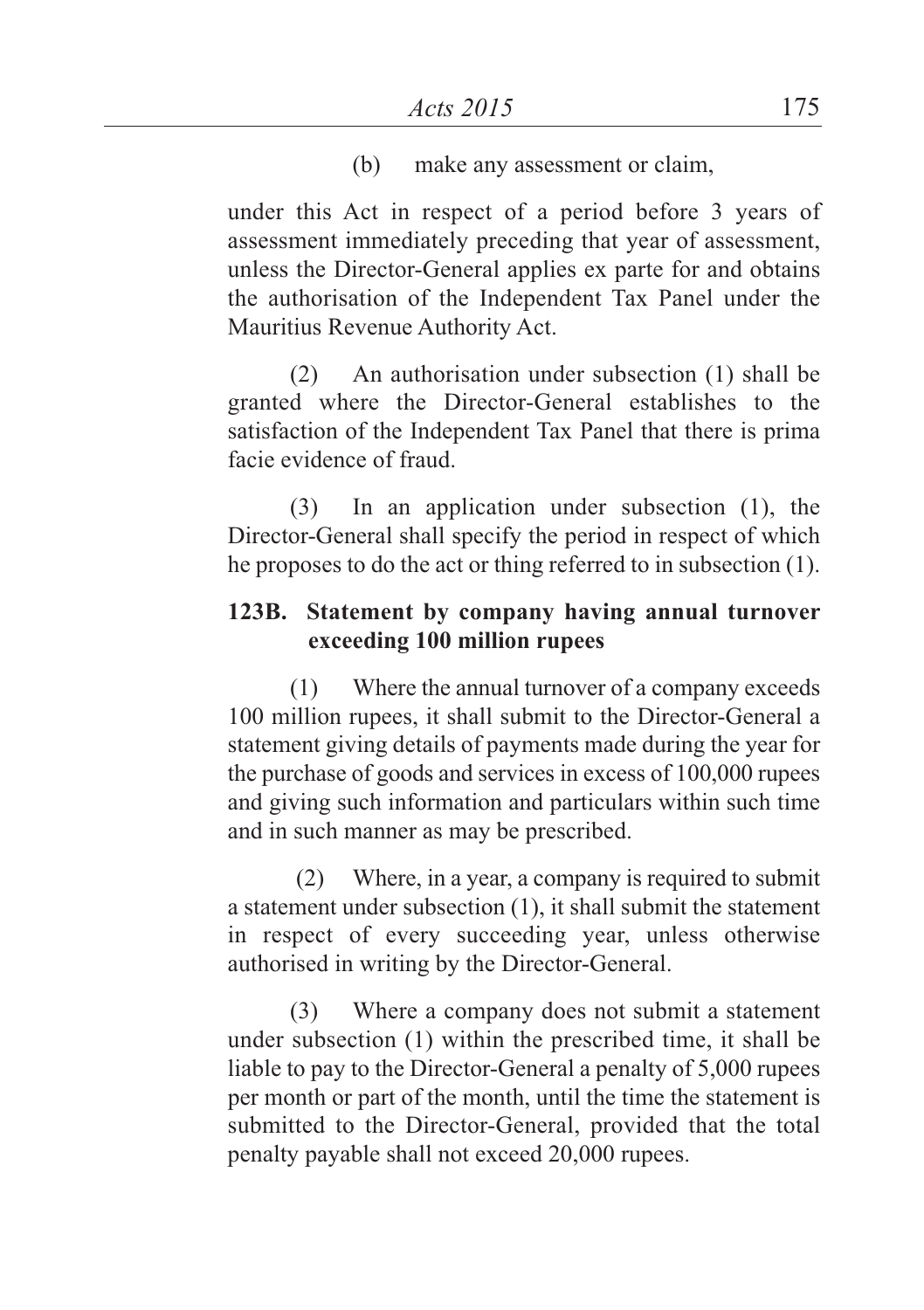(4) Where a penalty is payable under subsection (3), the Director-General shall make a claim to the company specifying the amount of penalty payable and the reason for making such a claim.

(5) Where a claim is made under subsection (4), the company shall pay the amount of penalty within 28 days of the date of the claim.

(6) Any company which fails to comply with subsection (1) shall commit an offence and shall, on conviction, be liable to a fine not exceeding 50,000 rupees.

- (zd) in section 124(1), by inserting, after the word "Act", the words "or section 64 of the Banking Act";
- (ze) in section 127(1) and (2), by deleting the figure "4" and replacing it by the figure "3";
- $(zf)$  in section  $130 -$ 
	- (i) in subsection (1), by deleting the figure "4" and replacing it by the figure "3";
	- (ii) by repealing subsection (2);
- (zg) in section  $131A -$ 
	- $(i)$  in subsection (1), by adding the words "or electronically through such computer system as the Director-General may approve under section 128A(1)";
	- (ii) in subsection  $(2)(b)$ , by deleting the figure "30" and replacing it by the figure "10";
- (zh) by inserting, after section 131A, the following new section –

#### **131AA. Objection to claims**

(1) Subject to subsection (6), where a person who has been issued with a claim under section 93, 111K or 123B(5) is dissatisfied with the claim, he may, within 28 days of the date of the claim, object to the claim in such manner as the Director-General may determine.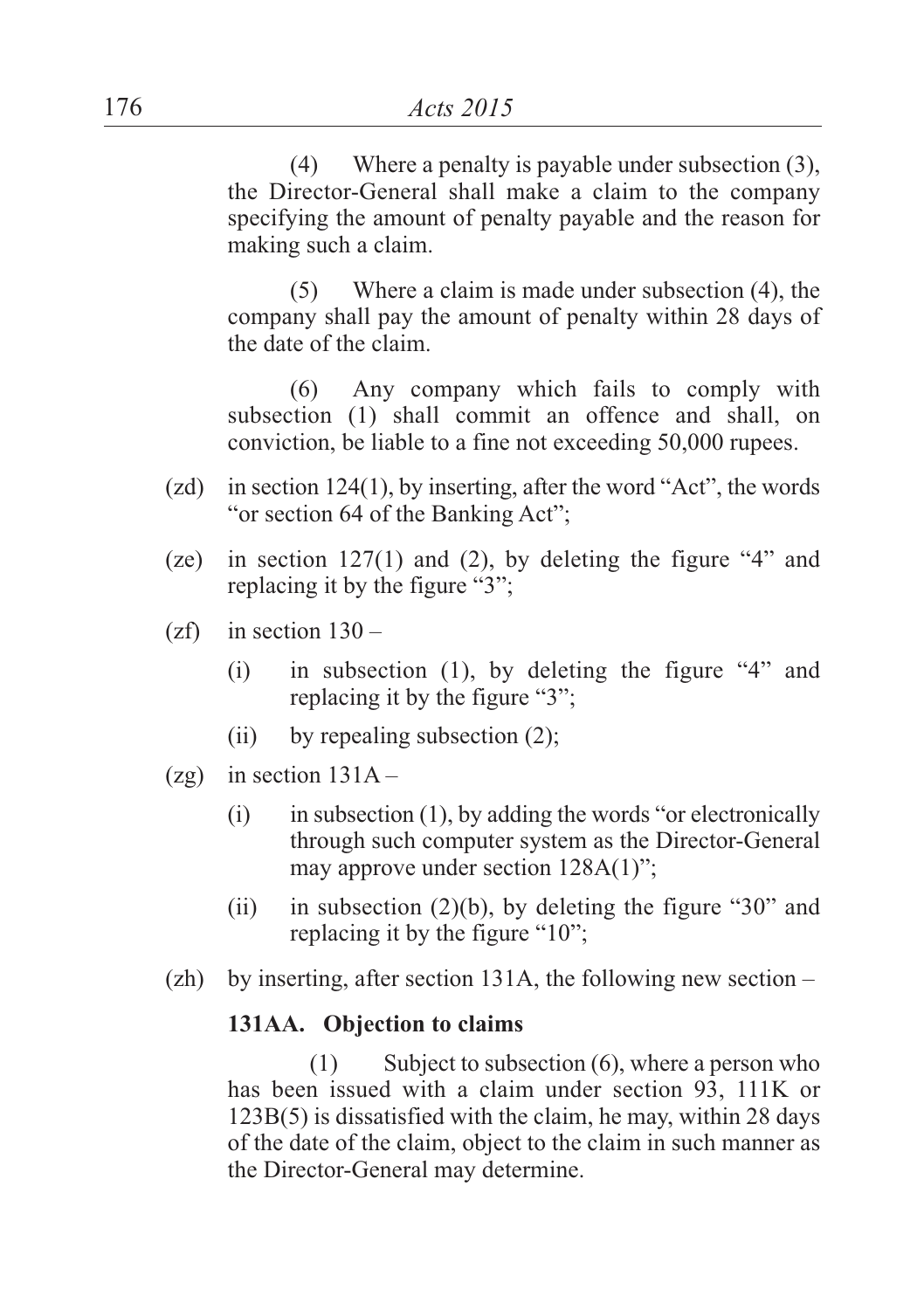(2) Where a person makes an objection under subsection (1), he shall specify the grounds of the objection.

(3) Where a person who has made an objection under subsection (1), has not, for the relevant year, submitted the Return of Employees or statement, as the case may be, he shall, within 28 days of the date of the claim, submit the Return of Employees or statement, as the case may be.

(4) Any objection under this section shall be dealt with independently by an objection directorate set up by the Director-General for that purpose.

(5) Where the Director-General considers that the person has not complied with subsection (1), (2) or (3), the objection shall be considered to have lapsed and the Director-General shall give notice of that fact.

(6) (a) Where it is proved to the satisfaction of the Director-General that, owing to illness or other reasonable cause, a person has been prevented from making an objection within the time specified in subsection (1), the Director-General may consider the objection on such terms and conditions as he may determine.

(b) Where the Director-General refuses to consider an objection made after the time referred to in subsection (3), he shall, within 28 days of the date of receipt of the notice of objection, give notice of the refusal to the person.

(7) Where notice under subsection  $(5)$  or  $(6)(b)$  is given, the penalty specified in the notice shall be paid within 28 days of the date of the notice.

(8) Any person who is aggrieved by a decision under subsection (6)(b) may lodge written representations with the Clerk to the Assessment Review Committee in accordance with section 19 of the Mauritius Revenue Authority Act.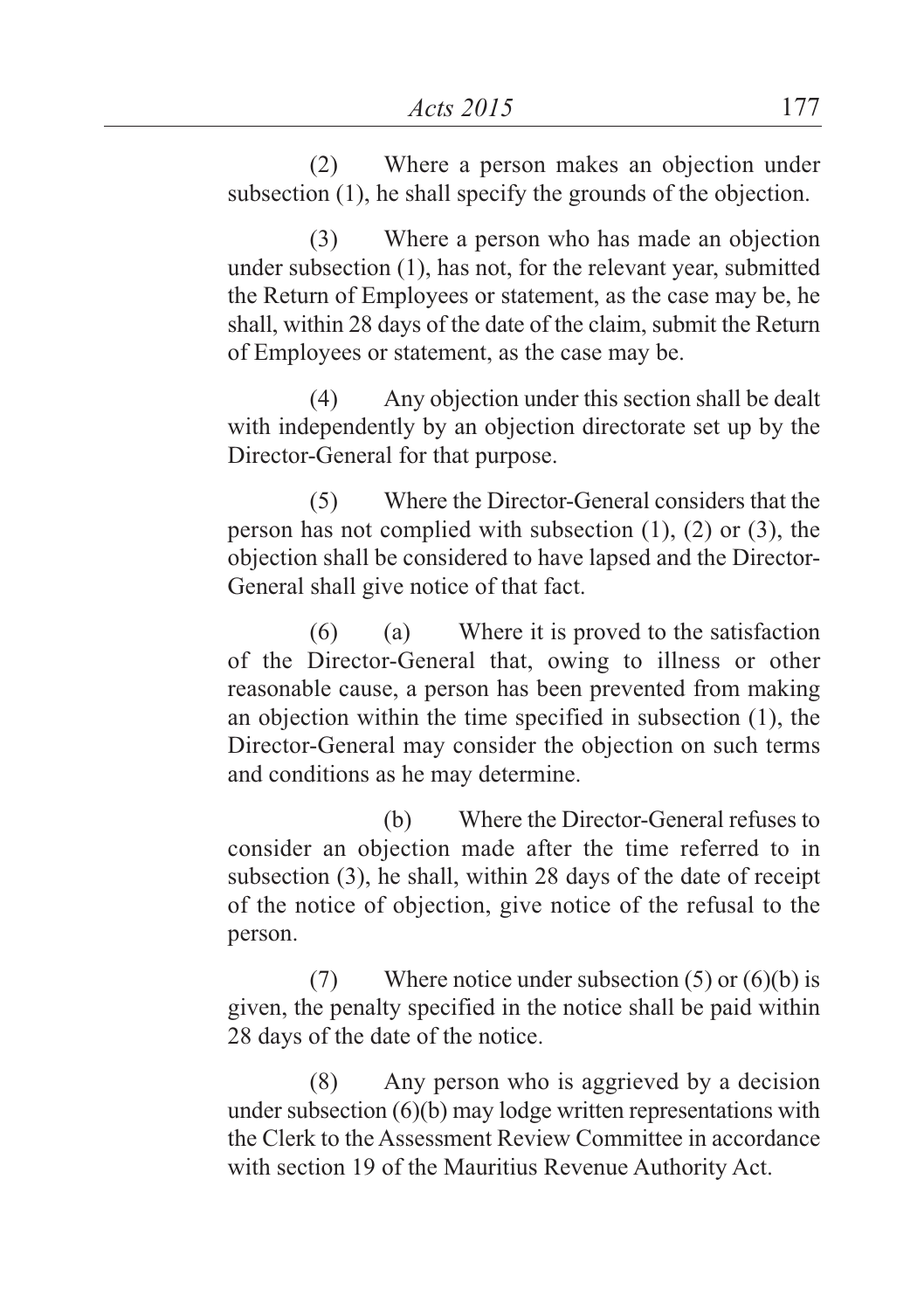- (zi) in section  $131B -$ 
	- (i) by inserting, after subsection (8), the following new subsection –

(8A) (a) Where the Director-General does not refuse to consider an objection under section 131AA, he shall review the claim and revise the penalty charged under section 93, 111K or 123B(3) in whole or in part.

(b) The Director-General shall give notice of the determination to the person.

(c) Where a notice of determination under paragraph (b) is given, the penalty specified in the notice of determination shall be paid within 28 days of the date of the notice of determination.

(d) A notice of determination under paragraph (b) shall be given to the person within 4 months of the date on which the objection is lodged.

(ii) by adding the following new subsection –

(10) (a) Where an agreement is reached before, or a decision is made by, the Assessment Review Committee established under section 18 of the Mauritius Revenue Authority Act, the Director-General, shall, within 5 working days of the date of receipt of the notification of the agreement or decision, as the case may be, issue a notice to the person specifying the amount of income tax payable.

(b) Where a notice is issued to a person under paragraph (a), the person shall pay the amount of income tax within 28 days of the date of the notice.

(zj) in section 132(2), by deleting the figure "4" and replacing it by the figure "3";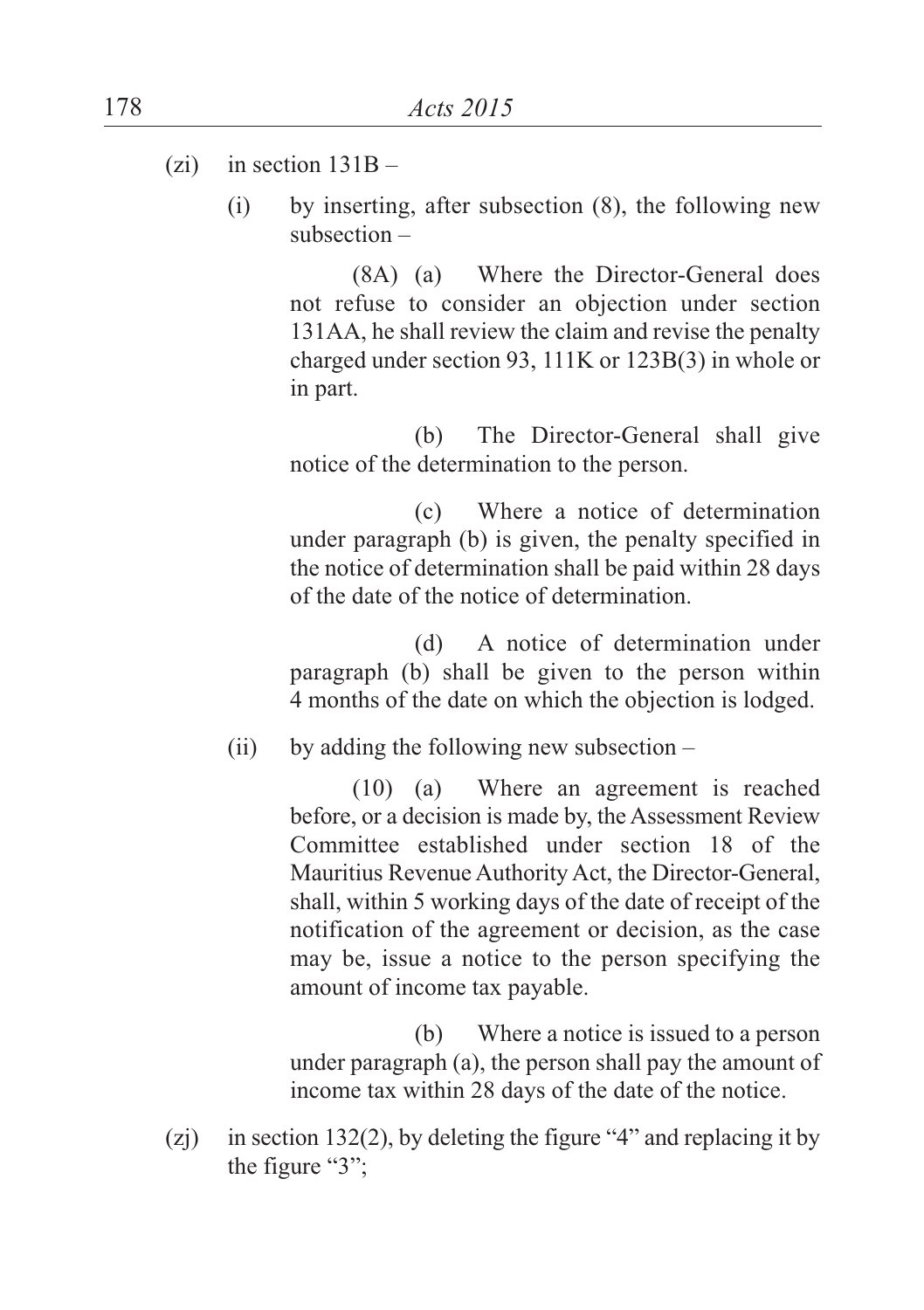- (zk) in section 134, by deleting the words "93, 98, 111K," and replacing them by the figure "98";
- $(z)$  in section  $141 -$ 
	- (i) in subsection (5), by adding the following new paragraph, the existing provision being lettered as paragraph  $(a)$  –

(b) The Director-General may send a request to the Conservator of Mortgages to erase the inscription in respect of any property belonging to the person by whom income tax is payable where the Director-General is satisfied that the value of the other properties of the person is sufficient to secure payment of the amount which has remained unpaid.

(ii) in subsection (6), by adding the following new paragraph, the existing provision being lettered as paragraph  $(a)$  –

> (b) Where an inscription of privilege is erased pursuant to paragraph (a), the Director-General shall, within 5 working days of the date of the notification of the erasure by the Conservator of Mortgages, give written notice of that fact to the person who owed the income tax.

- (zm) in section 152(3), by deleting the figure "4" and replacing it by the figure "3";
- (zn) in section 152A(3), by deleting the word "one" and replacing it by the figure "0.5";
- (zo) in section 154, by inserting, after subsection (4), the following new subsection –

(4A) Notwithstanding subsections (1) to (4), any officer may exchange information in respect of all the taxes falling under the purview of the Multilateral Convention on Mutual Administrative Assistance in Tax Matters signed by Mauritius.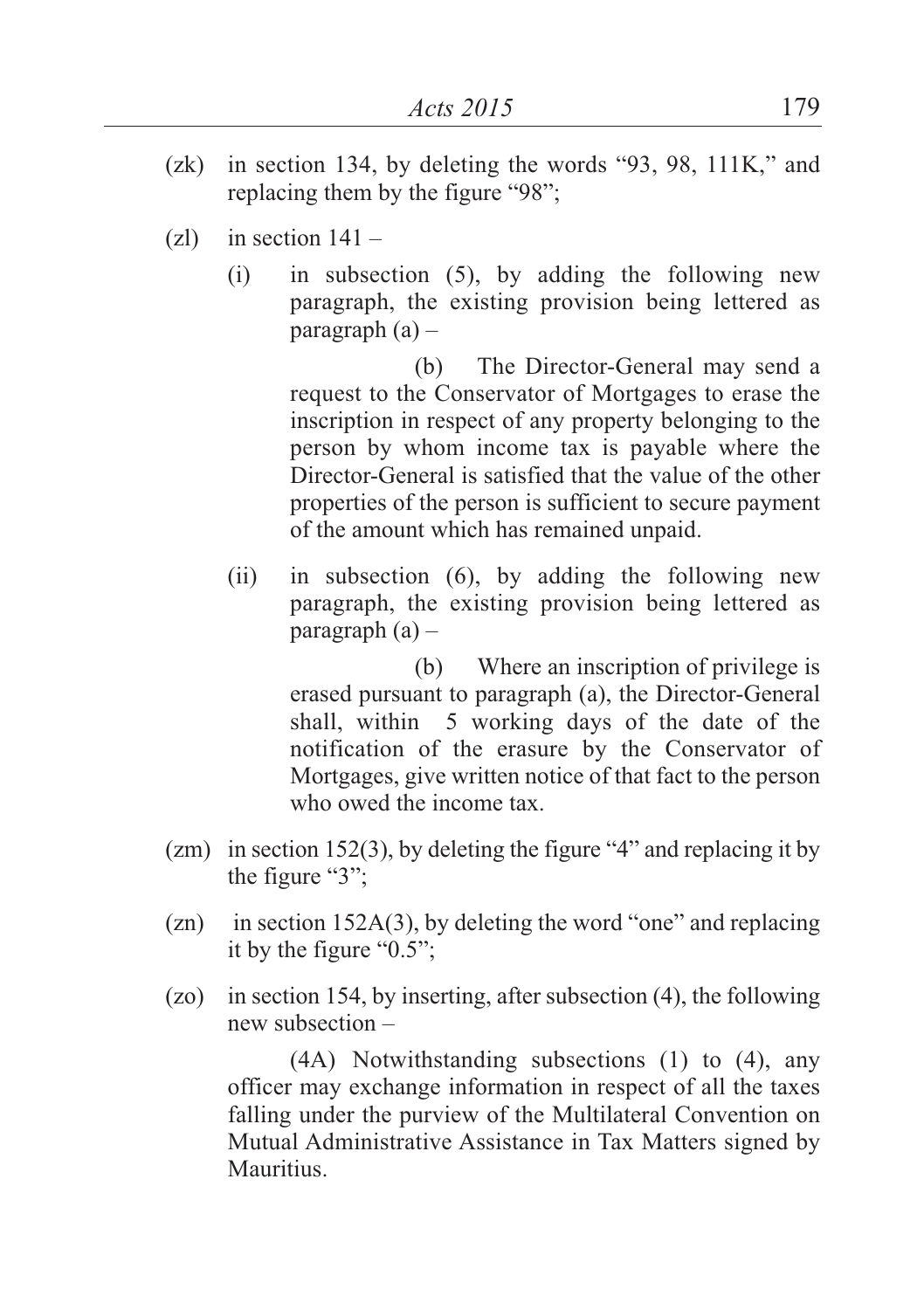- (zp) in section  $161A -$ 
	- (i) by repealing subsection (14A) and replacing it by the following subsection –

(14A) Notwithstanding section 24 and regulation 7 and the Second Schedule to the Income Tax Regulations 1996, accelerated annual allowance shall be granted in respect of capital expenditure incurred during the period from 1 January 2013 to 30 June 2018 as follows –

| Capital expenditure<br>incurred on                                                           | Rate of annual allowance -<br>Percentage of |      |
|----------------------------------------------------------------------------------------------|---------------------------------------------|------|
|                                                                                              | <b>Base value</b>                           | Cost |
| Industrial premises<br>dedicated to<br>manufacturing                                         | 30                                          |      |
| Plant or machinery<br>costing 50,000 rupees<br>or less                                       |                                             | 100  |
| Electronic and high-<br>precision machinery<br>(including computer<br>hardware and software) |                                             | 50   |
| Plant and machinery<br>(excluding passenger<br>car) by a manufacturing<br>company            |                                             | 50   |
| Scientific research                                                                          |                                             | 50   |

- (ii) in subsection  $(42)(a)$ , by deleting the word "one" and replacing it by the figure "0.5";
- (iii) in subsections  $(45)$  and  $(46)$ , by deleting the words "31 December 2014" and replacing them by the words "30 June 2018";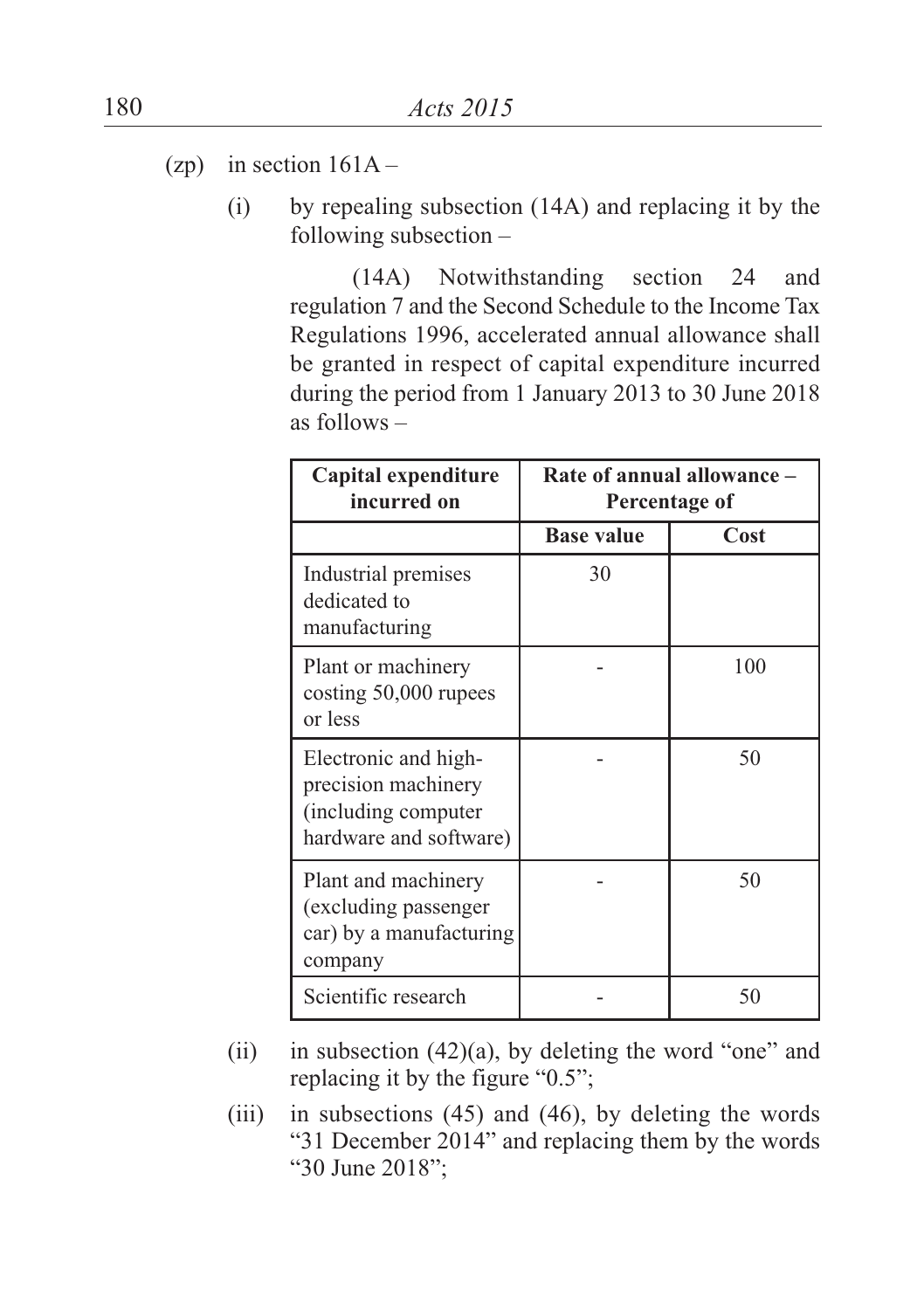- $(iv)$  in subsection  $(45)(b)$ , by deleting the words "not later than 30 June 2016" and replacing them by the words "not later than 31 December 2019";
- (v) in subsection  $(46)(c)$ , by deleting the words "31 December 2015" and replacing them by the words "30 June 2019";
- (vi) by adding the following new subsections –

*Taxation of income derived by individuals during the period 1 January to 30 June 2015*

- (51) Notwithstanding this Act
	- (a) income derived by an individual in the period 1 January to 30 June 2015 shall be deemed to be derived in the income year ending on 30 June 2015 and shall be taxable in the year of assessment ending on 30 June 2016;
	- (b) subject to the conditions provided under section 27, an individual shall be entitled to an income exemption threshold as follows –
		- (i) Category  $A 137,500$  rupees;
		- (ii) Category  $B 192,500$  rupees:
		- (iii) Category  $C 222,500$  rupees;
		- (iv) Category  $D 242,500$  rupees;
		- (v) Category  $E 162,500$  rupees;
		- (vi) Category  $F 217,500$  rupees;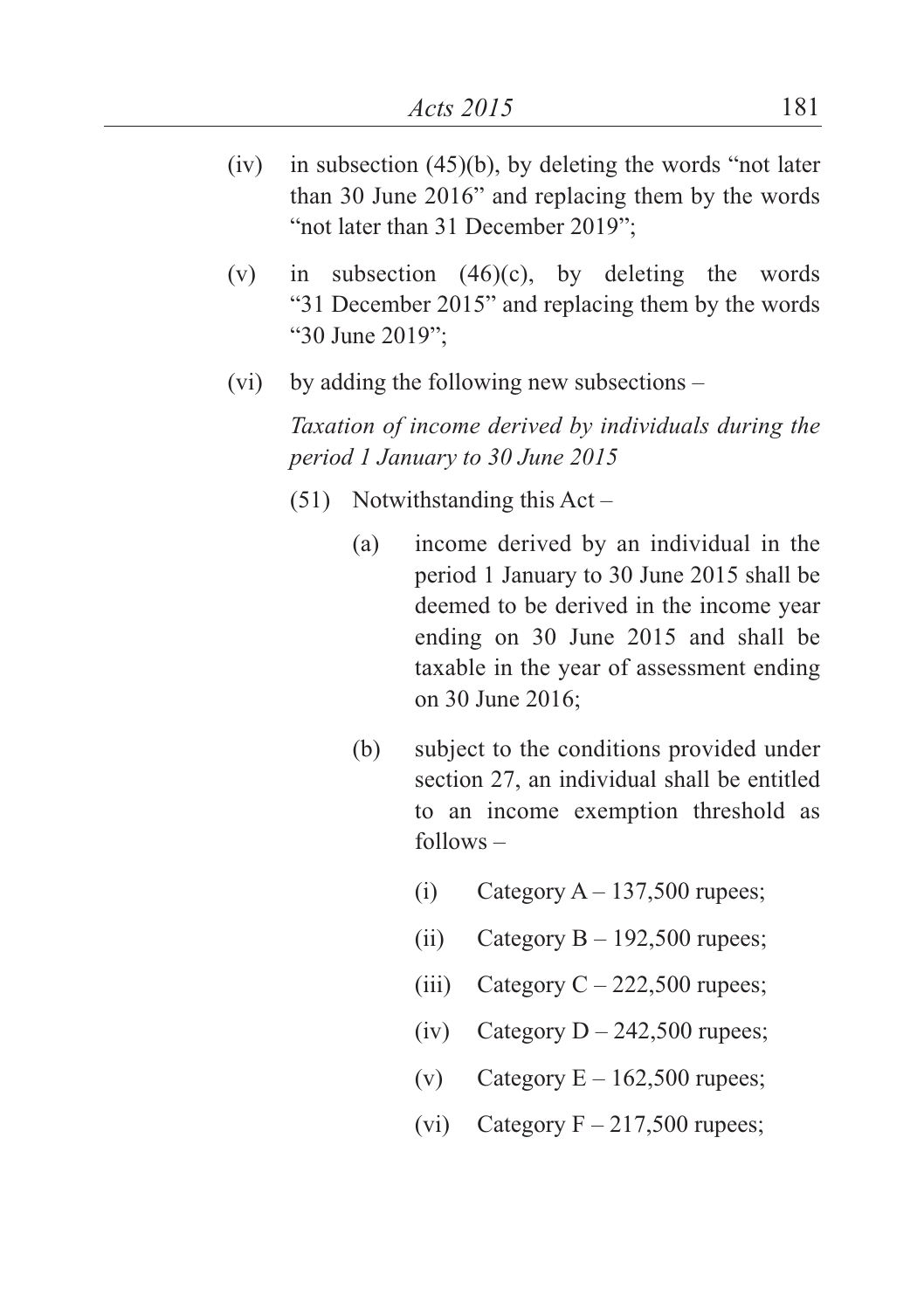- ( c ) an individual shall not be entitled to claim an income exemption threshold in respect o f –
	- (i ) Category B or F, where the total of the net income and exempt income of his dependent exceeds 55,000 rupees;
	- ( i i ) Category C, where the total of the net income and exempt income of his second dependent exceeds 30,000 rupees;
	- (iii) Category D, where the total of the net income and exempt income of his third dependent exceeds 20,000 rupees;
- ( d ) where the total of the net income and exempt income of the first dependent, second dependent and third dependent of a n individual claiming an income exemption threshold does not exceed 55,000 rupees, 30,000 rupees and 20,000 rupees respectively, the net income of the dependent or dependents shall be deemed to be, and shall be added to, the net income of that individual;
- ( e ) Additional Exemption
	- (i) where t h e dependent under Category B, C, D or F is a child pursuing a non-sponsored full-time undergraduate course at a recognised tertiary educational institution, the person shall, in addition to the income exemption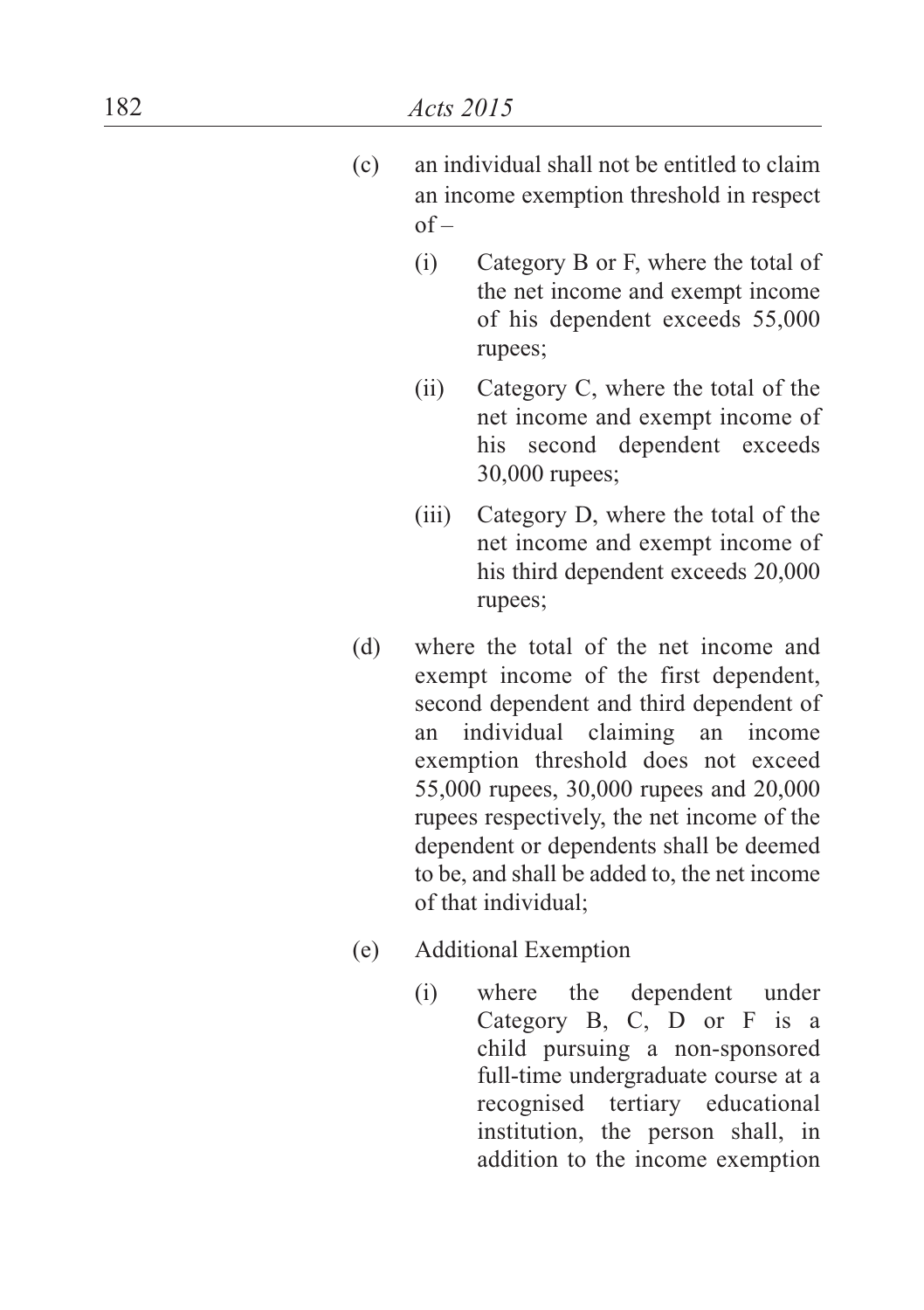threshold he is entitled to, be eligible to an additional exemption  $of -$ 

- (A) 40,000 rupees in respect of each dependent pursuing his undergraduate course in Mauritius at an institution recognised by the Tertiary<br>Education Commission Commission established under the Tertiary Education Commission Act; or
- (B) 62,500 rupees in respect of each dependent pursuing his undergraduate course outside Mauritius at a recognised institution;
- (ii) no exemption under subparagraph (i) shall be allowed –
	- (A) where the tuition fees for the period 1 January to 30 June 2015, excluding administration and student union fees, are less than 44,500 rupees for a child following an undergraduate course in Mauritius; or
	- (B) where the income referred to in section 27A(5) of the person, or the spouse of the person, as the case may be, exceeds one million rupees for the period 1 January to 30 June 2015;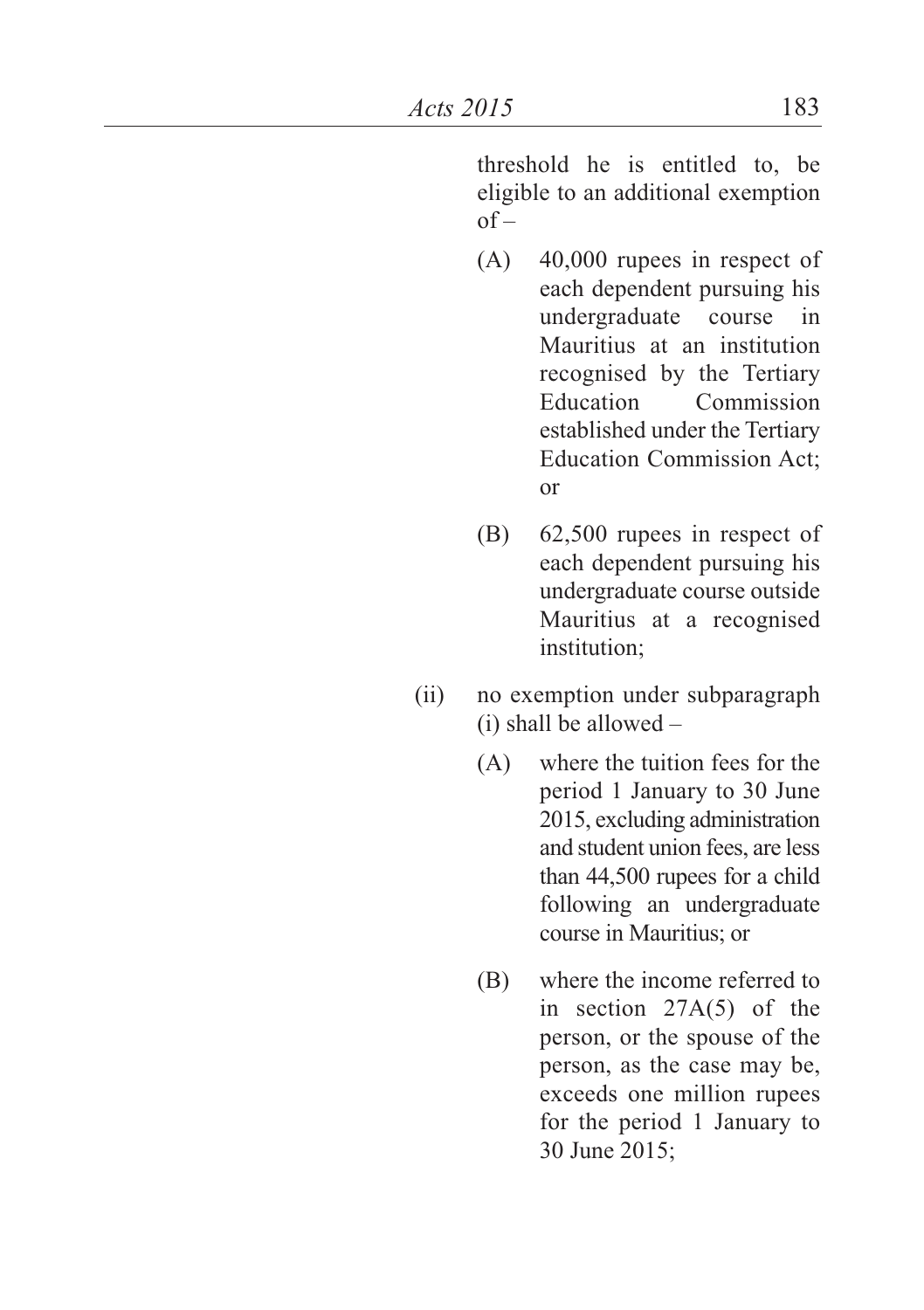- (C) in respect of the same dependent for more than 3 and a half consecutive years;
- (f) the relief under section  $27A(1)$  and  $(2)$ shall be allowed for 5 consecutive years starting as from January 2011 and shall  $be -$ 
	- (i) 60,000 rupees, in the case of a couple where either spouse is a dependent spouse;
	- (ii) 60,000 rupees, in the case of a couple where neither spouse is a dependent spouse or, at the spouses' option, divided equally for each spouse; or
	- (iii) in any other case, 60,000 rupees provided that in the case of a couple, the relief shall not exceed, in the aggregate, 60,000 rupees,

or the actual amount, whichever is the lesser;

(g) no relief under section 27A(1) shall be allowed where the income of the person, or the spouse of the person, as the case may be, exceeds one million rupees for the period 1 January to 30 June 2015;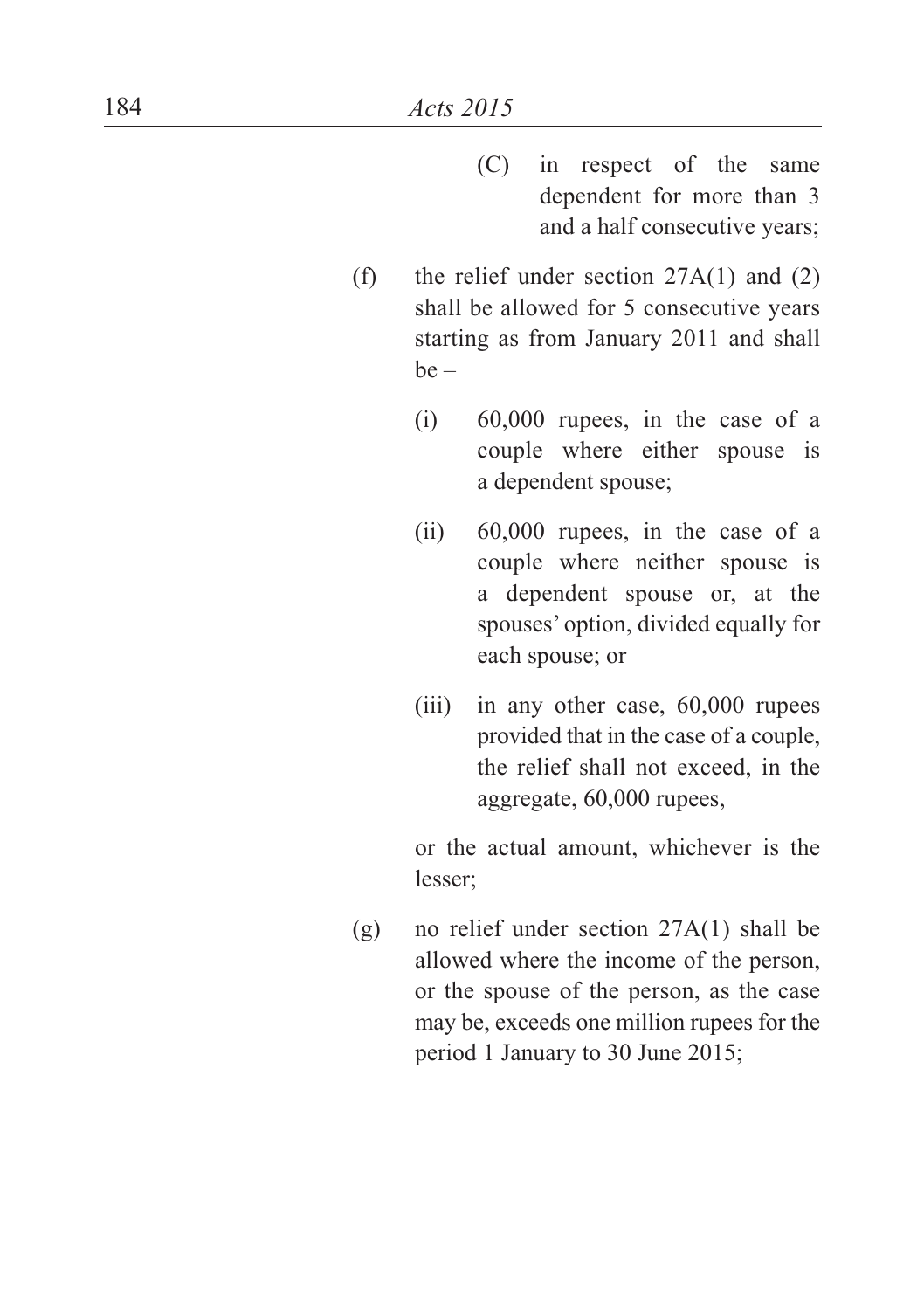(h) the relief under section 27B(2) shall not exceed the amount specified in column 2 corresponding to the category specified in column 1 of the following table –

| <b>COLUMN1</b>                                                            | <b>COLUMN 2</b>                                                                                                            |
|---------------------------------------------------------------------------|----------------------------------------------------------------------------------------------------------------------------|
| <b>Category claimed as</b><br><b>Income Exemption</b><br><b>Threshold</b> | <b>Premium allowable</b><br>(Rs)                                                                                           |
| Category A<br>(no dependent)                                              | 6,000                                                                                                                      |
| Category B<br>(one dependent)                                             | $6,000$ for self<br>$+6,000$ for<br>dependent                                                                              |
| Category C<br>(2 dependents)                                              | $6,000$ for self<br>$+6,000$ for first<br>dependent<br>$+3,000$ for second<br>dependent                                    |
| Category D<br>(3 dependents)                                              | $6,000$ for self<br>$+6,000$ for first<br>dependent<br>$+3,000$ for second<br>dependent<br>$+3,000$ for third<br>dependent |
| Category E (retired<br>or disabled person<br>with no dependent)           | 6,000                                                                                                                      |
| Category F (retired<br>or disabled person<br>having one<br>dependent)     | $6,000$ for self<br>$+6,000$ for<br>dependent                                                                              |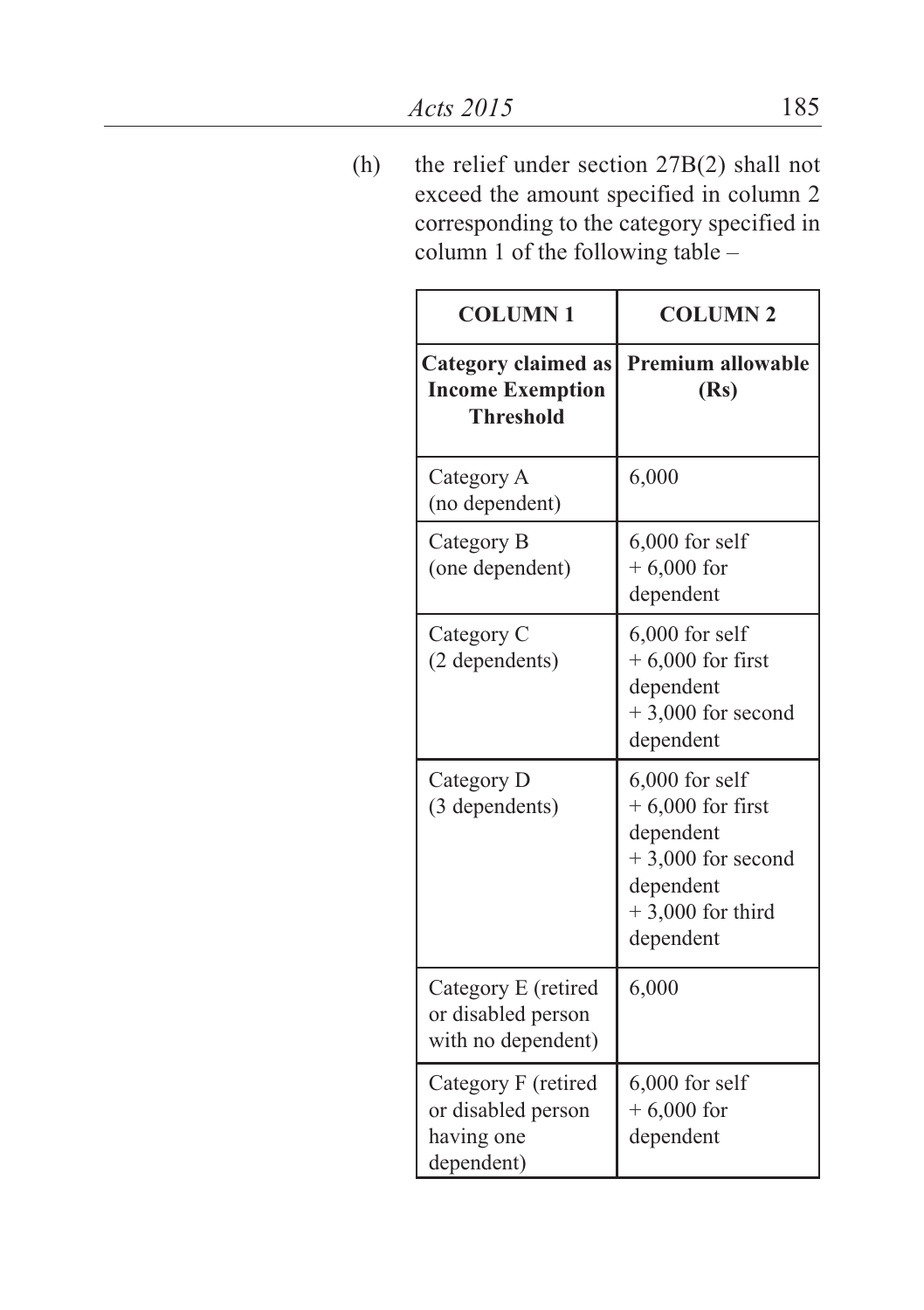| (i) | where an individual is required under    |
|-----|------------------------------------------|
|     | section 106 to submit a CPS Statement of |
|     | Income for the quarter ended 31 March    |
|     | 2015, the due date for the submission of |
|     | the CPS Statement and the payment of tax |
|     | shall be not later than 26 June 2015;    |

- (j ) the computation of chargeable income and tax thereon under paragraph (i) shall be governed by the conditions specified in Sub-part B of Part VIII;
- ( k ) the due date for the submission of return and payment of tax under section 112 for the income year ending on 30 June 2015 shall be 30 September 2015;
- ( l ) notwithstanding paragraph (k), where an individual submits his return under section 112 electronically through the computer system of the Authority and at the same time makes payment, through Internet banking, to the Director-General, of the tax payable in accordance with the return, the due date for the submission and for payment shall be 15 October 2015;
- (m ) an individual shall be considered to be resident in Mauritius in the income year ending on 30 June 2015 where he -
	- (i ) has his domicile in Mauritius unless his permanent place of abode is outside Mauritius;
	- ( i i ) has been present in Mauritius in that income year for a period of, or an aggregate period of, 90 days or more; or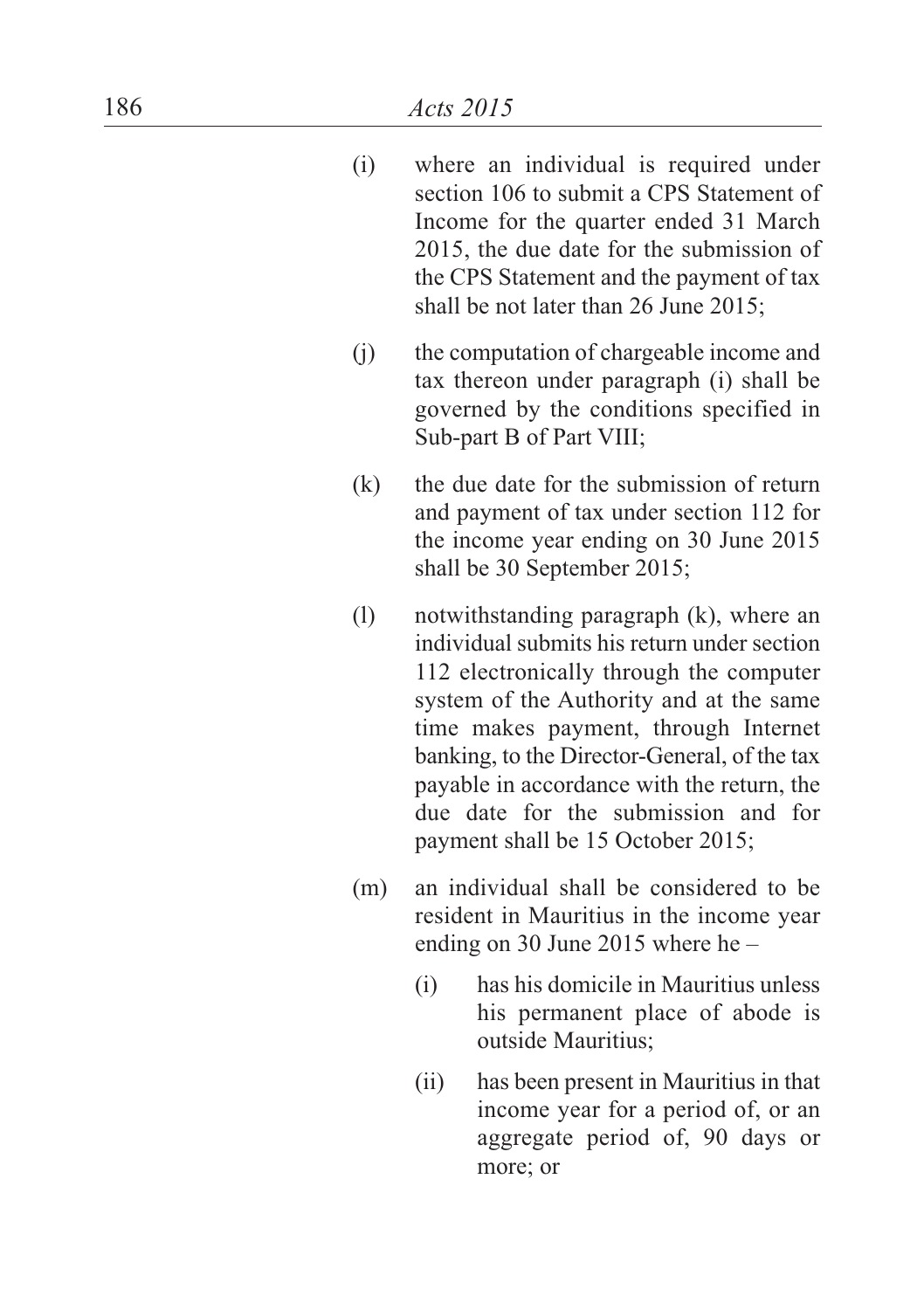- (iii) has been present in Mauritius in that income year and the 2 preceding income years for an aggregate period of 225 days or more;
- (n) the Statement of Emoluments and Tax Deduction required to be given by an employer to an employee and the Return of employees required to be given by an employer to the Director-General under regulation 22 of the Income Tax Regulations 1996 not later than 15 August 2015 shall be in respect of the period 1 January 2015 to 30 June 2015.

*Taxation of income derived by persons other than individuals during the period 1 January to 30 June 2015*

- (52) Notwithstanding this Act
	- (a) where a company has an approved return date ending on any date falling on or between 1 January and 30 June 2015, the return required to be submitted under section 116 shall be for the year of assessment 2015/2016 which shall follow the return required to be submitted under that section for the year of assessment 2014 and this shall be taken into account when determining the time limit to make assessments under section 130;
	- (b) where a company has an approved return date ending on any date falling on or between 1 July and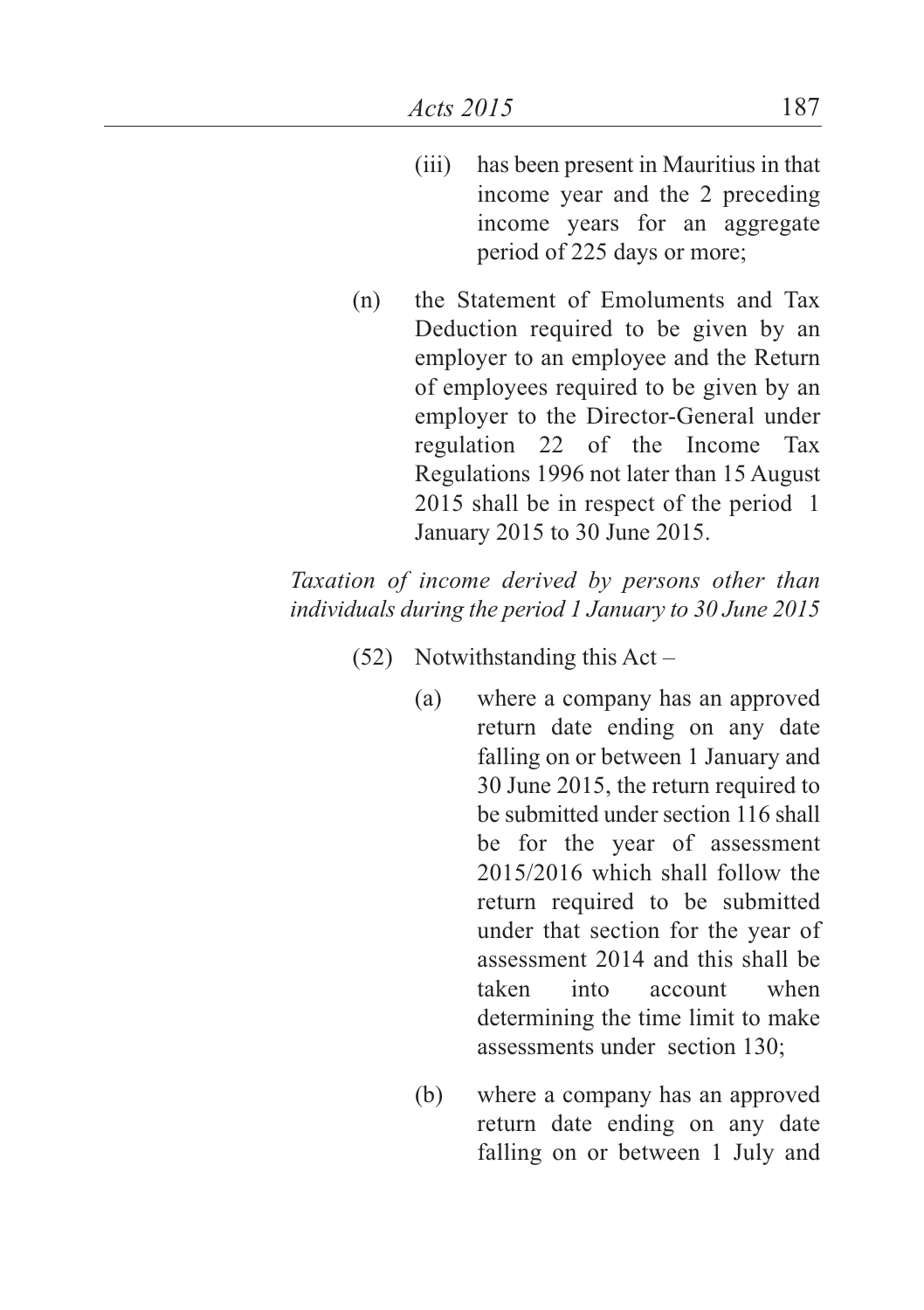31 December 2015, the return required to be submitted under section 116 shall be for the year of assessment 2015/2016 which shall follow the return required to be submitted under that section for the year of assessment 2015 and this shall be taken into account when determining the time limit to make assessments under section 130;

- ( c ) where a company has an approved return date ending on any date falling on or between 1 January and 30 June 2015, the company shall not carry forward and set-off any unrelieved amount of loss under section  $59(b)$ , subject to section  $59(c)$ , in its return required to be submitted under section 116 for the year of assessment 2015/2016 where the loss relates to the year of assessment 2009;
- ( d ) where a company has an approved return date ending on any date falling on or between 1 July and 31 December 2015, the company shall not carry forward and set-off any unrelieved amount of loss under section 59(b), subject to section  $59(c)$ , in its return required to be submitted under section 116 for the year of assessment 2015/2016 where the loss relates to the year of assessment 2010;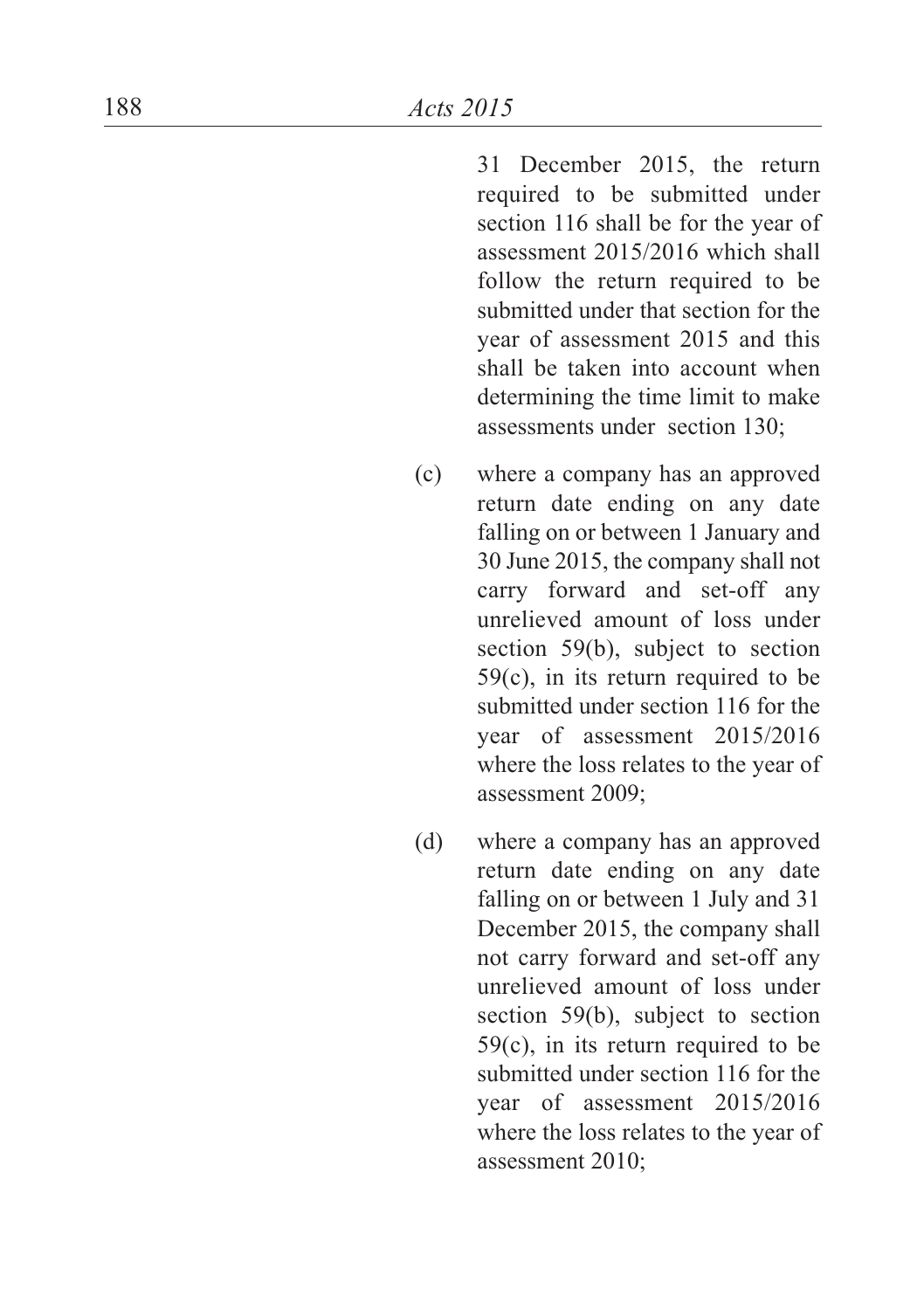- (e) where a person has an approved return date ending on any date falling in December 2014, the due date for submission of return and payment of tax under section 116 shall be 26 June 2015;
- (f) the statement required to be given by a payer to a payee and to the Director-General under section 111K(1), not later than 15 August 2015 and shall be in respect of the period 1 January 2015 to 30 June 2015;
- (g) the returns and statements required to be submitted or given under sections 119(1) and (2), 119A(1) and 120(1), not later than 30 September 2015 and shall be in relation to the period 1 January 2015 to 30 June 2015.
- (zq) in the Second Schedule, in Part II
	- (i) in Sub-part A, in item 6, by deleting the words "one million and five hundred thousand" and replacing them by the words "2 million";
	- (ii) in Sub-part B, in item 3, by adding the following new paragraph, the full stop at the end of paragraph (d) being deleted and replaced by a semicolon –
		- (e) bonds quoted on the stock exchange held by a non-resident company.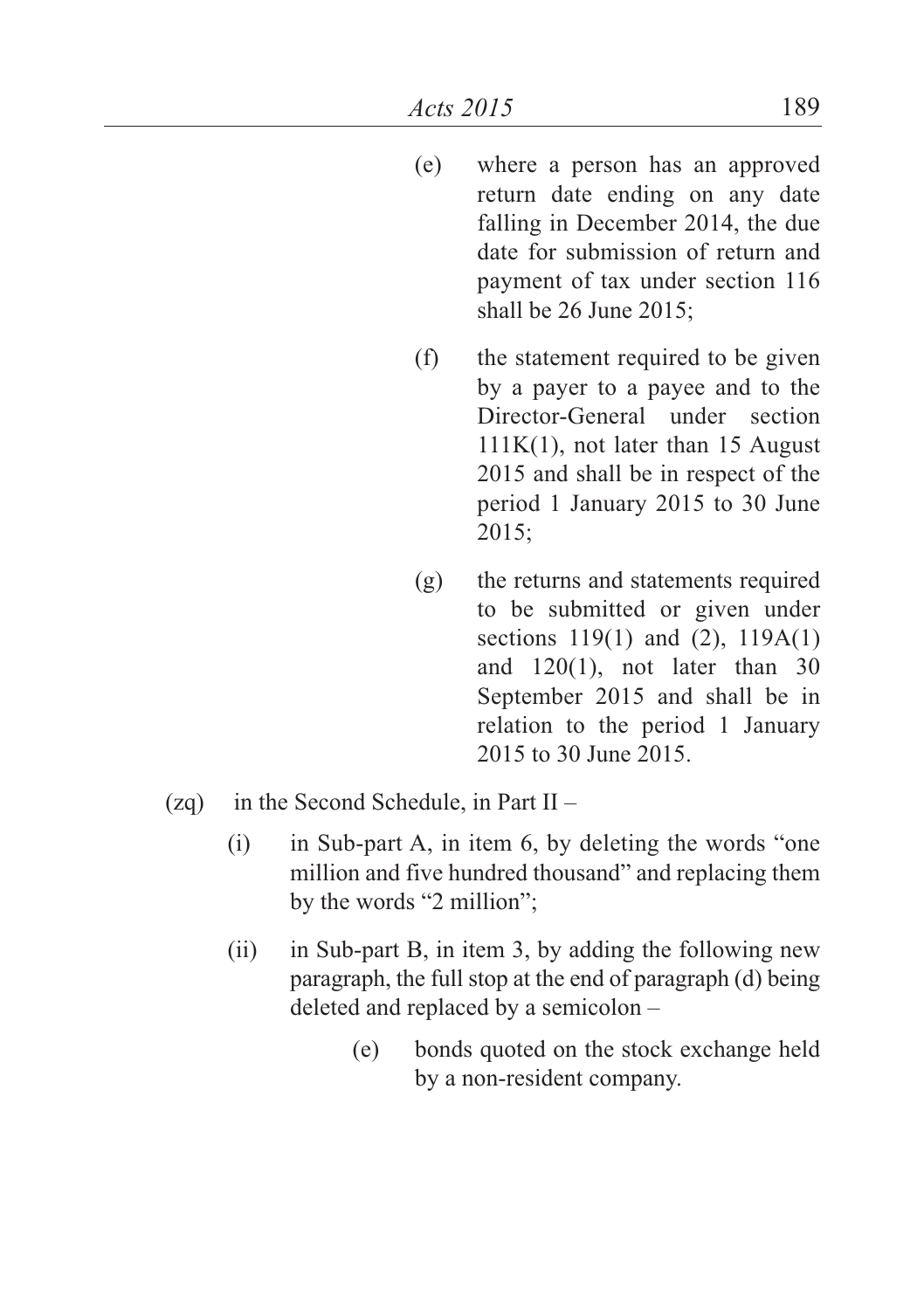(iii) in Sub-part C, by adding the following new items  $-$ 

25. Basic retirement pension where the person has made a request under section 3 of the National Pensions Act.

26. Income derived by a person engaged in a bio-farming project duly approved by the Food and Agricultural Research and Extension Institute or by the Commission responsible for the subject of agriculture of the Rodrigues Regional Assembly, during 8 succeeding income years as from the income year in which the person starts his activities.

27. Income derived from within or outside Mauritius by a member of the Mauritian Diaspora under the Mauritian Diaspora Scheme prescribed under the Investment Promotion Act, during the 10 succeeding income years as from the income year in which he returns to Mauritius.

- $(zr)$  in the Third Schedule, in Part I
	- (i) by deleting the figures "275,000", "385,000", "445,000", "485,000", "325,000" and "435,000" and replacing them by the figures "285,000", "395,000", "455,000", "495,000", "335,000" and "445,000", respectively;
	- (ii) in paragraph (vii), by deleting the word "January" and replacing it by the word "July";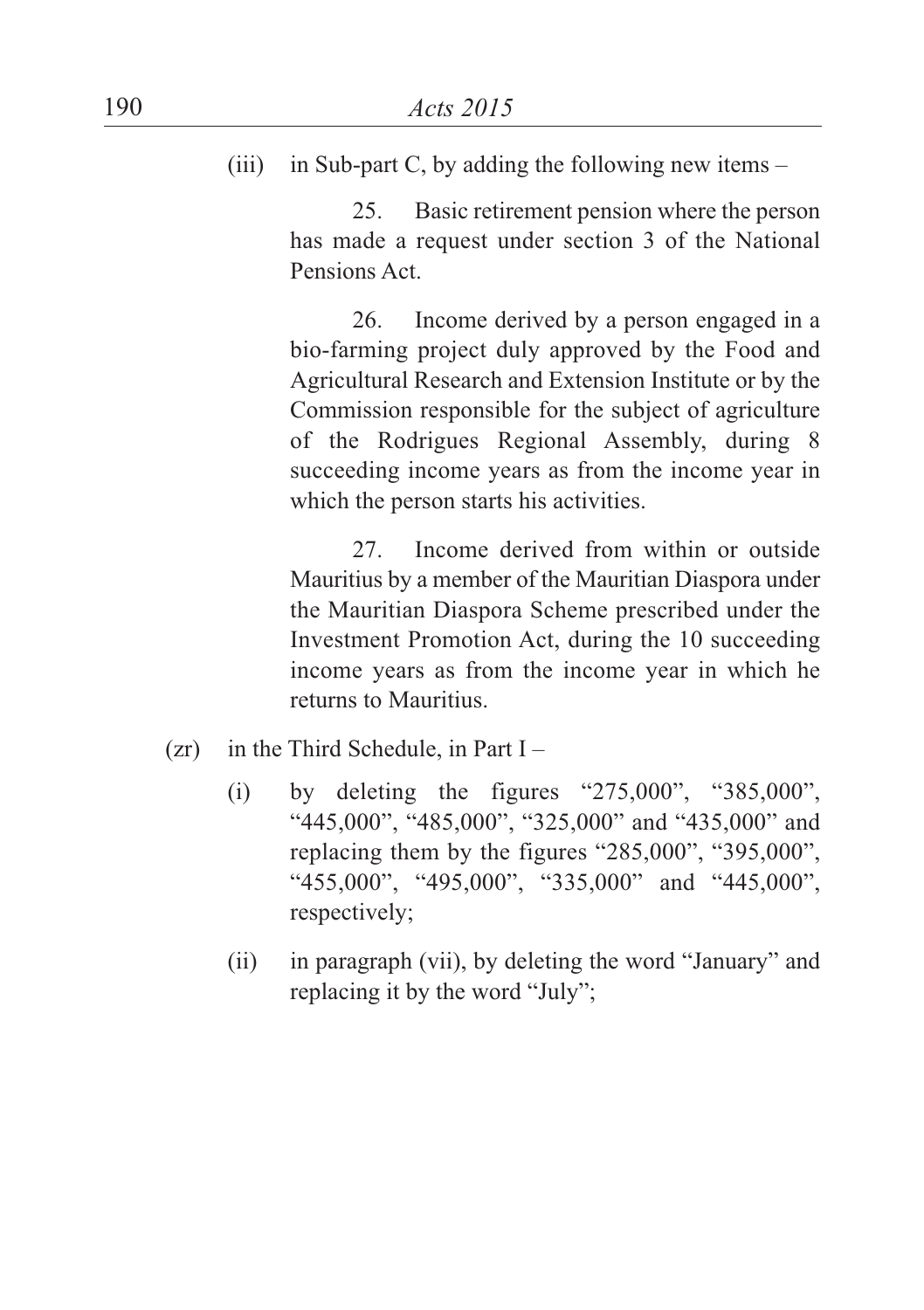- (iii) by deleting paragraph (ix) and replacing it by the following paragraph –
	- (ix) where the dependent under Category B, C, D and F is a child pursuing a non-sponsored fulltime undergraduate course at a recognised tertiary educational institution, the person shall, in addition to the income exemption threshold he is entitled to, be eligible for an additional exemption of 135,000 rupees in respect of each dependent pursuing his undergraduate course –
		- (A) in Mauritius at an institution recognised by the Tertiary Education Commission established under the Tertiary Education Commission Act; or
		- (B) outside Mauritius at a recognised institution.
- (iv) in paragraph  $(x)$ 
	- (A) in subparagraph (A), by inserting, after the word "rupees", the words "for a child following an undergraduate course in Mauritius";
	- (B) in subparagraph (C), by deleting the figure "3" and replacing it by the figure "6".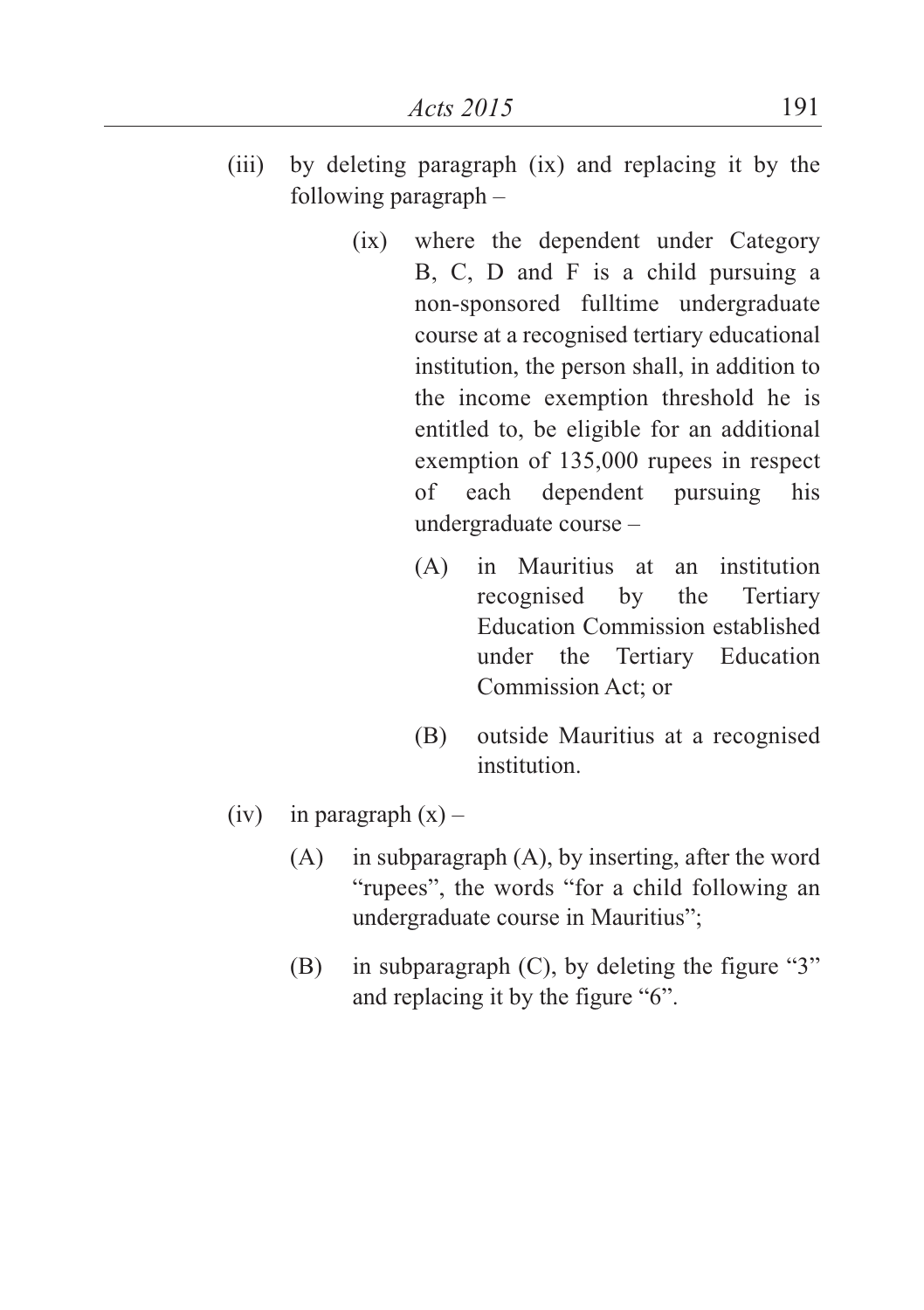## **25. Independent Broadcasting Authority Act amended**

The Independent Broadcasting Authority Act is amended –

- (a) in section  $2 -$ 
	- (i) in the definition of "Minister", by deleting the word "information" and replacing it by the words "matters relating to the Authority";
	- (ii) by inserting, in the appropriate alphabetical order, the following new definitions –

"Conditional Access System" means any technical measure or arrangement whereby access to protected radio or television broadcasting service in unencrypted form is made conditional on subscription or any other form of prior individual authorisation;

"digital broadcasting" means the practice of using advanced digital compression techniques to encode and transmit audio, text, data, images and video signals resulting in more efficient bandwidth usage;

"Internet Protocol" means a standard consisting of a set of rules governing digital data communications on the Internet;

"Internet Protocol Television service" means a service which provides scheduled television programming over a public network and may provide additional features such as data, text and audio signals which are ancillary to the scheduled television programming;

"Multimedia" means the combination of multiple forms of media such as audio, video, text, graphics, fax, and telephony in the communication of information;

"Multiplex" means a bundle of television broadcast programs that have been digitised, compressed and combined into a single data stream;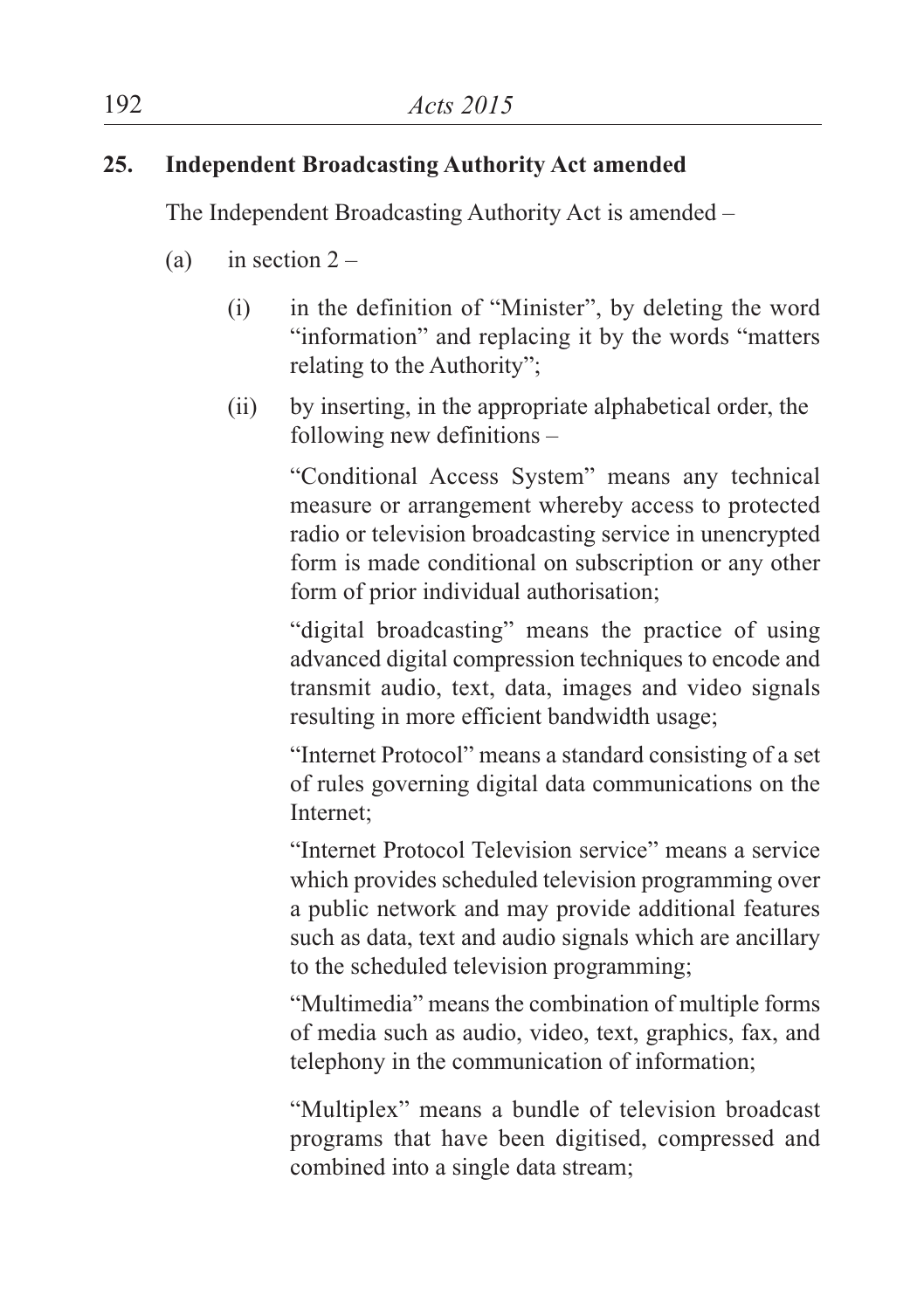"Multiplex Operator" means the Company acting as such in accordance with section 28:

"public network" means a network set up and operated by a public operator, to which the general public has access and through which it can connect to other networks or the Internet;

"terrestrial Multiplex Operator" means the Company;

(b) in section 6, by inserting, after paragraph (a), the following new paragraph –

(aa) a representative of the Ministry;

- (c) in section  $19 -$ 
	- (i) in subsection (3), by deleting the words "subsection (3A)" and replacing them by the words "subsections (3A) and (3B)";
	- (ii) by inserting, after subsection (3A), the following new subsection –

(3B) The Authority may grant, with regard to Internet Service Providers licensed by the Information and Communication Technologies Authority, a licence specified in Part III of the First Schedule notwithstanding the fact that the licensed Internet Service Provider did not satisfy the requirements of subsection  $(3)(h)(ii)$  and  $(iii)$ .

- (d) in section  $28 -$ 
	- (i) by repealing subsection (1) and replacing it by the following subsection –

(1) Subject to subsection (4), the Company shall have the exclusive right –

> (a) to carry on the business of terrestrial broadcasting;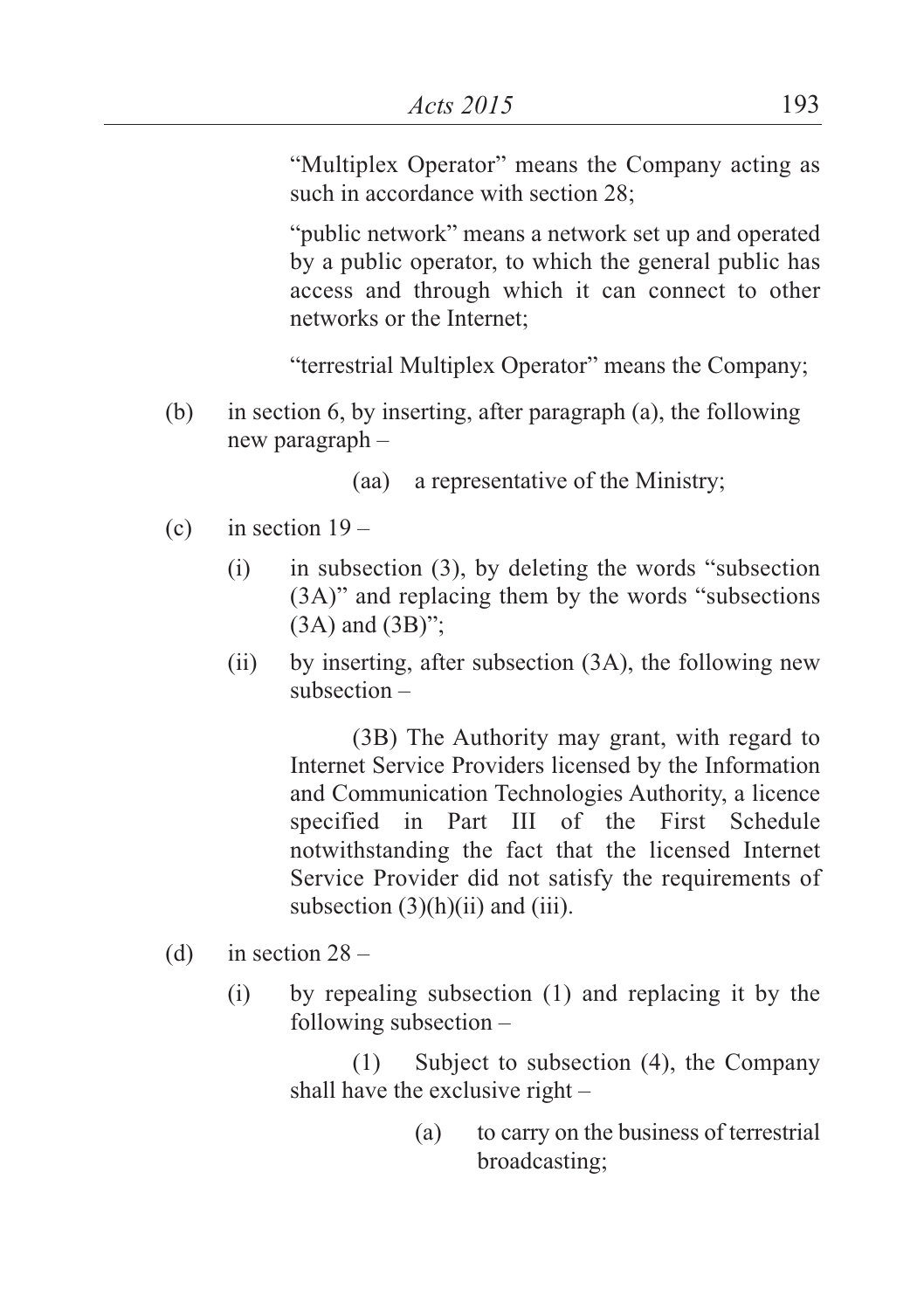- (b) to act as Multiplex Operator for the operation and management of digital broadcasting platforms, including multiplexing and distribution of licensees' broadcast programs, maintenance of a Conditional Access System and the provision of interactive services; and
- (c) to act as the exclusive terrestrial Multiplex Operator for digital terrestrial television broadcasting.
- (ii) by adding the following new subsection  $-$

(4) (a) The Company shall, for the purpose of acting as a Multiplex Operator, apply to the Information Communication and Technologies Authority for the appropriate licence and approvals for the use of radio frequencies or the transmission of digital broadcasting.

(b) Pending the determination of the application made under paragraph (a), the Company shall be considered to be licensed under the Information and Communication Technologies Act to operate a Multiplex platform.

- (e) in the First Schedule, in Part III
	- (i) by deleting item 1 and replacing it by the following item  $-$

#### **1. SubscriptionTelevision Rebroadcasting Licence**

To establish and operate a subscription television rebroadcasting service whereby television signals received by any technological means are retransmitted for reception by subscribers through the Company on payment of a monthly subscription fee.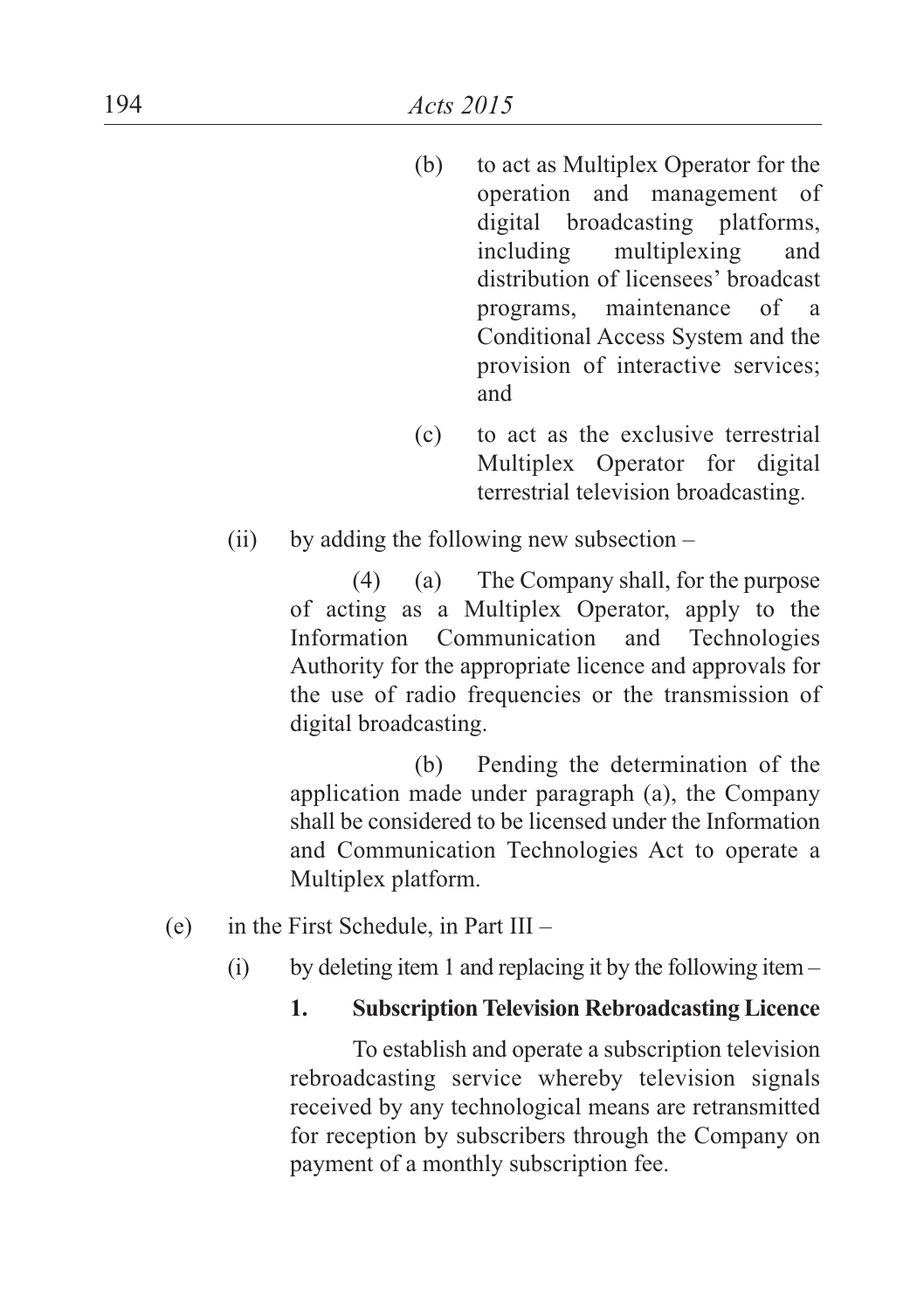(ii) by adding the following new item  $-$ 

# **4. Internet Protocol Television Service Licence**

To establish and operate a service which provides scheduled television programming over a public network and which may provide additional features such as data, text and audio signals which are ancillary to the scheduled television programming.

# **26. Information and Communication Technologies Act amended**

The Information and Communication Technologies Act is amended –

(a) in section 2, by inserting, in the appropriate alphabetical order, the following new definition –

"Multiplex Operator" has the same meaning as in the Independent Broadcasting Authority Act;

(b) in section 18, by repealing subsection (2) and replacing it by the following subsection –

(2) (a) Notwithstanding subsection (1), the Authority shall allocate and regulate the use of any frequency to any licensed broadcaster in the case of analogue broadcasting and to the Multiplex Operator in the case of digital broadcasting.

(b) The broadcaster or the Multiplex Operator shall pay to the Authority such fee as may be prescribed.

# **27. Inscription of Privileges and Mortgages Act amended**

The Inscription of Privileges and Mortgages Act is amended –

(a) by inserting, after section 2, the following new section –

# **2A. Electronic submission**

Any deed or document submitted electronically to the Conservator of Mortgages and saved in the MIPD shall be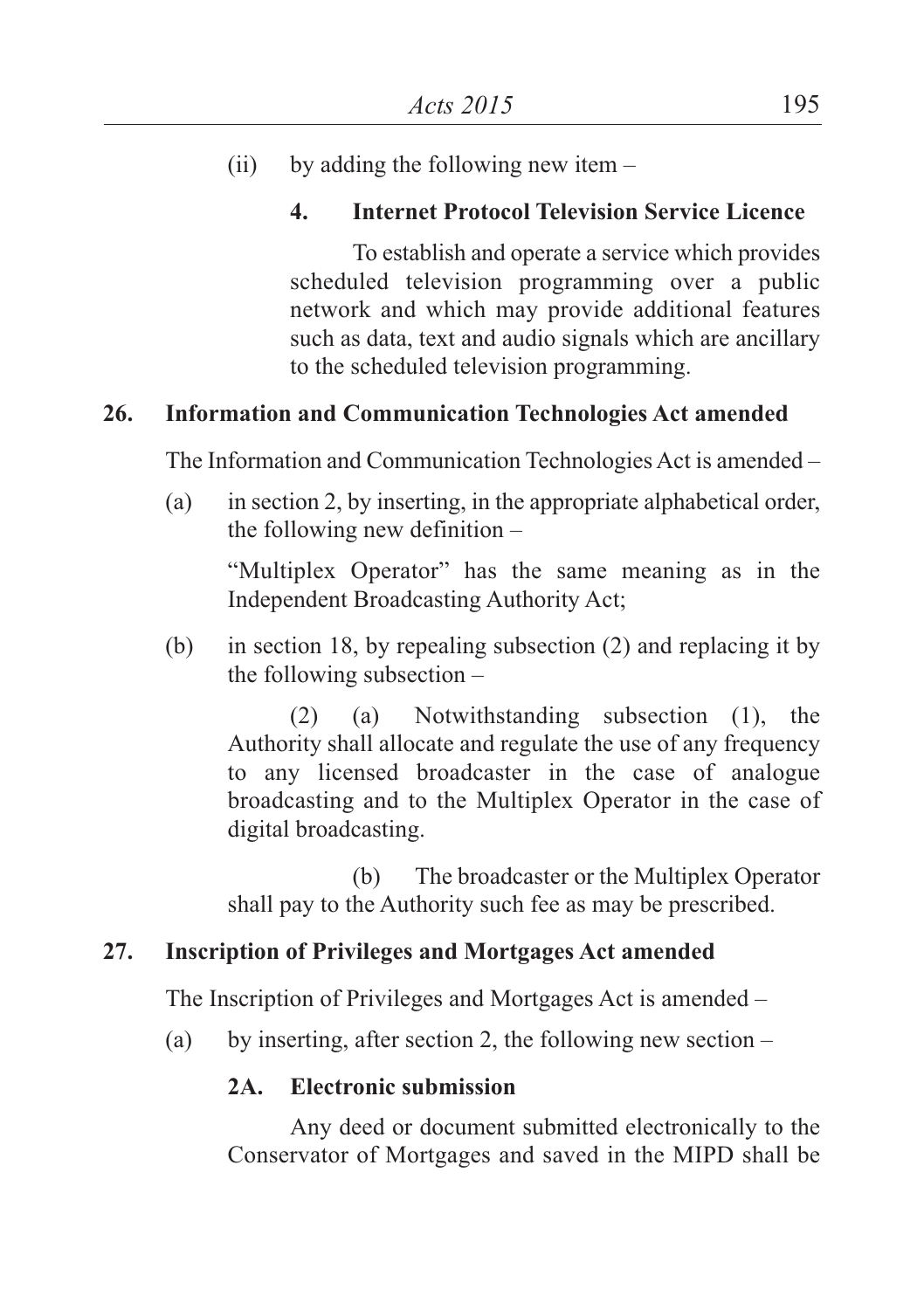deemed to meet the requirements and reproduce the contents of the original deed or document, as the case may be, for the purpose of this Act.

- (b) in section  $3 -$ 
	- $(i)$  in subsection  $(2)$ , by inserting, after paragraph  $(a)$ , the following new paragraph –

(aa) the deed scanned in  $-$ 

- (i) Portable Document Format (PDF);
- (ii) 300 dots per inch (DPI) Image Resolution; and
- (iii) text-searchable format by applying Optical Character Recognition (OCR);
- (ii) in subsection  $(3)(a)$ , by inserting, after the word "electronically", the words "or digitally";
- (iii) in subsection  $(7)(a)(v)(C)$ , by adding the words ", in the format TV xxxx/xxx or TV xxxxxx/xxxxxx<sup>3</sup>

## **28. Insolvency Act amended**

The Insolvency Act is amended –

(a) in section 2, by inserting, in the appropriate alphabetical order, the following new definition –

"private pension scheme" has the same meaning as in the Private Pension Schemes Act;

- (b) in section  $102 -$ 
	- (i) in subsection  $(2)$ 
		- (A) by inserting, after paragraph (e), the following new paragraph –
			- (ea) the administrator;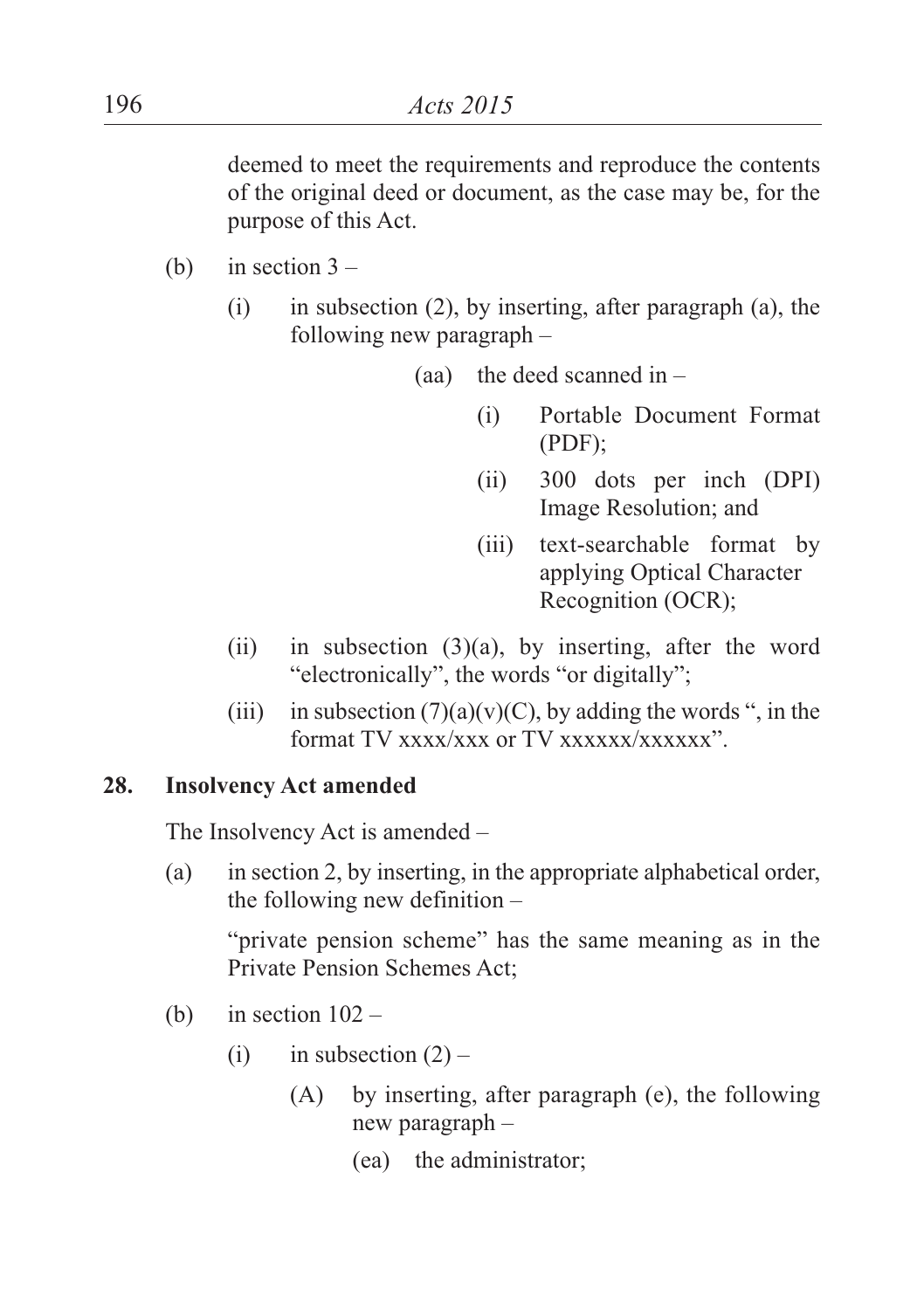- (B) in paragraph (f), by inserting, after the word "Director", the words "or the Registrar of Companies";
- (ii) in subsection  $(5)(j)$ , by adding the words "or the Companies Act";
- (c) in section 264, by inserting, after the word "apply" wherever it appears, the words "to the Court";
- (d) in section  $328 -$ 
	- (i) in subsection (1), by inserting, after the word "shall", the words ", subject to subsection (1A),";
	- (ii) by inserting, after subsection (1), the following new subsection –

(1A) (a) Any amount withheld pursuant to section 102, or deducted pursuant to section 111J, of the Income Tax Act or any amount of tax due and payable pursuant to section 42 of the Value Added Tax Act shall, to the extent that they remain unpaid to the Director-General of the Mauritius Revenue Authority, not form part of the property of the debtor under subsection (1).

(b) The Official Receiver or a liquidator

shall –

- (i) set aside, out of any money received by him on behalf of the debtor, any amount referred to in paragraph (a); and
- (ii) before payment of any preferential claim referred to in subsection (1), remit to the Director-General of the Mauritius Revenue Authority the amount set aside under subparagraph (i).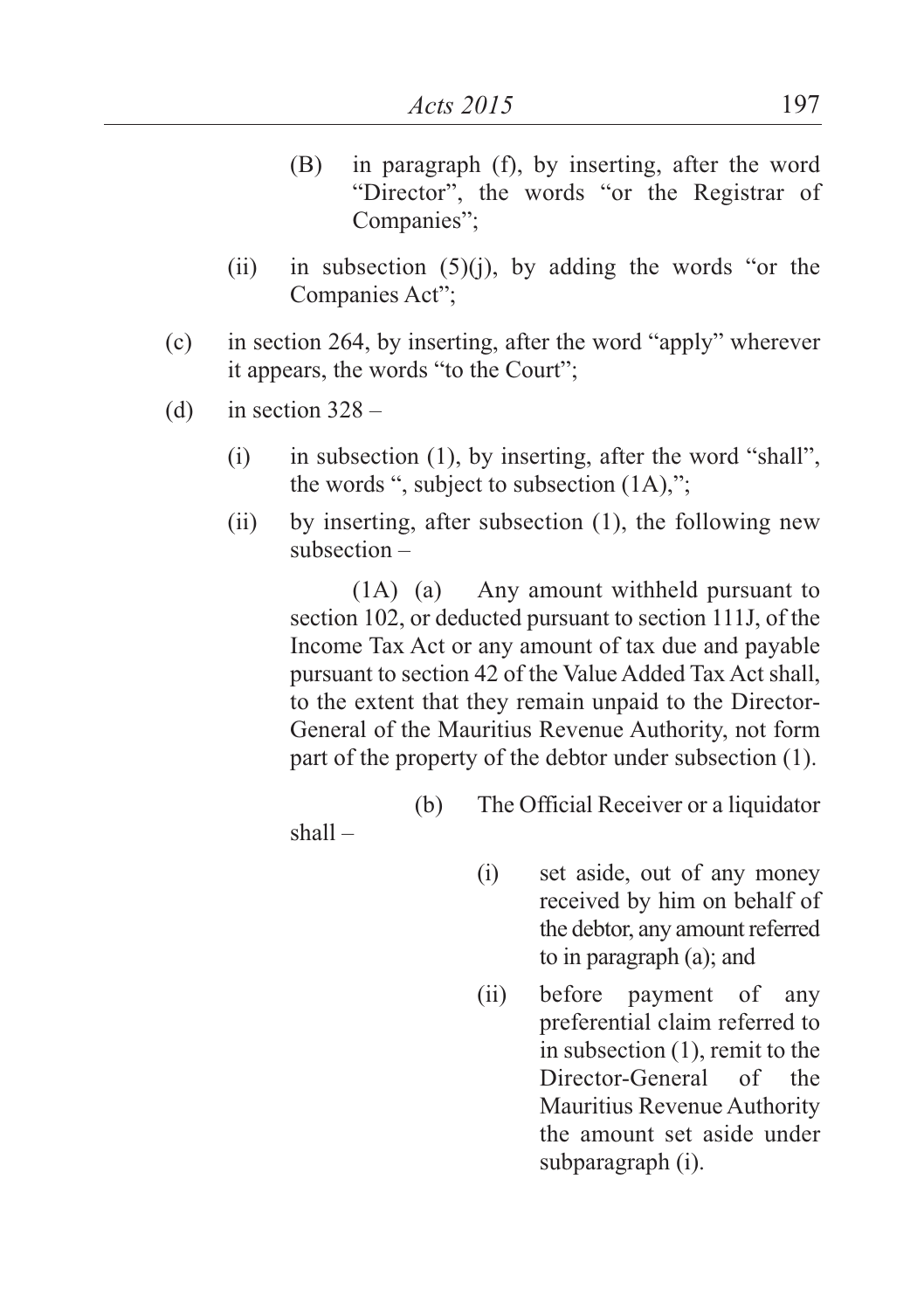- (e) in the Fourth Schedule, in item  $1 -$ 
	- (i) in sub-item  $(1.1)$ , by adding the following new paragraph, the existing provision being lettered as paragraph  $(a)$  –

(b) In the event of the winding up of a private pension scheme, distribution of the assets will be effected in accordance with FSC Rules made under section 47 of the Private Pension Schemes Act.

- (ii) in sub-item  $(2)$ 
	- (A) by deleting paragraphs (a) and (b);
	- (B) by deleting paragraph (c) and replacing it by the following paragraph –
		- (c) income tax, excluding any amount withheld pursuant to section 102, or deducted pursuant to section 111J, of the Income Tax Act;

#### **29. Insurance Act amended**

The Insurance Act is amended –

(a) by inserting, after section 80, the following new section –

### **80A. Communication to policyholders**

(1) Any information or document required to be communicated to a policyholder under any enactment shall be communicated in such manner, form and medium as the Chief Executive may determine.

(2) Notwithstanding any other enactment, any document that is communicated to a policyholder in accordance with subsection  $(1)$  may be used as evidence where it is relevant to determine any matter relating to an insurance policy.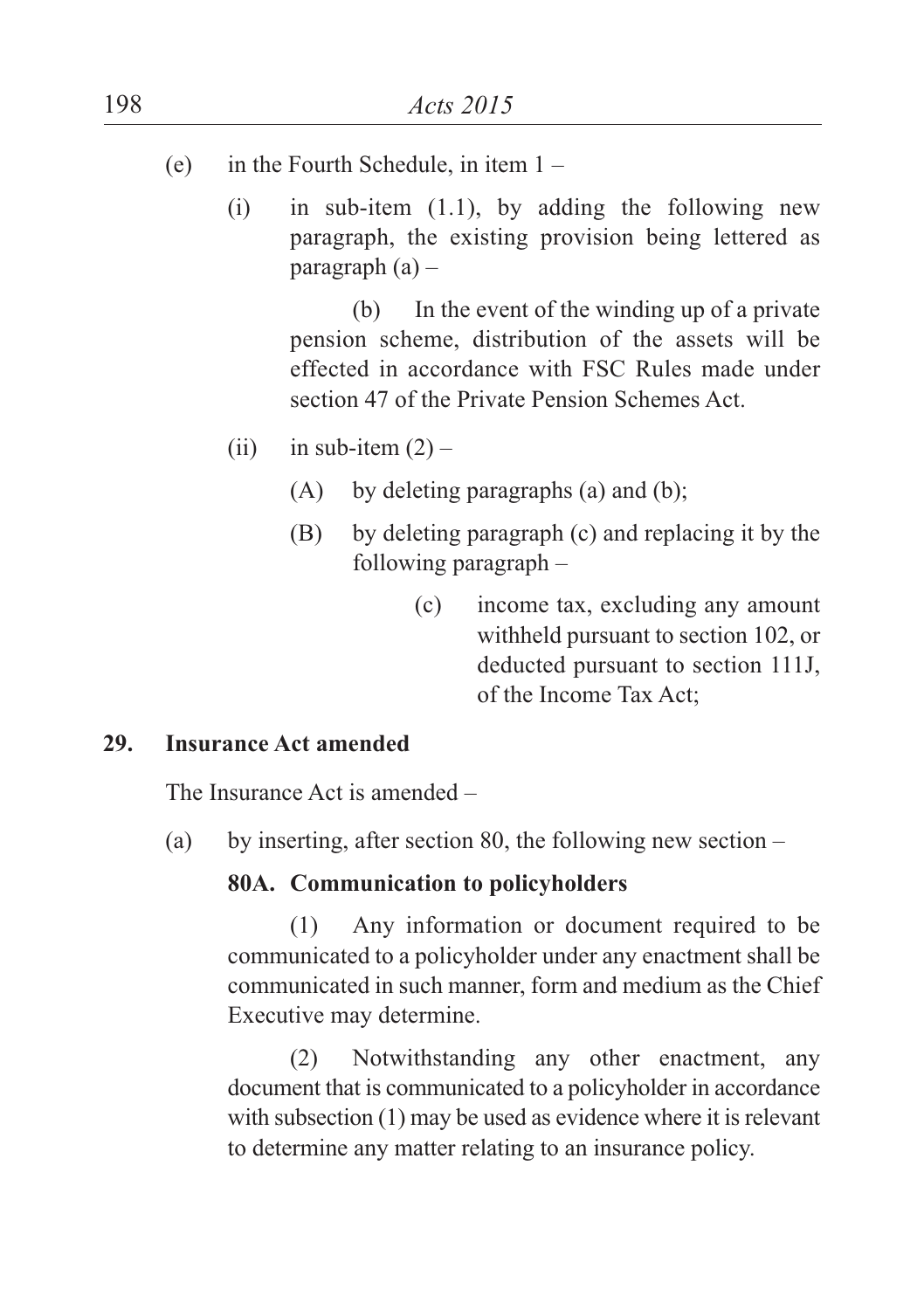$(3)$  In this section –

"document" means a document relating to an insurance policy.

- (b) in section  $131(4)$ 
	- (i) by inserting, after the word "transfers", the words ", directly or indirectly,";
	- (ii) by deleting the words "that would be otherwise payable under the Registration Duty Act" and replacing them by the words "or income tax that would be otherwise payable under the Registration Duty Act or the Income Tax Act, respectively".

### **30. Interpretation and General Clauses Act amended**

The Interpretation and General Clauses Act is amended, in section 2, in the definition of "document", by inserting, after the word "publication", the words ", or electronic document,".

#### **31. Investment Promotion Act amended**

The Investment Promotion Act is amended –

- (a) in section  $2 -$ 
	- (i) in the definition of "application", by deleting the words "IRS certificate" and replacing them by the words "IHS certificate, PDS certificate or SCS certificate";
	- (ii) by deleting the definitions of "IRS certificate" and "RES certificate";
	- (iii) by inserting, in the appropriate alphabetical order, the following new definitions –

"PDS certificate" means a Property Development Scheme certificate issued under the Property Development Scheme prescribed under this Act;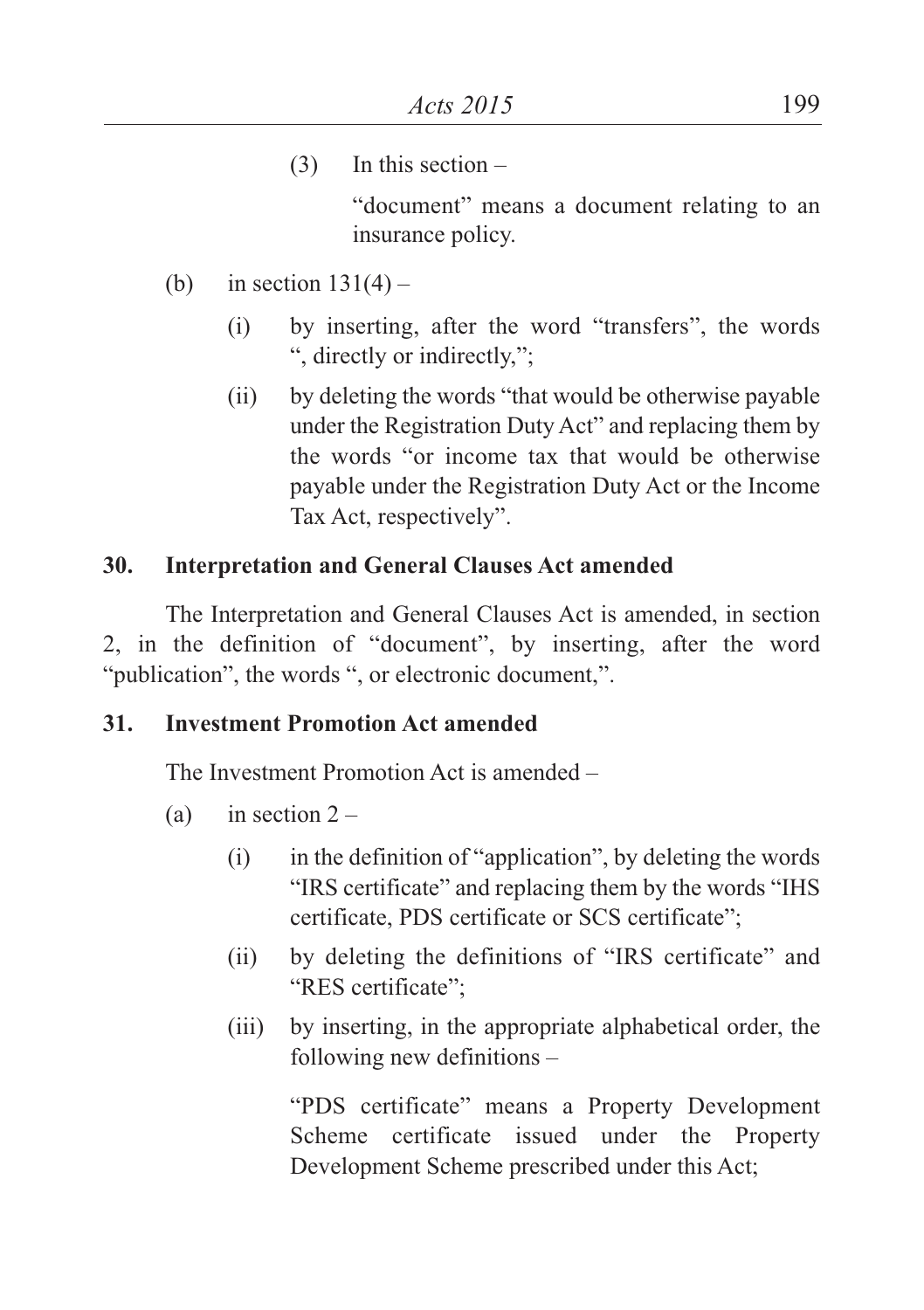"SCS certificate" means a Smart City Scheme certificate issued under the Smart City Scheme prescribed under this Act;

- (b) in Part III, in the heading, by deleting the words "**AND RETIRED NON-CITIZEN**" and replacing them by the words "**, RETIRED NON-CITIZEN, MEMBER OF MAURITIAN DIASPORA AND INVESTOR UNDER PROPERTY DEVELOPMENT SCHEME AND SMART CITY SCHEME**";
- (c) in section  $12 -$ 
	- (i) in the heading, by deleting the words "**and retired noncitizen**" and replacing them by the words "**, retired non-citizen, member of Mauritian Diaspora and Investor under Property Development Scheme and Smart City Scheme**";
	- (ii) by inserting, after subsection (1B), the following new subsections –

(1C) (a) The Minister may, by regulations, set  $up -$ 

- (i) a Mauritian Diaspora Scheme;
- (ii) a Property Development Scheme;
- (iii) a Smart City Scheme.

(b) Any self-employed or professional member of the Mauritian Diaspora may apply for registration under the Mauritian Diaspora Scheme.

(c) An investor may apply for registration under the Property Development Scheme or Smart City Scheme.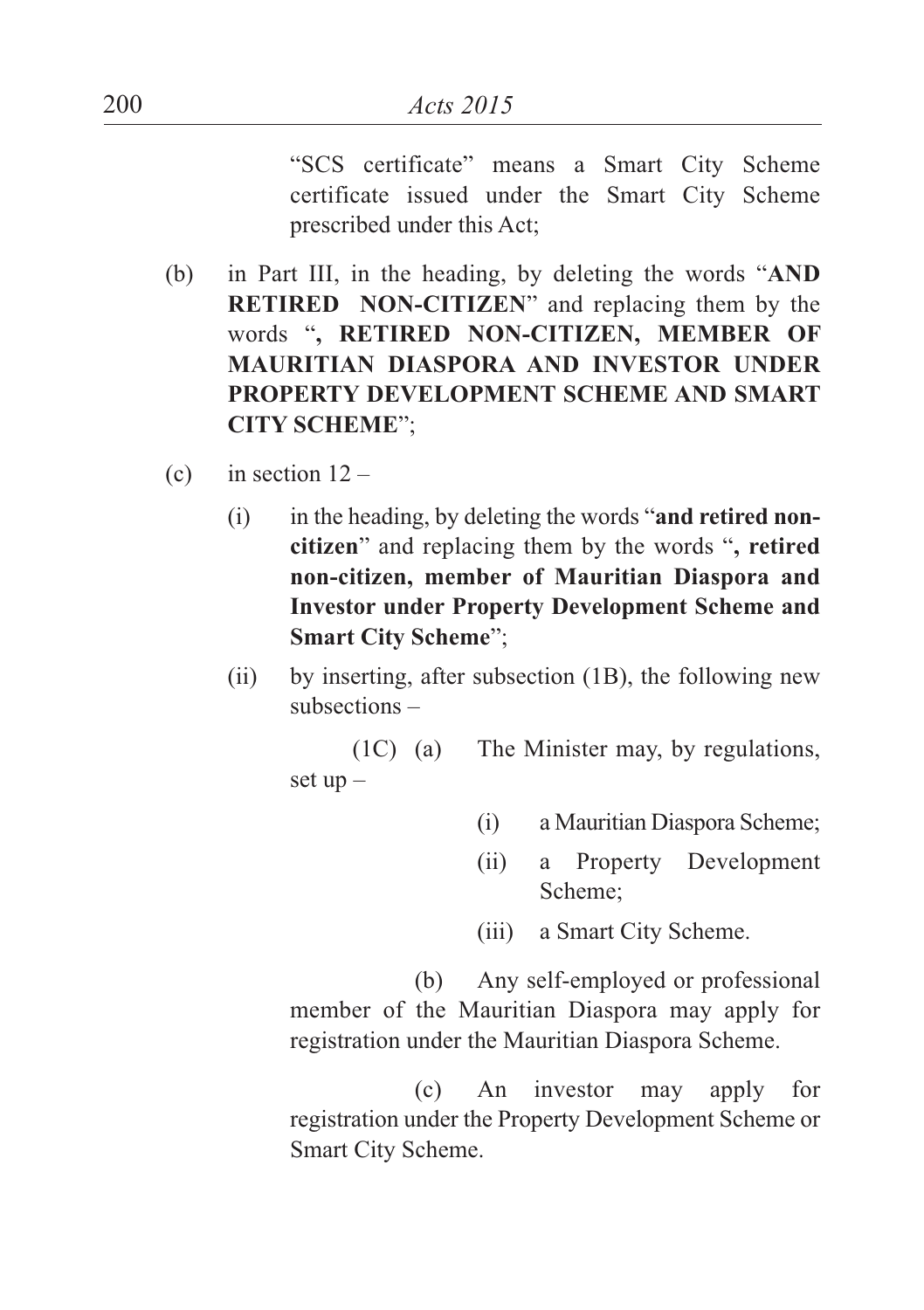- (iii) in subsection (4), by inserting, after the word "requirement", the words "of the Invest Hotel Scheme, Property Development Scheme or Smart City Scheme and";
- (d) in Part IV, by deleting the heading and replacing it by the following heading –

## **IHS CERTIFICATE, PDS CERTIFICATE, SCS CERTIFICATE AND FREEPORT CERTIFICATE**

- (e) in section  $16 -$ 
	- (i) by deleting the heading and replacing it by the following heading –

## **Application for IHS certificate, PDS certificate or SCS certificate**

- (ii) in subsection (1), by deleting the words
	- (A) "Real Estate Development Scheme or Invest Hotel Scheme" and replacing them by the words "Invest Hotel Scheme, Property Development Scheme or Smart City Scheme";
	- (B) "an IRS certificate, a RES certificate or an IHS certificate" and replacing them by the words "an IHS certificate, a PDS certificate or a SCS certificate";
- (f) in section  $17(1)$ , by deleting the words "IRS certificate, a RES certificate or an IHS certificate" and replacing them by the words "IHS certificate, a PDS certificate or a SCS certificate";
- (g) in section  $18 -$ 
	- (i) by deleting the heading and replacing it by the following heading –

## **Issue of IHS certificate, PDS certificate or SCS certificate**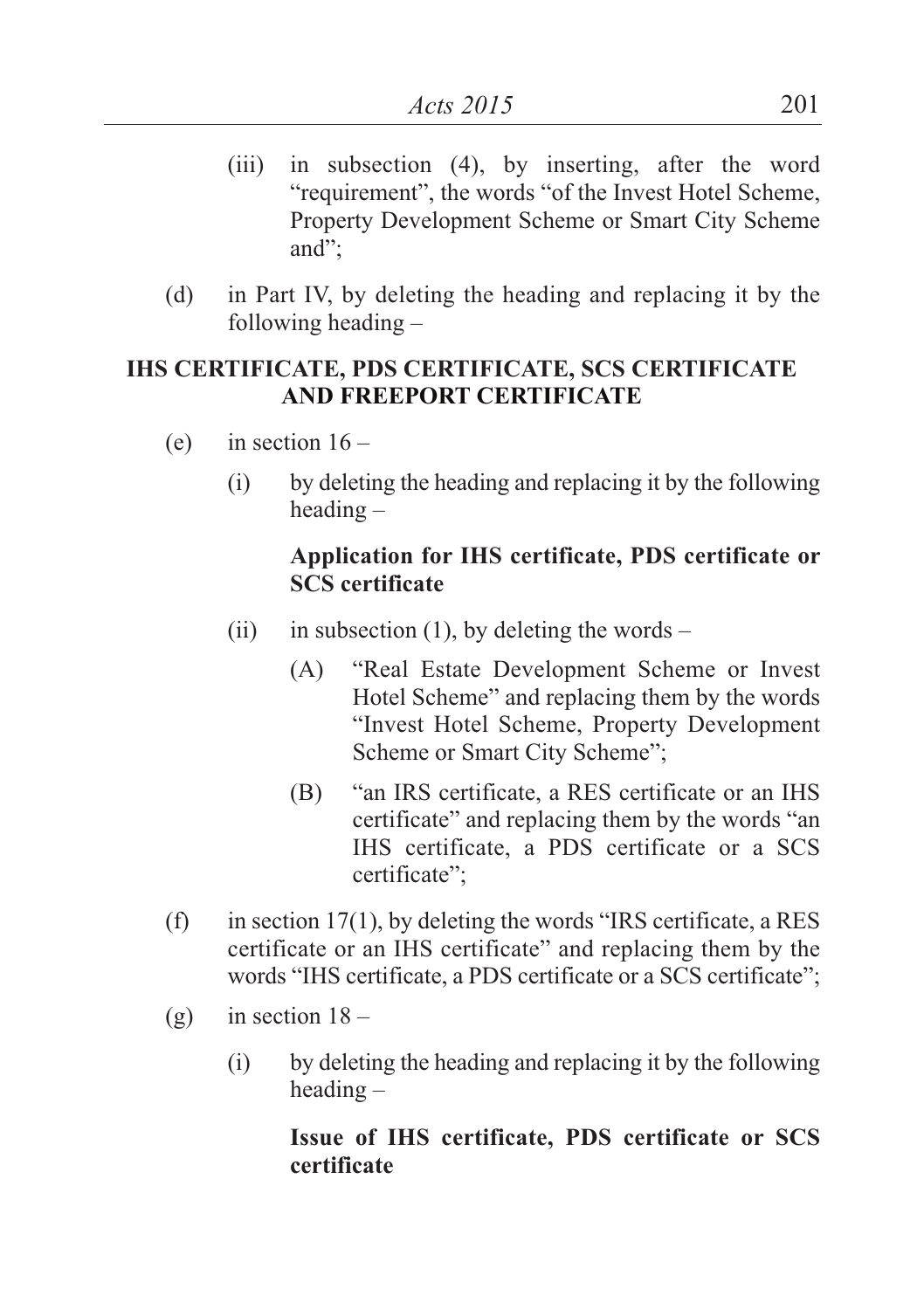- (ii) by deleting the words "Real Estate Development Scheme" and "an IRS certificate, a RES certificate or an IHS certificate" wherever they appear and replacing them by the words "Invest Hotel Scheme, Property Development Scheme or Smart City Scheme" and "an IHS certificate, a PDS certificate or a SCS certificate", respectively;
- (h) in section 18B, by inserting, after subsection (1), the following new subsection –

(1A) Every public sector agency shall request the Board of Investment to provide assistance, support, coordination and cooperation on the review of systems and procedures and guidelines in order to facilitate the doing of business.

(i) by inserting, after section 18C, the following new section –

## **18CA. BOI One-Stop Shop for enterprises which have a project value exceeding 20 million rupees**

(1) There shall be set up within the Board of Investment an office to be known as the BOI One-Stop Shop and administered by the Managing Director.

(2) The object of the BOI One-Stop Shop shall be to facilitate the setting up and operation of an enterprise which has a project value exceeding 20 million rupees and be a single authority which shall provide all the support and information, as well as the delivery of every permit or licence, that the enterprise requires to start and operate its business.

(3) Notwithstanding any other enactment, the BOI One-Stop Shop shall, in order to facilitate the processing of applications for any registration, permit, licence, authorisation or clearance required by an enterprise referred to in subsection  $(2)$  –

> (a) receive all applications from the enterprise for registration or any permit, licence,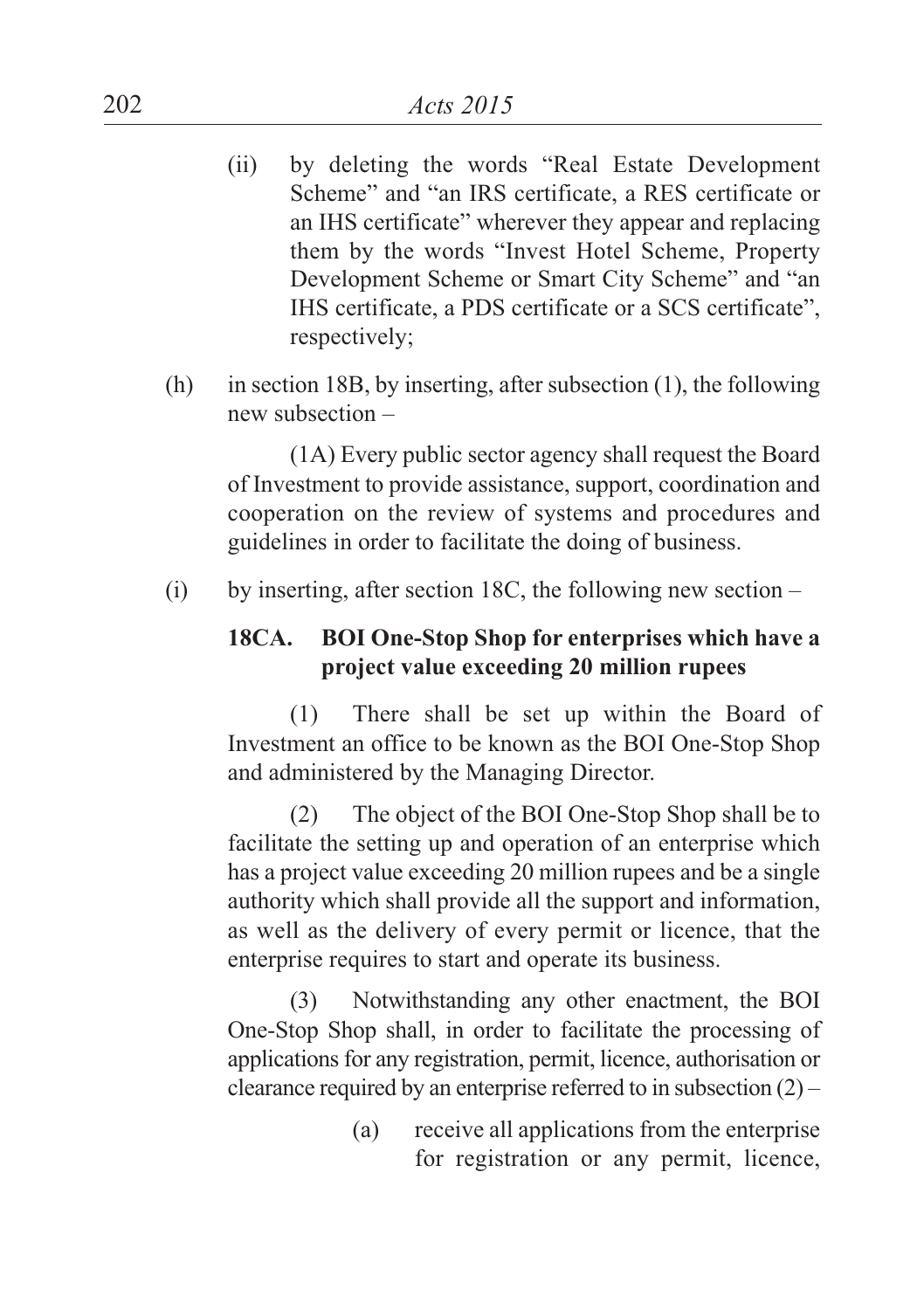authorisation or clearance under any enactment and transmit each application to the relevant public sector agency;

- (b) ensure that each application is expeditiously processed by the relevant public sector agency;
- (c) where the application is or is to be granted  $-$ 
	- (i) collect any fee or charge payable under the relevant enactment and remit as soon as practicable the amount so collected to the relevant public sector agency;
	- (ii) give notice to the enterprise, within 10 days from receipt of notification by the relevant public sector agency, that the application has been granted; and
	- (iii) deliver the permit, licence, authorisation or clearance to the applicant.

(4) (a) Where an application is not likely to be determined within the statutory time limit, the public sector agency shall, as soon as practicable but not later than 3 working days from the statutory time limit, inform the IPFTC, as well as the BOI OneStop Shop of the reasons for which the application cannot be determined.

(b) On receipt of a notification under paragraph (a), the IPFTC shall examine the reasons and may make such recommendation to the relevant public sector agency as it may determine.

 $(5)$  In this section –

"IPFTC" means the Investment Projects Fast-Track Committee set up under section 18D(1).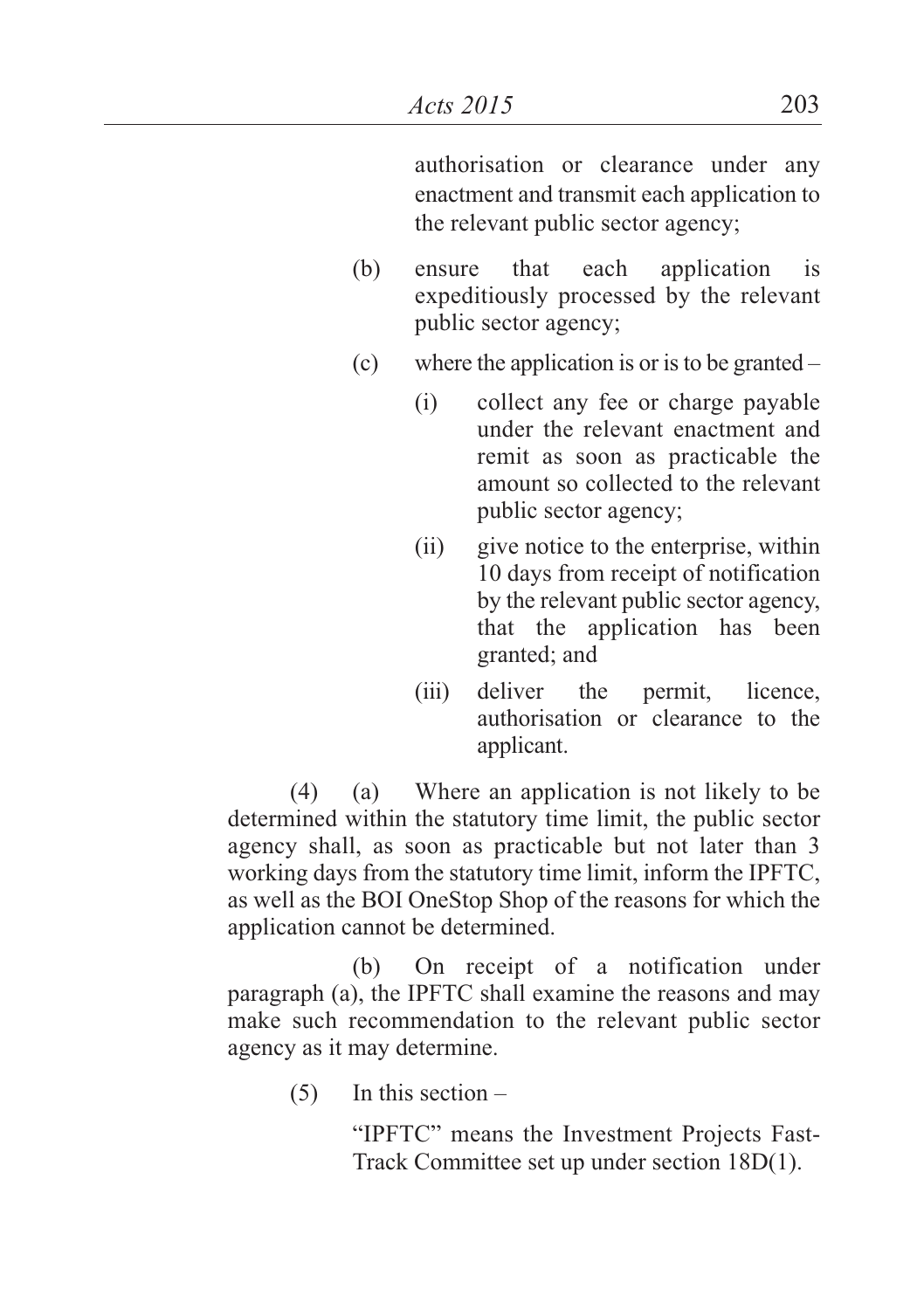- (i) in section  $18D -$ 
	- (i) in subsection  $(1)$ , by deleting the word "large";
	- (ii) by repealing subsection (2) and replacing it by the following subsection –
		- (2) The IPFTC shall consist of
			- (a) the Financial Secretary, who shall be the Chairperson;
			- (b) the Secretary for Home Affairs, Prime Minister's Office;
			- (c) the supervising officer of the Ministry responsible for the subject of agriculture;
			- (d) the supervising officer of the Ministry responsible for the subject of environment and sustainable development;
			- (e) the supervising officer of the Ministry responsible for the subject of industry;
			- (f) the supervising officer of the Ministry responsible for the subject of local government matters;
			- (g) the supervising officer of the Ministry responsible for the subject of planning and development of land;
			- (h) the supervising officer of the Ministry responsible for the subject of public infrastructure;
			- (i) the supervising officer of the Ministry responsible for the subject of public utilities;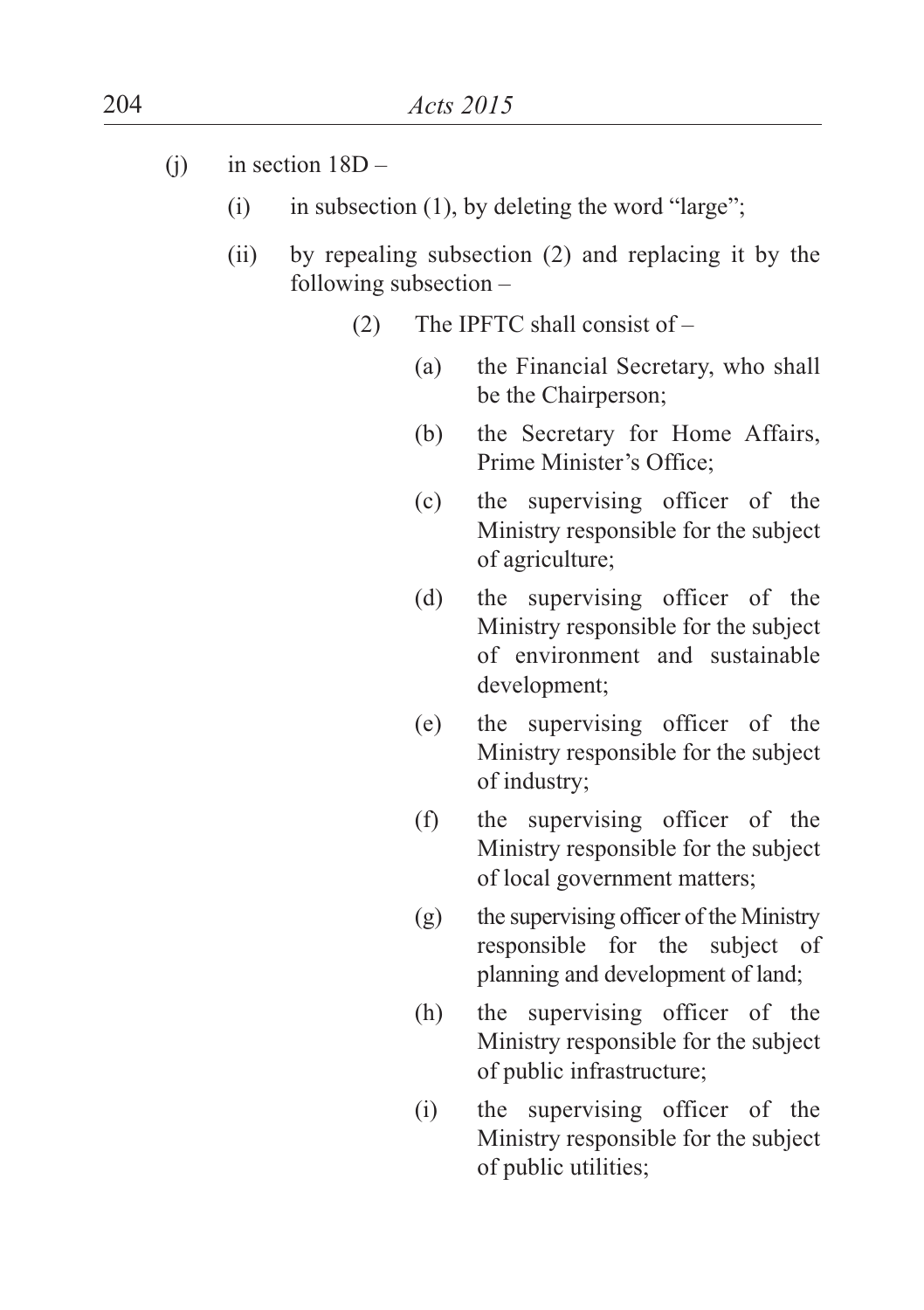- (j) the supervising officer of the Ministry responsible for the subject of tourism and leisure; and
- (k) the Managing Director.
- (k) by repealing section 18E;
- (l) by repealing section 18F and replacing it by the following section –

#### **18F. Examination by IPFTC**

On receipt of a notification under –

- (a) section  $18CA(4)(a)$ ; or
- (b) section  $5A(5)(a)$  of the Small and Medium Enterprises Development Authority Act,

the IPFTC shall examine the reasons and may make such recommendation to the relevant public sector agency as it may determine.

- $(m)$  in section  $18G -$ 
	- (i) by deleting the definitions of "guidelines", "large investment project", "licence" and "relevant Act";
	- (ii) by inserting, in the appropriate alphabetical order, the following new definition, the semicolon at the end of the definition of "Investment Projects Fast-Track Committee" or "IPFTC" being deleted and replaced by a full stop –

"investment project" means a project in respect of an investment referred to in item 1, 1A, 1B or 2 of Part I of the Schedule;

(n) in section 23(3)(b), by deleting the words "IRS certificate, a RES certificate" and replacing them by the words "a PDS certificate, a SCS certificate";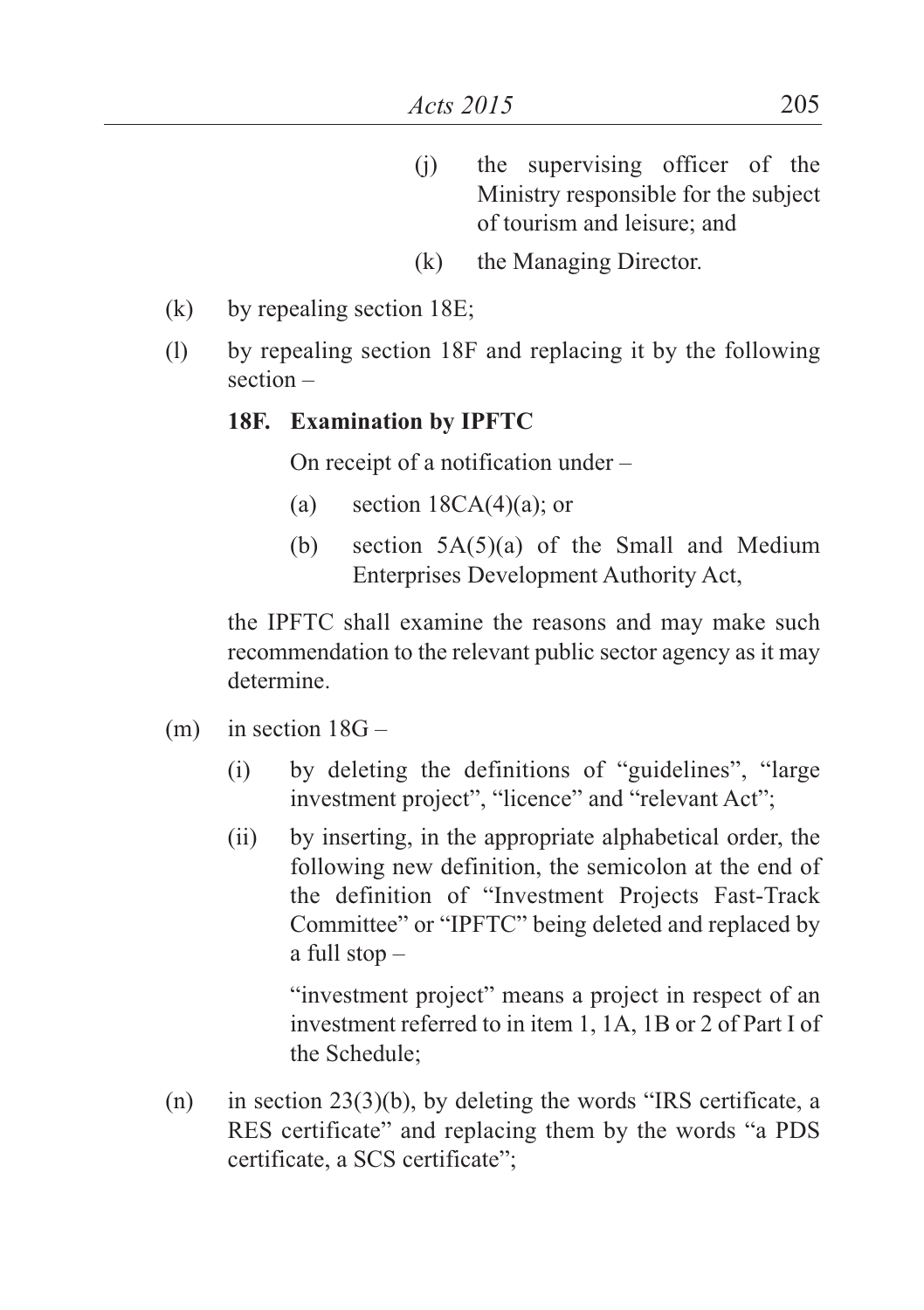- (o) in section 28(1), by inserting, after paragraph (a), the following new paragraph, the word "and" at the end of paragraph (a) being deleted –
	- (aa) notwithstanding any other enactment, provide, by regulations, for the terms of any scheme prescribed under this Act, including any obligation on, or a package of fiscal and other incentives to, an investor under that Scheme; and
- (p) in section 28B, by adding the following subsection –

(3) (a) Any IRS certificate or RES certificate issued under the Real Estate Development Scheme and in force at the commencement of section 31 of the Finance (Miscellaneous Provisions) Act 2015 shall continue to remain in force.

(b) Notwithstanding the repeal of the provisions relating to an IRS certificate or a RES certificate under the Investment Promotion Act, those provisions shall continue to apply to any application made for an IRS certificate or a RES certificate which is pending on or before 22 March 2015.

(q) in the Schedule, in Part I, by inserting, after item 1A, the following new item –

| 1B. | Any other investor | Project value exceeding |
|-----|--------------------|-------------------------|
|     |                    | 20 million rupees       |

#### **32. Land (Duties and Taxes) Act amended**

The Land (Duties and Taxes) Act is amended –

- (a) in section  $28 -$ 
	- (i) in subsection  $(3C)(b)$ , by deleting the figure "30" and replacing it by the figure "10";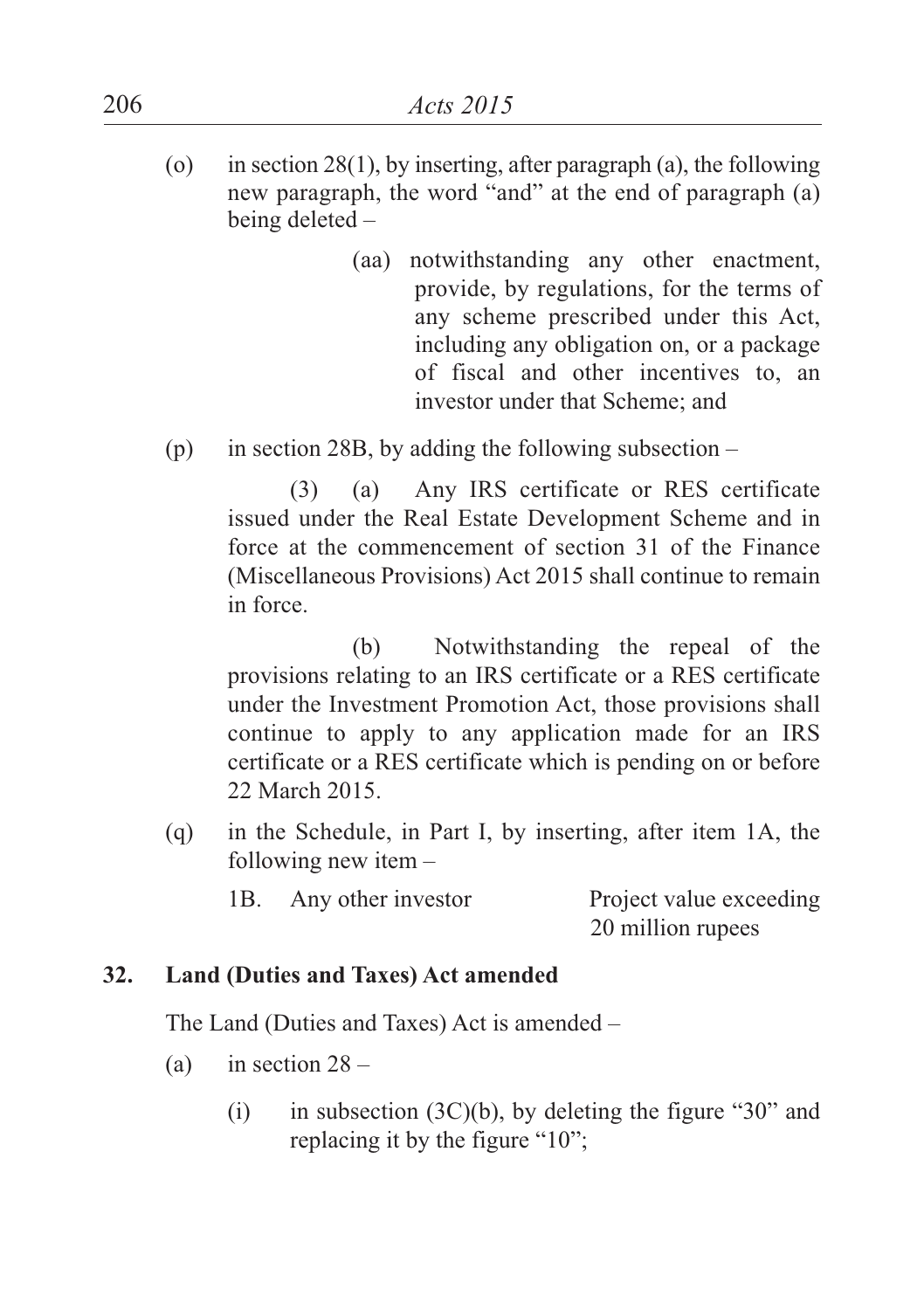(ii) by repealing subsection (3D) and replacing it by the following subsection –

> (3D) Any objection under subsection (3A) shall be dealt with –

- (a) by an objection unit set up for that purpose; and
- (b) where the objection is made
	- (i) before 1 June 2015, within 6 months from the date on which the objection is made; or
	- (ii) on or after 1 June 2015, within 4 months from the date on which the objection is made.
- (iii) by inserting, after subsection (3D), the following new subsection –

(3DA) Where the objection is not dealt with within the period specified in subsection (3D)(b), the objection shall be considered to have been allowed by the Registrar-General.

- (iv) in subsection (3G), by inserting, after the words " $(3F)$ ". the words "or (4A)";
- (v) by inserting, after subsection (4), the following new subsection –

$$
(4A) (a) \tWhere -
$$

- (i) an agreement is reached before the Committee; or
- (ii) a decision is made by the Committee,

the Registrar-General, shall, within 5 working days from the date of the receipt of the notice of agreement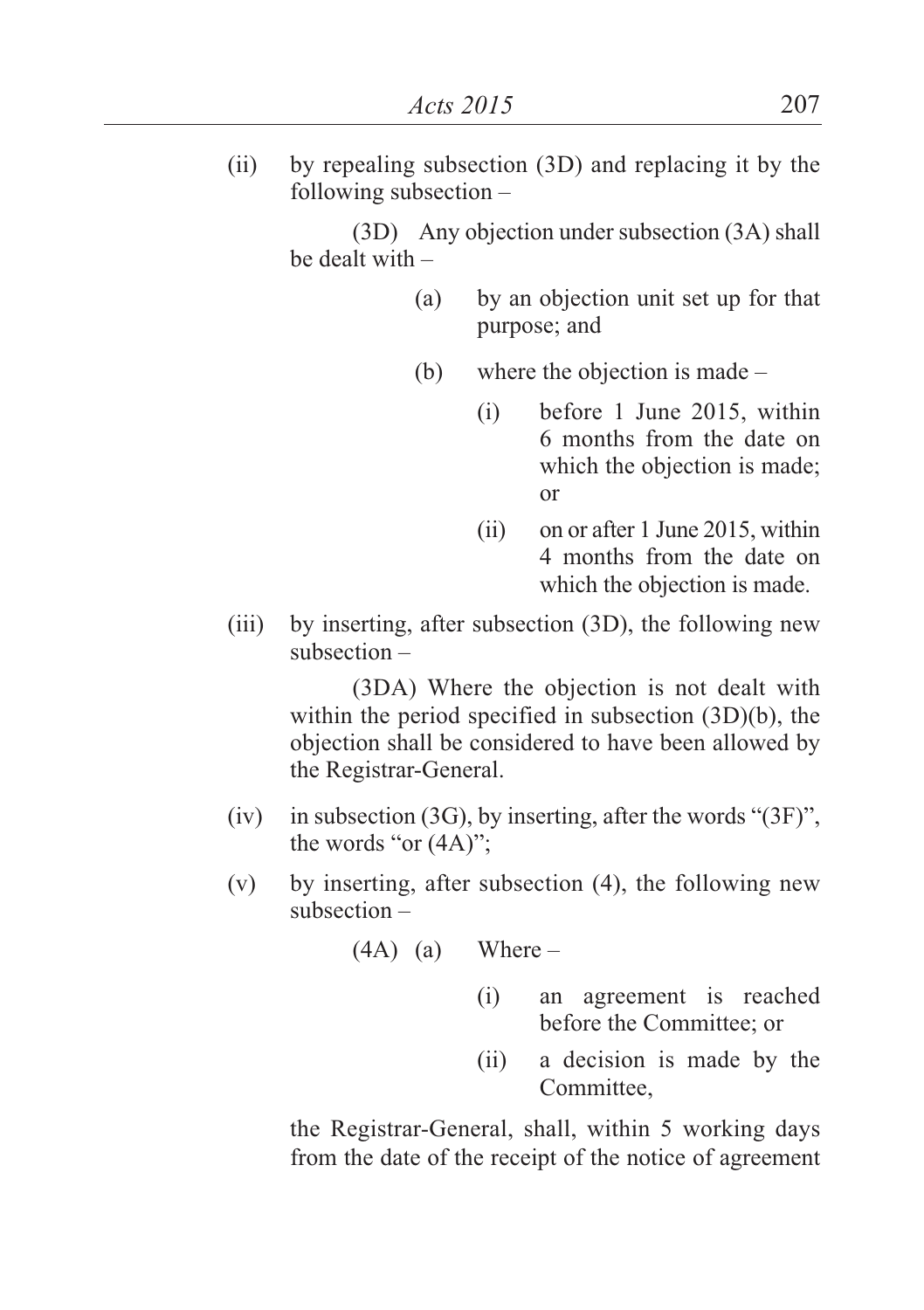or decision, as the case may be, issue a notice to the person specifying the amount of duty or tax payable.

(b) Where a notice is issued to a person under paragraph (a), the person shall pay the amount of duty or tax within 28 days from the date of the notice.

(vi) by repealing subsection (4C) and replacing it by the following subsection –

> (4C) Where the value assessed under subsection (2)(b) is reduced pursuant to a decision under subsection (3F) or a decision of the Committee or determination of an appeal to the Supreme Court, as the case may be –

- (a) any amount of tax paid in excess shall be refunded to the transferor; and
- (b) any amount of duty paid in excess shall be refunded to the transferee,

together with interest at the legal rate, free of income tax, from the date the payment is effected to the Registrar-General to the date it is refunded.

- (b) in section  $37 -$ 
	- $(i)$  in subsection  $(1)$ , by adding the words "and shall, within 5 working days from the date the privilege has been inscribed, give written notice thereof to the person";
	- (ii) in subsection (2), by adding the words "and shall, within 5 working days from the date the privilege has been inscribed, give written notice thereof to the person";
	- (iii) in subsection  $(3)(a)$ , by deleting the words "on payment" of the duty or tax" and replacing them by the words "by the Registrar-General within 5 working days from the date of payment of the duty or tax";
	- (iv) in subsection (4), by adding the words "within 5 working days from the date of payment of the tax";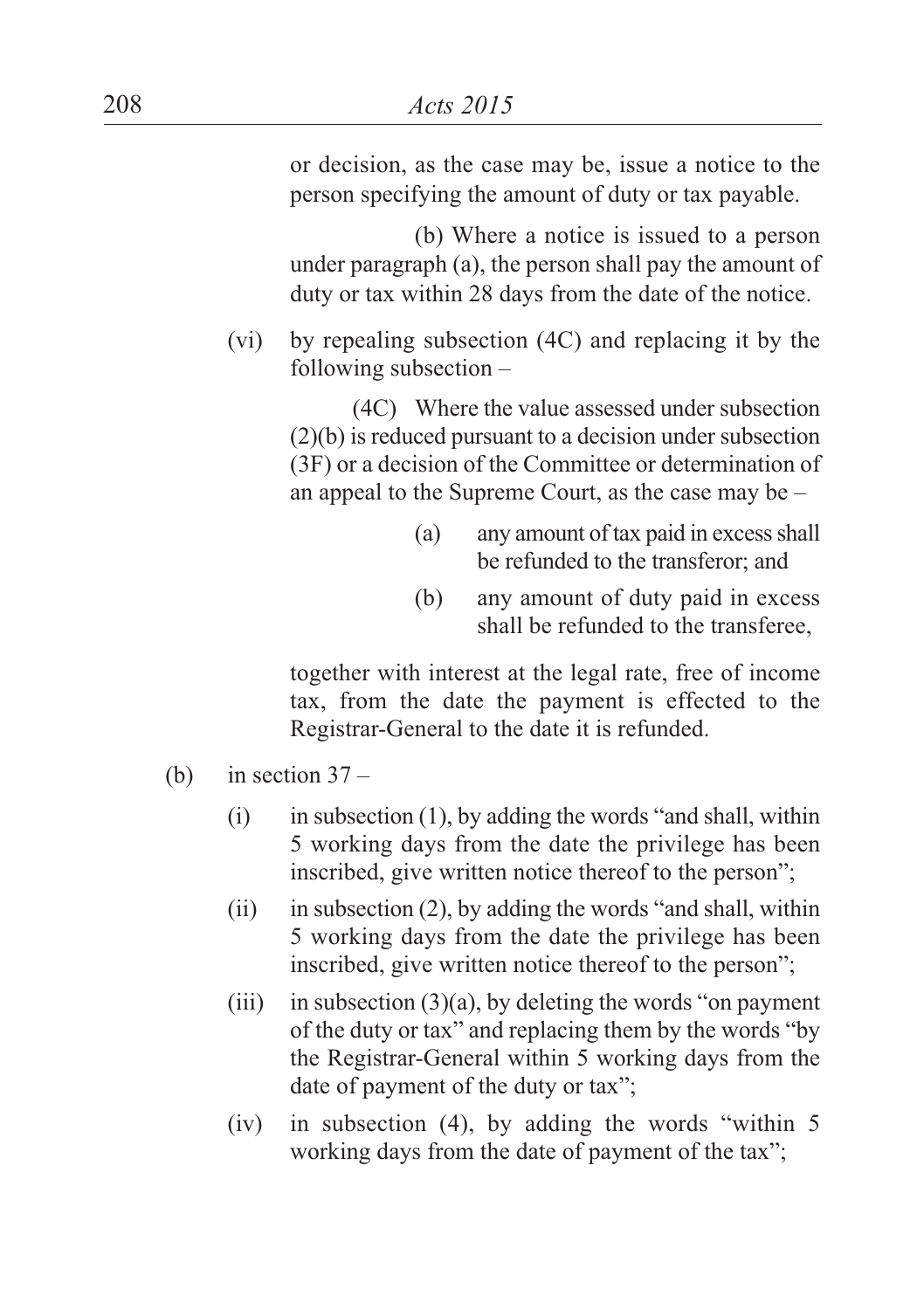(v) by adding the following new subsection  $-$ 

(5) Where an inscription of privilege is erased under this section, the Registrar-General or the authorised officer, as the case may be, shall, within 5 working days from the date of the erasure, give written notice of the erasure to the person.

(c) by inserting, after section 42, the following new section –

#### **42A. Recovery of duty or tax by attachment**

The Registrar-General or the authorised officer may, without prejudice to any other remedy which he may have. enforce payment, by attachment in the manner provided in the Attachment (Rates and Taxes) Act, of any amount of duty or tax under this Act which has remained unpaid after determination of any objection or representations before the Assessment Review Committee under the Mauritius Revenue Authority Act.

- (d) in section 43(2), by inserting, after the word "duty", the words "or tax";
- (e) in section  $45A(9)$ 
	- (i) in paragraph (a), by deleting the words "31 December 2014" and replacing them by the words "30 June 2018";
	- (ii) in paragraph (b), by deleting the words "years 2013 and 2014" and "30 June 2016" and replacing them by the words "period 1 January 2013 to 30 June 2018" and "31 December 2019", respectively;
- (f) in section  $51(3)(a)$ 
	- (i) by deleting the words "8 November 2013" and replacing them by the words "23 March 2015";
	- (ii) in subparagraph (i), by deleting the words "30 September 2014" and replacing them by the words "31 January 2016".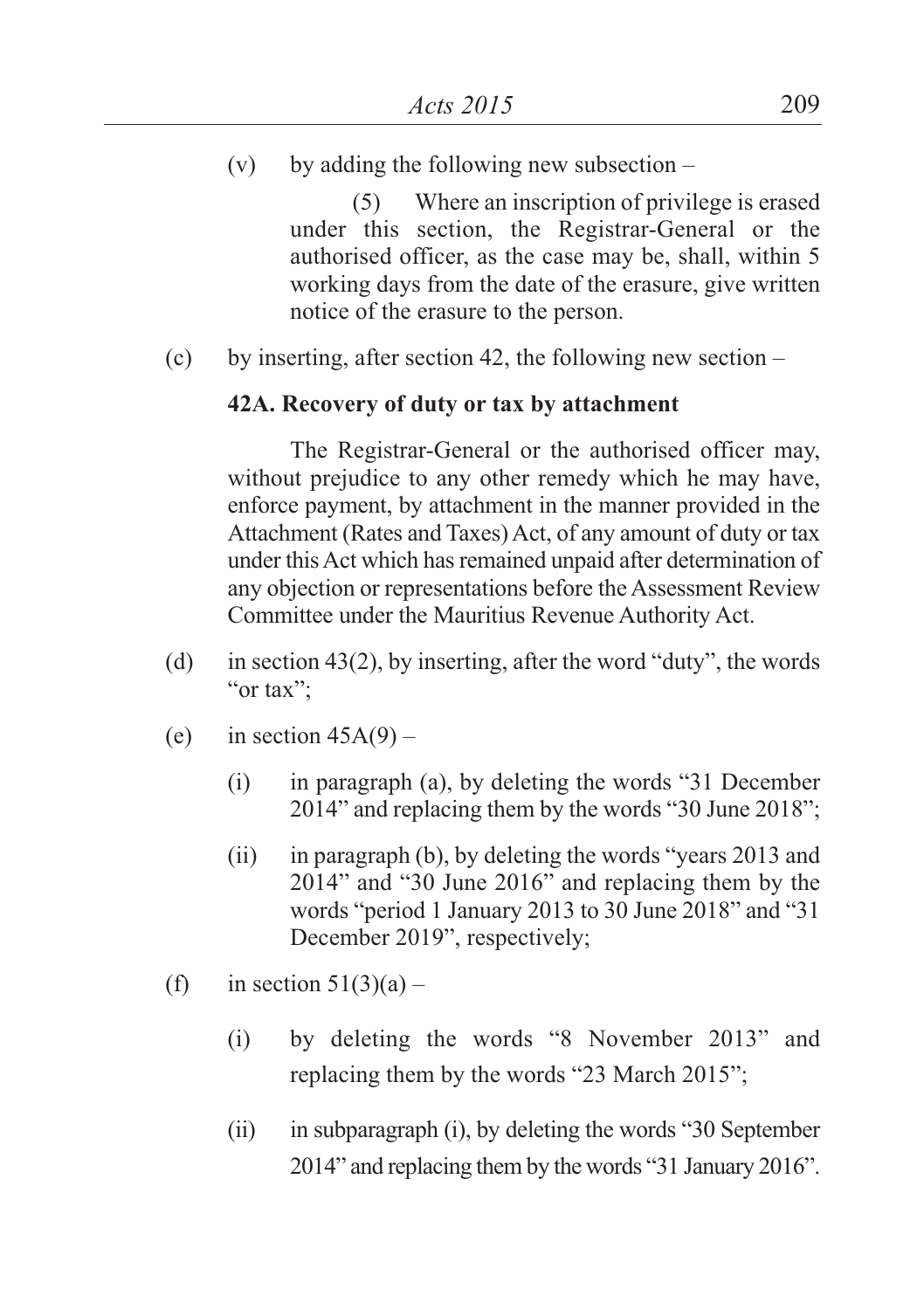## **33. Limited Partnerships Act amended**

The Limited Partnerships Act is amended –

- (a) in section  $9 -$ 
	- (i) in subsection  $(1)$ 
		- (A) by repealing paragraph (b) and replacing it by the following paragraph –
			- (b) the payment of any fee under this Act, the Companies Act, the Business Registration Act or the Foundations Act;
		- (B) by deleting the word "electronically" and replacing it by the words ", through CBRIS, or such other electronic system and";
	- (ii) by adding the following new subsection  $-$ 
		- $(4)$  In this section –

"CBRIS" has the same meaning as in the Companies Act.

(b) in Part IX, by inserting, before section 71, the following new section –

## **70A. Certificate of current standing**

(1) At the request of any person, the Registrar shall, where he is satisfied that the name of a limited partnership is on the register, issue a certificate of current standing under his hand and seal certifying that the limited partnership is of current standing.

(2) A certificate of current standing under subsection (1) shall contain a statement as to whether –

- (a) the limited partnership
	- (i) has paid all fees and charges due and payable;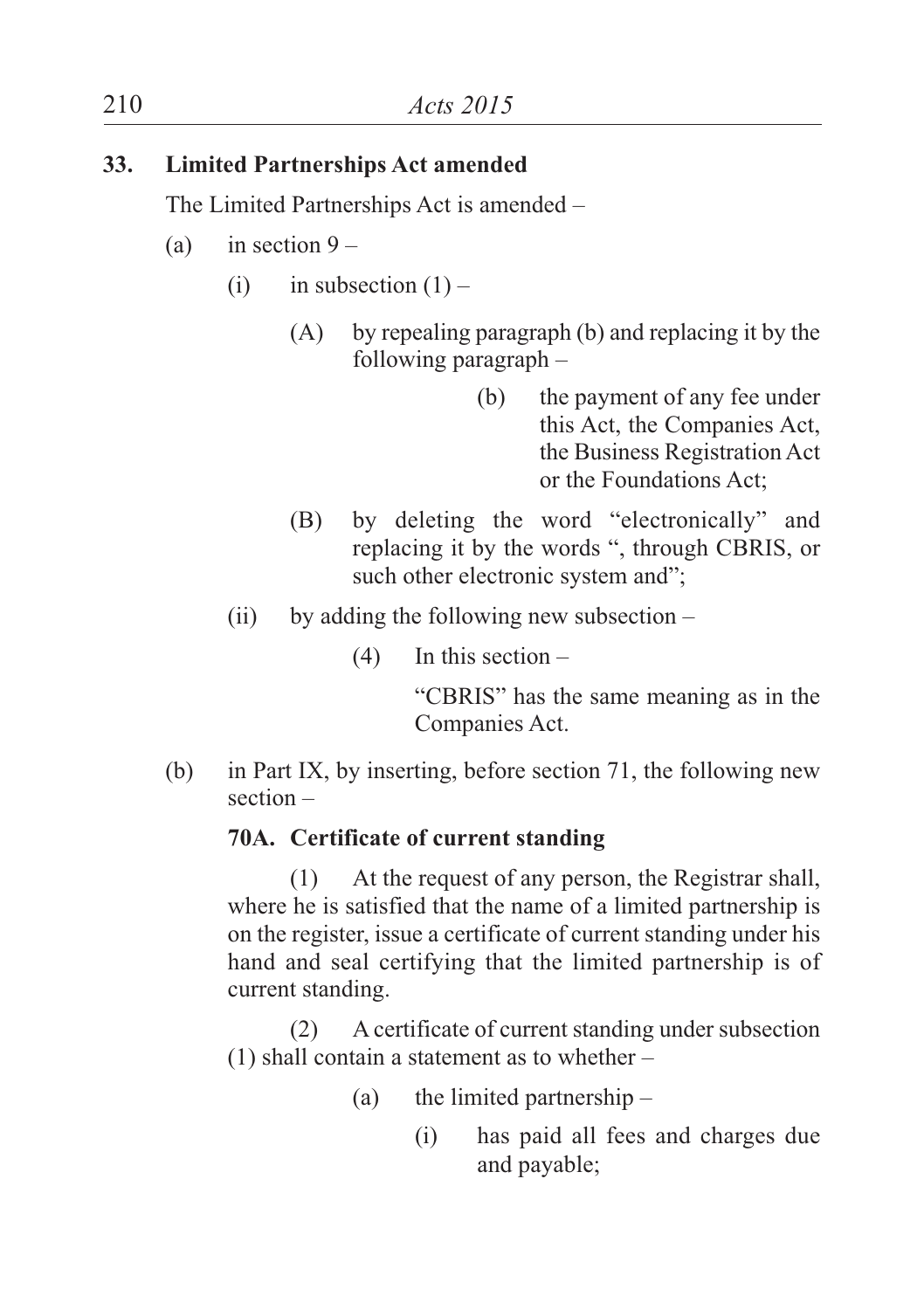- (ii) has submitted its annual return under section 53; or
- (iii) is in the process of being dissolved: or
- (b) any proceedings to remove the limited partnership from the register have been instituted.
- (c) by inserting, after section 75, the following new section –

#### **75A. Compounding of offences**

(1) (a) Notwithstanding section 75, the Registrar may, with the consent of the Director of Public Prosecutions, compound an offence committed by a person under this Act where the person agrees in writing to pay an amount acceptable to the Registrar not exceeding the maximum penalty imposable under this Act for that offence.

(b) For the purpose of paragraph (a), the Registrar shall chair a committee which shall include 2 other senior officers from his staff designated by him.

(2) Every agreement to compound shall be in writing and signed by the Registrar and the person referred to in subsection (1)(a), and witnessed by an officer, and a copy shall be delivered to such person.

(3) Every agreement to compound shall be final and conclusive.

(4) Where the Registrar compounds an offence in accordance with this section, no further proceedings shall be taken in respect of the offence so compounded against the person.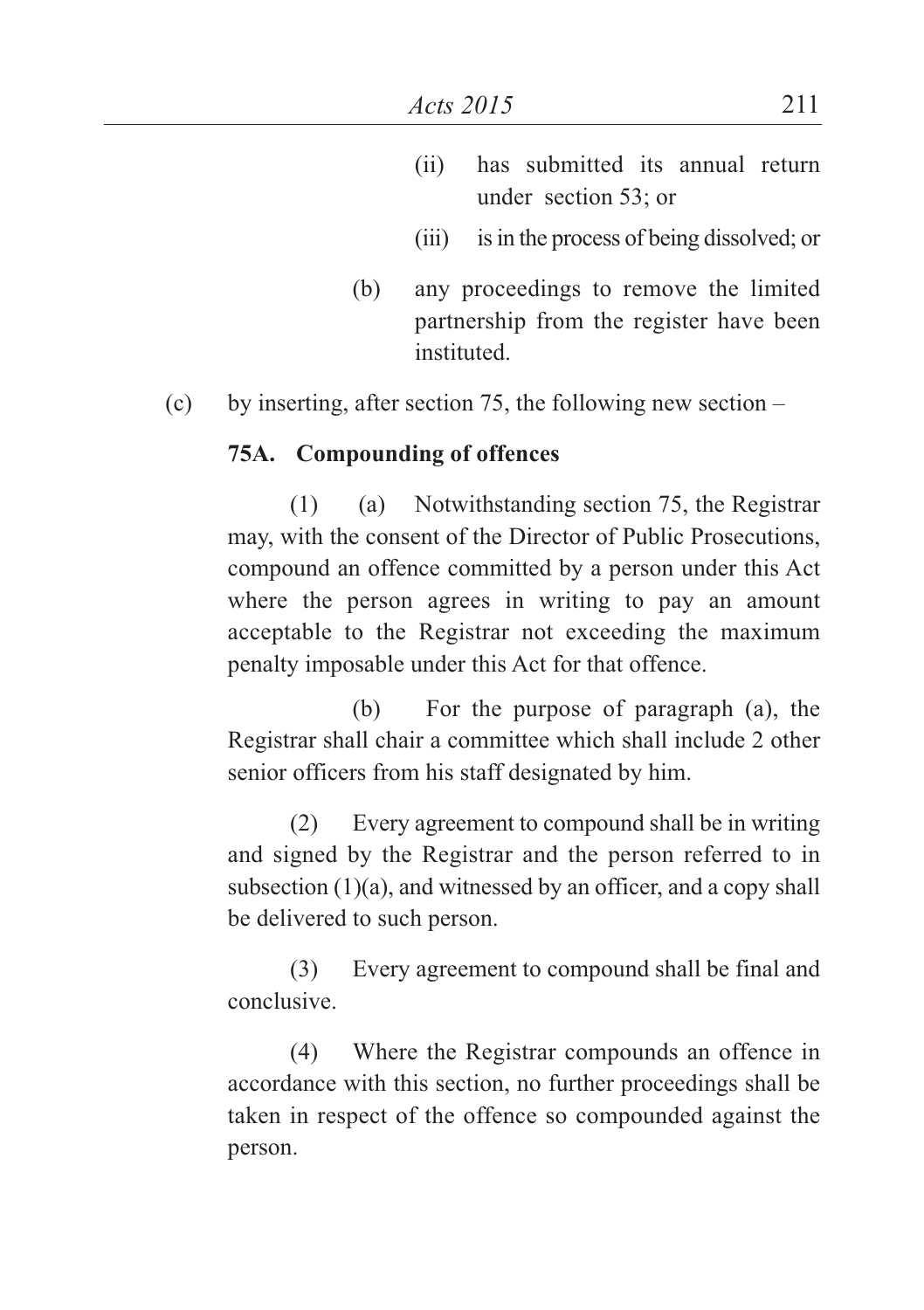### **34**. **Local Government Act amended**

The Local Government Act is amended –

- (a) in section  $117 -$ 
	- (i) by inserting, after subsection (2), the following new subsection –

(2A) Subsection (2) shall not apply to a person who intends to carry out such classified trade as may be prescribed.

(ii) by inserting, after subsection (6A), the following new subsection –

(6B) In the course of the processing of an application under subsection (6), the Permits and Business Monitoring Committee may request the applicant to attend a meeting of the Committee, within the time limit referred to in subsection (7) or (8), as the case may be, for the purpose of giving such clarification or explanation relating to the application as the Committee may determine.

- (iii) in subsection (8), by deleting the words "a small enterprise or handicraft enterprise under the Small Enterprises and Handicraft Development Authority Act" and replacing them by the words "a microenterprise or small enterprise registered under the Small and Medium Enterprises Development Authority Act";
- (b) in section 122, by inserting, after subsection (4), the following new subsection –

(4A) Notwithstanding subsection (4), a person referred to in subsection (3)(a) may effect advance payment of the appropriate fee payable in respect of a period of up to 3 years.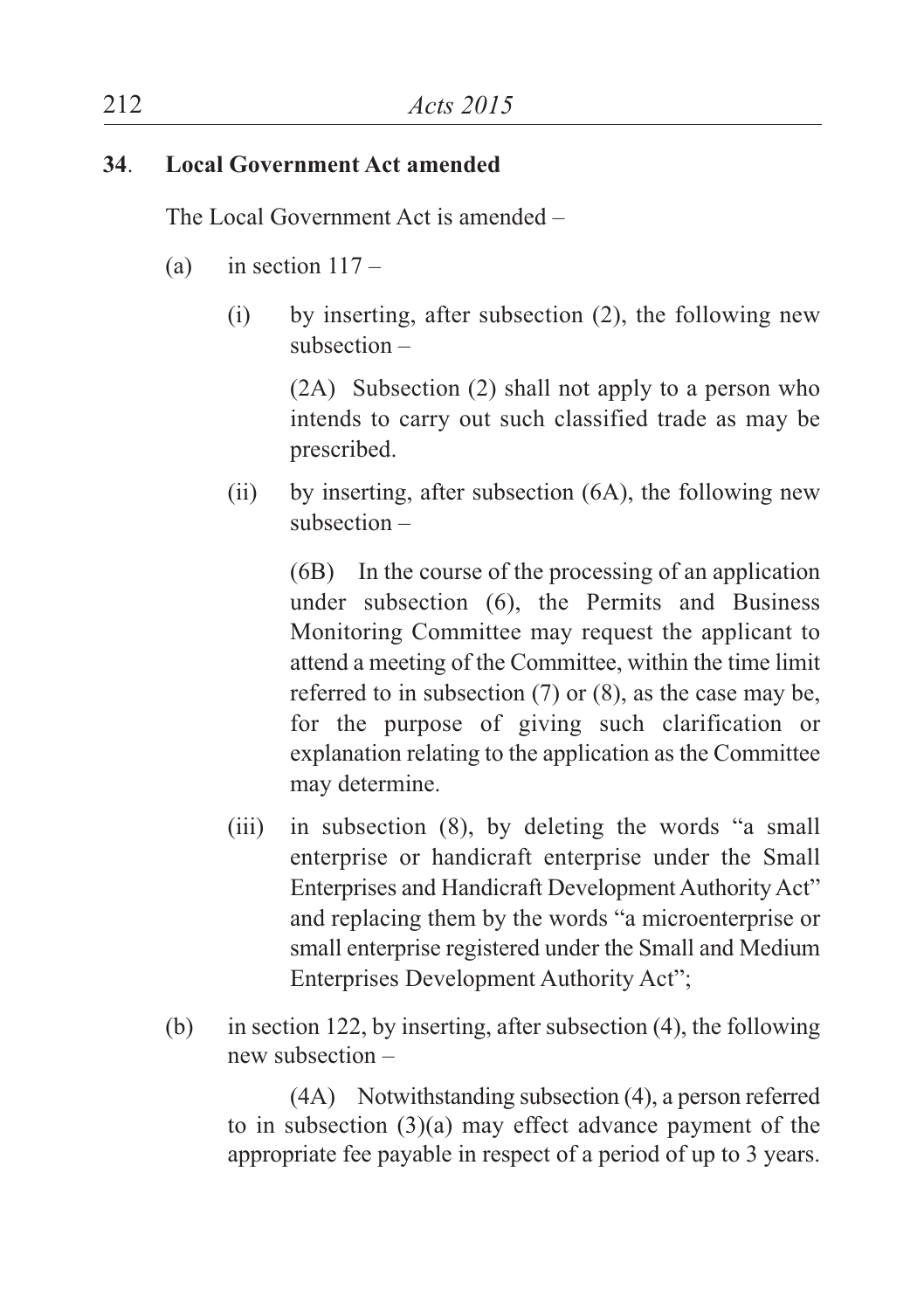(c) by inserting, after section 166, the following new section –

## **166A. Transitional provision**

Section 85 shall apply for the period of 6 months ending on 30 June 2016, except that any reference to the next financial year shall be construed as a reference to the period of 6 months ending on 30 June 2016.

## **35. Mauritius Revenue Authority Act amended**

The Mauritius Revenue Authority Act is amended –

(a) in section 6, by repealing subsection (6) and replacing it by the following subsection –

(6) The Board shall not have accessto any information concerning the liability or otherwise of any person to tax.

(b) by inserting, after section 7, the following new sections –

## **7A. Discretionary powers**

Where the Director-General exercises discretionary powers under any Revenue Law, he shall, in such cases as may be prescribed, issue statements of practice specifying the circumstances in which the discretionary powers are exercised.

## **7B. Assessment or claim by Director-General**

Where an assessment or a claim is made for payment of tax, the Director-General shall specify in the assessment or claim –

- (a) the amount in whole or in part of any deduction claimed by the person, which has been disallowed and the reason for the decision;
- (b) the basis for the computation of the amount and its justification; and
- (c) the reason for making the assessment or claim.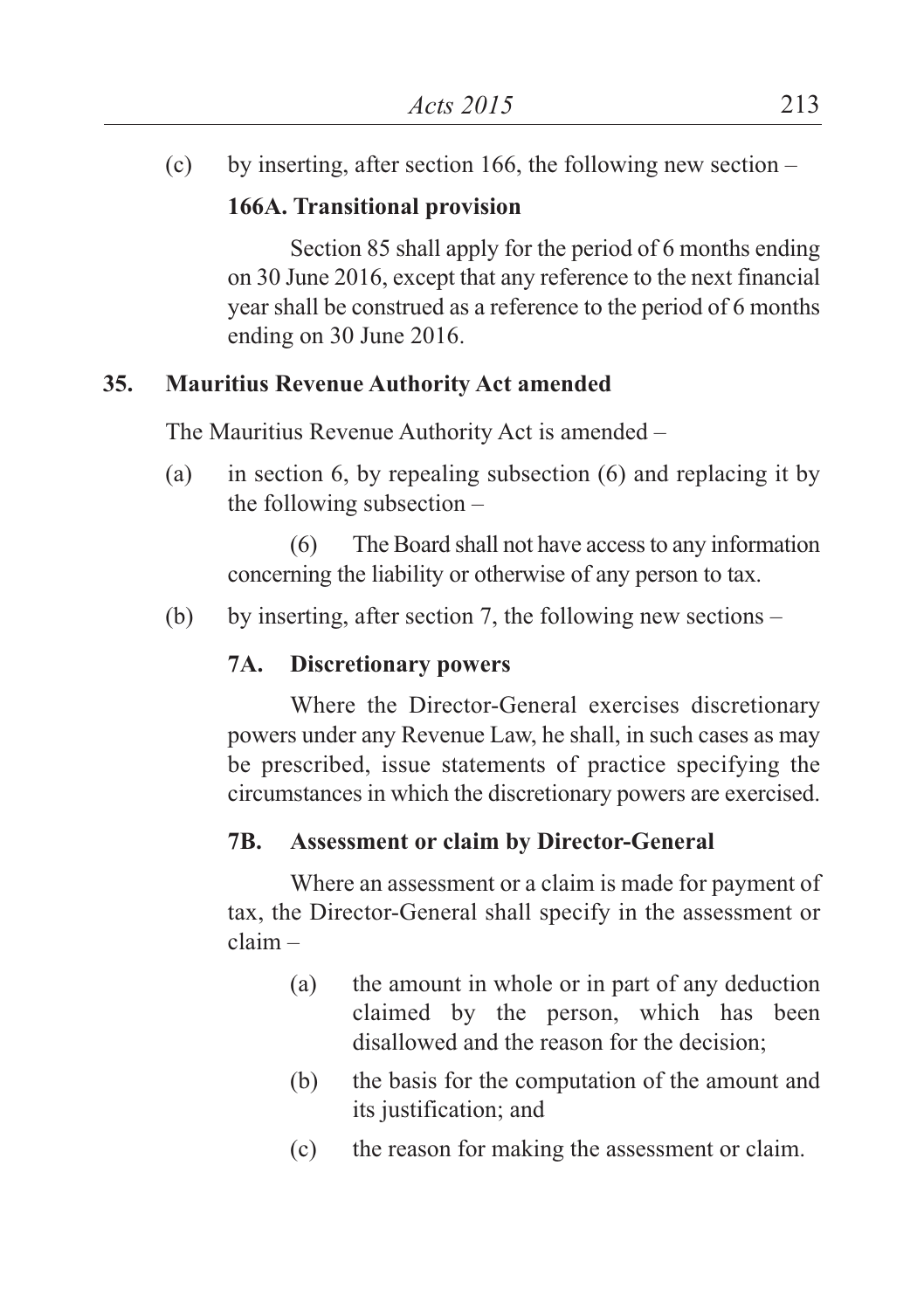(c) by inserting, after Part IV, the following new Part –

## **PART IVA – INDEPENDENT TAX PANEL**

## **21A. Independent Tax Panel**

(1) Subject to this section, there shall be, in accordance with section  $18(2)(c)$ , a panel which shall be referred to as the Independent Tax Panel.

 $(2)$  Section 18(2)(b) shall not apply to this Part.

(3) In the discharge of its functions, the Independent Tax Panel shall act without fear or favour and shall not be subject to the direction or control of any other person or authority.

(4) A member sitting on the Independent Tax Panel to consider an application made pursuant to section 21B shall not sit on a panel of the Committee which hears representations for review under section 19 in relation to that case.

## **21B. Functions of Independent Tax Panel**

(1) The functions of the Independent Tax Panel shall be to  $-$ 

- (a) consider applications made ex parte by the Director-General under –
	- (i) section 7A of the Customs Act;
	- (ii) section 119A of the Gambling Regulatory Authority Act;
	- (iii) section 123A of the Income Tax Act; or
	- (iv) sections 28A and 73(10A) of the Value Added Tax Act,

and grant an authorisation, within a period of 30 days from the date of the application, where it is satisfied that there is prima facie evidence of fraud;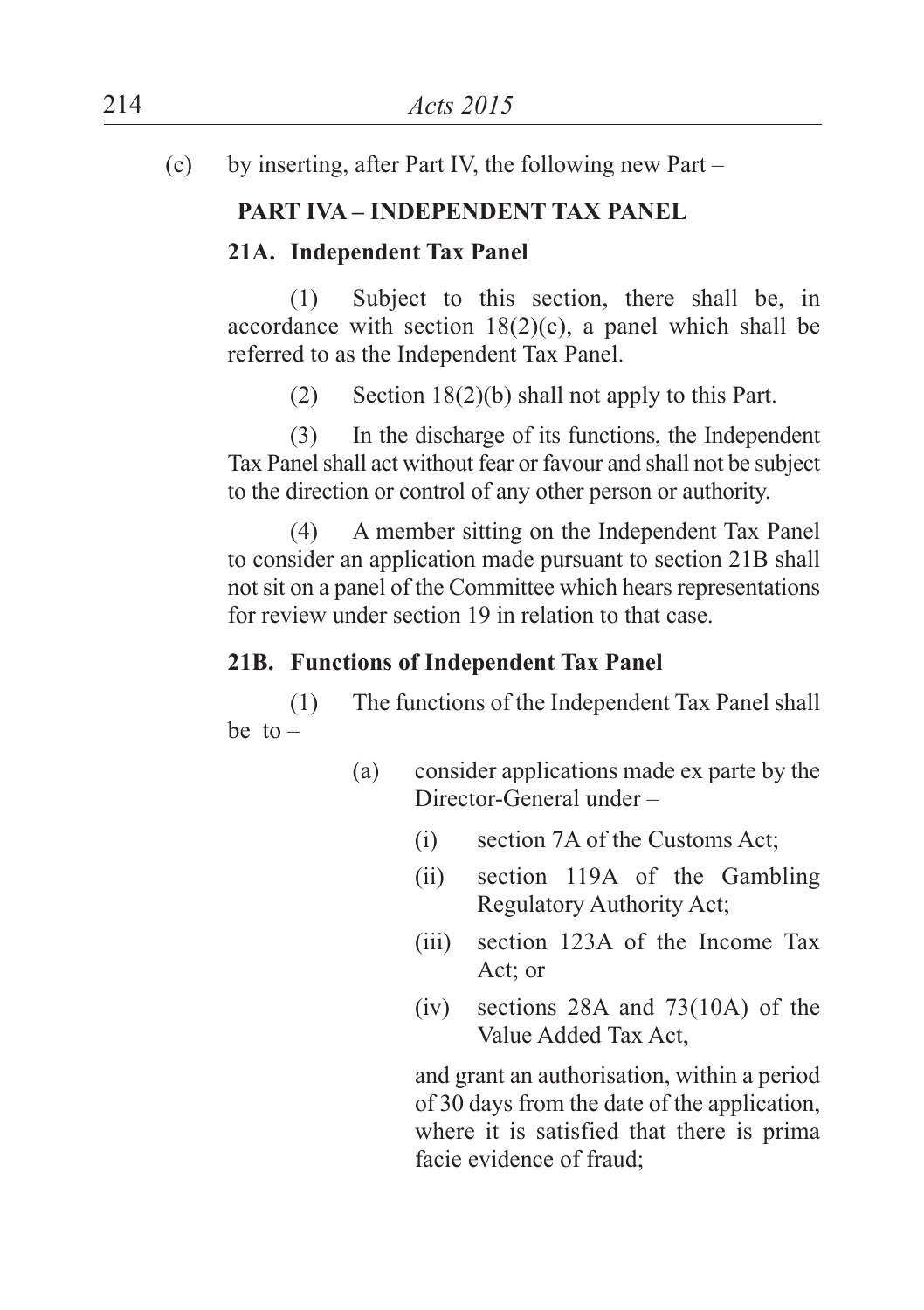- (b) consider applications for authorisation by the Director-General under subsections (2) and (3) and grant an authorisation, within 15 days of the date of submission, where it is satisfied that there is prima facie evidence of fraud;
- (c) issue guidelines for the waiving by the Director-General of the whole or part of any penalty, interest, surcharge or rent in accordance with section 125A of the Customs Act.

(2) Where, in relation to the tax liability of a person under a Revenue Law in respect of a period prior to the period referred to in an enactment referred to in subsection (1)(a), the Director-General has, before the commencement of section 21A and this section –

- (a) initiated an enquiry or made a request for information or return; or
- (b) completed an enquiry or has processed the information requested but no assessment or claim has been made,

the enquiry or request, as the case may be, shall, on the commencement of section 21A and this section, lapse unless the Director-General applies ex parte for and obtains the authorisation of the Independent Tax Panel.

(3) (a) In the discharge of its functions under subsection (1)(a) to (c), the Independent Tax Panel may request the Director-General to –

> (i) furnish such information or to produce such document as it may require in relation to the case within such time as it may determine;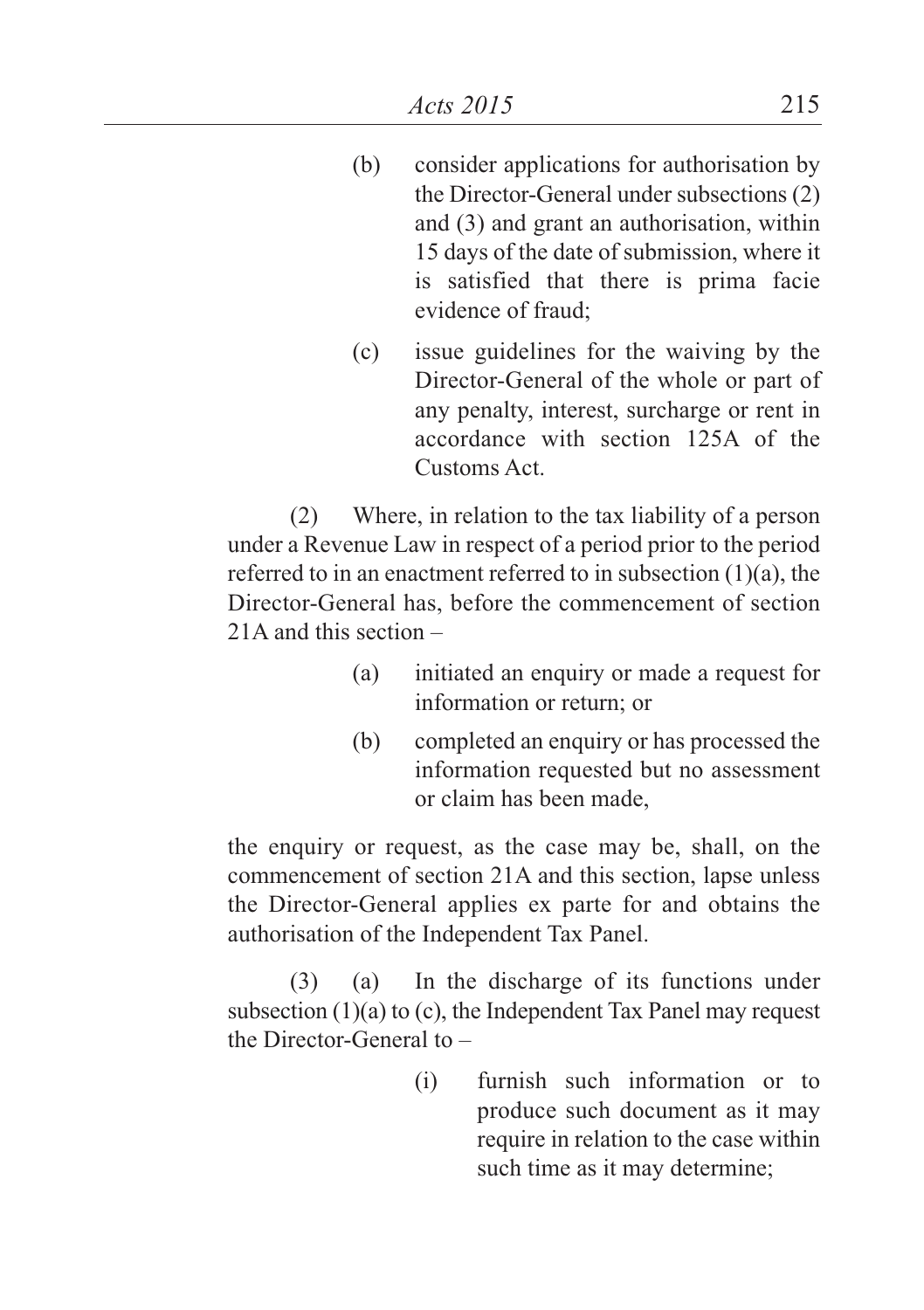(ii) attend a sitting of the Independent Tax Panel on such date and at such time as it may determine.

(b) On receipt of a request under paragraph (a), the Director-General shall comply with the request.

(4) The guidelines issued by the MRA Committee under section 125A of the Customs Act and in force at the commencement of this section shall be considered to have been issued by the Independent Tax Panel under this section.

- (d) in section  $28(14)$ 
	- (i) in paragraph (a), by deleting the figure "2011" and replacing it by the figure "2015";
	- (ii) in paragraph  $(f)$ 
		- (A) in subparagraph (i), by deleting the figure "2013" and replacing it by the figure "2015";
		- (B) in subparagraph (ii), by deleting the figure "2010" and replacing it by the figure "2014";
		- (C) in subparagraph (iii), by deleting the figure "2012" and replacing it by the figure "2014";
	- (iii) in paragraph  $(i)(i)$ , by deleting the words "1 July 2001" and replacing them by the words "31 December 2004".

#### **36. Morcellement Act amended**

The Morcellement Act is amended –

- (a) in section  $4(2)$ 
	- (i) in paragraph (a), by deleting the words "land development" and replacing them by the word "lands";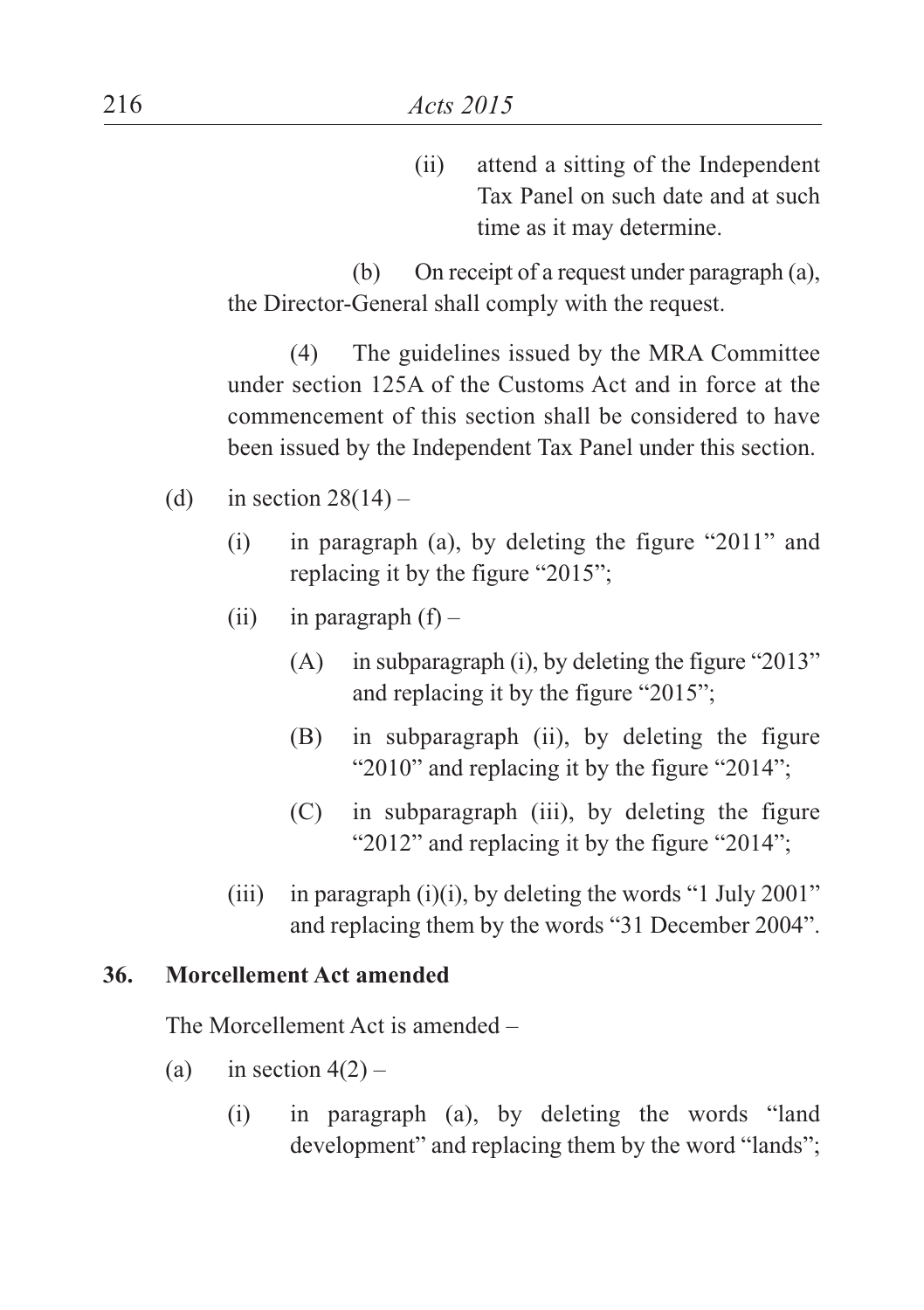- (ii) by inserting, after paragraph (a), the following new paragraph –
	- (aa) a representative of the Planning Division of the Ministry responsible for the subject of housing and lands;
- (b) in section 5, by inserting, after subsection (6), the following new subsection –

(6A) (a) The Board shall examine and consider an application made under subsection (1).

(b) In the course of the examination of an application under paragraph (a), the Board may request the developer to attend a meeting of the Board, within the period referred to in section 6(1), for the purpose of giving such clarification or explanation relating to the application as the Board may determine.

#### **37. National Pensions Act amended**

The National Pensions Act is amended –

- (a) in section  $2 -$ 
	- (i) by deleting the definition of "charitable institution" and replacing it by the following definition –

"charitable institution" –

- (a) in relation to an inmate, means an institution  $-$ 
	- (i) in receipt of a grant from public funds; and
	- (ii) which supplies its inmates, free of charge, with board, clothing and lodging;
- (b) in relation to section  $3(2)$ , has the same meaning as in the Income Tax Act;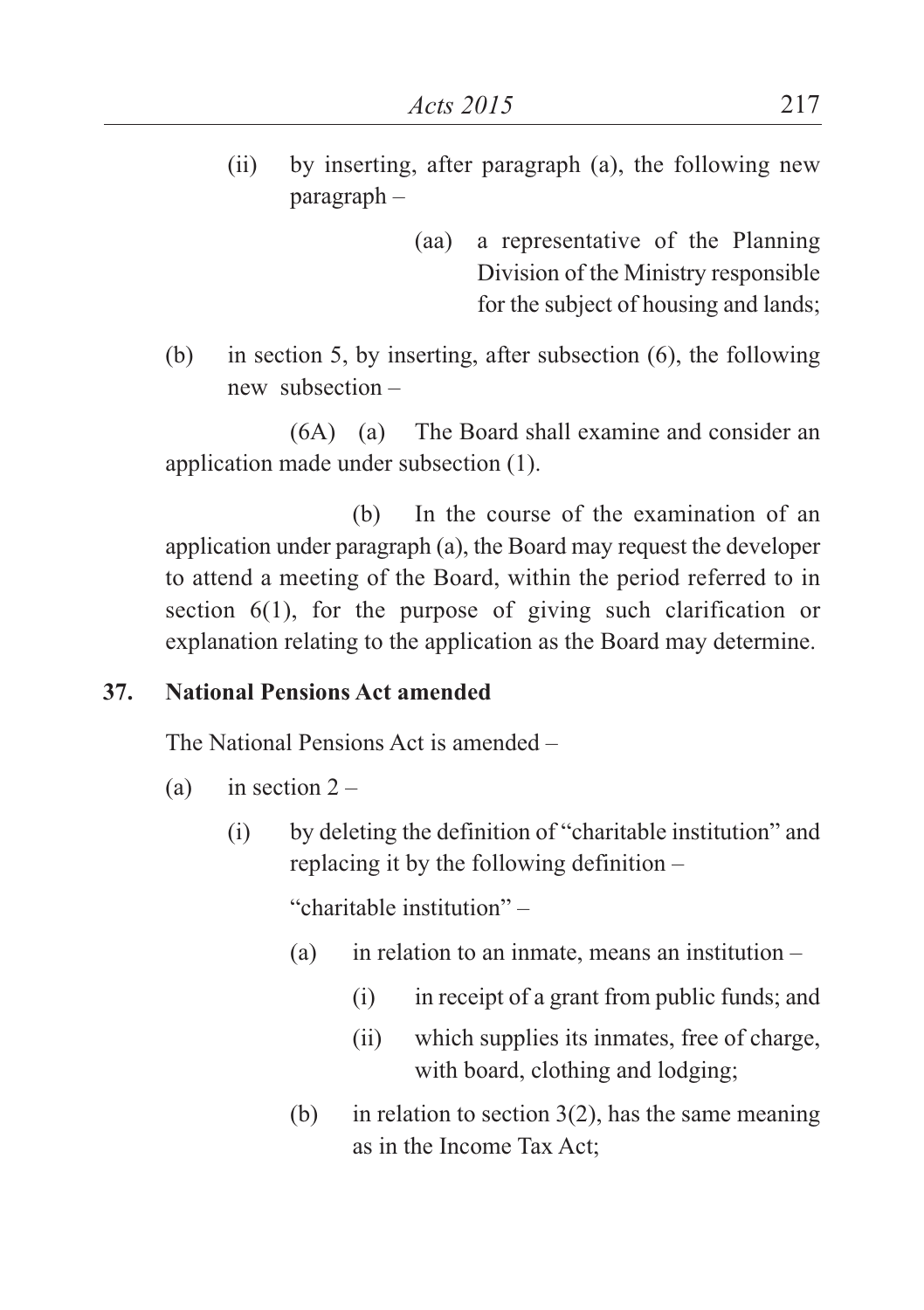(ii) by inserting, in the appropriate alphabetical order, the following new definitions –

> "charitable Foundation" has the same meaning as in the Foundations Act;

> "charitable trust" has the same meaning as in the Trusts Act;

- (b) in section  $3 -$ 
	- (i) by inserting, after the figure "10", the words "and such terms and conditions as may be prescribed";
	- (ii) by adding the following new subsections, the existing provision being numbered as subsection (1) –

(2) Notwithstanding section 44, a person qualified to receive a basic retirement pension pursuant to subsection (1) may request the Permanent Secretary that his basic retirement pension be paid to a charitable institution, charitable Foundation or charitable trust.

- (3) A request under subsection (2) shall
	- (a) be made in such form and manner as the Permanent Secretary may determine;
	- (b) be made not later than 15 days before the end of a month;
	- (c) take effect as from the first day of the month immediately following the month in which the request is made; and
	- (d) remain valid unless it is revoked by notice in such form as the Permanent Secretary may determine.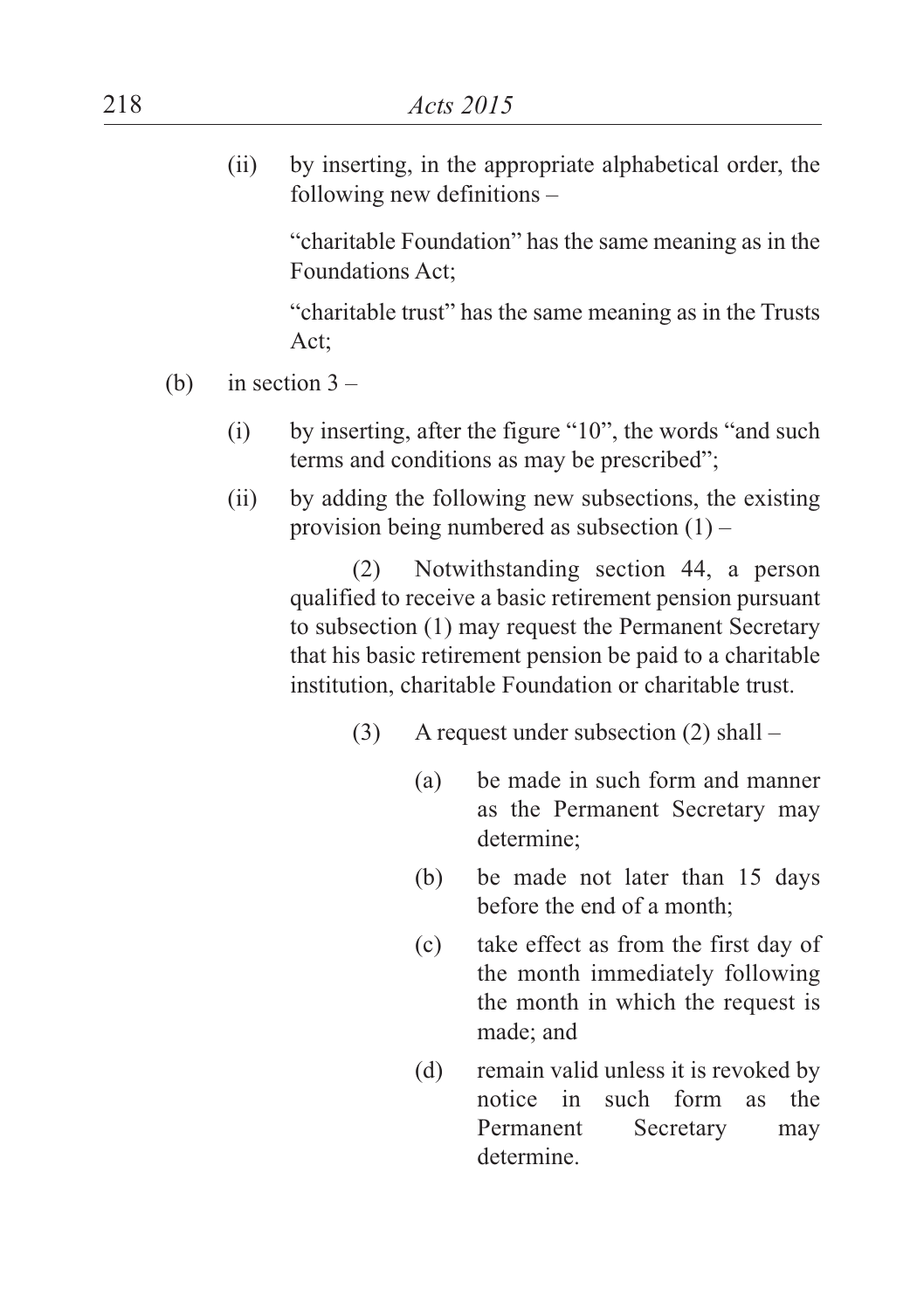(4) Where a request is revoked under subsection  $(3)(d)$ , the revocation shall –

- (a) be made not later than 15 days before the end of a month; and
- (b) take effect as from the first day of the month immediately following the month in which the revocation is made.

(5) A person making or revoking a request under this section shall forward, at the time of the request or revocation, a copy of the request or revocation, as the case may be, to the Director-General.

## **38. Non-Citizens (Employment Restriction) Act amended**

The Non-Citizens (Employment Restriction) Act is amended –

- (a) in section  $2 -$ 
	- (i) by deleting the words "Immigration Officer" and replacing them by the words "immigration officer";
	- (ii) by inserting, in the appropriate alphabetical order, the following new definitions –

"identification number", in relation to a non-citizen, means the identification number allocated to him by the immigration officer in accordance with section  $9D(1)(a)(ii)$  or (2) of the Immigration Act;

"public sector agency" has the same meaning as in the Business Registration Act;

(b) in section 3(6), by inserting, after the words "section 5A of the Immigration Act", the words ", or is a member of the Mauritian Diaspora under the Mauritian Diaspora Scheme, or a person certified by the Managing Director of the Board of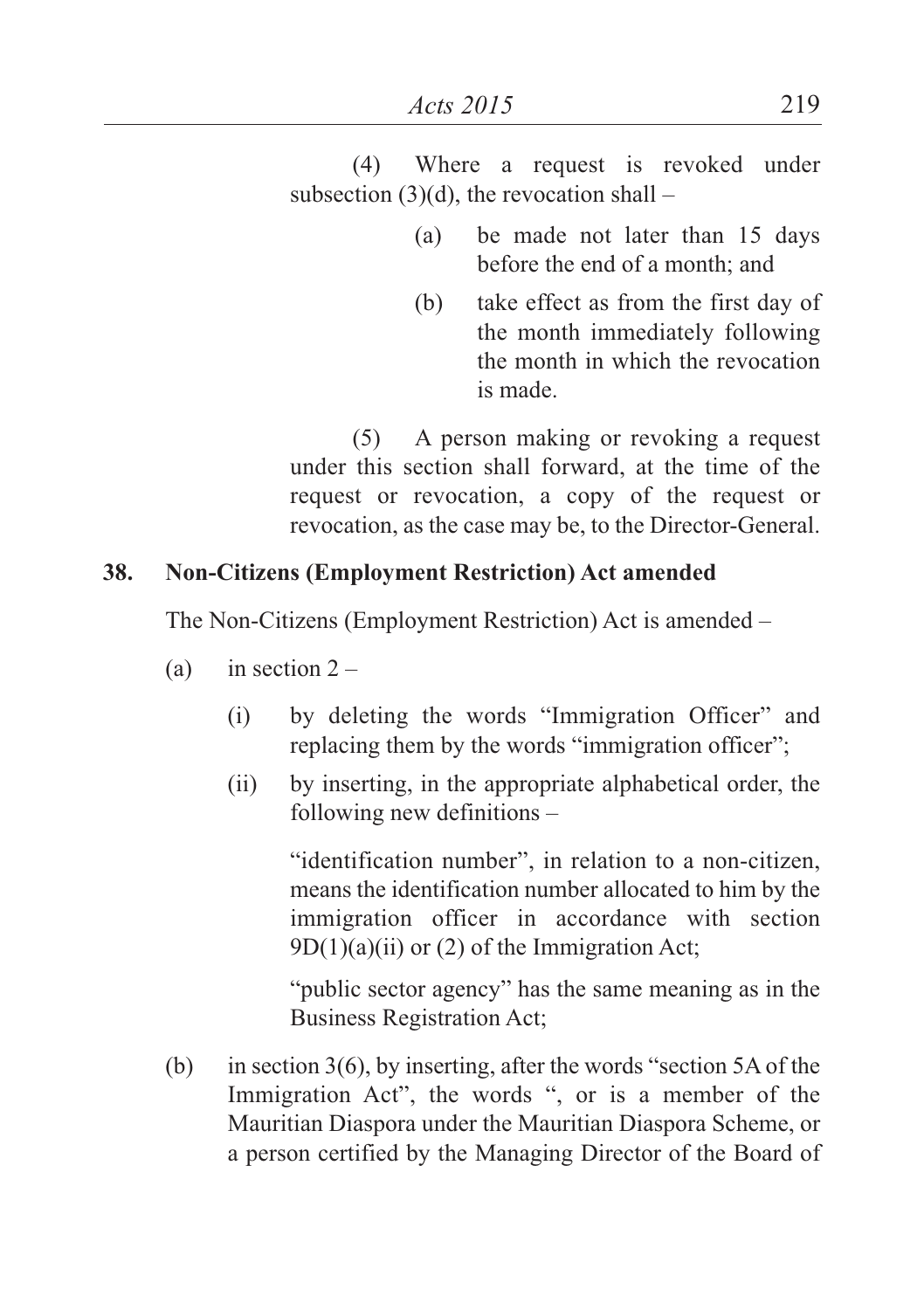Investment to be a person involved in the business activities of the Smart City Scheme, prescribed under the Investment Promotion Act";

(c) by inserting, after section 4, the following new sections –

#### **4A. Use of identification number**

(1) Every work permit issued under section 4 shall contain the identification number of the non-citizen.

(2) Notwithstanding any other enactment, every holder of a work permit –

- (a) who is not required to be registered under the Business Registration Act shall, in respect of every transaction he makes in relation to his activities with a public sector agency, use and indicate on any document, whether electronically or otherwise, his identification number;
- (b) who is required to be registered under the Business Registration Act shall, in respect of every transaction he makes –
	- (i) in relation to his business activities, use his business registration number in accordance with the Business Registration Act;
	- (ii) in relation to any other activity with any public sector agency, use and indicate on any document, whether electronically or otherwise, his identification number.

(3) No public sector agency shall issue, whether electronically or otherwise, a document in respect of any transaction referred to in subsection  $(2)(a)$  or  $(b)(ii)$ , unless the document contains the identification number of the person.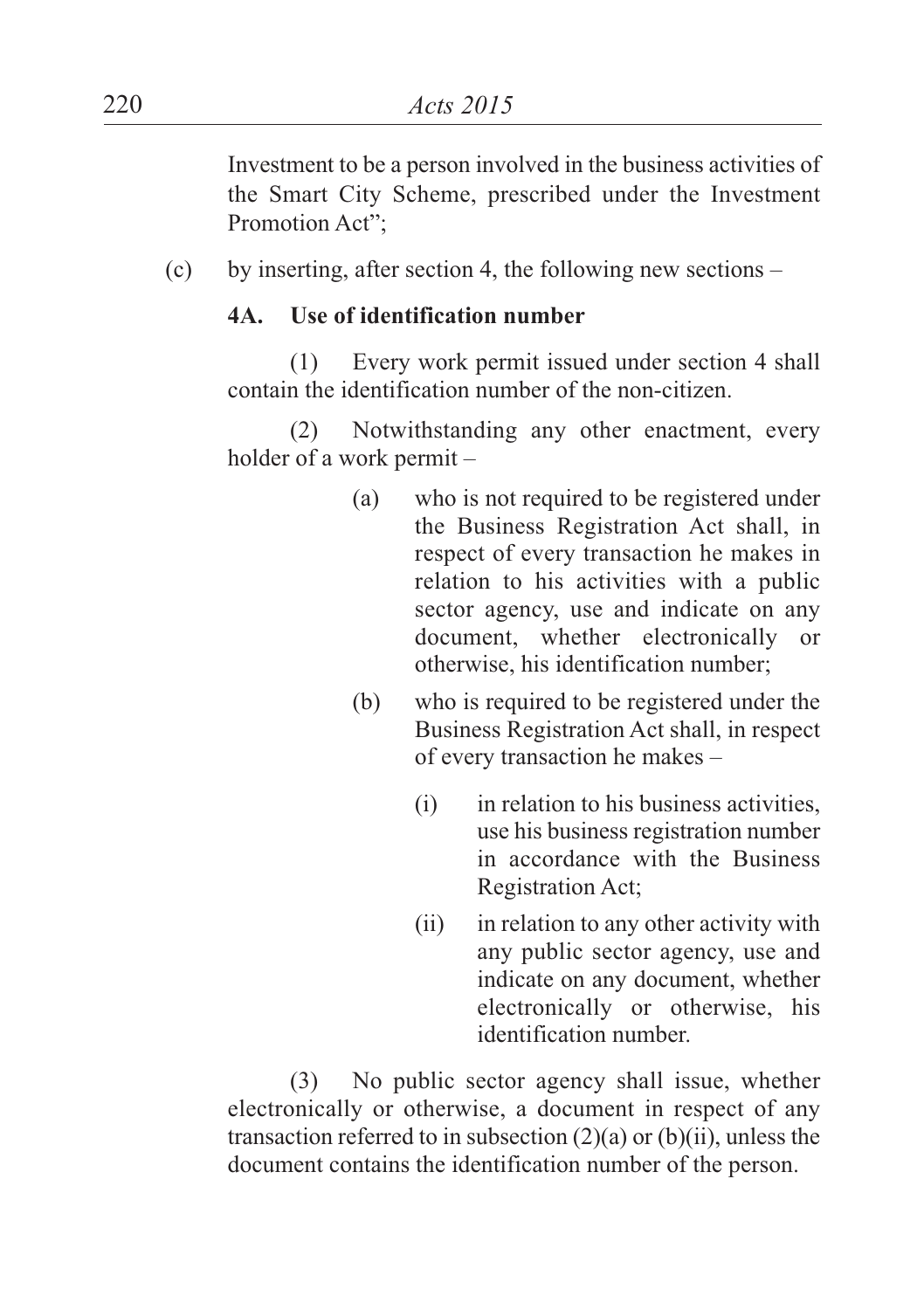(4) Every public sector agency shall use and indicate in its records, whether electronically or otherwise, the identification number of every non-citizen with whom a transaction is carried out pursuant to subsection  $(2)(a)$  or  $(b)(ii)$ and in respect of whom a record is required to be kept.

(5) (a) The identification number allocated to a non-citizen referred to in subsection (2)(a) or (b)(ii) shall be the unique identification number of that person.

(b) The unique identification number of a noncitizen shall be the non-citizen's official identification number whenever reference is made to him.

(c) Any number of identification, other than the identification number, which is used by a public sector agency –

- (i) shall be used by that public sector agency solely for internal purposes; and
- (ii) shall not appear on any document issued to any person.

(6) Any person who fails to comply with subsection (2)(a) or (b)(ii) shall commit an offence and shall, on conviction, be liable to a fine not exceeding 100,000 rupees.

(7) Any public sector agency which contravenes subsection (3), (4) or (5) shall commit an offence and shall, on conviction, be liable to a fine not exceeding 200,000 rupees.

## **4B. Electronic register of work permits**

The Ministry shall keep and maintain an electronic register of work permits referred to in section 4.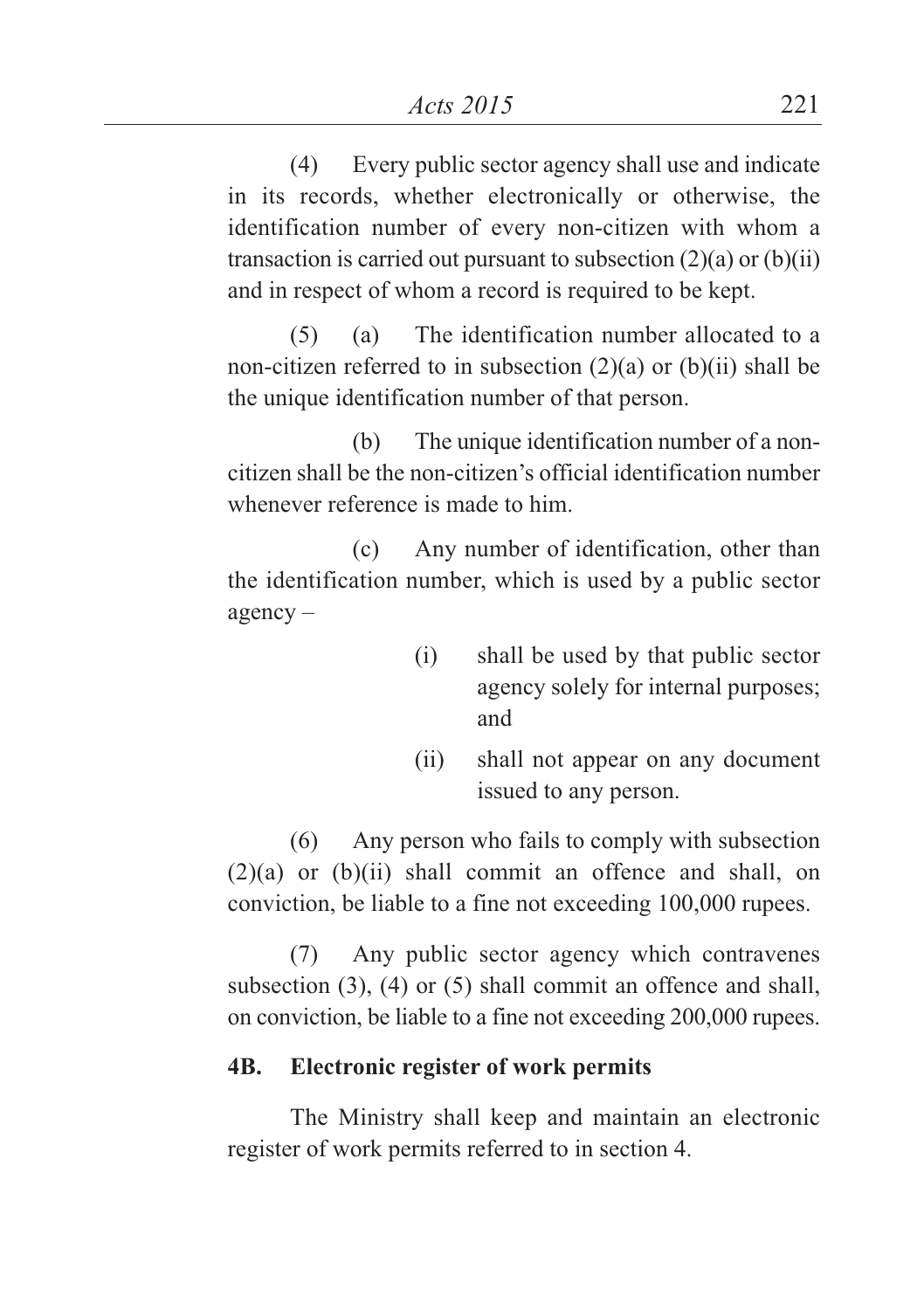### **4C. Sharing of information**

(1) For facilitation purposes, the Ministry shall, through its electronic register, share with another public sector agency information relating to a non-citizen, his name and address, place of work, duration of permit and his date of arrival in, and date of departure from, Mauritius.

(2) No public sector agency shall disclose any information obtained pursuant to subsection (1) to a third party.

(d) in section 5, by deleting the words "Immigration Officer" and replacing them by the words "immigration officer".

### **39. Non-Citizens (Property Restriction) Act amended**

The Non-Citizens (Property Restriction) Act is amended, in section  $3(3)(c)$  –

- (a) in subparagraph (iii), by deleting the words "Real Estate Development Scheme" and replacing them by the words "Invest Hotel Scheme, Property Development Scheme or Smart City Scheme,";
- (b) in subparagraph (v), by deleting the words "or a non-citizen" and replacing them by the words ", a non-citizen or a member of the Mauritian Diaspora under the Mauritian Diaspora Scheme prescribed under the Investment Promotion Act";
- (c) by adding the following subparagraph, the full stop at the end of subparagraph (vi) being deleted and replaced by a semicolon –
	- (vii) notwithstanding the repeal of the provisions relating to the IRS certificate or RES certificate under the Investment PromotionAct, purchases or otherwise acquires a residential property from a company holding an IRS certificate or a RES certificate.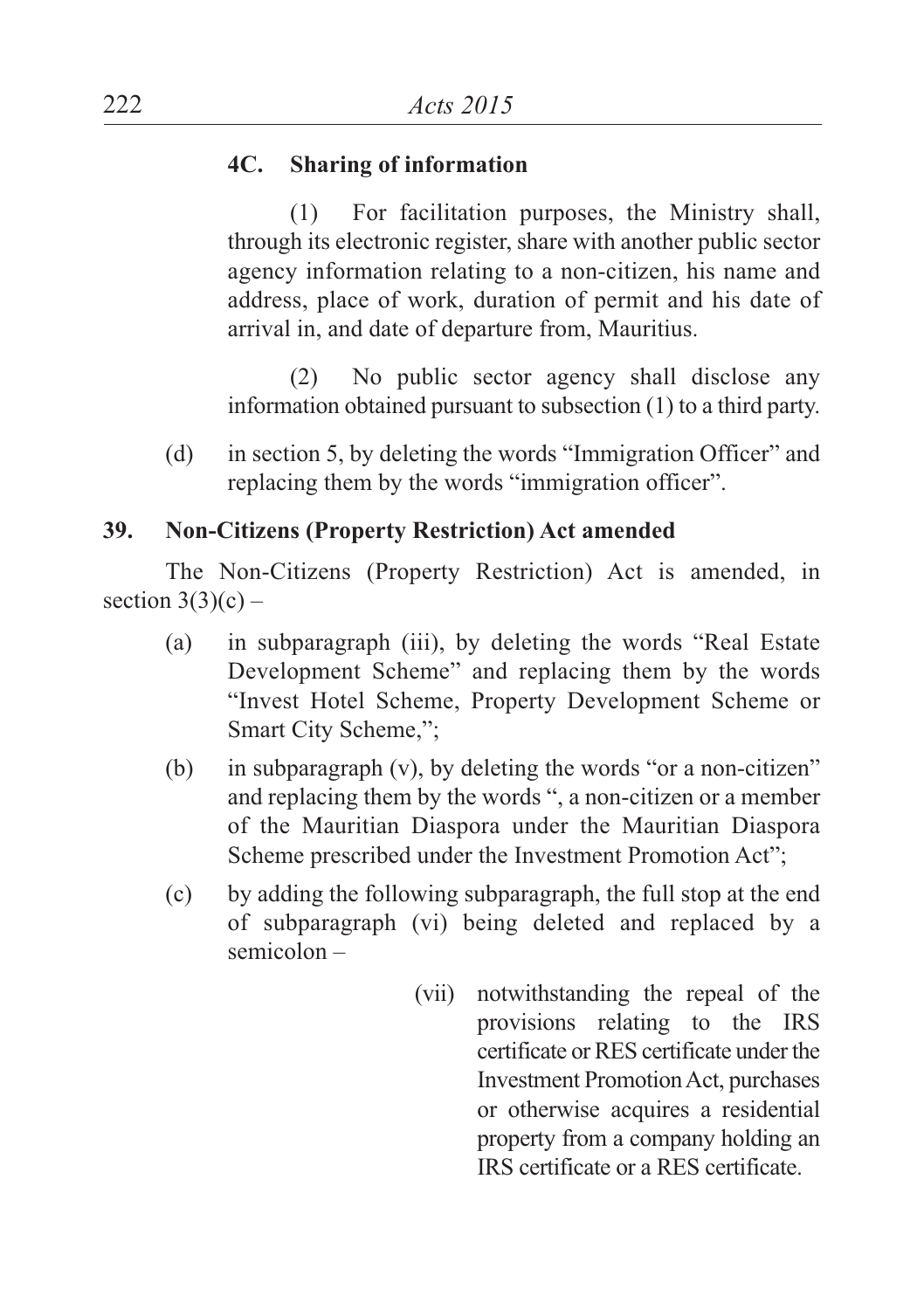#### **40. Notaries Act amended**

The Notaries Act is amended –

- (a) in section  $2 -$ 
	- (i) in the definition of "original", in paragraph (a), by inserting, before the words "the original", the words "notwithstanding any other enactment,";
	- $(iii)$  in the definition of "Repertory", by inserting, after the word "deeds", the words ", including those in electronic form,";
- (b) in section  $3 -$ 
	- (i) in subsection (2), by deleting the words "A notary" and replacing them by the words "Notwithstanding any other enactment, a notary";
	- (ii) in subsection (3)(a), by inserting, after the word "original", the words ", including an original in electronic form,".

#### **41. Pensions Act amended**

The Pensions Act is amended –

(a) in section 6, by adding the following new subsection –

(4) Where an officer, who is appointed on or after 1 July 2008 but before 1 January 2013, retires on or after the age of 55 but before the age of 65, on grounds other than marriage, medical grounds, abolition of his office or reorganisation of the department to which he belongs, the pension payable to the officer shall be computed in such manner as may be prescribed.

- (b) in section  $19 -$ 
	- (i) by repealing subsection (3) and replacing it by the following subsection –
		- $(3)$  (a) The Committee shall consist of
			- (i) the Financial Secretary, who shall be the Chairperson;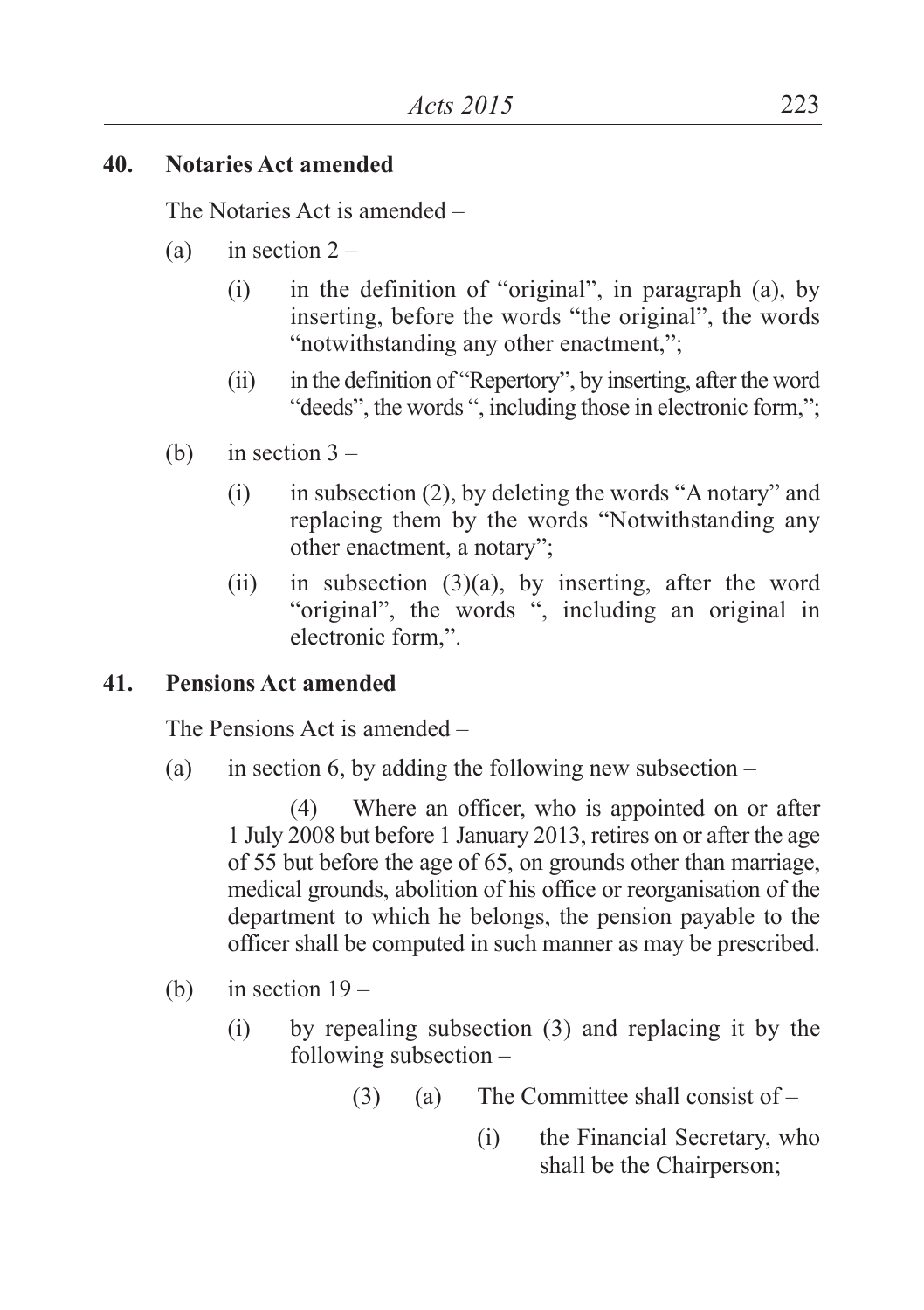- (ii) the Accountant-General or his representative;
- (iii) a representative of the Ministry responsible for the subject of civil service;
- (iv) a representative of the Ministry responsible for the subject of finance;
- (v) a representative of the Ministry responsible for the subject of social security;
- (vi) a representative of the Local Government Services Commission;
- (vii) 2 representatives of employees of the civil service to be appointed by the Minister;
- (viii) a representative of employees of statutory bodies, to be appointed by the Minister;
- (ix) not more than 3 other members, who shall be appointed by the Minister on the recommendation of the Chairperson and shall have experience in the field of finance or proven knowledge of pension matters.

(b) The persons referred to in paragraph (a)(iii) to (viii) shall have academic or professional qualifications and proven experience in fund management, actuarial science, accountancy or economics.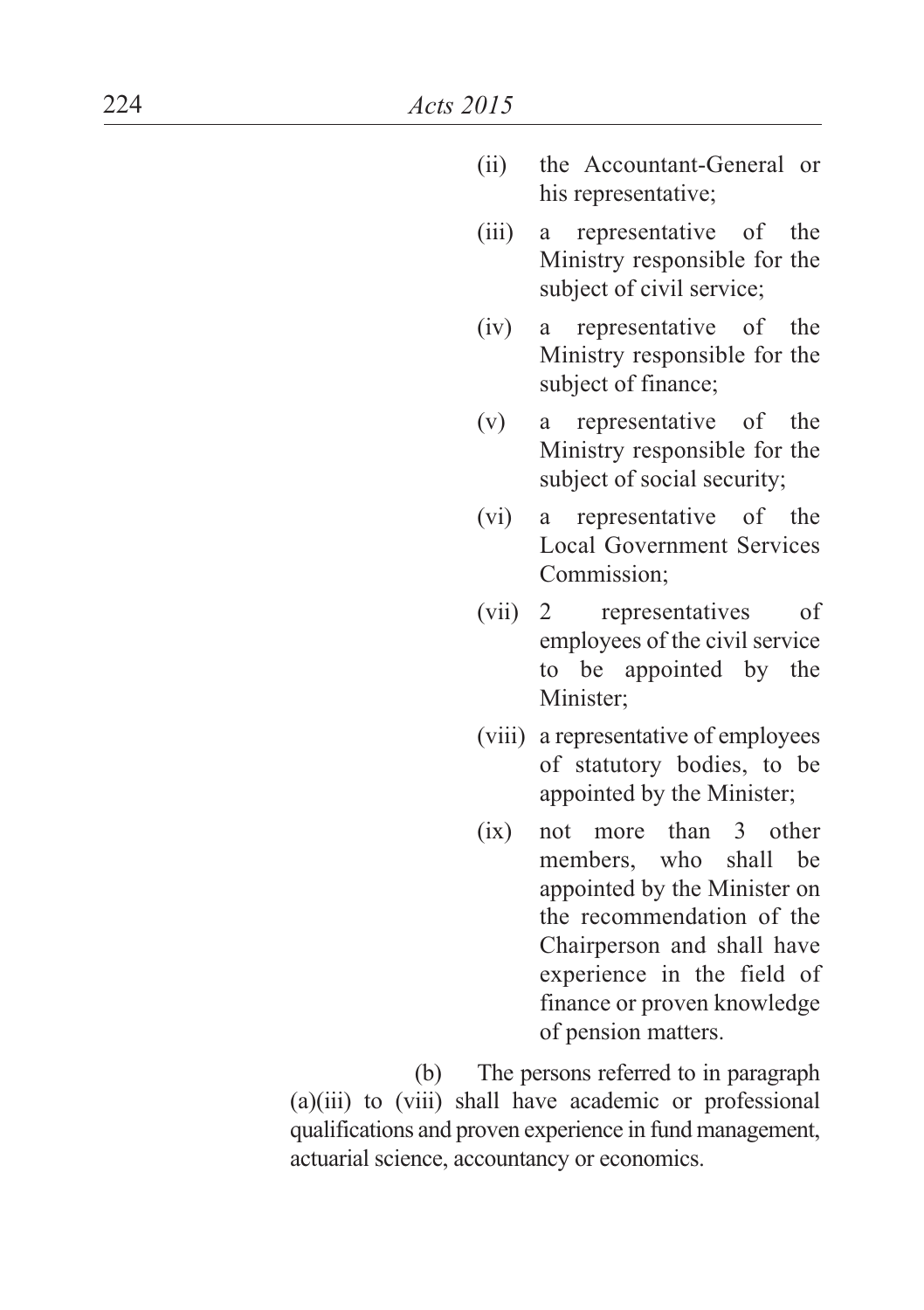- (ii) by repealing subsection (7);
- (c) in section  $21 -$ 
	- (i) in subsection (1), by deleting the words "and housing allowance" and replacing them by the words ", housing allowance and, where applicable, such allowance for service in Agalega or St. Brandon as may be prescribed";
	- (ii) in subsection (3), by adding the following new paragraphs –

(c) Where an officer is required to serve in Agalega or St. Brandon, the Government shall, in addition to the contribution payable under paragraph (a), make a contribution towards his pension, at such rate as may be prescribed, of the allowance of that officer for service in Agalega or St. Brandon.

(d) The allowance referred to in paragraph (c) shall not include his car benefit, housing allowance or such other allowance as may be prescribed.

(d) by repealing section 22 and replacing it by the following section –

### **22. Benefits of participants leaving the service or on dismissal**

(1) Where a participant has contributed towards his pension for at least one year and leaves or otherwise ceases, other than on ground of dismissal, to be in the public service, the participant may elect to  $-$ 

> (a) transfer the accumulated benefits to a pension scheme administered by SICOM or an authorised agent referred to in section 20(2), as the case may be;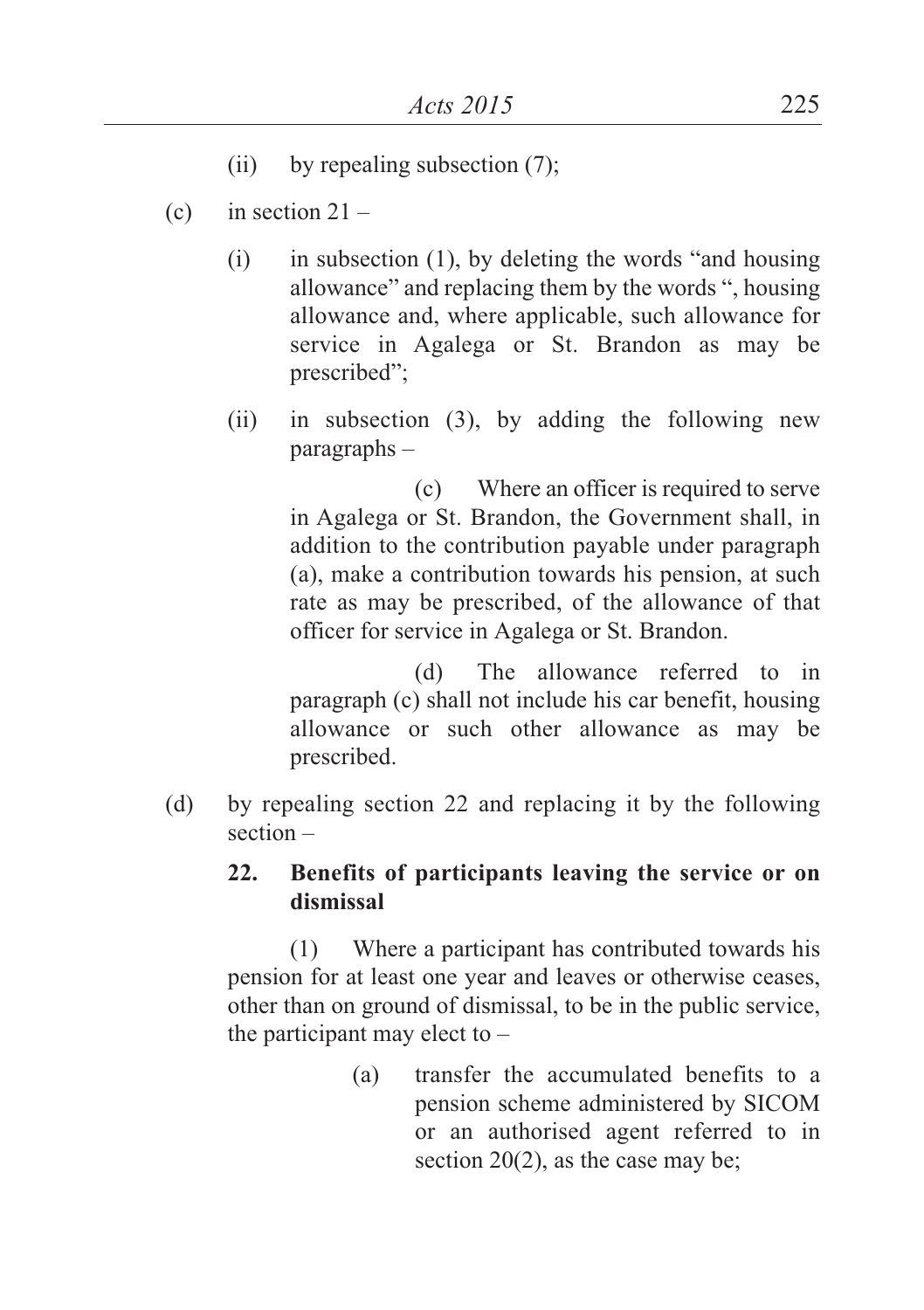- (b) leave the accumulated benefits in his individual account until retirement or death; or
- (c) be refunded his share of the contribution, which shall be computed in such manner as may be prescribed.

(2) Where a participant is dismissed from the public service, any refund of his accumulated benefits shall be computed in such manner as may be prescribed.

### **42. Public Debt Management Act amended**

The Public Debt Management Act is amended –

(a) in section 2, by inserting, in the appropriate alphabetical order, the following new definition –

"cash equivalent" means investments, other than those in shares and units, which are readily convertible to known amounts of cash and are subject to an insignificant risk of changes in value;

- (b) in section 5(1), by deleting the words "may be prescribed" and replacing them by the words "he may approve";
- (c) in section  $7 -$ 
	- (i) in subsection (1), by inserting, after paragraph (a), the following new paragraph, the word "and" at the end of paragraph (a) being deleted –
		- (aa) any amount of Special Drawings Rights allocations made by the International Monetary Fund to Government; and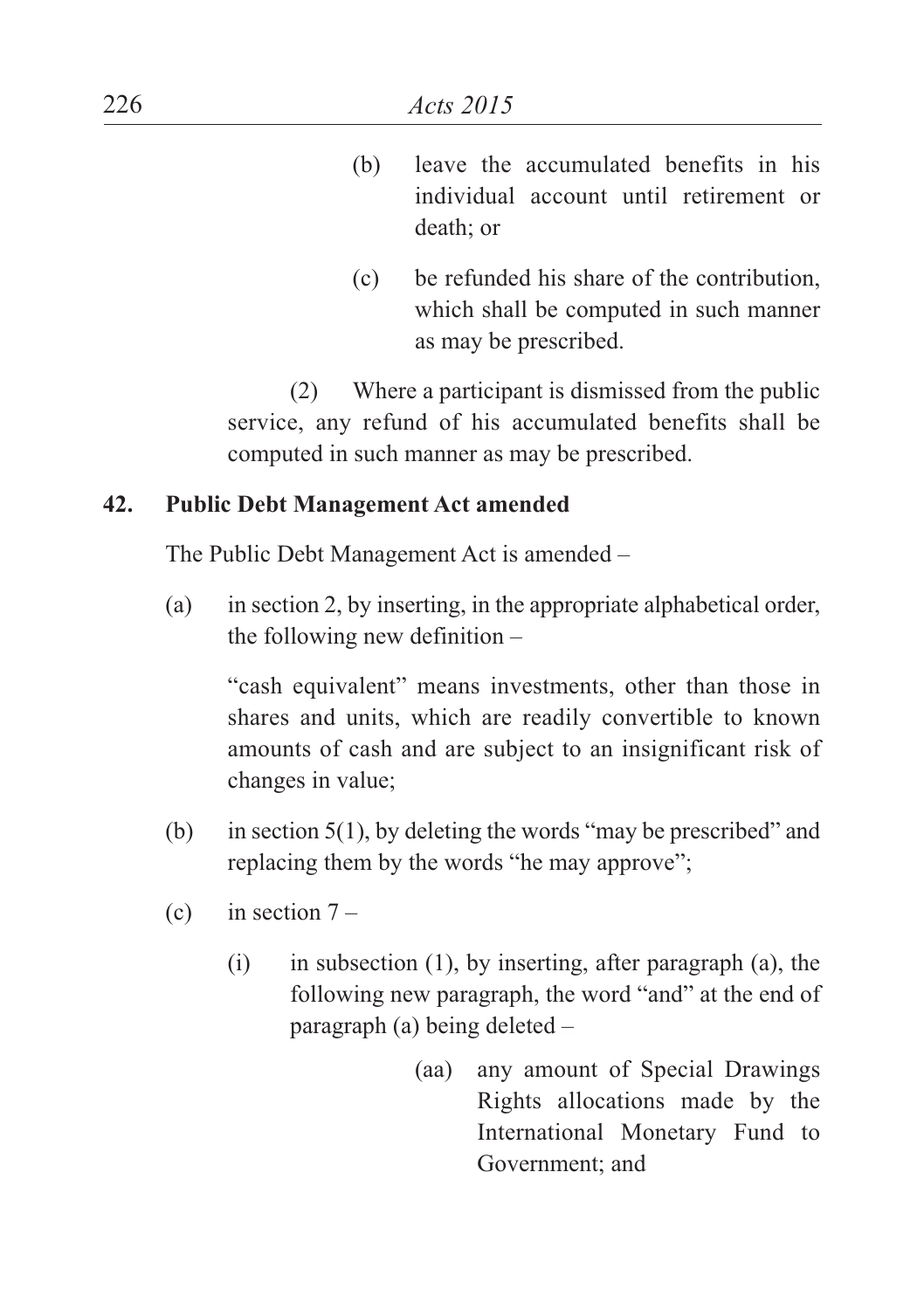(ii) by inserting, after subsection (1A), the following new subsection –

> (1AA)There shall be deducted from the public sector debt –

- (a) any cash balance remaining in any account held by Government with the Bank for the purpose of receiving proceeds from the issuance of any Government securities in excess of Government borrowing requirements for the reduction or mopping up of excess liquidity in the banking system;
- (b) any cash balance held by the Accountant General with the Bank, other than that in respect of Special Funds under the Finance and Audit Act, in excess of an amount of 200 million rupees; and
- (c) any cash equivalent held by Government in any financial institution.
- (iii) in subsection (5), by deleting the words "an increase" and replacing them by the words "a rise";
- (d) in section 10(4)(b), by deleting the words "30 September" and replacing them by the words "31 March".

## **43. Public Procurement Act amended**

The Public Procurement Act is amended –

(a) in section 2, by inserting, in the appropriate alphabetical order, the following new definitions –

"Chief Executive" means the person referred to in section 9(1);

"chief executive officer" means the administrative head of a public body;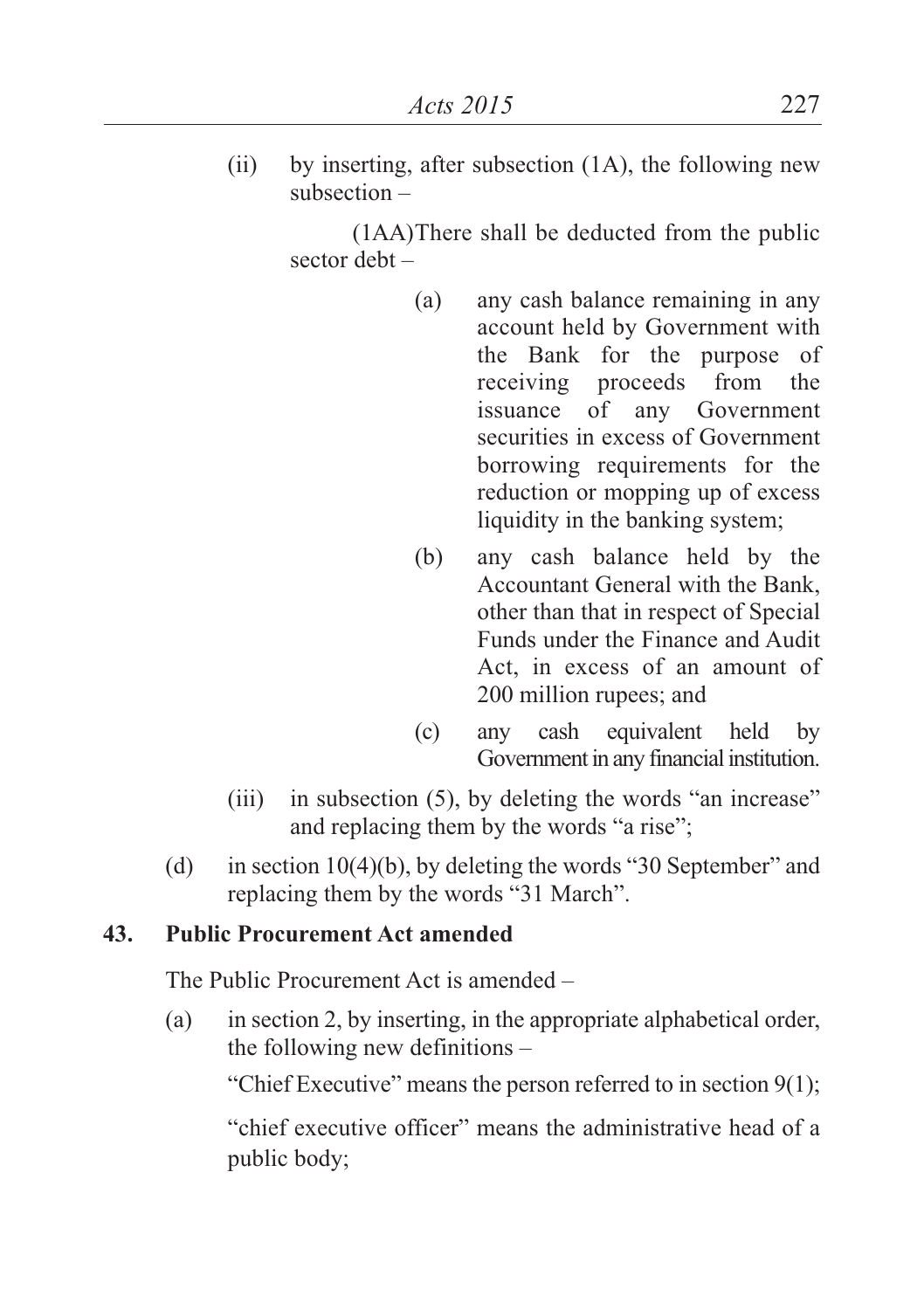(b) in section 3, by inserting, after subsection (2), the following new subsection –

(2A) Every exempt organisation shall establish its own procurement rules in relation to such types of contracts as may be prescribed.

- (c) in section  $8(1)$ , by deleting the words ", which shall be a body corporate,";
- (d) in section 9, by inserting, after subsection (1), the following new subsection –

(1A) In the discharge of his functions, the Chief Executive shall –

- (a) before the review of the recommendations of a bid evaluation committee by the Board under section  $11(1)(e)$ , certify that all procurement rules at the level of the Board have been complied with in accordance with this Act;
- (b) act in accordance with such directives as he may receive from the Board; and
- (c) be accountable and answerable to the Board.
- (e) in section 10(1), by repealing paragraph (c) and replacing it by the following paragraph –
	- (c) such other persons as may be appointed by the Board in accordance with section 12(1)(da), on such contract terms and conditions as the Board may determine.
- (f) in section 11, by inserting, after subsection (1), the following new subsection –
	- (1A) (a) Where the Board requires the evaluation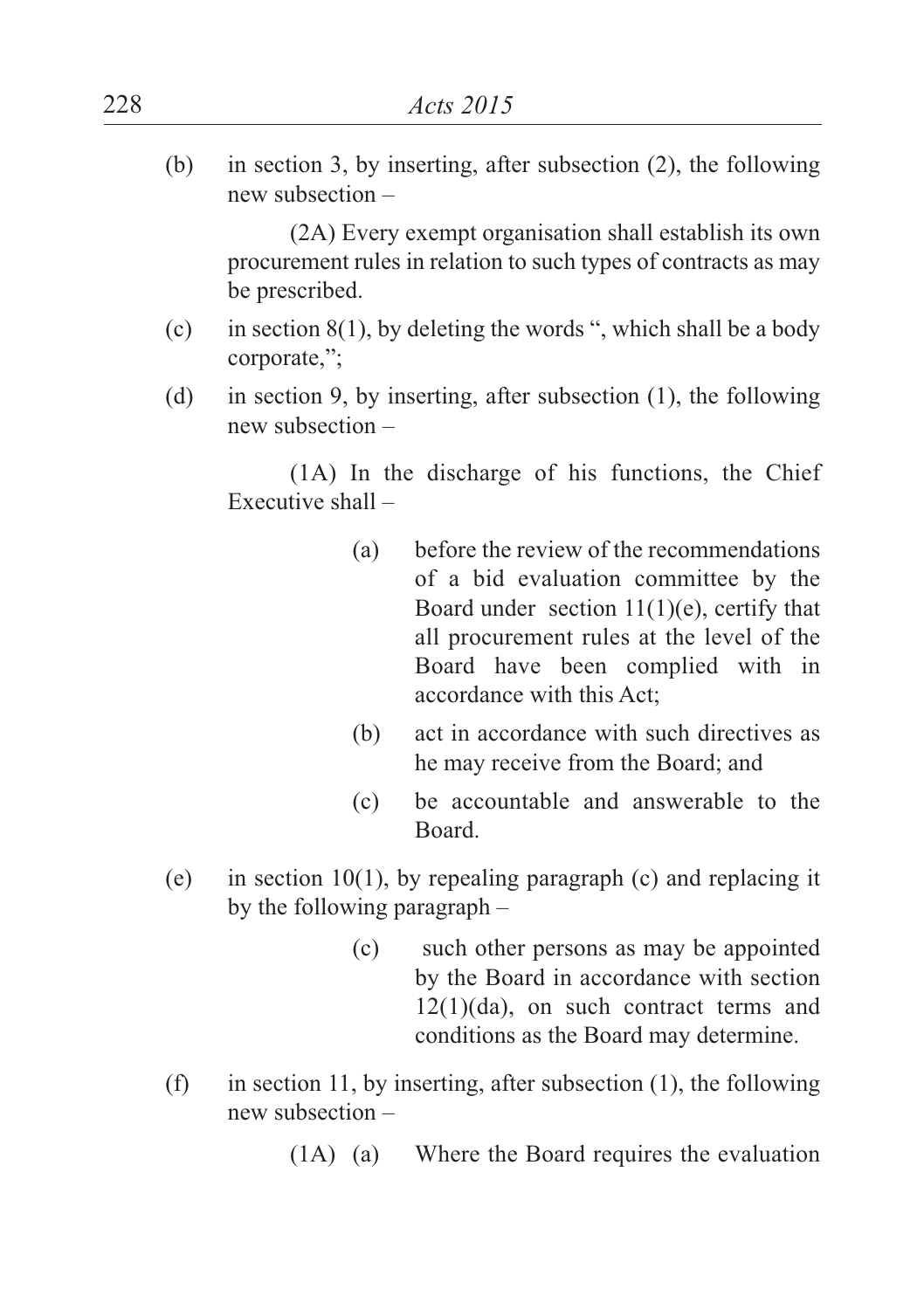committee to make an evaluation pursuant to subsection  $(1)(e)(ii)$ , the bid evaluation committee shall, within 5 working days, comply with the requirement of the Board.

(b) Where the bid evaluation committee fails to comply with a requirement under paragraph (a) or the Board is not satisfied with the fresh or further evaluation, the Board may appoint another bid evaluation committee to make a fresh or further evaluation within such time as the Board may determine.

- (g) in section 12(1), by inserting, after paragraph (d), the following new paragraph –
	- (da) make appointments pursuant to section  $10(1)(c)$  following a call for applications by public advertisement; and
- (h) in section  $15(1)(b)$ , by adding the following new subparagraph, the word "or" at the end of subparagraph  $(i)(D)$ being deleted and the full stop at the end of subparagraph (ii) being deleted and replaced by the words "; or" –
	- (iii) open advertised bidding.
- (i) in section  $21(3)(d)$ , by deleting the words "an investment" and replacing them by the words "a capital";
- (i) in section 39, by adding the following new subsection –

(5) Where public procurement proceedings are cancelled by a public body under this section, no challenge under section 43 and no application for review under section 45 shall be entertained in respect of the cancellation.

- (k) in section  $40 -$ 
	- (i) in subsection (1), by deleting the words "be awarded" and replacing them by the words ", subject to subsection (1A), be awarded by a public body";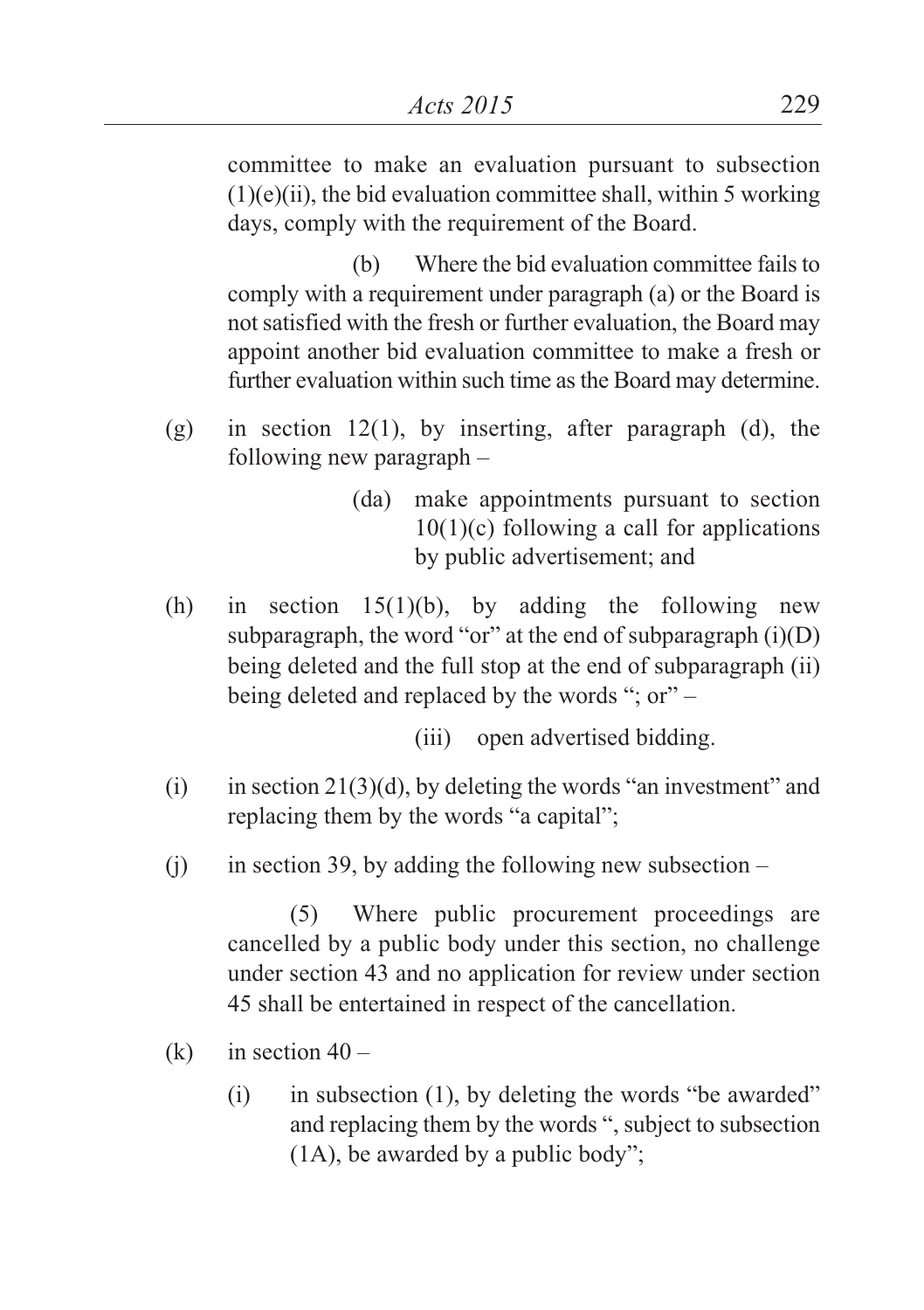(ii) by inserting, after subsection (1), the following new subsection –

> (1A) The chief executive officer of a public body shall, before awarding a contract under subsection (1), certify and keep on record that all the procurement rules have been complied with in accordance with this Act.

- (1) in section 43(1), by inserting, after the words " $(3)$ ", the words "and section  $39(5)$ ";
- (m) in section  $45 -$ 
	- (i) in subsection (1), by inserting, after the word "shall", the words ", subject to section 39(5),";
	- (ii) in subsection (2), by inserting, after paragraph (b), the following new paragraph, the word "and" at the end of paragraph (b) being deleted –

(ba) be accompanied by a statement of case and a witness statement, if any; and

(iii) by inserting, after subsection (2), the following new subsections –

> (2A) (a) For the purpose of subsection (2), a statement of case shall contain precisely and concisely –

- (i) the facts of the case;
- (ii) where a challenge has not been resolved, the reasons stated in the written decision issued pursuant to section 43(4), if any;
- (iii) the issues in dispute and the arguments relating thereto;
- (iv) submissions on any point of law; and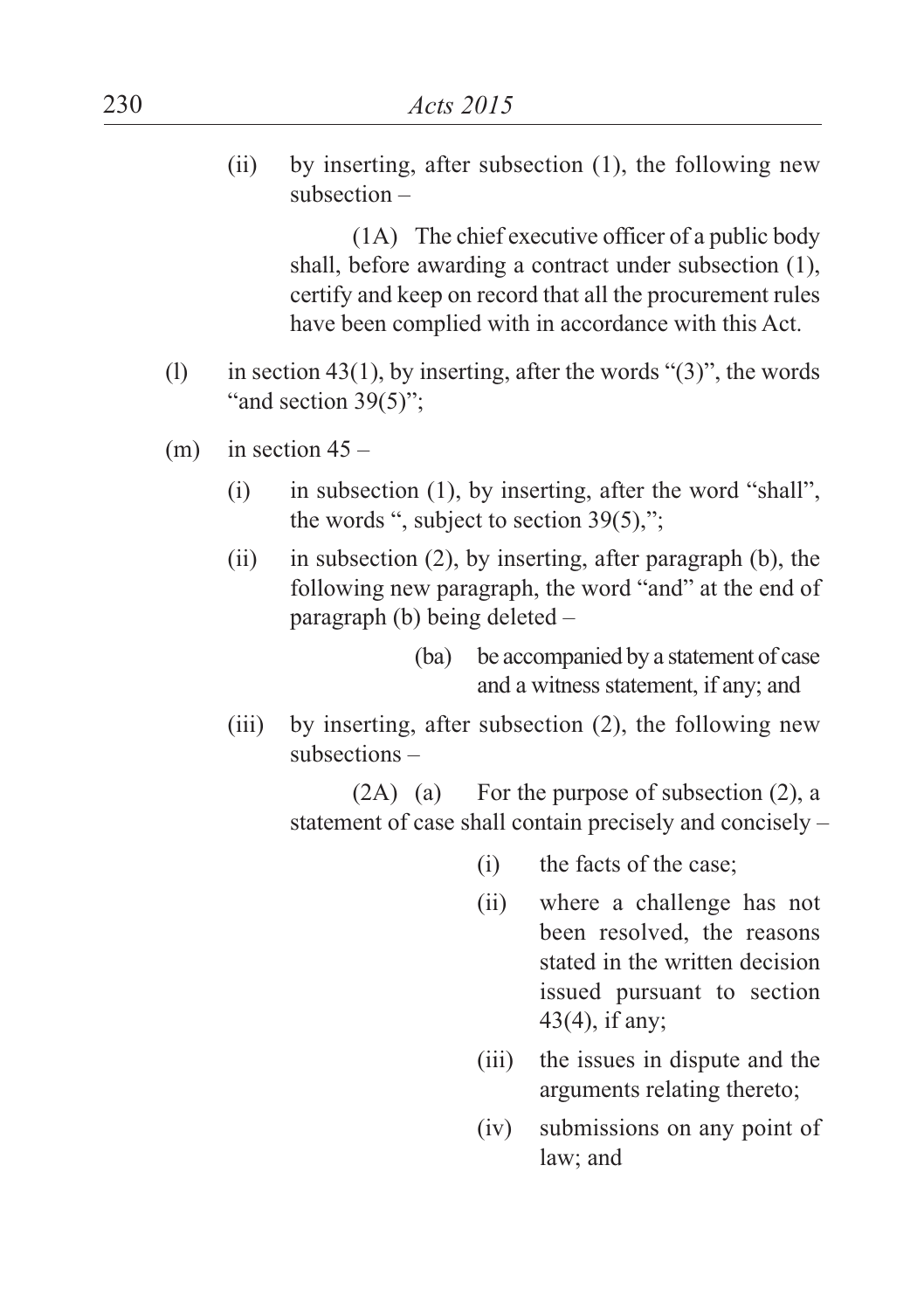(v) any other submission on the case.

(b) A witness statement shall contain a signed statement by the witness certifying that the witness statement faithfully reproduces the facts obtained from the examination of records, statements or other documents or from any other source in relation to the case before the Review Panel.

(2B) (a) The unsatisfied bidder shall, at the time of his application for review, submit to the public body a copy of the application together with the documents specified in subsection (2).

(b) The exchange of information and particulars relating to the statement of case and witness statement referred to in subsection (2A) shall be carried out in such form and manner as may be prescribed.

- (iv) in subsection (4), by inserting, after the words "subsection  $(5)$ ", the words "or  $(8)$ ";
- (v) by repealing subsection (8) and replacing it by the following subsection –

(8) (a) Subject to paragraph (c), the Review Panel shall determine an application for review under this section within such period as may be prescribed.

(b) Subject to paragraph (c), any application for review pending immediately before the commencement of paragraph (a) shall, on the commencement of that paragraph, be determined within such period as may be prescribed.

(c) Where the Review Panel does not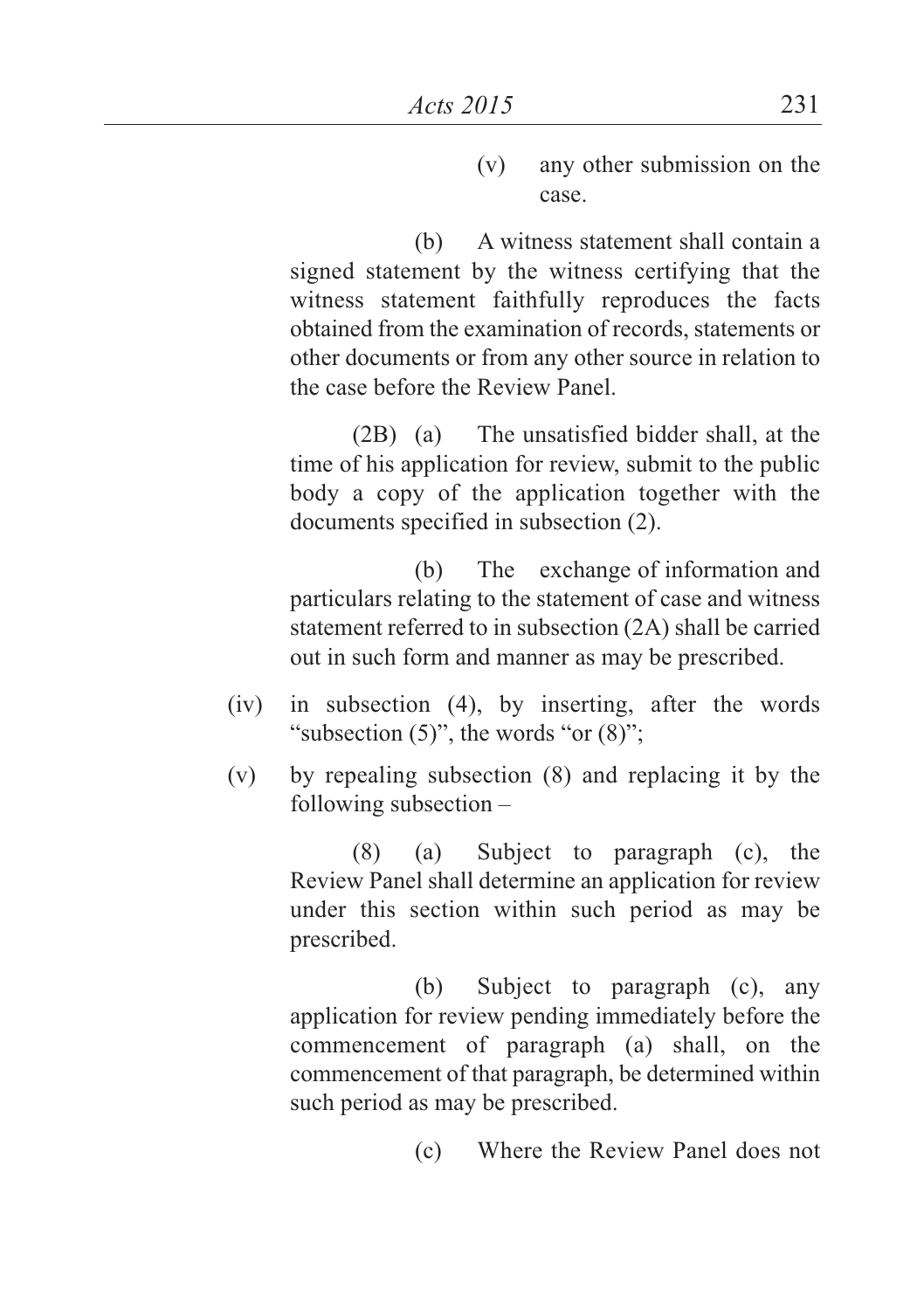determine the application for review within the period referred to in paragraph (a) or  $(b)$  –

- (i) the suspension of the procurement proceedings under subsection (4) shall lapse;
- (ii) the public body shall proceed with the award of the contract; and
- (iii) the Review Panel shall continue with the application for review.

(d) Where an application for review is determined pursuant to paragraph (c), the Review Panel may dismiss the application for review or may, if it determines that there is merit in it, order the remedy referred to in subsection (10)(d).

(n) in the Schedule, in Part I, in the item "Rodrigues Regional Assembly", in Column 3, by deleting the figure "15" and replacing it by the figure "25";

# **44**. **Registration Duty Act amended**

The Registration Duty Act is amended –

- (a) in section  $2 -$ 
	- (i) by deleting the definitions of "deed or document" and "document" and replacing them by the following definitions –

"deed or document" –

(a) means a deed or document meeting the requirements and reproducing the contents of the original deed or document, as the case may be,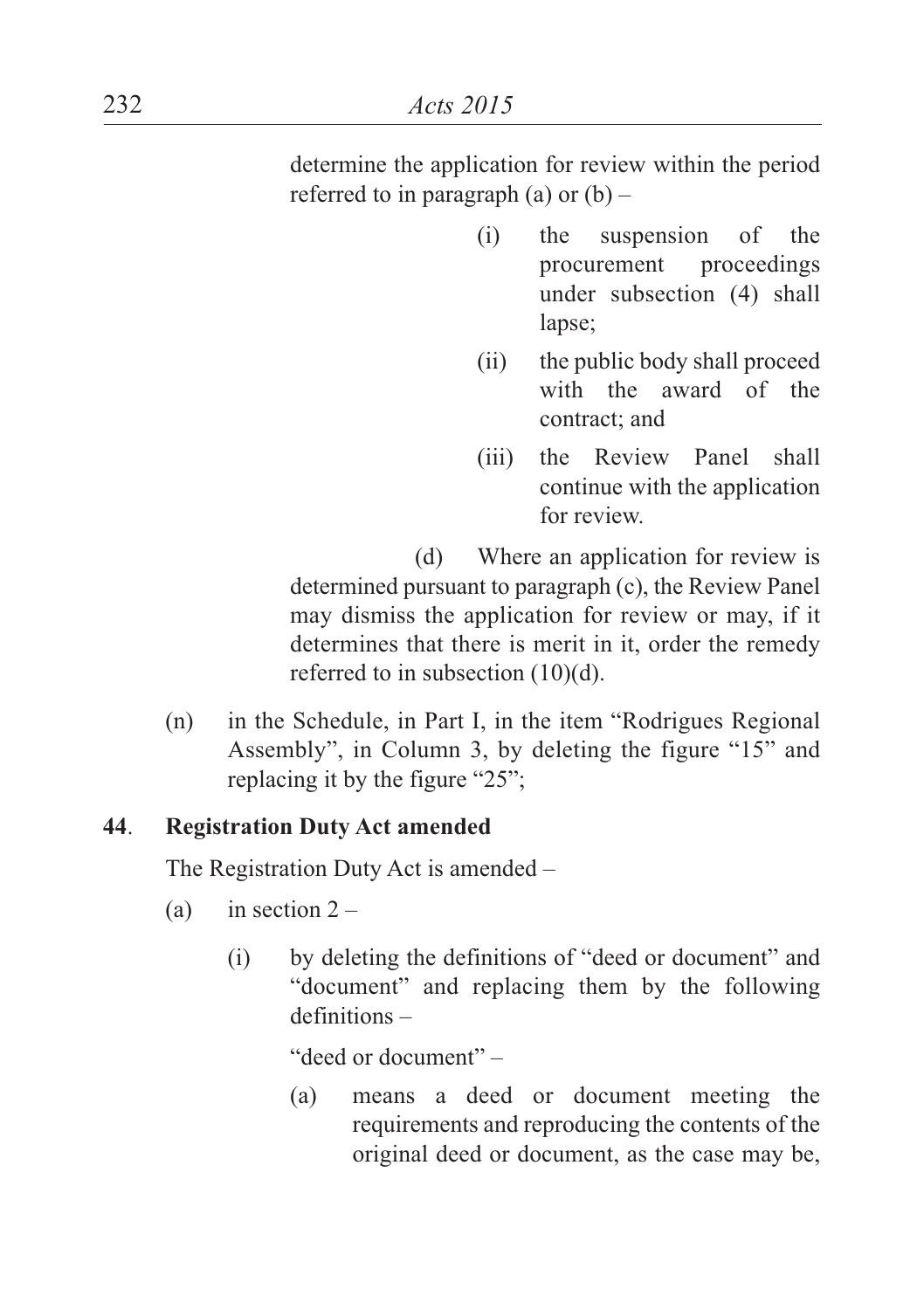for the purpose of this Act when submitted through the RDDS; and

(b) includes a deed of transfer or deed under private signature;

"document" –

- (a) means any written instrument or electronic document; and
- (b) includes a contract of any nature, other than a contract in respect of transfer of immovable property;
- (ii) in the definition of "register", by inserting, after the words "means register", the words "or electronic register";
- (b) by inserting, after section 2A, the following new section  $-$

## **2B. Electronic submission of deed or document**

Any deed or document submitted electronically to the Receiver shall be deemed to meet the requirements and reproduce the contents of the original deed or document, as the case may be, for the purpose of this Act.

- (c) in section  $24(5)(c)$ , by inserting, after the word "Transfers", the words "or in the RDDS";
- (d) in section  $27 -$ 
	- (i) in subsection  $(2A)(a)$ , by deleting the words "31 December 2014" and replacing them by the words "30 June 2018";
	- (ii) in subsection  $(3)(a)$ , by deleting the figure "50,000" and replacing it by the figure "75,000";
	- (iii) in subsection  $(3)(b)(ix)$ , by deleting the words "one million" and replacing them by the figure "1,500,000";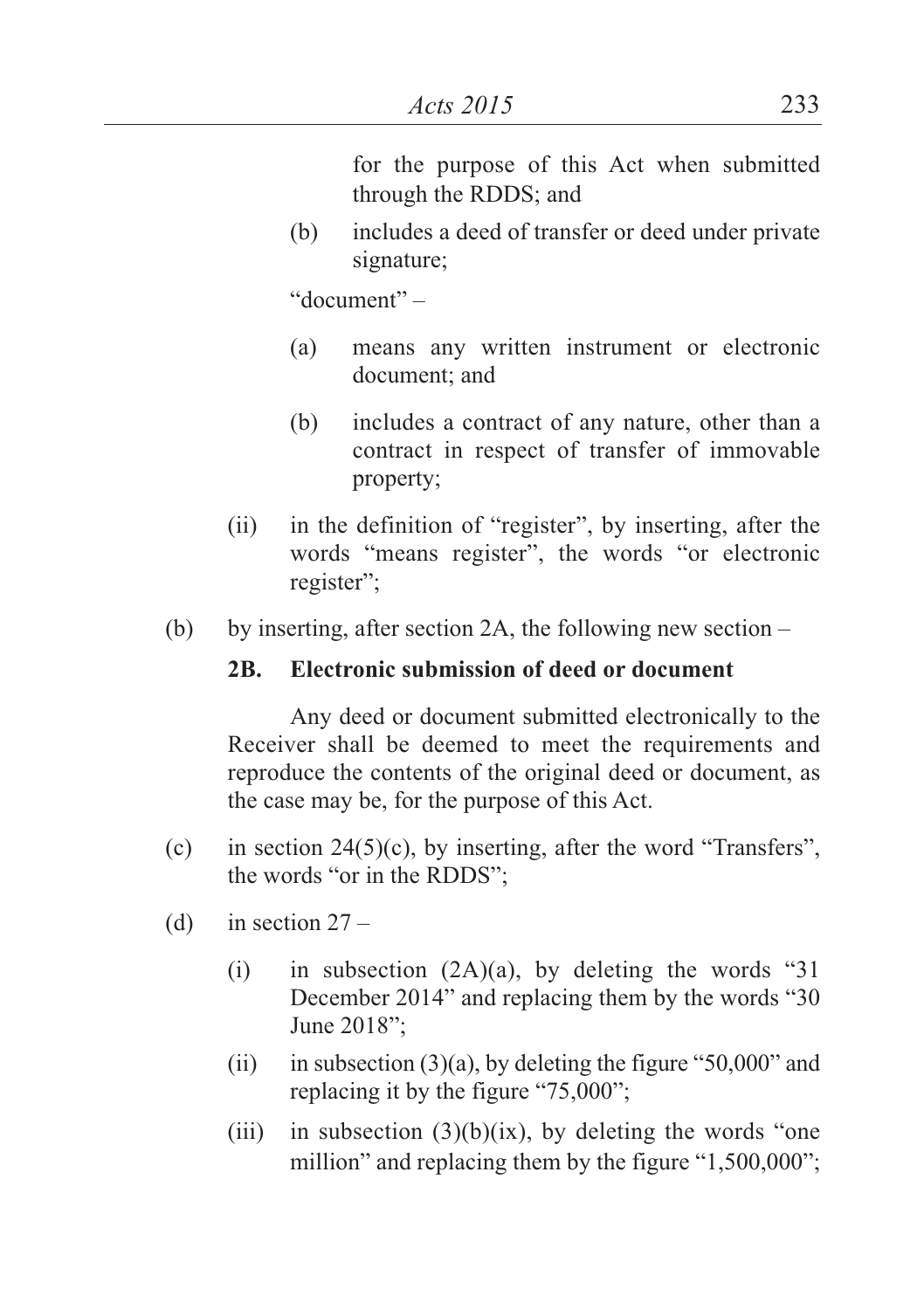- (iv) in subsection  $(5A)(a)$ 
	- (A) by deleting the words "30 June 2016" and replacing them by the words "31 December 2019";
	- (B) in subparagraph (ii), by deleting the words "31 December 2014" and replacing them by the words "30 June 2018";
- (e) in section  $34 -$ 
	- (i) in subsection (4)(b), by deleting the words "8 days" and replacing them by the words "3 months";
	- (ii) by adding the following new subsection  $-$

(8) Where a deed or document is scanned and, the registered copy thereof is saved in the RDDS pursuant to subsection  $(2)(a)(ii)$ , the document shall be scanned in –

- (a) Portable Document Format (PDF);
- (b) 300 dots per inch (DPI) Image Resolution; and
- (c) text-searchable format by applying Optical Character Recognition (OCR).
- (f) in section  $36(1)$ 
	- (i) in paragraph (a)(ii), by deleting the words "and the postal address of his residence" and replacing them by the words ", the address of his residence, including the appropriate postcode";
	- (ii) in paragraph  $(b)(iii)(A)$ , by inserting, after the words "TV xxxx/xxx", the words "or TV xxxxxx/xxxxxx";
- (g) in section  $36A(2)$ 
	- $(i)$  in paragraph  $(b)(ii)$ , by deleting the words "and the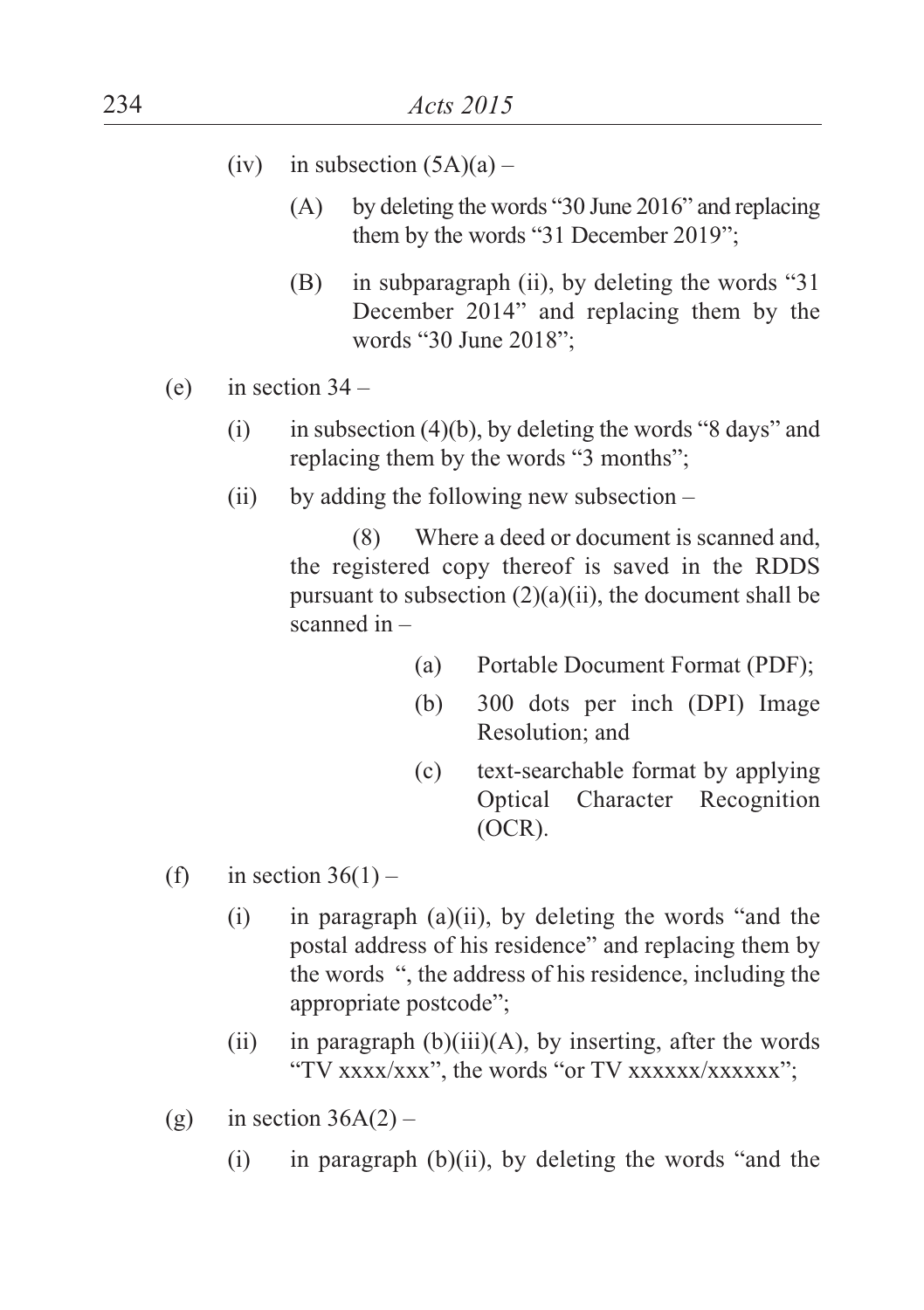postal address of his residence" and replacing them by the words ", the address of his residence, including the appropriate postcode";

- (ii) in paragraph (c)(iii), by inserting, after the words "TV xxxx/xxx", the words "or TV xxxxxx/xxxxxx";
- (h) in section  $36B(1)(b)$ 
	- (i) in paragraph (ii)(B), by deleting the words "and the postal address of his residence" and replacing them by the words ", the address of his residence, including the appropriate postcode";
	- (ii) in paragraph (iii)(C), by inserting, after the words "TV xxxx/xxx", the words "or TV xxxxxx/xxxxxx";
- (i) in section  $36C -$ 
	- (i) in paragraph (a)(iii)(C), by inserting, after the words "TV xxxx/xxx", the words "or TV xxxxxx/xxxxxx";
	- (ii) by adding the following new subsection, the existing provision being numbered as subsection (1) –

(2) Every deed scanned for the purpose of section 36 shall be scanned in –

- (a) Portable Document Format (PDF);
- (b) 300 dots per inch (DPI) Image Resolution; and
- (c) text-searchable format by applying Optical Character Recognition (OCR).
- (i) in section  $42(1)(a)$ , by inserting, after the word "original", the words "or a scanned or digital copy";
- (k) by inserting, after section 45, the following new section –

#### **45A. Recovery of duty by attachment**

The Registrar-General may, without prejudice to any other remedy which he may have, enforce payment, by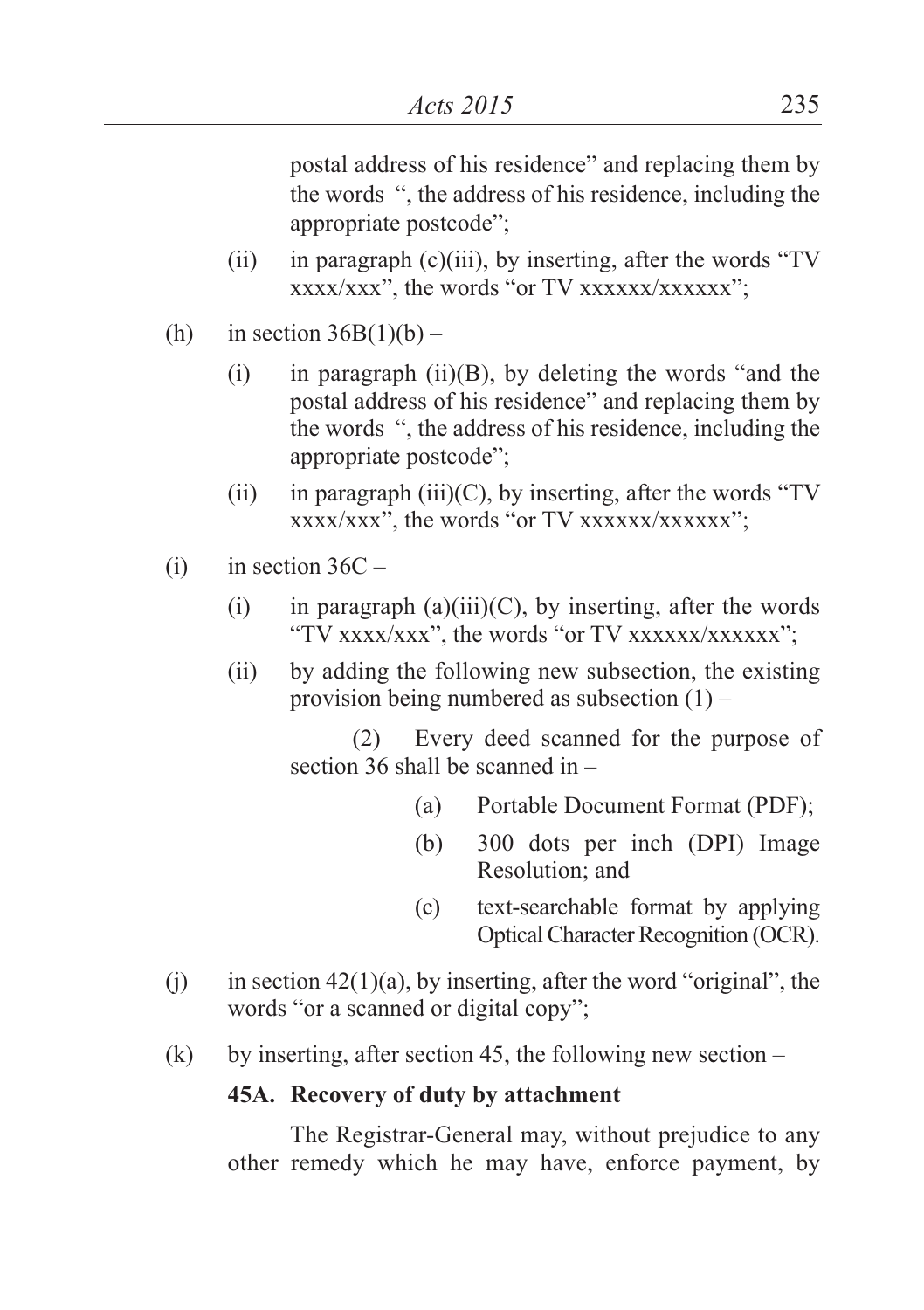attachment in the manner provided in the Attachment (Rates and Taxes) Act, of any amount of duty under this Act which has remained unpaid after determination of any objection or representation before the Assessment Review Committee under the Mauritius Revenue Authority Act.

- $(i)$  in the First Schedule
	- $(i)$  in Part I
		- (A) in paragraph I, in item 14, by deleting the words "except a deed of transfer referred to in section  $3(1)(b)$ ";
		- (B) in paragraph J, in item 16, by deleting the words "except a deed of transfer referred to in section  $3(1)(b)$ ";
	- (ii) in Part III, by inserting, after item 28, the following new item –

28A. Documents witnessing the transfer or donation of a "*droit d'occupation*" of an immovable property between an ascendant and a descendant.

#### **45. Road Traffic Act amended**

The Road Traffic Act is amended –

(a) in section 2, by inserting, in the appropriate alphabetical order, the following new definition –

"RDDS" has the same meaning as in the Registration Duty Act;

(b) in section 8(a)(i), by deleting the words "deed or declaration" and replacing them by the words "deed, declaration, or electronic deed or declaration registered in the RDDS,";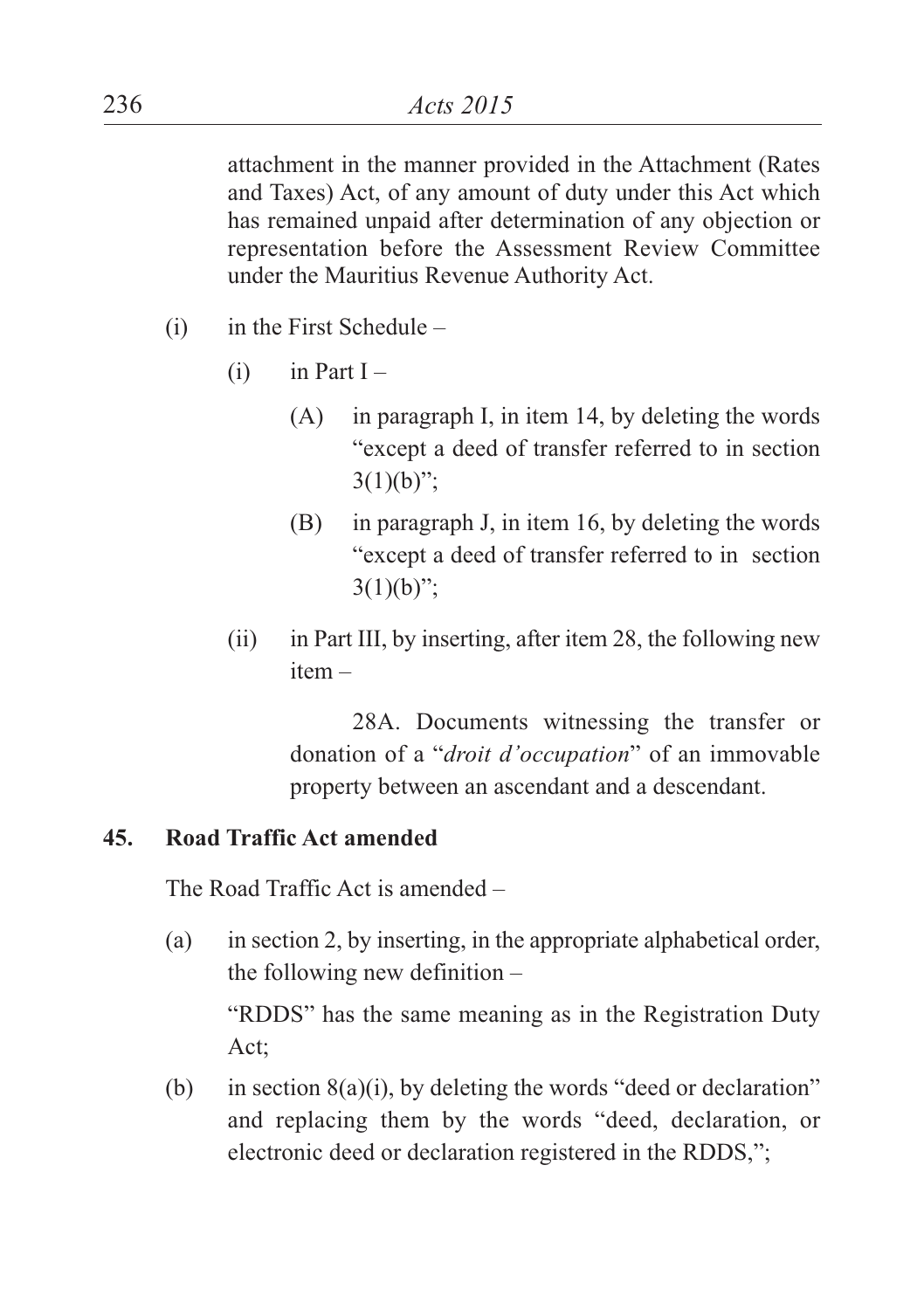- (c) in section  $9 -$ 
	- (i) in subsection  $(1)$ 
		- (A) in paragraph (a), by inserting, after the word "deed", the words ", or electronic deed registered in the RDDS,";
		- (B) in paragraph (b), by inserting, after the word "declaration", the words ", or an electronic declaration registered in the RDDS,";
	- (ii) in subsection  $(2)(c)$ , by inserting, after the word "address", the words ", including the postcode,";
	- (iii) by inserting, after subsection (2), the following new subsections –
		- $(2A)$  The deed or declaration may be
			- (a) prepared, concluded and saved in the RDDS; or
			- (b) scanned and saved in the RDDS.

(2B) Any deed or declaration submitted to the Registrar-General and registered in the RDDS shall be considered to be the original.

(2C) Any deed scanned for the purpose of the RDDS shall be scanned in –

- (a) Portable Document Format (PDF);
- (b) 300 dots per inch (DPI) Image Resolution; and
- (c) text-searchable format by applying Optical Character Recognition (OCR).

(iv) in subsections (4),  $(5)(a)$ ,  $(7)$  and  $(9)$ , by deleting the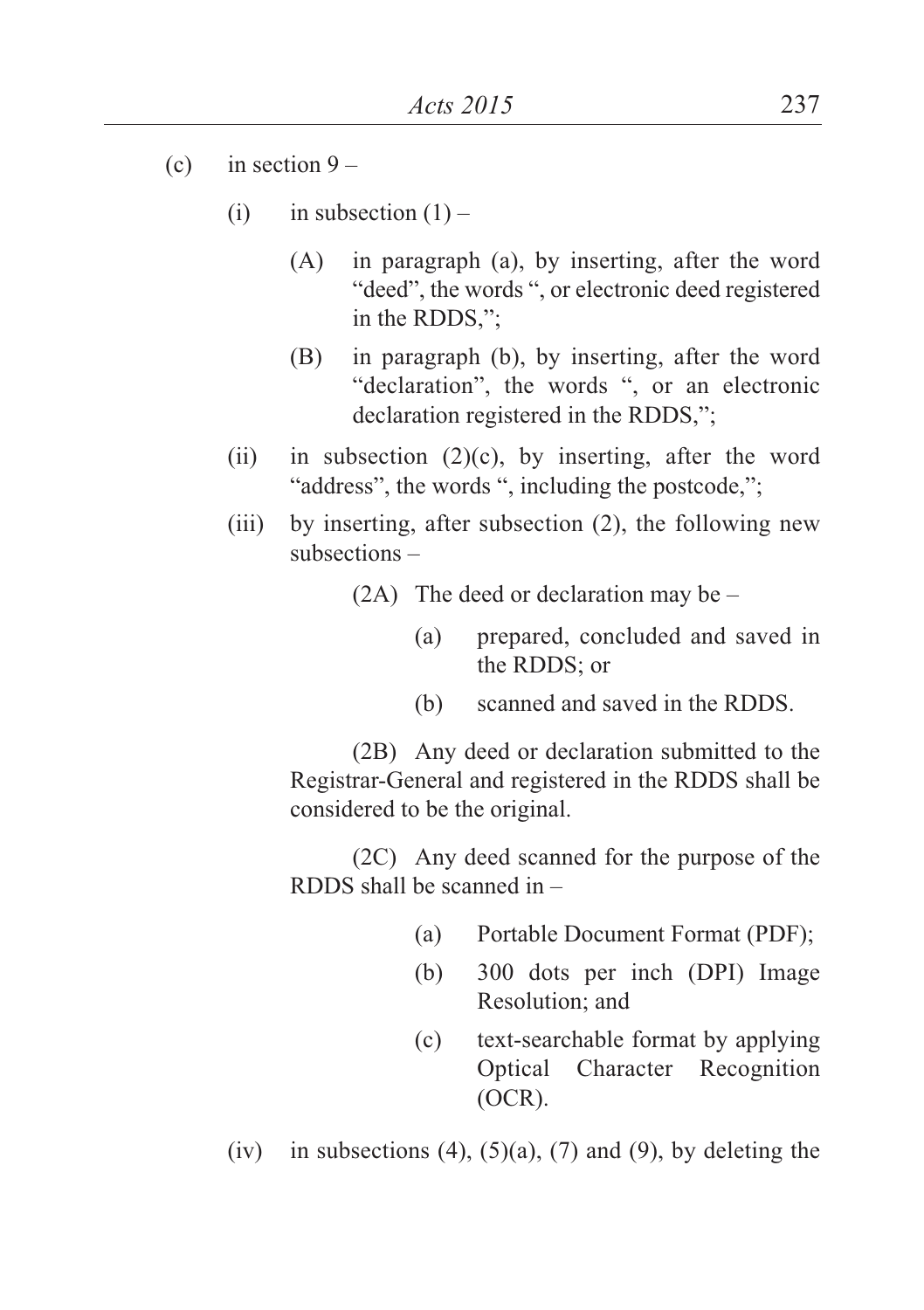words "deed or declaration" and replacing them by the words "deed, declaration, or electronic deed or declaration registered in the RDDS";

(v) by adding the following new subsection  $-$ 

(10) The return of a duly registered electronic deed or declaration under subsection (9) shall be effected electronically through the RDDS.

## **46. Small and Medium Enterprises Development Authority Act amended**

The Small and Medium Enterprises Development Authority Act is amended –

- (a) in section  $2 -$ 
	- (i) by deleting the definition of "enterprise" and replacing it by the following definition –

"enterprise" –

- (a) means any form of trade, business or manufacture, craft by hand or foot, cultivation of fruits, vegetables or flowers, livestock breeding, or activity approved as such by the Authority; and
- (b) includes
	- (i) any supply of services, including goods relating to those services; or
	- (ii) a co-operative society; but
- (c) does not include an office or employment or a religious or charitable institution;
- (ii) in the definition of "medium enterprise", by deleting the words "an annual turnover of more than 10 million rupees but not more than 50 million rupees" and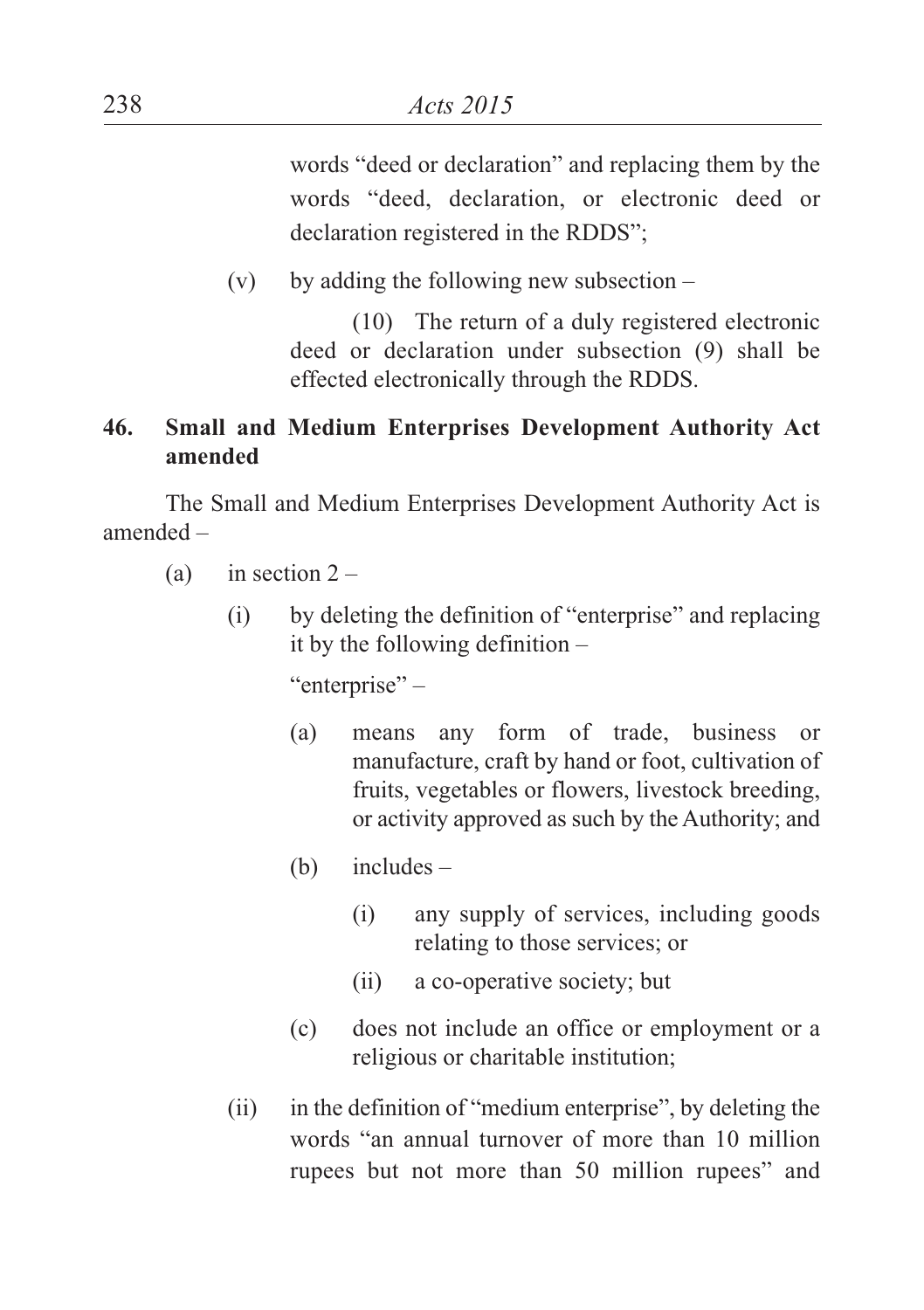replacing them by the words "the appropriate turnover specified in the Schedule";

- (iii) in the definition of "small enterprise", by deleting the words "an annual turnover of not more than 10 million rupees" and replacing them by the words "the appropriate turnover specified in the Schedule";
- (iv) by deleting the definition of "SMEs" and replacing it by the following definition –

"SMEs"  $-$ 

- (a) means small and medium enterprises; and
- (b) includes microenterprises;
- (v) by inserting, in the appropriate alphabetical order, the following new definitions –

"microenterprise" means a small business owned and operated by an individual at his own domestic premises or other premises, either alone or with unpaid family workers or having 5 or fewer employees and which has an annual turnover corresponding to the microenterprise specified in the Schedule;

"SME One-Stop Shop" means the one-stop shop set up under section 5A;

(b) by inserting, after section 5, the following new section  $-$ 

# **5A. SME One-Stop Shop**

(1) There shall be set up within the Authority an office to be known as the SME One-Stop Shop and administered by the Managing Director.

(2) The SME One-Stop Shop shall administer and manage such schemes with defined criteria as Government may approve.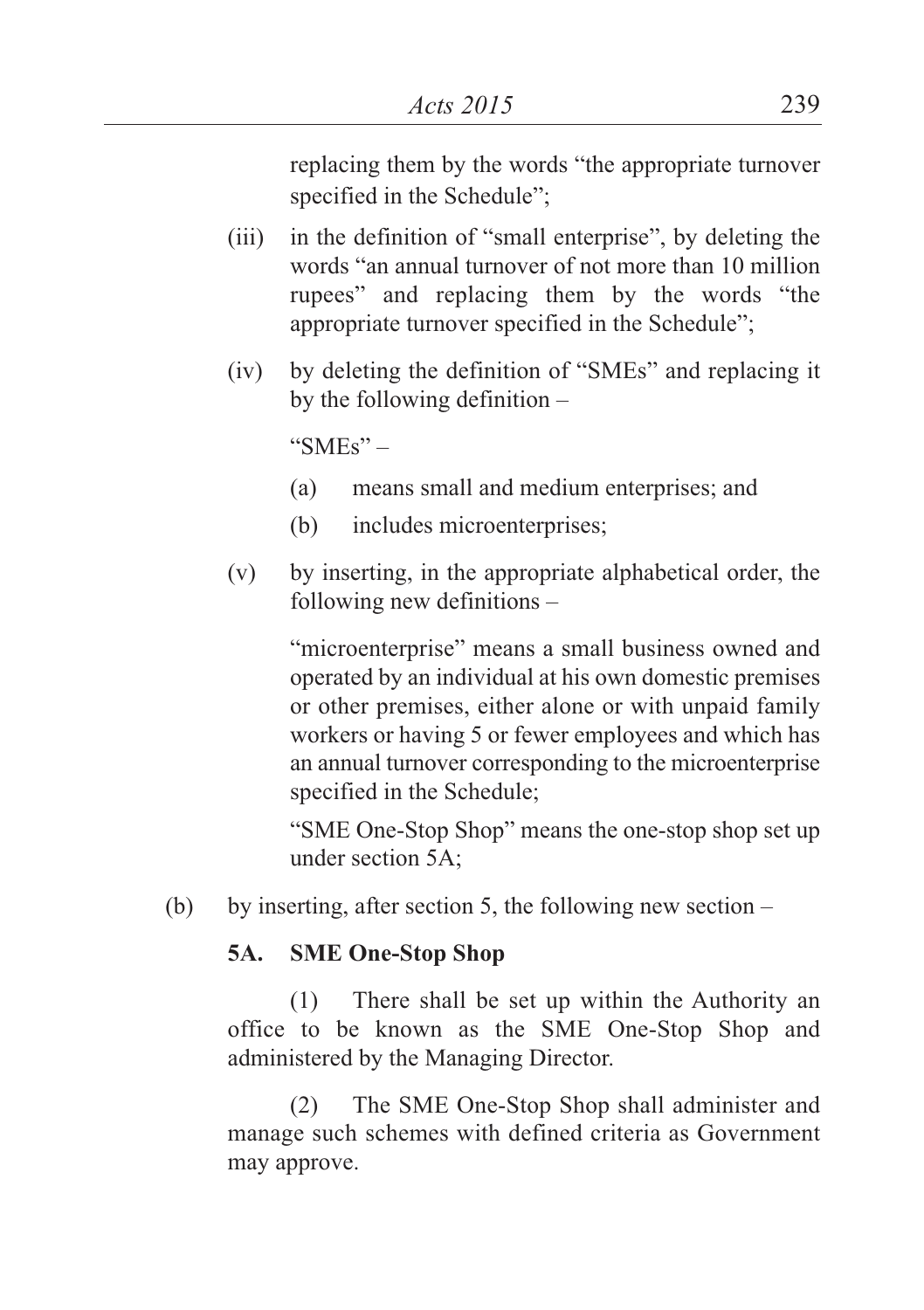(3) The object of the SME One-Stop Shop shall be to facilitate the setting up and operation of an enterprise which has a project value not exceeding 20 million rupees and be a single authority which shall provide all the support, financing and information, as well as the delivery of every permit or licence, that the enterprise requires to start, operate and grow its business.

(4) Notwithstanding any other enactment, the SME One-Stop Shop shall, in order to facilitate the processing of applications for any registration, permit, licence, authorisation or clearance required by an enterprise referred to in subsection  $(3)$  –

- (a) receive all applications from the enterprise for registration or any permit, licence, authorisation or clearance under any enactment and transmit each application to the relevant public sector agency;
- (b) ensure that each application is expeditiously processed by the relevant public sector agency;
- (c) where the application is or is to be granted  $-$ 
	- (i) collect any fee or charge payable under the relevant enactment and remit, as soon as practicable, the amount so collected to the relevant public sector agency;
	- (ii) give notice to the enterprise, within 10 days from receipt of notification by the relevant public sector agency, that the application has been granted; and
	- (iii) deliver the permit, licence, authorisation or clearance to the applicant.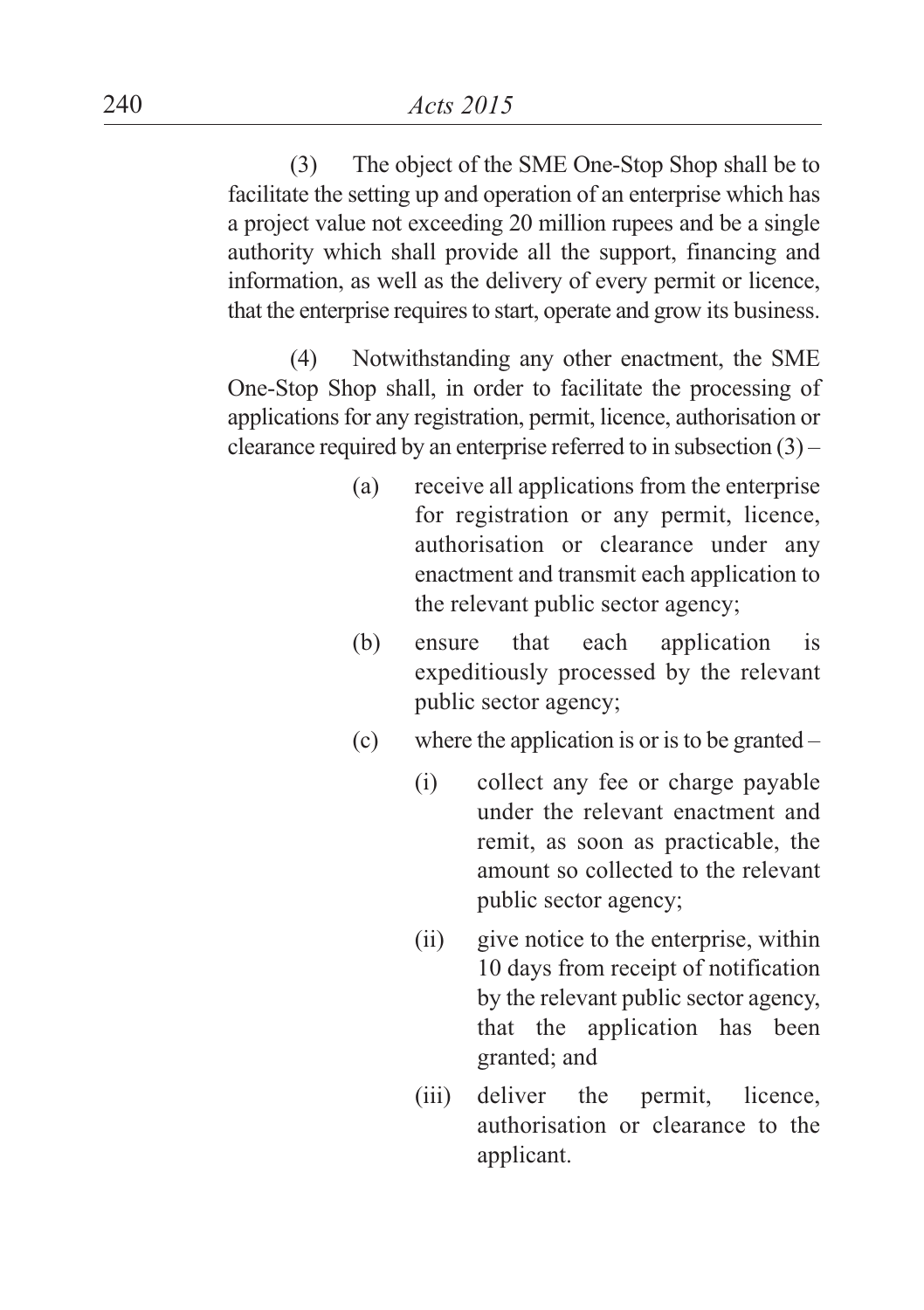(5) (a) Where an application is not likely to be determined within the statutory time limit, the public sector agency shall, as soon as practicable but not later than 3 working days from the statutory time limit, inform the IPFTC, as well as the SME OneStop Shop of the reasons for which the application cannot be determined.

(b) On receipt of a notification under paragraph (a), the IPFTC shall examine the reasons and may make such recommendation to the relevant public sector agency as it may determine.

 $(6)$  In this section –

"IPFTC" means the Investment Projects Fast-Track Committee set up under section 18D(1) of the Investment Promotion Act.

- (c) in section 6, by inserting, after paragraph (b), the following new paragraph –
	- (ba) act as a one-stop shop with a view to facilitating the setting up and operation of an enterprise;
- (d) in section  $7 -$ 
	- (i) in subsection  $(2)$ 
		- (A) by repealing paragraphs (e) to (h) and replacing them by the following paragraphs –
			- (e) the Managing Director of the Board of Investment or his representative;
			- (f) the chief executive officer of the SME Bank or his representative;
			- (g) a representative of the Mauritius Chamber of Commerce and Industry; and
			- (h) 4 representatives of SMEs.
		- (B) by repealing paragraphs (i) to (l);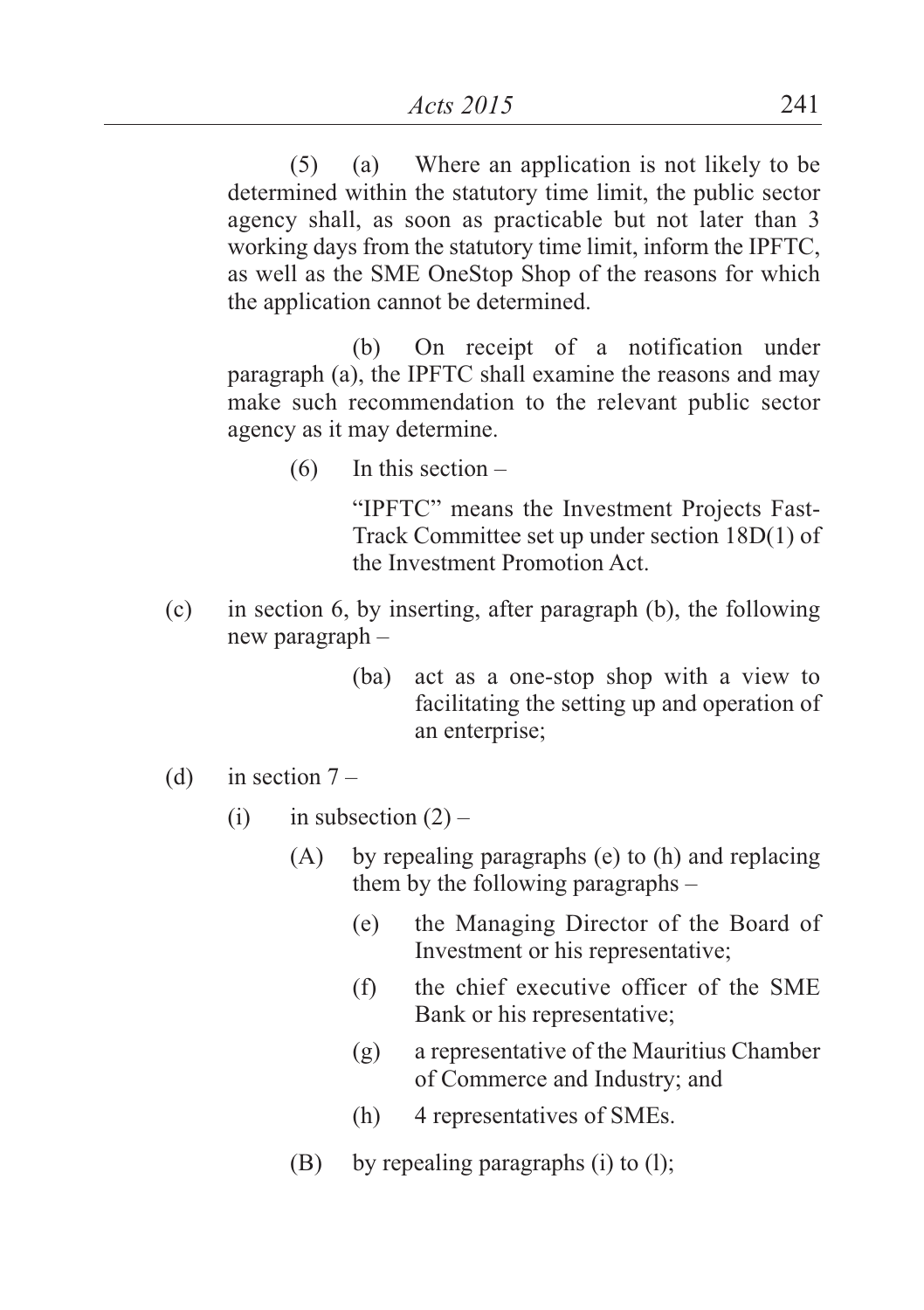(ii) by inserting, after subsection (2), the following new subsection –

> (2A) The members referred to in subsection  $(2)(g)$  and (h) shall be appointed by the Minister.

- (e) in section 33, by repealing subsection (1) and replacing it by the following subsection –
	- (1) The Minister may
		- (a) make such regulations as he thinks fit for the purposes of this Act;
		- (b) by regulations, amend the Schedule.
- (f) by adding the Schedule set out in the Seventh Schedule to this Act.

### **47. State Lands Act amended**

The State Lands Act is amended, in section 5, by adding the following new subsection –

(6) (a) Notwithstanding this Act, the Minister may, subject to the approval of Cabinet, by private contract, sell any portion of land, other than Pas Géométriques, for the development of any Government approved project.

(b) Where a portion of land is sold under paragraph (a), the selling price shall be not less than the open market value as the Director, Valuation and Real Estate Consultancy Services may determine or not less than such other value as Cabinet may approve.

## **48. Statutory Bodies Pension Funds Act amended**

The Statutory Bodies Pension Funds Act is amended –

(a) in section 3, by repealing subsection (1) and replacing it by the following subsection –

(1) Subject to section 19A, there is established in respect of –

(a) every statutory body; or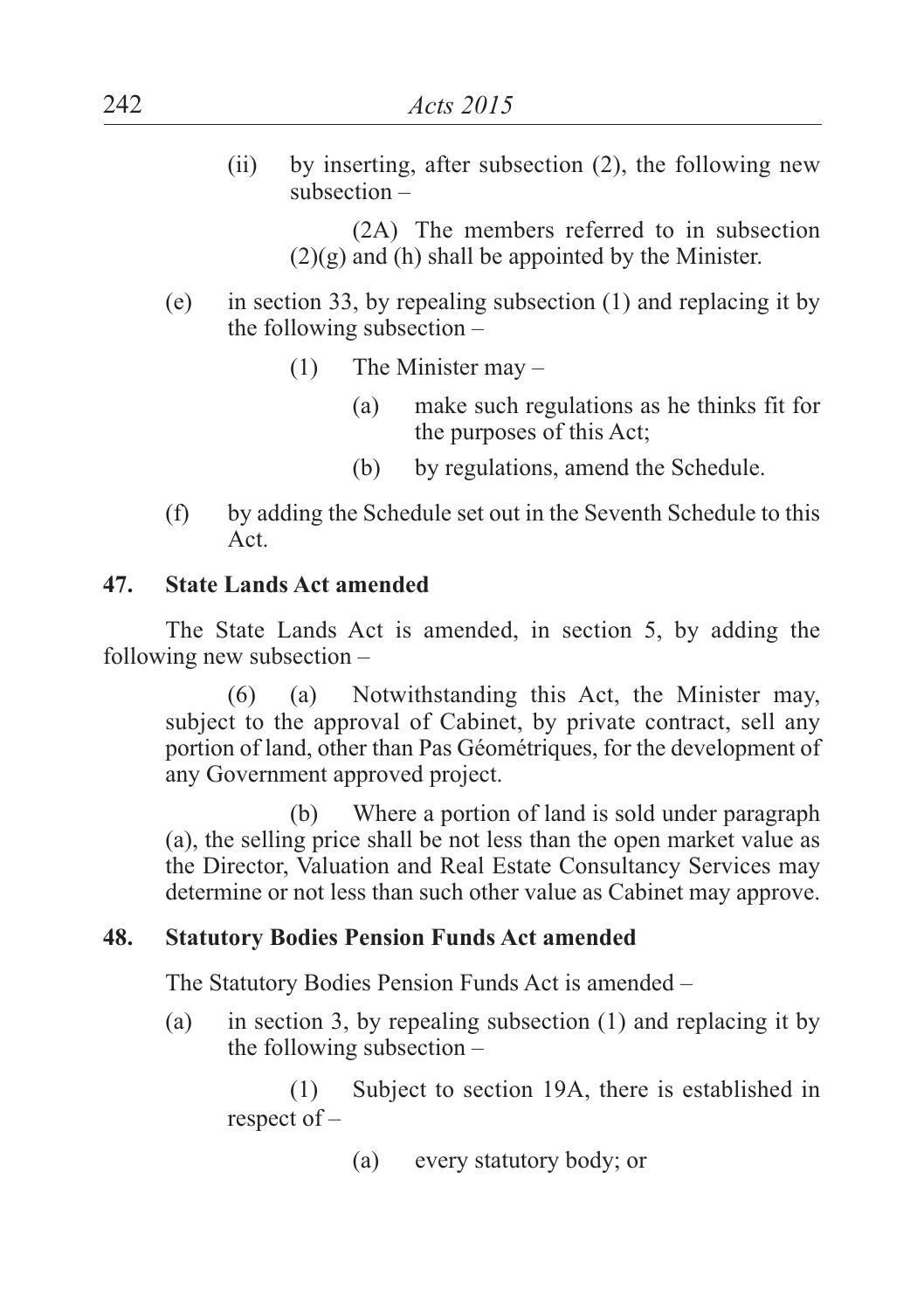(b) 2 or more statutory bodies,

a Pension Fund which shall be administered by SICOM.

- (b) in section  $19A -$ 
	- (i) in subsection (1), by deleting the words "and housing allowance" and replacing them by the words ", housing allowance and, where applicable, such allowance for service in Agalega or St. Brandon as may be prescribed";
	- (ii) in subsection (3), by adding the following new paragraphs –

(c) Where an officer is required to serve in Agalega or St. Brandon, the statutory body shall, in addition to the contribution payable under paragraph (a), make a contribution towards his pension, at such rate as may be prescribed, of the allowance of that officer for service in Agalega or St. Brandon.

(d) The allowance referred to in paragraph (c) shall not include his car benefit, housing allowance or such other allowance as may be prescribed.

(c) by repealing section 19B and replacing it by the following section –

## **19B. Benefits of participants leaving the service or on dismissal**

(1) Where a participant has contributed towards his pension for at least one year and leaves or otherwise ceases, other than on ground of dismissal, to be in the public service, the participant may elect to  $-$ 

(a) transfer the accumulated benefits to a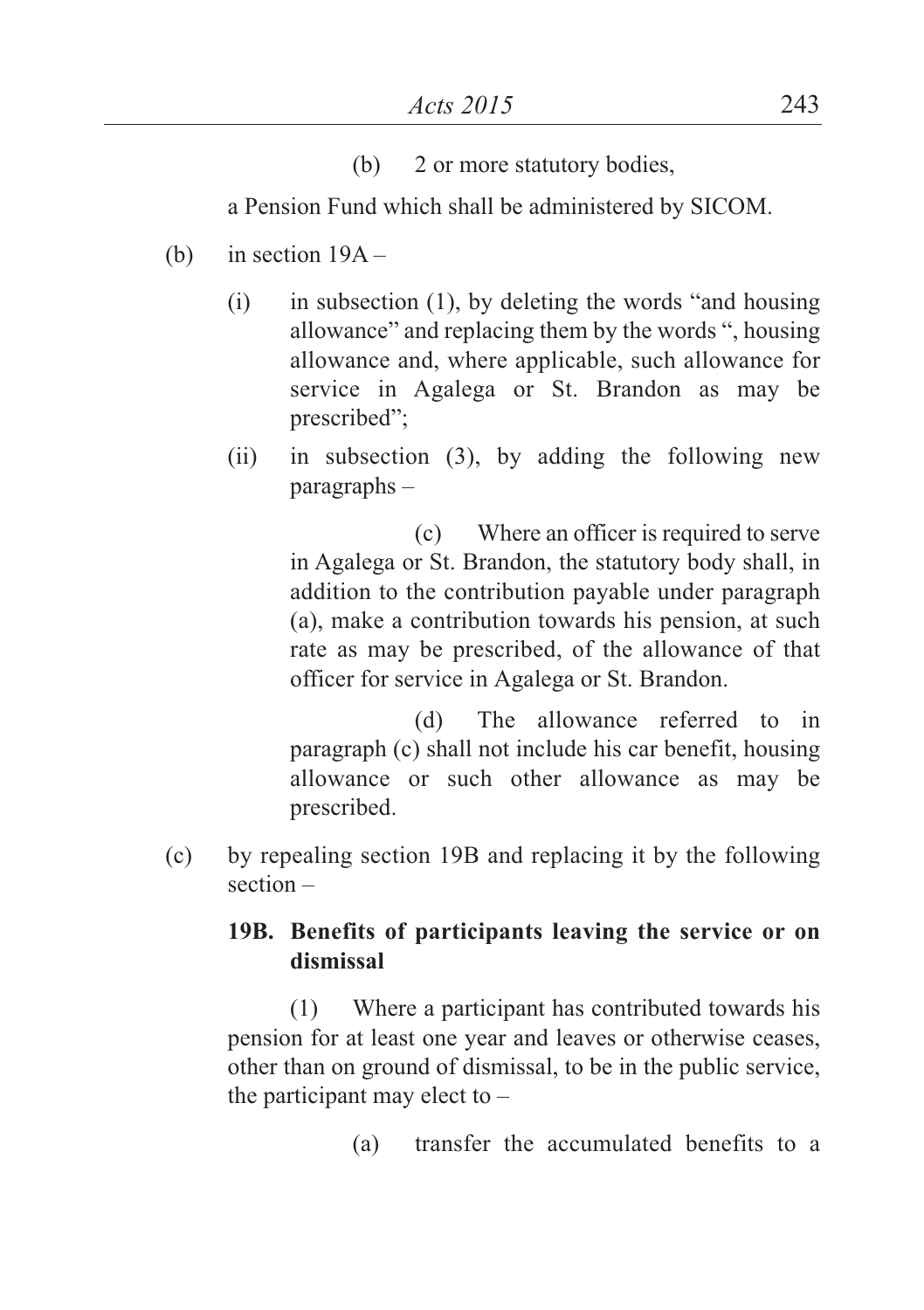pension scheme administered by SICOM or an authorised agent referred to in section 20(2), as the case may be;

- (b) leave the accumulated benefits in his individual account until retirement or death; or
- (c) be refunded his share of the contribution, which shall be computed in such manner as may be prescribed.

(2) Where a participant is dismissed from the service of the statutory body, any refund of his accumulated benefits shall be computed in such manner as may be prescribed.

### **49. Sugar Industry Efficiency Act amended**

The Sugar Industry Efficiency Act is amended –

(a) in section 27, by inserting, in the appropriate alphabetical order, the following new definitions –

"non-citizen" has the same meaning as in the Non-Citizens (Property Restriction) Act;

"owner", for the purpose of section  $28(1A)$ , (3) and (4F), includes –

- (a) a lessee holding a lease agreement for a term of 20 years or more, provided that –
	- (i) the lease agreement is registered under the Registration Duty Act; and
	- (ii) the purpose of the conversion specified in the application under section 28(3) is the same as the purpose of the lease contained in the lease agreement;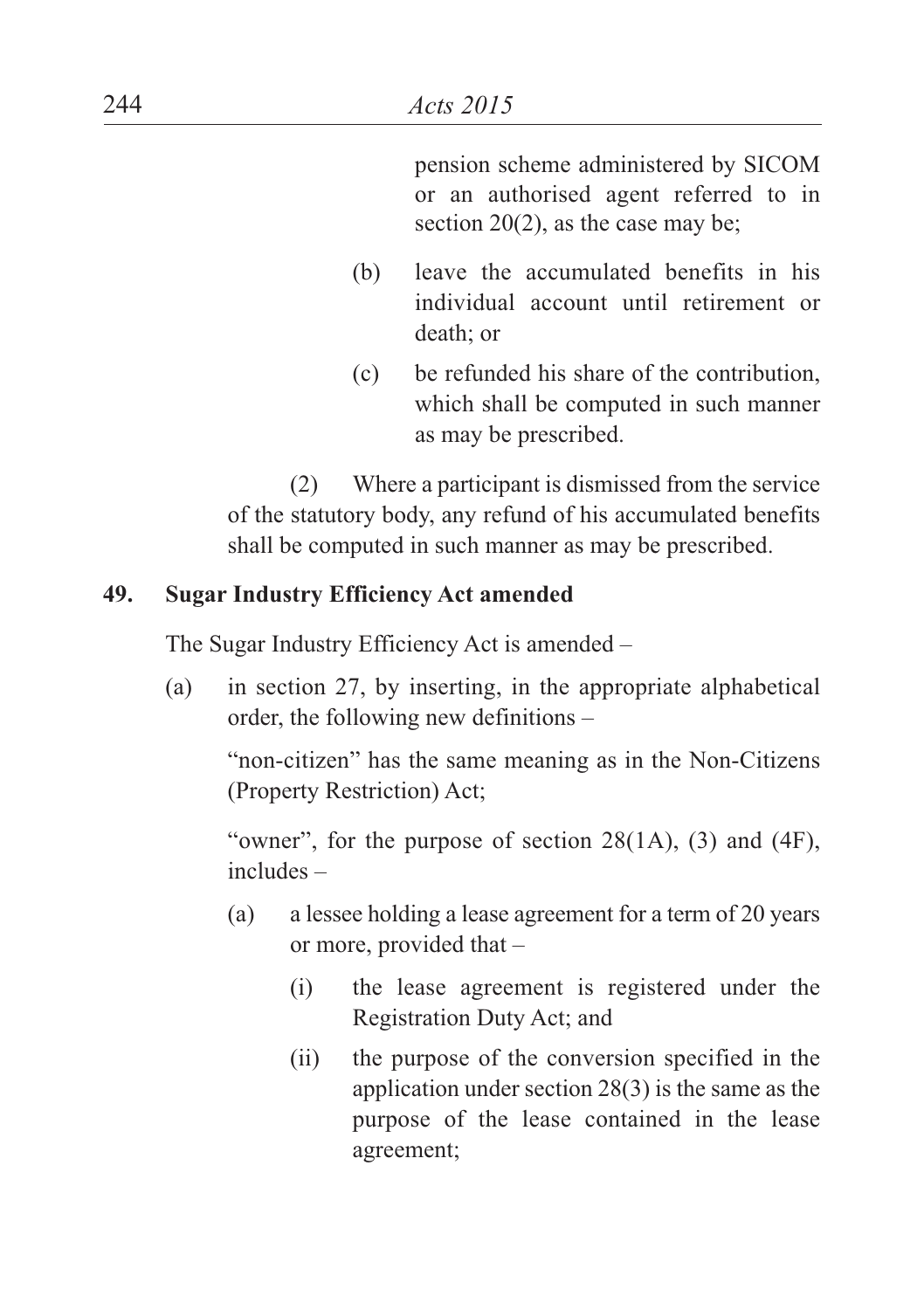- (b) a non-citizen who has concluded a deed of transfer by way of "*promesse de vente*" under *clause suspensive* for the acquisition of agricultural land for business purposes where –
	- (i) the deed of transfer is registered under the Registration Duty Act; and
	- (ii) the purpose of the conversion specified in the application under section 28(3) is the same as the purpose of the acquisition contained in the deed of transfer;
- (b) in section  $28 -$ 
	- (i) in subsection (1), by adding the following new paragraph, the word "and" at the end of paragraph (a) being deleted and the full stop at the end of paragraph (b) being deleted and replaced by the words "; and" –
		- (c) in the case of a non-citizen, on production of a certificate issued under section 3(2) of the Non-Citizens (Property Restriction) Act.
	- (ii) by inserting, after subsection (3A), the following new subsection –

(3AA) (a) The original of an application made under subsection (3) together with the required supporting documents shall be forwarded to the Minister who shall cause a scanned copy of the application and documents to be forwarded electronically to the committee.

(b) The committee shall, on being satisfied that all the relevant particulars, information and documents specified in the application form have been duly submitted, examine the application in accordance with subsection  $(8A)(a)$  and  $(b)$ .

(iii) by repealing subsection (3B);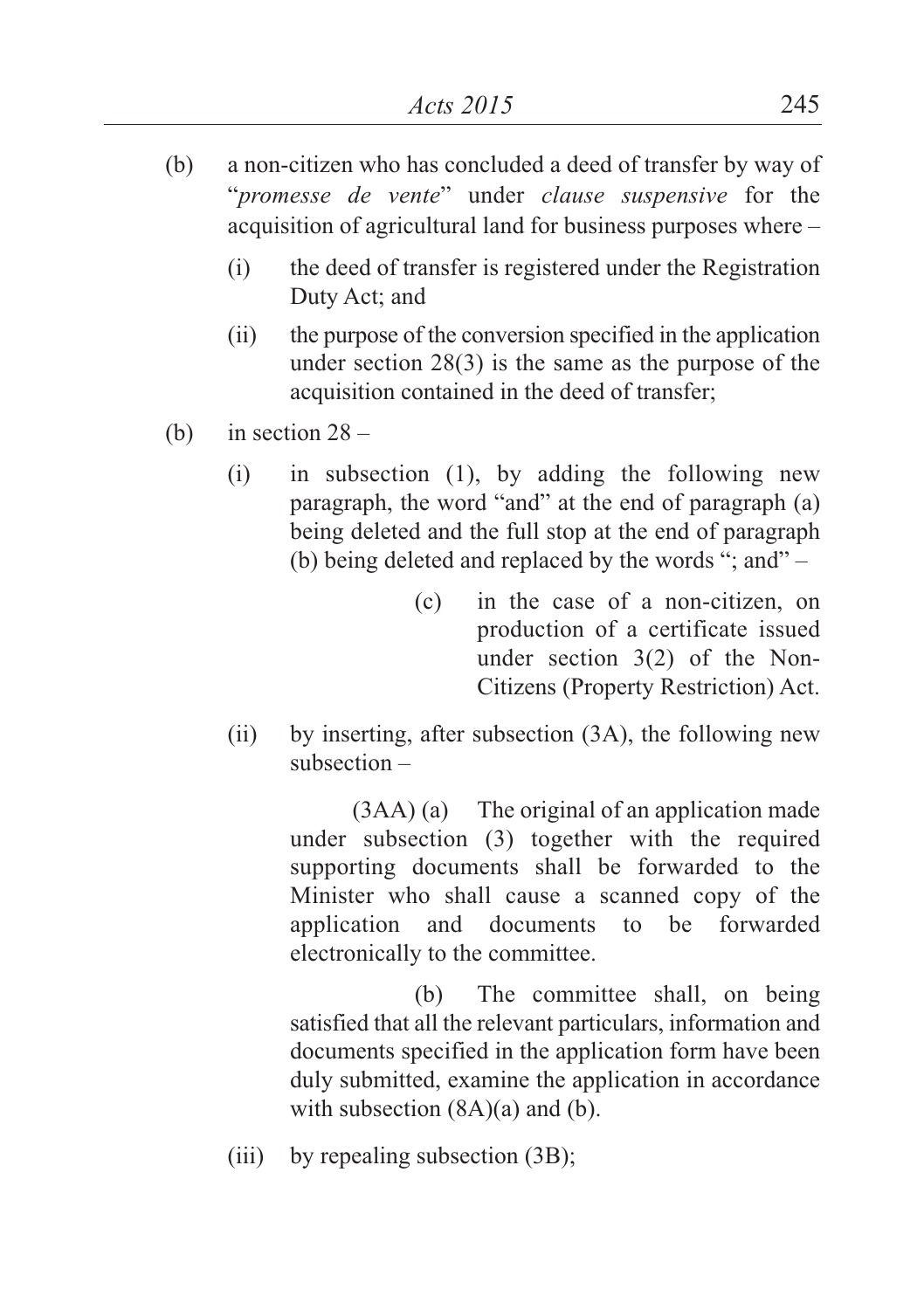(iv) by inserting, after subsection (4F), the following new subsection –

> (4G) Where an owner is granted authority for land conversion for the setting up of –

- (a) an 18-hole golf course;
- (b) a power station for the supply of electrical power using renewable energy; or
- (c) a solar farm, an agri-solar farm or a unit for the production of electrical power using biomass,

and he intends to use the land, in respect of which the authority was granted, for another purpose, he shall make an application for conversion of the land under subsection (3) for the new purpose.

(v) in subsection (8A), by repealing paragraph (a) and replacing it by the following paragraph –

> (a) In the discharge of its functions under subsection  $(8)(c)$ , the committee –

- (i) shall examine the application, taking into account the guidelines issued by the Ministries and bodies referred to in subsection (7); and
- (ii) may request the applicant to attend a meeting of the committee, within the time limit referred to in subsection (8)(c), for the purpose of giving such clarification or explanation relating to the application as the committee may determine.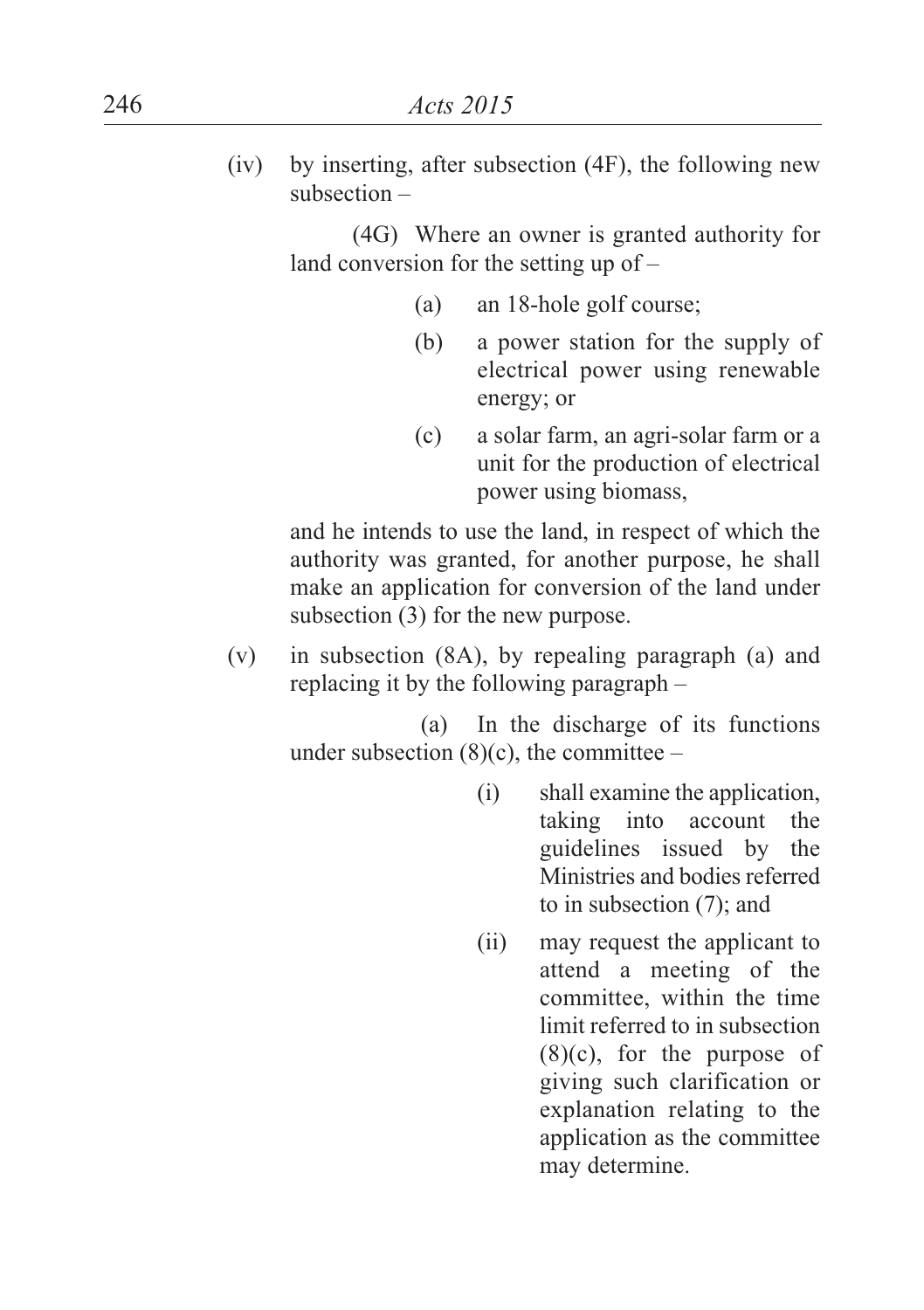(vi) by inserting, after subsection (8B), the following new subsection –

> (8BA) On receipt of the advice of the committee under subsection (8)(c), the Minister shall, within 2 weeks of the date of receipt of that advice, give written authority for land conversion to the applicant or inform him in writing that his application has not been granted.

- (c) in section  $29(1)(a)$ 
	- (i) in subparagraph  $(xii)$ 
		- (A) by deleting the word "such"; and
		- (B) by deleting the words ", as may be approved by the relevant authorities" and replacing them by the words "by the holder of a certificate issued by the Board of Investment";
	- (ii) in subparagraph (xviii), by adding the following new sub subparagraph, the existing provision being lettered as sub subparagraph  $(A)$  –
		- (B) the production of electrical power using biomass or through a solar farm or agri-solar farm by the holder of a certificate issued by the Board of Investment;

#### **50. Sugar Insurance Fund Act amended**

The Sugar Insurance Fund Act is amended –

- (a) in section  $2 -$ 
	- (i) by inserting, in the appropriate alphabetical order, the following new definition –

"enlarged factory area" –

(a) means a factory area; and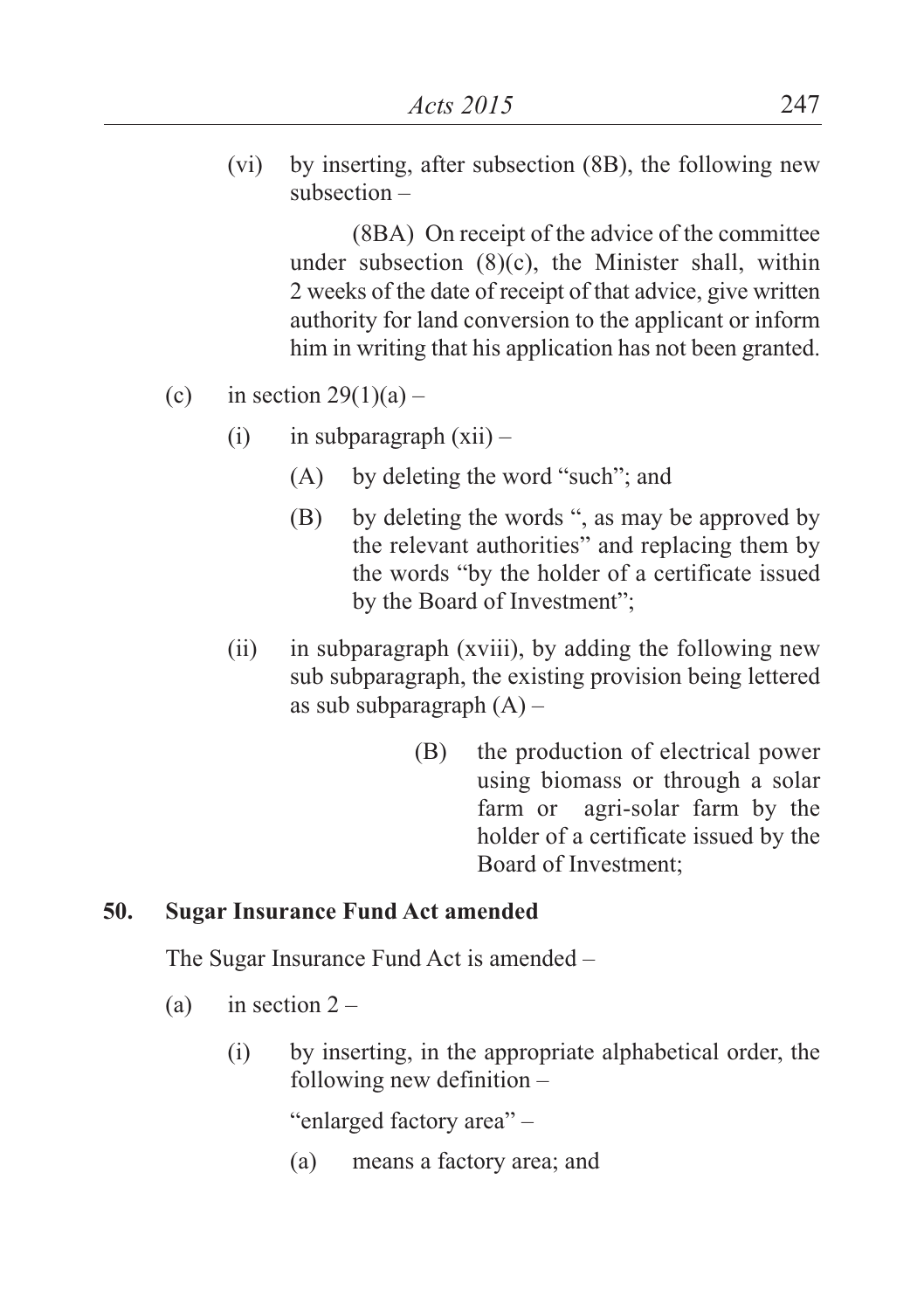- (b) includes any other area or region from which canes are delivered to a factory in operation in the factory area, following any previous or future closing down of another factory to which that area or region was assigned before the closing down;
- (ii) by deleting the definitions of "total insurable sugar for the Island of Mauritius" and "total sugar accrued for the Island of Mauritius";
- (b) in section  $25 -$ 
	- (i) by repealing subsection (2);
	- (ii) in subsections  $(3)$ ,  $(4)$  and  $(6)$ , by deleting the words "or  $(2)$ ";
	- (iii) by repealing subsection (7);
- (c) in section 26(1), by deleting the word "factory" and replacing it by the word "prescribed";
- (d) in section  $37 -$ 
	- (i) in subsection  $(1)(b)$ , by deleting the words "factory" area" wherever they appear and replacing them by the words "enlarged factory area";
	- (ii) in subsection  $(2)$ 
		- (A) in paragraph (c), by deleting the words "; or" and replacing them by the words "in the enlarged factory area of the cane plantation with the burnt canes;";
		- (B) by adding the following new paragraph, the full stop at the end of paragraph (d) being deleted and replaced by the words "; or" –
			- (e) where the Board is satisfied that it is economically viable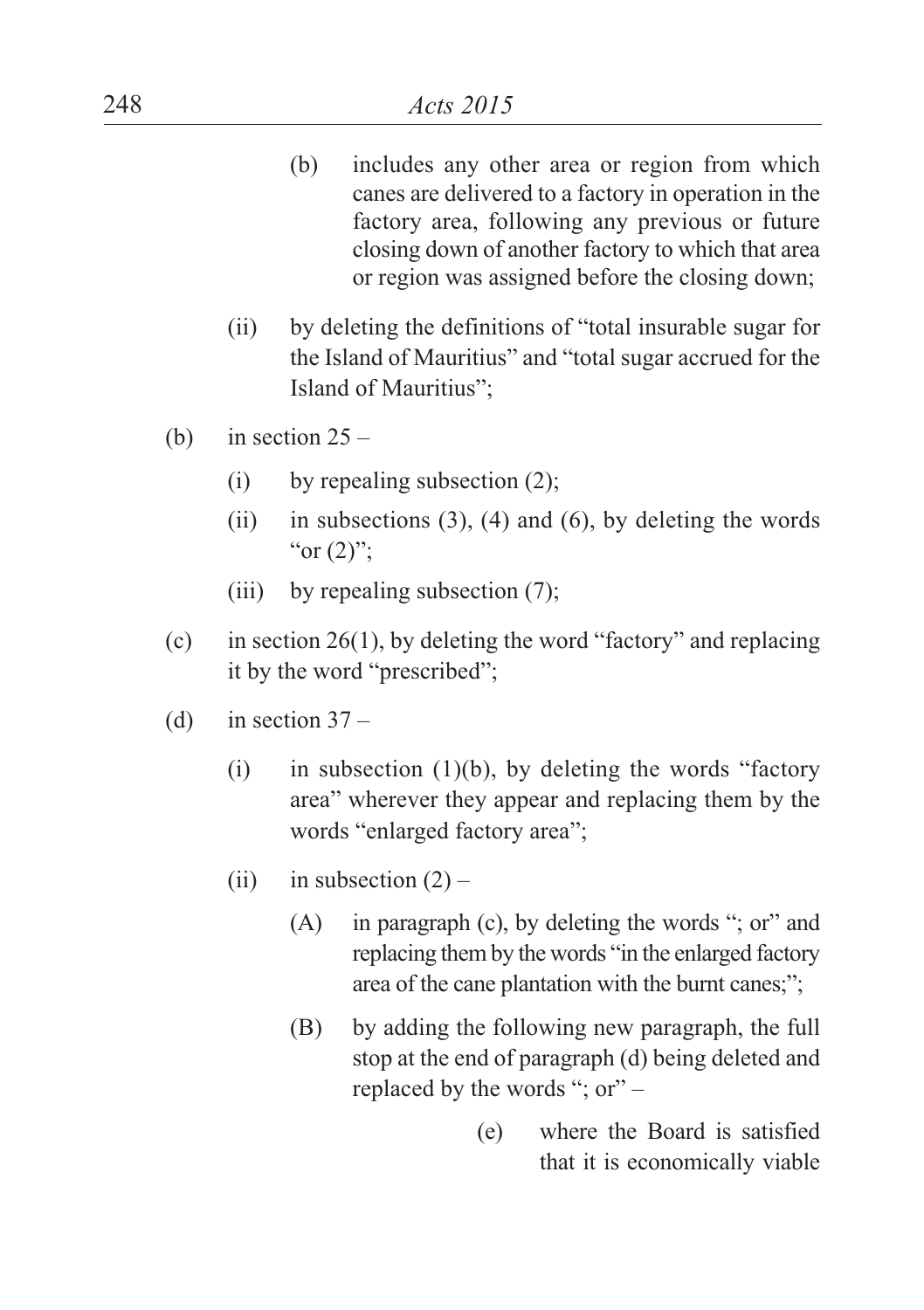for the insured to harvest and mill the burnt canes at a factory outside the enlarged factory area of the cane plantation with the burnt canes.

(e) by adding the following new section –

#### **57. Transitional provision**

Notwithstanding section 3(3)(a), the Board shall pay a one off financial assistance for the crop year beginning on 1 June 2013 and ending on 31 May 2014 amounting –

- (a) in the case of an insured having total sugar accrued not exceeding 60 tonnes, or a larger growing unit referred to in section 21(5) whose insured immediately before the regrouping, each had total sugar accrued not exceeding 60 tonnes, to a sum of 3,400 rupees per tonne of sugar accrued or part thereof;
- (b) in every other case, to a sum of 2,000 rupees per tonne of sugar accrued or part thereof.
- (f) in the Fourth Schedule, by deleting the following words –

In this Schedule, "enlarged factory area" means a factory area and includes such other area or region the canes from which are delivered to a factory in operation, following any previous or future closing down of another factory to which such area or region related prior to the closing down.

(g) in the Fifth Schedule, in paragraph (a), by deleting the figure "12.50" and replacing it by the figure "16.75".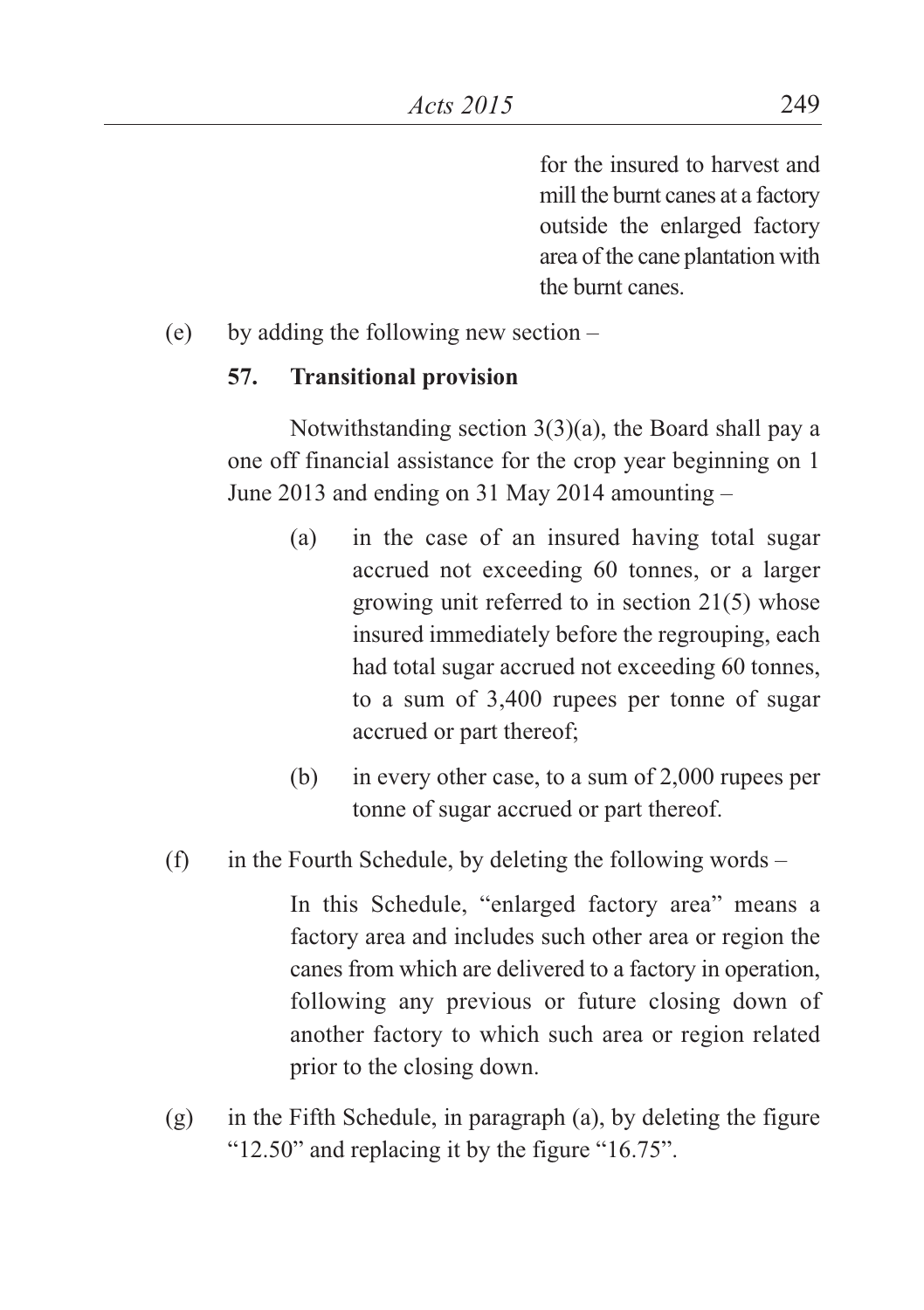#### **51. Tourism Authority Act amended**

The Tourism Authority Act is amended –

- (a) in section  $2 -$ 
	- (i) by deleting the definition of "licence" and replacing it by the following definition –

"licence" –

(a) means a licence issued under section 26 in respect of a tourist enterprise specified in Subpart II of Part A or Part B of the First Schedule; and

- (b) includes a pleasure craft licence and a skipper's licence;
- (ii) by inserting, in the appropriate alphabetical order, the following new definitions –

"*domaine*" –

- (a) means any estate offering nature-based activities; and
- (b) includes any premises sustainably integrated in a natural environment,

providing sleeping facilities, meals, refreshments and ancillary ecotourism facilities;

"*domaine* certificate" means a certificate issued to a person to carry out the *domaine* activities specified in Sub-part IA of Part A of the First Schedule;

"guest house certificate" means a certificate issued to a person to carry out the guest house activities specified in Sub-part IB of Part A of the First Schedule;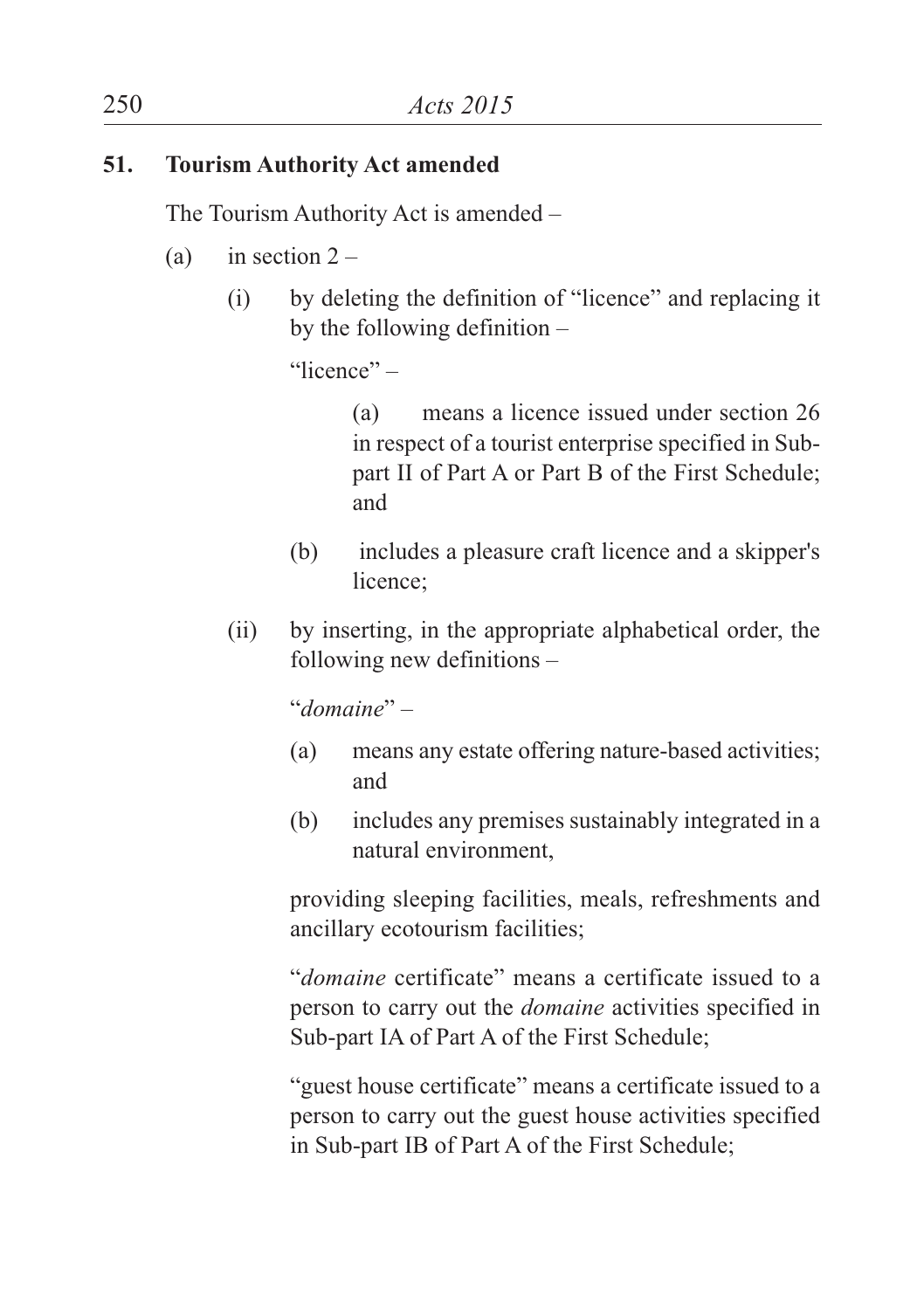"hotel certificate" means a certificate issued to a person to carry out the hotel activities specified in Sub-part IC of Part A of the First Schedule;

"RDDS" has the same meaning as in the Registration Duty Act;

"tourist accommodation certificate" means –

- (a) a hotel certificate;
- (b) a guest house certificate;
- (c) a tourist residence certificate; or
- (d) a *domaine* certificate,

issued under section 25A in respect of a tourist enterprise specified in Sub-part I of Part A of the First Schedule;

"tourist residence certificate" means a certificate issued to a person to carry out the tourist residence activities specified in Sub-part ID of Part A of the First Schedule:

- (b) in section 6, by repealing paragraph (a) and replacing it by the following paragraph –
	- (a) (i) register, regulate and supervise tourist enterprises specified in Subpart I of Part A of the First Schedule;
		- (ii) license, regulate and supervise tourist enterprises specified in Subpart II of Part A and Part B of the First Schedule;
- (c) in section  $7 -$ 
	- (i) in subsection (1), by inserting, after paragraph (a), the following new paragraph –
		- (aa) register tourist enterprises specified in Sub-part I of Part A of the First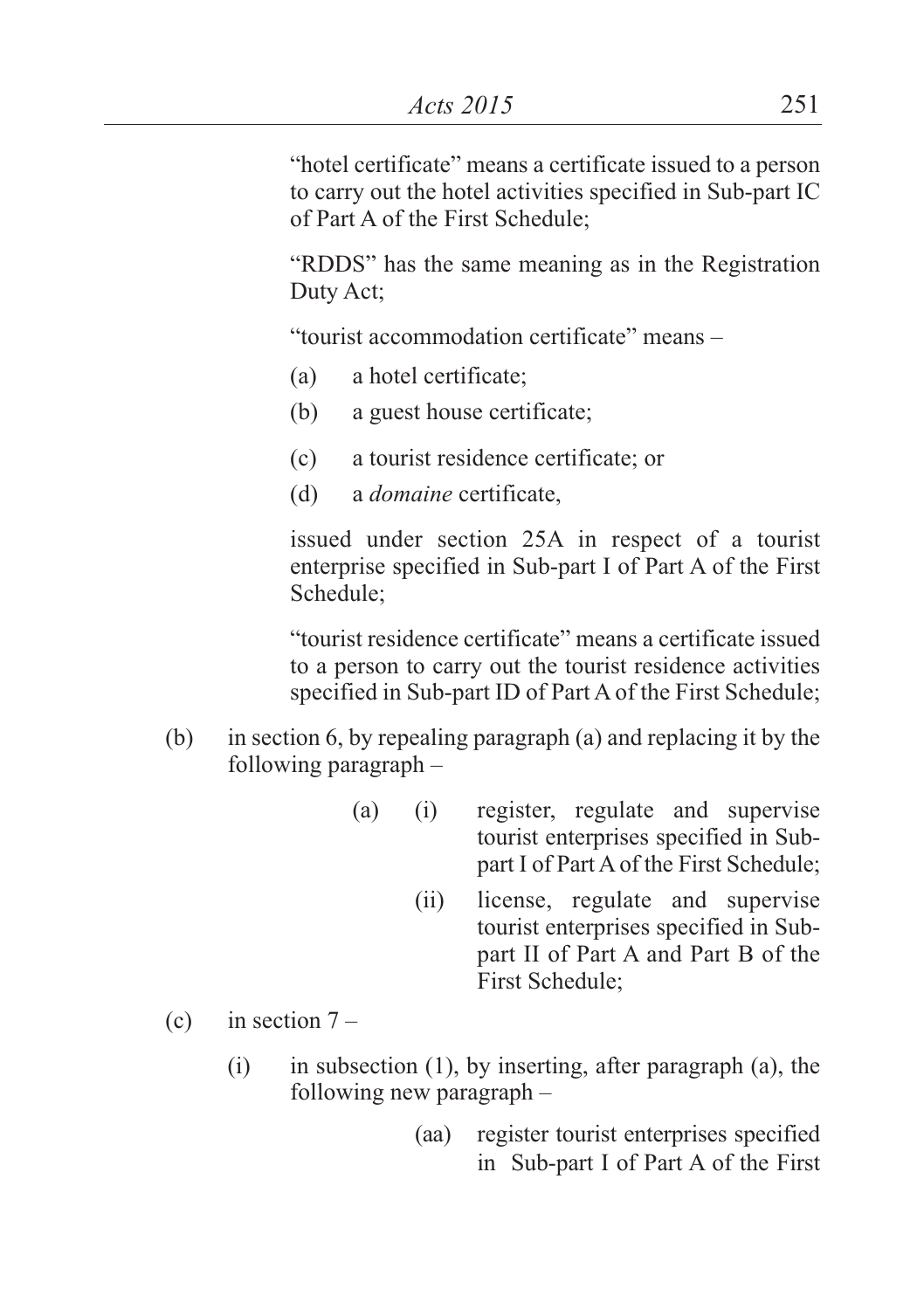Schedule and vary, suspend or revoke tourist accommodation certificates;

- (ii) in subsection  $(2)(a)$ , by inserting, after the word "any", the words "holder of a tourist accommodation certificate or ";
- (d) in section  $24(1)$ 
	- (i) in paragraph (a), by inserting, after the words "from a", the words "holder of a tourist accommodation certificate,";
	- (ii) in paragraph (b), by inserting, after the words "of any", the words "holder of a tourist accommodation certificate,";
- (e) in Part IV, by inserting, before section 26, the following new section –

#### **25A. Regulation of tourist accommodation**

(1) (a) No person shall run or carry on a tourist enterprise specified in Sub-part I of Part A of the First Schedule unless he holds a tourist accommodation certificate.

(b) The tourist accommodation certificate shall, in the case of  $-$ 

- (i) a hotel, be a hotel certificate;
- (ii) a guest house, be a guest house certificate;
- (iii) a tourist residence, be a tourist residence certificate;
- (iv) a *domaine*, be a *domaine* certificate

(2) (a) A tourist accommodation certificate shall be issued for a period of 3 years and shall be subject to –

> (i) the requirements of such norms and standards governing a hotel, tourist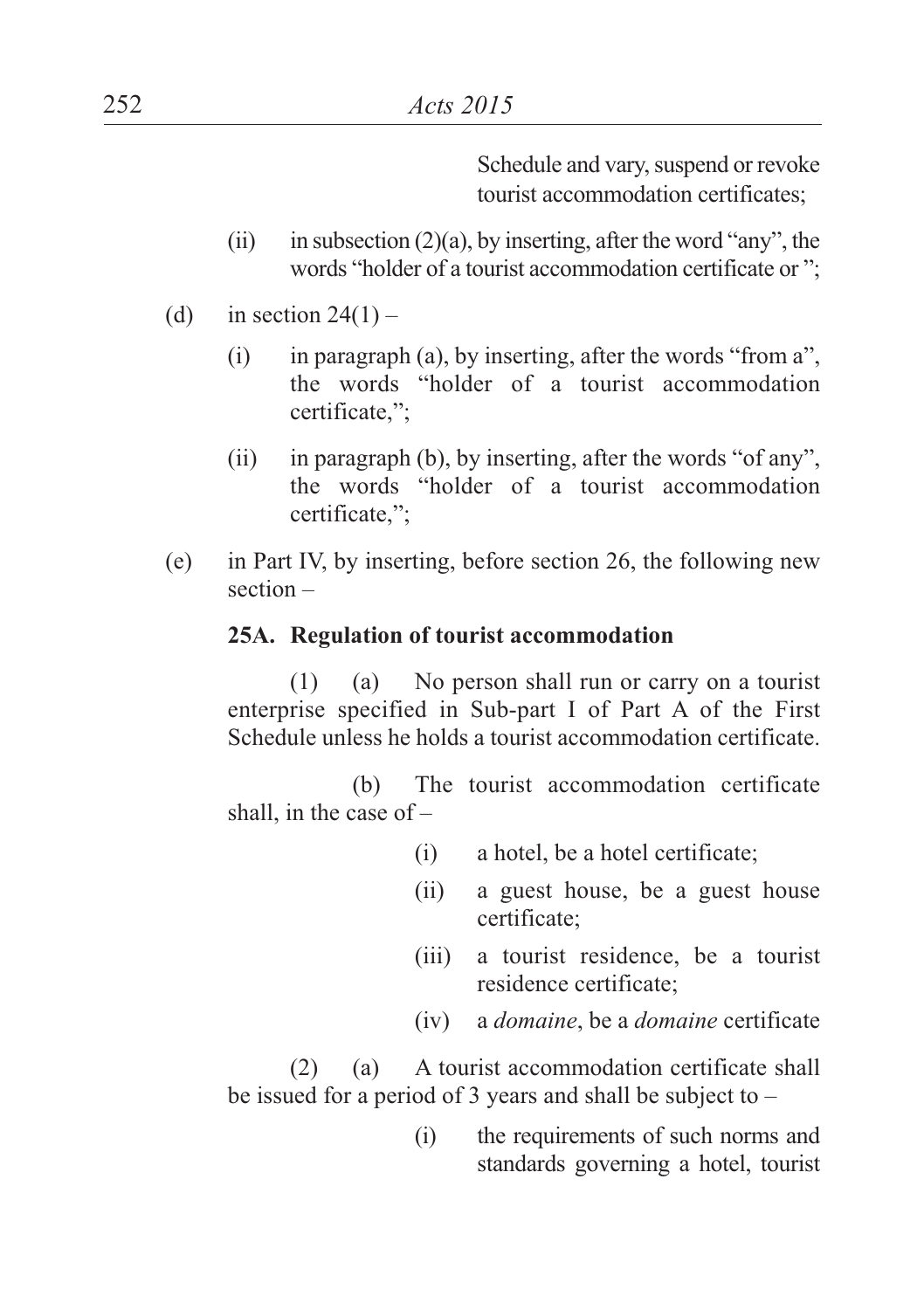residence, guest house or *domaine* and its services, facilities and amenities, as may be specified in guidelines issued by the Authority; and

(ii) such terms and conditions as the Authority may determine.

(b) The guidelines referred to in paragraph (a)(i) shall be posted on the website of the Authority.

(3) Subject to thissection, thisActshall apply to a tourist accommodation certificate as it would apply to a licence, with such modifications, adaptations and exceptions as may be necessary.

(4) (a) The Authority shall, in respect of every licence issued in respect of a hotel, tourist residence or guest house which is valid on the date immediately preceding the commencement of this section, issue, not later than 3 months from the commencement of this section, a hotel certificate, tourist residence certificate or guest house certificate, as appropriate, in accordance with subsection (2).

(b) A certificate issued under paragraph (a) shall be valid for a period not exceeding 3 years.

(5) (a) Any licence fee payable in respect of a hotel, tourist residence or guest house relating to each of its facilities shall, on the commencement of this section, be payable as a single operating fee, in respect of its facilities specified in Sub-part IA, IB, IC or ID of Part A of the First Schedule, irrespective of whether or not it is providing all these facilities.

(b) The operating fee referred to in paragraph (a) shall be payable in such amount and in such form and manner as may be prescribed.

- (f) in section  $26 -$ 
	- (i) in subsection (1), by inserting, after the words "subsection (2)", the words "and section 25A";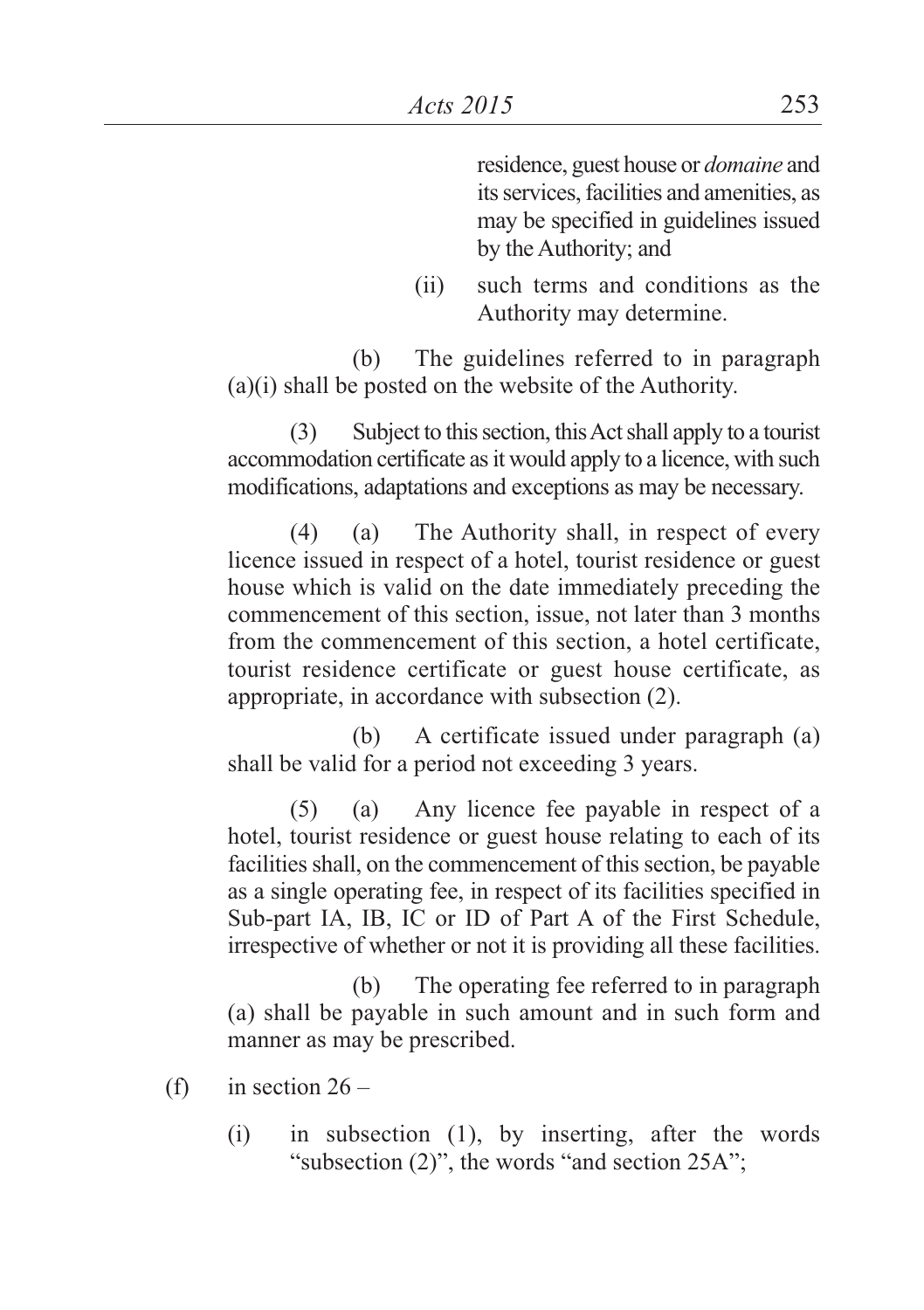(ii) by inserting, after subsection (7), the following new subsection –

> (7A) (a) Subject to paragraph (b), a licensee may, with the approval of the Authority, effect advance payment of the fee payable for a period of 3 years without applying for a renewal of his licence within that period of 3 years.

> (b) A licensee shall, within 10 days from the date of any change in his name or address, notify the Authority of the change.

- (g) in section  $51A -$ 
	- (i) in subsection  $(1)$ 
		- (A) in paragraph (a), by inserting, after the word "deed", the words "or electronic deed";
		- (B) in paragraph (b), by inserting, after the word "deed", the words "or electronic declaration";
	- (ii) in subsection  $(2)(a)$ , by deleting the words "and" address" and replacing them by the words ", address and postcode";
	- (iii) in subsection (3), by deleting the words "deed or declaration" and replacing them by the words "deed, declaration, or electronic deed or declaration registered in the RDDS,";
	- (iv) by inserting, after subsection (3), the following new subsections –
		- (3A) The deed or declaration may be
			- (a) prepared, concluded or saved in the RDDS; or
			- (b) scanned and saved in the RDDS.

(3B) Any deed or declaration submitted to the Registrar-General and registered in the RDDS shall be considered to be the original.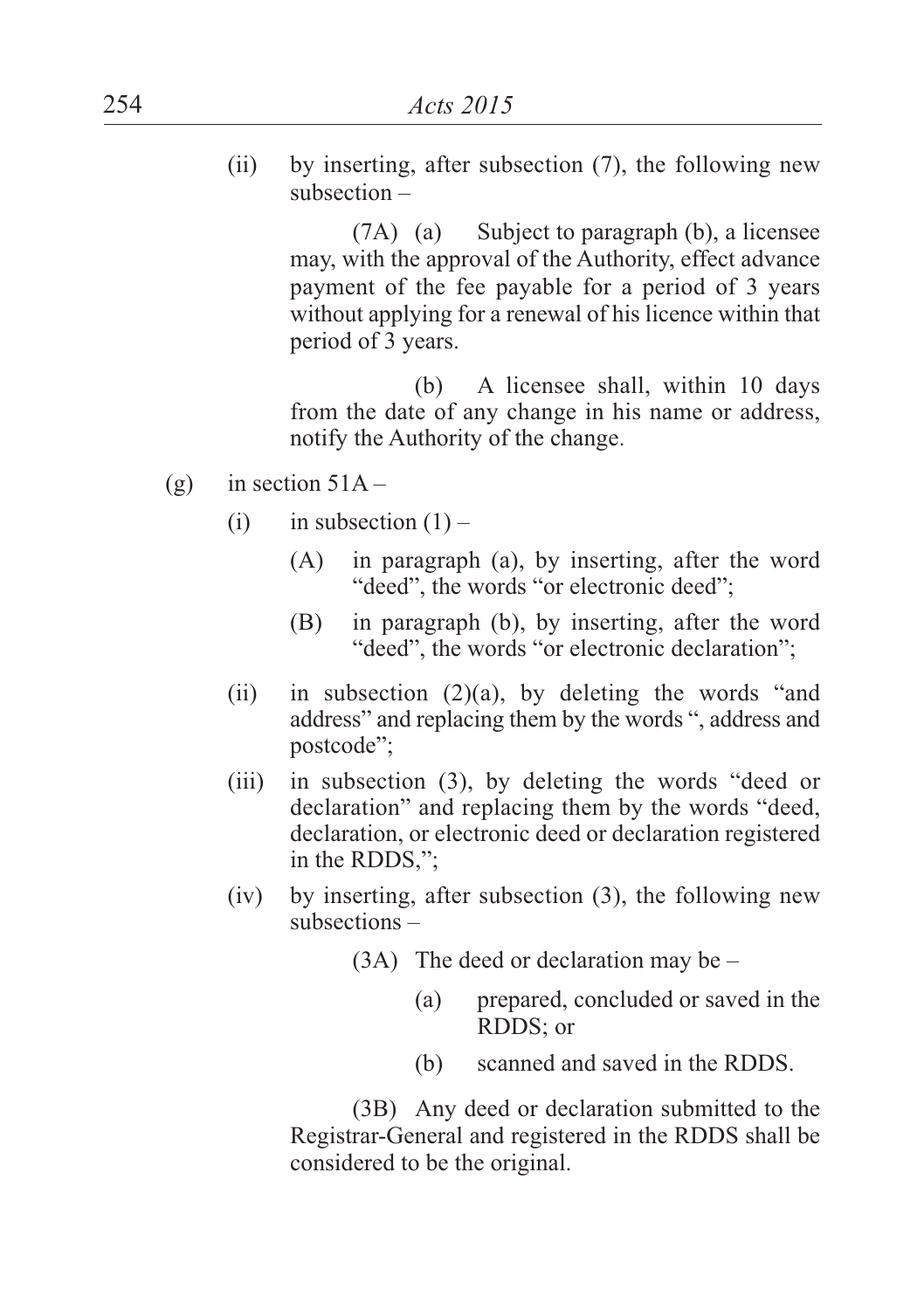(3C) Any deed scanned for the purposes of the RDDS shall be scanned in –

- (a) Portable Document Format (PDF);
- (b) 300 dots per inch (DPI) Image Resolution; and
- (c) text-searchable format by applying Optical Character Recognition (OCR).
- (v) by adding the following new subsection  $-$

(8) The Registrar-General shall cause the duly registered electronic deed or declaration to be returned to the applicant electronically through the RDDS.

- (h) in the First Schedule
	- $(i)$  in Part A
		- (A) in Sub-part I, by inserting, in the appropriate alphabetical order, the following new item –

#### *Domaine*

- (B) by inserting, after Sub-part I, the new Sub-parts IA, IB, IC and ID set out in the Eighth Schedule to this Act;
- $(C)$  in Sub-part II, by deleting the following items Restaurant (including liquor and other alcoholic beverages) with entertainment Restaurant (excluding liquor and other alcoholic beverages) with entertainment Restaurant (including liquor and other alcoholic beverages) without entertainment Restaurant (excluding liquor and other alcoholic beverages) without entertainment

and replacing them by the following item –

Restaurant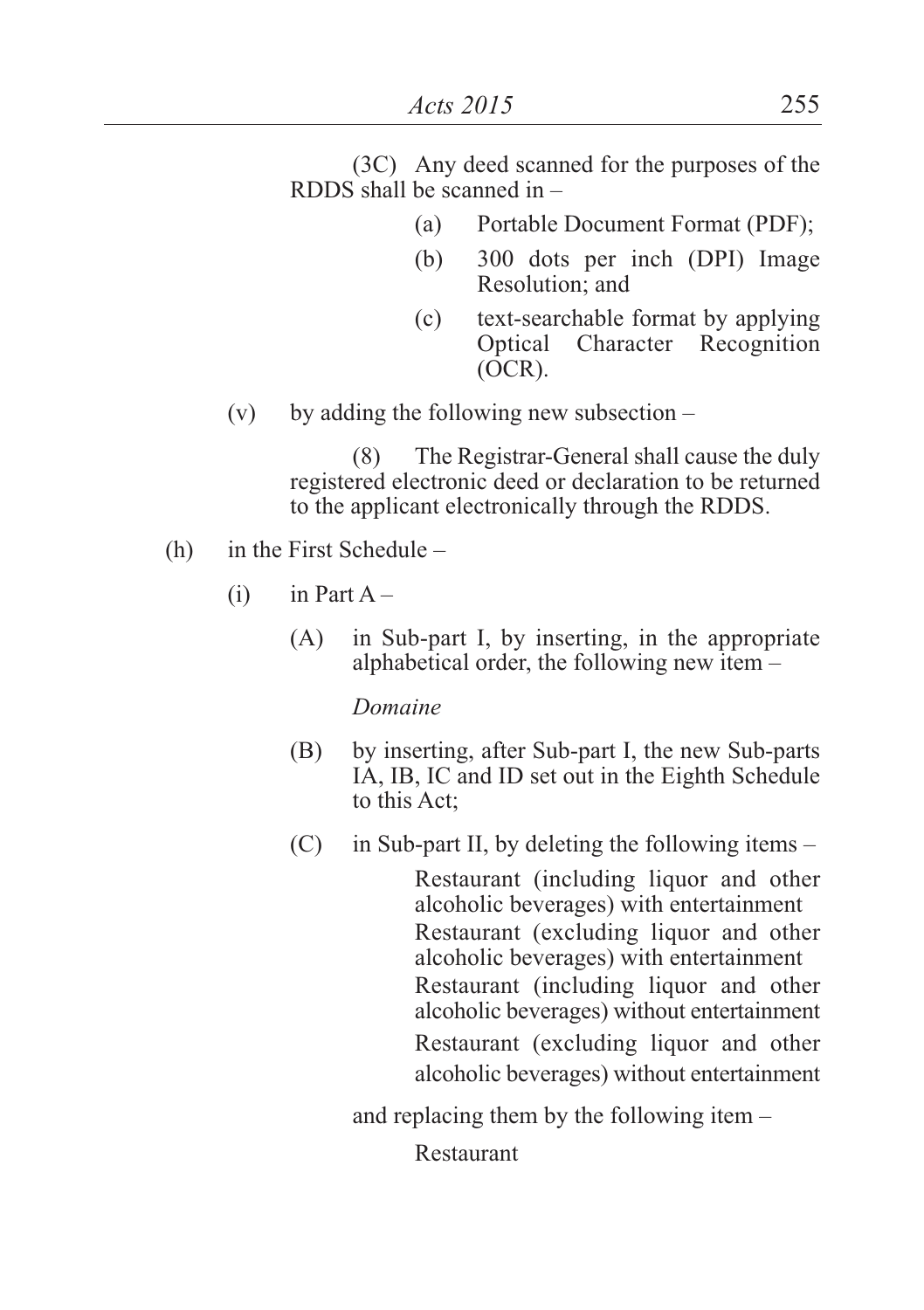- (ii) in Part  $B -$ 
	- (A) by deleting the following items –

Hawking in tourist sites

Operating ferry boat

Operating pleasure craft for commercial purpose, other than by a pleasure craft licensee

Operating rental agency for car

(B) by inserting, in the appropriate alphabetical order, the following new item –

Operating spa outside hotel premises

### **52. Transcription and Mortgage Act amended**

The Transcription and Mortgage Act is amended –

(a) by inserting, after section 3, the following new section  $-$ 

### **3A. Electronic submission of deed or document**

Any deed or document submitted electronically to the Conservator of Mortgages and saved in the MIPD shall be deemed to meet the requirements and reproduce the contents of the original deed or document, as the case may be, for the purpose of this Act.

- (b) in section 4(1)(ab), by inserting, after the words "TV xxxx/xxx", the words " or TV xxxxxx/xxxxxx";
- (c) by inserting, after section 4, the following new section –

### **4A. Format of deed scanned**

Any deed scanned for the purpose of the RDDS shall be scanned in –

(a) Portable Document Format (PDF);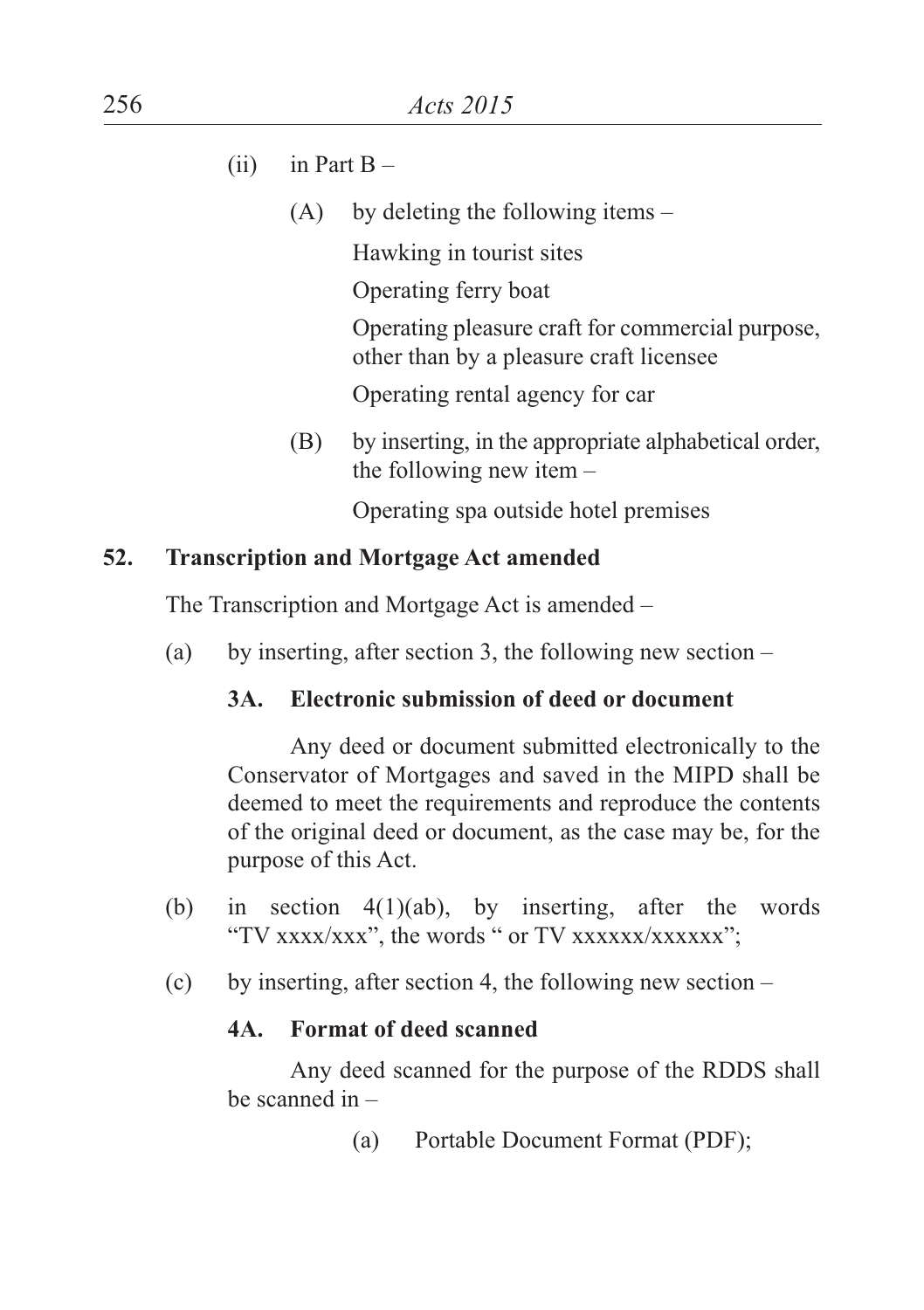- (b) 300 dots per inch (DPI) Image Resolution; and
- (c) text-searchable format by applying Optical Character Recognition (OCR).
- (d) in section  $48(3)(c)(iii)$ , by inserting, after the words "TV xxxx/xxx", the words "or TV xxxxxx/xxxxxx";
- (e) by inserting, after section 49, the following new section –

#### **49A. Scanning of deeds**

Any deed scanned for the purpose of the RDDS shall be scanned in –

- (a) Portable Document Format (PDF);
- (b) 300 dots per inch (DPI) Image Resolution; and
- (c) text-searchable format by applying Optical Character Recognition (OCR).
- (f) in section 50, by inserting, after subsection (1), the following new subsection –

(1A) For the purpose of subsection (1), an application shall be made in such form as the Conservator may approve.

- (g) by repealing section  $62(3)$ ;
- (h) in section  $63 -$ 
	- (i) in subsection (1), by inserting, after the words "or transcription books", the words ", or in the MIPD,";
	- (ii) in subsection (3), by inserting, after the word "books", the words "or in the MIPD";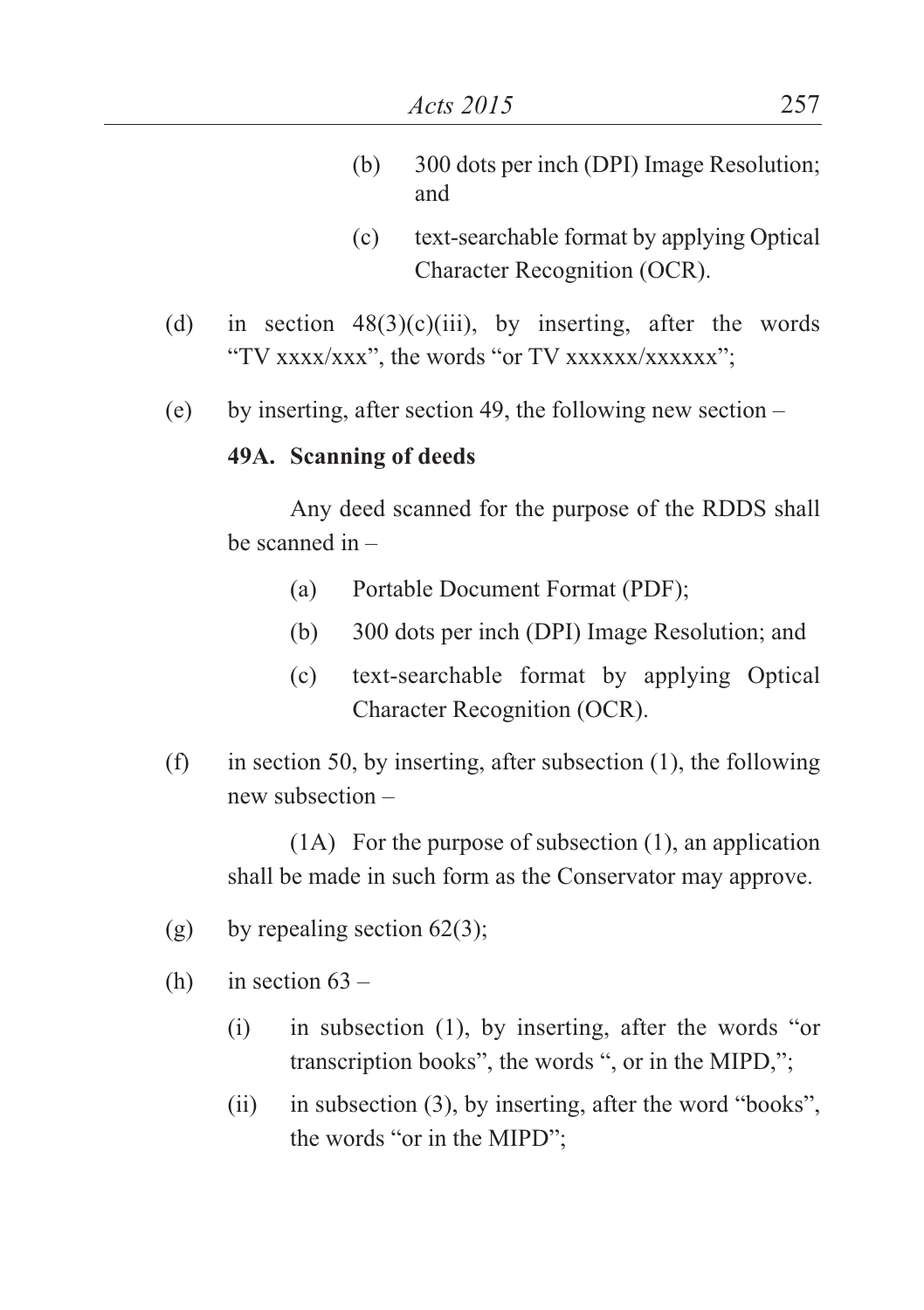(iii) in subsection (6), by deleting the words "or month" and replacing them by the words ", month or hour".

### **53. Value Added Tax Act amended**

The Value Added Tax Act is amended –

(a) in section 2, by inserting, in the appropriate alphabetical order, the following new definition –

"small enterprise" means a person whose annual turnover does not exceed 10 million rupees;

(b) by inserting, after section 19, the following new section –

### **19A. Use of electronic fiscal device**

(1) The Director-General may, for the purpose of this Act, require any person to use an electronic fiscal device to record any matter or transaction which may affect the liability to tax of that person.

(2) The electronic fiscal device shall be of such type, description and usage as may be prescribed.

### (c) in section  $20(2)$  –

- (i) in paragraph (e), by deleting the words "is inclusive or exclusive of VAT" and replacing them by the words "is subject to VAT or not":
- (ii) by repealing paragraph (f) and replacing it by the following paragraph –
	- (f) where the value of the supply is subject to VAT –
		- (i) the value of the supply;
		- (ii) the amount of VAT chargeable and the rate applied;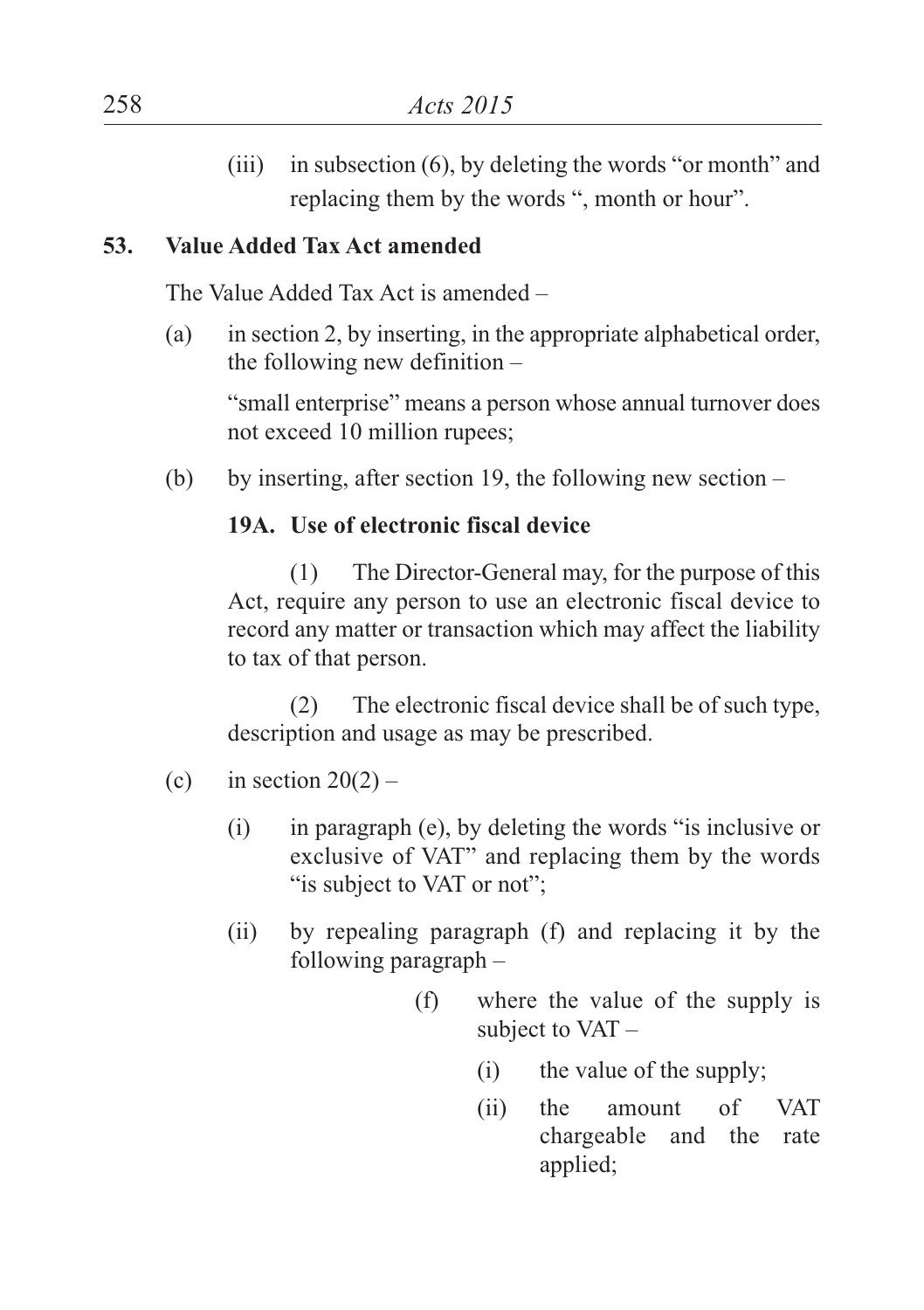- (d) in section 21(6), by deleting the figure "24" and replacing it by the figure "36";
- (e) in section  $24 -$ 
	- (i) in subsection (7), by inserting, after the words " $(7A)$ ", the words "or (7B)";
	- (ii) in subsection (7A), by inserting, after the word "shall", the words ", subject to subsection (7B),";
	- (iii) by inserting, after subsection (7A), the following new subsection –

(7B) Where the Director-General requests a registered person to submit invoices, documents or information in respect of a claim for repayment under this section, the time limit for the repayment referred to in subsection (7) or (7A) shall run as from the date of submission of all invoices, documents and information requested.

- (iv) in subsection  $(8)$ , by deleting the words "or  $(7A)$ " and replacing them by the words ", (7A) or (7B)";
- (f) in section  $26 -$ 
	- (i) by numbering the existing provision as subsection (1);
	- (ii) in the newly numbered subsection (1), by deleting the word "Where" and replacing it by the words "Subject to subsection (2), where";
	- (iii) by adding the following new subsection  $-$

(2) Where a registered person is a small enterprise, the maximum penalty payable under subsection (1) shall not exceed 5,000 rupees.

- (g) in section  $27 -$ 
	- (i) in subsection (1), by deleting the words "Where" and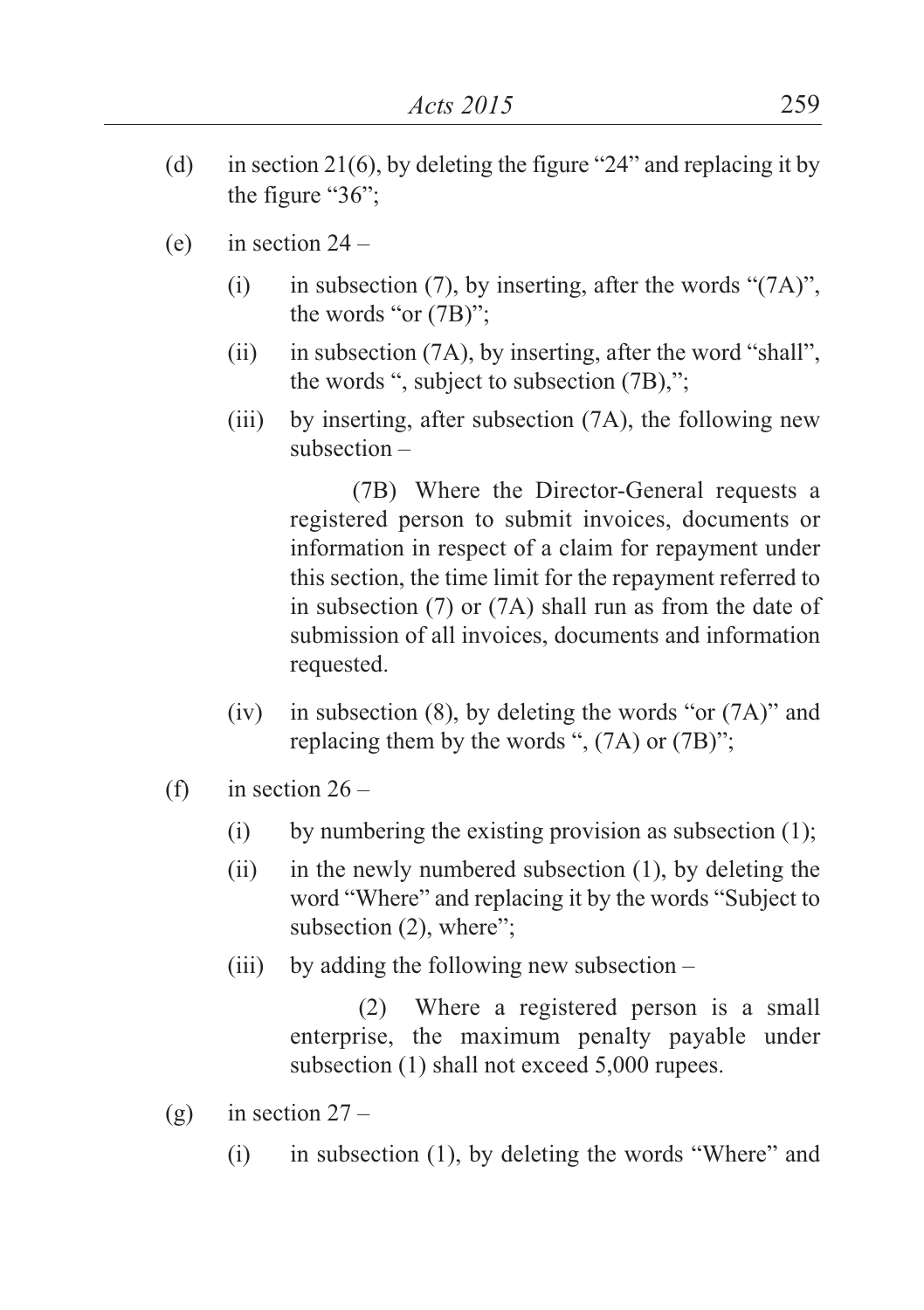the figure "26" and replacing them by the words "Subject to subsection  $(3)$ , where" and "26 $(1)$ ". respectively;

- (ii) in subsection (2), by deleting the figure "26" and replacing it by the words " $26(1)$ ";
- (iii) by adding the following new subsections –

(3) Where the person referred to in subsection (1) is a small enterprise and it fails to pay any tax due on or before the last day on which it is payable under section 21(7), 22, 23, 27E(3) and (10), 37, 39 or 67, the penalty shall be 2 per cent of the tax.

(4) The penalty under subsection (3) shall apply to the tax excluding any penalty under section 15A, 24(9), 26(2), 26A or 37A and any interest under section 27A.

(h) by inserting, after Part VI, the following new Parts –

# **PART VIA – PUBLIC SECTOR AGENCY TO DEDUCT AN AMOUNT FROM VAT**

#### **27B. Interpretation of Part VIA**

In this Part –

"public sector agency" includes a Ministry, a Government department, a local authority, a statutory body and the Rodrigues Regional Assembly;

#### **27C. Obligation of public sector agency**

(1) Where a public sector agency makes a payment to a registered person, in respect of goods and services specified in the first column of the Thirteenth Schedule, it shall, at the time of payment, deduct from the amount of VAT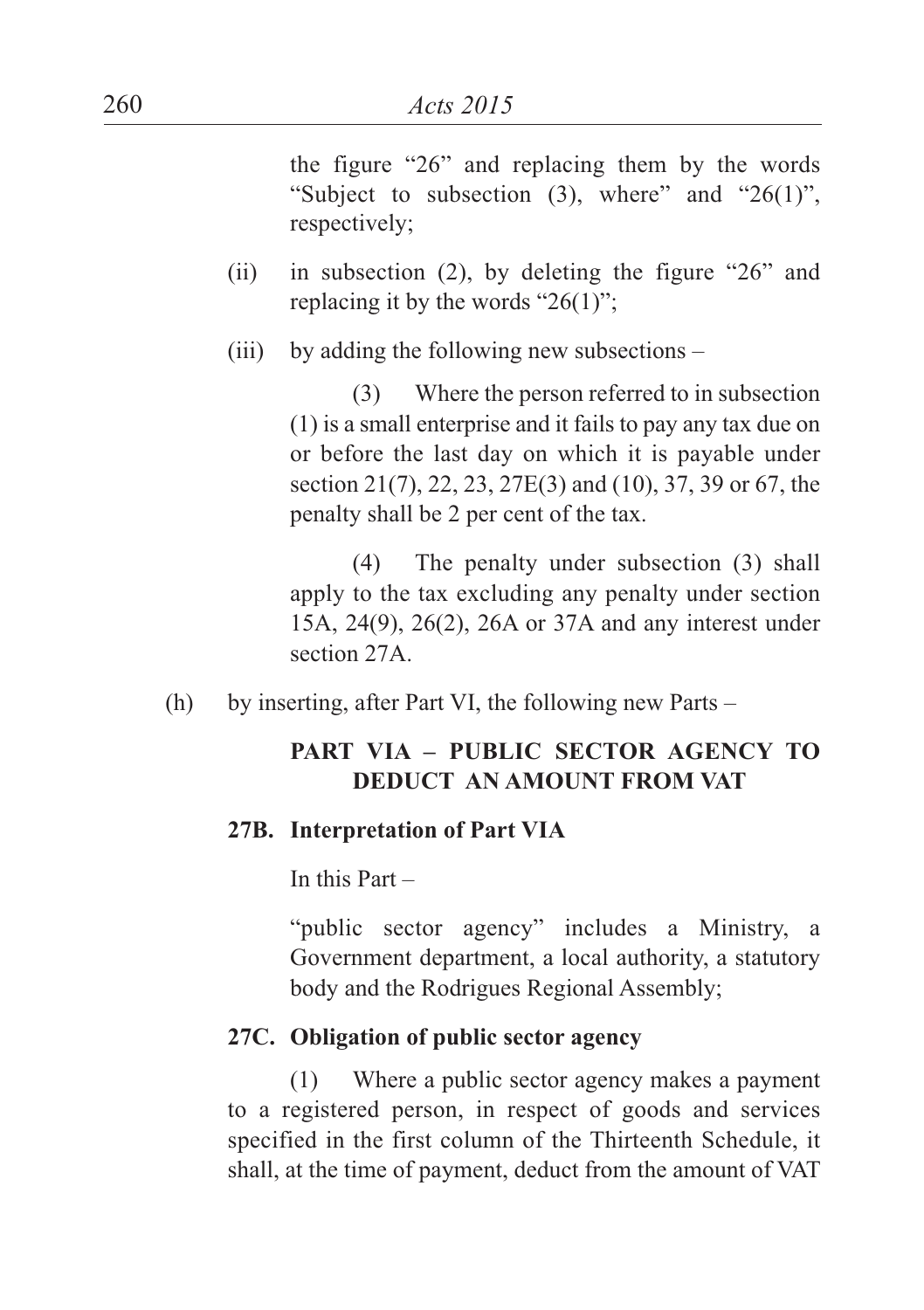chargeable on the goods and services an amount representing the appropriate rate of deduction specified in the second column of that Schedule.

 $(2)$  Where an amount is deducted under subsection  $(1)$ , the amount so deducted shall be –

- (a) considered to have been paid by the registered person as VAT in the month in which the deduction is made;
- (b) taken into account by the registered person in his return in respect of the taxable period in which the amount is deducted.

(3) Every public sector agency which deducts an amount under subsection (1) shall, not later than 20 days from the end of the month in which the deduction is made, remit to the Director-General the amount so deducted, in such form and manner as the Director-General may determine.

(4) Where a public sector agency fails to comply with subsection (3), it shall be liable to pay, in addition to the amount deducted –

- (a) a penalty representing 5 per cent of the unpaid amount deducted; and
- (b) interest at the rate of 0.5 per cent per month or part of the month during which the amount deducted remains unpaid.

#### **PART VIB – VAT RELATING TO SMALL ENTERPRISE**

#### **27D. Interpretation of Part VIB**

In this Part –

"accounting year" means –

(a) in the case of a company, a period of 12 months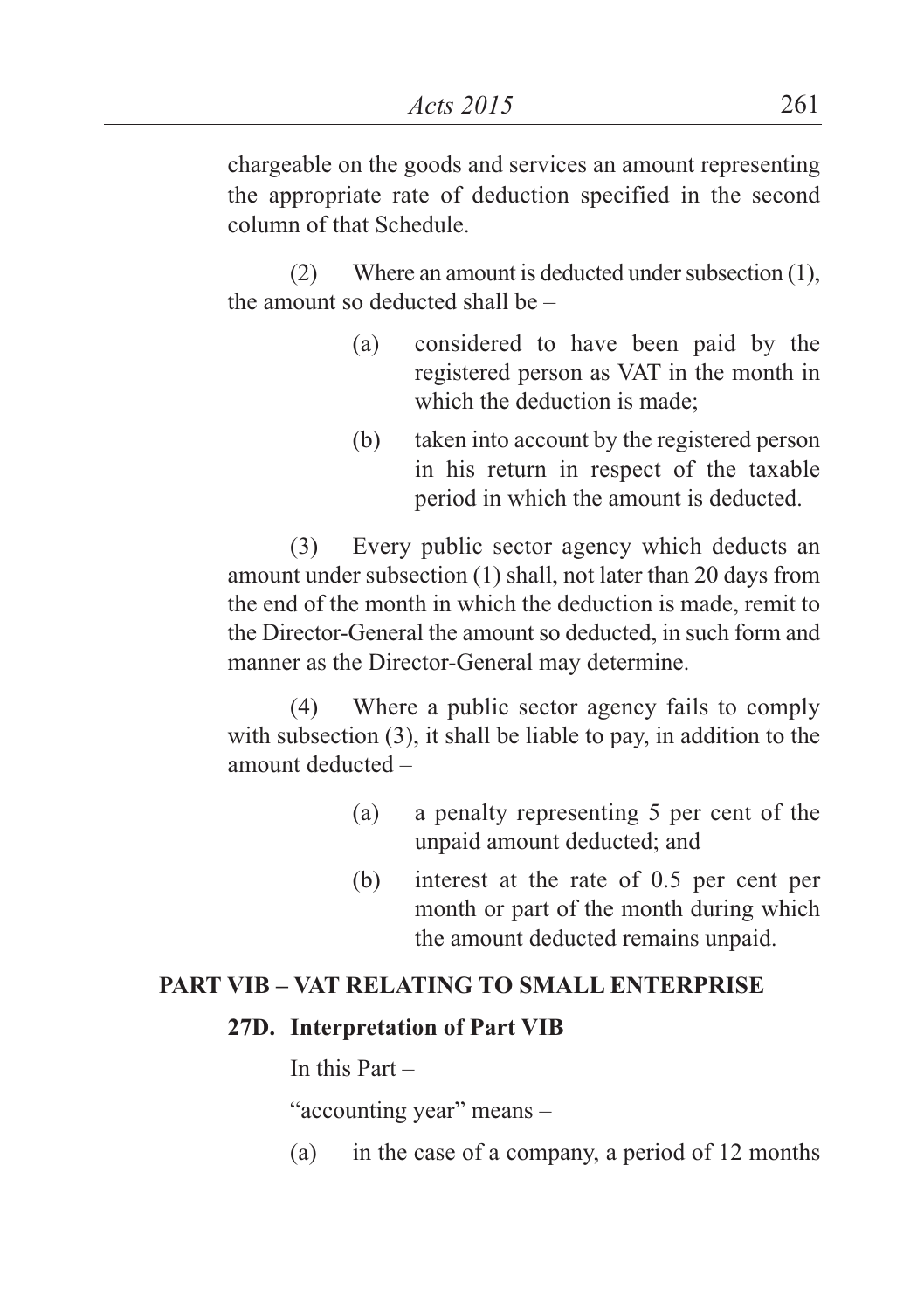ending on the date of the end of its accounting period;

(b) in any other case, a period of 12 months ending on 30 June;

"company" has the same meaning as in the Income Tax Act.

#### **27E. VAT annual accounting system**

(1) Subject to this section, a small enterprise may apply to the Director-General to operate the VAT annual accounting system on –

- (a) an accrual basis; or
- (b) a cash basis.

(2) Where a VAT registered person has applied for its net income from business to be calculated in accordance with Sub-part B of Part VIII of the Income Tax Act, he shall be considered to have applied to operate the VAT annual accounting system on a cash basis.

(3) A small enterprise which operates the VAT annual accounting system shall –

- (a) comply with such terms and conditions as the Director-General may approve;
- (b) within such time as may be prescribed, after the end of each of the first 3 calendar quarters in its accounting year, submit to the Director-General, a simplified VAT statement in such form and manner as the Director-General may approve; and
- (c) pay any VAT payable in accordance with subsection  $(4)$  or  $(5)$ .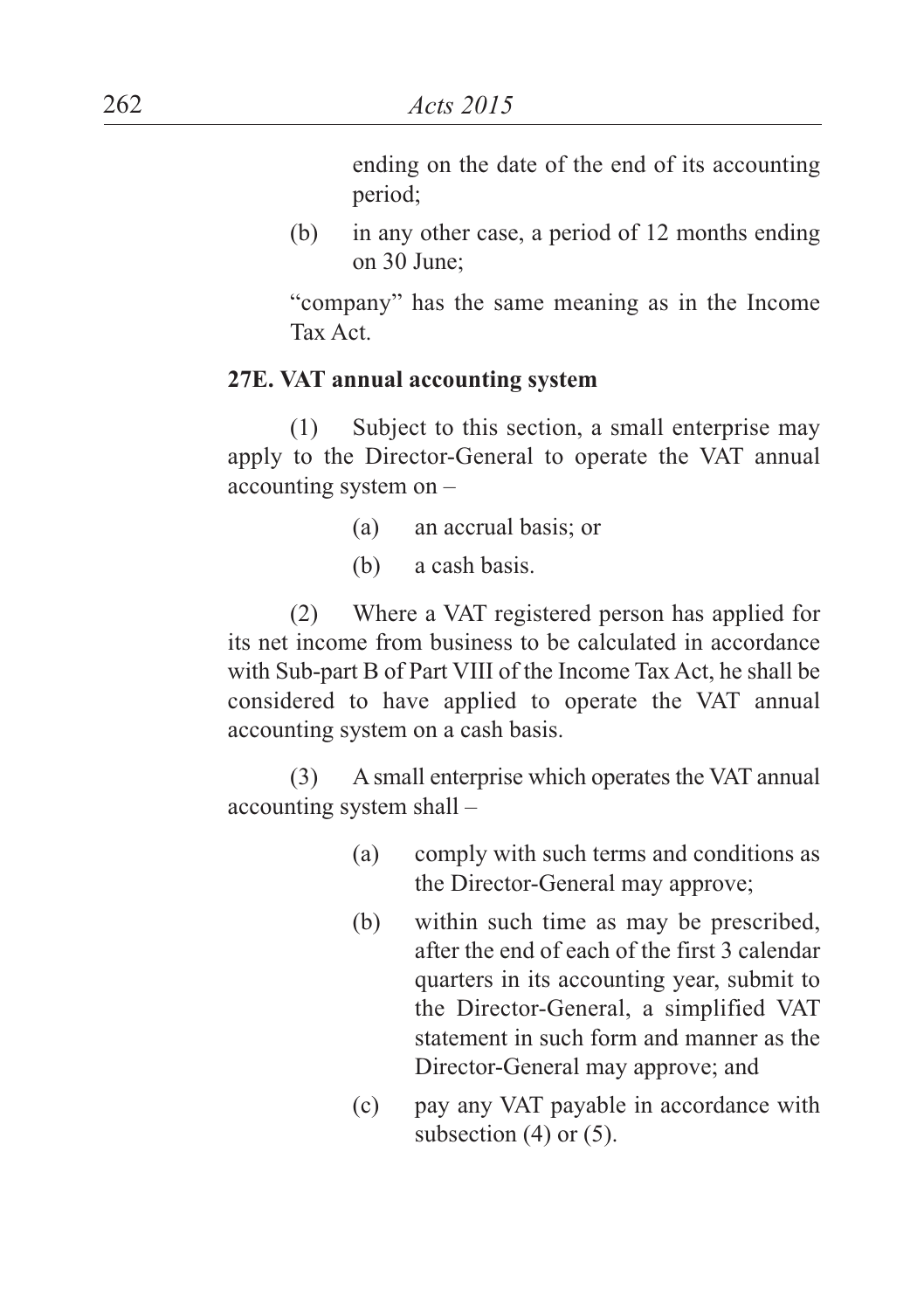(4) The VAT payable pursuant to subsection (3)(b) shall be –

- (a) in the case of a VAT registered person whose annual total turnover does not exceed 10 million rupees at the commencement of this section, 25 per cent of the amount of VAT payable in respect of the preceding accounting year, after adding back any allowable input VAT in respect of capital goods in that year;
- (b) in the case of a small enterprise which registers for VAT at the commencement of this section, 25 per cent of the estimated VAT payable for the accounting year, after adding back any input VAT in respect of capital goods which the small enterprise intends to acquire in the first accounting year after its VAT registration.

(5) Where a small enterprise has in the relevant part of the first 3 quarters of an accounting year been supplied with capital goods and the input tax in respect thereof exceeds 50,000 rupees, the small enterprise may deduct from the VAT payable in accordance with subsection (4) the allowable input tax in respect of the capital goods.

(6) Where the computation referred to in subsection (5) shows an excess of input tax over VAT payable, the balance may be claimed as a repayment.

(7) Where the annual VAT return for an accounting year is not due before the due date for the submission of the simplified VAT statement referred to in subsection (3)(b) at the end of the first quarter in the succeeding accounting year, the basis for the computation of the VAT payable or claim for repayment for the statement in the succeeding accounting year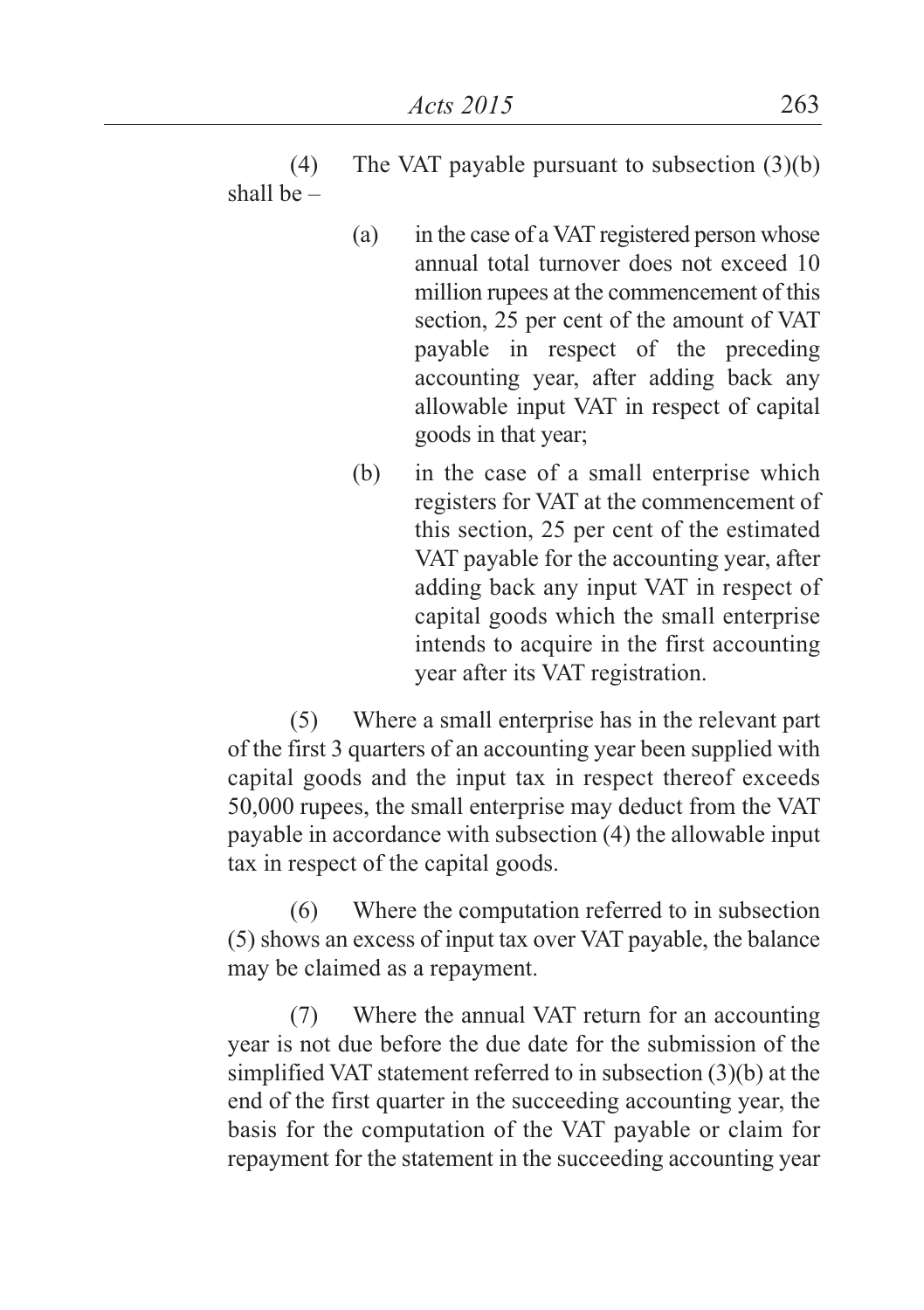shall be the accounting year immediately preceding the accounting year for which the VAT return is not due.

(8) A small enterprise which operates the annual VAT accounting system shall, within such time as may be prescribed, after the end of every accounting year, submit to the Director-General, a VAT return, in respect of that accounting year, in such form and manner as the Director-General may approve, specifying such particulars as may be required in the return.

(9) Where a small enterprise submits a return under subsection (8), the balance of output tax over input tax shall be adjusted by any tax payable or claimed as repayment in the VAT statements submitted in respect of the quarters ending in the accounting year.

(10) Where the adjusted balance under subsection (9) shows –

- (a) an amount of VAT payable, that amount shall be paid within such time as may be prescribed;
- (b) excess VAT, the balance shall, subject to subsection (11), be carried forward onto the return for the following accounting year.

(11) Where excess VAT shown by the adjusted balance includes input tax amounting to more than 50,000 rupees in respect of capital goods, the small enterprise may make a claim for repayment of the amount of input tax allowable in respect of capital goods.

(12) Where a VAT registered person makes a claim for repayment pursuant to subsection (6) or (11), the Director-General shall, on being satisfied with the claim, effect the repayment to the VAT registered person within 45 days of the date of receipt of the claim or the documents requested in support of the claim, whichever is the later.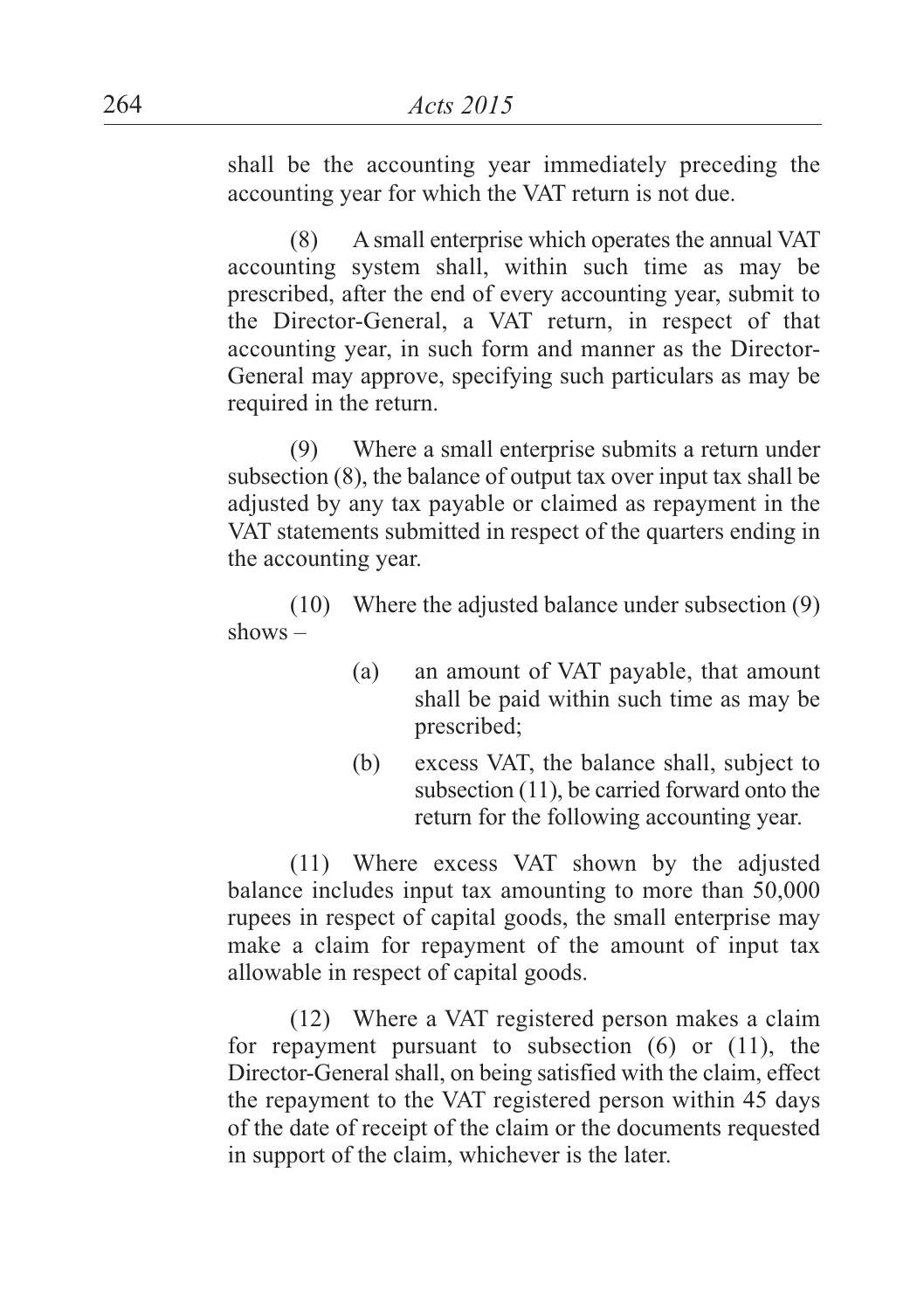(13) Where the application of a small enterprise to operate the VAT annual accounting system on a cash basis has been approved, it shall –

- (a) be considered to have made a supply in the accounting year in which the payment for the supply is received;
- (b) be considered to have received a supply in the accounting year in which payment for that supply is made;
- (c) subject to section 21, be entitled to take credit for input tax in respect of taxable supplies for which payment has been made;
- (d) be entitled to make a claim for repayment of VAT on submission of his statement or return, provided the excess includes VAT paid exceeding 50,000 rupees in respect of capital goods.

### **27F. Records**

A small enterprise shall keep records in such form and manner as the Director-General may approve.

# **27G. Change in accounting system**

Where a small enterprise intends to change its VAT accounting system, it shall, by written notice, inform the Director-General accordingly and shall comply with such conditions as the Director-General may determine.

(i) by inserting, after section 28, the following new section  $-$ 

# **28A. Act or thing in respect of period before 3 years preceding last day of taxable period**

(1) Notwithstanding this Act, the Director-General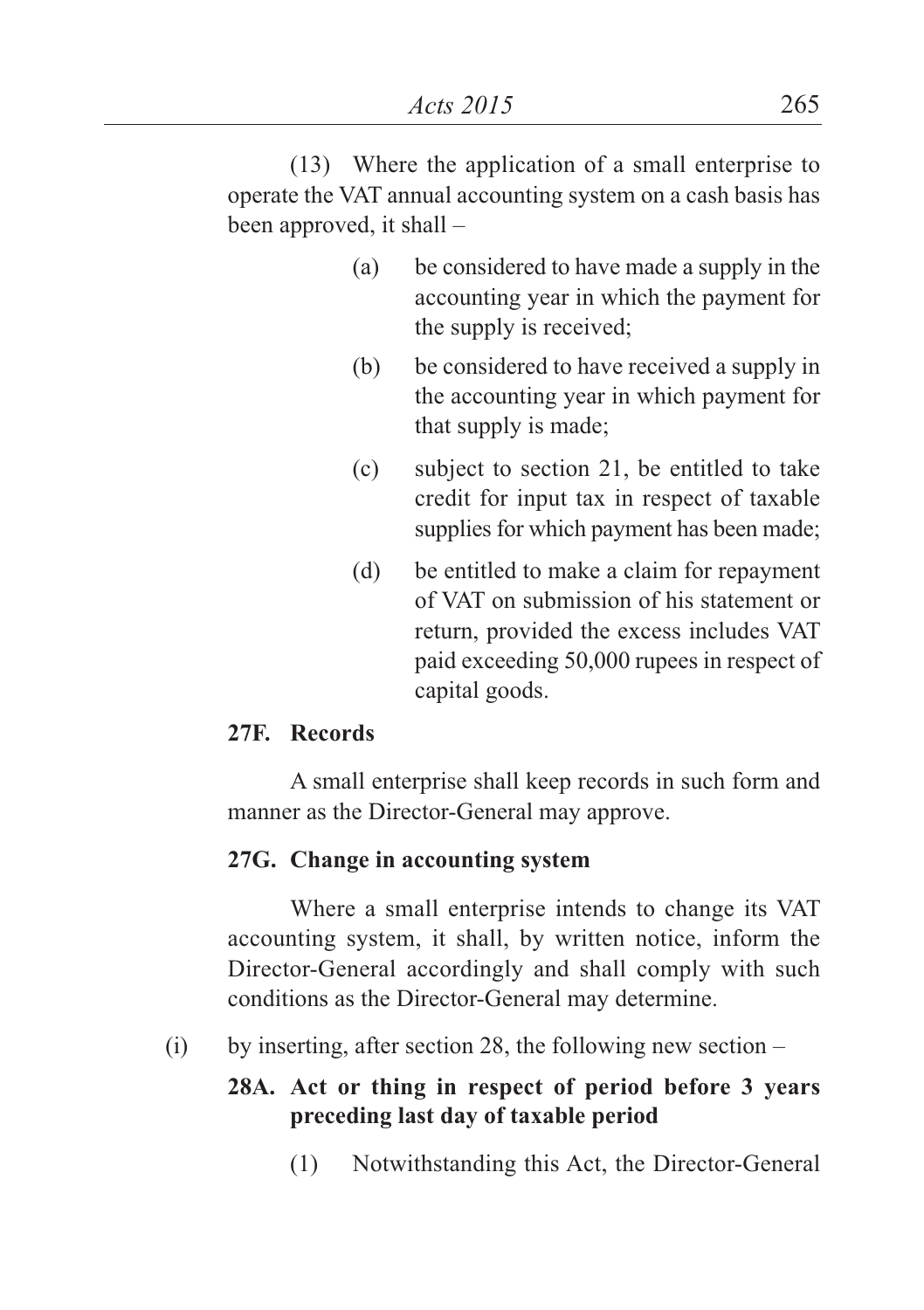shall, in any taxable period, in relation to the tax liability of a person, not –

- (a) require any information, statement or return;
- (b) make any assessment or claim,

under thisAct in respect of a period before 3 years preceding the last day of the taxable period, unless the Director-General applies ex parte for and obtains the authorisation of the Independent Tax Panel under the Mauritius Revenue Authority Act.

(2) An authorisation under subsection (1) shall be granted where the Director-General establishes to the satisfaction of the Independent Tax Panel that there is prima facie evidence of fraud.

(3) In an application under subsection (1), the Director-General shall specify the period in respect of which he proposes to do the act or thing referred to in subsection (1).

- (i) in section  $37 -$ 
	- (i) in subsection (3), by deleting the words "after 5 years immediately following" and replacing them by the words "in respect of a period before 3 years immediately preceding";
	- $(ii)$  in subsection  $(5)$ , by deleting the words "wilful neglect, evasion or";
- (k) in section  $38(2)(d)$ , by deleting the figure "30" and replacing it by the figure "10";
- (l) in section 40, by adding the following new subsection, the existing provision being numbered as subsection  $(1)$  –

(2) (a) Where an agreement is reached before, or a decision is made by, the Assessment Review Committee, the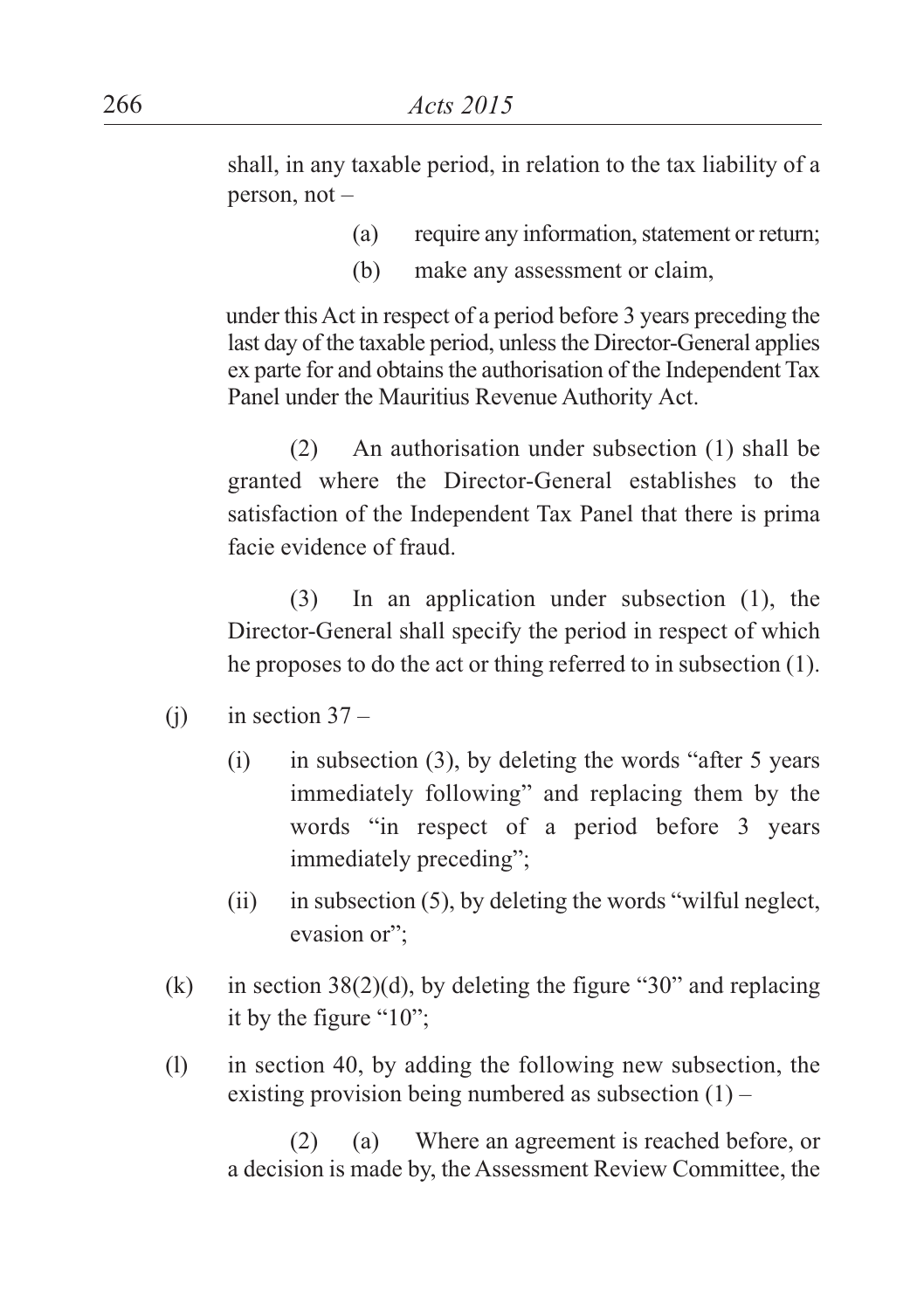Director-General, shall, within 5 working days of the date of the agreement or notification of the decision, as the case may be, issue a notice to the person specifying the amount of value added tax payable.

(b) Where a notice is issued to a person under paragraph (a), that person shall pay the amount of value added tax within 28 days of the date of the notice.

- (m) in section  $45 -$ 
	- (i) in subsection (5), by adding the following new paragraph, the existing provision being lettered as paragraph  $(a)$  –

(b) The Director-General may send a request to the Conservator of Mortgages to erase the inscription in respect of any property belonging to the debtor where the Director-General is satisfied that the value of the other properties of the debtor is sufficient to secure payment of the amount of tax which has remained unpaid.

(ii) in subsection (6), by adding the following new paragraph, the existing provision being lettered as paragraph  $(a)$  –

(b) Where an inscription of privilege is erased pursuant to paragraph (a), the Director-General shall, within 5 working days of the date of the notification of the erasure by the Conservator of Mortgages, give notice in writing thereof to the person who owed the tax.

- (n) in section 53F(b), by deleting the word "one" and replacing it by the figure "0.5";
- (o) by repealing Part XB;
- (p) in section 73, by inserting, after subsection (10), the following new subsection –

(10A) (a) Where the Director-General and a person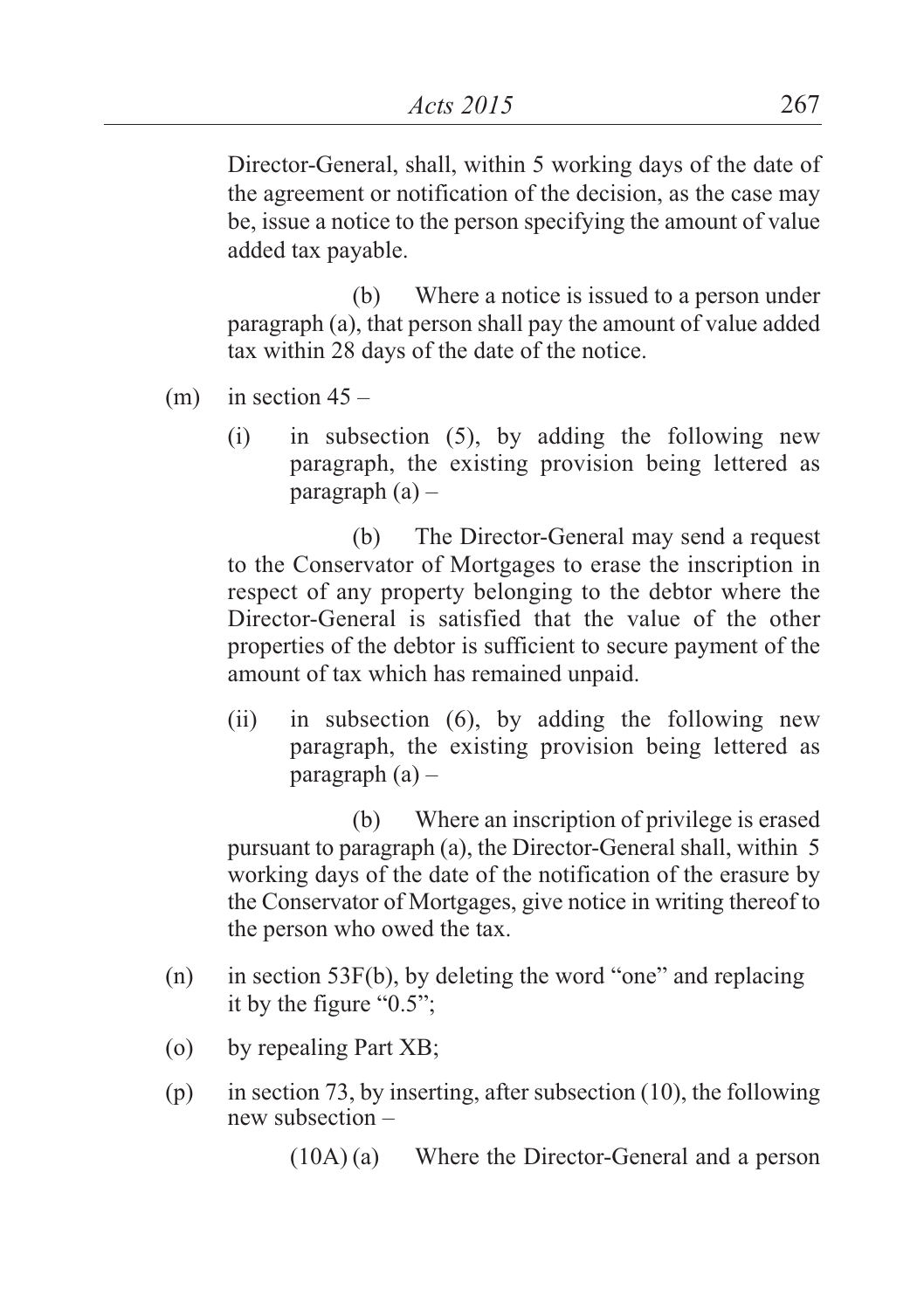have entered into an agreement for the payment of the tax due by that person pursuant to subsection (4) in respect of a period, the Director-General shall not –

- (i) request from that person any information, statement or return; or
- (ii) make an assessment on, or a claim on, that person,

for that period, unless the Director-General applies ex parte for and obtains the authorisation of the Independent Tax Panel under the Mauritius Revenue Authority Act.

(b) Where, before the commencement of paragraph (a), an assessment or a claim has been made after the date of an agreement pursuant to subsection (4) in respect of the period covered in the agreement and the assessment or claim has remained pending at the level of objection at the Authority or pending before the Assessment Review Committee, the assessment or claim shall, at the commencement of paragraph (a), lapse, unless the Director-General applies ex parte for and obtains the authorisation of the Independent Tax Panel.

(c) An authorisation under paragraph (a) or (b) shall be granted where the Director-General establishes to the satisfaction of the Independent Tax Panel that there is prima facie evidence of fraud.

- (q) in the Fifth Schedule, in item 7, by adding the following new  $sub-item -$ 
	- (d) Chilled deep sea water used for the provision of air conditioning services.
- (r) in the Sixth Schedule, by deleting the figure "4" and replacing it by the figure "6";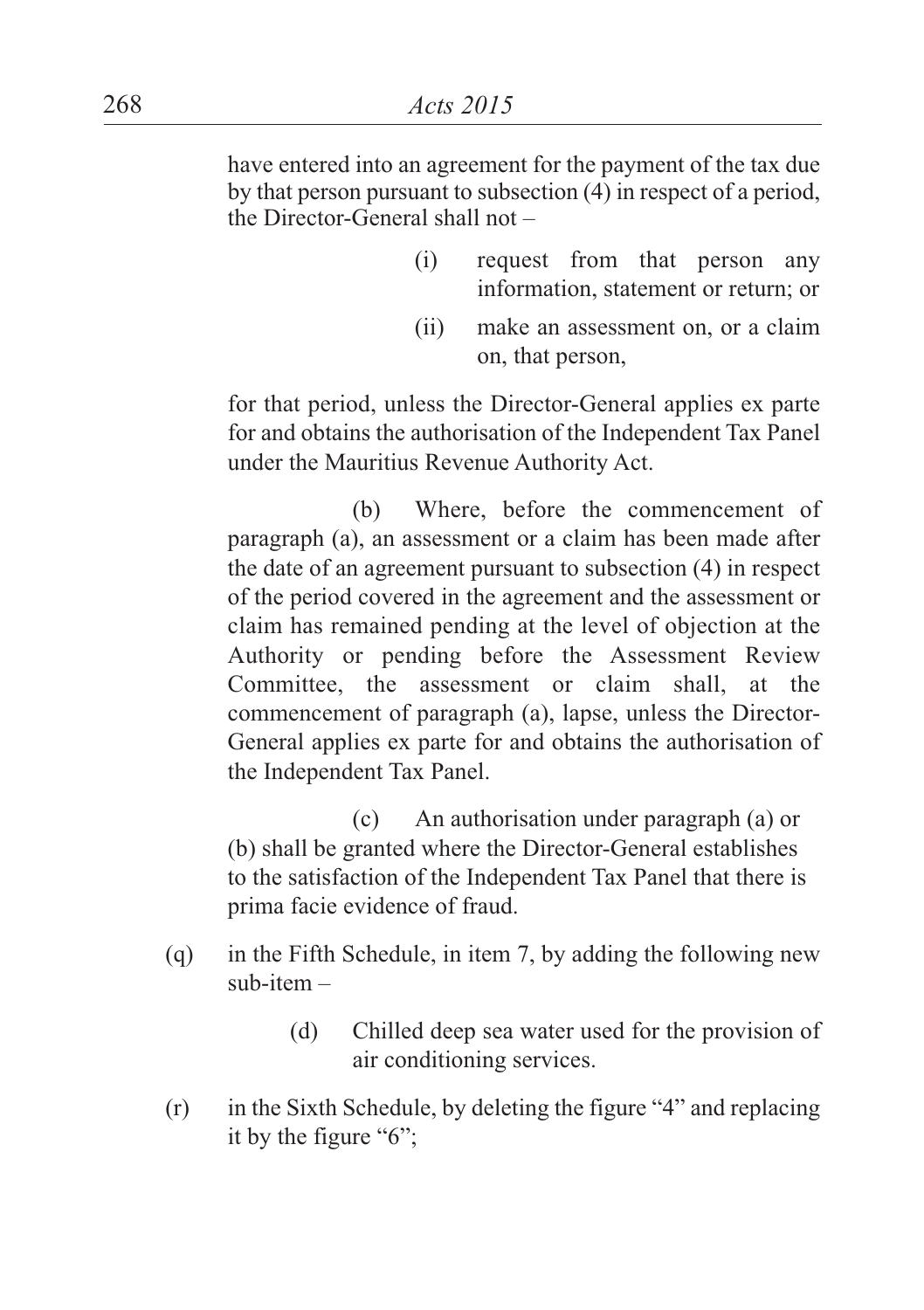- (s) in the Seventh Schedule, in Part II, by deleting the following items –
	- 3. Mineral waters, aerated waters and soft drinks
	- 4. Alcoholic drinks
- (t) in the Ninth Schedule
	- $(i)$  in item  $13 -$ 
		- (A) in Column 1, by deleting the words "engaged in the provision of health services" and replacing them by the words "licensed as a private hospital under the Private Health Institutions Act";
		- (B) in Column 2, by deleting the words "provision of health services" and replacing them by the words "operation of a private hospital";
	- (ii) by adding the following new items –

| $\overline{15}$ . |                                            | Any person engaged in Materials and equipment   |
|-------------------|--------------------------------------------|-------------------------------------------------|
|                   |                                            | a bio-farming project for the exclusive use of, |
|                   |                                            | duly approved by the or in furtherance of, the  |
|                   | Food and Agricultural bio-farming project. |                                                 |
|                   | Research and Extension                     |                                                 |
|                   | Institute or by the                        |                                                 |
|                   | Commission responsible                     |                                                 |
|                   | for the subject of                         |                                                 |
|                   | agriculture of the                         |                                                 |
|                   | Rodrigues Regional                         |                                                 |
|                   | Assembly.                                  |                                                 |
| 16.               |                                            | Any company engaged Plant, machinery and        |
|                   |                                            | in the exploration and equipment for exclusive  |
|                   |                                            | production of petroleum use in the exploration  |
|                   | products.                                  | production<br>and<br>of                         |
|                   |                                            | petroleum products.                             |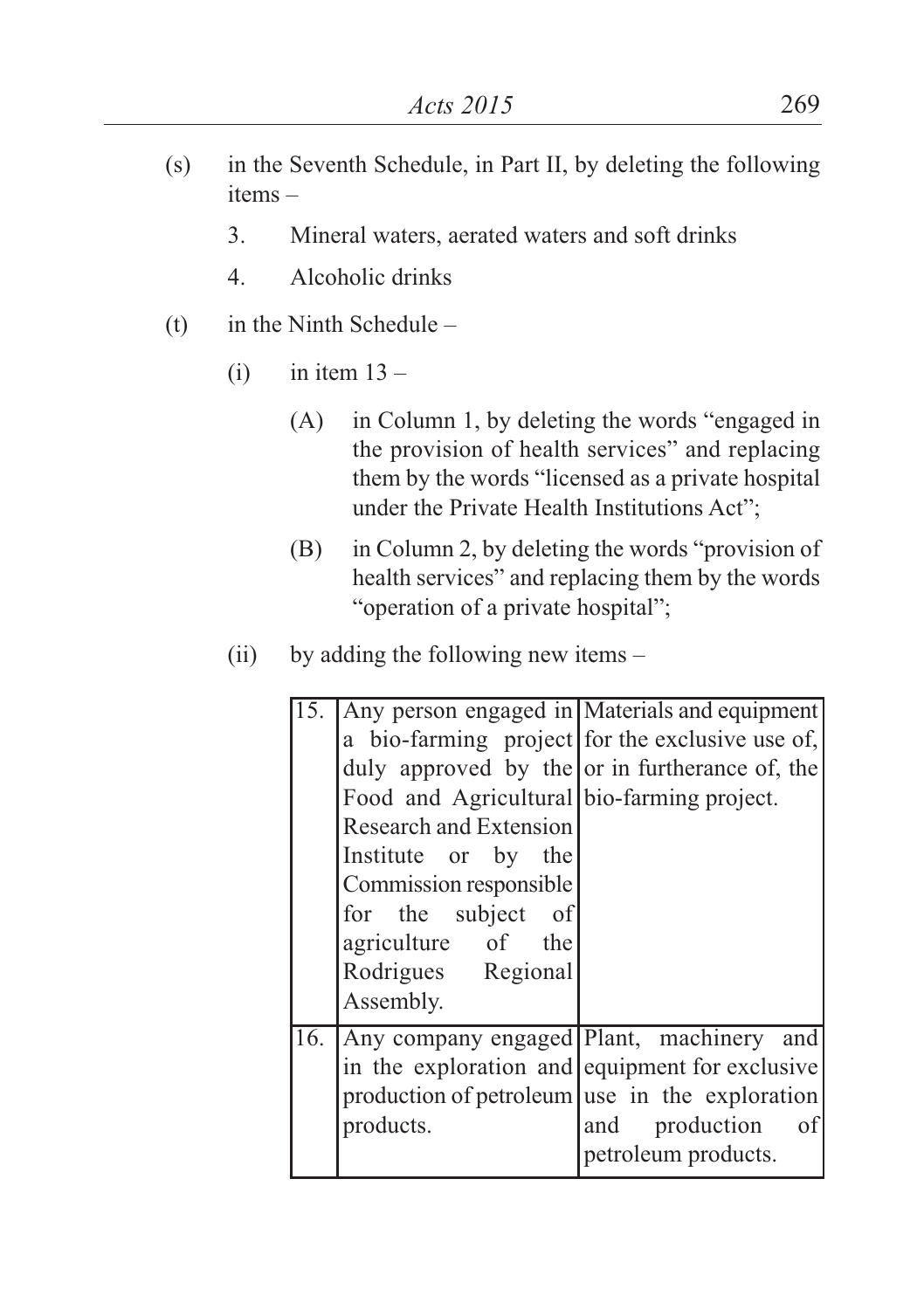- (u) in the Tenth Schedule, in Part I, by deleting item 25 and replacing it by the following item –
	- 25. Agent in the importation of second-hand motor cars or other motor vehicles
- (v) in the Eleventh Schedule, by deleting Part III;
- (w) in the Twelfth Schedule, in Part VII, in paragraph (b), by deleting the words "to 2016" and replacing them by the words "to 2017 and in the period of 6 months ending 30 June 2018";
- (x) by adding the Thirteenth Schedule set out in the Ninth Schedule to this Act.

## **54. Repeal and savings**

(1) Subject to subsection (2), the National Economic and Social Council Act is repealed.

(2) (a) Notwithstanding any other enactment, every person employed by NESC at the commencement of this section shall be dealt with in accordance with this section.

(b) Subject to paragraph (e), every person who, at the commencement of this section, is employed on the permanent and pensionable establishment of NESC shall be entitled to be transferred to the permanent and pensionable establishment of the Ministry on terms and conditions which shall be not less favourable than those of his previous employment.

(c) The period of service of every person employed on the permanent and pensionable establishment of NESC who is transferred to the Ministry under paragraph (b) shall be considered to be an unbroken period of service with the Ministry.

(d) No person employed on the permanent and pensionable establishment of NESC shall, on account of his transfer to the Ministry or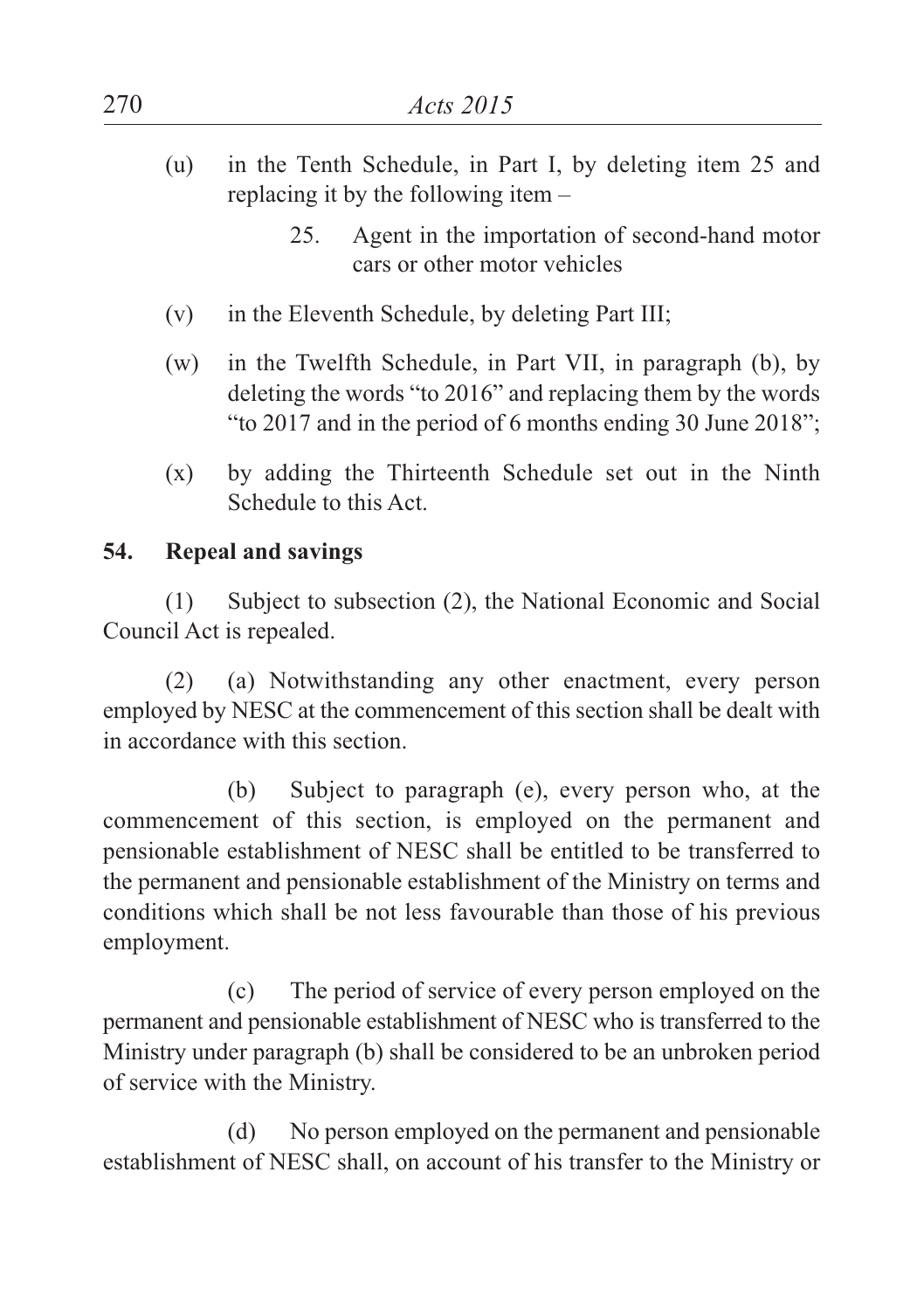any resulting change in his job title, be entitled to claim that his employment has been terminated or adversely affected in breach of any enactment.

(e) Any person employed on the permanent and pensionable establishment of NESC may, within 30 days of the commencement of this section, instead of a transfer under paragraph (b), be offered the option to  $-$ 

- (i) be transferred, so far as is practicable, to a statutory corporation where a vacancy in a similar position is available; or
- (ii) retire on the ground of abolition of office and be paid his pension benefits in accordance with the Pensions Act, the Statutory Bodies Pension Funds Act or such other pension scheme as may be applicable to NESC.

(f) Notwithstanding any other enactment, the contract of the Secretary-General which is in force at the commencement of this section shall be considered to have been entered into with the Ministry and shall terminate at the commencement of this section.

(g) Any proceedings, whether judicial or extra-judicial, started by or against NESC and pending at the commencement of this section shall be deemed to have been started by or against the Ministry.

(h) The assets and funds of NESC shall on the commencement of this section vest in the Ministry.

(i) Subject to paragraphs (b) to (f), all rights, obligations and liabilities subsisting in favour of or against NESC at the commencement of this section shall continue to exist under the same terms and conditions in favour of or against the Ministry.

(j) Any act or thing done by NESC shall be considered to have been done by the Ministry.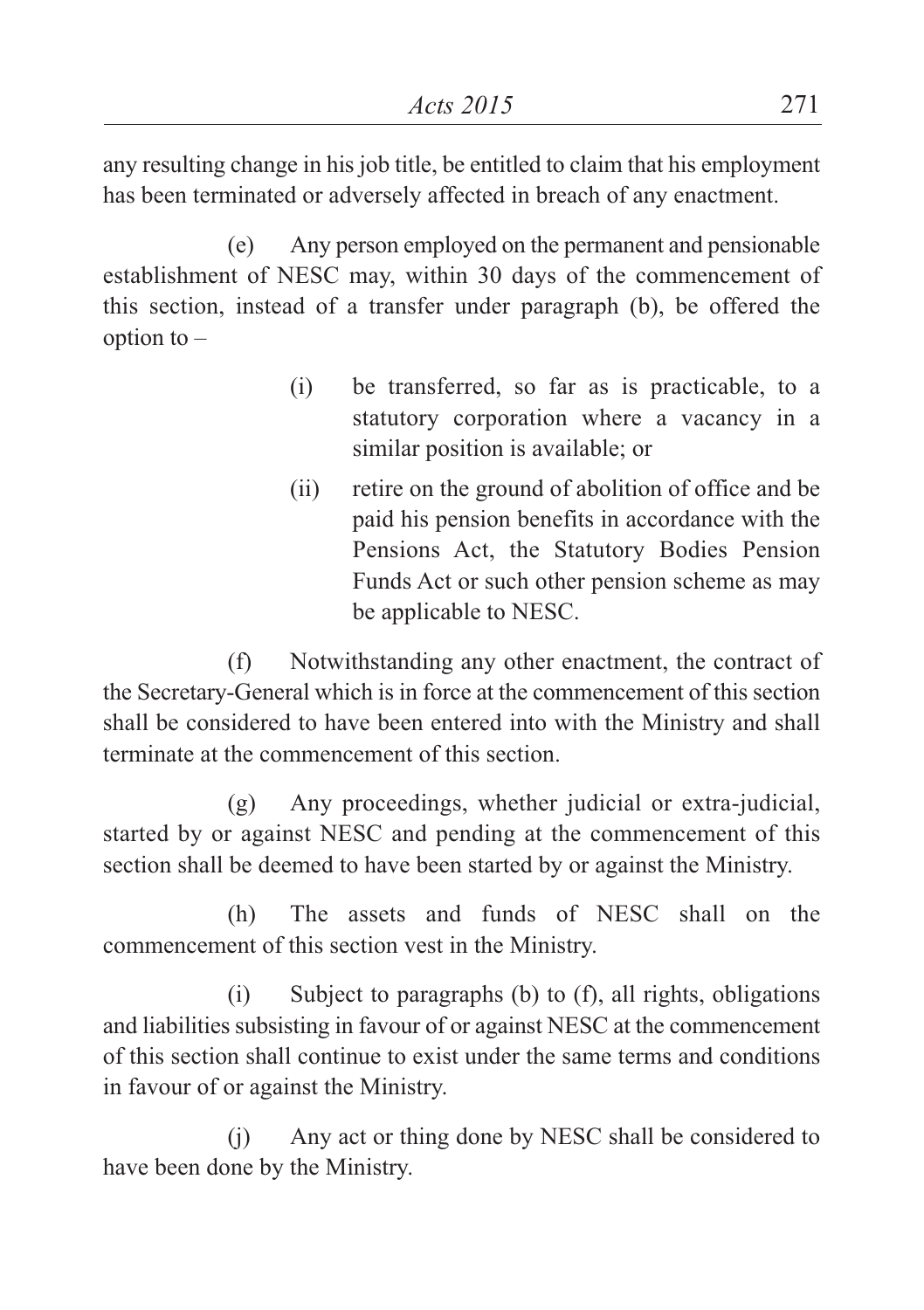(k) Where this section does not make provision for any transition, the Minister responsible for the subject of social integration may make such regulations as may be necessary for such transition.

 $(i)$  In this subsection –

"Minister" means the Minister to whom responsibility for the subject of social integration is assigned;

"NESC" means the National Economic and Social Council established under the repealed enactment;

"repealed enactment" means the National Economic and Social Council Act repealed under subsection (1);

"Secretary-General" means the Secretary-General appointed as such under section 14 of the repealed enactment.

#### **55. Commencement**

(1) Sections, 5,  $6(a)$  to (c) and (e) to (g), 8, 12(b), (n) to (r) and (t), 15,  $17(f)$ ,  $21(k)$  and (1),  $23(e)$ ,  $24(t)$ ,  $(zc)$  in so far as it relates to section 123A, (ze), (zf), (zj) and (zm), 27, 30, 35(c), 37(a) and (b)(ii), 38, 40, 43, 44(a) to (c), (e)(ii) and (f) to (j), 45,  $51(g)$ ,  $52$  and  $53(h)$  in so far as it relates to Part VIA,  $(i)$ ,  $(j)$ ,  $(p)$  and  $(x)$  shall come into operation on a date to be fixed by Proclamation.

(2) Sections 11(a) to (d), 12(c), (d) and (m), 17(b), (j) and (k),  $21(a)(i)$ , (i) and (x),  $24(a)(i)$  and (iii), (c), (l) to (n), (p) to (r), (w), (zb), (zc) in so far as it relates to section 123B,  $(2g)(i)$ ,  $(zh)$ ,  $(zi)$ ,  $(zk)$  and  $(zq)(i)$ ,  $31(i)$ ,  $46(b)$  and (c),  $51(a)$  to (f) and (h) and  $53(c)$  and (h) in so far as it relates to Part VIB, (o), (r), (u) and (v) shall come into operation on 1 July 2015.

(3) Section  $12(x)$  and  $32(a)(ii)$  and (iii) shall come into operation on 1 September 2015.

(4) Section 24(a)(iv), (d), (f)(iv) and (v), (g), (j), (o), (s), (u)(i),  $(v)$ ,  $(x)$ ,  $(y)(i)$  and  $(iii)$  and  $(zq)(ii)$  shall come into operation in respect of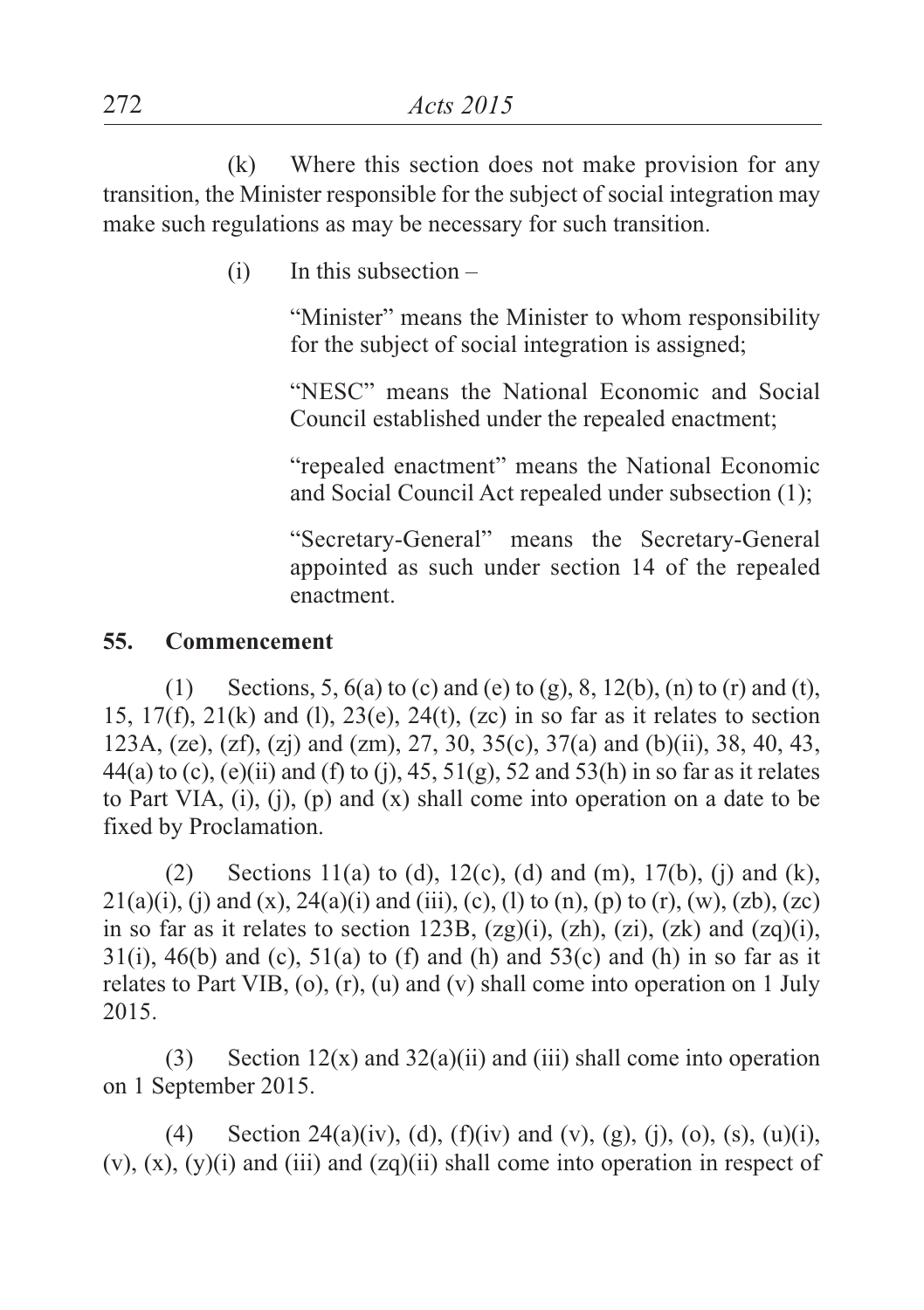the year of assessment commencing on 1 July 2015 and in respect of every subsequent year of assessment.

(5) Section 24(b) and (zr) shall come into operation in respect of the income year commencing on 1 July 2015 and in respect of every subsequent income year.

(6) Section 29(b) shall be deemed to have come into operation on 31 December 2010.

(7) Section 34(b) shall come into operation on 1 January 2016.

(7A) Sections 41(a), (c) and (d) and 48(b) and (c) shall be deemed to have come into operation on 1 January 2013.

(8) Section  $42(c)(ii)$  shall be deemed to have come into operation on 1 July 2014.

(9) Section 50(a), (b), (c), (d) and (f) shall be deemed to have come into operation on 1 June 2014.

(10) Section 50(e) shall be deemed to have come into operation on 23 March 2015.

(11) Section  $50(g)$  shall be deemed to have come into operation on 1 June 2013.

(12) Section 53(s) shall be deemed to have come into operation on 1 April 2014.

(13) Section 54 shall be deemed to have come into operation on 30 April 2015.

Passed by the National Assembly on the thirteenth day of May two thousand and fifteen.

> **Bibi Safeena Lotun (Mrs)** *Clerk of the National Assembly*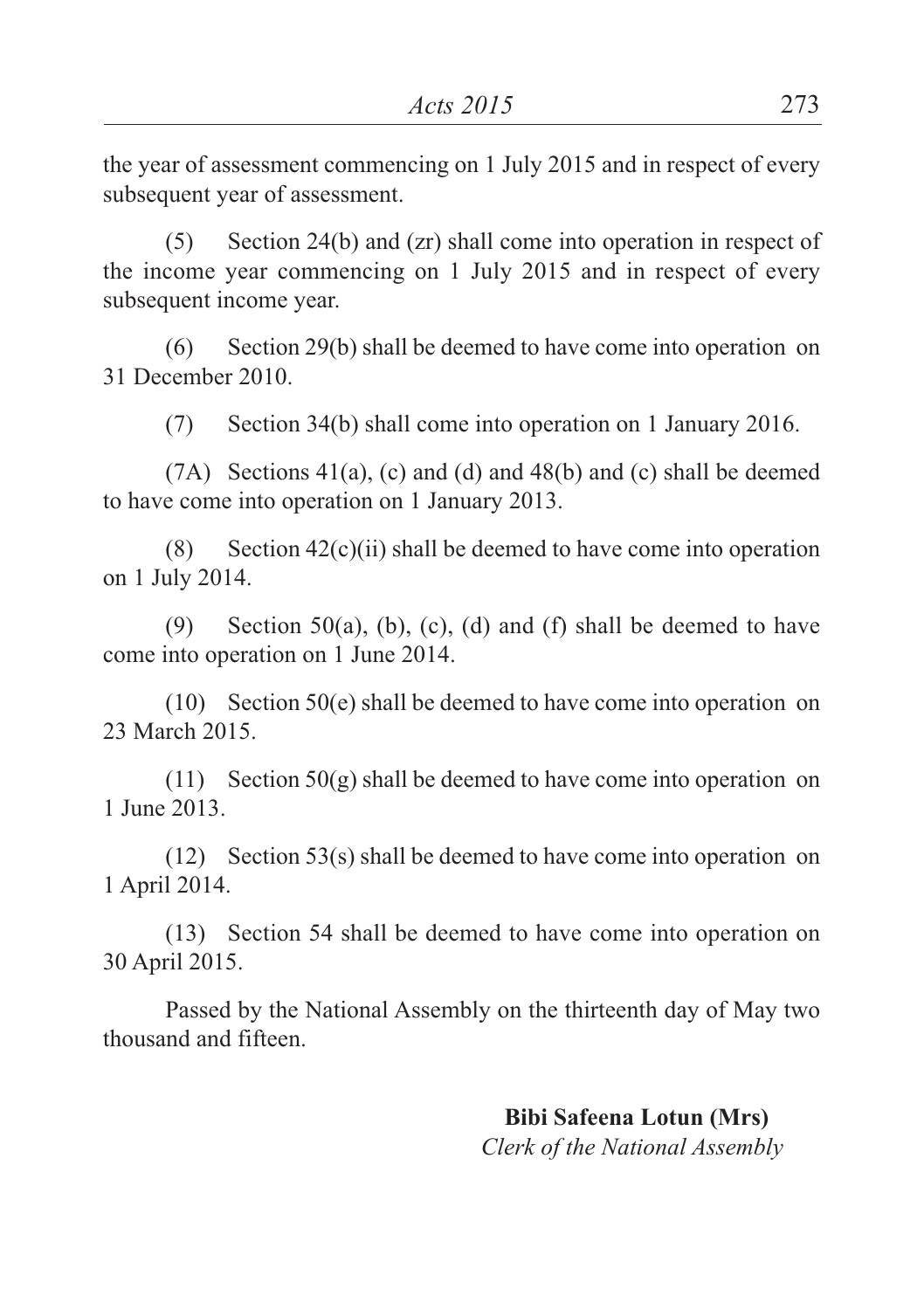**FIRST SCHEDULE** [Section 3(h)]

# **FIFTH SCHEDULE**

[Section 54(2D)]

### **OATH OF CONFIDENTIALITY**

#### **IN THE SUPREME COURT OF MAURITIUS**

I, ……………………………………., being appointed a member of the Monetary Policy Committee do hereby swear/solemnly affirm/declare\* that I shall maintain, during or after my appointment as member of the Monetary Policy Committee, the confidentiality of any matter or information relating to the deliberations of the Monetary Policy Committee which comes to my knowledge and shall not, on any account and at any time, disclose directly or indirectly to any person, any matter or information relating to the deliberations of the Monetary Policy Committee, otherwise than for the purpose of the performance of my duties or the exercise of my functions under the Bank of Mauritius Act or when lawfully required to do so by a Judge in Chambers, or any court of law, or under any enactment.

Sworn/solemnly affirmed/declared\* by the abovenamed before me at ……………………. this …………… day of ……………………. .

 $\overline{\phantom{a}}$  , where  $\overline{\phantom{a}}$ 

**Master and Registrar Supreme Court**

\* *Delete where appropriate*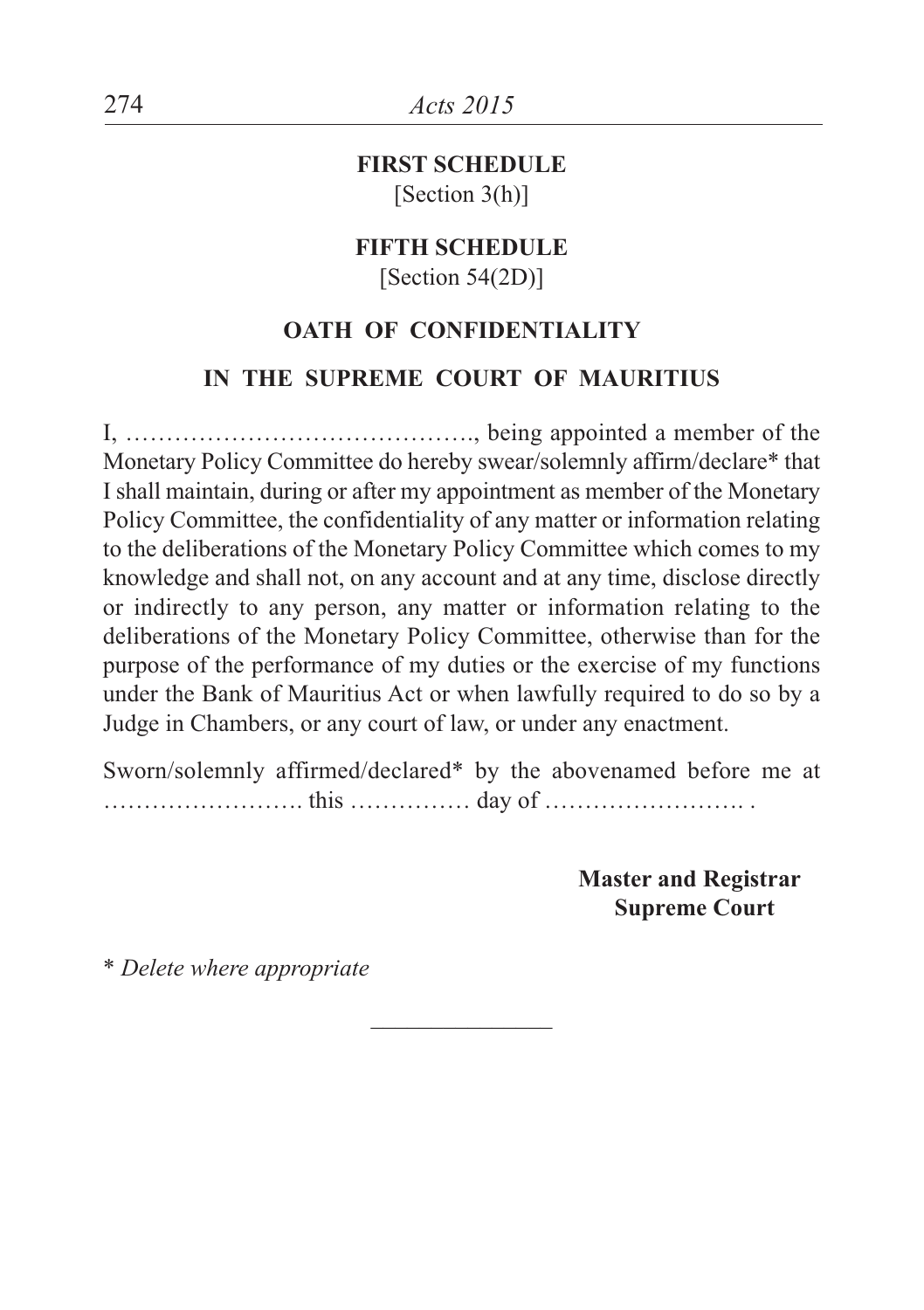#### **SECOND SCHEDULE** [Section 4(q)]

# **FOURTH SCHEDULE**

[Section 14D(4A)]

### **PERSONS**

- 1. Any person *bona fide* carrying on the business of banking or insurance or *bona fide* carrying on any business not having as its primary object the lending of money, in the course of which and for the purpose of which he lends money.
- 2. Any body corporate, incorporated or expressly empowered, or any other person expressly empowered, by any other enactment to lend money.
- 3. Any organisation whose operations are of an international character and which is approved by the Minister.
- 4. Any society registered under the Cooperative Societies Act.
- 5. Any licensed broker in the performance of his duties as a public officer.
- 6. Any licensed pawnbroker in the performance of his duties as a pawnbroker.
- 7. Mauritius Housing Corporation Ltd.
- 8. Development Bank of Mauritius Ltd.
- 9. State Finance Corporation Limited.
- 10. State Investment Corporation Ltd.
- 11. Any specialised financial institution licensed by the central bank to engage in lending activities.
- 12. Any person licensed under the Financial Services Act.
- 13. Any trustee in the exercise of his functions under the Trusts Act.

 $\overline{\phantom{a}}$  , where  $\overline{\phantom{a}}$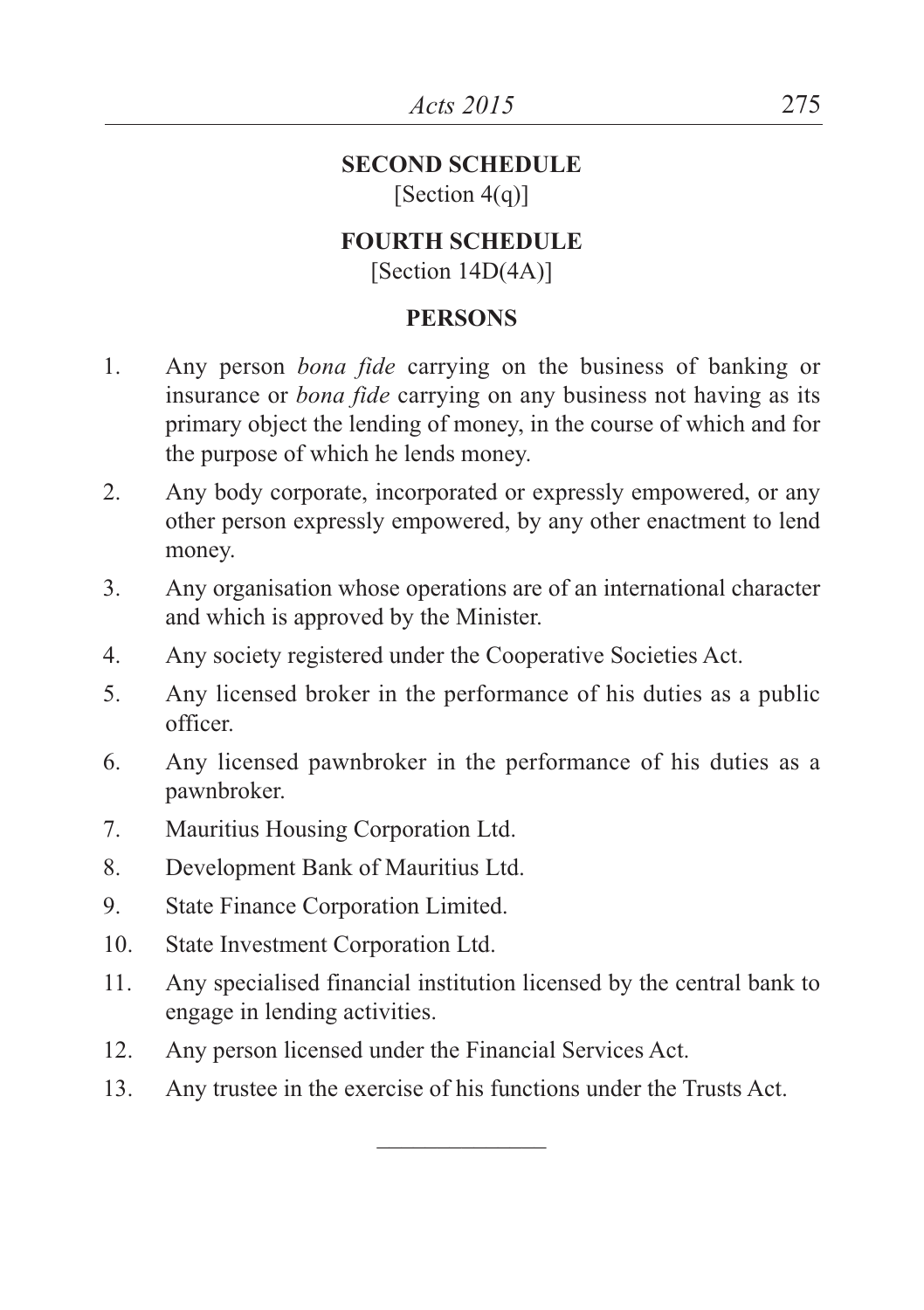### **THIRD SCHEDULE** [Section  $6(g)$ ]

# **THIRD SCHEDULE**

[Section 2]

# **PUBLIC SECTOR AGENCIES**

- 1. A commission set up under the Constitution
- 2. Public office under the Constitution
- 3. Office of the President and Vice-President
- 4. Ombudsman under the Constitution or Ombudsperson established under any enactment
- 5. National Assembly
- 6. Rodrigues Regional Assembly
- 7. ACourt of law or tribunal in Mauritius established under any enactment
- 8. Electoral Commissioner's Office
- 9. Ministry or Department
- 10. A local authority under the Local Government Act
- 11. Every statutory body specified in the First Schedule to the Statutory Bodies (Accounts and Audit) Act
- 12. Bank of Mauritius under the Bank of Mauritius Act
- 13. Financial Services Commission under the Financial Services Act
- 14. Financial Intelligence Unit under the Financial Intelligence and Anti-Money Laundering Act
- 15. Independent Commission Against Corruption under the Prevention of Corruption Act
- 16. Office of the Registrar of Co-operative Societies under the Co-operatives Act
- 17. Office of the Registrar of Associations under the Registration of Associations Act
- 18. Office of the Registrar for registration of trade unions under the Employment Relations Act  $\overline{\phantom{a}}$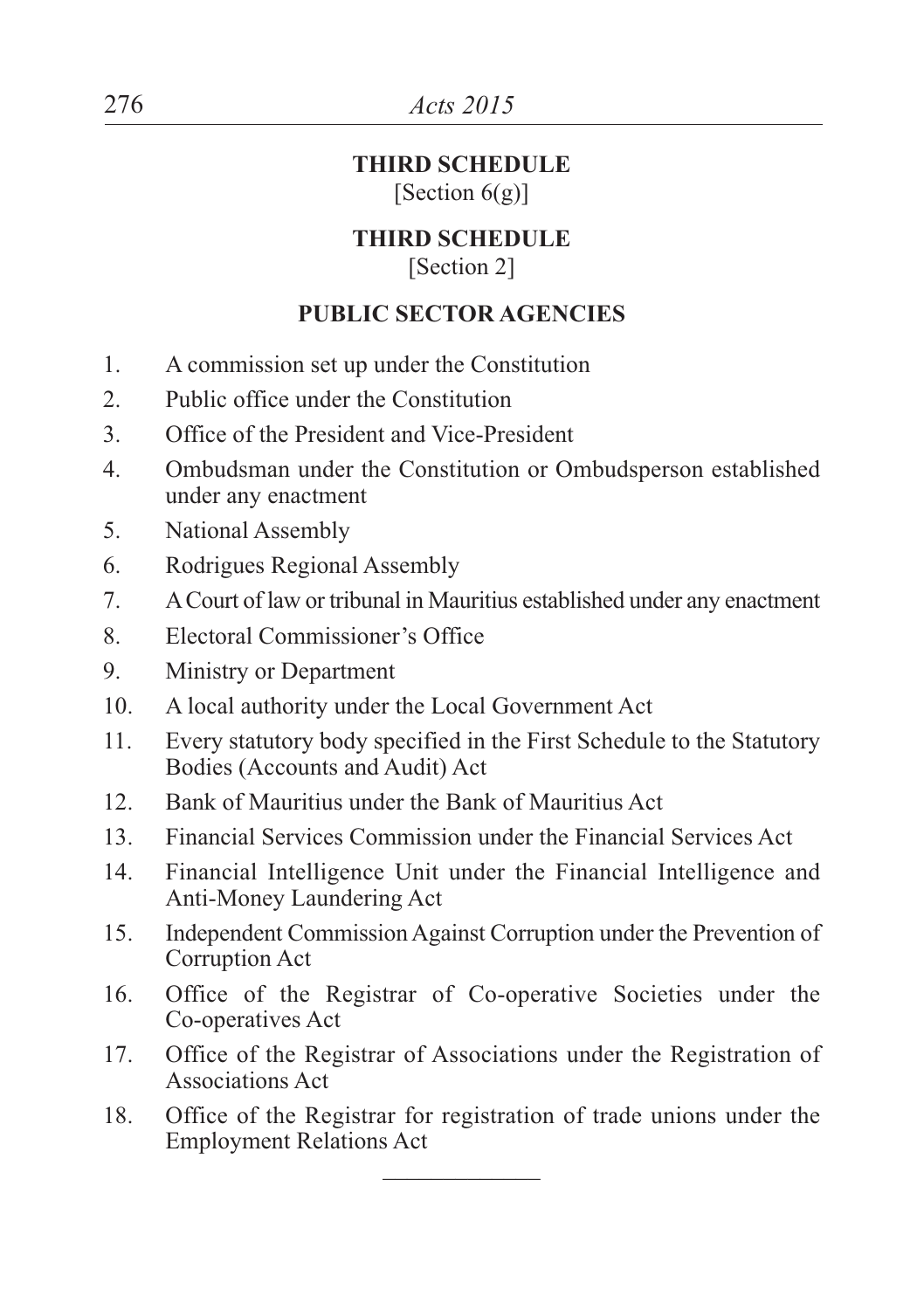### **FOURTH SCHEDULE**  $[Section 17(k)]$

# **FOURTH SCHEDULE**

[Section  $52A(1)$ ]

# **FORMULA**

 $A=(R X O) - P$ 

Where:

- A is the amount of refund to be paid in a particular quarter of a calendar year;
- R is the rate of refund of Rs 5 per kg:
- Q is the sum of the quantity of waste PET bottles, or PET flakes, exported or waste PET bottles recycled into reusable goods for the quarter in respect of which the amount to be refunded is claimed and the quantity of all export made or quantity recycled for the previous quarters in that calendar year;
- P is the amount already refunded by the Director-General in that calendar year.

 $\overline{\phantom{a}}$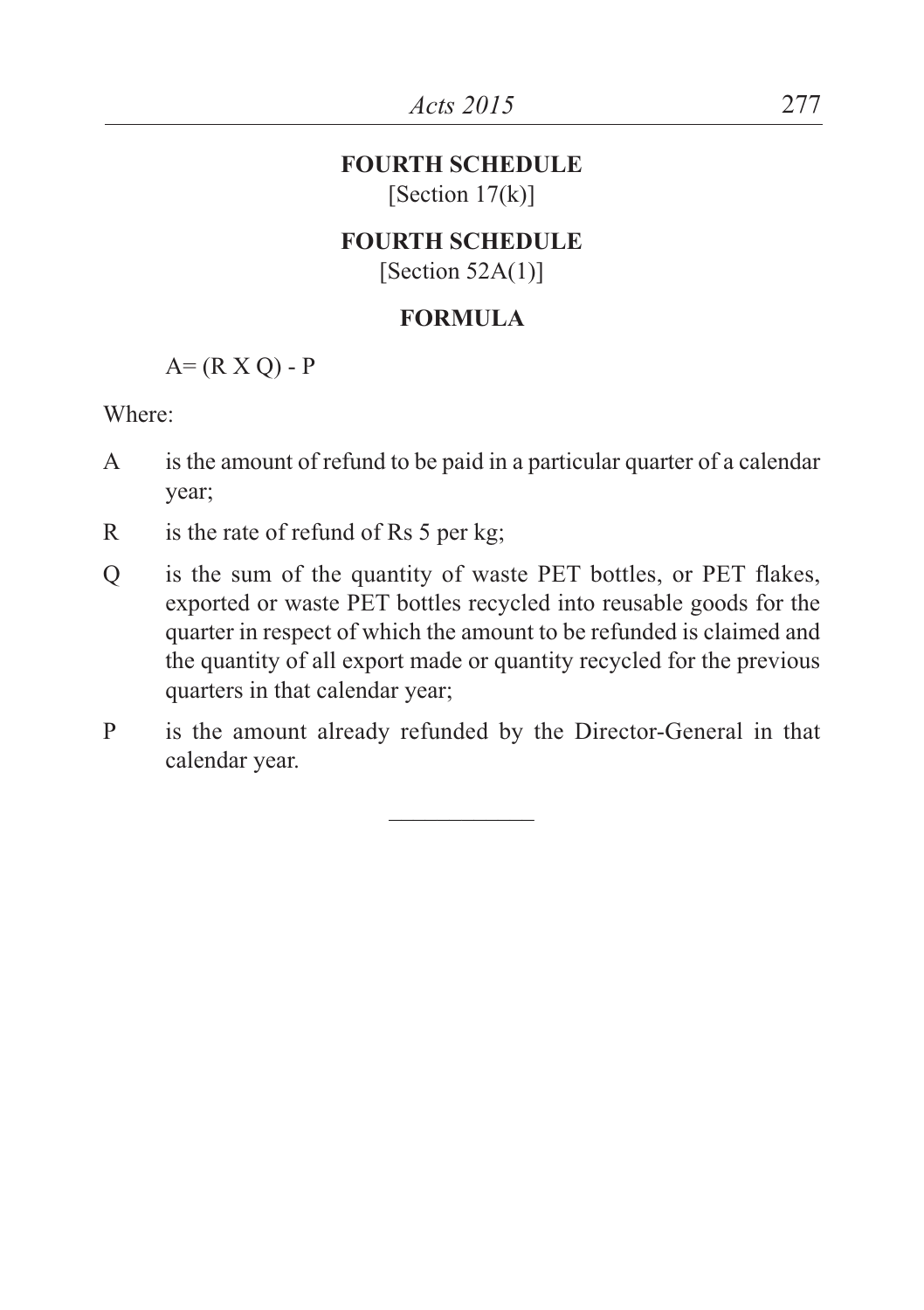### **FIFTH SCHEDULE** [Section 20(b)]

# **SECOND SCHEDULE**

[Sections 2 and 7]

## **FREEPORT ACTIVITIES**

1. Building, developing and managing by the enterprise of its own infrastructural facilities, warehouses, cold storage, offices, exhibition centres, processing units, open storage, the carrying out of its own logistics services, marketing activities and holding of exhibitions, trade fairs and other events and its own freeport activities referred to in item 3.

2. Building, developing and managing infrastructural facilities, warehouses, cold storage, offices, exhibition centres, processing units and open storage, for rental to a freeport developer or freeport operator to carry out logistics services, marketing activities and holding of exhibitions, trade fairs and other events and the activities referred to in item 3.

- 3. (a) Warehousing and storage;
	- (b) Breaking bulk;
	- (c) Sorting, grading, cleaning and mixing;
	- (d) Labelling, packing, repacking and repackaging;
	- (e) Light assembly;
	- (f) Minor processing;
	- (g) Ship building, repairs and maintenance of ships and aircraft;
	- (h) Storage, maintenance and repairs of empty containers;
	- (i) Freight forwarding services;
	- (j) Quality control and inspection services;
	- (k) Export and re-export oriented airport and seaport based activities;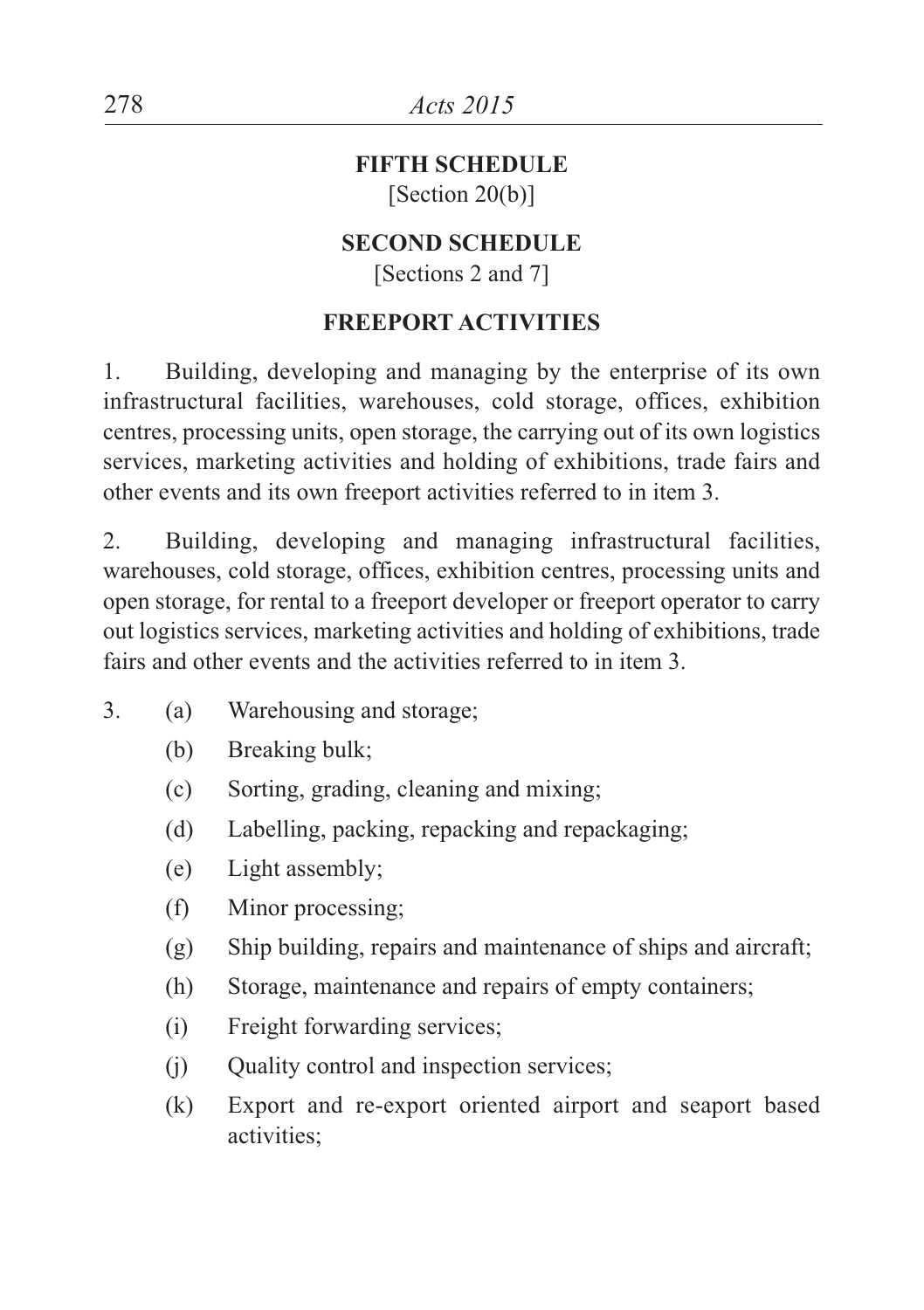## **FIFTH SCHEDULE -** *Continued*

- (l) Any manufacturing activity, provided that
	- (i) the enterprise exports its manufactured goods to the extent of at least 95 per cent of its annual turnover, of which at least 80 per cent shall be exported to Africa; and
	- (ii) the remaining percentage may, upon approval by the Board of Investment, be put on the local market.
- (m) Global trading, provided that the private freeport developer or freeport operator operates one or more activities referred to in sub-items (a) to (k);
- (n) Vault services in respect of gold, silver, platinum, precious and semi-precious stones, precious metals, pearls, works of art and collectors' pieces or antiques;
- (o) Security, courier or assaying services, where relevant, wholly and exclusively for the items referred to in paragraph (n).

Note: For the purpose of –

(a) items 1 and  $2 -$ 

"infrastructural facilities" means works relating to roads and the supply of water, electricity, water drains and facilities for sewerage disposal and any other related facilities;

(b) item  $3(m)$  –

"global trading" means international buying and selling of tradable commodities by a private freeport developer or freeport operator, in its own name, whereby the shipment of such commodities is made directly by the shipper in the original exporting country to the final importer in the importing country, without the commodities being physically landed in Mauritius.

 $\frac{1}{2}$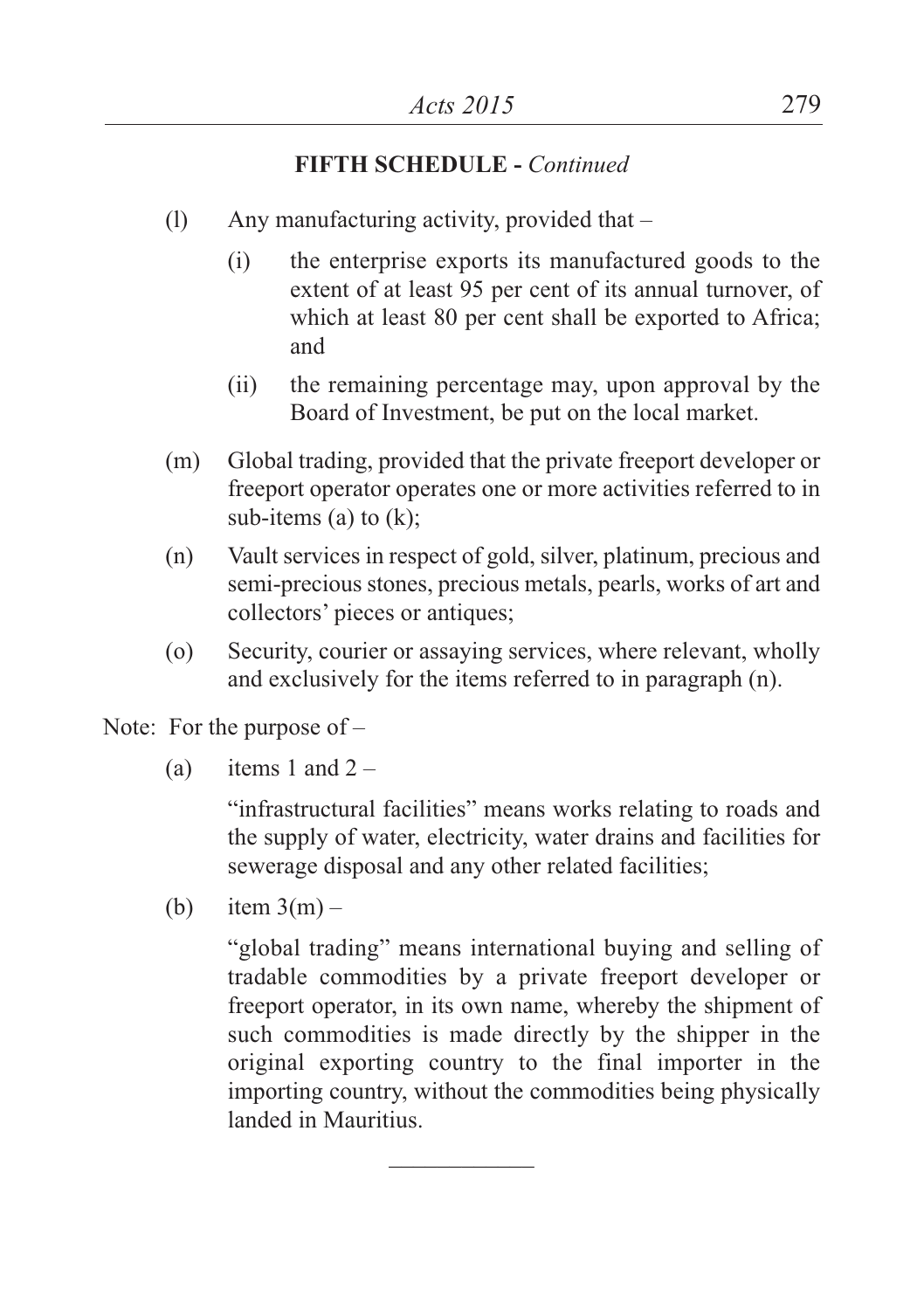# 280 *Acts 2015*

# **SIXTH SCHEDULE**

[Section  $21(x)$ ]

# **THIRD SCHEDULE**

[Sections 16(2), 23(2), 28(2), 29C(3), 30(2), 34(3), 40(4), 42(4), 44(9), 51(3), 53(3), 57(3), 59(5), 90(2) and 90C(2)]

# **LICENCE FEE**

| <b>Activities</b>                                               | <b>Licence Fee (Rupees)</b>                                                                                                                                           | <b>Period</b> |
|-----------------------------------------------------------------|-----------------------------------------------------------------------------------------------------------------------------------------------------------------------|---------------|
| CATEGORY 1 - Casino                                             |                                                                                                                                                                       |               |
| Casino licence                                                  | 3,500,000, payable in 4 equal<br>instalments, each instalment<br>being payable on or before<br>the first day of every period<br>of 3 months                           | 12 months     |
| Gaming machine licence                                          | 125,000<br>gaming<br>per<br>machine, payable in 4 equal<br>instalments, each instalment<br>being payable on or before<br>the first day of every period<br>of 3 months | 12 months     |
| CATEGORY 2-<br>Gaming House "A"                                 |                                                                                                                                                                       |               |
| Gaming House licence<br>in respect of Gaming<br>House "A" games | 3,500,000, payable in 4 equal<br>instalments, each instalment<br>being payable on or before<br>the first day of every period<br>of 3 months                           | 12 months     |
| Gaming machine licence                                          | 125,000 per gaming machine,<br>payable in 4 equal instalments,<br>each instalment being payable<br>on or before the first day of<br>every period of 3 months          | 12 months     |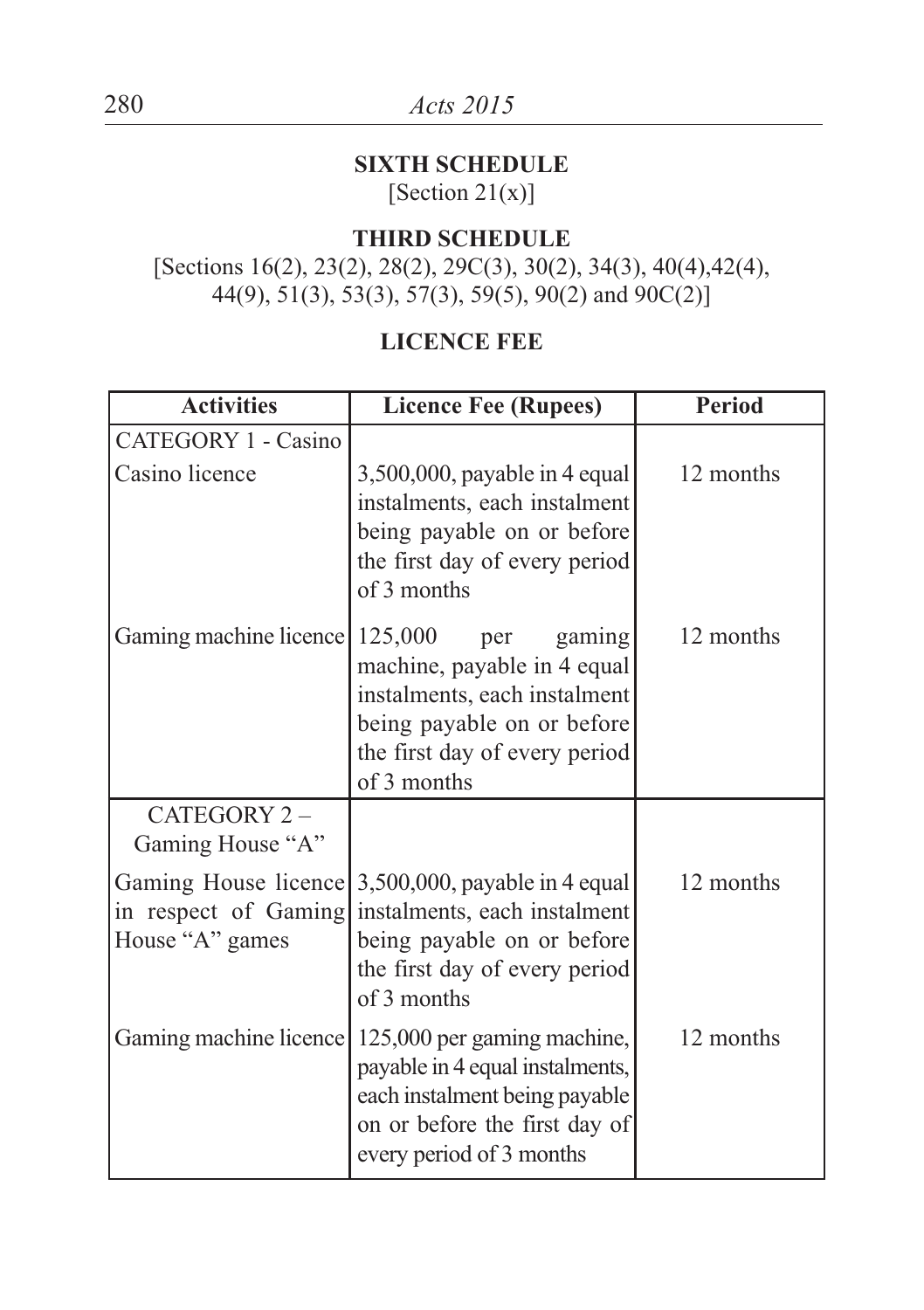# **SIXTH SCHEDULE -** *Continued*

| <b>Activities</b>                | <b>Licence Fee (Rupees)</b>                                                              | <b>Period</b>                                                 |
|----------------------------------|------------------------------------------------------------------------------------------|---------------------------------------------------------------|
| <b>CATEGORY 3 -</b>              |                                                                                          |                                                               |
| Horse racing                     |                                                                                          |                                                               |
| Bookmaker licence for            |                                                                                          |                                                               |
| conducting fixed odds            |                                                                                          |                                                               |
| betting on local races -         |                                                                                          |                                                               |
| (a) at the racecourse            | 500,000                                                                                  | January to 15<br>1<br>August of every<br>year or part thereof |
|                                  | 500,000                                                                                  | 16 August to 31<br>December of every<br>year or part thereof  |
| outside the<br>(b)<br>racecourse | 1,750,000                                                                                | 1 January to 15<br>August of every<br>year or part thereof    |
|                                  | 1,750,000                                                                                | 16 August to 31<br>December of every<br>year or part thereof  |
| through remote<br>(c)            | $1,750,000$ in respect of the                                                            | 1 January to 15                                               |
| communication                    | principal place of business                                                              | August of every<br>year or part thereof                       |
|                                  | $1,750,000$ in respect of the                                                            | 16 August to 31                                               |
|                                  | principal place of business                                                              | December of every<br>year or part thereof                     |
|                                  | $20,000$ in respect of every<br>other<br>place<br>which<br>at<br>facilities are provided | 1 January to 15<br>August of every<br>year or part thereof    |
|                                  | $20,000$ in respect of every<br>place<br>other<br>which<br>at<br>facilities are provided | 16 August to 31<br>December of every<br>year or part thereof  |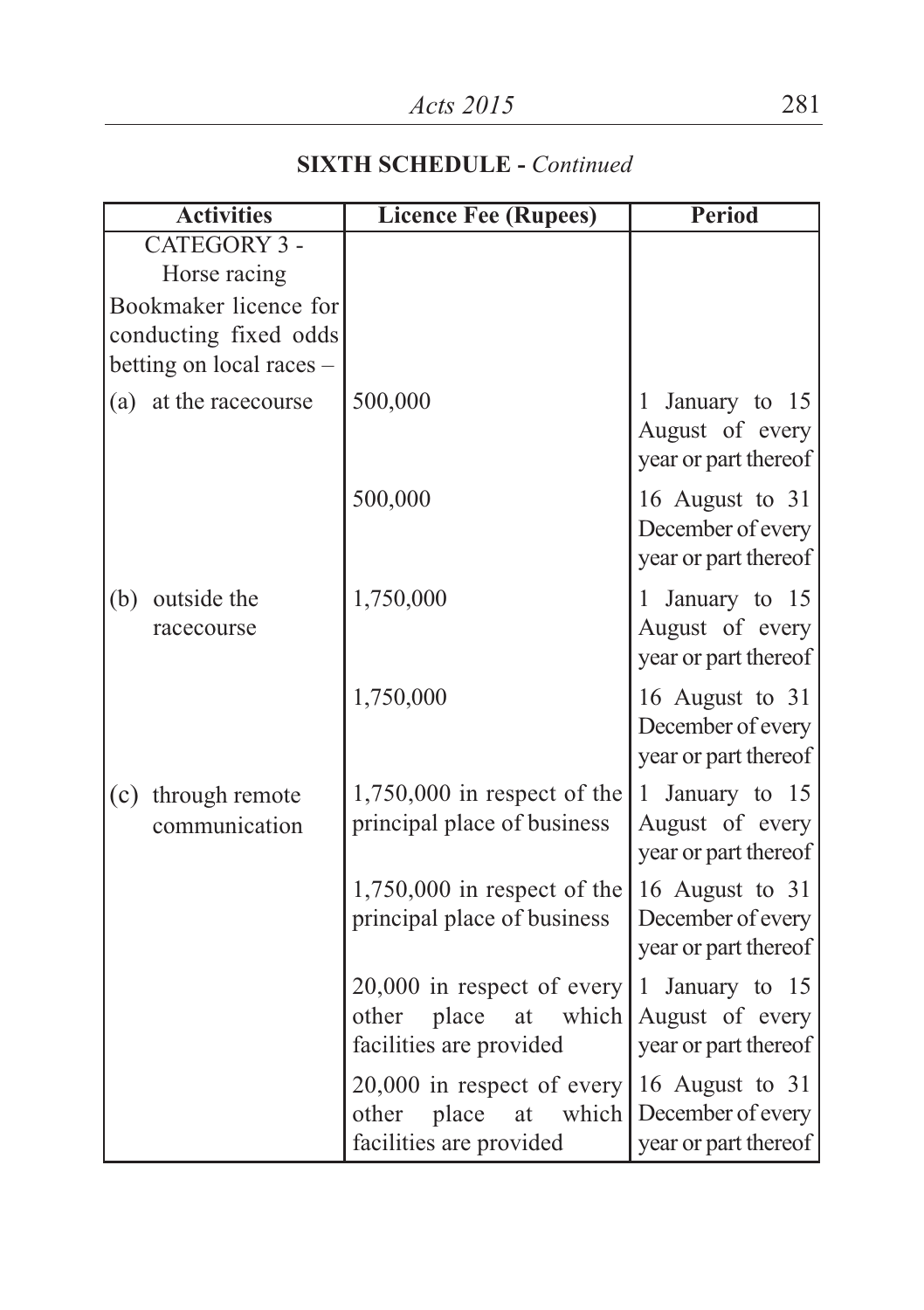# **SIXTH SCHEDULE -** *Continued*

| <b>Activities</b> |                                                                                                                                  | <b>Licence Fee (Rupees)</b>                                                                                        | Period                 |
|-------------------|----------------------------------------------------------------------------------------------------------------------------------|--------------------------------------------------------------------------------------------------------------------|------------------------|
|                   | Totalisator operator                                                                                                             |                                                                                                                    |                        |
|                   | $licence -$                                                                                                                      |                                                                                                                    |                        |
|                   | (a) for operating at the<br>racecourse                                                                                           | 1,000,000                                                                                                          | Yearly or part thereof |
|                   | (b) for operating<br>outside the<br>racecourse                                                                                   | 40,000 in respect of each   Yearly or part thereof<br>place of business;                                           |                        |
|                   | $(c)$ for<br>remote<br>through<br>communication at<br>such place outside<br>the racecourse as<br>may be approved<br>by the Board | operating $\vert 40,000 \rangle$ in respect of the Yearly or part thereof<br>principal<br>place<br>of<br>business; |                        |
|                   |                                                                                                                                  | 40,000 in respect of every<br>other place at which<br>facilities are provided                                      | Yearly or part thereof |
|                   | (d) for conducting $3,500,000$<br>local<br>race inter-<br>totalisator betting                                                    |                                                                                                                    | Yearly or part thereof |
| (e)               | for conducting<br>foreign race inter-<br>totalisator betting                                                                     | 3,500,000                                                                                                          | Yearly or part thereof |
| (f)               | in respect of each<br>terminal                                                                                                   | 40,000                                                                                                             | Yearly or part thereof |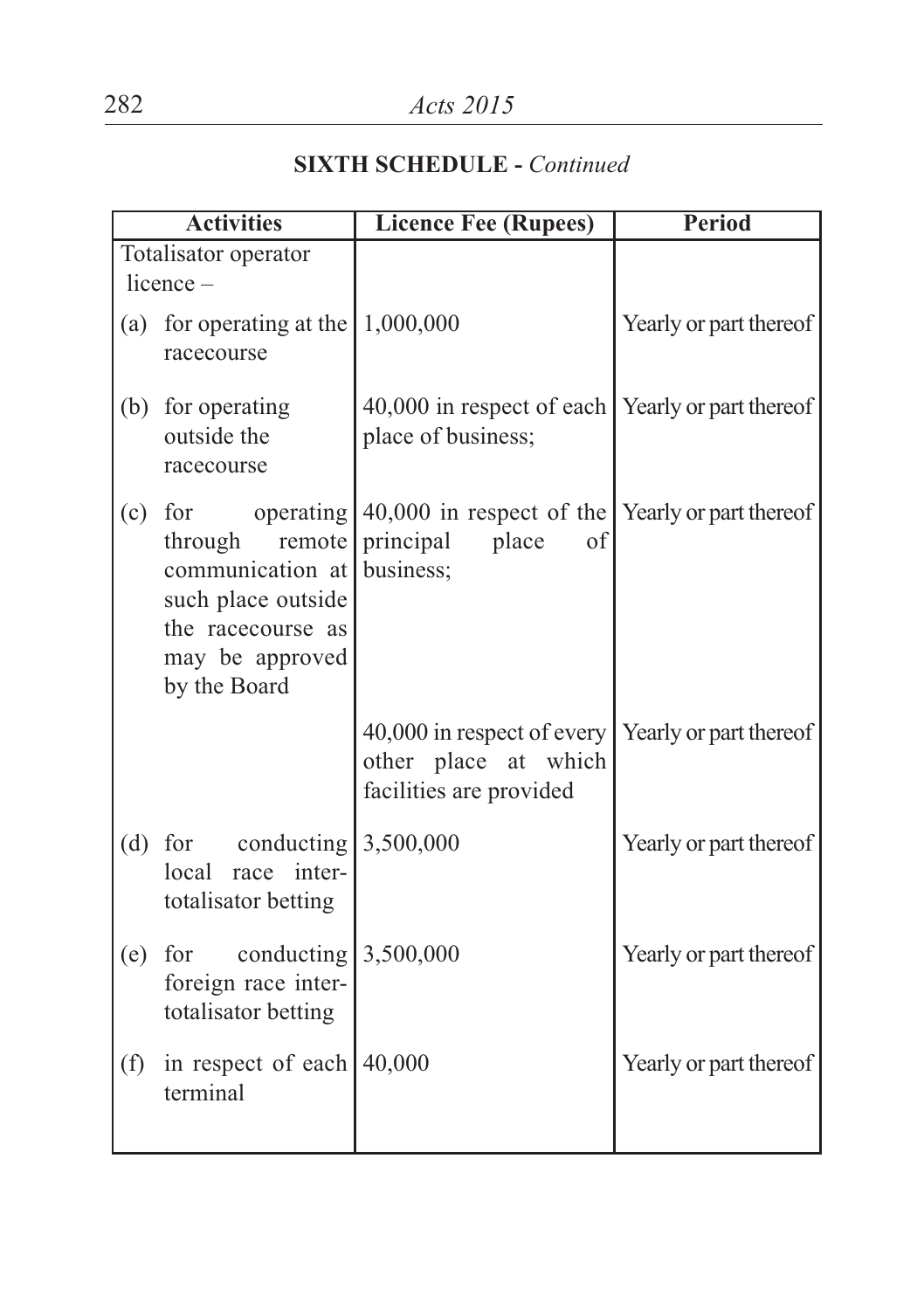| <b>Activities</b>                                                                                   | <b>Licence Fee (Rupees)</b>                                                                                                                 | <b>Period</b>          |  |
|-----------------------------------------------------------------------------------------------------|---------------------------------------------------------------------------------------------------------------------------------------------|------------------------|--|
| Horse racing organiser<br>licence                                                                   | 1,000,000, payable in 4<br>equal instalments, each<br>instalment being payable<br>on or before the first day of<br>every period of 3 months | Yearly or part thereof |  |
| <b>CATEGORY 4</b>                                                                                   |                                                                                                                                             |                        |  |
| Bookmaker licence for<br>conducting fixed odds<br>betting on any event or<br>contingency other than | $3,500,000$ in respect of the<br>principal place of business                                                                                | 12 months              |  |
| a local race                                                                                        | 40,000 in respect of every<br>other additional place of<br>business                                                                         | 12 months              |  |
| <b>CATEGORY 5</b><br>Licence to Operator<br>of Mauritius National<br>Lottery                        | 5,000,000                                                                                                                                   | 12 months              |  |
| CATEGORY 6 -<br>Miscellaneous                                                                       |                                                                                                                                             |                        |  |
| (a)<br>Sweepstake<br>organiser licence                                                              | 15,000                                                                                                                                      | Yearly or part thereof |  |
| (b) Local pool<br>promoter licence                                                                  | 15,000                                                                                                                                      | Yearly or part thereof |  |
| (c)<br>Agent of a foreign<br>pool promoter<br>licence                                               | 15,000                                                                                                                                      | Yearly or part thereof |  |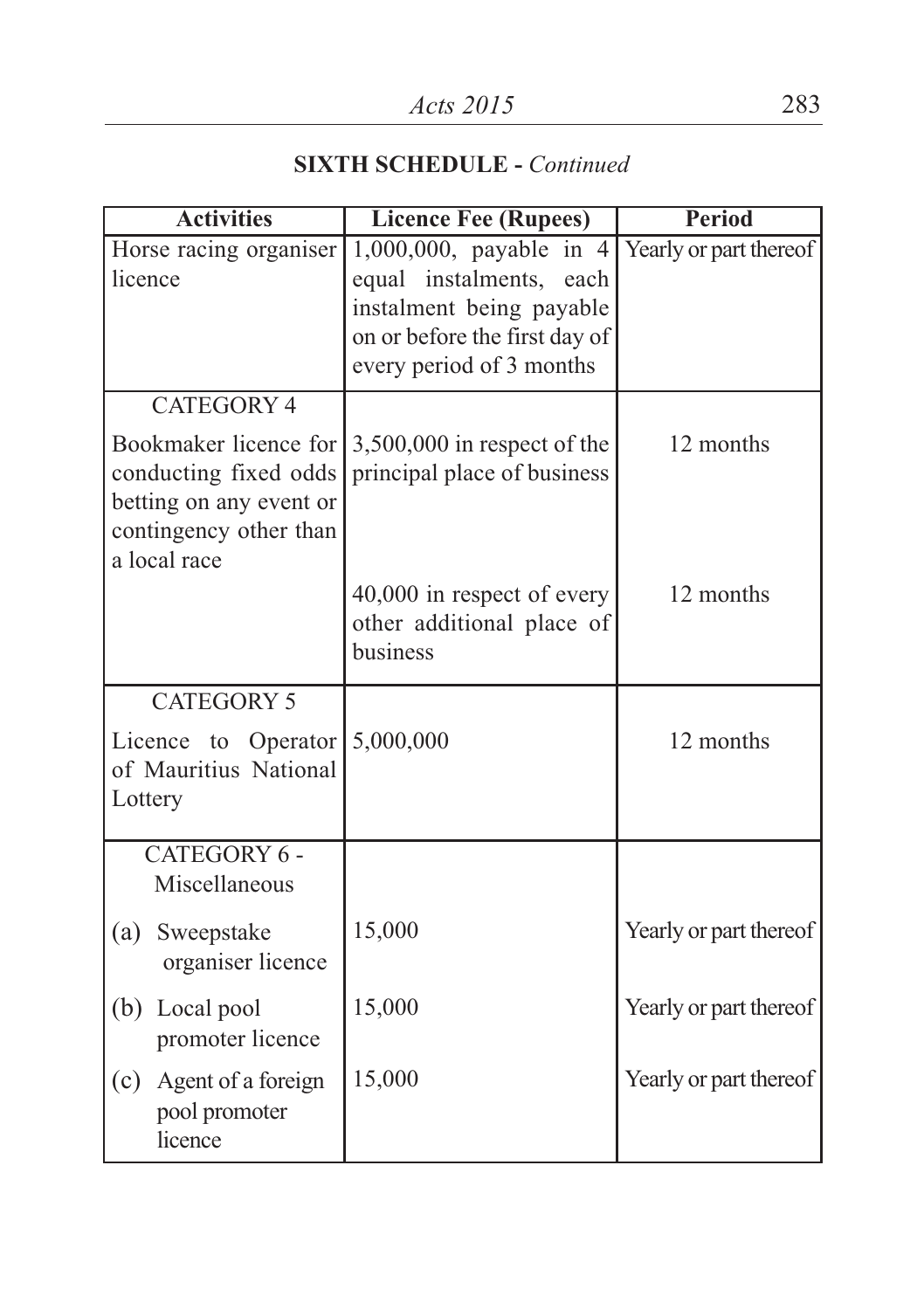|                              | <b>Activities</b>                                            | <b>Licence Fee (Rupees)</b>                    | <b>Period</b>                                                 |
|------------------------------|--------------------------------------------------------------|------------------------------------------------|---------------------------------------------------------------|
| (d)                          | Lottery licence<br>under Part XVII                           | 15,000 in respect of each<br>lottery organized |                                                               |
| (e)<br>Dart games<br>licence |                                                              | 7,500 per dart board                           | January to 15<br>1<br>August of every<br>year or part thereof |
|                              |                                                              | 7,500 per dart board                           | 16 August to 31<br>December of every<br>year or part thereof  |
|                              | Authorised days<br>and time                                  |                                                |                                                               |
|                              | Days immediately preceding<br>race day falling on Saturday - |                                                |                                                               |
| Day                          | Time                                                         |                                                |                                                               |
| Thursday                     | 13.00 hrs to<br>18.00 hrs                                    |                                                |                                                               |
| Friday                       | $10.00$ hrs to<br>18.00 hrs                                  |                                                |                                                               |
|                              | Days immediately preceding<br>race day falling on Sunday -   |                                                |                                                               |
| Day                          | Time                                                         |                                                |                                                               |
| Friday                       | $10.00$ hrs to<br>18.00 hrs                                  |                                                |                                                               |
| Saturday                     | $10.00$ hrs to<br>18.00 hrs                                  |                                                |                                                               |
| Race day                     | 09.00 hrs to<br>18.00 hrs                                    |                                                |                                                               |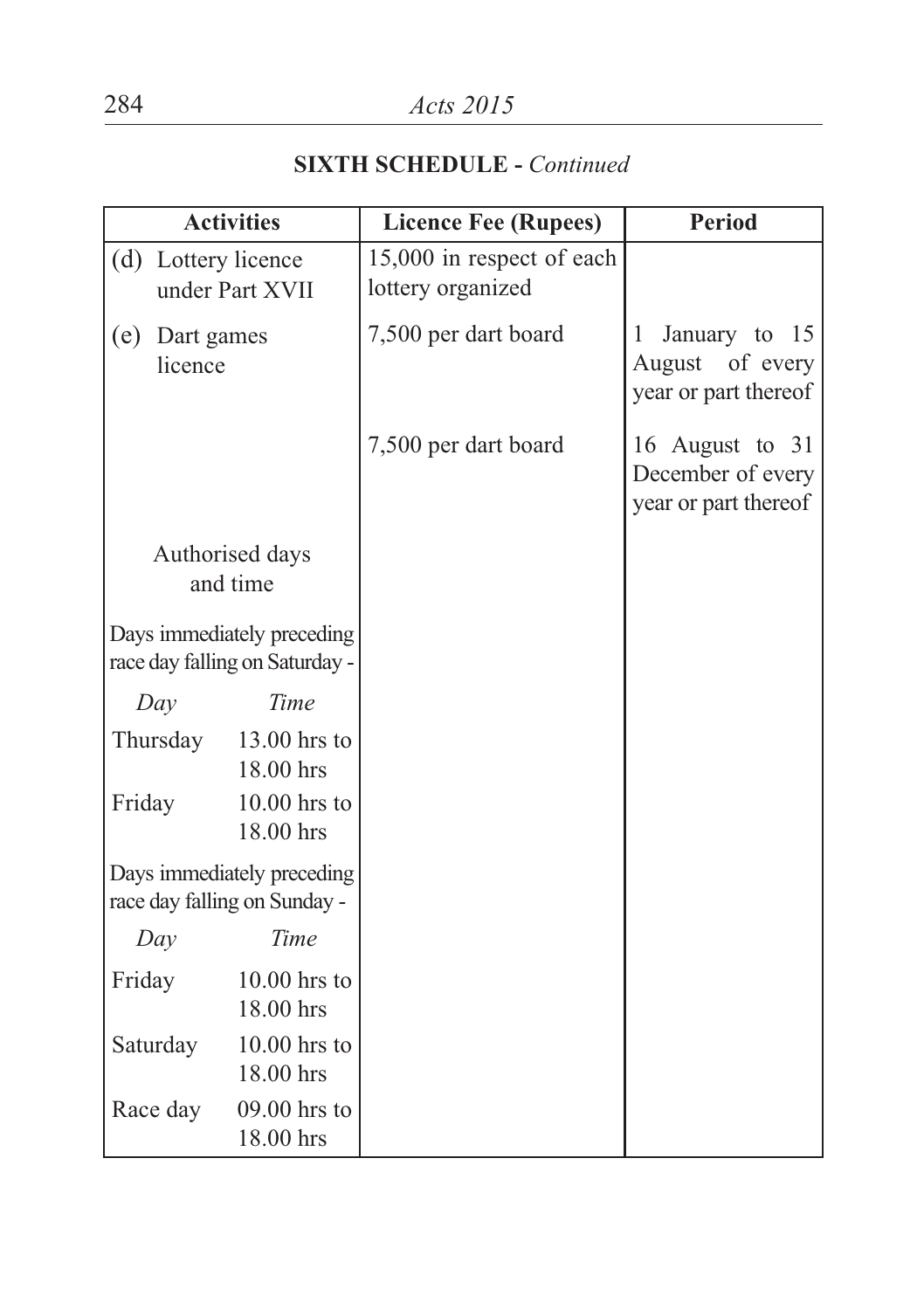|     | <b>Activities</b>                                                       | <b>Licence Fee (Rupees)</b>                                                                                                                       | <b>Period</b>          |
|-----|-------------------------------------------------------------------------|---------------------------------------------------------------------------------------------------------------------------------------------------|------------------------|
|     | immediately<br>Monday<br>following race day -<br>12.00 hrs to 16.00 hrs |                                                                                                                                                   |                        |
| (f) | Ad hoc licence                                                          | 15,000                                                                                                                                            | per day                |
| (g) | Gaming House licence<br>in respect of Gaming<br>House "B" games         | $15,000$ , payable<br>in<br>4 equal instalments,<br>each instalment being<br>payable on or before<br>the first day of every<br>period of 3 months | 12 months              |
|     | (h) Limited payout machine<br>operator licence                          | 15,000                                                                                                                                            | Yearly or part thereof |
| (i) | Limited payout machine<br>licence                                       | 10,000 per machine                                                                                                                                | Yearly or part thereof |
| (j) | Pool collector licence                                                  | 190                                                                                                                                               | Yearly or part thereof |

#### **FIFTH SCHEDULE**

[Sections 114 and 115]

## **DUTIES AND TAXES**

| Licence           | Tax or duty                                                                                                                    | <b>Time limit for</b><br>payment |
|-------------------|--------------------------------------------------------------------------------------------------------------------------------|----------------------------------|
| <b>CATEGORY 1</b> |                                                                                                                                |                                  |
| Casino            | 15 per cent of gross<br>takings in respect of $ $ end of every month<br>games                                                  | 20 days after the                |
|                   | 35 per cent of gross $\begin{vmatrix} 20 \text{ days after the} \\ \text{end of every month} \end{vmatrix}$<br>gaming machines |                                  |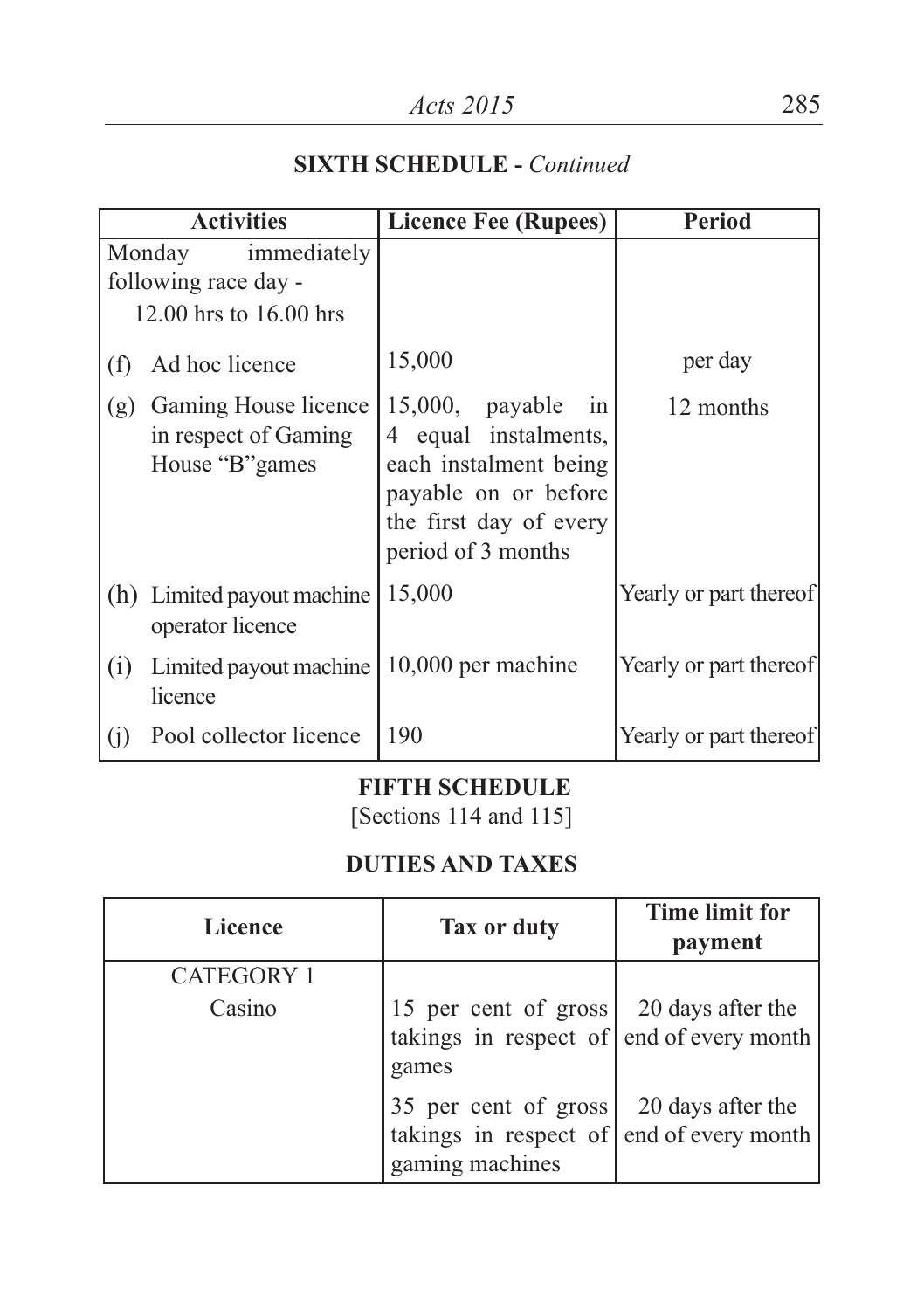| <b>Licence</b>                                                                                    | Tax or duty                                                                                                     | <b>Time limit for</b><br>payment                    |
|---------------------------------------------------------------------------------------------------|-----------------------------------------------------------------------------------------------------------------|-----------------------------------------------------|
| <b>CATEGORY 2</b>                                                                                 |                                                                                                                 |                                                     |
| Gaming House "A"                                                                                  | 30 per cent of gross<br>takings in respect of<br>games                                                          | 20 days after the<br>end of<br>every month          |
|                                                                                                   | 35 per cent of gross<br>takings in respect of<br>gaming machines                                                | 20 days after the<br>end of<br>every month          |
| CATEGORY 3<br>Horse-racing                                                                        |                                                                                                                 |                                                     |
| Bookmaker conducting fixed<br>odds betting on local race -                                        |                                                                                                                 |                                                     |
| (a) at the race course; and                                                                       |                                                                                                                 |                                                     |
| (i) where the bookmaker $ 10 \text{ per cent of gross} $<br>operates inside the<br>stand          | stakes<br>and<br>24,000<br>rupees in respect of<br>each race meeting<br>or                                      | Friday immediately<br>following the<br>race meeting |
| (ii) where the bookmaker 10 per cent of gross Friday immediately<br>operates outside the<br>stand | and<br>16,000<br>stakes<br>rupees in respect of<br>each race meeting                                            | following the<br>race meeting                       |
| (b) outside the race course                                                                       | 10 per cent of gross<br>and<br>16,000<br>stakes<br>rupees in respect of<br>each race meeting                    | Friday immediately<br>following the<br>race meeting |
| through remote<br>(c)<br>communication                                                            | 10 per cent of gross Friday immediately<br>24,000<br>stakes<br>and<br>rupees in respect of<br>each race meeting | following the<br>race meeting                       |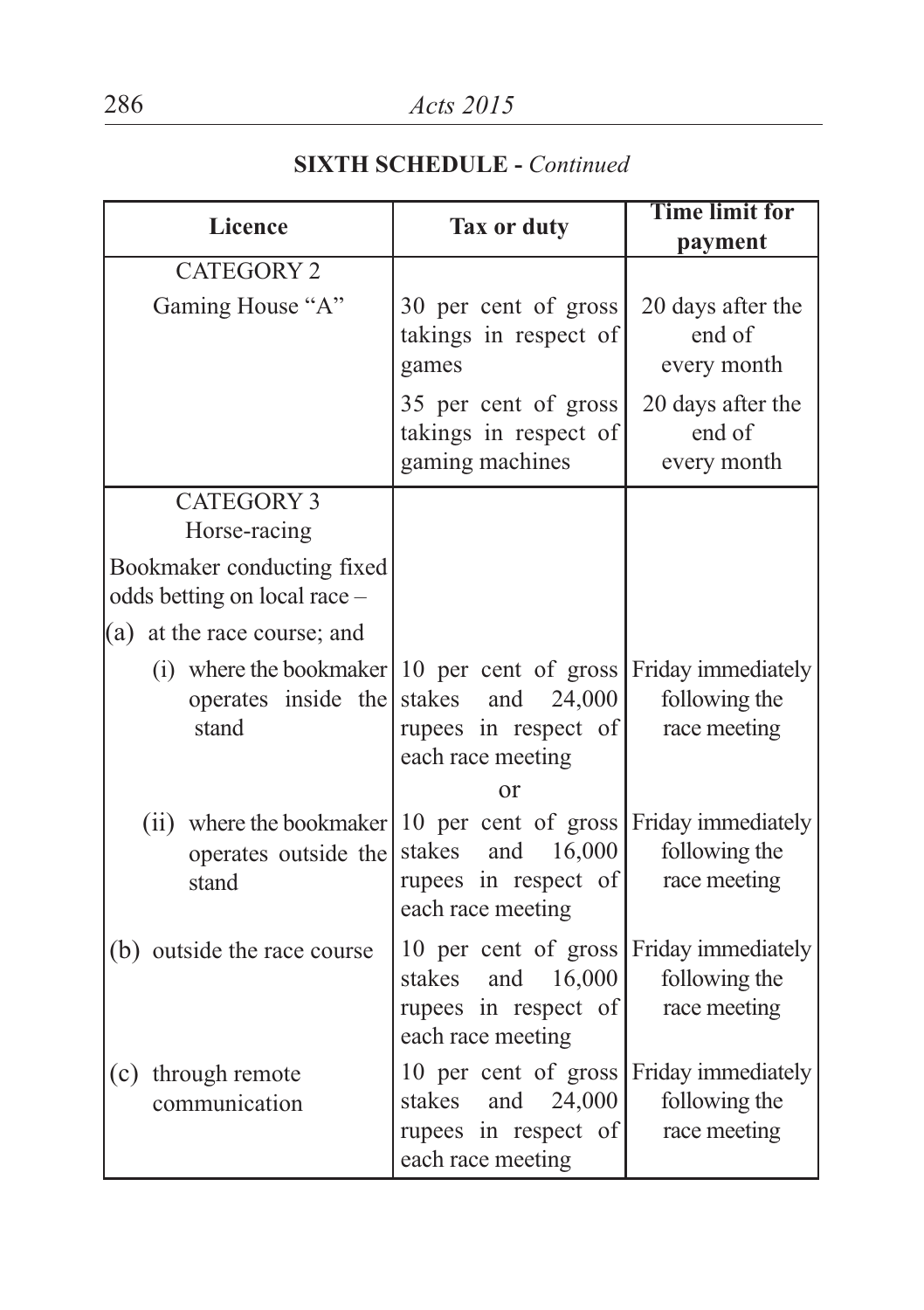| <b>Licence</b>                                                                                                                     | Tax or duty                                                                        | <b>Time limit for</b><br>payment                                                                                   |  |
|------------------------------------------------------------------------------------------------------------------------------------|------------------------------------------------------------------------------------|--------------------------------------------------------------------------------------------------------------------|--|
| Totalisator operator-                                                                                                              |                                                                                    |                                                                                                                    |  |
| (a) at the race course                                                                                                             | 10 per cent of gross stakes                                                        | Friday immediately<br>following the<br>race meeting                                                                |  |
| (b) outside the racecourse                                                                                                         | 10 per cent of gross stakes                                                        | Friday immediately<br>following the<br>race meeting                                                                |  |
| (c) operating bets through<br>remote communication                                                                                 | 10 per cent of gross stakes                                                        | Friday immediately<br>following the<br>race meeting                                                                |  |
| (d) conducting local race<br>inter-totalisator betting                                                                             | 10 per cent of gross stakes                                                        | Friday immediately<br>following the<br>race meeting                                                                |  |
| (e) conducting<br>foreign<br>race inter-totalisator<br>betting                                                                     | 10 per cent of gross stakes                                                        | Friday immediately<br>following the<br>race meeting                                                                |  |
| <b>CATEGORY 4</b><br>Bookmaker<br>conducting<br>fixed odds betting on any<br>other event or contingency<br>other than a local race | 10 per cent of gross stakes<br>and 24,000 rupees per<br>week per place of business | Friday immediately<br>following the<br>week, starting from<br>Monday to Sunday,<br>in which the bet is<br>accepted |  |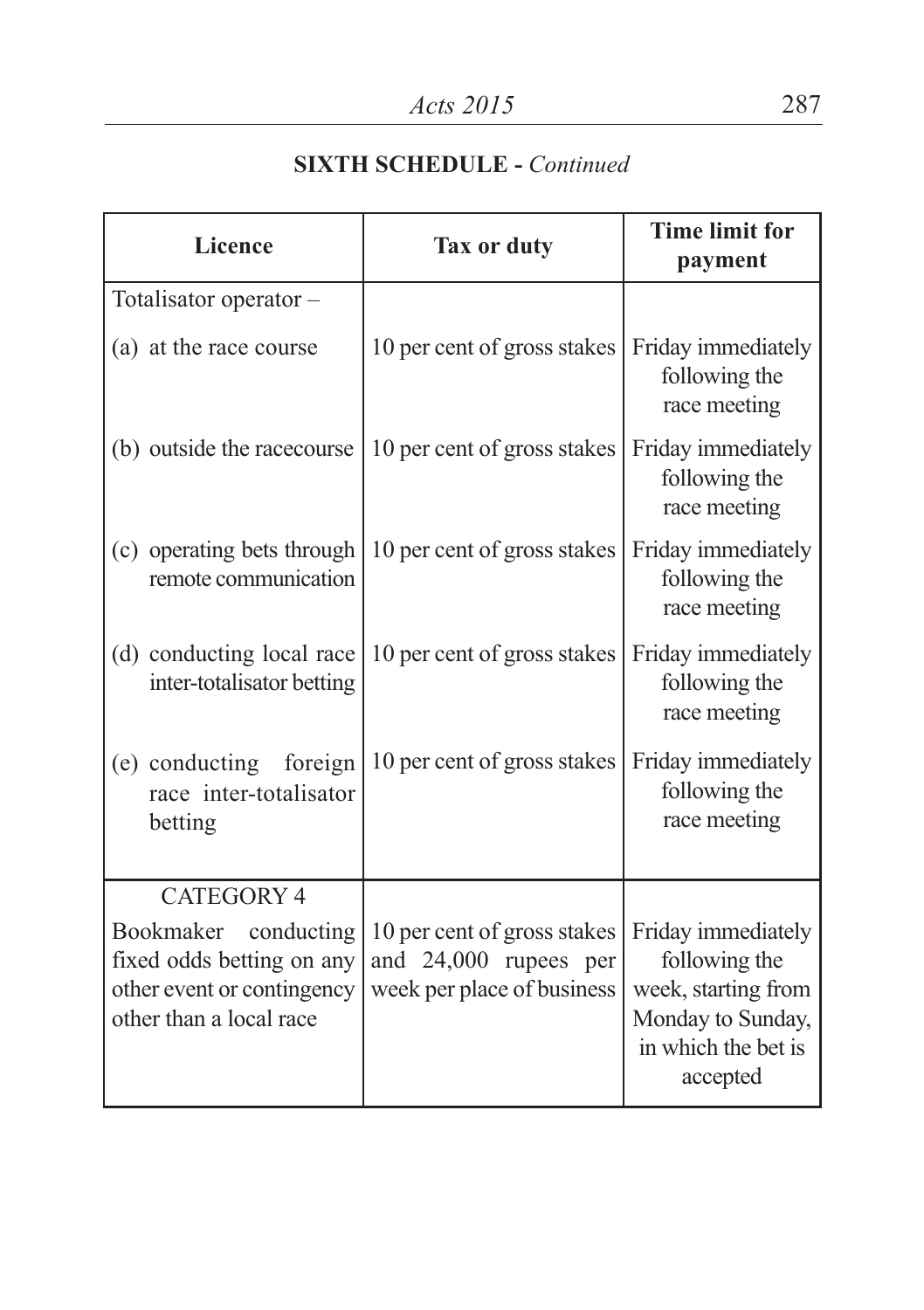| <b>Licence</b>                                                 | Tax or duty                                                                                  | <b>Time limit for</b><br>payment                                      |
|----------------------------------------------------------------|----------------------------------------------------------------------------------------------|-----------------------------------------------------------------------|
| <b>CATEGORY 5</b><br>Operator of Mauritius<br>National Lottery | 46.16 per cent of net<br>proceeds<br>from<br>lottery<br>games                                | Not later than<br>7 days after the end<br>of every quarter            |
| <b>CATEGORY 6</b><br>Miscellaneous                             |                                                                                              |                                                                       |
| (a) Sweepstake organiser                                       | 10 per cent of gross<br>proceeds                                                             | Friday immediately<br>following the race<br>meeting                   |
| (b) Local pool promoter                                        | 12 per cent of gross stakes                                                                  | Friday immediately<br>following the day<br>of the football<br>matches |
| (c) Agent of a foreign<br>pool promoter                        | 12 per cent of gross stakes                                                                  | Friday immediately<br>following the day<br>of the football<br>matches |
| (d) Limited<br>payout<br>machine operator                      | 10 per cent of gross<br>takings per machine or<br>500,000 rupees, whichever<br>is the higher | 20 days after the<br>end of every month                               |

 $\overline{\phantom{a}}$  , where  $\overline{\phantom{a}}$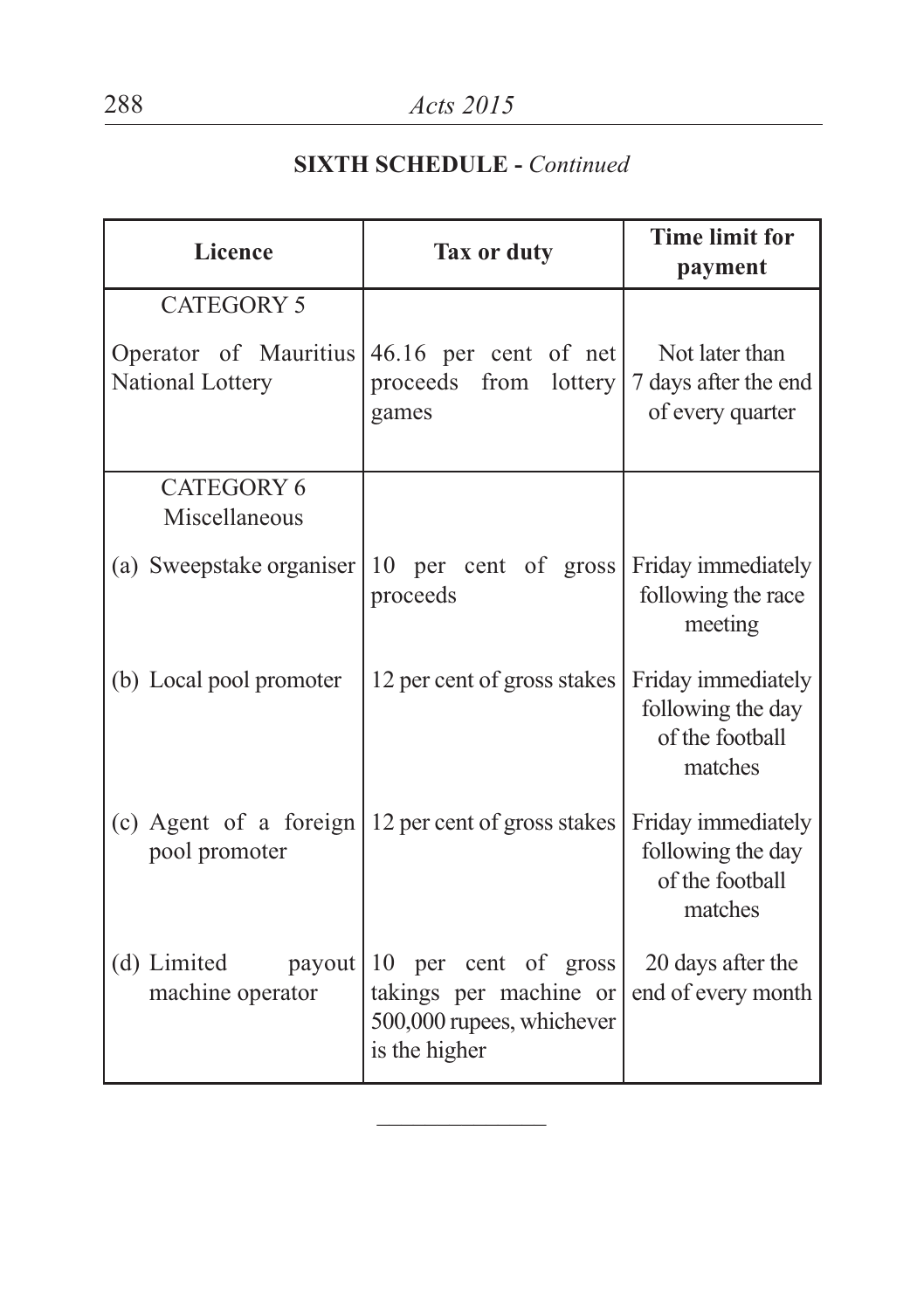#### **SEVENTH SCHEDULE** [Section  $46(f)$ ]

### **SCHEDULE**

[Section 2]

## **ANNUAL TURNOVER**

| <b>Enterprise</b> | <b>Annual turnover (Rs.)</b>                      |
|-------------------|---------------------------------------------------|
| Microenterprise   | Not more than 2 million                           |
| Small enterprise  | More than 2 million but not more than 10 million  |
| Medium enterprise | More than 10 million but not more than 50 million |

**\_\_\_\_\_\_\_\_\_\_\_\_\_**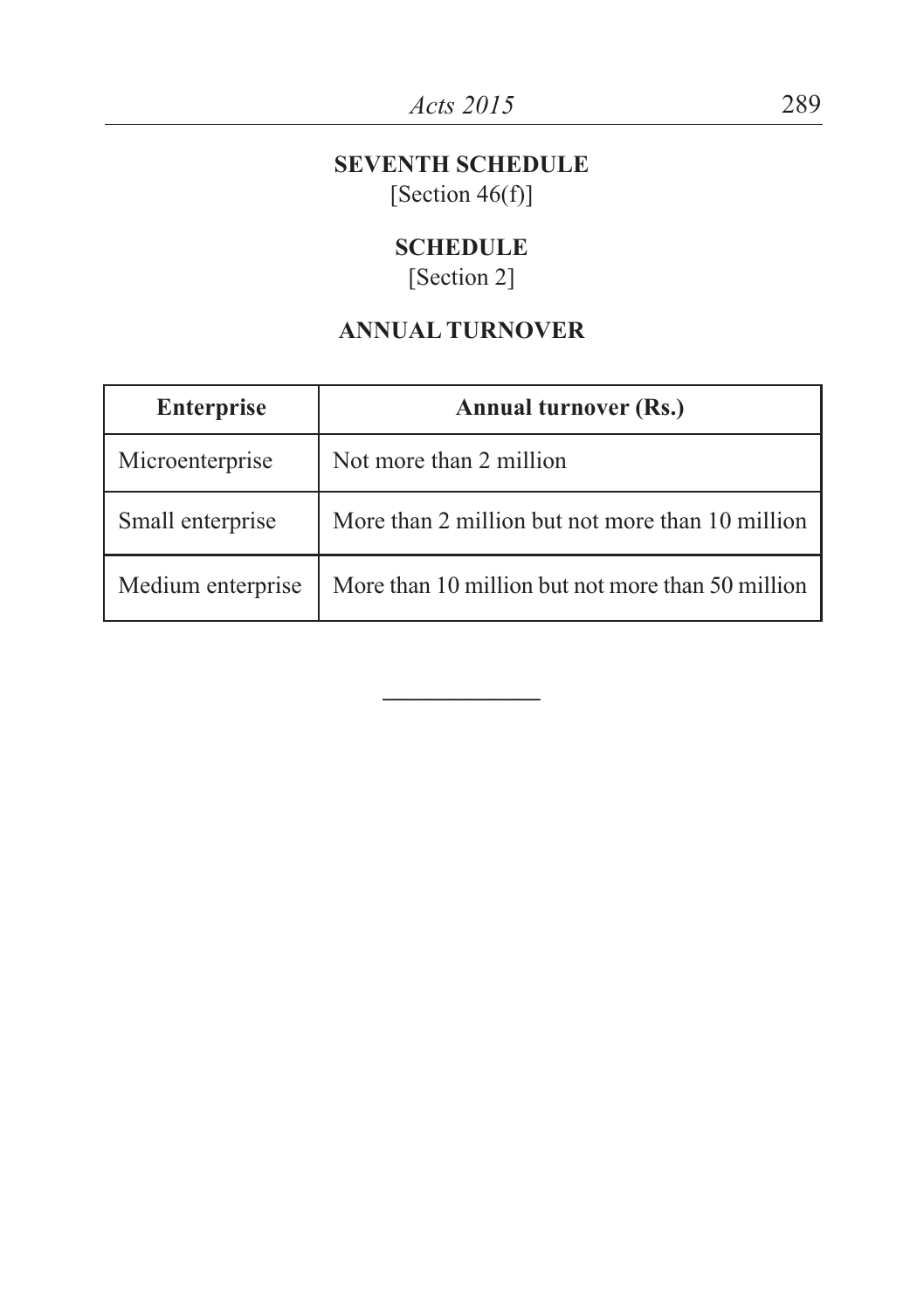#### **EIGHTH SCHEDULE** [Section  $51(h)(i)(B)$ ]

#### **Sub-Part IA –** *Domaine* **activities**

Building, developing and managing, or managing, a *domaine* and providing the following facilities –

| <b>Facilities</b>                                          | Accommodation | No accommodation |
|------------------------------------------------------------|---------------|------------------|
| Rooms for lodging and   Not more than 25 rooms<br>sleeping |               |                  |
| Restaurant                                                 |               |                  |
| Supply of liquor                                           |               |                  |
| Rental of quad                                             |               |                  |
| Rental of bicycles                                         |               |                  |
| Such other facility as the<br>Authority may determine      |               |                  |

### **Sub-Part IB – Guest house activities**

Building, developing and managing, or managing, a guest house and providing the following facilities –

| <b>Facilities</b>                                           | <b>Type A</b>     | <b>Type B</b>  | <b>Type C</b>                                          |
|-------------------------------------------------------------|-------------------|----------------|--------------------------------------------------------|
| Rooms for lodging<br>and sleeping                           | Above 50<br>rooms | up to 50 rooms | More than 10 but Not less than 2 but<br>up to 10 rooms |
| Restaurant                                                  | At least one      |                |                                                        |
| Health and fitness                                          |                   |                |                                                        |
| Spa and wellness                                            |                   |                |                                                        |
| Such other facility as<br>the Authority<br>may<br>determine |                   |                |                                                        |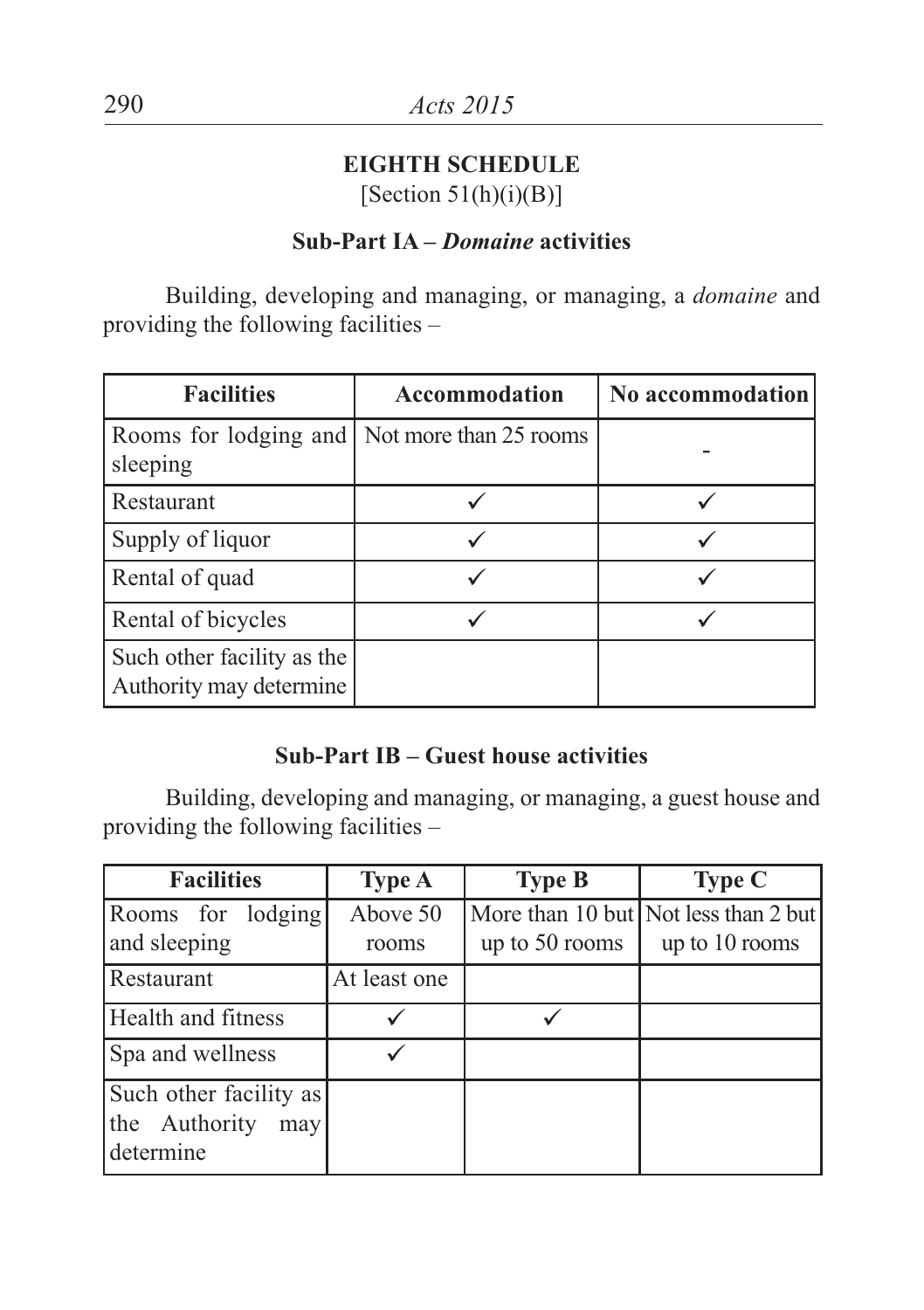### **Sub-Part IC – Hotel activities**

Building, developing and managing, or managing, hotels and providing the following facilities –

| <b>Facilities</b>                                           | <b>Type A</b>      | <b>Type B</b>                              | Type C                                    | <b>Type D</b>                                  |
|-------------------------------------------------------------|--------------------|--------------------------------------------|-------------------------------------------|------------------------------------------------|
| Rooms for lodging<br>and sleeping                           | Above 200<br>rooms | More than<br>100 but up<br>to 200<br>rooms | More than<br>50 but up<br>to 100<br>rooms | Not less<br>than $10$<br>and up to<br>50 rooms |
| Restaurant                                                  | Up to $6$          | Up to $6$                                  | Up to $4$                                 | Up to $2$                                      |
| Beauty parlour                                              |                    |                                            |                                           |                                                |
| Health and fitness                                          |                    |                                            |                                           |                                                |
| Spa and wellness                                            |                    |                                            |                                           |                                                |
| Boathouse                                                   |                    |                                            |                                           |                                                |
| Rental of bicycles                                          |                    |                                            |                                           |                                                |
| Supply of liquor                                            |                    |                                            |                                           |                                                |
| Other facilities -<br>Shops/Boutiques,<br>Bar               |                    |                                            |                                           |                                                |
| Such other facility as<br>the Authority<br>may<br>determine |                    |                                            |                                           |                                                |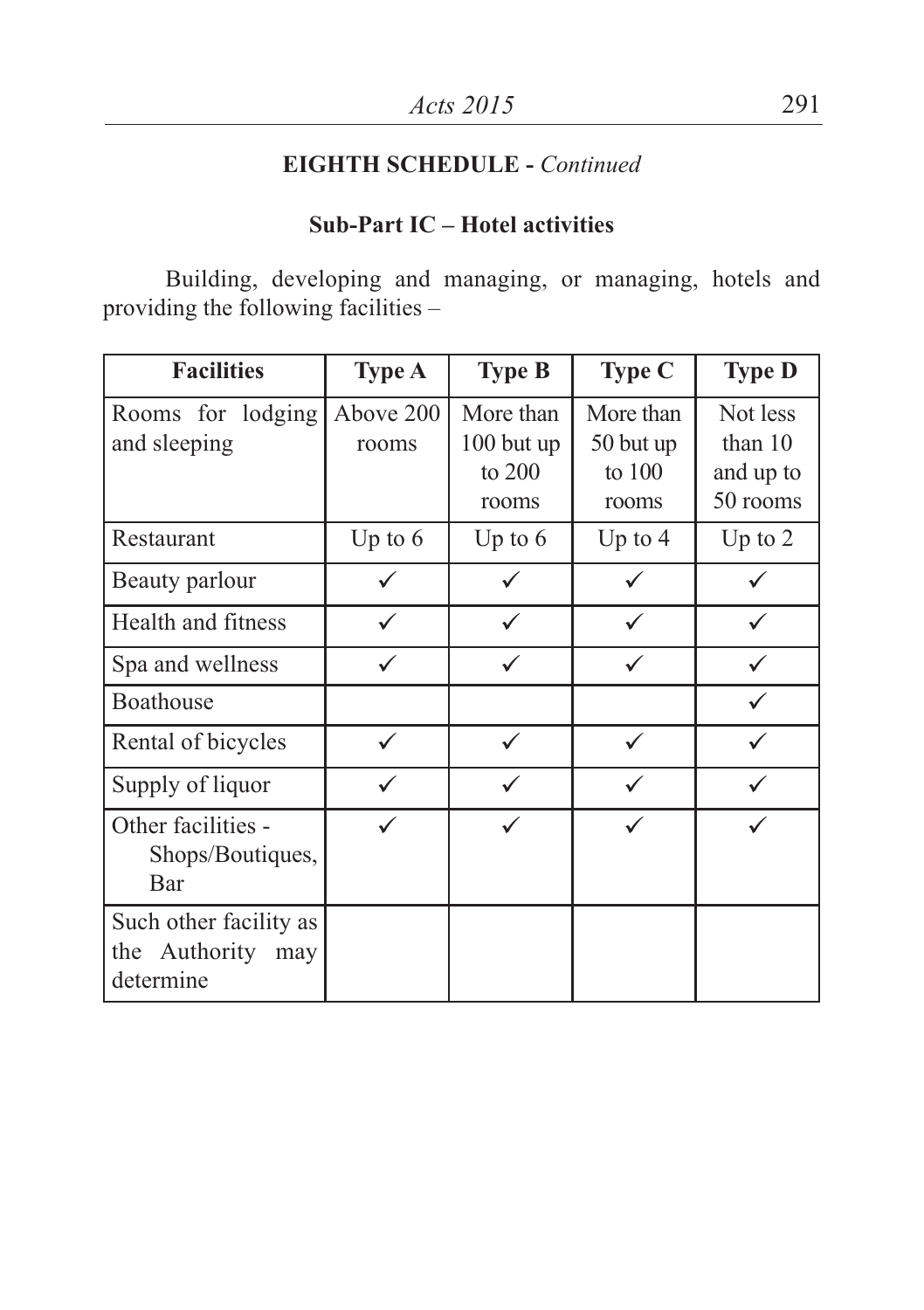### **Sub-Part ID – Tourist residence activities**

Building, developing and managing, or managing, a tourist residence and providing the following facilities –

| <b>Facilities</b>                                     | <b>Type A</b>     | <b>Type B</b>                             | <b>Type C</b>       |
|-------------------------------------------------------|-------------------|-------------------------------------------|---------------------|
| Rooms for lodging and<br>sleeping                     | Above 50<br>rooms | More than 10<br>but less than<br>50 rooms | Up to $10$<br>rooms |
| <b>Restaurant</b>                                     | At least one      |                                           |                     |
| <b>Health</b> and fitness                             |                   |                                           |                     |
| Spa and wellness                                      |                   |                                           |                     |
| Such other facility as the<br>Authority may determine |                   |                                           |                     |

 $\overline{\phantom{a}}$  , where  $\overline{\phantom{a}}$